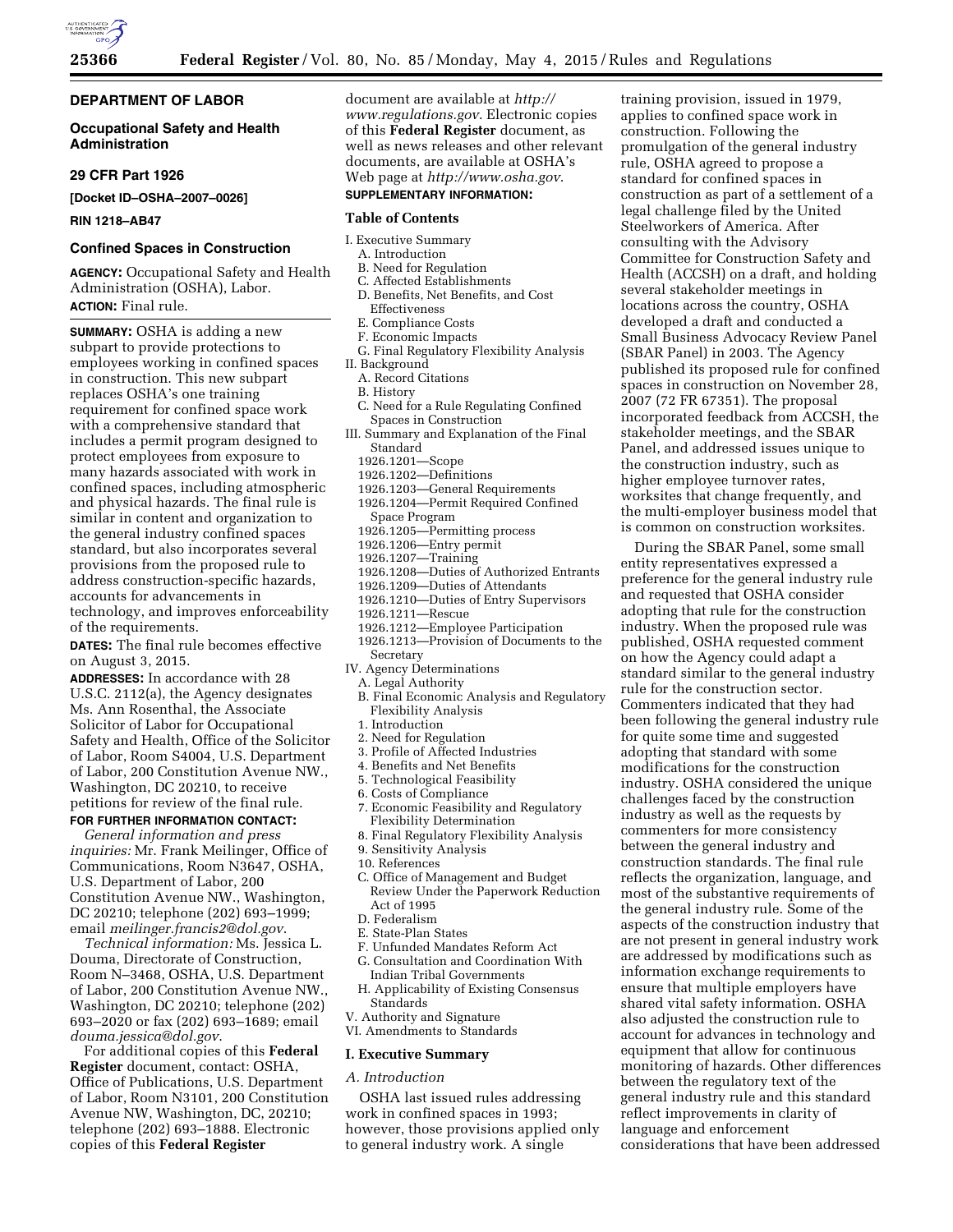in interpretations of the general industry rule.

## *B. Need for Regulation*

Prior to the promulgation of this rule, OSHA had one provision in its construction standards for a general training requirement when employees work in confined spaces. This provision at 29 CFR 1926.21(b)(6) provided limited guidance, instructing employers to train employees as to the nature of the hazards involved, the necessary precautions to be taken, and in the use of protective emergency equipment required. OSHA has determined that this final rule, which provides a higher level of guidance and safety information to employers engaged in this kind of work, will reduce the average number of fatalities and injuries in confined spaces covered by this standard by 96 percent.

# *C. Affected Establishments*

The final rule affects establishments in several sectors of the construction industry, including work involving buildings, highways, bridges, tunnels,

utility lines, and other types of projects. Also potentially affected are general contractors, as well as specialty-trade construction contractors and employers engaged in some types of residential construction work.

# *D. Benefits, Net Benefits, and Cost Effectiveness*

OSHA expects the final rule to improve the safety of workers who encounter confined spaces in construction. The programmatic approach of the final rule includes provisions for: Identifying confined spaces and the hazards they may contain; allowing employers to organize the work to avoid entry into a potentially hazardous space; removing hazards prior to entry to avoid employee exposure; restricting entry through a permit system where employers cannot remove the hazard; providing appropriate testing and equipment when entry is required; and arranging for rescue services to remove entrants from a confined space when necessary.

An estimated 6 fatalities and 812 injuries occur annually among employees involved in construction work in confined spaces addressed by the provisions of this rulemaking. Based on a review and analysis of the incident reports associated with the reported injuries and fatalities, OSHA expects full compliance with the final rule to prevent 96 percent of the relevant injuries and fatalities. Thus, OSHA estimates that the final rule will prevent approximately 5.2 fatalities and 780 additional injuries annually. Applying an average monetary value of \$62,000 per prevented injury and a value of \$8.7 million per prevented fatality (value of statistical life) results in estimated monetized benefits of \$93.6 million annually.

OSHA estimated the net monetized benefits of the final rule to be about \$33 million annually when costs are annualized at 7 percent (\$93.6 million in benefits minus \$60.3 million in costs). Table IV–1 summarizes the costs, benefits, net benefits, and cost effectiveness of the final rule.

Т

# TABLE IV–1—NET BENEFITS

[Millions of 2009 dollars]

|                                                     | 7% discount<br>rate  | 3% discount<br>rate  |
|-----------------------------------------------------|----------------------|----------------------|
| <b>Annualized Costs</b>                             |                      |                      |
|                                                     | \$12.4<br>4.2<br>2.8 | \$12.2<br>4.2<br>2.7 |
|                                                     | 11.4<br>3.6<br>8.2   | 11.3<br>3.6<br>7.6   |
|                                                     | 11.3<br>6.4          | 11.3<br>6.3          |
|                                                     | 60.3                 | 59.2                 |
| <b>Annual Benefits</b>                              |                      |                      |
| Monetized Benefits                                  |                      | 780<br>5.2<br>93.6   |
| Net Annual Monetized Benefits (Benefits Less Costs) |                      |                      |
|                                                     | 33.3                 | 34.4                 |

Totals may not equal the sum of the components due to rounding. Source: Office of Regulatory Analysis, OSHA. Details provided in text.

# *E. Compliance Costs*

The estimated costs of compliance with this rule represent the additional costs necessary for employers to achieve full compliance. They do not include costs for employers that are already in compliance with the new requirements imposed by the final rule; nor do they include costs employers must incur to

achieve full compliance with existing applicable requirements.

OSHA based the Preliminary Economic Analysis and Initial Regulatory Flexibility Analysis for the proposed rule, in part, on a report prepared by CONSAD Corp. [2] 1 under contract to OSHA. For the final economic analysis (FEA), OSHA updated data on establishments, employment, wages, and revenues, and updated the analyses in the final rule with these new cost inputs. OSHA estimated the total annualized cost of compliance with the present rulemaking to be between about \$59.2 million (when costs are annualized at 3 percent)

<sup>1</sup>References are available at the end of this section of the preamble.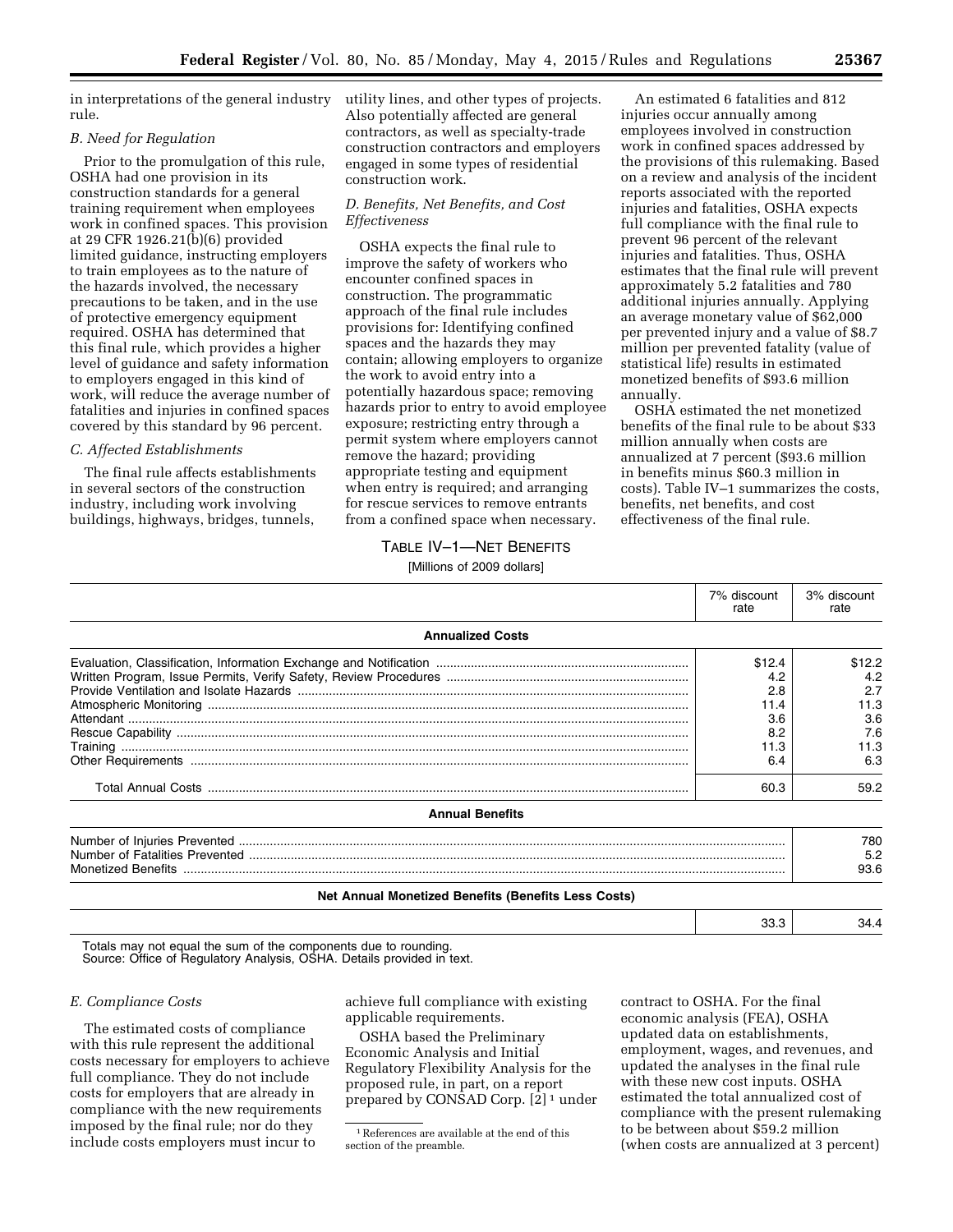and \$60.3 million (when costs are annualized at 7 percent). The final rule's requirements for employers to evaluate, classify, and exchange information account for the largest component of the total compliance costs, at approximately \$12.2 million to \$12.4 million (when costs are annualized at 3 and 7 percent, respectively). Other compliance costs associated with the final rule include costs related to atmospheric monitoring—(\$11.3 million to \$11.4 million), training (\$11.3 million), rescue capability (\$7.6 million to \$8.2 million), written programs, permits, and review procedures (\$4.2 million), attendants (\$3.6 million),—and ventilation and hazard isolation (\$2.7 million to \$2.8 million).

## *F. Economic Impacts*

To assess the economic impacts associated with compliance with the final rule, OSHA developed quantitative estimates of the potential economic impact of the requirements in this rule on entities in each affected industry. OSHA compared the estimated costs of compliance with industry revenues and profits to provide an assessment of potential economic impacts.

The costs of compliance for the final rule are not large in relation to the corresponding annual financial flows associated with the regulated activities. The estimated costs of compliance (when annualized at 7 percent) represent about 0.08 percent (less than 1 percent) of revenues and 1.6 percent of profits, on average, across all entities. One industry, NACIS 23621 Industrial Building Construction, showed the potential for compliance costs to exceed 10 percent of annual profits (10.5 percent), but the Agency concludes that the final standard is still feasible for this industry because it affects less than 2 percent of all firms in that industry sector each year, and OSHA believes that firms engaged in confined spaces work are larger and more profitable than average. Moreover, OSHA does not believe that industries will absorb all or most of the final standard costs in lost profits, as the price elasticity of demand in construction is sufficiently inelastic for minor price increases to offset costs—here, a price increase of less than 0.5 percent (or one-half of 1 percent).

OSHA concludes that compliance with the requirements of the final rule is economically feasible in every affected industry sector.

In addition, based on an analysis of the costs and economic impacts associated with this rulemaking, OSHA concludes that the effects of the final rule on international trade, employment, wages, and economic

growth for the United States are negligible.

## *G. Final Regulatory Flexibility Analysis*

The Regulatory Flexibility Act, as amended in 1996 by the Small Business Regulatory Enforcement Fairness Act, requires the preparation of a Final Regulatory Flexibility Analysis for certain rules promulgated by agencies (5 U.S.C. 601–612). Under the provisions of the law, each such analysis must contain: (1) A statement of the need for, and objectives of, the rule; (2) a statement of the significant issues raised by the public comments in response to the initial regulatory flexibility analysis, a statement of the assessment of the agency of such issues, and a statement of any changes made in the final rule as a result of such comments; (3) a response to any comments filed by the Chief Counsel for Advocacy of the Small Business Administration, and a detailed statement of any change made to the proposed rule in the final rule as a result of those comments; (4) a description and an estimate of the number of small entities to which the rule will apply or an explanation of why no such estimate is available; (5) a description of the projected reporting, recordkeeping, and other compliance requirements of the rule, including an estimate of the classes of small entities that will be subject to the requirement, and the type of professional skills necessary for preparation of the report or record; and (6) a description of the steps the agency took to minimize the significant economic impact on small entities consistent with the stated objectives of applicable statutes, including a statement of the factual, policy, and legal reasons for selecting the alternative adopted in the final rule, and why the agency rejected each one of the other significant alternatives to the rule considered by the agency which affect the impact on small entities.

OSHA analyzed the potential impact of the final rule on small and very small entities, as described further under the heading ''Final Regulatory Flexibility Analysis,'' later in this preamble (see Section IV). OSHA concludes that the compliance costs are equivalent to approximately 1.64 percent of profits for affected small entities generally, and less than approximately 0.10 percent (less than 1 percent) of annual revenues for very small industries, though the inelasticity of demand in construction would allow the costs to be offset by price increases in most industries.

# **II. Background**

# *A. Record Citations*

References in parentheses are to exhibits or transcripts in the docket for this rulemaking. Documents from the subpart AA rulemaking record are available under Docket OSHA–2007– 0026 on the Federal eRulemaking Portal at *<http://www.regulations.gov>* or in the OSHA Docket Office. The term ''ID'' refers to the column labeled ''ID'' under Docket No. OSHA–2007–0026 on *[http://](http://www.regulations.gov) [www.regulations.gov](http://www.regulations.gov)*. This column lists individual records in the docket. This document will identify each of these records only by the last three digits of the record, such as ''ID–032'' for OSHA– 2007–0026–0032. Identification of records from dockets other than records in OSHA–2007–0026 will be by their full ID number. In addition, the transcripts for the public hearings OSHA held on July 22–23, 2008 are identified by the docket number in the record under Docket No. OSHA–2007– 0026–0210 and –0211. To aid readers in locating citations to the transcripts, this document refers to these citations using the abbreviation ''Tr.'' and the corresponding page numbers, such as ID–201, Tr. pp. 10–15.

## *B. History*

On March 25, 1980, OSHA published an Advanced Notice of Proposed Rulemaking (ANPR) on confined spaces for the construction industry (45 FR 19266). The ANPR posed 31 questions concerning confined-space hazards in the construction industry, and the Agency received 75 comments in response to these questions. However, OSHA took no further action on this regulatory initiative at the time.

The Agency subsequently published a Notice of Proposed Rulemaking (NPRM) for a general industry confined spaces rule on June 5, 1989 (54 FR 24080). OSHA issued the general industry confined spaces rule (29 CFR 1910.146) on January 14, 1993 (58 FR 4462).

The general industry standard requires employers to classify hazardous confined spaces as ''permit-required confined spaces'' and to implement specific procedures to ensure the safety of employees who enter them. It contains detailed procedures for developing a written confined-space program, monitoring atmospheric hazards, isolating physical hazards through lock out tag out procedures, training employees, preventing unauthorized employees from entering these spaces, providing rescue (both non entry and entry rescue), and maintaining records. The general industry standard specifies a limited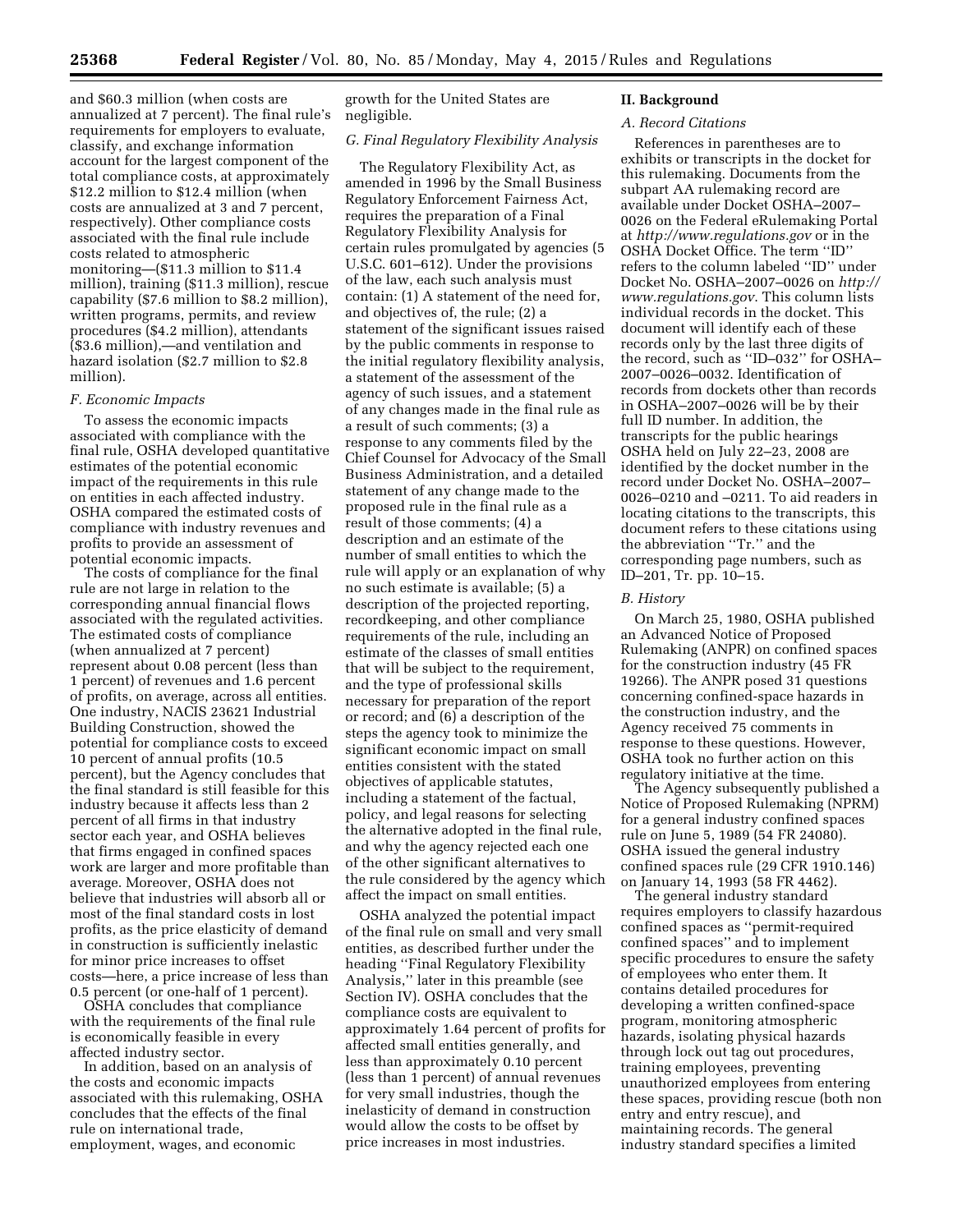exception from some of the permitrequired confined-space requirements when the only hazard in a confined space is an atmospheric hazard and ventilation equipment will control the atmospheric hazard at safe levels. It also provides protection to employees from non-atmospheric hazards (for example, physical hazards) in confined spaces. However, the general industry standard does not apply to construction employers, and, as such, does not specify the appropriate level of employee protection based on the hazards created by construction activities performed in confined spaces.

In 1993, as part of the litigation activity associated with the newly promulgated general industry standard, OSHA agreed in a settlement with the United Steel Workers of America to issue a proposed rule to extend confined-space protection to construction employees. On February 18, 1994, OSHA submitted a draft proposed standard for confined spaces in construction to the Advisory Committee for Construction Safety and Health (ACCSH) for comment. ACCSH established a work group on March 22, 1994, to address the OSHA draft proposed standard and report its findings to the full committee. ACCSH adopted the work group report on May 17, 1994 and recommended that OSHA incorporate it into a rulemaking docket. In this report, ACCSH noted that the general industry standard did not meet the needs of the construction industry. ACCSH found that employers often do not identify or classify confined spaces encountered or generated at construction worksites prior to the beginning of a construction project, and noted the difficulties faced by employers generally on construction worksites, where conditions often change rapidly and many different subcontractors may perform work simultaneously.

Consequently, ACCSH established a work group to draft a proposed standard that would meet the unique needs of the construction industry. The draft proposed standard emphasized identifying different types of confined spaces encountered in construction (for example, spaces in which the employer isolates all hazards or controls atmospheric hazards at safe levels, and spaces that are permit-required spaces), as well as inter-contractor information exchange and the detailed protections necessary to eliminate or control specific hazards.

As the result of the ACCSH work group review, ACCSH submitted a draft proposed standard for confined spaces in construction to OSHA in 1996.

ACCSH recommended that OSHA use the draft as a proposed confined spaces standard. OSHA determined that the ACCSH draft proposed standard needed revision to make it easier to understand, especially for small employers that do not employ a separate safety staff. The Agency also determined that the draft proposed standard did not address adequately certain hazards, such as hazards encountered in sewerconstruction work. Consequently, OSHA determined that it was necessary to develop a new draft proposed standard.

In 1998, OSHA completed a new draft proposed standard, but discovered that there were several issues that the Agency needed to resolve before it could finalize the draft proposed standard. To get feedback from the construction community, OSHA held three stakeholders meetings in October of 2000 across the country. The topics discussed at the stakeholder meetings were: (1) Typical confined spaces encountered in construction; (2) whether the proposed standard should require an early-warning system for spaces in which the employer could not isolate an engulfment hazard (such as in some sewer situations); (3) the need for, and cost of, continuous monitoring for atmospheric hazards; (4) how a confined spaces standard for construction could accommodate the needs of small businesses; and (5) whether the proposed standard should permit an attendant to perform his or her duties for more than one confined space at a time.

In late 2003, OSHA completed drafting the proposed standard and convened a panel under the Small Business Regulatory Enforcement Fairness Act (SBREFA) to solicit comments on the proposal from small business entities. The SBREFA panel conducted two conference-call discussions, which were open to the public, in which small entity representatives expressed their concerns about the draft proposed standard; these representatives also submitted written comments to the record that covered the issues. The SBREFA panel then submitted its recommendations to the Agency in November 2003.

The Agency published a proposed rule for confined spaces in construction on November 28, 2007 (72 FR 67351). The proposed confined spaces standard for construction reflected input from stakeholder meetings, ACCSH, and the SBREFA review process. For example, OSHA removed a provision that addressed working in hazardous enclosed spaces (*i.e.,* spaces designed for human occupancy but subject to a

hazardous atmosphere), which small business entities participating in the SBREFA review process considered burdensome and unnecessary; OSHA removed this provision because it believes that existing construction standards (for example, 29 CFR 1926.55) adequately address these hazards. The proposed standard used a confinedspace classification approach consistent with the ACCSH recommendations. OSHA organized the proposed standard chronologically to guide the employer from its initial encounter with a potential confined space through the steps necessary to ensure adequate protection for employees. In addition, it addressed the need for coordination and information exchange at construction sites, which typically have multiple employers.

The Agency recognized that a number of requirements in the proposed standard for confined spaces in construction duplicated, or were similar to, the provisions of the general industry standard for permit-required confined spaces. Nevertheless, OSHA had concerns about whether the general industry standard adequately addressed the unique characteristics of confined spaces in construction. The feedback that OSHA received from ACCSH, stakeholders, and the SBREFA process indicated that, compared to general industry, the construction industry experiences higher employee turnover rates because construction employees often work at multiple worksites performing short-term tasks. Unlike most general industry worksites, construction worksites are continually evolving, with the number and characteristics of confined spaces changing as work progresses. Also, multiple contractors and controlling contractors are more common on construction worksites than general industry worksites. Therefore, a construction standard for confined spaces, even more so than the general industry standard for confined spaces, must emphasize training, continuous worksite evaluation, and communication requirements

Decision to abandon the proposed new classification system and adapt an alternative that is more similar to the general industry standard.

During the SBREFA review process, some small entity representatives urged OSHA to consider adopting the general industry standard for construction, and to solicit comment on how the Agency could adapt an alternative standard similar to the general industry standard to the construction sector. When the Agency published the proposed construction standard, it requested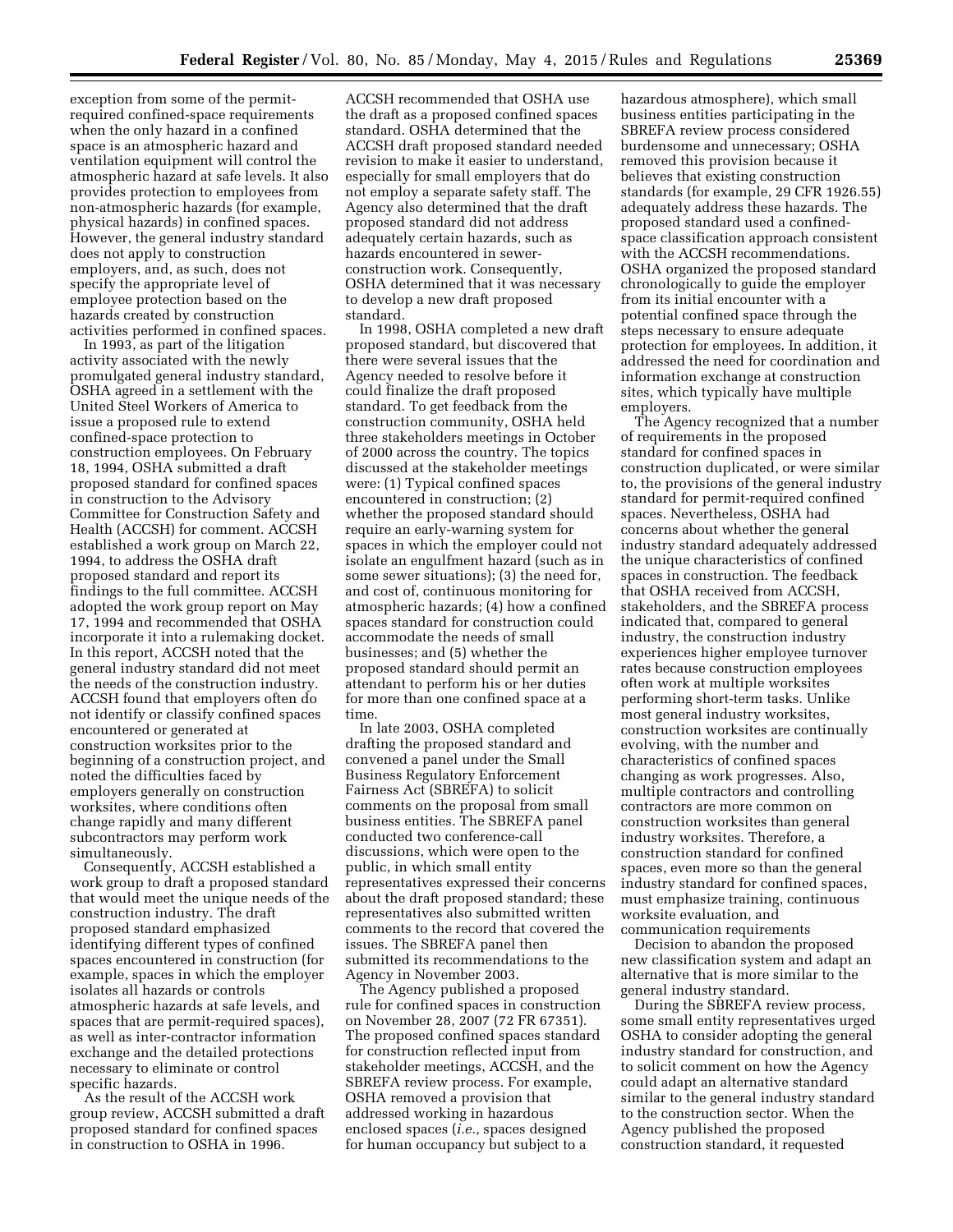public comments on how to adapt an alternative standard similar to the general industry standard for the construction industry (72 FR 67352, 67401 (Nov. 28, 2007)). During the comment period and the public hearings OSHA held on July 22–23, 2008, OSHA received many comments and much testimony regarding the issue of using an adapted version of the general industry standard as the basis for the final rule rather than the new classification systems proposed in the NPRM. A clear majority of comments were in favor of finalizing a confined spaces in construction standard that more closely resembles the general industry standard for confined spaces. (See, *e.g.,* ID–032; –047; –075; –088; –092; –095; –105; –106; –115; –117;  $-118$ ;  $-119$ ;  $-120$ ;  $-121$ ;  $-125$ ;  $150$ ;  $-152$ ; –153; 185; –189; –210, Tr. pp. 54–60, 74–76, 174–175, 282–284; –211, Tr. pp. 73, 172, and 238–239.) Several commenters proposed adopting the general industry standard with some adaptations for the construction context, though not all of these commenters specified, or agreed on, what specific adaptations were appropriate (see, *e.g.,*  ID–092; –117; –125). The Agency received a number of comments suggesting that many construction employers were currently following the general industry confined spaces standard (see, *e.g.,* ID–075; –085; –088; –092; –095; –112; –117; –118; –120;  $-121; -125; -147$ ).

For the reasons discussed in the preamble to the proposed rule, and in light of the comments and testimony the Agency received, OSHA remains convinced that the general industry standard does not adequately address confined-space hazards as these hazards arise in the construction industry. Moreover, the 19 years of experience that employers have working with the general industry rule, and that OSHA has enforcing the general industry rule, highlight several areas in which additional clarification in the language of the general industry standard could improve the effectiveness of a new construction standard. Therefore, OSHA is not simply incorporating the general standard by reference into the construction standards.

OSHA believes that the particular duties and obligations in the general industry standard and the proposed construction standard are similar, and that the public's confusion over the reorganized structure in the proposed rule is the result of the degree of detail in the proposed rule, as well as its organization. Most notably, compared to the general industry rule, the proposed rule added specificity to the general

industry standard's broad, performancebased requirements, and defined a larger number of confined-space classifications.

Nevertheless, in recognition of the commenter requests for more consistency between the two standards, OSHA is using the organization, language, and most of the substantive requirements in the general industry confined spaces standard as the basis for the final confined spaces in construction rule. However, differences in employee and worksite characteristics between the construction industry and general industry, as well as the comments and testimony of the regulated community indicating the need for consistency and continuity in OSHA requirements, prompted OSHA to develop a final rule for confined spaces in the construction industry that contains important requirements from the proposed rule and some additional changes. Many of these changes, such as the information exchange requirements, are designed to address the heightened need, on constantly evolving construction worksites for communication, worksite evaluation, and training for confined spaces in construction. In addition, several regulatory provisions in the general industry rule differ from the regulatory provisions of this final rule because the provisions of this final rule: (1) Address construction-specific issues; (2) account for advancements in technology; (3) address concerns raised by the regulated community through comment and at the hearing; or (4) reflect improvements in language for modern regulatory drafting (''must'' in place of ''shall''), clarity and enforcement considerations. In most cases, the preamble that follows this introductory section explains the differences between the provisions of the final rule and the general industry rule.

The Agency believes that it provided adequate notice of the substantive terms of the final rule, as well as an extensive description of the subjects and issues involved. Accordingly, the Agency fairly apprised interested persons of the content of the rulemaking, and the comments and hearing testimony provide ample evidence that interested parties to the rulemaking understood the issues and potential outcomes of the rulemaking. See, *e.g., Nat'l Mining Ass'n*  v. *Mine Safety & Health Admin.,* 512 F.3d 696, 699 (D.C. Cir. 2008); *Miami-Dade County* v. *U.S. E.P.A.,* 529 F.3d 1049, 1059 (11th Cir. 2008); *United Steelworkers of America, AFL–CIO–CLC*  v. *Marshall,* 647 F.2d 1189, 1221 (D.C. Cir. 1980) (''a final rule may properly differ from a proposed rule and indeed

must so differ when the record evidence warrants the change. . . . Where the change between proposed and final rule is important, the question for the court is whether the final rule is a 'logical outgrowth' of the rulemaking proceeding''). The resulting final standard is a logical outgrowth of the proposal, and the number of comments urging an adapted version of the general industry standard provides a clear indication that the affected members of the public are not only familiar with the general industry standard, but also viewed the inclusion of part or all of the general industry standard's structure and language as a potential outcome of this rulemaking. The confined-space issues the Agency addresses in the final rule are the same as in the proposed rule, and the Agency addressed the criticisms and suggestions made by interested parties in response to the proposed rule. In short, the combination of OSHA's request for comment on the approach that it ultimately adopted in the final rule, the explanation of the hazards it sought to address in proposal, and the comments and testimony received in response to the proposal provided the regulated community with adequate notice regarding the outcome of the rulemaking. Therefore, the Agency concludes that there is no basis for further delaying promulgation of the standard to obtain comment on the approach adopted in this final rule.

Many of the comments OSHA received on the proposal related to specific requirements included in the detailed procedures of the proposed standard. As a result of finalizing a confined spaces in construction standard that closely resembles the general industry standard, much of this detailed language does not appear in this final rule. In some cases, OSHA addressed the substance of the comment in the discussion of the most relevant preamble section in this final rule. In other instances, the issue raised in the comment became moot as a result of OSHA's decision not to include the proposed text in the final rule. Therefore, OSHA is not directly responding to each of these particular comments in the summary and explanation of the final rule.

OSHA considered, but ultimately rejected, several other regulatory alternatives based on the comments submitted to the Agency. For example, some commenters suggested that employers should have the option of following either 29 CFR 1910.146 or this final rule (ID–089, p. 2; –147, p. 4). This suggestion relates to some commenters' concern that having separate rules for confined spaces in construction and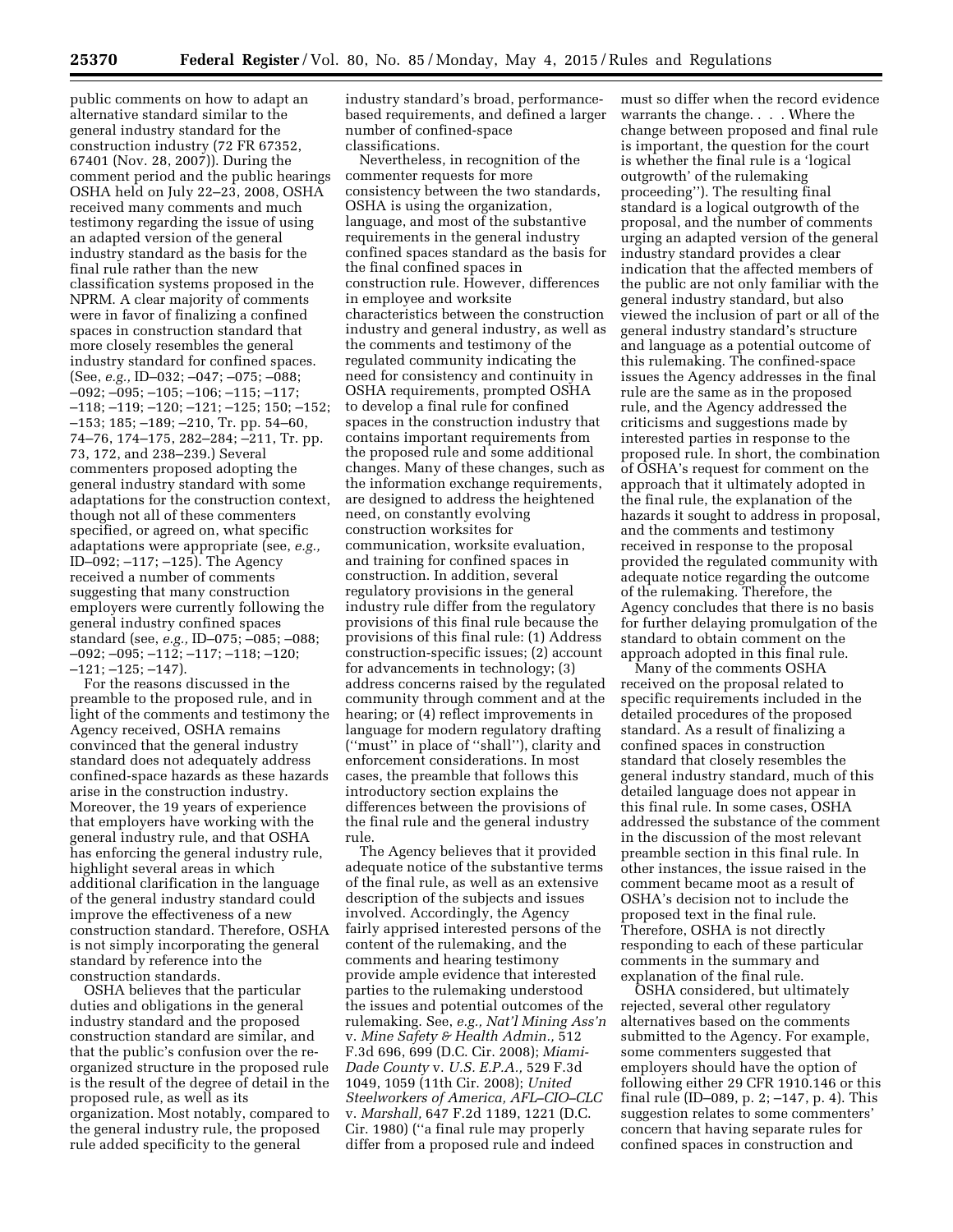general industry makes it confusing for employers that perform both construction and maintenance inside a confined space to comply with the different requirements of each rule based on the type of the work they are performing (see, *e.g.,* ID–119, p. 3). OSHA developed this standard because of the unique hazards of confined-space work in construction and, although this final rule is similar to § 1910.146, there are differences when certain procedures are necessary to protect employees from the unique hazards of construction confined-space work. Therefore, an employer does not have the option of bypassing the procedures that are unique to this final rule by complying instead with § 1910.146. Such a policy would severely undermine OSHA's effort to protect employees from the unique hazards present during confined-space operations in construction.

OSHA recognizes that the differences between § 1910.146 and this final rule can make it more complicated for employers to comply with two different sets of procedures if they perform maintenance and construction work at the same time in the same confined space. In order to ease the compliance burden on these employers, OSHA will consider compliance with this final rule as compliance with § 1910.146. This enforcement policy was suggested by at least one commenter (ID–211, Tr. p. 303).

Another commenter suggested that OSHA issue a directive on confinedspace work in construction instead of a final rule (ID–100, p. 5). OSHA generally issues a directive on a particular work practice after the Agency issues a rule, not in lieu of a rule; accordingly, the directive provides guidance as to how the Agency will enforce a standard. The rulemaking process, on the other hand, provides the public with notice and an opportunity to comment on the Agency's proposed action, and the Agency may use the information gathered during this process to impose substantive duties on employers, such as employers engaged in confined-space construction work. The information gathered by the Agency during the rulemaking process for this final rule supports issuing a final rule for confined-space work in construction. Therefore, OSHA rejects the alternative approach suggested by the commenter.

A different set of commenters focused on individual states' confined spaces standards. One commenter asserted that several State-Plan States have effective confined space standards and that this rule will unnecessarily force those states to change these standards (ID–135, p. 3).

A similar comment discussed Virginia's confined spaces rule, but did not suggest OSHA adopt that rule (ID–047, p. 1). Another commenter suggested OSHA adopt the majority of California's confined spaces rule (ID–077, p. 1). OSHA notes that the Occupational Safety and Health Act of 1970 (OSH Act) allows for different regulatory schemes to address the hazards of confined-space work provided those standards are at least as effective as the Federal OSHA standard. The record indicates that, by issuing a final rule that is similar to § 1910.146, OSHA is not drastically changing industry practice for addressing confined-space hazards. (See, *e.g.,* ID–047; –075; –085; –088; –092; –095; –112; –117; –118; –120; –121; –125; –147; –189.) Therefore, OSHA believes that State-Plan States that have standards applicable to construction work in confined spaces that are similar to § 1910.146 will not have to make major changes to their existing rules to ensure that these rules are at least as effective as this final rule. When a State-Plan State's confined spaces rule is not as effective as this final rule, OSHA believes that the record warrants a change in the State-Plan State's rule so that it will provide construction employees with the same level of protection afforded to them by this final rule. For a full discussion of State-Plan States, see Section IV.E (''State-Plan States'') later in this preamble.

# *C. Need for a Rule Regulating Confined Spaces in Construction*

Before promulgating this final rule, OSHA had one existing provision in its construction standards that included a general training requirement for employers working in confined spaces. A broad ''safety and training'' requirement in 29 CFR 1926.21(b)(6), adopted by the Agency in 1979, provided limited guidance: Under this provision, employers were only required to instruct employees required to enter into confined or enclosed spaces as to the nature of the hazards involved, the necessary precautions to be taken, and in the use of protective and emergency equipment required. Fatality and injury data, OSHA enforcement experience, and advice from ACCSH indicate that § 1926.21(b)(6) did not adequately protect construction employees in confined spaces from atmospheric, physical, and other hazards. Even when § 1926.21(b)(6) applied, it required employers only to train employees who work in confined spaces—it did not address how to protect trained employees while they are working in

such spaces, nor did it address the actions of employers outside the spaces engaged in activities that might harm employees inside the spaces. For situations in which none of the construction standards apply, the employer was still required to comply with the general-duty requirement of the OSH Act to ''furnish to each of [its] employees employment and a place of employment which are free from recognized hazards that are causing or are likely to cause death or serious physical harm to [its] employees'' (29 U.S.C. 654), but this ''general duty'' is often more difficult for OSHA to enforce and does not provide the same level of guidance and safety information provided in a standard.

As noted in the economic analysis section of the preamble to this final rule, OSHA determined that employees in the construction industry who perform work in confined spaces face a significant risk of death or serious injury, and that this final rule would substantially reduce that risk. At present, OSHA estimates that 20,479 establishments annually have employees entering at least one confined space as defined by this final rule. OSHA estimates that, each year, 6 fatalities and 900 injuries occur among employees working in confined spaces covered by this final rule. OSHA determined that the final rule, when implemented properly by employers, will reduce the average number of fatalities and injuries in confined spaces covered by this standard by 96 percent (5.2 fatalities prevented annually, and 780 injuries prevented annually). (For further explanation of the significantrisk calculations, see section V.B. (''Final Economic Analysis and Regulatory Flexibility Analysis'') of this document.)

# **III. Summary and Explanation of the Final Standard**

# *Explanation of Changes to Subpart V— Power Transmission and Distribution*

Subpart V of part 1926 governs construction work involving power transmission, generation, and distribution. OSHA recently updated subpart V (79 FR 20316 (April 11, 2014). When it did so, OSHA required compliance with the general industry confined-spaces standard at § 1910.146 in several provisions of subpart V. OSHA did so because at that time there was no comprehensive confined-spaces standard for construction, but the Agency explained in the subpart V preamble that ''the references to the general industry standard in final § 1926.953 are included as a placeholder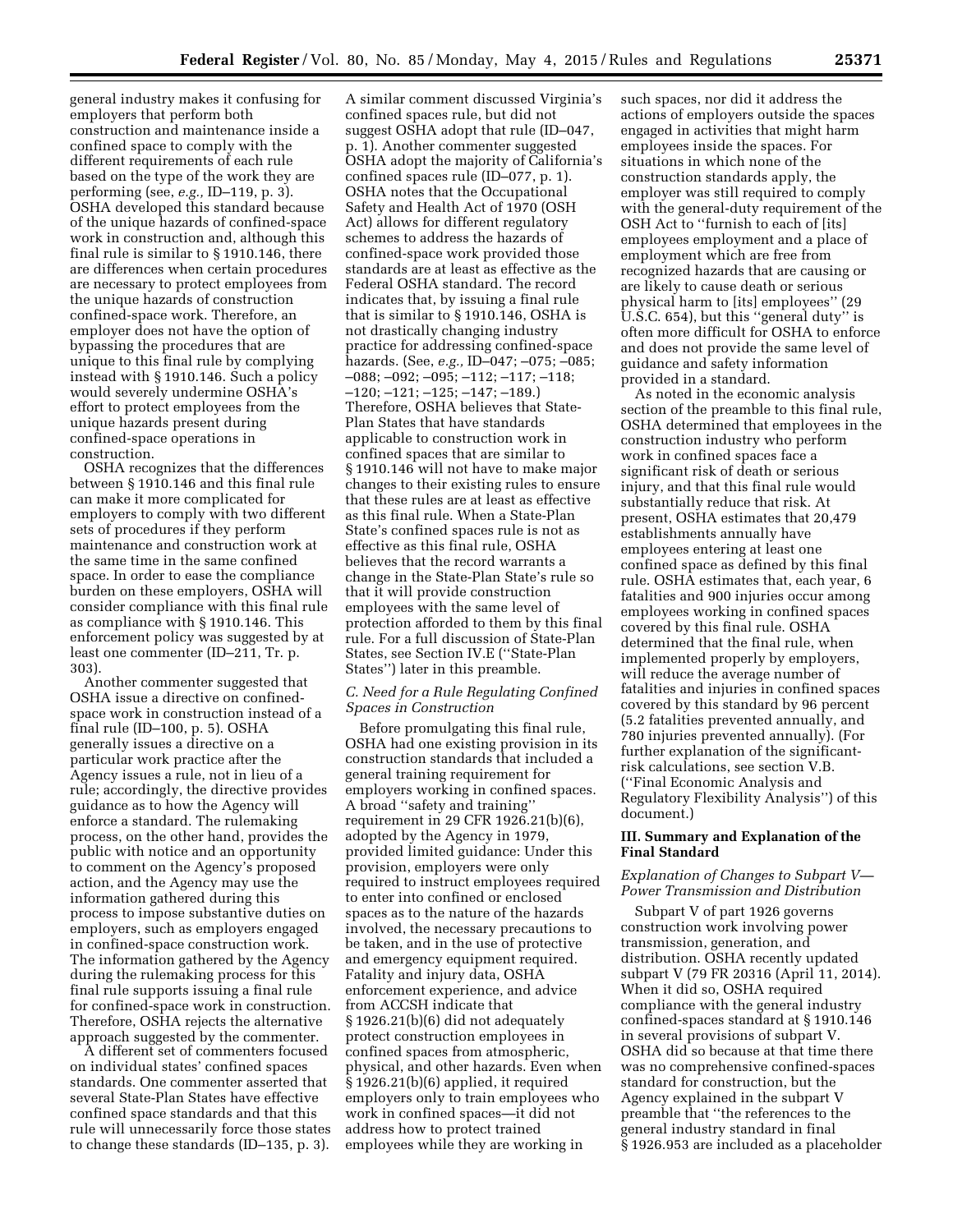pending the promulgation of the confined spaces in construction standard. OSHA intends to change these references to refer to the construction standard when it promulgates that standard.'' (79 FR 20376) OSHA is, therefore, amending subpart V in this rulemaking to replace references to the general industry confined spaces standard with references to this final construction rule, because OSHA specifically tailored this final rule to construction work, making the confined spaces in construction rule more appropriate than the general industry standard for construction work addressed by subpart V.

# Amendments to Definition of ''Enclosed Space'' in § 1926.968

An ''enclosed space'' is a term of art under subpart V and the corresponding general industry standard for electric power generation, transmission, and distribution (§ 1910.269) describing a workspace such as a manhole or vault that is designed for periodic employee entry under normal operating conditions, and that, under normal conditions, does not contain a hazardous atmosphere, but may contain a hazardous atmosphere under abnormal conditions (§ 1910.269(x) and § 1926.968). There is overlap between an enclosed space and a ''permitrequired confined space'' (permit space) as defined in the confined spaces standards for general industry (§ 1910.146) and construction (new subpart AA): An enclosed space meets the definition of a permit space—while it is not expected to contain a hazardous atmosphere, it has the potential to contain one—but the definition of permit-space is broader than the definition of enclosed space. For instance, if a space contains a hazardous atmosphere under normal conditions, that space is a permit space under § 1910.146 or new subpart AA, but it is not an enclosed space under final § 1910.269 or subpart V.

The note to the definition of ''enclosed space'' in § 1910.269(x) states that enclosed spaces expected to contain a hazardous atmosphere meet the definition of permit spaces in § 1910.146, and entry into them must conform to that standard. Subpart V, however, did not have any definition of ''enclosed space'' until OSHA amended it in 2014 by adding a definition that matched the general industry definition in § 1910.269(x) except that it did not include the note. OSHA explained in the preamble to the subpart V amendments that it did not include the note at that time because there was no comprehensive corresponding confined

spaces construction standard to reference in place of § 1910.146, but OSHA intended to add a corresponding note to § 1926.268 when it promulgated the new construction confined spaces standard (see 79 FR 20376–20377). As part of this rulemaking, OSHA is therefore adding a note to the definition of ''enclosed space'' in § 1926.968 that corresponds to the note in  $\S 1910.269(x)$ , replacing the reference to § 1910.146 with a reference to subpart AA.

## Amendments to § 1926.953

Prior to this rulemaking, § 1926.953(a) in subpart V, as amended in 2014, required that entry into an enclosed space to perform construction work meet the permit-space entry requirements of paragraphs (d) through (k) of § 1910.146 when the precautions taken under §§ 1926.953 and 1926.965 were insufficient to eliminate hazards in the enclosed space that could endanger the life of an entrant or interfere with escape from the space. Similarly, § 1926.953(g) stated that employees may not enter any enclosed space while it contains a hazardous atmosphere, unless the entry conforms to the permitrequired confined spaces standard in § 1910.146. OSHA is amending §§ 1926.953(a) and 1926.953(g) by replacing each reference to § 1910.146 with a reference to subpart AA so that the appropriate construction standard, rather than a general industry standard, will apply.

OSHA is also adding a sentence to § 1926.953(a) to clarify that employers may comply with the requirements of § 1926.953 ''in lieu of'' most of the requirements in new subpart AA when the entry into the enclosed space is a routine entry for subpart V work and there is no hazardous atmosphere in the space. Without this clarifying sentence, employers could have been confused about which standard applied. OSHA determined that § 1926.953 provides adequate protection to employees in that situation and announced in the subpart V preamble that it intended to add the sentence when it issued this final rule (see 79 FR 20376).

The new ''in lieu of'' sentence in § 1926.953(a) corresponds to a similar sentence in § 1910.269(e) specifying that employers are not required to comply with § 1910.146(d) through (k) for the same type of routine entries into enclosed spaces. OSHA has used slightly different wording from the language in § 1910.269 to emphasize that ''in lieu of'' language is only applicable where the entry is routine and the space does not contain hazards that could cause death or impede exit. As with the general industry standard,

the new sentence in § 1926.1953(a) only exempts employers from compliance with some, but not all, of subpart AA's requirements. In the ''in lieu of'' sentence in § 1910.269, OSHA only excuses employers from compliance with  $\S 1910.146(d)$  through (k) for these routine entries, but employers must still comply with the requirements in § 1910.146(c) and (l), including the requirements to assess the space, prevent unauthorized entry, communicate with and coordinate with the host employer when applicable, and to involve entrants and their representatives in the process. Likewise, in § 1926.953(a), the enclosed spaces requirements apply in lieu of the permit requirements in § 1926.1204 through § 1211, but employers still need to comply with subpart AA's corresponding requirements in § 1926.1203 to assess the space, prevent unauthorized entry, and coordinate with and communicate with the controlling contractor, in addition to the requirements in § 1211 to involve entrants and their representatives in the process.

Finally, in addition to some minor, non-substantive grammatical changes to improve the paragraph, OSHA is also revising the note to paragraph § 1926.953, which appears at the end of the section, by replacing its reference to § 1910.146 with a reference to new subpart AA. The note clarifies that OSHA considers employers who comply with new subpart AA when entering an enclosed space as in compliance with § 1926.353(a). Some employers may prefer to comply with new subpart AA rather than § 1926.353(a), and subpart AA protects employees entering enclosed spaces at least as effectively as the provisions in § 1926.353.

# *Section 1926.1201—Scope*

The scope of new 29 CFR part 1926, subpart AA—Confined Spaces in Construction is set forth in 29 CFR 1926.1201. This subpart provides minimum safety and health requirements and procedures to protect employees who work in confined spaces. It addresses how to protect employees from confined-space hazards. The final rule includes requirements for training, identification and assessment of confined spaces, hazard analysis, entering, working, exiting, and rescue for confined spaces containing a variety of different hazards.

The proposed rule contained an ''Introduction'' section that provided a general overview of the standard and stated that the proposed standard would cover ''working within or near a confined space that is subject to a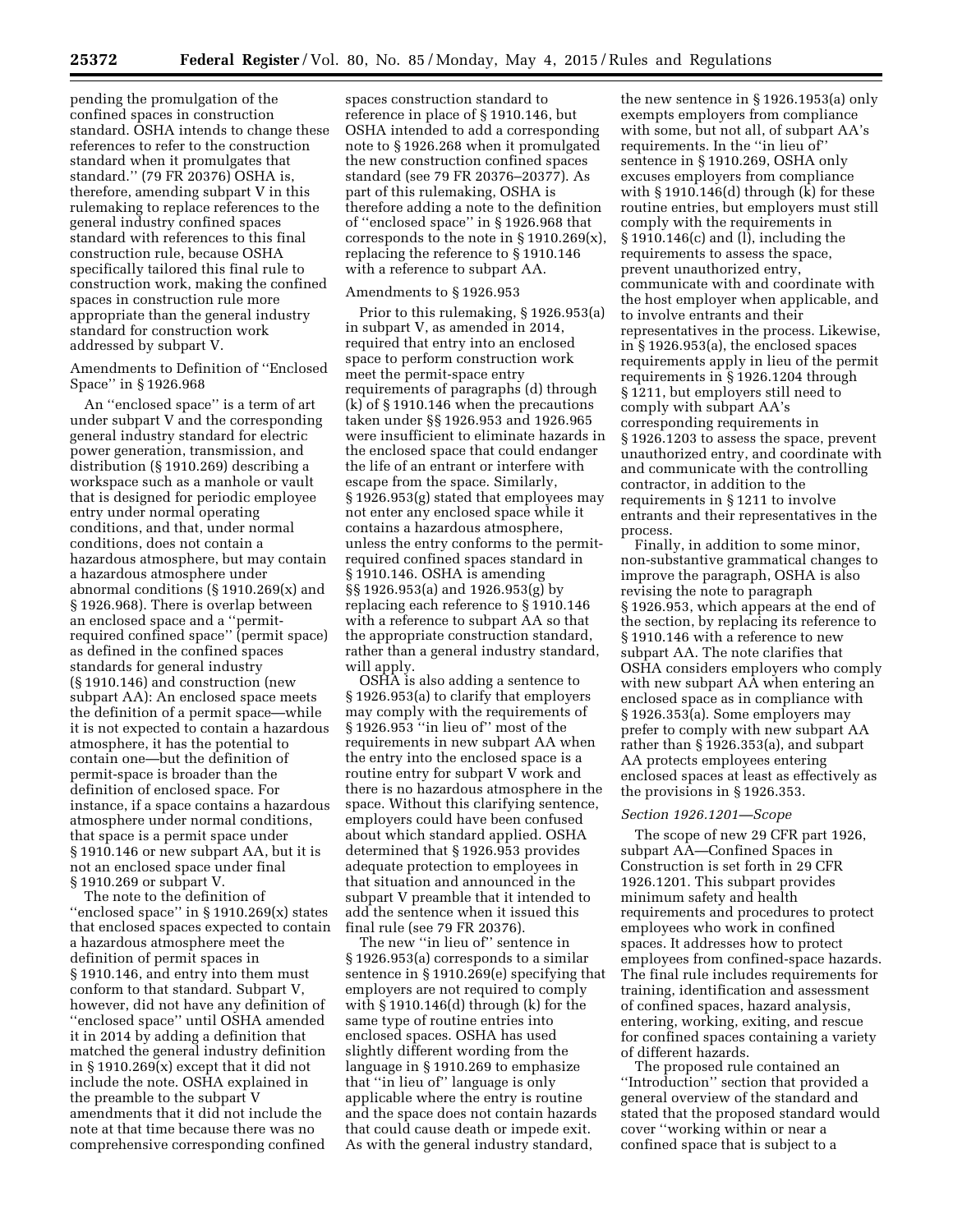hazard'' (see proposed § 1926.1201(a)). OSHA removed the ''Introduction'' section to make this final rule similar to § 1910.146, and to avoid confusion caused by potential overlap with the ''Scope'' provisions. Section 1926.1201 in the final rule is the scope section.

Paragraph (a). Although many commenters urged OSHA to conform this final rule to the general industry standard as much as possible, the scope section for confined spaces in general industry at § 1910.146(a) expressly excludes construction work. Therefore, it is impractical for OSHA to change the language in final rule § 1926.1201 to mirror § 1910.146(a). Instead, OSHA structured the scope section in final rule § 1926.1201 in a manner that draws from the language in the scope sections of the general industry standard and the proposed rule. As with the scope of the general industry standard, which states that it protects employees from the hazards of entry in permit-required confined spaces (§ 1910.146(a)), OSHA phrased final § 1926.1201(a) in terms of the employees protected by the final standard. In contrast, the scope of the proposed rule focused on employers (see proposed § 1926.1202(a)). While the final standard necessarily imposes the duties exclusively on employers, OSHA concluded that phrasing the scope in terms of employers ''who have confined spaces at their job site'' was potentially more problematic than the general industry approach because the regulated community could misinterpret the proposed language as requiring some analysis of the extent to which the employer exercised control over a particular part of a construction site.

A number of commenters expressed confusion about the description of the standard included in the proposed introduction, which appeared to function as an additional statement about the scope of the rule (see, *e.g.,* ID– 032.0; –100.1; –105.1; –114.1; –119.1; –120.1; –125.1; –135.0.) In particular, many commenters asserted that the reference to work ''within or near a confined space,'' as used in the proposed description of the standard, was too vague, and requested that OSHA clarify its meaning. (See, *e.g.,* ID– 031, p. 4; –061, p. 7; –095, p. 1; –101, p. 2; p. 1; –106, p. 1; –117, p. 7; –120, p. 2; –121, p. 8; –124, p. 4; p.–125, p. 5.) In response, OSHA did not include the phrase ''within or near a confined space'' in the scope section in this final rule. Instead, in final § 1926.1201(a), OSHA describes the scope in more definite terms by stating that the new standard protects employees engaged in construction activities at a worksite with one or more confined spaces,

which is similar to the language of the proposed rule except that it avoids the reference to ''their job site.'' The language in final § 1926.1201(a) incorporates a bright-line test (whether or not the worksite has a confined space) to underscore two important points in the final rule that also are true for the general industry standard and the proposed rule: First, all employers engaged in construction have a duty under the final standard to ensure that their employees do not enter a confined space except in accordance with the requirements of the standard, and the presence of a confined space on the worksite triggers this duty rather than the type of work the employer is performing. Second, there are critical components of this standard, such as information sharing and coordination of work, that apply to certain employers that, regardless of whether their employees are authorized to enter a confined space, have information necessary for the protection of employees working inside confined spaces, or are engaged in activities that could, either alone or in conjunction with activities inside the confined space, endanger the employees working inside a confined space. Final § 1926.1201(a) makes it clear that the focus of the final standard is on the type of work performed, and whether that work could produce, and expose employees to, confined space hazards. Although final § 1926.1201(a) differs slightly from proposed § 1926.1202(a), this difference does not affect the scope of the final rule; it merely makes the scope more precise than the scope of the proposed rule. This change also is consistent with the proposed ''Introduction'' section in proposed § 1926.1201(a).

Final § 1926.1201(a) includes a note with a non-exhaustive list of potential confined spaces that commonly occur on a construction worksite. This list provides examples for employers who may be unfamiliar with confined spaces in construction. The note to final § 1926.1201(a) is identical to the note to proposed § 1926.1202(a).

One commenter asserted that OSHA should exclude steel tanks, which OSHA included in the list of examples of confined spaces in construction in the proposed rule, from the new standard when the tanks are under construction because this activity does not produce an atmospheric hazard (ID– 138, p. 2; –214.1, p. 4; –210, Tr. p. 217). In particular, the commenter asserted that contractors typically do not close entirely steel tanks under construction until the final phase of construction and that, prior to the final phase, the tanks

typically have sufficient natural ventilation to prevent a hazardous atmosphere from forming. The final phase is typically conducted without any employees inside the tank (ID–210, Tr. p. 5).

Whether a confined space exists is a separate analysis from whether a hazard exists, unless the hazard prevents unrestricted egress from the space. A steel tank is a confined space at any stage of construction when it has limited or restricted means for entry and exit (see the definition of a confined space in § 1926.1202, which is discussed later in this preamble). However, OSHA recognizes that a significant portion of steel-tank construction activity may not result in work inside a confined space if contractors generally do not assemble the tank sections in a manner that would place an employee inside a space with limited egress. Even when construction of the tank results in such a space, the space may not contain a hazard that would render it a permitrequired confined space. If the space is not a permit-required confined space, then the employer's duties are very limited. In such spaces, the employer's responsibility under this standard would be limited to verifying what the commenter asserts is true: There is no atmospheric hazard or other hazard. Nevertheless, the commenter acknowledged that welding activities in some steel tank construction, particularly for relatively small tanks, could produce the types of hazardous atmospheres this standard is intended to address (ID–210, Tr. pp. 228–229). Thus, OSHA is not categorically excluding steel tanks from coverage under this standard and continues to include steel tanks in the list of potential confined spaces to alert employers that the process of steel-tank construction could place employees in a space that meets the definition of a permit-required confined space.

Another commenter asserted that the note did not include wind turbines (ID– 210, Tr. p. 154). This commenter misunderstood the reference to ''turbines'' in the note in the proposed and final rules. The reference to ''turbines'' is general, and applies to all turbines that meet the definition of a confined space.

It is important to note that only the presence of a hazard inside a confined space will trigger the majority of procedures required by this final rule. One commenter asserted that limited egress is a continual hazard to every employee in a confined space, regardless of whether any other hazards exist (ID–060, p. 3). Therefore, the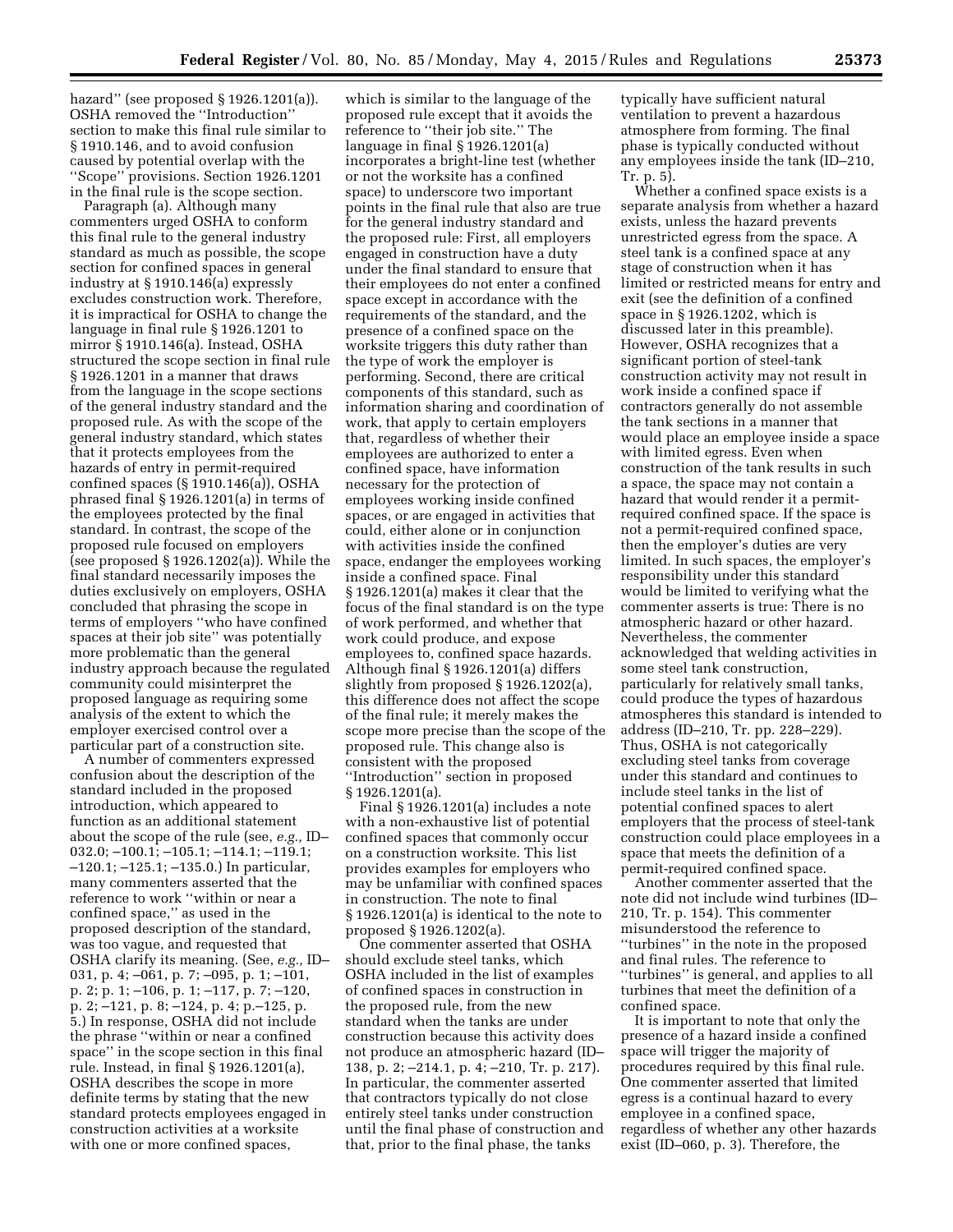commenter argued that the permit requirements of this final rule, including the requirement to have a rescue service available, should apply to all confined spaces, even those spaces in which another hazard does not exist. This approach would apparently treat all confined spaces as permit spaces, which would be a radical departure from OSHA's longstanding treatment of confined spaces in the general industry. OSHA does not agree that such a departure, or the additional costs that employers would incur because of such departure, are warranted in the absence of employee exposure to some hazard inside the confined space. Limited egress in a confined space is a safety concern only when an employee cannot readily exit a confined space to avoid being exposed to a hazard within the space. Limited egress, by itself, is unlikely to injure or kill an employee. If limited egress is the only safety concern, then OSHA concludes that it is not reasonable to require employers to comply with the provisions of this final rule that pertain to permit spaces. In such a circumstance, employers already must follow existing construction standards that apply to work in an enclosed space (for example, § 1926.353—Ventilation and protection in welding, cutting, and heating at, and § 1926.55—Gases, vapors, fumes, dusts, and mists).

Another commenter noted that the shipyard employment standard at 29 CFR part 1915 includes confined spaces requirements and was unsure whether this new construction standard will apply to confined space construction work performed in a shipyard (ID–028, p. 1). It will. OSHA focuses on the type of work activity, not necessarily the location of the work activity, in determining whether this confined spaces in construction standard or the shipyard employment standard, part 1915, applies. See, *e.g.,* Feb. 9, 2004, letter to Jack Swarthout.2 The shipyard employment standards apply to ship repairing, shipbuilding, ship breaking, and related employment. This confined spaces in construction standard covers confined space work in shipyards to the extent that it is construction work and is not ship repairing, shipbuilding, ship breaking, or related employment. An example in which this confined spaces in construction standard applies is the construction of a building on the grounds of a shipyard. Non-construction work performed in a shipyard is not subject to this final rule; either § 1910.146 or the shipyard employment

standard at 29 CFR part 1915, subpart B—Confined and Enclosed Spaces and Other Dangerous Atmospheres in Shipyard Employment would cover such work.

Paragraph (b) Exceptions. This paragraph explicitly excludes construction work regulated by 29 CFR part 1926, subpart Y—Diving, construction work regulated by 29 CFR part 1926, subpart P—Excavation, and construction work regulated by 29 CFR part 1926, subpart S—Underground Construction, Caissons, Cofferdams and Compressed Air from the scope of this final rule. Accordingly, this provision exempts employers operating under one of the three listed exemptions from complying with this final rule for work within a confined space, so long as that work falls within the scope of one of the listed subparts.

The Agency exempted each type of work covered by the listed subparts from the requirements of this standard because OSHA specifically tailored the existing requirements in these subparts to protect employees from the hazards associated with confined spaces. In addition, OSHA believes that overlapping standards covering these activities could be unnecessarily burdensome to employers, or cause some confusion about the appropriate procedures to use.

Under § 1926.1201(b)(3), this confined spaces standard does not apply to construction activities covered by 29 CFR part 1926, subpart Y, which encompasses diving and related support operations conducted in connection with all types of work and employments, including construction (29 CFR 1926.701, referencing 29 CFR 1910.401). As defined in subpart Y, a ''diver'' is an employee working in water using underwater apparatus which supplies compressed breathing gas at the ambient pressure (§ 1926.701, referencing § 1910.402). The Agency notes that, if a diver engages in construction activity in an area that meets the definition of a confined space under this final rule, and is not working in water or removes his/her underwater breathing apparatus, then, in most cases, the activity is outside the scope of subpart Y because the employee is no longer a ''diver''; in such a case, the requirements of this confined spaces standard apply instead.

The other exemptions set forth in final § 1926.1201(b) are identical to the proposed exemptions except that OSHA removed the ''non-sewer'' limitation for the exemption that applies to 29 CFR part 1926, subpart P—Excavations and 29 CFR part 1926, subpart S— Underground Construction. Under

§ 1926.1201(b)(1) and (b)(2), OSHA exempted construction activities covered by subparts P and S. In its explanation in the proposed rule, the Agency noted that subparts P and S generally provide adequate protections against hazards in excavations and underground work (72 FR 67356 (Nov. 28, 2007)). In light of the additional hazards associated with sewers as continuous systems that often have hazardous atmospheres and engulfment hazards, the Agency proposed limiting the Excavations, and Underground Construction exemptions to ''nonsewer'' work, which would have the effect of applying this final standard, in addition to subpart P or subpart S, whenever an employer performed excavation or trenching construction work related to a sewer system. One commenter urged OSHA to limit the exemption further, characterizing subpart P as ''insufficient for addressing potential worker exposures to hazardous atmospheres,'' and asserting that this final rule should apply to excavations where a hazardous atmosphere exists because the confined spaces standard would provide more comprehensive protection for employees than the excavation standard (ID–105, p. 5). The commenter did not, however, provide any basis for this assessment. Two commenters emphasized the significance of the hazards posed by excavation, and urged OSHA to protect employees from those hazards; however, they did not discuss subpart P— Excavations and did not provide a clear rationale for why those standards do not provide adequate protection for employees working in excavations (ID– 032, p. 4; –034, p. 1).

A different commenter asserted that OSHA should apply the confined spaces standard to hazards in excavation work not covered by the excavation requirements (ID–025, p. 2). In other words, OSHA should exempt excavation work unless there is a hazard present not addressed by subpart P— Excavations, but addressed by this confined spaces standard, in which case the confined-space requirements applicable to addressing that specific hazard would apply. The commenter did not provide an example of a hazard that could be present in excavations but not addressed by subpart P. Also, OSHA believes that the approach advocated by the commenter would lead to confusion, and may not promote safety. OSHA designed the confined spaces standard to work as a comprehensive system, not through piecemeal application. Therefore, OSHA concludes that it is

<sup>2</sup>All of the letters and memoranda included in this preamble are available at *[www.osha.gov](http://www.osha.gov)*.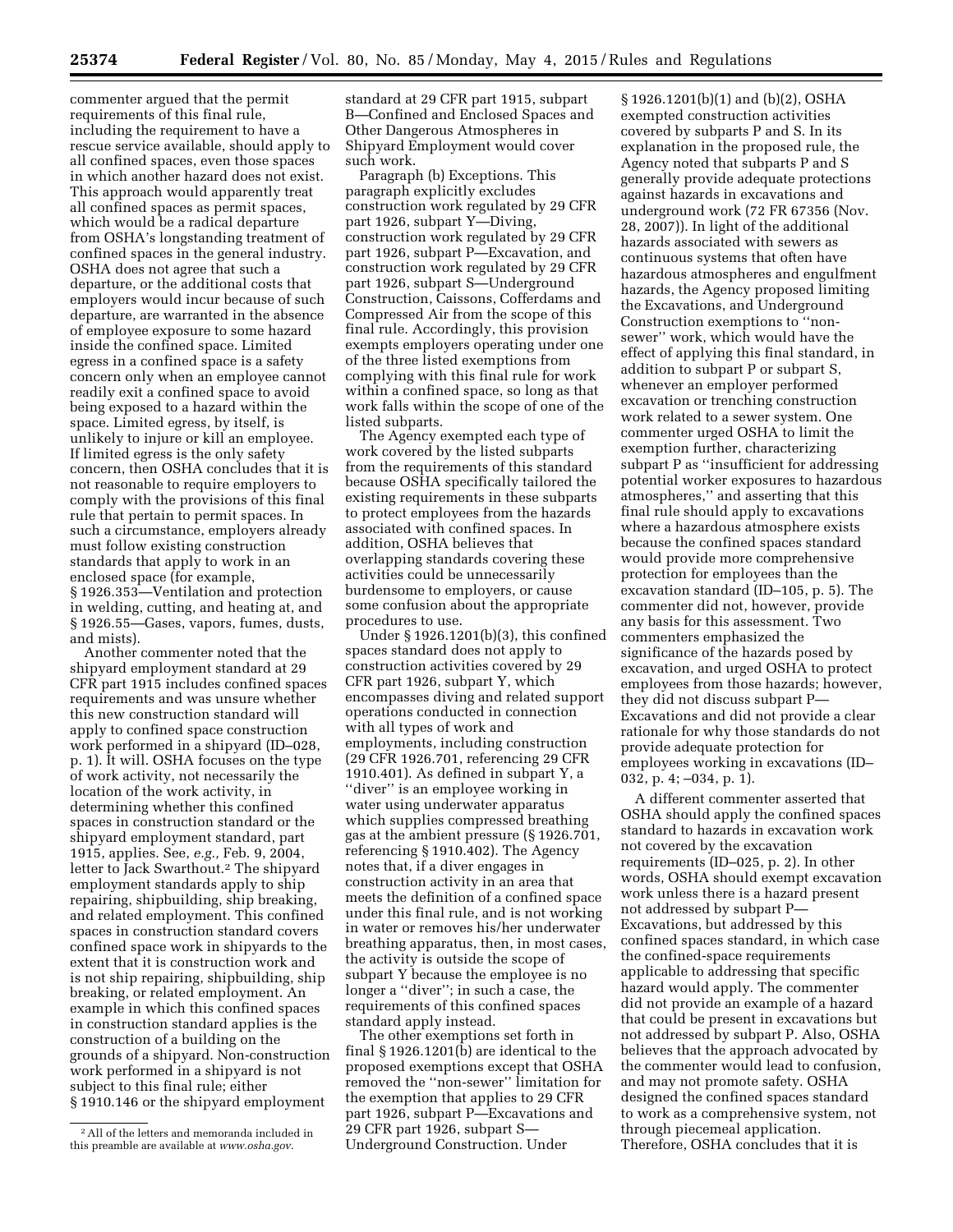not appropriate to limit the exemption as requested by the commenter.

Another commenter asserted that the excavation standards in subpart P do not provide protection against hazards associated with applying waterproofing products on building foundations below grade level (ID–106). OSHA disagrees with this commenter. Even assuming that the particular waterproofing product used would constitute an atmospheric hazard, 29 CFR 1926.651(g) requires an employer to test for atmospheric hazards and to take adequate precautions to protect employees accordingly.

Most of the commenters who addressed the issue of the potential overlap between this final standard and the excavation and underground construction requirements in subparts P and S, respectively, requested that OSHA expand the exemption to exclude all work subject to those standards from the scope of the final rule, regardless of whether the excavation or underground work connects to a sewer, because other OSHA standards, primarily subpart P, adequately cover such work (ID–060, p. 1; –108, p. 2; –117, p. 6; –124, p. 3; –140, p. 6; –143, p. 1). One of these commenters noted that subpart P's requirements ''include testing the trench/excavation(s) before workers enter them when a hazardous atmosphere exists or could reasonably be expected to exist (*e.g.* excavations near landfills or in areas where hazardous substances may be stored) and providing proper respiratory protection or ventilation to prevent exposure to harmful levels of atmospheric contaminants and to assure acceptable atmospheric conditions,'' and also include appropriate rescue provisions (ID–117, pp. 6 and 7). Furthermore, several of the commenters asserted that applying both this final rule and the excavation standards to work inside all excavations would result in a confusing and disjointed regulatory scheme that could reduce employee safety (ID–060, p. 1; –108, p. 2; –117, p. 6; –140, p. 6). OSHA agrees with these comments and, therefore, the Agency excluded all excavation work from the scope of the final rule (see § 1926.1201(b)(1)).

Although the exemption in the final rule may be broader than the proposed exemption because the final rule does not cover underground sewer work and sewer excavation work, the expanded exemption is still consistent with OSHA's intent in the proposed rule. In proposing to apply the confined spaces standard to all sewer work, the Agency emphasized the extraordinary dangers associated with sewer systems,

including the difficulties in isolating hazards in a contiguous system, and the extremely hazardous atmospheres that can develop in sewers and quickly cause fatalities. These dangers, however, primarily involve *existing* sewer structures, rather than construction of new sewer systems; new systems would not necessarily present such hazards until connected to an existing sewer system. Under this final rule, the limitations on the scope of subparts P and S will ensure that the confinedspace requirements apply to most construction work *within existing* sewer structures, as explained in the following discussion of the interaction between this confined spaces standard and subparts P and S. In the context of sewer work, the principal hazards associated with the *excavation* work around the sewer lines are likely to be atmospheric hazards that arise from the soil surrounding an existing sewer pipe (from leaching or other sources), as well as potential hazards associated with the release of hazardous substances from the sewer pipe. These hazards are similar to the hazards encountered during excavation and underground work near landfills and water mains that OSHA exempted from coverage in the proposed rule because OSHA regarded the protections of subparts P and S as sufficient (see 72 FR 67356).

OSHA considered the common scenario in which an employer digs down to an existing sewer line, then excavates a new trench in which it lays new sewer pipe and connects it to an existing sewer line. During the ''tie in'' process of connecting the new sewer pipe to the existing sewer line, employees could potentially be exposed to atmospheric hazards and physical hazards emanating from the existing sewer line. While any entry into the existing sewer line, including placing any part of the body inside existing line (see definition of ''entry'' in § 1926.1202), would be governed by the confined spaces standard, OSHA does not believe that hazards from the existing sewer line should subject the entire excavation project to the confined spaces standard. Employers already have a duty under subpart P to address the atmospheric and physical hazards in the excavation, and employers must anticipate and address the hazards that might come from the existing sewer line. Employers must use extreme caution in unsealing the existing sewer line. Before opening the existing line, employers must, whenever possible, isolate the existing line to be opened from the rest of the sewer and ensure

that employees are removed from the excavation.

Based on the record, OSHA concludes that subparts P and S are also sufficient to address the hazards associated with excavation work around sewers and the construction of new sewers, while the confined spaces standard will address the work inside the sewer pipes where the atmospheric and physical hazards are greatest.

# *Clarification of the Scope of Subparts P and S*

OSHA does not intend for this final standard to overlap with 29 CFR part 1926, subpart P or 29 CFR part 1926, subpart S. Each of these standards contains specific provisions addressing many of the same hazards that could arise in the same space. The Agency is, therefore, taking this opportunity to clarify the scope of subparts P and S relative to the scope of this final confined spaces standard, thereby simplifying the regulatory scheme for employers working in these spaces.

Subpart P applies to ''all open excavations made in the earth's surface,'' including trenches (§ 1926.650(a)). For example, the work of digging trenches, shoring up the trenches, and placing a sewer pipe or other materials into the trenches are subject to subpart P. When an employer is excavating a trench to install a new storm drain, subpart P applies to all excavation and trenching activities. The final confined spaces standard applies, however, to non-excavation work within a confined space located in an excavation, as this work would expose employees to additional hazards besides excavation-related hazards. For example, this final standard covers entry into a prefabricated storm drain, other pipe, or manhole even if located at the bottom of an open excavation.

Subpart S applies to the construction of underground tunnels, shafts, chambers, and passageways and cutand-cover excavations which are both physically connected to ongoing underground construction operations within the scope of the subpart, and covered in such a manner as to create conditions characteristic of underground construction (§ 1926.800(a)(1)). For subpart S to apply, ''the tunnel or other underground structure must be under 'construction.' '' See October 1, 2010, letter #20061017– 7300. For example, the construction of an underground structure by boring a tunnel through soil and providing the concrete or metal supports necessary to preserve the opening is subject to subpart S, as are structural modifications such as upgrading a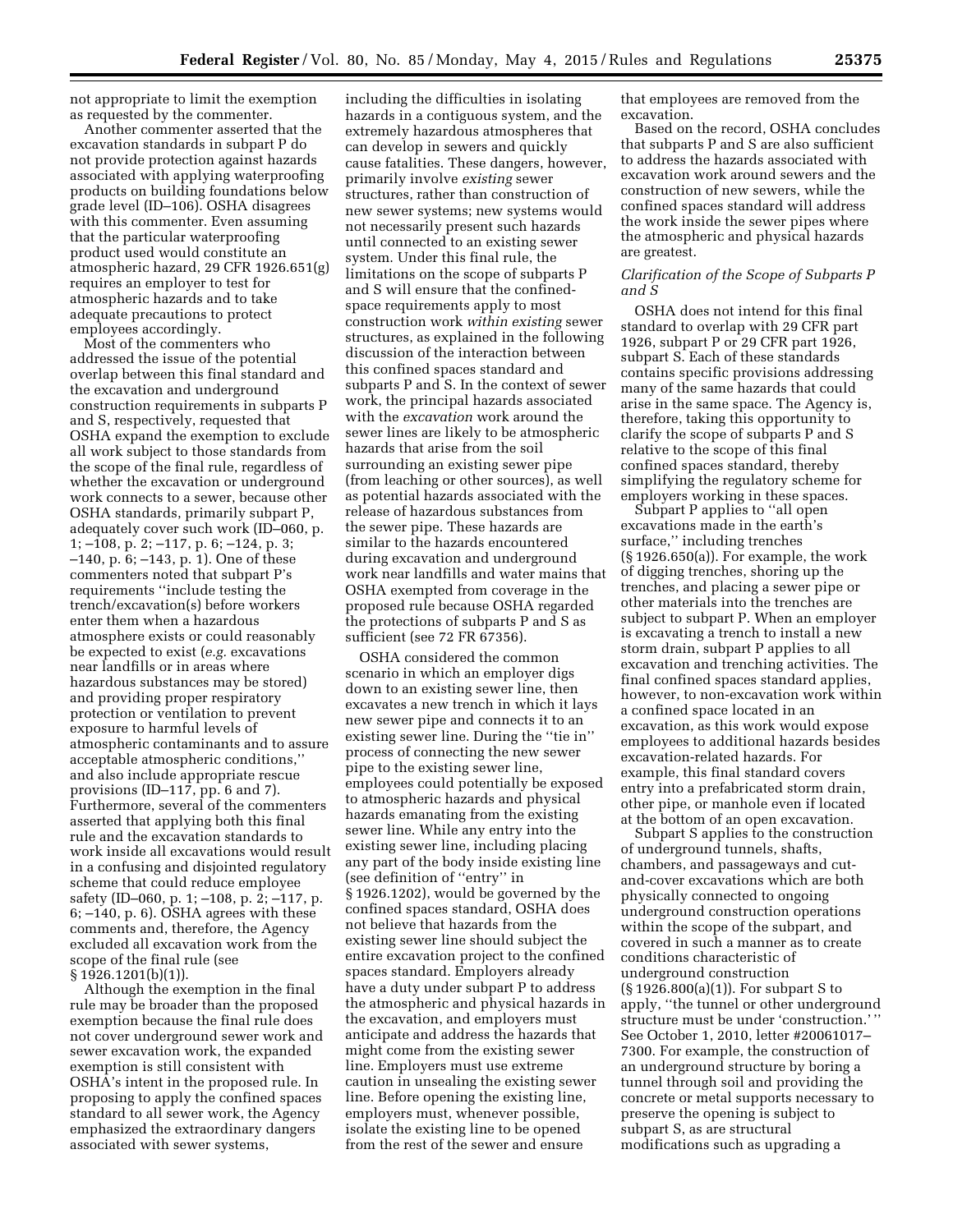tunnel wall to construct a new structure following a collapse.3 OSHA developed subpart S to protect employees from the hazards associated with the construction of underground structures, and OSHA concludes that the subpart S standard provides more appropriate protections in these situations than this final confined spaces standard.

In the context of underground work, this final standard applies mainly to construction activities inside an existing underground confined space, as opposed to the initial construction of that underground space.4 Examples of activities covered by this confined spaces standard include: installing a structure within an existing tunnel, working inside a large pipe or vault located within an existing sewer tunnel, laying a new cable inside an existing sewer tunnel, upgrading a grate in an existing sewer system, installing a new lining in a sewer pipe, adding tile or grout or other sealant to an existing concrete tunnel, or attaching equipment to the walls of an existing tunnel.5 OSHA recognizes that, in large underground construction projects, the distinction between an existing portion of a tunnel and the construction of a new tunnel might not be clear when the same employees are working to construct a tunnel, or employees add equipment or structures to tunnel walls at the same time they are digging the tunnel. To avoid requirements that

4Note that the distinctions discussed here are solely for the purposes of determining which construction standard applies. This discussion does not impact OSHA's analysis of whether an activity constitutes construction work as opposed to maintenance work.

5OSHA notes that in a 1991 memorandum the Agency applied subpart S to the ''rehabilitation'' of a sewer tunnel originally completed in 1932. January 21, 1991, memorandum to Michael Connors. OSHA issued the memorandum before it issued either this standard or the general industry standard for confined spaces, and, thus, before it had reason to consider potential overlap between a confined spaces standard and other construction standards, or could point to any other employee protections. Depending on the extent of the ''rehabilitation'' and the activities involved, the new confined spaces standard may apply instead to such projects in the future. For example, subpart S would cover the ''rehabilitation'' of an existing tunnel that involves expansion of the existing sewer or an improvement of a collapsed wall. However, this final confined spaces standard would cover ''rehabilitation'' that consists of adding sealant to the existing tunnel structure, or attaching equipment or new materials to the tunnel walls. To the extent that the 1991 memorandum requires a different result, this final standard supersedes it.

could potentially cause confusion and extra burdens by forcing employers to switch back and forth between different standards during the same general tunnel-construction project, OSHA will treat non-structural work performed in conjunction with initial construction of an underground space as covered by subpart S. For example, if employees install a cable as part of the initial sewer tunnel-construction project, subpart S would cover both the employees engaged in tunnel construction and those engaged in cable installation. Otherwise, the result would be different employees working on the same construction project in the same space, but under different standards with significantly different requirements.

One commenter representing homebuilders asserted that house foundations and basement excavations become ''trenches'' when contractors construct formwork, foundations, or walls, and, therefore, subpart P, rather than the final confined spaces standard, should cover these work areas (ID–117, pp. 6 and 7). According to the commenter, OSHA should not consider this type of work area a confined space because it is subject to natural ventilation. Whether a work area is subject to natural ventilation is not dispositive in determining whether the area meets the definition of a confined space in final § 1926.1202. However, if the work is ''excavation'' work or ''trench'' work under subpart P, then this final rule would not apply. OSHA agrees that subpart P, and not this confined spaces standard, would apply to the construction of most house foundations in an excavated area until the contractor backfills the area adjacent to the foundation or otherwise covers the foundation or the other areas. However, depending on the particular circumstances at the worksite, once the backfill or other covering occurs, the area inside the foundation space could be a confined space subject to this final rule if it meets all of the criteria in the definition of a confined space in § 1926.1201.

## *Other Requests for Exemptions*

# 1. Home Construction

One commenter requested that OSHA exempt the following areas from coverage under this standard: attics, crawl spaces, basements, cabinets, and ''similar areas in home building'' (ID– 117, pp. 6 and 7). The commenter's rationale for these exemptions was that these spaces ''do not contain hazardous atmospheres or engulfment hazards'' (*id*). The commenter did not provide any basis for the assertion that these

areas are inherently free of the identified hazards, and OSHA does not agree that these spaces are always inherently free from such hazards. Hazardous gases or other substances may occur in almost any confined space. For example, one employee may store or apply an epoxy or other chemical in a crawl space, which could expose that employee or a subsequent entrant to a hazardous atmosphere. A different commenter noted that surface coatings such as paints and epoxies are seemingly stable, and, while generally undetectable through air monitoring once applied and dried, could result in significant safety and health hazards to employees who are welding or involved in other hot work in a confined space (ID–213.1, pp. 6 and 7).

Moreover, hazardous atmospheres and engulfment hazards are only two types of hazards that could cause death or serious injury to employees in a confined space. The commenter requesting the exemption did not provide any indication that the spaces would be free of physical hazards that could trap, kill, or seriously injure the employees. In fact, the final economic analysis for this rule cites several fatalities that resulted from exposure to physical hazards (generally electrical) in crawlspaces under homes. Therefore, a categorical exemption for these types of spaces is inappropriate, and would be inconsistent with the purpose of the standard.

However, while a categorical exemption is not appropriate, OSHA anticipates that, in new construction, employers may be able to organize work practices to avoid placing workers in areas that meet the definition of a confined space (for example, complete work in what will eventually become a crawl space before constructing the overhead portion of the crawl space, apply insulation to an attic floor before the underlying ceiling below it is installed, complete basement work before the overhead structure is installed or after stairways are in place). Furthermore, if the commenter is correct that the majority of the spaces it identified do not contain a hazardous atmosphere or other hazards, then the employer would have only a limited duty under this standard because a permit program would not be necessary if the spaces do not contain such hazards. Accordingly, employers would only need to identify the spaces and ensure that the confined spaces remain free of hazards.

#### 2. 29 CFR Part 1926, Subpart V Work

Commenters representing the electric utilities asserted that OSHA should not

<sup>3</sup>OSHA previously determined that the underground construction requirements in subpart S also apply to tunnels placed underwater. See August 8, 2002, memorandum to K. Frank Gravitt. This new confined spaces standard does not affect that previous determination. However, this confined spaces standard does cover construction work that occurs inside an underwater tunnel following the initial construction of that tunnel.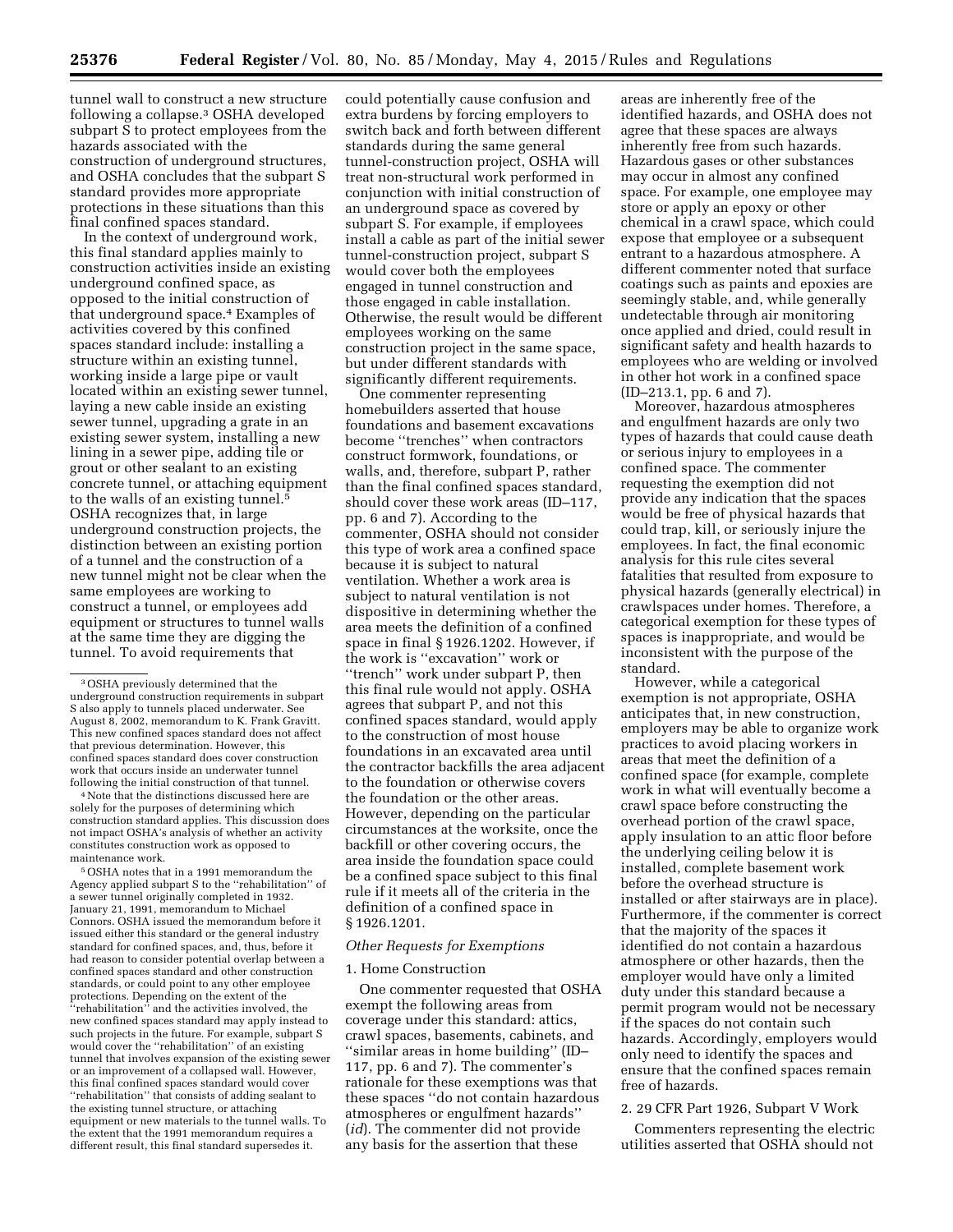require employers engaged in 29 CFR part 1926, subpart V work to follow two different confined spaces standards (ID– 112, pp. 3 and 4; –134, p. 2; –210, Tr. pp. 106–108, 142). These commenters stated that general industry electricutility work practices are similar to construction electric-utility work practices. OSHA addresses the commenters' preference to have identical confined-space provisions applicable to both general industry and construction earlier in this preamble where the Agency explains why it chose to adopt a modified version of the general industry standard as the confined spaces in construction final rule. As discussed there, OSHA will also treat compliance with this new rule as compliance with the general industry confined spaces rule when one or more employers are engaged in both general industry work and construction work at the same time in the same space.

To the extent that the commenters were requesting that OSHA exempt all subpart V work from all of the new confined-space requirements in final subpart AA, OSHA declines to do so. First, the general industry standard includes no such broad exemption, and the record does not indicate why electric-utility industry work in confined spaces is less hazardous or otherwise less suitable for coverage by a confined spaces standard than the work of any other industry. The general industry electric power generation, transmission, and distribution rule, § 1910.269, does not exempt that industry from the general industry confined-space requirements at § 1910.146: to the contrary, the ''enclosed spaces'' provision in § 1910.269(e) expressly requires employers to comply with the requirements in § 1910.146 when the enclosed-space entry will not be routine in nature or the space contains a hazardous atmosphere that cannot be controlled through the steps specified in § 1910.269(e).

As explained earlier in this preamble, OSHA anticipated in its recent amendments to the corresponding construction rule, 29 CFR part 1926, subpart V—Electric Power Generation, Transmission, and Distribution; Electrical Protective Equipment, that the confined spaces in construction standard would provide the parallel integral protections to employers engaged in construction work that involves conducting non-routine entries into enclosed spaces, or where the enclosed spaces contain hazards that are not controlled by the enclosed spaces requirement (see § 1926.953(a) and its explanation at 79 FR 20375–20376).).

OSHA explained that the enclosed spaces provisions in § 1926.953(a) are only intended to address routine entries with a limited type of hazard, while the general industry confined spaces standard (which the Agency noted it intended replace with the construction version in this final rule) applies to all other entries into enclosed spaces. The confined space standard ''ensures that employees working in enclosed spaces will be afforded protection in circumstances in which the Subpart V provisions are insufficiently protective'' (79 FR 20376). If OSHA exempts employers engaged in subpart V work from the confined spaces standard, it would be creating a regulatory gap that is not present in the general industry context.

The commenter asserted that electric utility work in ''power generation facilities and other electric utility installations'' is sufficiently similar that OSHA has previously acknowledged it should be regulated in the same manner, regardless of whether the employer is engaged in construction or general industry activity (ID–112.1, p. 4–5). To the extent that this commenter is requesting greater consistency between the construction rule and the general industry rule, OSHA has provided that in this final rule. To the extent that this commenter is requesting an exemption from the construction standard so that it could comply instead with the general industry standard, OSHA disagrees because such an approach would result in a regulatory gap. Section 1910.146 is a general industry standard that, by its own terms, could not apply to construction activities beyond the scope of the previous § 1926.953 incorporation, but that incorporation of § 1910.146 was limited: it only applied to routine entries into enclosed spaces. Not all enclosed spaces are permitrequired confined spaces and not all entries are routine. Further, while in general industry, ''routine'' entries for maintenance work covers a relatively broad range of activities, in the context of construction work a ''routine'' entry would be much narrower. In practice, a complete exemption from the new construction rule for confined spaces would leave many subpart V workers completely unprotected from the hazards in many confined spaces.

Paragraph (c)—Other Standards. This final rule replaces the confined spaces training requirement previously specified in § 1926.21(b), but does not replace any other construction standards. Rather, OSHA developed this final rule to work in conjunction with other construction standards to provide additional protections needed to

address hazards that may arise when employees are working in or near a confined space. No requirement in this confined spaces final rule supplants or diminishes employer duties imposed by any other OSHA standard, and the Agency included § 1926.1201(c) in this final standard to emphasize that point. When both the scope of final § 1926.1201 and the provisions in another OSHA construction standard related to confined-space hazards cover an activity, OSHA requires employers to comply with both provisions (§ 1926.1201(c)). For example, while 29 CFR part 1926, subpart D— Occupational Health and Environmental Controls contains requirements for ventilation when working in potentially hazardous atmospheric conditions, it does not address other equipment or workplace conditions covered by this final rule. Therefore, where a potential hazardous atmosphere exists and this final confined spaces rule requires ventilation to control that hazard, the employer must ventilate in accordance with § 1926.57. However, the remaining provisions of this confined spaces rule will still apply: for example, if the situation requires rescue, the employer must provide rescue in accordance with this final rule.

In the preamble to the proposal, OSHA also discussed the overlap of the confined-spaces standard with its construction welding standard in subpart J of 29 CFR part 1926. The Agency explained that both standards would apply, noting for example that subpart J sets criteria for the use of a lifeline system in the confined space, but does not set criteria for the use of rescue services or provide the same level of procedures and controls for permit-required confined spaces (72 FR 67356 (Nov. 28, 2007)). OSHA designed the welding standard to protect employees solely from the hazards of welding, which include metal fume, gases, and smoke hazards associated with the welding process, physical hazards from the welding device or contact with the hot welding surface, potential explosion of the gas tanks, and hazards from working with specific materials. The confined-spaces standard, however, addresses a wider range of hazards than the welding standard, and OSHA considers the confined-spaces standard more detailed and comprehensive than the welding standard in its protection of employees from those other hazards for purposes of 29 CFR 1910.5(c).6 Although the

<sup>6</sup>The OSHA regulation addressing the overlap of different standards is in 29 CFR 1910.5. Paragraph Continued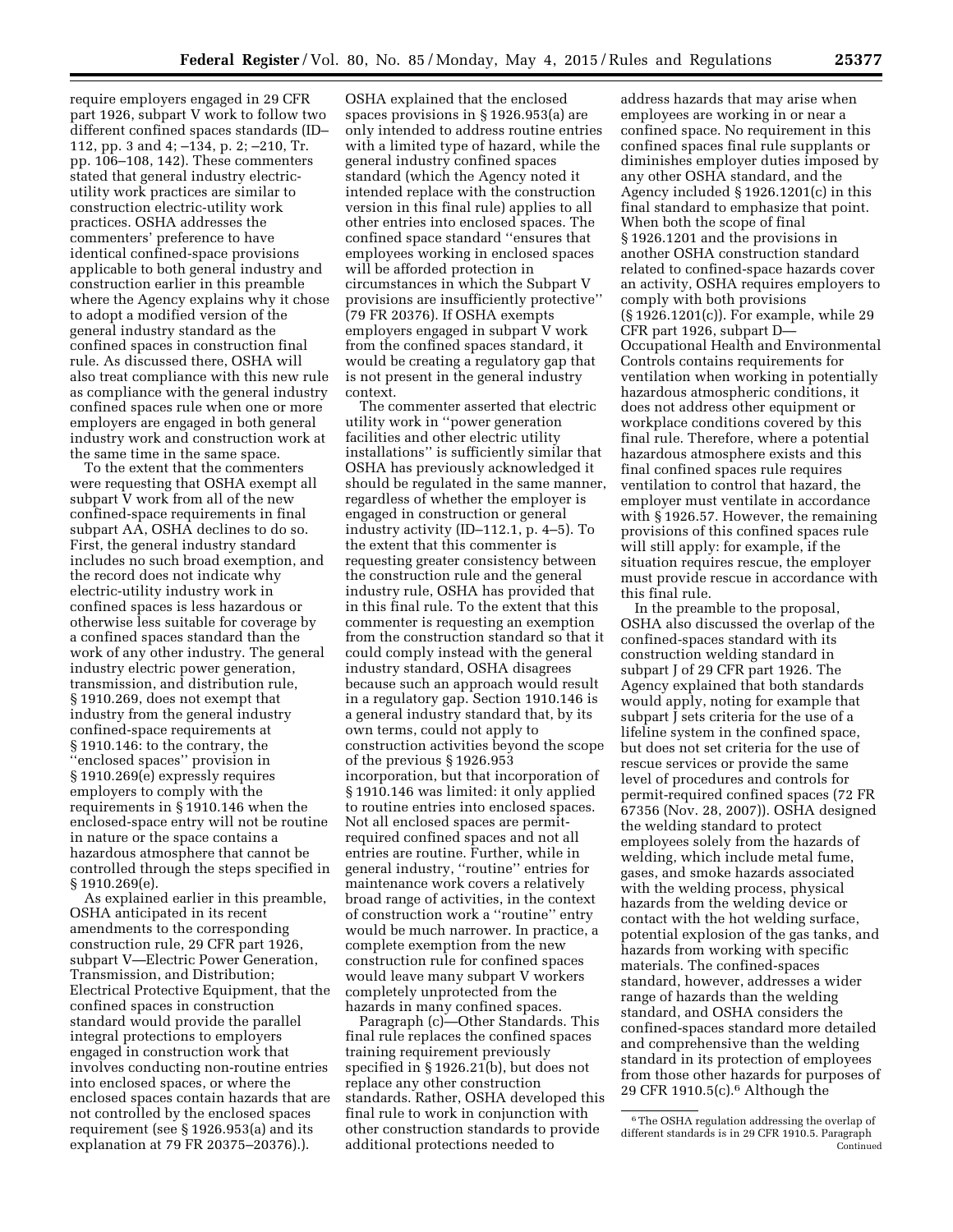welding standard has a section designed to address the hazards of welding in a confined space, the Agency is applying the provisions of the confined-spaces standard to all other hazards associated with confined-spaces work to the extent these provisions of the confined-spaces standard do not conflict with employee protections in subpart J. Therefore, as OSHA explained in the proposal, the rescue service and entry procedures must meet the requirements of this confined-spaces standard, while the employer must use a lifeline system as required to meet the criteria in subpart J. Specifically, employers must comply with the requirements of § 1926.1203(c) to prevent unauthorized entry, and the subpart AA requirements to implement a permit program (including posting a permit) to provide for entry in accordance with §§ 1926.1203(d), 1926.1204, 1926.1205, and 1926.1206. Employers must comply with the ventilation requirements in § 1926.353(a) of subpart J to address atmospheric hazards produced by welding fumes, but employers also must comply with § 1926.1204(c), which requires ventilation as necessary to control any atmospheric hazards beyond those generated by welding because the welding standard does not address those hazards. Employers also must comply with the identification, assessment, and information-exchange and coordination requirements in § 1926.1203(a), (b), and (h), and the relevant training required by § 1926.1207. Employers must develop a rescue plan in accordance with § 1926.353(b)(3) of subpart J, but also must assess and select a rescue service in accordance with §§ 1926.1204(i) and 1926.1211(a) and (c), and equip and train its in-house rescue services pursuant to § 1926.1211(a) and (b). Finally, employers must comply with additional confined-spaces requirements not addressed in the welding standard, such

as the requirement to make Safety Data Sheets available to the medical facility treating any entrant exposed to hazardous substance (§ 1926.1211(d)), and the employee-participation requirements in § 1926.1212.

Subpart D—Occupational Health and Environmental Controls, at § 1926.64(f)(4) and (j), discussed above, and in subpart V—Power Distribution and Transmission, at § 1926.950(a), provide other examples of potential overlap with existing standards. In general, the final confined-spaces standard applies to hazards not addressed by subpart V. Subpart V generally protects employees from electrical hazards but does not necessarily address a hazardous atmosphere or other physical hazards in the confined space; the requirements of the confined-spaces standard address those hazards, and employers must comply with these requirements during confined-spaces operations. For example, in § 1926.953 of subpart V OSHA specifically addresses the overlap between the ''enclosed spaces'' requirements of subpart V and the confined spaces standard, mandating compliance with the confined-spaces requirements when hazards remain even after an employer has complied with all of the measures described in subpart V.

Language in proposed § 1926.1202(d) not included—Statement on other duties of controlling contractors. Proposed § 1926.1202(d) contained a statement that the information-sharing requirements in the rule do not limit a controlling contractor's responsibilities under any other provisions of the rule or the OSH Act, including those responsibilities described in OSHA Directive CPL 02–00–124: Multi-Employer Citation Policy (Dec. 10, 1999). The proposed rule text listed several specific examples of controlling contractor duties.

OSHA is not including that statement or any equivalent statement in the final rule for several reasons. First, such a statement is unnecessary because it is only a reminder that OSHA has a wide variety of health and safety standards that could apply to various activities of controlling contractors and host employers, depending on their activities and responsibilities. OSHA does not typically include such a reminder in the regulatory text of its standards. For example, OSHA does not include a similar statement in the general industry confined spaces standard even though that standard includes specific duties for host employers, and the host employers could also have additional duties under other standards or if they qualify as controlling employers or

exposing employers under OSHA's multi-employer citation policy.

Second, OSHA is concerned that the regulated community will view the inclusion of such a statement in this standard as implying that standards without the same statement preempt other potentially applicable standards or policies. OSHA did not intend such an implication, and it does not have the time or resources to revise all of its standards to include this statement.

Third, several commenters found fault with the statement in the proposed rule. One commenter noted the statement was incomplete because it addressed controlling contractors, not host employers (ID–117, p. 19). Another commenter implied that the statement would not be helpful unless it listed all of the other potential duties to which controlling contractors could be subject (ID–211, Tr. p. 76).

# *1926.1202—Definitions*

Final rule § 1926.1202 provides definitions for key words used to describe the requirements of this final rule. OSHA adopted most of the definitions from its general industry confined spaces standard (29 CFR 1910.146); most definitions also are generally consistent with the voluntary consensus standard on confined spaces, ANSI Z117.1–2003. Unless otherwise noted, these definitions are applicable only to this confined spaces in construction standard; OSHA added an introductory statement to that effect in § 1926.1202 of the final rule. OSHA took many of the definitions of the terms used in final rule § 1926.1202 from other OSHA construction standards; the Agency included these definitions in this final rule to minimize the need to reference those other standards.

Several commenters objected that some of the definitions of terms used in the proposed confined spaces in construction standard were different than the definitions for identical terms in the general industry confined spaces standard at § 1910.146(b) (ID–086, p. 3; –112, p. 7; –147, pp. 2–3). For the reasons set forth in section II.B (History) of this preamble, in the final rule OSHA revised many of these definitions so that the terms are consistent with the general industry terms defined at § 1910.146(b): *entry, entry supervisor, hazardous atmosphere, immediately dangerous to life and health, permit-required confined space, rescue service, retrieval system,* and *testing.* 

In addition, OSHA included some terms in the Definitions section of this final rule not defined in the proposed rule, but defined in the general industry confined spaces standard at

<sup>(</sup>c)(1) of that regulation states that if a particular standard is specifically applicable to a condition, practice, means, method, operation, or process, it shall prevail over any different general standard which might otherwise be applicable to the same condition, practice, means, method, operation, or process. Paragraph (c)(2), however, provides that any standard shall apply according to its terms even though particular standards are also prescribed for the industry to the extent that none of such particular standards applies. The Agency interprets this regulation in this context to mean that the welding standard is the more specific standard addressing welding hazards and, therefore, applies to welding activities even when conducted in confined spaces; however, several provisions of the confined-spaces standard apply to confined-space hazards not addressed by the welding standard (see examples later in this paragraph), and employers must comply with these provisions when their employees are exposed to these hazards during confined-space operations.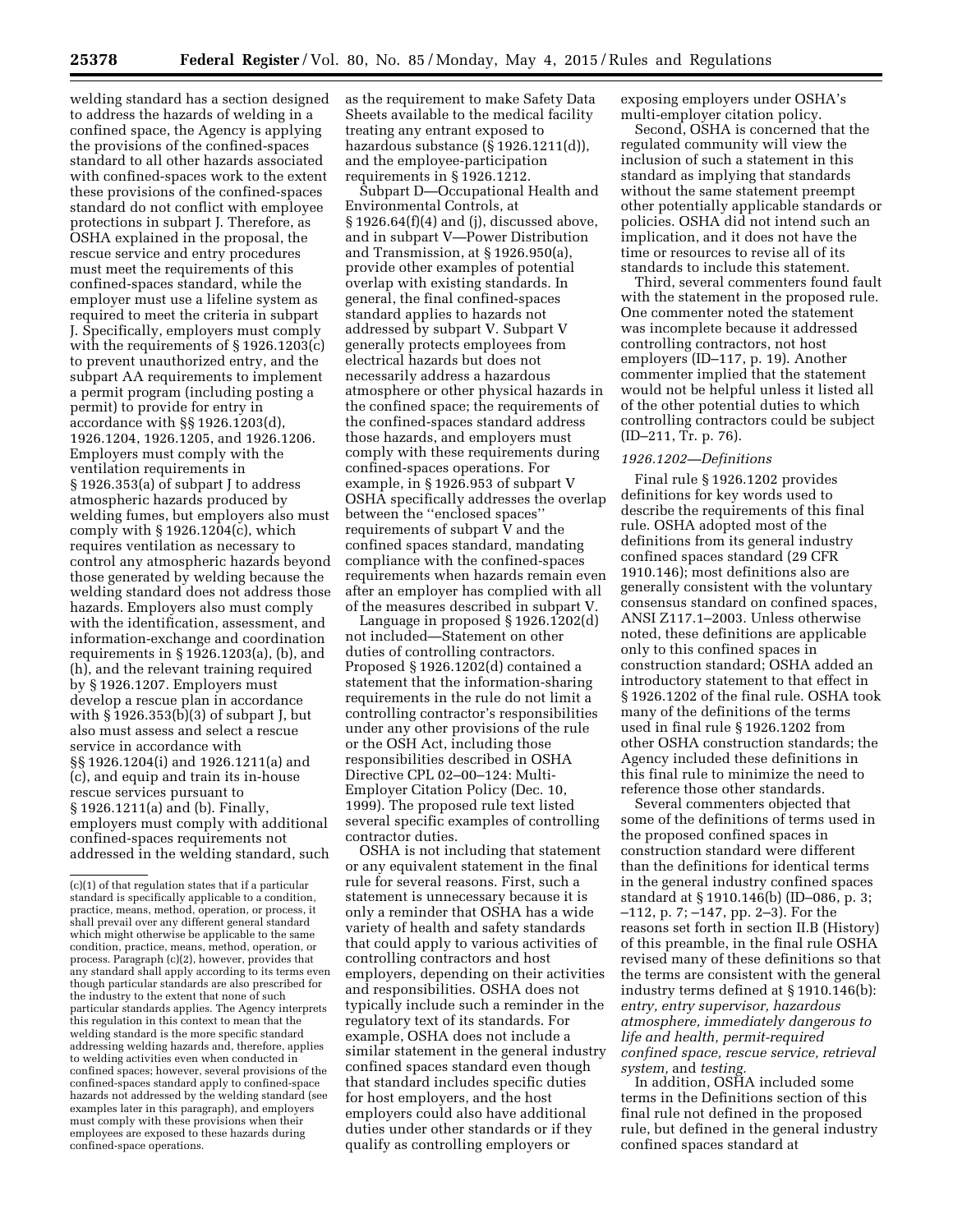§ 1910.146(b), including: *acceptable entry conditions, hot work, inerting, line-breaking, non-permit confined space,* and *prohibited condition.* Again, for the reasons explained in preamble section II.B (History), OSHA made definitions of these terms in this final rule consistent with § 1910.146(b). In general, OSHA defined the terms identically to the general industry standard or revised the definition slightly to make grammatical improvements or to clarify the meaning of the term. When OSHA deviated substantively in the final definition from the term as defined in § 1910.146(b), the Agency explains its reasons for doing so in the individual preamble paragraph addressing that definition.

One commenter urged OSHA to define certain terms exactly as ANSI Z– 117.1–.2003 defines the terms (ID–086, p. 3). The Agency does not agree that such an approach is appropriate. The commenter did not explain why the definitions as proposed were inappropriate, how the change would improve safety, or why the consensus standard was preferable to the longstanding definitions in the general industry standard that most commenters supported. OSHA selected the definitions in this final rule specifically for the activities and equipment covered by this final rule and, to the extent possible, to be consistent with the definitions in § 1910.146(b) so as to reduce confusion among the regulated community and facilitate compliance. In many cases, the ANSI standards were not as clear or comprehensive as the final language, and therefore less preferable for a mandatory and legally enforceable standard.

Some commenters also noted that OSHA proposed definitions for many terms not defined in § 1910.146(b) (ID– 112, p. 9; –147, pp. 2–3). These commenters did not, however, specifically object to these definitions, identify errors, suggest improvements, or otherwise give a reason why OSHA should not include these definitions in the final rule. In this regard, the final standard uses some terms, such as *early warning system* and *controlling contractor,* not used in the general industry confined spaces standard. The general industry confined spaces standard uses other terms not defined in § 1910.146(b). In general, for definitions in either of these categories, OSHA made the definition in this final rule identical to the definition in the proposed rule. When the Agency includes in the final rule a definition that does not have a parallel definition in the general industry standard, and

when the Agency revises a definition from the proposed definition, it explains the reasons for its decision below in the discussion accompanying that definition.

OSHA also decided not to include several of the proposed definitions, such as definitions of *contractor, controlled atmosphere confined space,* and *isolated hazard confined space* in this final rule because OSHA did not use these terms in this final rule. In addition, the final rule does not include a definition of ''protect'' or ''protection'' because the Agency believes these terms, as used in this final rule, are sufficiently clear from their ordinary use. The general industry standard uses these terms without definition. In addition, the general industry standard does not include a definition of ''control,'' but OSHA is including a definition of this term in this final rule to clarify that ventilation and other atmospheric controls provide some level of worker protection, even if such measure are not fully protective.

OSHA believes that the construction industry readily understands most of the defined terms in the final rule because these terms are self-explanatory or are consistent with the definitions used in § 1910.146 and ANSI 117.1– 2003. Nevertheless, OSHA includes an expanded discussion for several of the defined terms, and, when necessary, explains differences between the definition in the final rule and the definitions contained in either the proposed rule or § 1910.146(b). The Agency also addresses comments on terminology received during the SBREFA process and the public comment period, including comments made through testimony during the public hearing.

## 1. Defined Terms

Acceptable entry conditions means the conditions that must exist in a permit space, before an employee may enter that space, to ensure that employees can safely enter into, and safely work within, the space. The definition differs slightly from the definition of the term in § 1910.146(b). OSHA added ''before an employee may enter that space'' to clarify that employers are to measure and determine ''acceptable entry conditions'' before entry. Once entry occurs, the employer must continue to monitor the permit space and terminate the entry if a prohibited condition (*i.e.,* a condition that is not an ''acceptable entry condition'') arises. (See the discussion of final § 1926.1204(c)(1) for an explanation of how an employer must consider the work it will perform inside

a confined space when identifying ''acceptable entry conditions.'') In the NPRM, OSHA defined ''planned condition'' in a similar manner. In the final rule, OSHA uses and defines the term in the same manner as the general industry standard to provide consistency between the two standards.

Attendant means an individual stationed outside one or more permit spaces who assesses the status of authorized entrants and who must perform the duties specified in § 1926.1209—Duties of Attendants. The general industry definition of 'attendant'' refers to an attendant who performs ''all attendant duties assigned. . ..'' In the final construction rule, the attendant's duties are specified in § 1926.1209—Duties of Attendants. OSHA refers to an attendant's responsibility to ''assess,'' rather than ''monitor'' as in the general industry standard, because ''monitor'' is a term of art in the new standard (but not under the general industry standard). However, there is no substantive difference from the definition in the general industry standard.

Authorized entrant means an employee who is authorized by the entry supervisor to enter a permit space. The general industry rule defines ''authorized entrant'' based on who the *employer* authorizes to enter the permit space. OSHA shifted the focus to who the *entry supervisor* authorizes to enter the space to avoid confusion about who the authorizing employer is on a multiemployer worksite. This revision clarifies that an entry supervisor has the duty to identify the authorized entrants on the entry permit, regardless of whether or not they are employees of another employer.

Barrier means a physical obstruction that blocks or limits access. One commenter suggested that OSHA place a note under the definition of ''barrier'' explaining that a barrier does not block or limit egress (ID–025, p. 2). This revision is unnecessary because there are provisions in the final rule that require employers to provide unobstructed egress when employees are inside a confined space. For example, final rule § 1926.1204(d)(7) requires an employer to provide equipment needed for safe egress from a Permit-Required Confined Space (''PRCS'' or ''permit space''), and final rule § 1926.1208(e) requires the authorized entrant to exit a PRCS as quickly as possible under certain circumstances. Therefore, an employer would be in violation of this final rule when a barrier that prohibits or limits persons from entering a PRCS from outside the space also prohibits or limits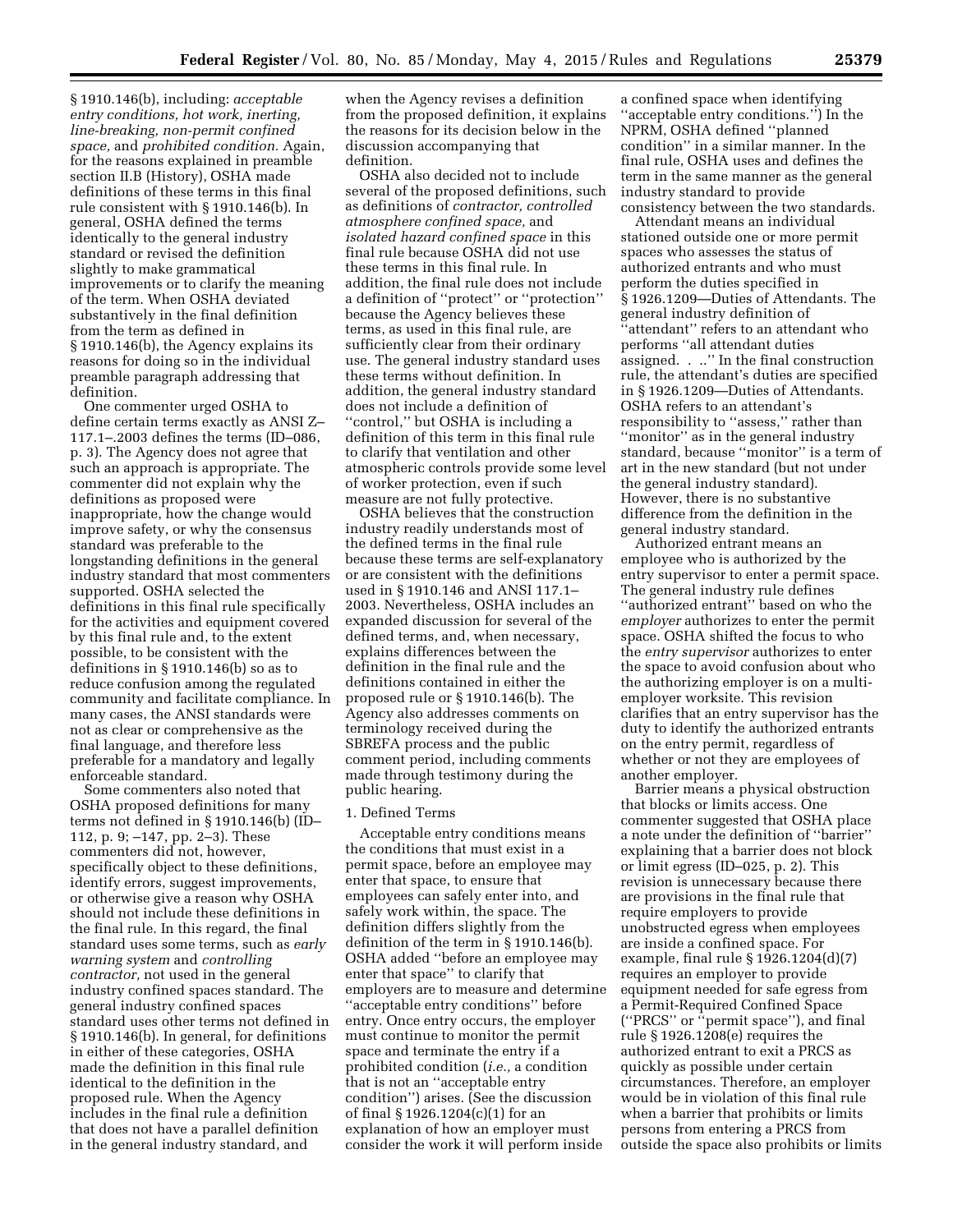egress for authorized entrants seeking to exit the permit space, even though the definition of ''barrier'' does not address egress explicitly. Locking a bolt on a door that is the only means of egress from a permit space, for example, could constitute a prohibited barrier that would interfere with egress from the permit space.

Blanking or blinding means the absolute closure of a pipe, line, or duct by fastening a solid plate (such as a spectacle blind or a skillet blind) that completely covers the bore, and that is capable of withstanding the maximum pressure of the pipe, line, or duct with no leakage beyond the plate. OSHA took this definition directly from § 1910.146, and uses this term the same way in this final rule as in the general industry standard.

Competent person means a person capable of identifying existing and predictable hazardous conditions, and who has the authority to address them promptly. Section 1926.1203 of the proposed rule did not use or define ''competent person,'' but required the employer to identify and assess confined spaces. Several commenters suggested that OSHA clarify that a competent person make these determinations, and to include in the final rule the same definition for ''competent person'' as the one contained in other OSHA construction standards (ID–025, p. 2; –028, p. 4; –095, p. 2; –124, p. 7; –150, p. 3). OSHA agrees with these commenters and, therefore, added its customary definition to the final rule. OSHA uses this well-known definition in several of its construction standards. See, *e.g.,*  §§ 1926.32(f), 1926.450(b), 1926.650(b), 1926.751, and 1926.1401; see also the discussion of final § 1926.1203(a) for a further explanation of why OSHA included a competent person requirement in this final rule.

Confined space means a space that: (1) Is large enough and so configured that an employee can bodily enter it; (2) has limited or restricted means for entry and exit; and (3) is not designed for continuous employee occupancy. OSHA based the definition of ''confined space'' on the definition of ''confined space'' in the general industry confined spaces standard at § 1910.146(b). It describes a space where three elements exist. First, the configuration of the space is such that a person can enter into it with his/ her entire body (although the ''entry'' occurs as soon as any part of the body crosses into the confined space).7

Second, there is limited or restricted entry or exit from the space. Third, the space is not designed for continuous employee occupancy.

OSHA is not including in the definition of ''confined space'' in the final rule the requirement that employees be able to ''perform assigned work,'' which it included in the general industry definition in § 1910.146(b). OSHA did not include this phrase in this final standard because it was superfluous, and to avoid arguments that it added ambiguity. Some in the regulated community might attempt to interpret the phrase incorrectly to suggest that this final standard, and the majority of the protections provided by the standard, would not apply if the entrant did not have an assignment to perform on entering the space, or if the employee was unable to perform work inside the space. Therefore, this final rule addresses confined spaces in terms of the hazards present, rather than the purpose for entering the space. By removing the unnecessary language from the proposed definition of ''confined space,'' OSHA makes it clear that this final standard covers any entry into a confined space. This does not imply that ''performed assigned work'' has a substantive meaning in the general industry standard; OSHA is simply taking the opportunity to improve the language of the definition as it proposed. OSHA did not include the 'perform assigned work'' language in the proposed definition of ''confined space'' adopted in this final rule, and received no comment on the absence of that language.

The final definition also includes an additional change from the general industry standard. The definition of ''confined space'' in § 1910.146(b) contains examples of different types of confined spaces in a parenthetical to the second part of the definition. OSHA did not include this parenthetical in this final rule to avoid confusing these examples with a note to § 1926.1201(a) that provides a more comprehensive, but not exclusive, list of examples of confined spaces.

One commenter asserted that the proposed definition of a confined space is too broad because it includes attics, crawlspaces, cabinets, unfinished basements, swimming pools, window wells or utility closets that contain water heaters in single-family residential homes, but those spaces ''do not present the kind of risk the standard

is intended to address.'' (ID–117, p. 5). Although some of these spaces could meet the definition of a confined space, the Agency does not agree that this definition is too broad. As noted earlier when OSHA rejected the same commenter's request for a complete exemption from the standard, the commenter provides no support for the assertion that these spaces do not present the kind of risks this standard is addressed and the crawl-space fatalities included in the final economic analysis clearly demonstrate that these spaces are not inherently safe. OSHA defined the term broadly to ensure that employers perform the requisite evaluation to determine whether a known or potential hazard exists in those spaces. The majority of the requirements of this final rule would apply only if a known or potential hazard is found to exist in the confined space, but the initial assessment required by this standard is crucial to discovering whether such hazards are present. Therefore, an employer performing construction work inside attics or any of the other spaces noted by this commenter must comply with only the reevaluation provisions in this final rule when no atmospheric or physical hazard exists in a confined space. If an employer does not wish to conduct an evaluation, then the employer can either prevent its employees from entering the space or design the construction process to avoid the need for entry into a confined space.

One commenter expressed confusion as to the meaning of the third element of the confined space definition: ''not designed for continuous employee occupancy'' (ID–119, p. 5). The third element captures all spaces where conditions are such that employees would normally exit the space relatively soon after entering, absent the construction activity. When determining whether a space is designed for continuous occupancy, it is appropriate to focus on the design of the space and whether that space is still configured as designed. See October 22, 1993, letter to Robert Bee; December 20, 1994, letter to Edward Donoghue; June 22, 1995, letter to Dan Freeman (noting difference between the ''primary function'' and ''design'' of a confined space). For example, if a space that meets the definition of a confined space has a powered ventilation system that allows for continuous occupancy, but that system is not functional or the construction activity would interfere with the proper function of that system, then the space would be a confined space subject to this final standard. See

<sup>7</sup>See March 5, 2008, letter to Andrew Lewis (no confined space where it is impossible for employee to fit his entire body into the space); October 18,

<sup>1995,</sup> letter to Charles M. Bessey (entry occurs when any part of the body breaks the plane of the opening of a space large enough to allow full entry, regardless of intent to fully enter).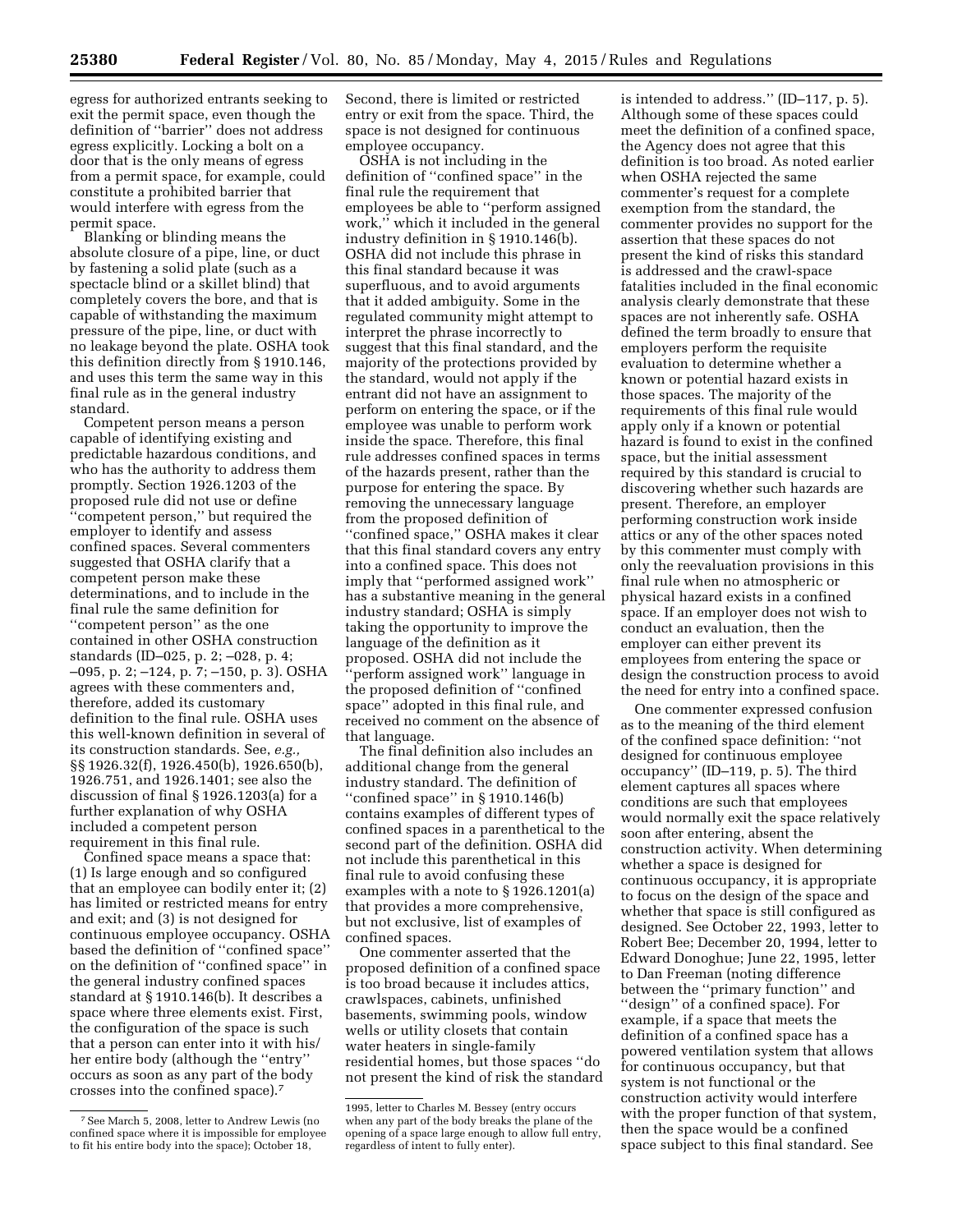October 27, 1995, letter to William Taylor.

The same commenter also asked for additional examples of confined spaces (ID–119, p. 5). The note in final rule § 1926.1201(a) provides examples of locations where confined spaces may occur. In addition, OSHA notes that numerous letters of interpretation are available providing additional guidance as to the meaning of a ''confined space'' in the context of the general industry standard. OSHA is adopting into its construction rule the guidance regarding the definition of a confined space provided by the letters of interpretation referenced in the previous paragraph. In addition, the following letters apply with respect to the definition of a confined space in this final standard as they did to the general industry standard: September 19, 1994, letter to Edward Donoghue Associates, Inc. (elevator pit can be a confined space); June 15, 1992, letter to George Kennedy (storm sewer manhole entrance can be a confined space); July 11, 1995, letter to Alan Sefton (entry by a robot does not trigger the standard); October 23, 1995, letter to Mark Arriens (roll off container, dump truck bed, and truck trailer can be confined spaces); October 27, 1995, letter to James Sharpe (entry limited if employee must bend down to avoid striking the top of an opening or step over a raised threshold); February 8, 1996, letter to Remi Morrissette (personnel airlock can be a confined space when both sets of doors cannot open at the same time); April 24, 1998, letter to Gregory Faeth (30-inch deep chest-type freezer not a confined space when person can simply stand up to get out); December 2, 2002, letter to Art Varga (dock leveler pit can be a confined space); March 8, 2005, letter to Ron Sands (box van of truck is not a confined space as normally used and configured). The Agency notes, however, that any guidance previously provided with respect to its previous confined spaces in construction standard, 29 CFR 1926.21, is no longer applicable or in effect. See, *e.g.,* July 10, 2006, letter to John Williams II.

One commenter requested that OSHA clarify the distinction between an ''enclosed space'' and a ''confined space,'' and another commenter suggested that OSHA provide additional discussion of the hazards of an ''enclosed space'' in this final rule (ID– 119, p. 6; –140, p. 4). As OSHA stated in the preamble to the proposed rule, the Small Business Advocacy Review Panel recommended that OSHA examine the benefits and costs associated with provisions addressing hazardous-enclosed spaces (72 FR

67398 (Nov. 28, 2007)). Consequently, the Agency decided not to include any new or additional requirements for hazardous-enclosed spaces in the final rule. Instead, OSHA relies on existing standards, such as § 1926.55—Gases, vapors, fumes, dusts, and mists, to address the hazards of working inside enclosed spaces. OSHA Technical Information Bulletin 02–05–30 is available to employers who are looking for guidance on the particular hazards of working in enclosed spaces. For example, this bulletin states that the OSHA respirator standard may apply when employees are working in enclosures that do not meet the definition of ''confined space.''

Another commenter questioned the inclusion of spaces equipped with ladders or stairways for employee entry or exit in the proposed definition of ''confined space'' (ID–013, p. 5). Both the proposed and final definitions of ''confined space'' include ''limited or restricted'' entry or exit. A space where an employee can enter or exit only with the use of a stairway or a ladder, like an attic, generally meets this definition of a confined space. See*, e.g.,* October 27, 1995, letter to James Sharpe. The following guidance provided earlier by OSHA with respect to the general industry standard definition of this term also is applicable to this construction standard:

Ladders, and temporary, movable, spiral, or articulated stairs will usually be considered a limited or restricted means of egress. Fixed industrial stairs that meet OSHA standards will be considered a limited or restricted means of egress when the conditions or physical characteristics of the space, in light of the hazards present in it, would interfere with the entrant's ability to exit or be rescued in a hazardous situation.

OSHA Directive CPL 02–00–100: Application of the Permit-Required Confined Spaces (PRCS) Standards, 29 CFR 1910.146 (May 5, 1995), Appendix E.

OSHA also clarified in the context of the general industry confined spaces standard that, although the Agency does not generally consider doorways and other portals through which a person can walk to be limited means of entry or exit, it may deem a space containing such a door or portal to be a confined space if the door or portal hinders an entrant's ability to escape from the confined space in an emergency (see 59 FR 55208 (Nov. 4, 1994)). The same interpretation applies in the construction context. OSHA provided the following explanation in its compliance directive on the general industry rule, which also applies in the construction context:

A space has limited or restricted means of entry or exit if an entrant's ability to escape in an emergency would be hindered. The dimensions of a door and its location are factors in determining whether an entrant can easily escape; however, the presence of a door does not in and of itself mean that the space is not a confined space. For example, a space such as a bag house or crawl space that has a door leading into it, but also has pipes, conduits, ducts, or equipment or materials that an employee would be required to crawl over or under or squeeze around in order to escape, has limited or restricted means of exit. A piece of equipment with an access door, such as a conveyor feed, a drying oven, or a paint spray enclosure, will also be considered to have restricted means of entry or exit if an employee has to crawl to gain access to his or her intended work location. Similarly, an access door or portal which is too small to allow an employee to walk upright and unimpeded through it will be considered to restrict an employee's ability to escape.

OSHA Directive CPL 02–00–100: Application of the Permit-Required Confined Spaces (PRCS) Standards, 29 CFR 1910.146 (May 5, 1995), Appendix E.

Another commenter asked OSHA to clarify whether a space that is temporary can still meet the definition of a confined space in the final rule (ID– 136, p. 2). For example, the commenter asserted that a space constructed for the sole purpose of allowing employees to temporarily work over the end of a large open gas pipe could qualify as a confined space. In this particular example, the commenter emphasized the need for an employer to address the hazard of establishing an oxygendeficient atmosphere as a result of purging the pipe with nitrogen.

OSHA agrees that a temporary space, including the temporary space provided in the commenter's example, can be a ''confined space.'' The fact that the space described by the commenter is temporary does not prevent the space from meeting the definition of a confined space in this final rule. The temporary character of the space may be the most readily apparent factor in determining whether a temporary space would permit continuous employee occupancy.

OHSA did not define the term ''contractor'' in the final rule, as it did in the proposed rule. One commenter recognized that OSHA's proposed definition of ''contractor'' excluded controlling contractors (ID–099, p. 1). To simplify the terminology used throughout the standard, to address the inconsistency identified by the commenter, and to avoid other confusion with the term ''controlling contractor,'' OSHA is using terms more precisely in the final rule. OSHA uses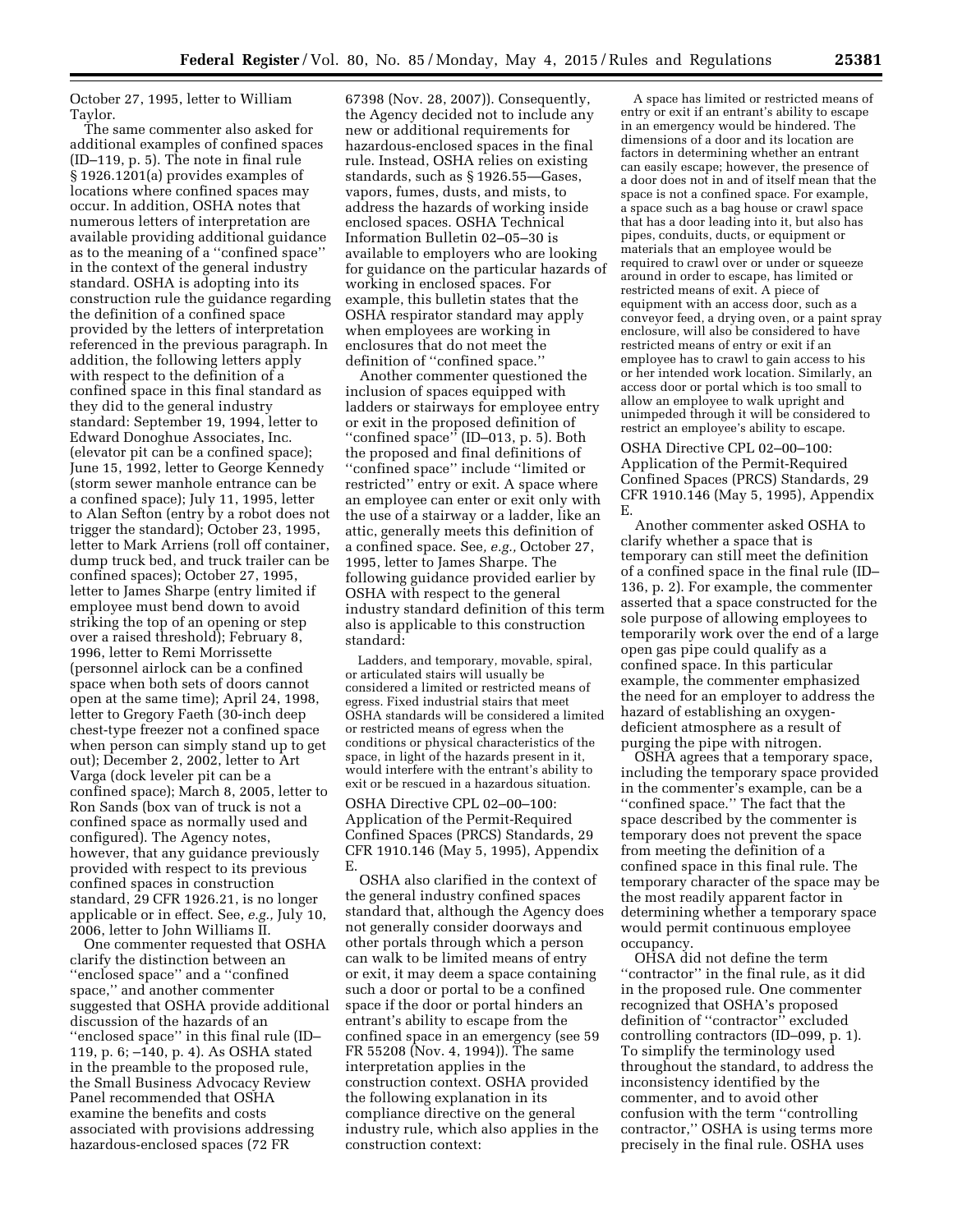the term ''employer'' to refer generically to employers, including employers that meet the final rule's definitions of ''controlling contractor'' or ''host employers." OSHA also added the term ''entry employer'' to refer to employers performing confined-space entry. As discussed elsewhere in this preamble the Agency also is using ''controlling contractor'' and ''host employer'' to refer to other specific types of employers when necessary.

Control, as defined in this final standard, is an action taken, through engineering methods, to reduce the hazard level inside a confined space, including the maintenance of this reduced hazard level. This definition is consistent with the use of the term in the general industry confined spaces standard, although OSHA did not define the term in § 1910.146(b). The proposed rule's definition of ''control'' provided isolation as an example of a control action. However, controlling a hazard provides less protection to an employee than isolating the hazard because it does not result in the elimination or removal of the hazard. For example, ventilation is a control method that merely reduces the hazard level below its Permissible Exposure Limit (PEL) or Lower Explosive Limit (LEL) for the duration needed to protect employees in or near a confined space. Therefore, OSHA deleted the reference to isolation from the final standard to clarify the distinction between control and isolation. Otherwise, the final standard defines the term as proposed.

Controlling contractor is the employer that has overall responsibility for construction at the worksite. In addition, the note to this definition explains that, if a host employer has overall responsibility for construction at the worksite, then the host employer also is the controlling contractor under this final rule. The final rule's definition of ''controlling contractor'' is identical to the proposed rule's definition. The general industry confined spaces standard does not use the term ''controlling contractor'' and, therefore, § 1910.146(b) does not define the term.

OSHA included a definition of ''controlling contractor'' in this final rule because it is a common practice in construction work for a number of employers to be working at a construction site at the same time. Also, there often is one employer that has overall authority over the construction site, including the authority to change worksite conditions, set schedules, and alter work practices with regard to safety. This definition is nearly identical to the definition of the term as used in the OSHA's Steel Erection standard at

29 CFR part 1926, subpart R. The definition reflects the core principle of general supervisory control over the construction site. Under this final rule, OSHA clarified the responsibilities of different employers on the site and assigned specific duties to the controlling contractor, as distinguished from the host employer and the other employers (see final § 1926.1203(h)). Consequently, there is a need to define the term ''controlling contractor.''

Some commenters were unsure whether an employer with no contractual authority for the overall safety of a project could qualify as a ''controlling contractor'' (ID–106, p. 2; –129, p. 2). Another commenter asserted that an employer will have extreme difficulty exercising the control required by the standard without explicit contractual authority to do so (ID–120, p. 2). The facts and circumstances present at the job site determine whether an employer is a controlling contractor under this final rule: explicit contractual authority is sufficient to indicate a controlling contractor, but the absence of contractual authority is not definitive. In this regard, OSHA intends the controlling contractor's authority to be established in the same manner that a controlling employer's authority is established under OSHA's Multi-Employer Citation Policy. For more information about the role of the controlling employer, see OSHA Directive CPL 02–00–124: Multi-Employer Citation Policy.

Double block and bleed means the closure of a line, duct, or pipe by closing and locking or tagging two inline valves and by opening and locking or tagging a drain or vent valve in the line between the two closed valves. This can be done to eliminate the potential for substances in the sections of the pipes to enter the space. OSHA took this term directly from § 1910.146. The proposed definition was different grammatically, and also specified the exact position in which the closures were to be locked or tagged, but there is no substantive difference between the final language and the language in the proposed rule.

Early-warning system is the method used to alert attendants, as well as authorized entrants in a permit space, that an engulfment hazard may be developing. Examples of early-warning systems include: alarms activated by remote sensors and lookouts with equipment for immediately communicating with the authorized entrants and attendants. OSHA did not revise the definition from the proposed rule, other than to use ''assess'' rather than ''monitor'' because the latter is

now a defined term under the standard. Although § 1910.146 does not explicitly include the ''early warning system'', the Agency included the term in the final rule to ensure that the regulated community understands that these systems must provide an effective means of warning attendants and authorized entrants that a non-isolated engulfment hazard may be developing in an area where it could flow into the work area. A clear understanding of this term will help employers ensure that authorized entrants have sufficient time to safely exit the space (see explanation of § 1926.1204(e)(1) below in this preamble). As illustrated by the nonexhaustive list of examples of earlywarning systems in this definition, employers have flexibility regarding the type of early-warning system to use for continuously monitoring engulfment hazards. However, as stated in final rule § 1926.1204(e)(1)(iii), whatever warning system an employer selects, it must alert authorized entrants and attendants in sufficient time for the authorized entrants to safely exit the space.

Emergency means any occurrence inside or outside a space that could endanger an entrant. The definition is similar to the definition in the general industry standard, and is not substantively different from the definition provided in the proposed rule. The only distinction between the general industry standard and the final rule is that the final rule includes a loss of power in the non-exhaustive list of examples of emergencies. OSHA is specifying power loss to make it clear that unexpected loss of power can endanger entrants, particularly if the permit plan relied on the use of ventilation, monitoring, controls, communication with the attendant, or egress that would be affected by the loss of power. The definition is important because 1204(d)(5) requires employers to provide adequate lighting for egress in an emergency.

One commenter urged OSHA to clarify that an occurrence constituting the emergency must involve the work performed in the confined space (ID– 099, p. 1). For example, in this commenter's view a heart attack that does not involve the working conditions in a confined space, but occurs while an employee is working in or near a confined space, would not qualify as an ''emergency'' under § 1926.1202. OSHA disagrees with this comment, and is not making this revision because the final standard uses the term ''emergency'' with respect to the provision of rescue services. (See, *e.g.,* final § 1926.1204(i), which requires the employer to develop and implement procedures for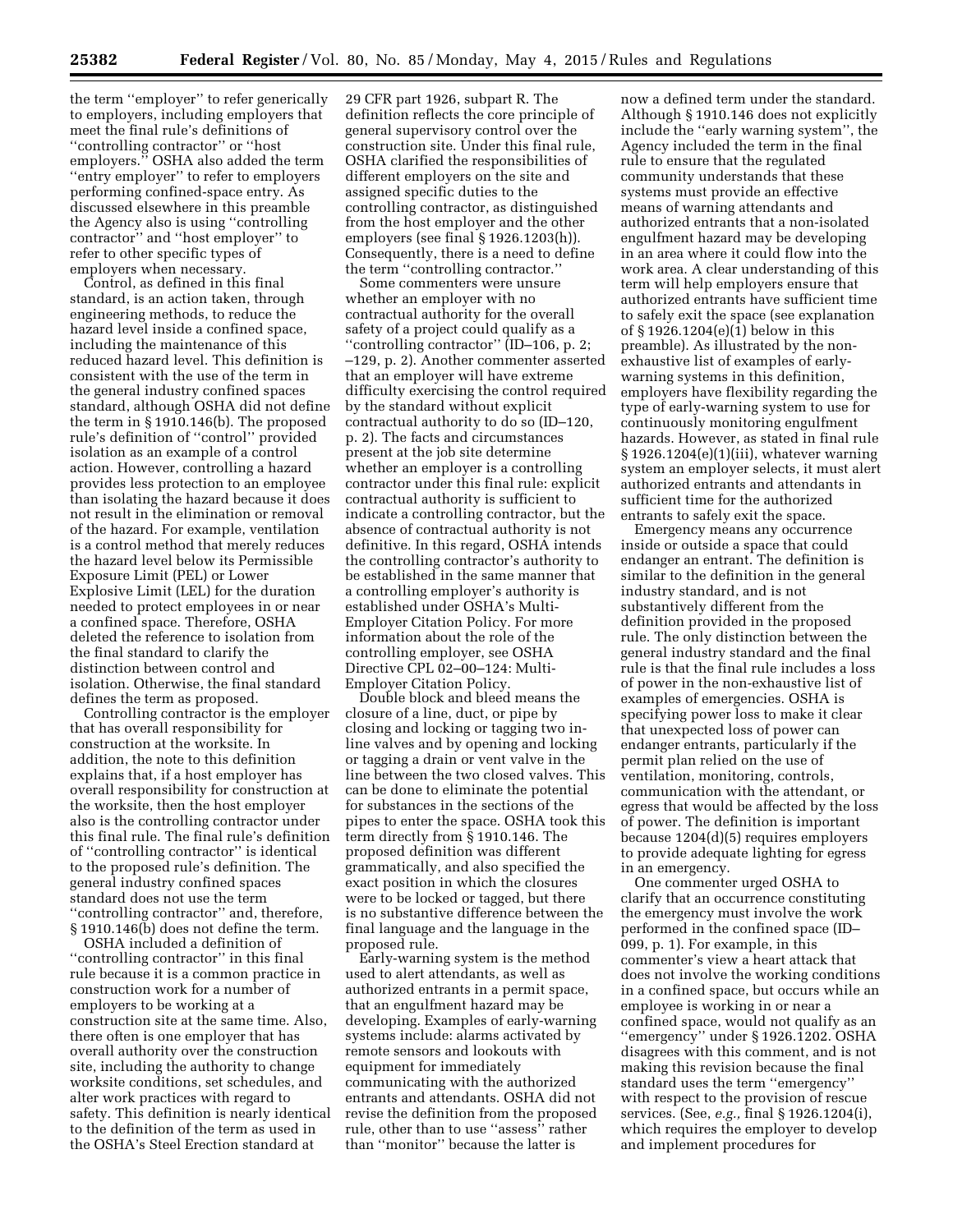responding to emergencies.) The Agency believes that an emergency occurs regardless of whether or not it is foreseeable based on the work the employee is performing within or near the confined space. Under the rescue provisions of this final standard, emergencies, regardless of their cause, require employers to initiate rescue of the affected employees working inside the confined space because of restricted access to, and egress from, the confined space.

Engulfment refers to the surrounding and effective capture of a person by a liquid or finely divided (flowable) solid substance, such as water, dirt, sand, sawdust, or rocks. Any solid or liquid that can flow into a confined space and that can drown, suffocate, or crush an employee can be an engulfing medium. This definition is nearly identical to the definition of the same term in § 1910.146, except that it also includes ''or suffocation'' at the end of the definition, paraphrasing the following additional language from the proposed rule: ''or the substance suffocates the individual.'' This additional language clarifies that the definition includes suffocation that does not result from strangulation, constriction, or the blockage of any respiratory mechanism. For example, the definition includes surrounding an employee with a flowable material even if personal protective equipment or some other barrier (for example. a person trapped in sand while wearing respirator mask with an enclosed air source) delays immediate drowning or suffocation. The final definition does not differ substantively from the definition in the proposed rule, and OSHA received no comments on the proposed definition.

Entry means the action by which any part of a person passes through an opening into a permit-required confined space. Entry includes ensuing work activities in that space, and occurs as soon as any part of the entrant's body breaks the plane of an opening into the space, whether or not such action is intentional or the person performs any work activities in the space. This definition is similar to the definition of ''entry'' in § 1910.146(b), except OSHA added the last clause to clarify that this is a bright-line definition: entry occurs under all circumstances in which the entrant's body breaks the physical threshold of the opening, regardless of the events or actions that caused entry. For example, when an employer assigns an employee a task that would not ordinarily involve entry into a confined space, and the employee inadvertently falls into the confined space and does not perform any work in that space, the

employee entered the space at the instant the first part of the employee's body crosses the plane of the confined space. This clarification is consistent with OSHA's longstanding interpretation of the general industry standard. See October 18, 1995, letter to Charles Bessey. As a result, an entry employer's duty to prevent unauthorized entry under § 1926.1204(a) means that the employer must take the necessary steps, such as installing barriers when appropriate, to prevent both intentional and unintentional entries.

As noted in the explanation for the definition of ''confined space,'' a space must be large enough to fit the entering employee's entire body to constitute a confined space. However, if the space is large enough to qualify as a confined space, any entry into that space constitutes an entry, even if the employee's entire body does not enter the space. This application is consistent with OSHA's design of this final standard: to ensure that this construction rule is enforceable. Therefore, OSHA declines to incorporate into this final rule its previous guidance offered with respect to the general industry rule to the extent that the guidance indicated that entry would not take place if only part of the body, and not the whole body, crossed the plane of the confined space. See July 13, 1993, letter to Dean Davenport (no entry into water pipe when employee stuck in an arm, but not the whole body). Absent some safeguard to ensure that the rest of the employee's body could not cross the threshold into the confined space, the likelihood of inadvertent entry into a space in the context of construction warrants a strict approach that differs from the more routine entries often associated with maintenance under the general industry standard. For example, an employee who sticks his/her head into a new space established during construction may be overcome by fumes and fall into the space or be rendered unable to remove his or her head from the space and avoid further exposure to the hazards.

The definition of ''entry'' in this final rule is slightly different than the proposed definition, but the differences do not change the substantive meaning of the term as proposed. OSHA made these changes to the proposed definition to make the final definition of ''entry'' similar to the definition of the term in § 1910.146(b).

Entry employer means an employer who decides that an employee it directs will enter a permit space. Paragraph (b) of § 1910.146 does not use the term

''entry employer''; instead, the general industry standard refers generally to ''employer.'' In general the term ''entry employer'' in this final rule and the term ''employer'' in § 1910.146(b) are synonymous because both terms identify the employer who must follow the accompanying confined-space procedures for employers that plan to enter a permit space. However, OSHA uses this term in this final rule to clarify that not all employers on a multiemployer worksite have duties associated with entering a permit space.

On a multi-employer worksite, each employer has a duty under this new standard to ensure that a competent person identifies all confined spaces in which any employee it directs may work (§ 1926.1203(a)). Each employer must then prevent the employees it directs from entering permit spaces or limit access to those spaces in accordance with the permit procedure (or alternatives) specified in this standard (see § 1926.1203(a) and (c)– (e)). Under the standard, an entry employer has a number of important duties that must be performed prior to anyone physically entering a permit space, such as the requirements for preentry information exchanges in § 1926.1203(h) and the duty to develop and implement a permit program to restrict access under § 1926.1204. Therefore, under the definition, an employer becomes an entry employer when it ''decides that'' an employee it directs will enter, rather than at the later point when the employee actually enters. An employer can be an entry employer regardless of whether that employer has completed any of the steps of instituting a permit program or an employee has actually entered the space.

However, OSHA does not intend for the ''decides that'' language in the definition to narrow the meaning of ''employer'' in any way or to focus on any deliberative or procedural process. OSHA has added a note to the definition of ''entry employer'' to emphasize that an employer cannot avoid the duties of the standard merely by refusing to decide whether its employees will enter a permit space, and OSHA will consider the failure to so decide to be an implicit decision to allow employees to enter those spaces if they are working in the proximity of the space.

The ''an employee it directs'' language encompasses temporary workers, permanent employees, and all other workers who are under the direction of the employer at the worksite, whether they are contracted directly or through a third party such as a staffing agency. For example, when a general contractor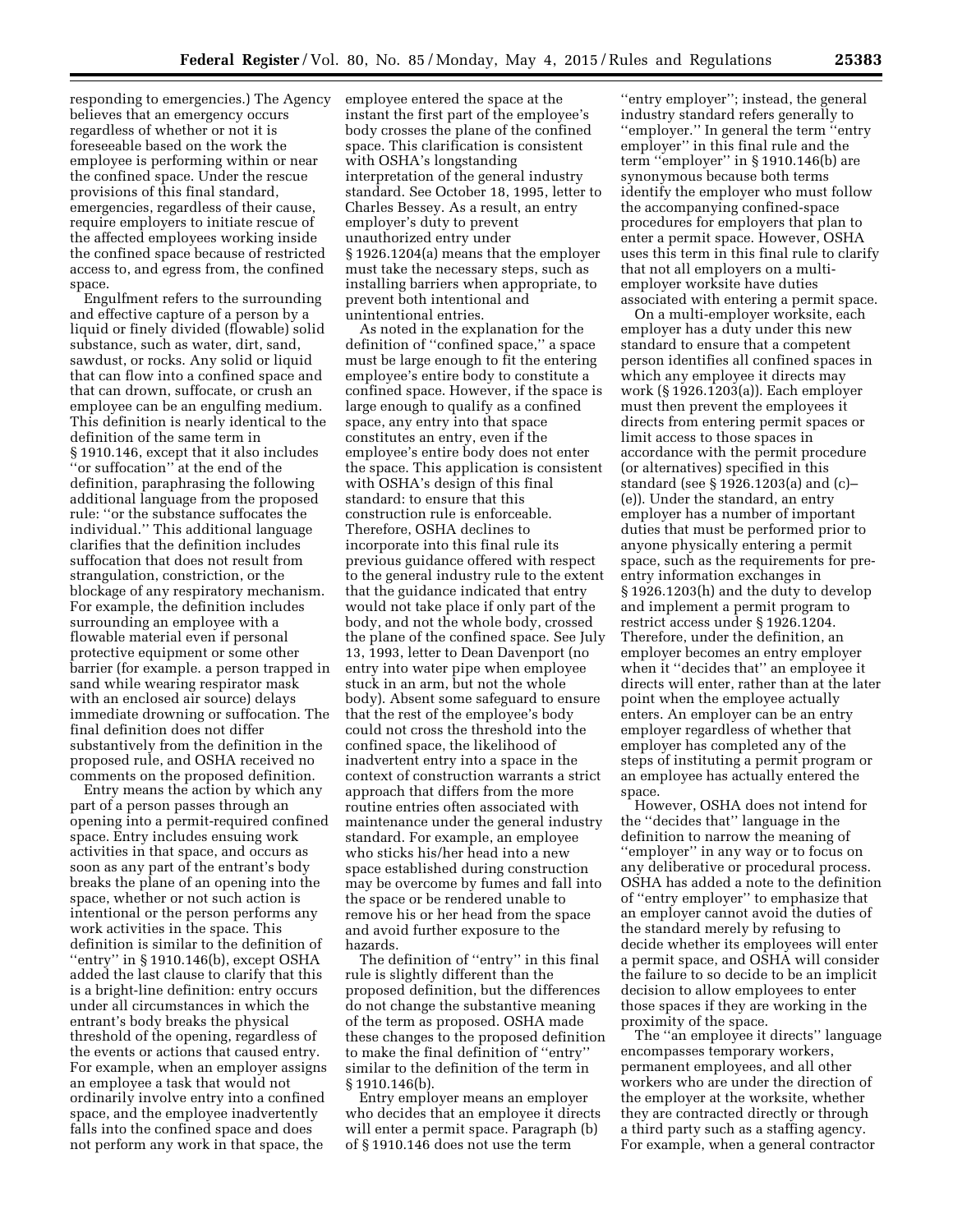contracts with a third party to bring on a temporary worker and assigns the worker to work in a permit space, the general contractor is an entry employer. However, if the temporary employee is assigned to a welding subcontractor, and the welding contractor makes the determination of where the temporary employee will work without direction from the general contractor, then the welding subcontractor would be the entry employer. The general contractor would not be an entry employer in the latter example.

Entry permit means the document, provided by the entry employer, which allows and controls entry into a permit space. Section 1926.1206—Entry Permit of this final standard specifies the contents of the permit. As part of its effort to specify the duties and responsibilities of different employers on a multi-employer worksite, OSHA specifies that the employer ''who designated the space a permit space,'' must prepare the permit, rather than just ''the employer'' as in § 1910.146. This definition is otherwise identical to the definition in § 1910.146(b). In a typical multi-employer worksite, all employers would have the duty to identify confined spaces that their employees might enter, but only some employers must establish a permit program and complete permits.

Entry rescue means rescue that occurs when a rescue service enters a PRCS to rescue one or more employees. This definition is identical to the proposed definition of ''entry rescue,'' except that the Agency clarifies that the term includes a rescue of a single employee. Section 1910.146(b) does not define ''entry rescue'' because the general industry standard does not use the term. The term is included in this final rule to make the requirements for each type of rescue more clear.

Entry supervisor means the qualified person (such as the employer, foreman, or crew chief) assigned by the employer to determine if acceptable entry conditions are present at a permit space where entry is planned, to authorize entry and oversee entry operations, and to terminate entry as required by the final standard. This definition is identical to the definition provided in § 1910.146(b), except that OSHA replaced ''person'' with ''qualified person'' as in the proposed rule (the proposed rule used ''qualified individual''), to clarify that the individual must meet the requirements for ''qualified person'' as defined later in this section. The note to this definition, which clarifies that the entry supervisor may enter the permit space or serve as an attendant if the applicable requirements are met, is identical to the note in the general industry definition.

Hazard means a ''physical hazard'' or ''hazardous atmosphere'' as defined by this standard. The proposed rule defined this term, and OSHA is including it here to clarify that references to a ''hazard'' or ''hazards'' can mean either physical or atmospheric hazards, or both.

Hazardous atmosphere refers to the five enumerated atmospheres, any one of which may expose employees to the risk of death, incapacitation, impairment of ability to self-rescue (that is, unaided escape from a permit space), injury, or acute illness. The proposed definition of ''hazardous atmosphere'' varied slightly from the definition in § 1910.146(b), and several commenters requested that OSHA make the definition in this final rule more similar to the definition in § 1910.146(b) (ID– 017, p. 1; –132, p. 2; –138, p. 3; –153, p. 12). OSHA did so, as explained below, and the final definition is substantively identical to the definition in the general industry standard.

One commenter noted that the proposed definition included ''existing or potential'' atmospheres, and argued that this language, combined with OSHA's failure to include a note that is part of the general industry definition of ''hazardous atmosphere,'' constituted an inappropriate expansion of the scope of this final standard compared to the general industry standard (ID–219.2, p. 72). OSHA addressed this commenter's concerns by adopting the general industry language, which does not refer to ''existing or potential'' atmospheres, and also included the note favored by the commenter. See the note after the fourth enumerated paragraph in the definition, which is substantively identical to the note in the general industry standard.

The five enumerated paragraphs or conditions in the definition address four specific types of hazardous atmospheres and a broad condition that encompasses any other atmosphere that is immediately dangerous to life or health. The first enumerated condition addresses an atmospheric condition that consists of a flammable gas, vapor, or mist in excess of 10 percent of its lower flammable limit (LFL). OSHA set this level to account for the difficulty employers have in detecting each and every flammable gas vapor, or mist. The LFL, as it is defined by the confined spaces in construction standard, refers to the minimum concentration of a substance in air needed for an ignition source to cause a flame or explosion. The LFL of the atmosphere is a cumulative measure that represents the

mixture of different flammable elements, not just the presence of a single element that could lead to an explosion. Therefore, for the reasons explained below, OSHA has defined hazardous atmosphere as any atmosphere at or above 10 percent of a detected substance's LFL (10 percent LFL) to provide an adequate safety margin, and to ensure that an atmosphere does not exceed the LFL if one of a combination of substances goes undetected.

OSHA specifically asked for public comment on the propriety of defining a hazardous atmosphere for purposes of the confined spaces in construction standard at 10 LFL when § 1926.651(g)(1)(iii) prohibits exposure to atmospheres in excavations exceeding 20 percent of the LFL (20 percent LFL). Some commenters urged OSHA to permit 20 percent LFL in this final rule for the sake of uniformity, while another commenter favored this change only if credible data justifies this uniform LFL (ID–090, p. 1 and ID–108, p. 6; ID–060, p. 1, respectively). Other commenters, however, indicated that 10 percent LFL was more appropriate, and recommended that OSHA revise the subpart P LFL to 10 percent LFL to provide adequate safety to employees working in excavations (ID–132, p. 3; –140, p. 6). This last group of commenters noted that using 10 percent LFL would align the definition of ''hazardous atmosphere'' in this final rule with the general industry confined spaces rule at § 1910.146(b) and ANSI Z–117.1. One commenter also noted that because the LFL of many common petroleum based materials is approximately 1 percent of the total volume of the atmosphere, which would convert to 10,000 parts per million (ppm), 10 percent of that LFL is 1,000 ppm, which approaches the immediately dangerous to life or health (IDLH) (see below) level for many materials (ID–132, p. 3).

OSHA selected the 10 percent LFL in the final rule to match the general industry standard. As the Agency explained when selecting the 10 percent LFL in § 1910.146(b), the 10 percent level is ''widely recognized as being the threshold value for a hazardous atmosphere'' (58 FR 4473). The record indicates that this lower level continues to be more widely used and more appropriate than the 20 percent LFL suggested by the commenter, particularly now that the general industry standard is nearly 20 years old. (See also ANSI Z–117.1 (setting the maximum level at 10 percent LFL); ANSI 6.3.1.12 (setting the maximum level at *less than* 10 percent LFL.))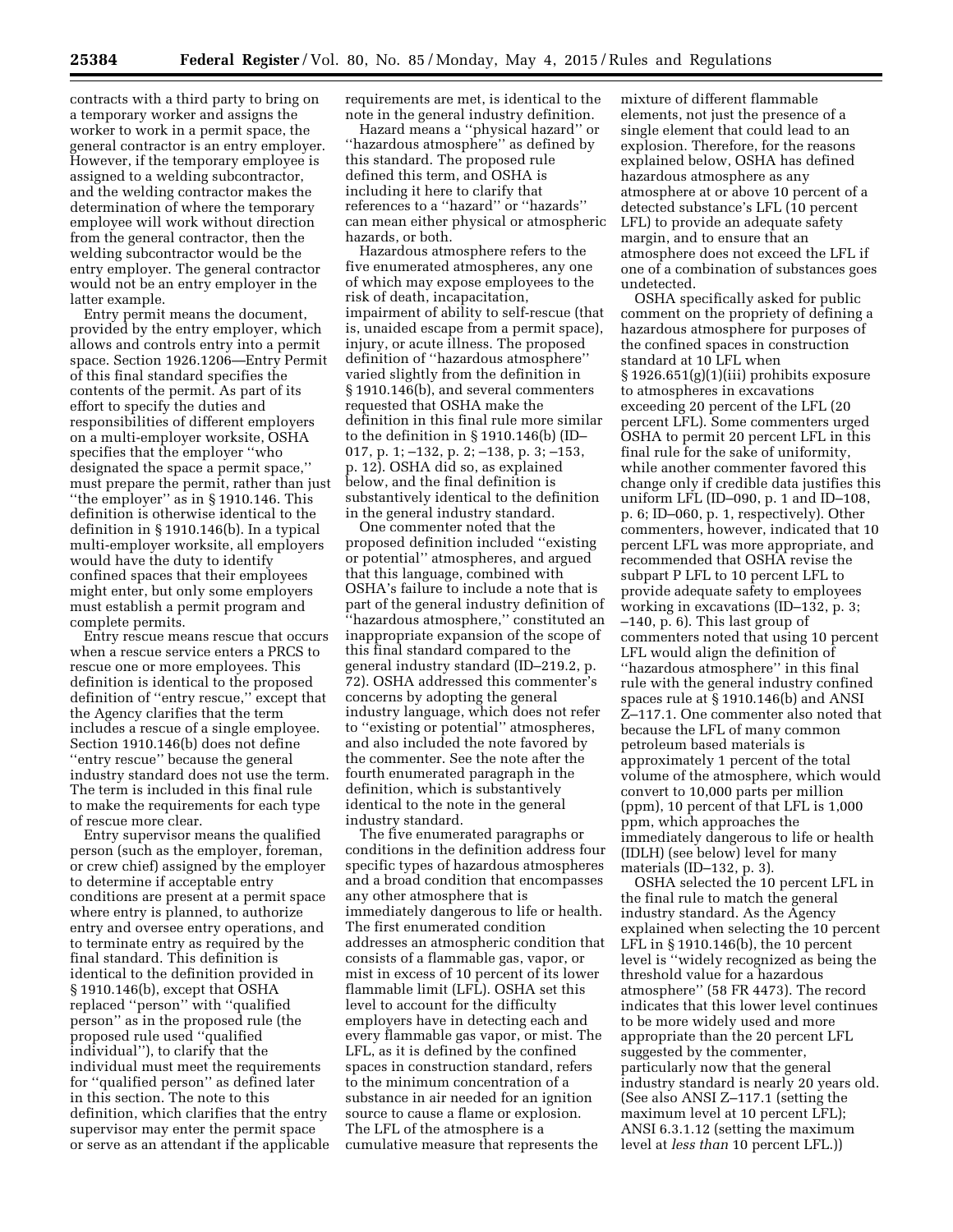Moreover, the record does not include credible data to justify why the 20 percent LFL would be more appropriate for a confined space. OSHA may consider amending subpart P to a similar level in the future, but that decision is outside the scope of this rulemaking.

The second enumerated condition in the final definition addresses ''hazardous atmosphere'' consisting of an airborne combustible dust at a concentration that meets or exceeds its lower flammable limit (LFL). One commenter asked why OSHA did not propose a 10 percent LFL for combustible dust, similar to OSHA's approach for flammable gas, vapor, or mist in the first condition under this definition (ID–112, p. 6). OSHA did not propose a percentage of the LFL in defining a hazardous airborne combustible-dust concentration level for several reasons. Employers usually can visually judge the flammability hazard posed by airborne dust. Moreover, as OSHA noted in the preamble to the general industry standard, it is difficult at present to measure airborne concentrations of combustible dust reliably at a site, so there likely would be significant delays in determining whether the level of combustible dust meets the LFL at a particular site. Therefore, LFL determinations would appear to be unnecessarily burdensome with regard to combustible dust. OSHA concludes that the final rule will protect employees adequately so long as employers train their employees in the recognition of combustible dust, and ensure that the concentration of combustible dust remains below its LFL.

For this reason, OSHA has incorporated the note for this condition from § 1910.146(b), except that it has added the word ''combustible'' before ''dust'' to clarify the meaning of the note, and made a minor additional change from the proposed rule to make the final definition identical to § 1910.146(b). OSHA used LFL in this final rule definition, rather than ''lower explosive limit (LEL),'' which OSHA used in the proposed definition. OSHA notes, however, that the Agency uses these terms interchangeably. (See, *e.g.,*  proposed definition of ''lower flammable limit or lower explosive limit'' at 72 FR 67406.)

The third condition of a hazardous atmosphere in this definition addresses the conditions of an atmospheric oxygen concentration below 19.5 percent (''oxygen deficient'') or above 23.5 percent (''oxygen enriched'') in a confined space. Four commenters suggested that OSHA change the oxygen-enriched level from 23.5 percent

to 22 percent, which they noted is the level set by the National Fire Protection Association (NFPA)  $8$  (ID–25, p. 2; –27, p. 6; –28, p. 4; 95, p. 1). Two commenters suggested that increases in oxygen levels due to leaks of compressed oxygen used in ''hot work'' would more easily be detected if the maximum acceptable oxygen level was 22 percent instead of 23.5 percent (ID– 95, p.1), as it is in the rules for maritime work. The commenters did not, however, provide any data or other information supporting the suggestion that the proposed level, which is identical to the level in the general industry standard, is not sufficiently protective. The absence of such information, the lack of incidents caused by oxygen levels between 22 and 23.5 percent lead OSHA to conclude that the difference is not significant. In addition, this consistency benefits employers that engage in both general industry and construction work. OSHA finalized the level at 23.5 percent so that it is consistent with the general industry confined spaces standard at § 1910.146(b), as well as the definition of ''enriched oxygen'' in OSHA's Respiratory Protection standard. This oxygen-enriched level also is the same as the level in the proposed definition of ''hazardous atmosphere.'' OSHA continues to believe that the 23.5 percent level provides a sufficient amount of time for employers to detect a hazardous oxygen-enriched atmosphere, and to exit the space safely, before the oxygen level gets so high that it begins to have adverse effects on the exposed employees. Other standards, such as Subpart J—Welding and Subpart V—Electronic Transmission and Distribution, set forth protective requirements for employees engaged in ''hot work'' that address the commenters' concerns.

Additionally, OSHA recognizes that safe levels of oxygen vary with altitude, and that concentrations of oxygen at or above the oxygen deficient limit of 19.5 percent in this final rule may still pose atmospheric hazards at very high altitudes. For example, ANSI/ASSE Z88.2–1992 recognizes an IDLH circumstance at altitudes of 5,000 ft. above sea level or higher, if the oxygen concentration is at 19.5 percent.9 The

Agency believes that most confinedspace work takes place at altitudes lower than 5,000 ft. above sea level, and retains the 19.5 percent oxygen deficient limit in this final rule. However, the Agency notes that to the extent a high altitude causes an otherwise permissible oxygen concentration to become IDLH, such circumstances may also result in a ''hazardous atmosphere'' as set forth in the fifth condition in OSHA's definition, which defines a ''hazardous atmosphere'' to include any other atmospheric condition that is IDLH.

The fourth condition in the definition of ''hazardous atmosphere'' addresses an airborne concentration of a substance that exceeds the permissible dose or exposure limit specified by OSHA. The final definition includes crossreferences to the applicable PELs in subparts D—Occupational Health and Environmental Controls and Z—Toxic and Hazardous Substances of 29 CFR part 1926, rather than the general reference to PELs specified in ''any OSHA requirement'' contained in the proposed rule. The form of the definition now duplicates the form found in the general industry standard. In addition, removing the reference to ''any OSHA requirement'' avoids the implication that PELs in general industry standards would apply to construction work.

One commenter requested that OSHA insert a note under this fourth condition explaining that the PELs in § 1910.1000 also would apply under this condition (ID–028, p. 5). OSHA did not include a reference to § 1910.1000 because those general industry PELs do not apply to construction work. Section 1926.55 establishes the relevant PELs for construction.

OSHA did, however, include a note to the fourth condition of the definition that is substantively identical to the note to the fourth subheading of the § 1910.146(b) definition of ''hazardous atmosphere,'' except that OSHA changed the word ''provision'' to ''definition'' to make it clear that the note applies to the types of hazards covered by the definition of ''hazardous atmosphere.'' OSHA sets its construction PELs at different levels for different reasons; some of these PELs prevent harm from substances that manifest quickly in the human body, such as [hydrogen sulfide and carbon monoxide, among others], while OSHA sets other PELs prevent harm from substances that produce long-term health effects but do not produce any acute effect on employees. The note

<sup>8</sup>NFPA 53 defines ''oxygen-enriched atmosphere'' as one in which the concentration of oxygen exceeds 21 percent by volume or its partial pressure exceeds 21.3 kPa. (See NFPA 53, Recommended Practice on Materials, Equipment, and Systems Used in Oxygen-Enriched Atmospheres, 2011 Edition at 3.3.25).

<sup>9</sup>The Agency also notes that an updated revision of ANSI/ASSE Z88.2–1992 was forthcoming at the time of its development of this final rule. The draft

of the updated standard appeared to be consistent with the 1992 version on this issue.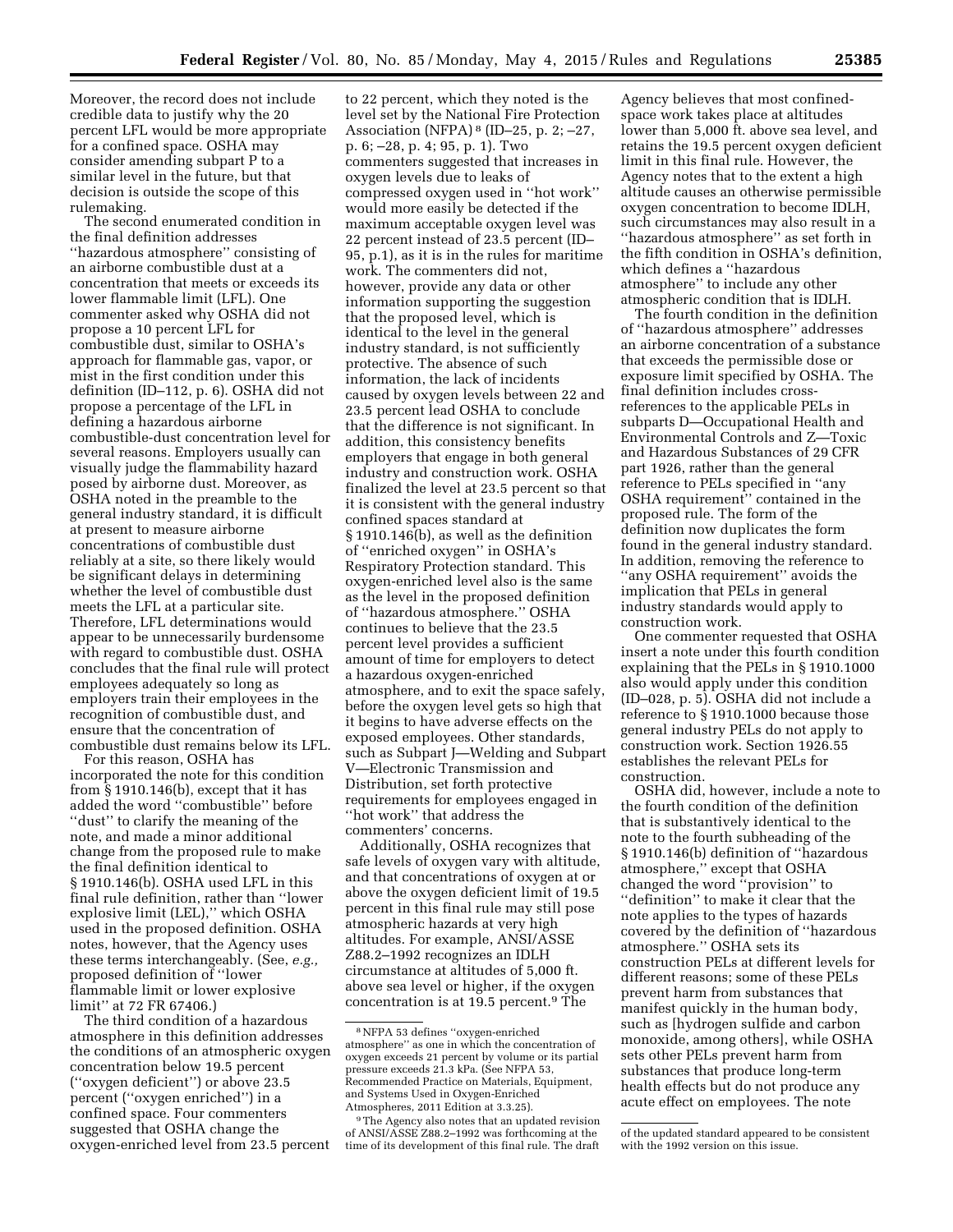makes clear that, for the purposes of determining whether a hazardous atmosphere exists under this final rule as the result of a concentration of a substance in excess of its PEL, employers need to address only the substances with PELs that could result in immediate harm or impairment of the employee's ability to perform selfrescue. See also the discussion in the general industry preamble at 58 FR 4474. For example, a short-term exposure to silica is unlikely to cause immediate injury. Likewise, nitrogen and carbon dioxide will not impair selfrescue unless their levels are so high that they replace significant oxygen, so that they act as an asphyxiant. The same is true for any inert gases, for example argon, neon and helium. Most of the substances with an OSHA PEL (in subparts D and Z of the construction standards) are based on long-term, chronic risks to health. Presumably, most of these substances do not pose a risk of an acute health effect or of selfrescue at exposure levels near the PEL. However, if extremely high levels of exposure far above a PEL occurred, one of these substances could potentially pose a risk to self-rescue, which would in turn trigger the fourth condition of hazardous atmosphere.

The note also addresses a comment that PELs regulating substances with long-term effects, such as iron oxide emitted during welding or xylene emitted when painting, should not automatically trigger the PRCS requirements (ID–028). While OSHA agrees that iron oxide by itself would not trigger permit restrictions because the symptoms of iron oxide exposure would generally not prevent an entrant from exiting a confined space, xylene is highly flammable and would therefore present a hazard if the potential exists for the concentration of xylene to exceed the LFL.

A different commenter suggested that OSHA avoid potential confusion by rearranging the order in which the subparagraphs in the definition of ''hazardous atmosphere'' are presented to reflect the order in which OSHA requires atmospheric testing and monitoring (oxygen content, flammability, then toxicity—see § 1926.1204(e)(3) of the final rule) (ID– 132, p. 2). OSHA does not agree that the order of presentation in this definition is likely to cause confusion, particularly when the actual order of testing is spelled out in § 1926.1203(e). OSHA did not make this change in the final rule so that it could to keep the definition of ''hazardous atmosphere'' in this final rule similar to the definition of that term in § 1910.146(b), including the order of the listed conditions.

Host employer means the employer that owns or manages the property where the construction work is taking place. As explained in the definition of ''controlling contractor,'' OSHA added this definition to clarify the distinction between a host employer, a controlling contractor, and an employer performing confined space entry because each of these entities has specific obligations under this final rule. (See the discussion under ''controlling contractor'' above.) OSHA used the term ''host employer'' in the general industry standard without defining it, but the definition in this final rule is consistent with the use of the term in that general industry standard. It is also substantively the same as the proposed definition.

One commenter asserted that an employer should never meet the definition of ''host employer'' if the employer ''had no employees at all (a home owner, for example, might fit this category) or had no employees 'engaged in construction work' (an owner of an office building might fit this category)'' (ID–117, p. 5). OSHA notes that it has already addressed the commenter's first concern because an entity only meets the definition of a ''host employer'' under the final rule if it is ''an employer.'' OSHA disagrees with the commenter's second assertion, and has addressed the propriety of placing duties on the host employer, and OSHA's authority for doing so, in the discussion of § 1926.1203(h) later in this preamble.

OSHA also added a note to the definition of ''host employer'' to address situations in which the owner of the property contracts with a management company to manage the property. OSHA understands that this type of arrangement is somewhat common with commercial properties, and that in many cases the management company will be the principal custodian of blueprints and other information about the property that identifies confined spaces on the property or is otherwise relevant to confined spaces work on that property. Because the host-employer requirements in final § 1926.1203(h)(1) are designed to ensure that relevant information about the property and known hazards therein is conveyed to employers who will be performing work in confined spaces, OSHA clarifies in the note that the entity that possesses that information, either the owner or the management company, will serve as the host employer for the purposes of this standard for as long as the company manages the property (if there is a change in management companies, the

initial management company would return the information to the owner, and the host employer duties would revert to the property owner until discharged to the new management company). The note also clarifies that only one of these entities will serve as a host employer. If a property owner contracts with a third party to manage the property, turns over all relevant information about the property that it has (the locations of permit space the hazards they contain, and the previous precautions used to address them) to the management company, then OSHA will treat the management company (not the property owner) as the ''host employer'' under this standard. That management company, rather than the owner, must then maintain the relevant information about the property and fulfill the duties of the host employer under this standard (*e.g.,* share that information with the controlling contractor). For example, if the owner transfers its records to the management company, including a map of the property showing a confined space marked for storage of containers of flammable liquids, then the management company must relay to the controlling contractor hired to oversee welding operations the location of that space, its contents, and any previous measures used to address them (*e.g.,* ''when the painters came, they tried to move the containers but the containers began to leak and soaked into the floors so the painters had to continuously ventilate the whole area during their entry.'') The property owners would not have a separate duty to relay that information to the controlling contractor. In another example, the owner of a commercial property hires a professional property management company to manage a property. The property owner turns over all relevant information to the management company. The management company contracts with a general contractor to oversee renovations in a furnace room and boilers on the property, and the general contractor hires a subcontractor to perform the construction work inside the boilers, which are activated through an electrical system. Under this standard, the management company has a duty to notify the controlling contractor that the boiler tanks are connected to the electrical system, the way in which that electrical hazard is normally addressed (*e.g.,* isolating the electrical hazards by disconnecting, and locking out, the power source).

Hot work means operations capable of providing a source of ignition, such as riveting, welding, cutting, burning, and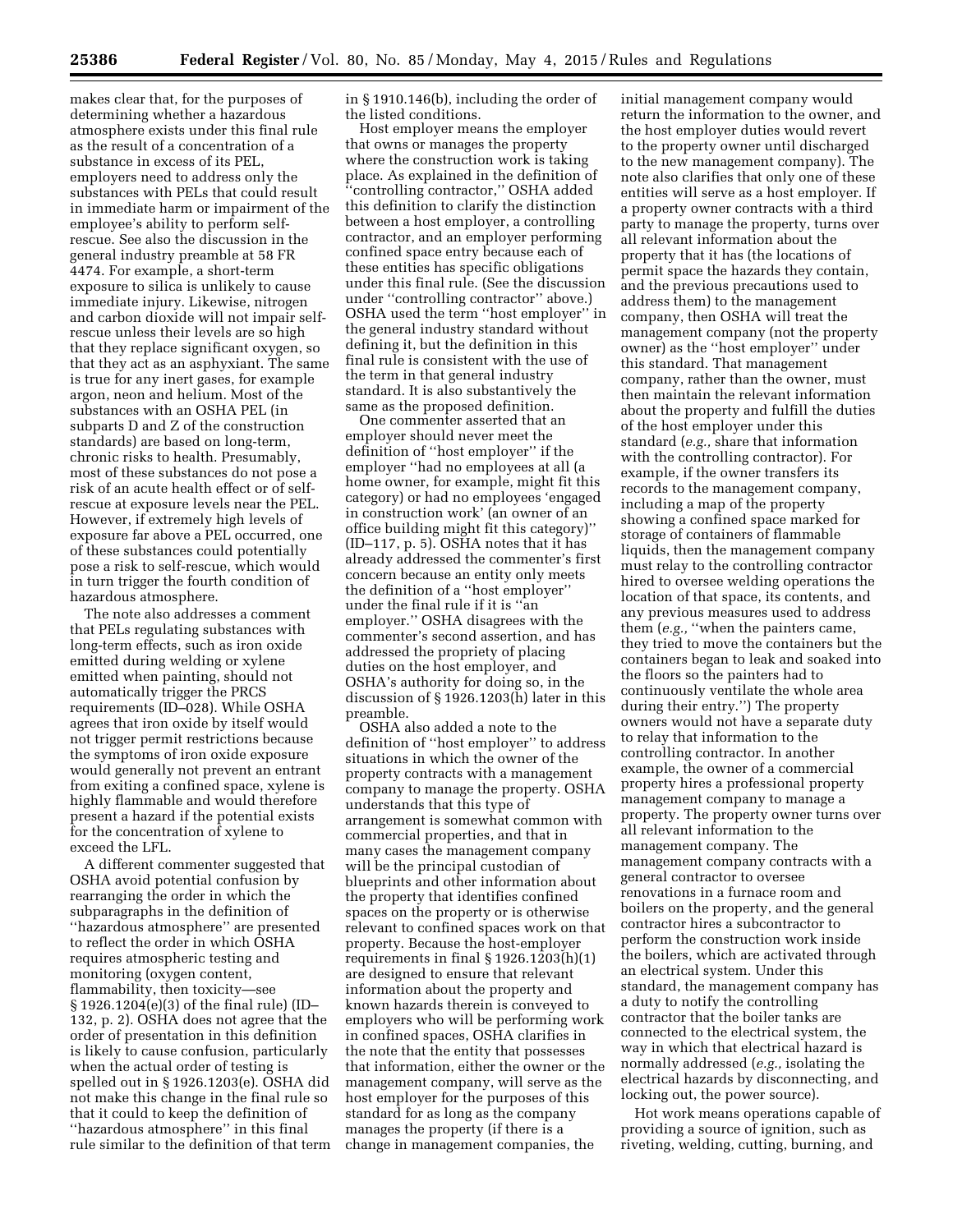heating. In § 1910.146(b), OSHA defined ''hot work permit'' to describe the same activity, but focused on the permit rather than the work. OSHA did not include the word ''permit'' in the definition in this final rule because the final regulatory text uses only the term ''hot work,'' and does not use the term ''hot work permit.''

Immediately dangerous to life or health (IDLH) means any condition that could cause a threat to life, cause irreversible health effects, or otherwise inhibit an employee's ability to escape from a permit space. The proposed definition of ''IDLH'' also included separately any condition that exposes an employee to ''serious physical harm,'' which some commenters opposed. (ID– 0013, p. 2; ID–219.2, p. 74; ID–0147, p. 3.) In particular, one commenter noted that the definition of ''IDLH'' in § 1910.146(b) does not include every condition that could cause ''serious physical harm,'' and asserted that the use of this term makes it less clear that an IDLH condition is one associated with urgent danger. (ID–0013, p. 2) For example, the commenter asserted that, under the proposed definition, an IDLH condition would be present when an employee breaks his/her nose.

Another commenter asserted that ''irreversible adverse health effects'' should not be an element of the IDLH definition unless OSHA adds language tying those effects to an impairment of the ability for self-rescue (ID–0219.2, p. 74.). OSHA notes that the revised definition of IDLH is applied in this standard through the definition of hazardous atmosphere, and excludes ''an atmospheric concentration of any substance that is not capable of causing death, incapacitation, impairment of ability to self-rescue, injury, or acute illness'' (see Note to the definition of ''hazardous atmosphere''). Thus, the standard follows the general industry standard and is as appropriately focused on conditions that would impair the ability to self-rescue as is the definition in the general industry standard. In a comment submitted after the hearing for this rulemaking, the same commenter did not object to the inclusion of ''irreversible adverse health effects'' in the general industry standard, asserting that the general industry standard ''does not regulate non-acute hazards'' (ID– 219.2, p. and 71.) However, OSHA finds no evidence in the record, even after 20 years of experience with the general industry standard, that this ''irreversible adverse health effects'' component of the IDLH definition would be less appropriate for the construction industry. OSHA has thus modified the definition of IDLH to focus on

conditions which would impair an entrant's ability to self-rescue and either pose a threat to life or have the capacity to cause irreversible adverse health effects, and notes that all other OSHA standards regarding exposure to hazardous substances continue to apply.

Inerting means displacing the atmosphere in a permit space by adding a noncombustible gas (such as nitrogen) to such an extent that the resulting atmosphere is noncombustible. The definition is identical to the general industry definition, except for a minor grammatical change. OSHA also included a note from the general industry standard to remind employers that the inerting process results in an atmosphere that is oxygen deficient; oxygen deficiency is a separate atmospheric hazard identified in the third subparagraph of ''hazardous atmosphere.'' Accordingly, the final rule prohibits employees from working in that space without a permit program which includes use of necessary PPE.

Isolate or Isolation means the process—such as misaligning or removing sections of lines, pipes or ducts; a double block and bleed system; lockout or tagout of all sources of energy; or blocking or disconnecting all mechanical linkages—that an employer uses to completely protect entrants from the release of energy or other hazard into a confined space. This definition is based on the definition in § 1910.146(b) and the proposed rule, but OSHA made two minor adjustments to the definition in this final rule and added a clarification regarding isolation of a portion of a contiguous space such as a sewer system. First, OSHA clarified that the purpose of isolation is to protect employees, rather than the space itself, from the release of hazards into the space. In most cases this involves isolating the entire space from a hazard, such as isolating a room from a potential source of flooding. However, in some cases employers may be able to isolate a hazard inside a confined space, and the final rule's emphasis on protecting employees, rather than the space, allows for that type of isolation. To that end, the second difference from the general industry definition is that in the final rule OSHA defines ''isolate'' to include employers' use of physical barriers to eliminate the opportunity for contact between an employee and a physical hazard inside a confined space, as requested by a commenter (ID–061, p. 6). This addresses commenter concerns that a single physical hazard such as low-hanging pipe or a sharp object would unnecessarily foreclose alternative entries under § 1926.1203(e) (discussed below) and require an

employer to treat the entire space as a permit space even after the employer has taken steps to ensure that employees could not come in contact with the physical hazard. OSHA has reached a similar result in most circumstances by interpreting the general industry standard to allow employers to ''eliminate'' hazards in a similar manner without necessarily deeming it isolation. See, *e.g.,* October 27, 1995, letter to William Taylor (temporary floor could be used to eliminate fall hazard from inwardly converging walls). But in the construction context the addition to the definition of isolation addresses the issue directly and provides more flexibility for employers to address physical hazards for the purpose of alternative entries under § 1926.1203(e) (see the discussion of § 1926.1203(e) for additional explanation on the difference between the general industry standard and this final rule regarding alternative procedures for addressing permit spaces with hazardous atmospheres and physical hazards).

A different commenter suggested that using the term ''isolation'' to refer to the elimination of a physical or atmospheric hazard will be confusing since industry generally uses the term ''isolation'' to refer to the control of a hazard and not to the elimination of the hazard (ID– 098.1). OSHA agrees that the terms are not interchangeable, and has tailored the definition of isolation accordingly. While eliminating a hazard or removing it altogether from a confined space would constitute means of isolating a hazard, isolating the hazard in the context of this rule does not necessarily eliminate it from the space altogether in the sense that the physical item may remain in the space and that it might still pose a hazard absent the isolation measures. For example, if exposed rebar is sticking out of a wall in a confined space, the employer may eliminate the hazard by pounding the rebar into the wall so that it does not protrude in any way; it may remove the hazard by cutting out the rebar and carrying it out of the space; or it may isolate the rebar by erecting a barrier in a manner that effectively prevents the possibility of anyone coming into contact with the rebar.

Both of the definitions in the general industry rule and this final rule permit ''tagout'' in addition to ''lockout'' as a means of isolating a hazard, but in both cases the tagout process involves more than the placement of a tag on equipment because tagging equipment does not prevent the release of a hazard into the space. As discussed below, OSHA has added definitions of ''lockout'' and ''tagout'' to ensure that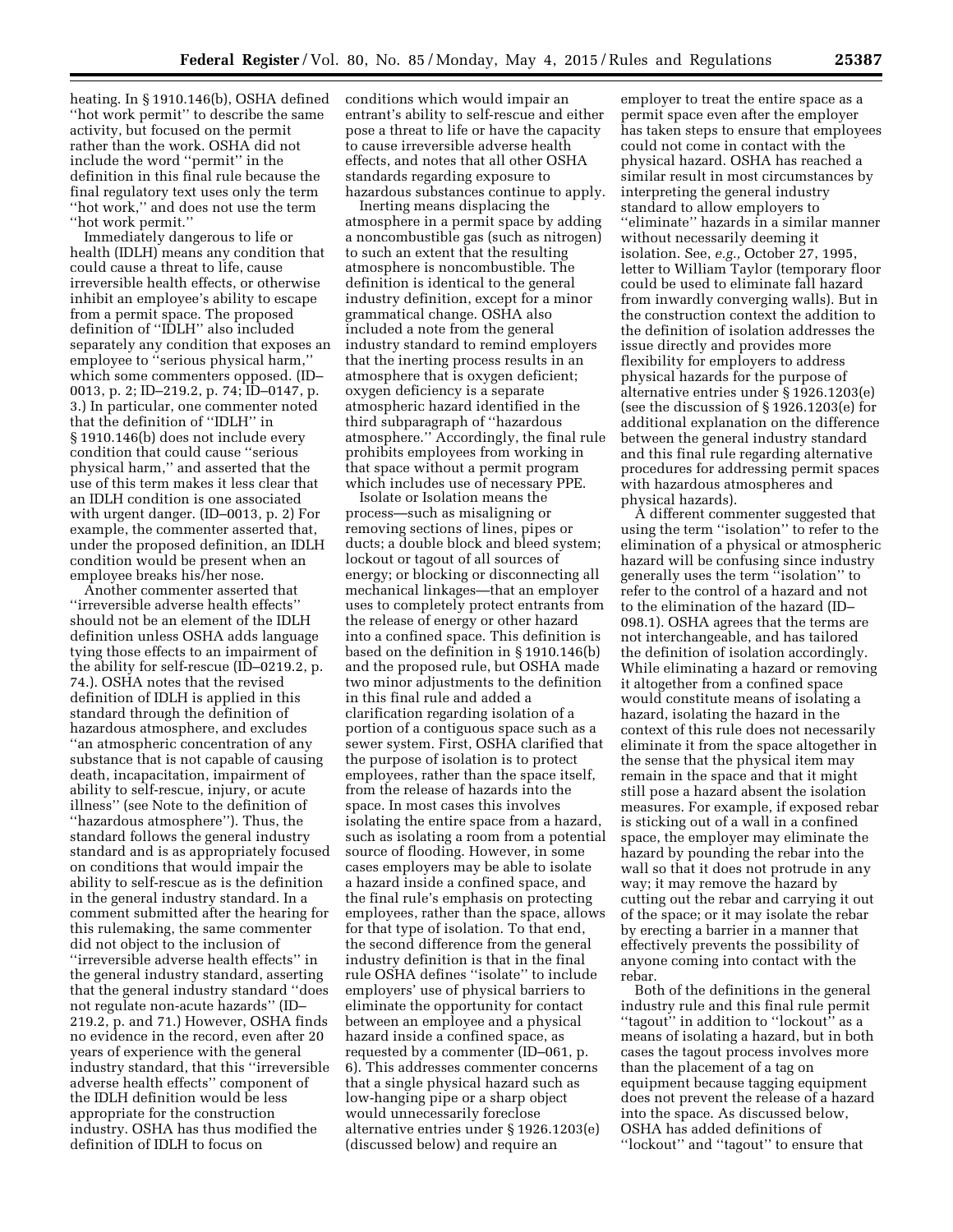the regulatory text of this final rule reflects these critical elements of the general industry standard.

Several commenters asserted that the definition of ''isolation'' should not include misaligning or removing sections of lines, pipes, or ducts, but did not provide a reason for this assertion (ID–025, p.2; –027, p. 4; –095, p. 2). The general industry confined spaces standard at § 1910.146(b) includes misaligning or removing sections of lines, pipes, or ducts in its definition of ''isolation.'' Without a clear reason to depart from this established understanding of the term ''isolation,'' OSHA continues to include the misalignment or removal of sections of lines, pipes, or ducts as a form of ''isolation'' to match the definition of the term in § 1910.146(b). To the extent that the commenters were concerned that removing a section of pipe within a space would not isolate employees from a hazard entering the space, such an action would not meet the definition of ''isolation'' if it does not effectively and completely prevent employee exposure to the hazard. The removal of a section of a water pipe that would effectively divert water away from a confined space could be a form of isolating the employees in that space from the water hazard; disconnecting a sewer pipe in a location where fumes or physical hazards could still enter a confined space and affect employers (such as disconnecting the pipe at a location inside the confined space or immediately adjacent to the space where the remainder of the pipe entering the confined space is not sealed) does not meet the definition of ''isolation.''

Another commenter asserted that defining ''isolation'' differently from ''control'' could cause confusion (ID– 025, p. 2). This comment highlights the need to have a separate definition: ''Isolate or isolation'' is distinct from ''control'' in this final rule because the former term requires the elimination or removal of the hazard. Control, on the other hand, merely entails a reduction in the degree of a hazard or a reduction in the risk that the hazard will cause an injury or death. For example, an employer can control an atmosphere through ventilation, but it cannot use ventilation to isolate a space from a hazard.

Limited or restricted means for entry or exit means a condition that may obstruct an employee's ability to exit or enter a confined space, including trip hazards, poor illumination, slippery floors, inclining surfaces and ladders (see the earlier discussion of the definition of ''confined space'' for a

discussion of ladders). The proposed construction rule, but not the general industry standard, defined this term. The proposed definition referred to ''hazards'' rather than ''trip hazards.'' OSHA did not include in this final standard the reference to all ''hazards'' because the Agency believes that term was potentially too broad, and that its inclusion in this final standard would render all the other examples redundant. Instead, the final definition refers to ''trip hazards,'' which is a condition that is similar to the other examples, and provides a greater degree of guidance than the term ''hazards.''

One commenter objected to the inclusion of ''poor illumination and slippery floors'' in the definition, arguing that the regulated community does not generally understand these conditions as ''limited or restricted means for entry and exit'' as used in the general industry confined spaces standard at § 1910.146(b) (ID–153, p. 14). The commenter did not explain why poor illumination and slippery floors would not limit or restrict means for entry or exit. The same commenter acknowledged that § 1910.146 does not define this term, but nevertheless accused OSHA of ''changing the meaning of the term.'' OSHA disagrees, and is retaining the list of examples in the final rule. The Agency previously explained in its compliance directive on general industry confined spaces, OSHA Directive CPL 02–00–100: Application of the Permit-Required Confined Spaces (PRCS) Standards, 29 CFR 1910.146 (May 5, 1995), that a ''space has limited or restricted means of entry or exit if an entrant's ability to escape in an emergency would be hindered.'' Therefore, OSHA concludes that the meaning of ''limited or restricted means for entry and exit'' as used in the general industry standard already encompasses these conditions, and that the Agency is simply providing the same guidance more explicitly in this final standard.

Line breaking refers to the process of opening a pipe or duct when the substance inside could injure an employee because of the characteristics of the substance or the manner in which it is released from the conductor. This definition is identical to the corresponding definition in the general industry standard. Although the term is not otherwise used in the text of this final standard (or in the text of the general industry standard), OSHA included it for parallelism with the general industry standard and to inform construction employers of the hazards that may be associated with opening an existing pipe or duct.

Lockout refers to a means of isolating a physical hazard (typically an electricpowered device) by placing a lockout device on an energy isolating device in accordance with established procedures to ensure that the equipment which poses a hazard and the energy isolating device cannot be operated or inadvertently energized until the lockout device is removed. This definition is identical to the definition in the general industry standard (see § 1910.147(b)). OSHA has included it to maintain consistency with the general industry approach to lockout in confined spaces. As discussed in the explanation for ''Isolate or isolation'', above, lockout is one method of isolating a physical hazard in a confined space.

Lower flammable limit (LFL) or lower explosive limit (LEL) means the minimum concentration of a substance in air needed for an ignition source to cause a flame or explosion. The measurement is usually expressed in terms of percentage by volume of gas or vapor in air. When more than one type of flammable substance is present in the air, the LFL is derived from the combined sum of all flammable substances as a percentage of the total atmosphere. The definition is identical to the proposed definition and is consistent with the use of the term in the general industry standard. The Agency did not receive any comments on this definition.

Monitor or monitoring means the process used to identify and evaluate the hazards after an authorized entrant enters the space. This is a process of checking for changes that the employer must perform in a periodic or continuous manner after the completion of the initial testing or evaluation of that space.10 The proposed rule included a definition this term. OSHA included the definition in this final rule, but revised it slightly to make it clear that monitoring does not apply solely to atmospheric hazards.

Non-entry rescue means a rescue, usually by the attendant, that retrieves employees in a permit space without the rescuer entering the permit space. While the general industry standard does not include a definition of this term, the proposed rule did include such a definition. OSHA included the definition in this final rule, but clarified the distinction between entry rescue, as defined above, and rescue that does not involve entering the permit space.

Non-permit confined space means a confined space that meets the definition

<sup>10</sup>OSHA uses ''periodic testing'' and ''periodic monitoring'' interchangeably in this standard.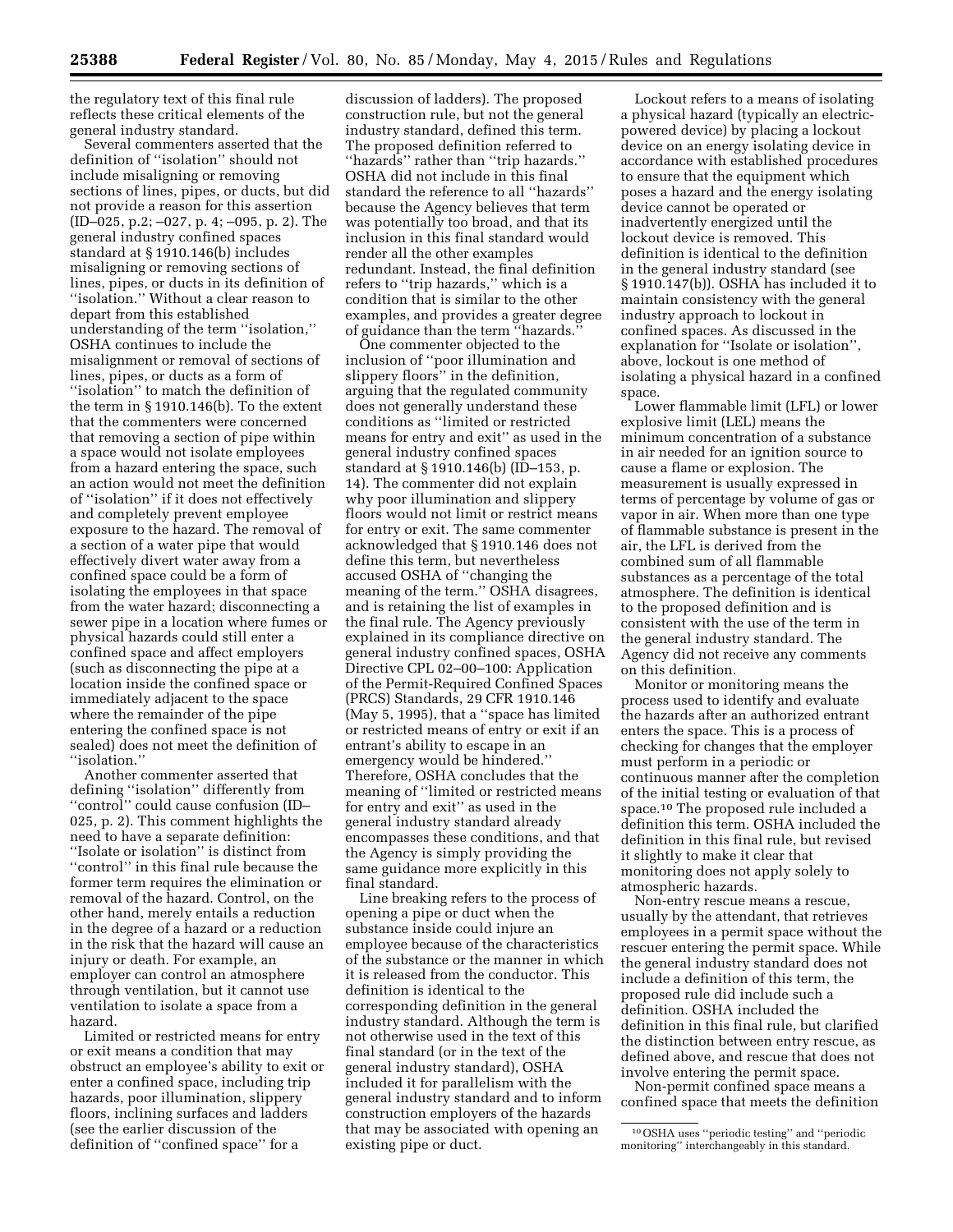of a confined space, but does not meet the requirements for a permit-required confined space, as defined in this subpart. This term, as defined in the general industry standard at § 1910.146(b), requires a separate analysis of hazards or potential hazards. OSHA revised the general industry definition in the final rule to make it clear that a non-permit confined space is simply the inverse of a permitrequired space: It meets all of the requirements to be a confined space, but does not meet the criteria to be a permitrequired confined space (see the discussion of the definition of ''permitrequired confined space'' below in this preamble). A confined space in which all physical hazards are isolated or eliminated and in which there are no actual or potential hazardous atmospheres is a non-permit confined space.

Oxygen deficient atmosphere means an atmosphere containing less than 19.5 percent oxygen by volume. This final standard defines the term exactly as it is in § 1910.146(b).

Oxygen enriched atmosphere means an atmosphere containing more than 23.5 percent oxygen by volume. The final standard also defines this term exactly as it is in § 1910.146(b).

OSHA based the general industry definitions for ''oxygen deficient atmosphere'' and ''oxygen enriched atmosphere'' on levels set by the National Institute for Safety and Health (NIOSH) (see 58 FR 4474 and 4476). The proposed rule did not include separate definitions of these terms, but did incorporate the same levels into the definition of ''hazardous atmosphere.'' As discussed in the explanation above of ''hazardous atmosphere,'' OSHA does not agree with several commenters' suggestions for an alternative oxygen level. OSHA did not receive any other comments disputing that the construction industry generally accepts these definitions of the terms.

Permit-required confined space (permit space) means a confined space that has at least one of the following characteristics: (1) Contains or has the potential to contain a hazardous atmosphere; (2) contains an engulfment hazard; (3) is configured so that it poses a risk of entrapment or asphyxiation; or (4) any other recognized serious hazards. OSHA revised this definition in final rule § 1926.1202 to make it identical to the definition in the general industry confined spaces standard at § 1910.146(b). Consequently, the final rule diverges from the proposed rule in that OSHA revised the order of the characteristics from the proposed rule, clarified that a potential hazardous

atmosphere can trigger a permit space, and separated the third and fourth characteristics from the proposed definition (''an engulfment hazard or other physical hazard'') so that engulfment hazards addressed in the second characteristic in the final definition while some physical hazards are encompassed by ''other recognized serious safety or health hazard'' in the fourth characteristic; there was not a fourth characteristic in the proposed definition. Otherwise, this definition is the same as the definition in the proposed rule.

Several commenters noted that the proposed definition of ''permit-required confined space'' included any ''physical hazard,'' and asserted that the definition of ''permit space'' would, therefore, include non-serious hazards in a confined space (ID–013, p. 3; –147, pp. 2–4). In the proposed rule, OSHA addressed this concern in the definition of ''physical hazard,'' which limited the definition to hazards that were capable of causing ''death or serious physical harm.'' In this final rule, OSHA defined the term to match the definition in § 1910.146(b), which specifies that the phrase ''contains any other recognized serious safety or health hazard'' applies only to serious hazards, and the definition of serious physical harm (now ''serious physical damage'' in the final rule) excludes injuries that could not impair the ability of an entrant to escape the space without assistance. As noted in the explanation of the definition of hazardous atmosphere, this standard is focused on hazards that could impair the ability of an entrant to self-rescue.

The proposed definition of permitrequired confined space referred to a ''hazardous atmosphere,'' which OSHA defined to include an existing or ''potential'' atmosphere. One commenter urged OSHA to clarify that a ''potential hazardous atmosphere'' is a hazardous atmosphere that an employer could anticipate, as opposed to a hazardous atmosphere that is ''remotely possible under unforeseen conditions,'' such as a train carrying chlorine crashing and causing a toxic cloud of chlorine that engulfs an entire worksite. (ID–0138, p. 4.) The phrase ''potential to contain a hazardous atmosphere'' in the context of this final rule refers to the existing conditions affecting the confined space at the time of entry and any changes to those conditions over the duration of the entry, and limits hazards to those hazards that a qualified person should anticipate would affect that space. If an employer becomes aware (or should be aware) of the release of a toxic gas that could enter the confined space,

or detects such a gas near a ventilation source for that space, then the space would have the potential to contain a hazardous atmosphere when the PEL or LEL are below the ''hazardous atmosphere'' levels. The potential for a hazardous atmosphere remains until the employer confirms that the space is completely free of the toxic gas or the gas level rises to a hazardous level.

As OSHA stated in a December 2, 2005, letter to Ms. Laura Johnson, a potential hazard exists if the employer does not entirely remove the source of the hazard. For example, a space will have the potential to contain a flammable atmosphere if any piping, containers, materials brought into the space, or residual contamination of the space brings combustible dust or flammable gas, vapor, or mist into the space. Employers can refer to a substance's Safety Data Sheet (SDS) as one indicator of the hazards the employer should reasonably anticipate as a result of using a particular substance. Testing and monitoring are some other methods of identifying potentially flammable atmospheres. OSHA also previously clarified that an appropriate lockout procedure that blocks a potentially hazardous atmosphere does *not* eliminate the potential for a hazardous atmosphere, so the space cannot be classified as a nonpermit-required space. See August 28, 1995 letter to William K. Principe. Under this final rule, however, employers who can effectively isolate a potential hazardous atmosphere by using one of the other techniques described in the definition of the term ''isolation'' in § 1926.1202 (excluding lockout/tagout) may be able to reclassify the space.

Permit-required confined space program (permit space program) means the employer's overall program for regulating employee entry into permit spaces and protecting employees from permit space hazards. This definition of this term in the final standard duplicates the term's definition in § 1910.146(b). An employer need not tailor a confined space program specifically to each space entered. If the permit contains most of the relevant information required by this final rule, the program may be general and designate the particular permit that the employer developed earlier for such work, along with any other testing procedures, PPE, or other information normally required in response to the types of hazard present in the space. Accordingly, the employer is still responsible for developing the appropriate plans and other information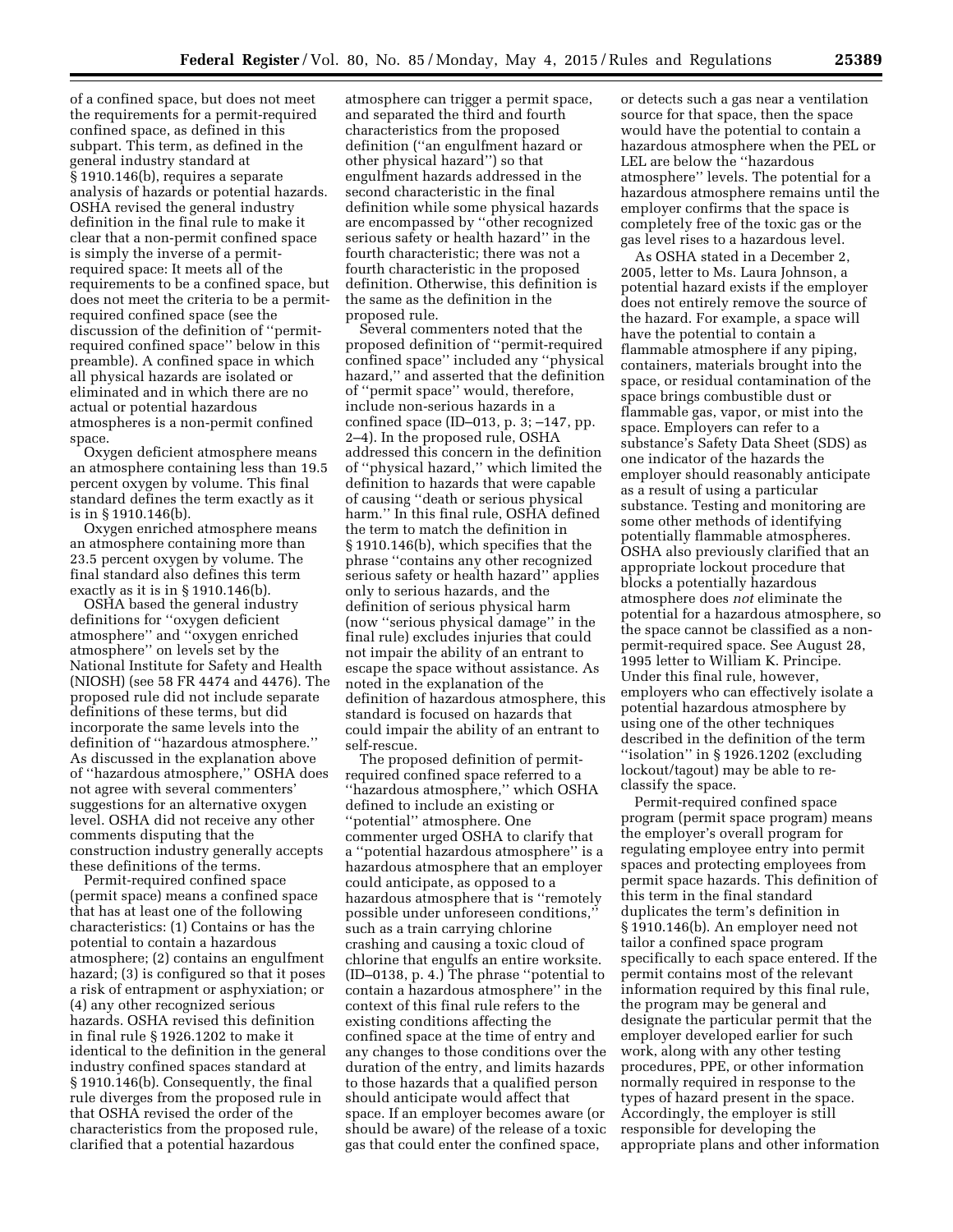required by this standard to address the unique conditions of each space.

In the general industry standard, OSHA uses the term ''permit system'' as the heading for § 1910.146(e), and defines it in § 1910.146(b). In the final rule, OSHA uses the term ''permitting process'' as the heading of the parallel requirement at § 1926.1205, but does not employ the term anywhere else in the text of the final rule. OSHA, therefore, chooses not to provide a separate definition of ''permitting system'' in § 1926.1205 because such a definition is unnecessary; the ''permitting system'' is comprised of the requirements of § 1926.1205.

Physical hazard means an existing or potential hazard that can cause death or serious physical damage. Examples include: Explosives (see paragraph (n) of § 1926.914 for the definition of ''explosive''); mechanical, electrical, hydraulic, and pneumatic energy; radiation; temperature extremes; engulfment; noise; and inwardly converging surfaces. The term ''physical hazard'' also includes chemicals that can cause death or serious physical damage through skin or eye contact (rather than through inhalation). The general industry confined space standard does not define the term ''physical hazard.'' OSHA uses the term ''physical hazard'' throughout this final rule, however, and defined this term in the proposed rule to clarify its meaning.

The proposed definition of ''physical hazard'' referred to a hazard that can cause harm ''in or near a confined space,'' or a hazard that might ''occur'' in or near the confined space. OSHA deleted the language tying the location of where the harm could occur to the meaning of ''physical hazard'' because a condition establishing a physical hazard can exist wherever it is regardless of proximity to a confined space (*e.g.,*  exploding dynamite is a physical hazard whether or not it is in or near a confined space, and an engulfment hazard may originate in a sewer far upstream from where employees are located). OSHA provides appropriate guidance in the implementing requirements of the final standard to ensure that the standard focuses on physical hazards related to confined spaces. See discussion of final §§ 1926.1203 and 1926.1204 in this preamble.

The proposed definition of ''physical hazard'' also referred to a hazard that has a ''reasonable probability'' of occurring, and referred to the same list of examples now incorporated into the text of the final rule. OSHA has replaced that phrase with ''potential hazard'' to keep the terminology consistent with the general industry standard. Both

§ 1910.146 and this final rule use the term ''potential hazard'' throughout the standard, so OSHA is using the term with which the industry is already familiar.

One commenter noted that, in the proposed rule, OSHA defined ''physical hazard'' to encompass not only hazards that could cause death or serious physical harm, but also ''a hazard that has a reasonable probability of occurring in or near a confined space'' (ID–219.2, p. 75). The latter part of the definition did not require the hazard to result in death or serious physical harm, so the commenter objected on the grounds that the definition of ''hazard'' would be unnecessarily broad because it would cover minor hazards (*i.e.,* ''a stubbed pinky finger or toe'') that would, in turn, trigger the permit restriction in the proposed standard (*id*). This final definition does not encompass stubbed fingers or toes or other minor injuries; therefore, the Agency did not include the extra component of the proposed definition in the final rule. The definition duplicates the general industry standard in this regard, and it also limits coverage to hazards that can cause death or ''serious physical damage,'' which OSHA has defined to clarify the differences between ''serious physical damage'' in this standard and 'serious physical harm" as it is used in other OSHA standards. For additional information, see the explanation for the definition of ''serious physical damage'' below in this preamble.

Another commenter asserted that the definition of ''physical hazard'' should not encompass equipment or material inside a confined space that could cause an ''impact hazard'' (*e.g.,* ''a low hanging pipe or angle iron strut'') simply because it is present inside a confined space and could injure an employee who comes into contact with it (ID–061, p. 7). The commenter expressed concern that if OSHA included these types of equipment or materials, the alternate procedures set forth in § 1926.1203(e) of the final rule would almost never be available because such spaces must be free of physical hazards. In response, OSHA modified the definition of ''isolation'' and the ventilation alternative procedure in § 1926.1203(e) to make it clear that this alternative procedure remains an option for employers if the employer protects entrants sufficiently from the impact hazards by eliminating them or isolating them through the use of engineering controls. For example, if a low-hanging pipe does not obstruct the entrance or egress of the space and is adequately padded to prevent potential employee exposure to the

hazard, or there is enough room in the confined space to barricade the hazardous condition and prevent employee exposure to the hazard posed by the pipe, OSHA would consider the physical hazard isolated within the meaning of that term in this final standard. If there are no other physical hazards in the space, and the employer can demonstrate that it satisfied the other conditions of § 1926.1203(e), then the employer may use the ventilation alternative procedure in that space.

If, however, there is a piece of equipment or other physical object inside a confined space that could cause serious physical damage to an employee upon impact, and the employer does not eliminate or isolate that hazard, then the employer must follow all of the PRCS procedures set forth in § 1926.1204. The commenter did not provide any evidence of why an ''impact hazard'' is different than any other type of physical hazard, nor did the commenter indicate any inherent restrictions on physical movement that would necessarily limit the force of the impact to a level not capable of causing serious physical damage. In the absence of such evidence, OSHA believes that an object such as a low hanging pipe or angle-iron strut has the same potential to impair the ability of an entrant to exit the confined space unaided as other physical hazards. For example, an entrant could walk into a low-hanging pipe and receive a head injury that could render the entrant unconscious, or the entrant could receive some other form of serious injury to another part of the body that could render the entrant immobile.

Two commenters suggested that the examples in the definition should include both fire and crush hazards (ID– 025, p. 2; –095, p. 2). Another commenter suggested that the final rule definition should include falls as an example (ID–211, Tr. p. 42.) OSHA agrees that each of these is an example of a physical hazard, but notes that the list of examples provided in the definition is not an exhaustive list. Therefore, OSHA concludes that it is not necessary to add to this nonexhaustive list.

The Agency included ''noise'' in the proposed definition of ''physical hazard'' as one example of such a hazard because sound waves constitute a physical disturbance of the air that results in a physical impact on the human ear. Several commenters asserted that excessive noise should not trigger the application of PRCS procedures when no other hazard exists (ID–112, p. 17; –114, p. 2; –138, p. 4). These commenters indicated that the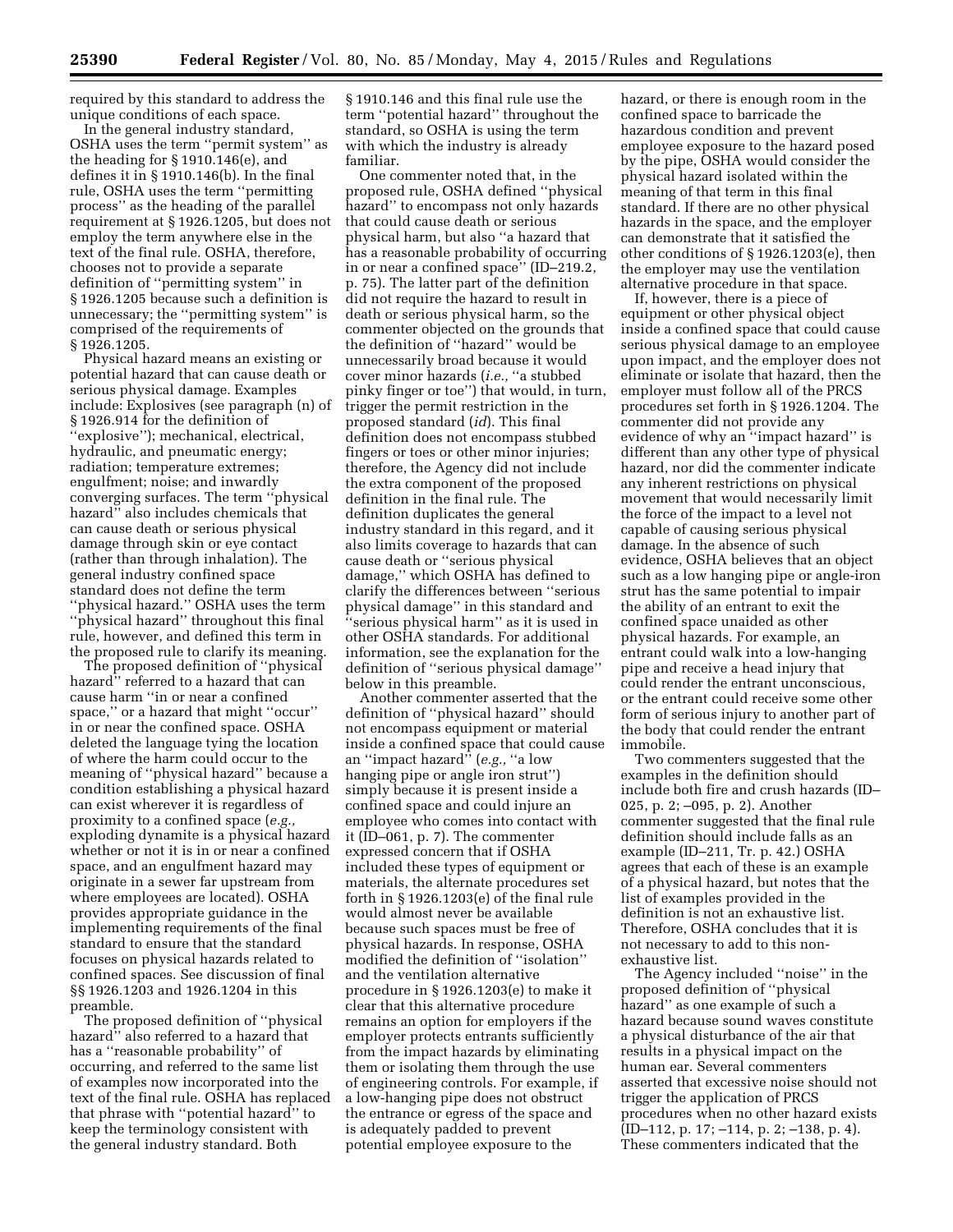final standard should not treat noise as a physical hazard if the noise did not rise to the level of impairing the ability of an entrant to exit the space without aid; however, these commenters did not assert, or provide any evidence supporting the view, that noise alone is incapable of such impairment or otherwise causing serious physical damage, as OSHA defines it in this final rule. Therefore, OSHA is retaining the term ''noise'' as an example of a physical hazard in this final definition.

One of the commenters questioned whether noise levels exceeding the decibel levels specified in § 1926.52, OSHA's construction noise standard, would trigger the permit-space requirements. The final construction confined spaces standard does not specify this threshold, and OSHA notes that noise will only trigger PRCS procedures if it reaches a level at which it can cause death or serious physical damage. For example, noise would constitute a physical hazard if it is loud enough to substantially reduce the efficiency of the entrant's ears to process communications from the attendant or entry supervisor regarding exit instructions or other emergency information, thereby impairing the ability of the employee in the permit space to exit the space safely (see the definition of ''serious physical damage,'' which includes ''an impairment . . . in which a body part is made functionally useless or is substantially reduced in efficiency'' and specifically mentions disorientation). OSHA has previously recognized the capacity of noise to create a hazardous situation by masking warning shouts or signals (see, *e.g.,*  OSHA's preamble to § 1910.95, the general industry noise exposure standard, at 46 FR 4080 (Jan. 16, 1981). Employers generally can address these types of noise hazards by implementing a permit program that uses non-auditory cues, such as flashing lights, to resolve communication issues.

In some cases, the sound waves from an explosion or other air disturbance may be so intense that it might cause physical pain or disorient an entrant to the extent that it could impair the ability of the entrant to exit the space unaided. See, *e.g.,* Stephen A. Fausti, Ph.D., et al., *Auditory and vestibular dysfunction associated with blastrelated traumatic brain injury, Journal of Rehabilitation Research and Development,* Vol. 46, No. 6 (2009) pp. 797–810 (discussing the impacts of excessive noise exposure, such as the noise caused by a blast or explosion, including immediate temporary hearing loss and sensory damage).

Two of these commenters asserted that the use of personal protective equipment can protect employees effectively from noise hazards, but expressed concern that OSHA would prohibit employers from working in a confined space with excessive noise because the definition of ''control'' provides explicitly that ''personal protective equipment is not a control'' (ID–114, p. 2.) As another commenter noted, OSHA would treat earplugs as protection from a hazard, but not control of the hazard, and, therefore, would prohibit work in an area with an uncontrolled noise hazard (ID–112, p. 17).

The final rule will not prevent work in a noisy confined space if employees are properly protected. In the final rule, OSHA requires employers to protect their employees adequately from confined-space hazards; in protecting employees, other construction standards also would apply. Therefore, if the noise is above the decibel levels specified in 29 CFR 1926.52, employers must protect their employers in accordance with that section, regardless of whether the noise conditions trigger the permit-space requirements of this final standard. OSHA's Field Operations Manual provides that employers may ''rely on personal protective equipment and a hearing conservation program, rather than engineering and/or administrative controls, when hearing protectors will effectively attenuate the noise to which employees are exposed to acceptable levels.'' (CPL 02–00–150 at Ch. 4, XI.B). However, feasible administrative and/or engineering controls must be used when personal protective equipment may not reliably reduce noise levels received to the levels specified in the standard or when those controls are less expensive than an effective hearing conservation program. Employers choosing to rely on personal protective equipment instead of administrative or engineering controls must ensure that employees will be aware of continuous monitoring alarms and other hazard alerts in a timely manner regardless of PPE use. Therefore, to promote consistency with OSHA's treatment of noise hazards under § 1926.52, OSHA permits employers to use these same methods to address the noise hazards in a permit space so long as the administrative and engineering controls, or the personal protective equipment, do not interfere with the ability of the entrant to maintain effective communication with the attendant and other workers. Notwithstanding the general statement in the definition of ''control'' that personal protective equipment does not

constitute a control, OSHA is permitting employers to use appropriate hearingprotection equipment as a means of addressing a noise hazard in a permit space when the PPE attenuates the noise to acceptable levels. However, if the employer is unable to reduce an employee's exposure to noise to a level where it does not constitute a threat of death or serious physical damage, then the employer must not permit employees to enter any portion of the permit space that would expose the employee to such a noise level.

Prohibited condition means any condition in a permit space not allowed by the permit during the period of authorized entry. This portion of the definition is identical to the definition in § 1910.146(b), and is similar to the definition of ''unplanned condition'' in the proposal. In addition, the Agency added a sentence to the definition in the final standard to clarify that a hazardous atmosphere is always a prohibited condition, unless the employer can demonstrate that use of appropriate PPE will effectively protect entrants; this added condition means that employees cannot work in a hazardous atmosphere without the appropriate PPE. The definition of hazardous atmosphere in the general industry standard implies this condition, which the Agency made explicit in this final rule for construction.

Qualified person means one who successfully demonstrates his/her ability to solve or resolve problems relating to the subject matter, the work, or the project. While the general industry does not include this term in the definition of ''entry supervisor,'' the proposed rule did, and OSHA retained this term in the final standard. While the proposal did not define ''qualified person,'' the final rule's definition is similar to definitions of the term found in § 1926.32(m) and other subparts of OSHA's construction safety standards (see, *e.g.,* § 1926.1401—Cranes and derricks in construction). In this way the final rule clarifies that an ''entry supervisor'' clarifies that the employer must ensure that the entry supervisor has sufficient experience to properly conduct identification, testing, and planning for the type of confined space involved.

Representative permit space means a confined space, or mock-up of a confined space, that has entrance openings that are similar to, and is of similar size, configuration, and accessibility to, the permit space that authorized entrants enter. OSHA simplified this definition from the definition included in the proposed rule, but the simplification is a non-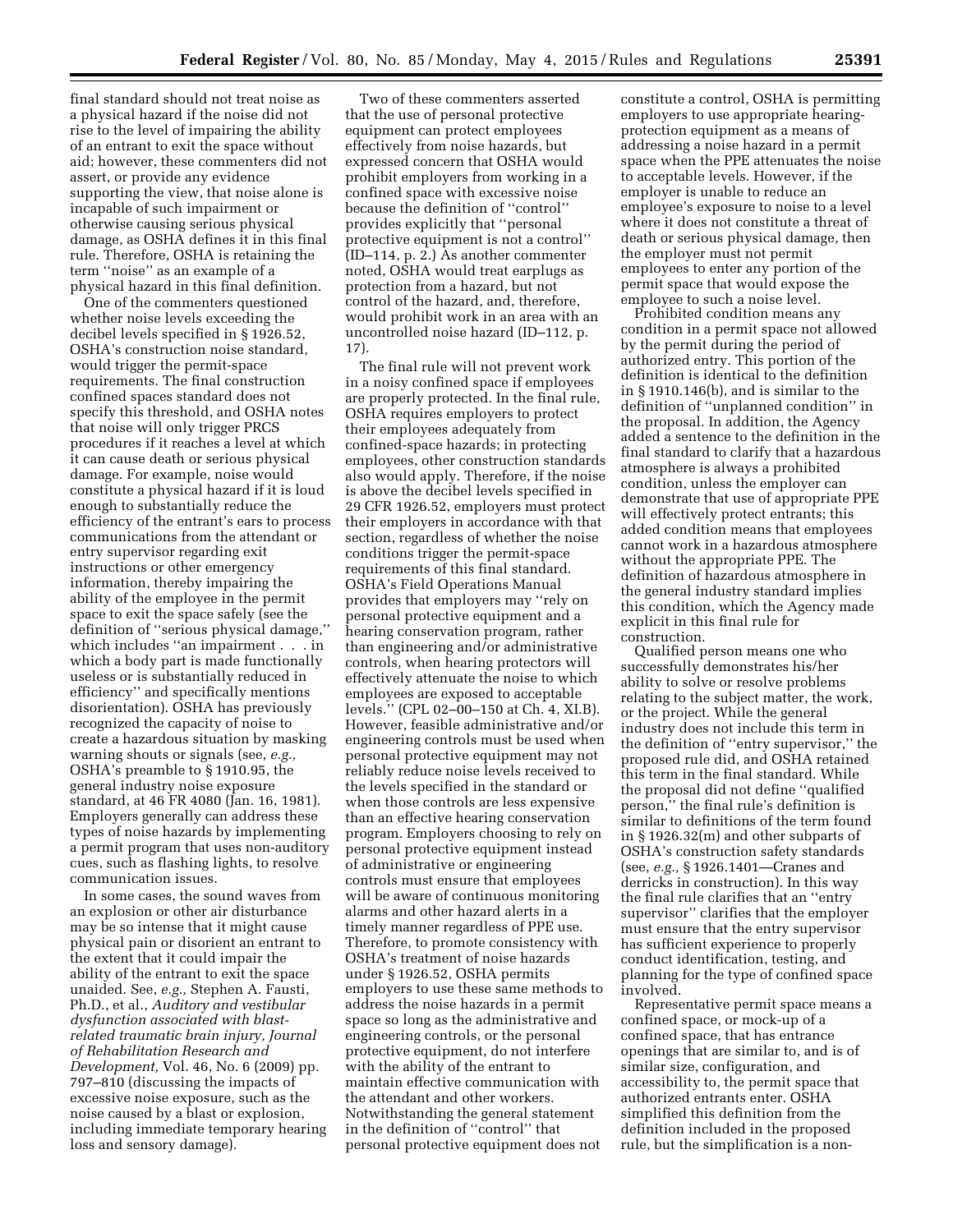substantive change that clarifies the criteria for a representative permit space. OSHA changed the term from ''simulated permit-required confined space'' to ''representative permit space'' because the Agency used the latter term in the general industry confined spaces standard at § 1910.146; however, changing the terminology has no effect on the meaning of the term and the requirements relating to it. OSHA changed this terminology to make this final rule more consistent with § 1910.146, for the reasons set forth above in the section, ''Decision to abandon the proposed new classification system.''

Rescue means retrieving, and providing medical assistance to, one or more employees who are in a permit space. OSHA defined this term in the proposed rule, and included the term in the final rule unchanged except for addition of the phrase ''one or more'' to clarify that a rescue can involve the retrieval of a single employee.

Rescue service means the personnel designated to rescue employees from permit spaces. This definition duplicates the definition of the term in the general industry standard at § 1910.146. In the proposed rule, OSHA included specific statements that the term applied to both onsite and offsite personnel, and to personnel designated by the employer for either non-entry or entry rescue (or both). In the final standard, OSHA elected to use the broader language of the general industry standard for consistency; however, the Agency believes that there is no substantive difference between the proposed and final standards in the meaning of these statements.

Retrieval system means the equipment used for non-entry rescue of persons from permit spaces. The purpose of the retrieval system is to provide a means of removing an entrant from a space quickly without exposing any additional employees to the hazards of permit-space entry. This equipment typically includes a retrieval line attached around the chest of the entrant or to a full-body harness worn by the entrant, with the other end of the line attached to a lifting device or anchor. Alternatively, the retrieval system may consist of a retrieval line attached to wristlets or anklets when this method of pulling the entrant from the confined space would be safer than using a body harness.

The definition of this term in the final standard duplicates the definition found in § 1910.146 except that it allows for the use of anklets. In proposed § 1926.1213(a)(4), OSHA permitted the use of ''ankle straps'' for retrieval in

certain cases, and at least one commenter supported this option in limited circumstances such as some horizontal entries (ID–94, p. 1) (see also the discussion of the requirements retrieval lines in § 1926.1211(c)(1)).

*Serious physical damage* refers to an impairment or illness in which a body part becomes functionally useless or substantially reduced in efficiency.

One commenter noted that the proposed definition (''serious physical harm'' in the proposed rule) included impairments that are ''chronic,'' in addition to impairments that are ''acute,'' and asserted that this definition is, therefore, too broad because it would apply on exposing an employee to a minor hazard that would not interfere with the ability to selfrescue (ID–219.2, p. 76).

The term ''serious physical harm'' has a longstanding meaning within the OSH Act that developed over many years through litigation and many rulemakings. When developing the definition used in the final rule, OSHA used the Agency's common understanding of ''serious physical harm," as provided in the Agency's Field Operations Manual (FOM), which provides guidance to OSHA personnel conducting inspections and other activities in the field.11 The Agency acknowledges that the FOM, compared to the final rule, has a broader purpose of providing guidance for the enforcement of the OSH Act as a whole, and that the inclusion of the phrase ''acute or chronic'' from the FOM in the definition may not provide meaningful guidance in the context of this final rule. Therefore, OSHA changed the term to ''serious physical damage'' to distinguish it from the broader term used in the FOM and other contexts, and also did not include the phrase ''or acute or chronic'' in this definition. By doing so, OSHA addressed the commenter's concern that the reference to ''chronic'' impairments would ''cause the standard to apply to conditions that cannot pose a significant risk of harm from the entry'' and thereby ''increase the cost of the standard so drastically as to render it infeasible for all

construction industry sectors'' (ID– 219.2, p. 72). In addition, OSHA recognizes that a similar issue exists with the reference to illness. The proposed definition included ''illnesses that could shorten life or substantially reduce physical or mental efficiency by impairing a normal functioning body part.'' This language could be read as including chronic illnesses that do not limit the ability to self-rescue. For the purposes of this standard only, OSHA intends the reference to illness to encompass only those illnesses that could interfere with the entrant's ability to exit the confined space. Therefore, the final rule deleted this language, and inserted ''illness'' after ''impairment'' to make clear that only illnesses that could impede self-rescue are covered in the meaning of serious physical damage.

Nevertheless, the Agency does not believe that these distinctions make a meaningful difference in employer duties because the majority of hazards in a confined space that could cause a serious physical injury are also likely to have the potential to impair the entrant's ability to exit the space without aid. As OSHA stated in the FOM in a note explaining the term ''serious physical harm'': ''The key determination is the likelihood that death or serious harm will result *IF* an accident or exposure occurs'' (Emphasis in the original).

Although one commenter belittled the proposed definition of ''serious physical harm'' as encompaasing a ''stubbed pinky finger or toe'' criticized the potentially broad scope of ''serious physical harm'' by suggesting that it would include ''a stubbed pinky finger or toe'' (ID–219.2, p. 75), such an argument improperly shifts the focus of the standard away from the hazard requiring protection and to the potential outcome of employee exposure to that hazard. If, for example, there is a physical obstruction in a confined space that is only capable of inflicting, as a maximum injury, a stubbed toe or finger, then OSHA agrees with the commenter that such an obstruction would not trigger any permit space requirements under this final standard. However, if it is reasonably foreseeable that an obstruction could cause the entrant to trip and either strike his/her head and lose consciousness, or fall and break his/her arm or leg thereby impairing the entrant's ability to exit the space, then the presence of this hazard would trigger the permit-space requirements of this standard, and the entry employer would need to address the hazard to protect employees it directs.

<sup>11</sup>OSHA based the definition in the proposed rule on the Field Inspection Reference Manual, chapter III, section C.2.b(2)(c). See 72 FR 67358. OSHA subsequently published the Field Operations Manual and updated it in April, 2011, but the definition of ''serious physical harm'' remains unchanged from the previous version: ''Impairment of the body in which part of the body is made functionally useless or is substantially reduced in efficiency on or off the job. Such impairment may be permanent or temporary, chronic or acute. Injuries involving such impairment would usually require treatment by a medical doctor or other licensed health care professional.'' See CPL 02–00– 150 II.C.3. at p. 4–11.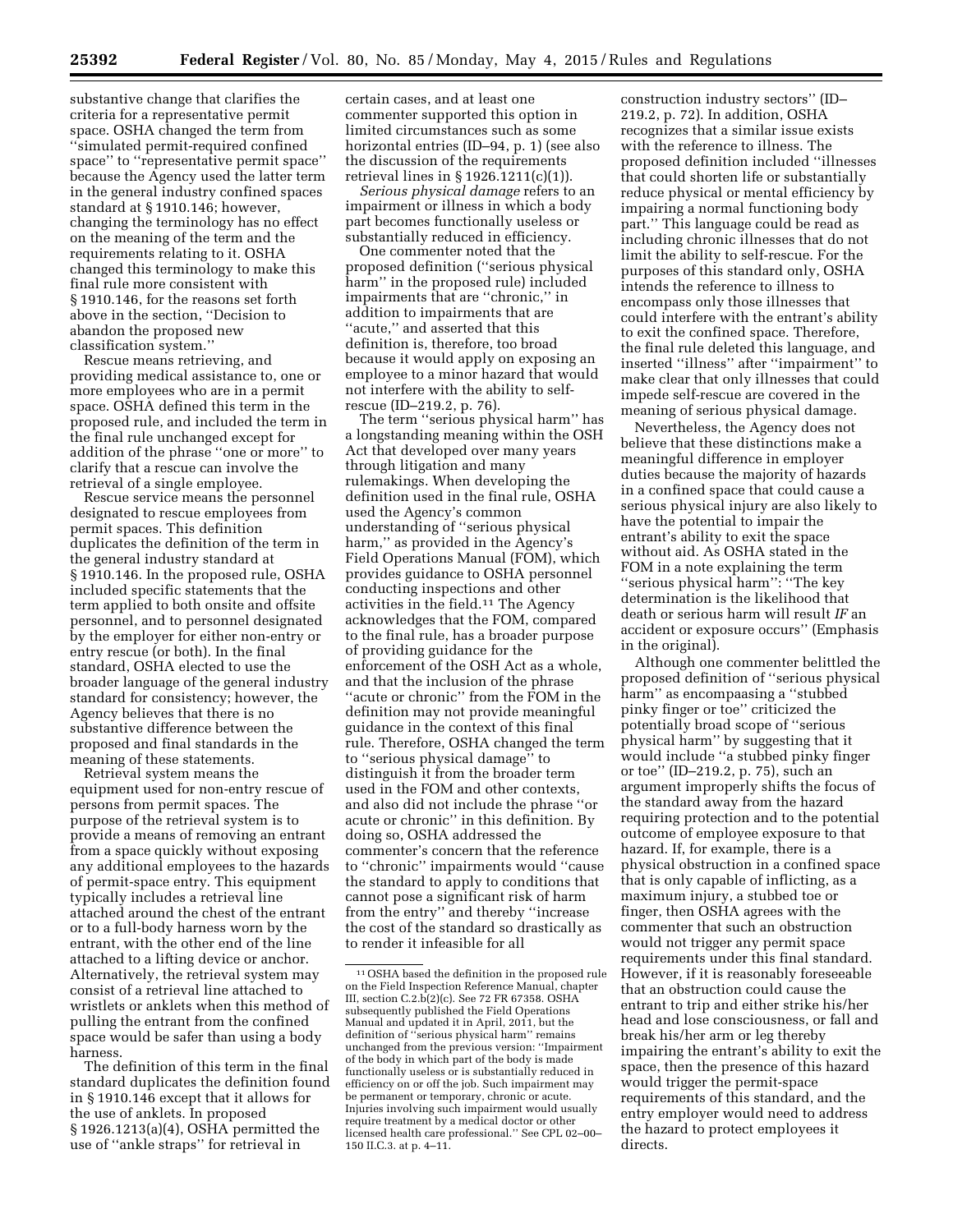Tagout, as used in this confined spaces standard, is a two-step process that follows the general industry approach: First, a tagout device must be placed on a circuit or equipment that has been deenergized, in accordance with an established procedure, to indicate that circuit or equipment being controlled may not be operated until the tagout device is removed. Second, the employer must ensure that the tagout provides equivalent protection to lockout, or that lockout is infeasible. If lockout is infeasible, the employer must tag the equipment and also provide protection from stored (residual) energy. This ensures that the final rule is more closely aligned with the full protections required for general industry work.

Both the general industry rule and this final rule permit ''tagout,'' in addition to ''lockout,'' as a means of isolating some hazards. The Agency added a definition of ''tagout'' to the construction standard because OSHA intends the tagout process under this construction rule to parallel the process under the general industry rule, which requires compliance with § 1910.147— The control of hazardous energy (lockout/tagout) (see § 1910.146(b); § 1910.147(a)(3)(ii)).12 That tagout process involves more than the placement of a tag on equipment, and the final rule's definition of ''tagout'' ensures that the regulatory text of this final rule reflects the critical additional elements of the general industry standard.

First, tagging equipment does not, by itself, prevent the release of a hazard into the space. Therefore, under § 1910.147(c)(2), an employer may use tagout alone (*i.e.,* not in conjunction with lockout) only if an energy isolating device is not capable of being locked out or the employer can demonstrate that the utilization of a tagout system will provide full employee protection. The standard specifies that ''full employee protection'' means that the employer shall demonstrate that the tagout program will provide a level of safety equivalent to that obtained by using a lockout program (§ 1910.147(c)(3)). Paragraph (2) of the final rule's definition of tagout requires employers

to ensure the same level of safety if they use tagout when lockout is feasible.

Second, the general industry standard provides examples safety measures employers may use as a part of the tagout process to reduce the likelihood of inadvertent energization: Removal of an isolating circuit element, blocking of a controlling switch, opening of an extra disconnecting device, or the removal of a valve handle (§ 1910.147(c)(3)(ii)). Under the final rule, employers may also use these methods, when applicable to their work, as part of their process for fulfilling their obligation to ensure that tagout provides equivalent protection to lockout. Finally, even when tagout is used alone, the general industry standard requires the employer to relieve, disconnect, restrain and otherwise render safe stored (residual) energy (see § 1910.147(d)(5)).

This same requirement applies in this final rule to the use of tagout alone.

Test or testing means the process by which employers identify and evaluate the hazards that may confront entrants of a permit space. Testing includes specifying the identification and evaluation processes the employer will perform in the permit space. This definition is similar to the definition found in § 1910.146, except that OSHA added the word ''test'' to clarify that the definition applies to both words. OSHA is also including a note identical to the note to this definition on the general industry standard. The note emphasizes the importance of testing as the basis for developing and implementing adequate control measures.

Ventilate or ventilation means controlling a hazardous atmosphere using continuous forced-air mechanical systems that meet the requirements of 29 CFR 1926.57—Ventilation. This definition is identical to the definition of these terms in the proposed rule. Some commenters asserted that the final definition should allow for the use of suction as a form of ventilation (ID– 061.1, p. 1; –210, Tr. p. 289). Although the final rule does not prohibit the use of suction, suction is not an adequate means of providing the general ventilation required by this final rule. The general industry standard does not include a definition of ''ventilation,'' but OSHA interpreted that standard as precluding the use of ''negative'' suction ventilation to meet the requirements of the standard. See April 24, 1996, letter to Verne Brown. Suction may be appropriate to remove contaminants from a specific operation close to the source of the contaminant, but not for general ventilation of the entire confined space. OSHA is, therefore,

including the proposed definition of ''ventilate'' in the final rule.

Another commenter requested clarification regarding how an employer can use forced air to ''ventilate'' while also complying with OSHA's welding requirements at § 1926.353(a) through (e) (ID–061.1, p. 2). Section 1926.353(a)(3) requires local exhaust ventilation (LEV) when general mechanical ventilation does not provide sufficient protection. In addition, § 1926.351(a)(1) authorizes the use of general mechanical ventilation. The overlap of the welding standard and this confined spaces standard is addressed earlier in the explanation of § 1926.1201(c). Both of these practices are consistent with the requirement in this final rule that employers use ventilation that consists of continuous forced-air. Accordingly, this confined spaces standard requires that employers use continuous forced-air ventilation to ventilate confined spaces. When an employee is welding inside a confined space, § 1926.353(a)(3) may require the employer to also implement LEV. In conclusion, OSHA believes that LEV alone is not sufficient for the purposes of providing general ventilation of a confined space because LEV might not eliminate all of the toxic material from the area, and any residual fumes would be more likely to build up and create a potential or actual hazardous atmosphere in a confined space.

# *Section 1926.1203—General Requirements*

Final § 1926.1203 sets forth general requirements for employers that have operations within the scope of this standard. This section establishes a comprehensive regulatory framework under which employers must identify any permit spaces at their workplaces and take appropriate measures for the protection of affected employees. It is similar to the general industry rule at § 1910.146(c). The corresponding requirements in the proposed rule also were similar to the requirements in this final rule, but this final rule organizes the requirements differently.

Paragraph (a). Final § 1926.1203(a) is similar to the corresponding provision for general industry confined spaces at § 1910.146(c)(1), with some minor modifications. Final § 1926.1203(a) requires an employer to have a competent person evaluate the spaces in which employees it directs may work, and requires a two-step process for the evaluation: (1) The competent person must evaluate whether a space meets the definition of a confined space, and if so, (2) the competent person must identify, in accordance with other

<sup>12</sup>OSHA did not include a definition of ''tagout'' in the NPRM, though the preamble noted the Agency's intent that ''appropriate lockout/tagout procedures'' were required for isolation of physical hazards (72 FR 67386). As explained earlier in this preamble, OSHA is tailoring the final rule to follow the general industry rule more closely in response to numerous requests by commenters. If OSHA had allowed the use of tags without more, it would have been a key distinction from the general industry standard and would have allowed employers to circumvent most of the permit-space requirements involving physical hazards.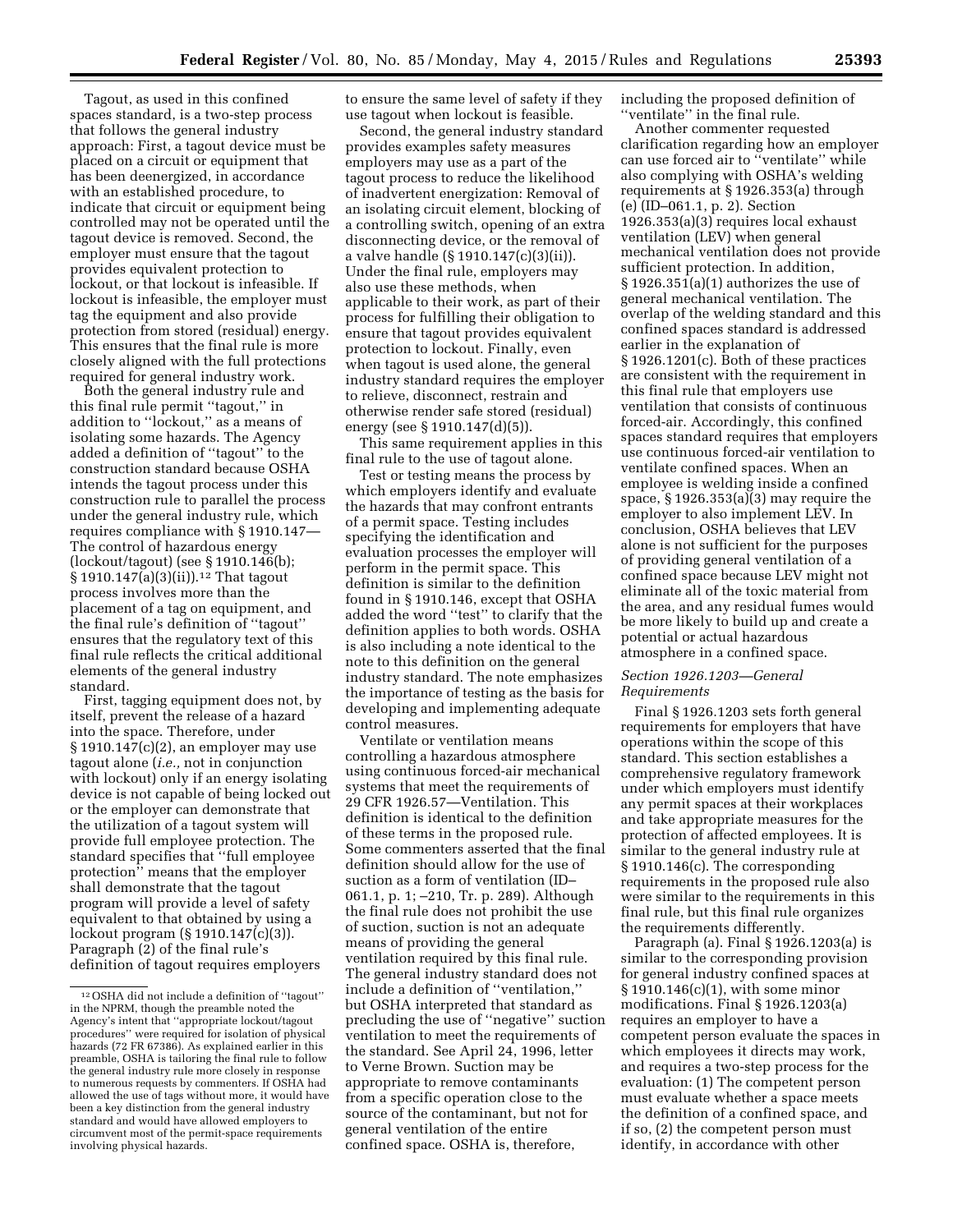provisions of this final rule, any confined spaces that are PRCSs through consideration and evaluation of the space, including testing of the space as necessary. The final construction rule specifies both the two-step approach and the competent-person requirement more explicitly than in the general industry standard.

OSHA added the competent-person requirement in response to several comments noting that the analysis required for these evaluations necessitated some level of expertise. (See ID–025, p. 2; –028, p. 4; –095, p. 2; –097, p. 3; –140, p. 3; –150, p. 2.) A ''competent person,'' which § 1926.1202 defines under this standard, must be capable of identifying the hazards of permit spaces and have the authority to eliminate them promptly. Because final § 1926.1203(a) requires the competent person to conduct initial testing as necessary, the competent person also must be knowledgeable about appropriate testing. The correct initial identification of permit spaces is an important part of preventing unauthorized entry into those spaces and ensuring that authorized entrants have adequate protection.

As discussed in the explanation of the definition of ''entry employer,'' each employer has a responsibility to protect all the employees that it directs, including employees hired directly by that employer as well as other employees, such as temporary workers, who are under its the control at the worksite. Thus, each employer who directs a temporary worker to a work area must ensure that a competent person evaluates that area for confined spaces and permit spaces.

Final § 1926.1203(a) also differs from the general industry rule in that it explicitly specifies that the competent person must identify confined and permit spaces through consideration and evaluation of other elements of the confined space, and testing as necessary. The atmospheric-testing requirement in this final rule is less specific than the atmospheric-testing requirement in proposed § 1926.1204(b), which would have required employers to test for atmospheric hazards using the procedures in proposed § 1926.1204(b)(3). However, final § 1926.1203(a) is more specific than the corresponding provision in the general industry rule, which states that employers must ''evaluate the workplace'' to determine if any spaces are permit-required spaces. Accordingly, this final provision explicitly requires testing if necessary to assess whether a confined space is a permit-required confined space.

The testing required by final § 1926.1203(a) is only initial testing; final § 1926.1204(b) addresses the detailed evaluation and identification of hazards found within the space (see discussion later in this preamble). The primary purpose of the assessment required by § 1926.1203(a) is to determine whether the space is a permit space so that this information can be conveyed to employees, the controlling contractor, and other employers at the site in order to prohibit unauthorized entry. In some cases employers may discover that the space is a permit space after only limited testing and decide not to allow their employees to enter the space at that point rather than fully assessing the space. Employers who intend to enter, however, may choose to conduct more thorough testing that satisfies the requirements of both § 1926.1203(a) and § 1926.1204(b) at the same time, so long as it does not delay their notification of their employees and the controlling contractor of the existence of the permit space.

Final § 1926.1203(a) also requires the competent person to consider and evaluate other elements of the confined space to determine if it is a permitrequired confined space. Such elements include the configuration of the space and any physical hazards or obstacles to egress from the space. Both the testing and consideration of the space are essential in making an initial determination whether a confined space is a permit-required space; the Agency believes that requiring these basic steps will ensure that employers correctly identify PRCSs.

OSHA determined that employers must identify confined spaces that meet the definition of a permit space at the time their work begins on a worksite rather than when an employer decides that employees will enter a confined space. The Agency believes that the initial workplace survey is essential because it alerts employers to the need to take measures to prevent unauthorized entry into these spaces. OSHA further notes that while it may not always be feasible for employers to create and follow a full permit program before assessing an previously unexplored confined space, when it is feasible employers must treat any entry into a confined space as if the space was a permit space and eliminate or isolate the hazards before entry (see § 1926.1203(d) and (g)(2); § 1926.1204(b)(2)). This applies to entries performed to determine whether or not that space is a permit space.

Final § 1926.1203(a) states that there are two steps to be followed. The first step in the evaluation process is to

determine whether a space meets the definition of a confined space. If the employer determines that there is a confined space on the worksite, the second step requires the employer to evaluate, in accordance with other provisions of this final rule, whether there are any actual or potential hazards in the confined space. Actual or potential hazards the employer must consider include atmospheric, engulfment, physical, or any other type of hazard. Both stages of the initial evaluation are crucial, as correctly identifying both confined spaces and the conditions or potential conditions that would make a confined space a permit-required confined space determines how the employer and employees will perform in and around the space thereafter. Though the general industry rule at § 1910.146(c)(1) does not explicitly identify the two steps, they are implicit in  $\S 1910.146(c)(1)$ because an employer cannot evaluate the hazards of a confined space without first evaluating whether there are confined spaces on the worksite, as well as the location of these confined spaces. This clarification that an employer must first consider whether there are confined spaces at a worksite also was in proposed § 1926.1204(b). The Agency believes that making this requirement explicit is necessary to ensure that employers correctly assess the spaces so that they can adequately protect employees from the hazards present in the confined spaces.

One commenter requested that OSHA clarify which employer has the responsibility to evaluate hazards in confined spaces (ID–086, p. 4). Final § 1926.1203(a) clarifies the requirement by specifying that each employer that directs employees who *may* work in a confined space must perform the requisite evaluation. As in both the general industry standard and the proposed rule, this evaluation provision applies to a group of employers larger than just entry employers. The general industry standard requires each employer to evaluate the workspace and determine if any confined spaces are permit spaces (§ 1910.146(c)(1)). On a construction worksite, there typically are many more employers than at general industry worksites. Therefore, under final § 1926.1203(a), each employer that directs employees who may work in a confined space must identify all such spaces, and also identify each space that is a permit space. The term ''may work'' means that this requirement applies to any employer (not just entry employers) at a construction worksite who should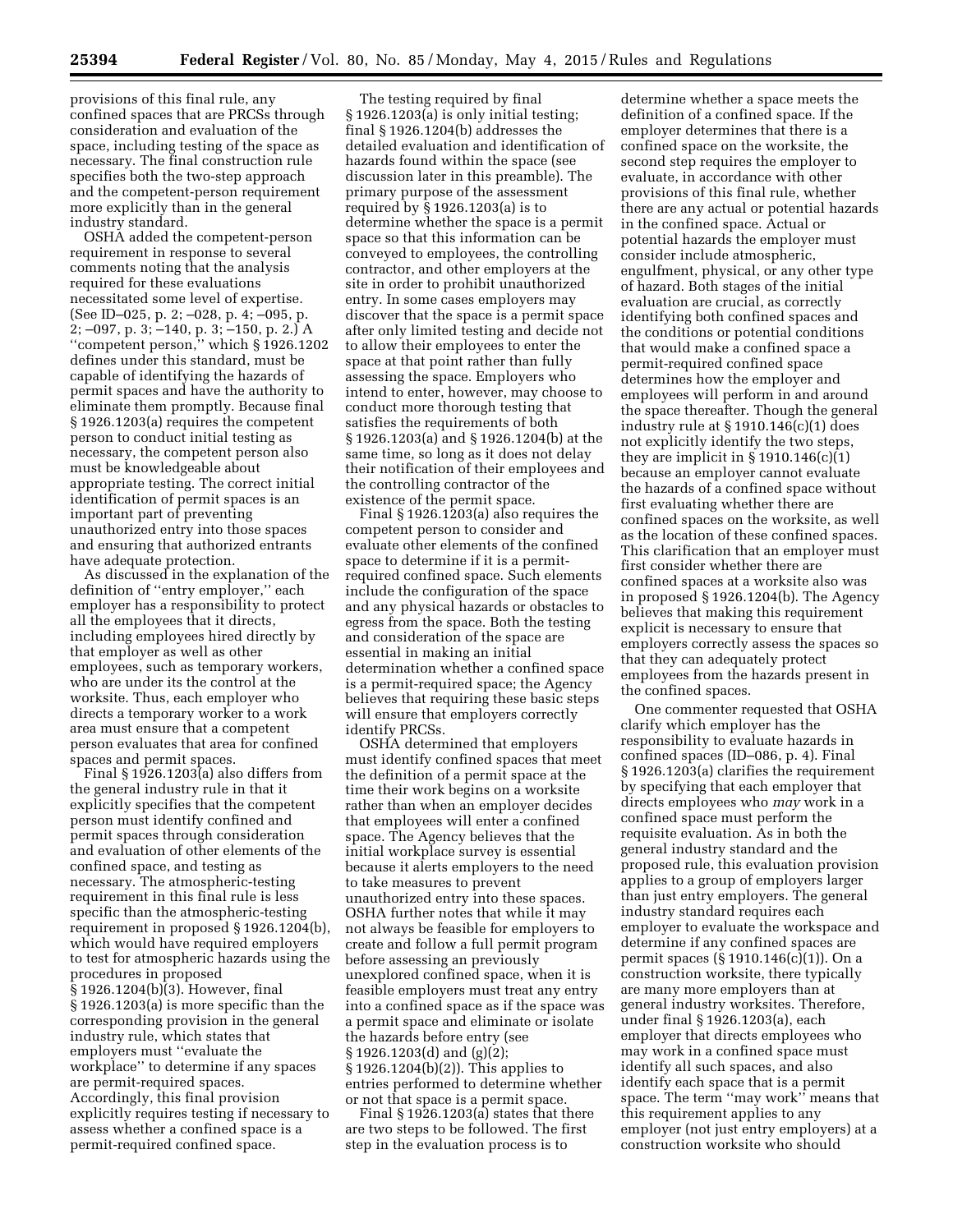reasonably anticipate employee exposure to confined spaces; the focus is on whether the employee might enter the space, with the assumption that entry would constitute ''work.'' Accordingly, these employers must determine whether employees they direct could foreseeably work in areas at a worksite having confined spaces and whether any of these confined spaces are permit spaces.

Employers may cooperate in identifying the confined spaces and permit-required confined spaces on a worksite, but each employer remains responsible for identifying spaces that could affect employees it directs, including temporary workers. For example, several different employers could work with a single competent person designated by one of them, or by the controlling contractor, to identify the confined and permit spaces on a site, but each employer must still ensure compliance with the requirements of this standard.

The commenter who requested clarification about evaluating hazards also asked why the controlling contractor or host employer did not have the responsibility to evaluate the confined spaces, and asserted that entry employers did not have the information necessary to classify a space (ID–086, p. 4). The final rule follows the general industry standard, which assigns employers the responsibility to evaluate the spaces, and it is appropriate that the employers who direct employees who may be exposed to the hazards of permit spaces are responsible for classifying the space. Further, prior to entry into a permit space, controlling contractors and entry employers have duties under final §§ 1926.1203(h) and (i) to exchange information about the permit space.

Some commenters also suggested requiring a competent person to perform additional duties specified by this standard, such as monitoring or calibration of equipment (ID–025, p. 3; –028, pp. 3–4; –150, p. 2). However, final § 1926.1204(h) requires employers to properly train employees who perform these duties during entry operations. This final standard also includes training and knowledge requirements for entry supervisors, attendants, and other specific positions set forth in this standard to ensure that the employees filling those positions have the knowledge and capabilities to perform the specified duties once a permit space is identified (see final §§ 1926.1207–1210). The initial evaluation of spaces under final § 1926.1203(a) includes a competentperson requirement because of the critical need to identify confined and

permit spaces early in the work at the site, and because the requirement to evaluate spaces also applies to employers who are not entry employers and who are, thus, not covered under the permit-space requirements of this final rule.

One commenter suggested that OSHA add a note in the standard to inform the regulated community that Material Safety Data sheets (now called Safety Data sheets) may be helpful in evaluating confined space hazards (ID– 140, p. 4). OSHA agrees that this is useful information, but observes that a note under the definition of ''hazardous atmosphere'' in final § 1926.1202 provides similar information and achieves the commenter's stated result.

The same commenter also expressed concern that an employer, when identifying confined space hazards, does not have to consider the work it plans on performing inside the confined space, which may create a hazard (*e.g.,*  welding or painting) (ID–140, p. 5). The commenter based this assertion on proposed § 1926.1204(b)(1), which provided that an employer must identify confined space hazards without entering the space and, thus, without first performing the work that could potentially create a hazard. OSHA drafted final § 1926.1203(a) broadly, so it is not as specific as proposed § 1926.1204(b)(1). An employer who is planning to conduct entry operations must develop and implement a written permit-space program under final rule § 1926.1203(d). Furthermore, under final  $\S 1926.1205(c)(1)$ , these employers must specify acceptable entry conditions. Taken together, these provisions require an employer that will conduct entry operations to consider the work it is planning to perform and the hazards that may result from this work when conducting the initial evaluation under final § 1926.1203(a).

One commenter asserted that the proposed prohibition on the use of mechanical ventilation or changing the space's natural ventilation during atmospheric testing would make some confined space work dangerous (ID–077, p. 1). This commenter asserted that when an employer is performing abrasive blasting on a tank interior, it is unsafe to perform the abrasive blasting with the dust collector turned off just to get a baseline reading. This commenter misunderstands the purpose of this requirement. Under final § 1926.1203(a), an employer's evaluation is the first step for any confined space work. This evaluation must occur before the employer performs either ventilation or construction in the confined space (see § 1203(a) and § 1204(e)(1) (allows an

exception for spaces where it is infeasible to isolate the space). Only after the employer completes this initial evaluation, and the other required steps of its permit-space program, may it perform the construction work permitted under the rest of this final rule (*e.g.,* abrasive blasting with the dust collector turned on); however, the employer must consider this work and the types of hazards it might create when conducting the initial evaluation and when developing its permit-space program.

Paragraph (b). Final § 1926.1203(b) requires an employer that identifies one or more permit spaces on a worksite to inform exposed employees, employees' authorized representatives, and controlling contractors of the existence and location of those permit spaces and the known dangers inside. This duty applies to the employer that identifies a permit space under final § 1926.1203(a), as opposed to the general industry language, which refers to ''the employer.'' One of the keys to protecting employees from PRCS hazards is for both employers and employees to know the location of the PRCSs at the job site, the characteristics of the hazards, and their associated dangers. The provisions in this paragraph will achieve this goal.

The introductory language in paragraph (b) follows the general industry standard except that the new rule specifies that the employer's duty is triggered when the workplace has ''one or more'' permit spaces, whereas the general industry standard just refers to ''spaces'' in the plural. A single permit space triggers the employer's duty under both the general industry standard and this final rule, and OSHA is making this point explicit in the new rule.

Paragraph (b)(1). Final § 1926.1203(b)(1) requires the employer to inform exposed employees of the existence and location of, and the danger posed by, the permit spaces by posting danger signs or by any other equally effective means. Final § 1926.1203(b)(1) is similar to both the general industry rule at § 1910.146(c)(2) and proposed § 1926.1209(a)(2). As OSHA noted in the preamble to the general industry standard, many confined space accidents occur when an employee fails to recognize the hazards present when entering a permit-required confined space that the employer failed to mark as such. (58 FR 4462, 4483 (Dec. 17, 1993)). Therefore, OSHA determined that it is important to identify permit spaces and to inform exposed employees of their presence and the hazards involved. The Agency believes that employees need this information to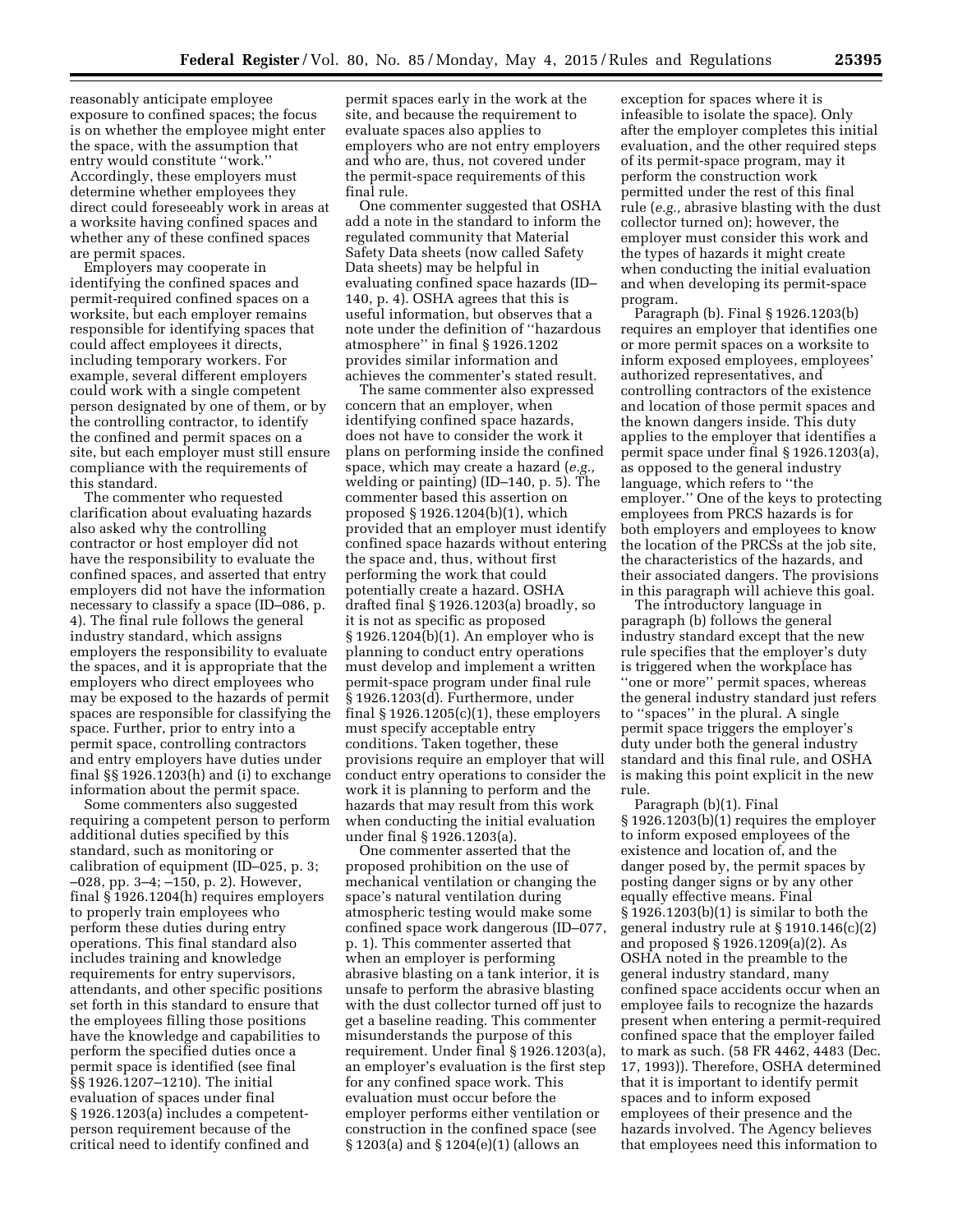understand the seriousness of potential hazards in PRCSs. To recognize all methods of informing employees and to clarify the purpose of the rule, OSHA is adopting a performance-oriented requirement in the final rule. Accordingly, the employer must post a danger sign at or near PRCS entrances, which the Agency believes is an effective way to ensure that employees receive proper warning of the hazards in a PRCS, or adequately inform exposed employees through another equally effective means. Compliance with this requirement will ensure that exposed employees who are not authorized entrants receive the information necessary to prevent them from entering the spaces. Whatever method the employer uses, the standard requires the employer to inform employees exposed to the hazards posed by permit-required confined spaces of the existence, location, and danger of those spaces. Everyone at the construction site benefits from this information even if they do not engage in construction activity (*e.g.,* designers or architects).

However, OSHA notes that only employees who work in PRCSs need to know the details about the potential hazards. Final § 1926.1205(c) provides that employers post the entry permit, which contains information about the hazards of the PRCS and the measures used to address those hazards, at the entry portal or make this information available by any other equally effective means at the time of entry. Final § 1926.1212 provides that employers must make available to each affected employee and his/her authorized representatives all information required by this standard. Therefore, final § 1926.1203(b) does not require employers to list specific PRCS hazards on each sign.

In enforcing this provision, OSHA will make determinations about whether methods other than warning signs used by employers to notify employees about the spaces are truly as effective in imparting the required information to employees. Such methods must go beyond just the generic training required by this standard, for example, since generic training would not identify the location of permit spaces at a specific worksite. Therefore, an equally effective means would identify the PRCS locations so that employees at the job site who may work near the PRCSs would be aware of these locations and would understand the importance of not entering them. The final rule places on employers, not employees, the burden of using an effective means of identifying the spaces and controlling the associated hazards.

If an employer uses a warning sign, the sign must convey that entering the space is dangerous and that only authorized employees may enter the space. In this final provision, OSHA included the note from § 1910.146(c)(2) that a sign reading ''DANGER— PERMIT-REQUIRED CONFINED SPACE, DO NOT ENTER'' or similar language would satisfy the requirement for a sign.13 This language is familiar to employers and employees under the general industry standard, and is a clear warning not to enter the space. The Agency believes that, when properly warned, employees who are not authorized to enter the space would avoid entering the PRCS, thereby preventing harm that could result from the PRCS hazards.

Proposed § 1926.1209(a) specified a two-step process that involved notifying employees who would be in or near the permit space, and then posting a sign. One commenter asserted that limiting notification to employees who the entry employer anticipates will be in or near the PRCS, as provided in proposed § 1926.1209(a)(1), would allow entry employers to avoid this requirement by claiming they did not anticipate a particular employee was going to be in or near the PRCS (ID–086, p. 5). Final § 1926.1203(b)(1) requires notification to exposed employees, which addresses this commenter's concern.

Other commenters argued that notifying employees near a PRCS, or employees on the jobsite, was burdensome, and that posting a warning sign would be sufficient to notify employees of the PRCSs and their hazards (ID–124, pp. 6–7; ID–133, p. 2). At least one other commenter argued that the barriers required by proposed § 1926.1209(b) would not always be feasible, and that posting warning signs would be sufficient (ID–104, p. 3). OSHA agrees with these commenters, and drafted final § 1926.1203(b)(1) to specify that notification by posting a warning sign would provide adequate notice to employees of the existence, location, and hazards of the PRCSs.

Another commenter was unsure whether the posting requirement applies when employers physically barricade the space (ID–099, p. 3). It does. Final § 1926.1203(b)(1) requires posting a warning sign or using another equally effective means of informing exposed employer about the hazards of the permit space, and final § 1926.1203(c) requires an employer to comply with final § 1926.1203(b)(1) when the employer prohibits entry into a confined

space. Barricading the confined space in a manner that prevents easy entry by unauthorized employees (for example, by using a barricade that requires a key to gain entry) would be an equally effective means of informing employees under § 1926.1203(b)(1), provided the employer ensures that all affected employees receive information about such spaces and know that they must not enter the spaces without authorization and without taking proper precautions This means of compliance is consistent with the general industry standard. See OSHA Directive CPL 02– 00–100: Application of the Permit-Required Confined Spaces (PRCS) Standard, Appendix E, Section (c)(4), and July 22, 1998, letter to Mr. Black.

This commenter, as well as another, asked which employer has the responsibility to post the warning sign if the space is a pre-existing one or there are multiple entry employers (ID–099, p. 3; –133, p. 2). Each employer that identifies that space, or receives notice of it, has a duty to inform exposed employees about a permit space (see § 1926.1203(b) and (c)). Each employer also has a responsibility to identify permit spaces in which one or more of employees it directs may work (see § 1926.1203(a)). However, if there already is a warning sign posted at the permit space, then the employer does not need to post an additional sign. Rather, an employer that relies on a preexisting sign to identify a space must ensure that the sign remains posted for the duration of the potential exposure to the permit space of employees it directs.

One of those commenters also asserted that the controlling contractor or host employer should post the warning sign because of their responsibility to ensure safe confined space entry operations. Final § 1926.1203(b)(1) requires the ''employer who identifies a permit space'' to post the warning sign. For the purposes of this standard, such employers include the controlling contractor, the host employer, and the entry employer if these employers have employees who could be exposed to permit-space hazards. The standard merely requires that an employer post the sign, thereby retaining flexibility among these entities to determine which employer is in the best position to post the sign. When multiple employers will be working in the same space, each employer has a separate duty to post the warning sign. If an employer decides to enter the space, then this subject must be resolved between the controlling contractor and the entry employers as part of the coordination discussion required by final § 1926.1203(h)(4).

<sup>13</sup>OSHA's requirements for accident prevention signs in  $§ 1926.\overline{2}00$  also apply.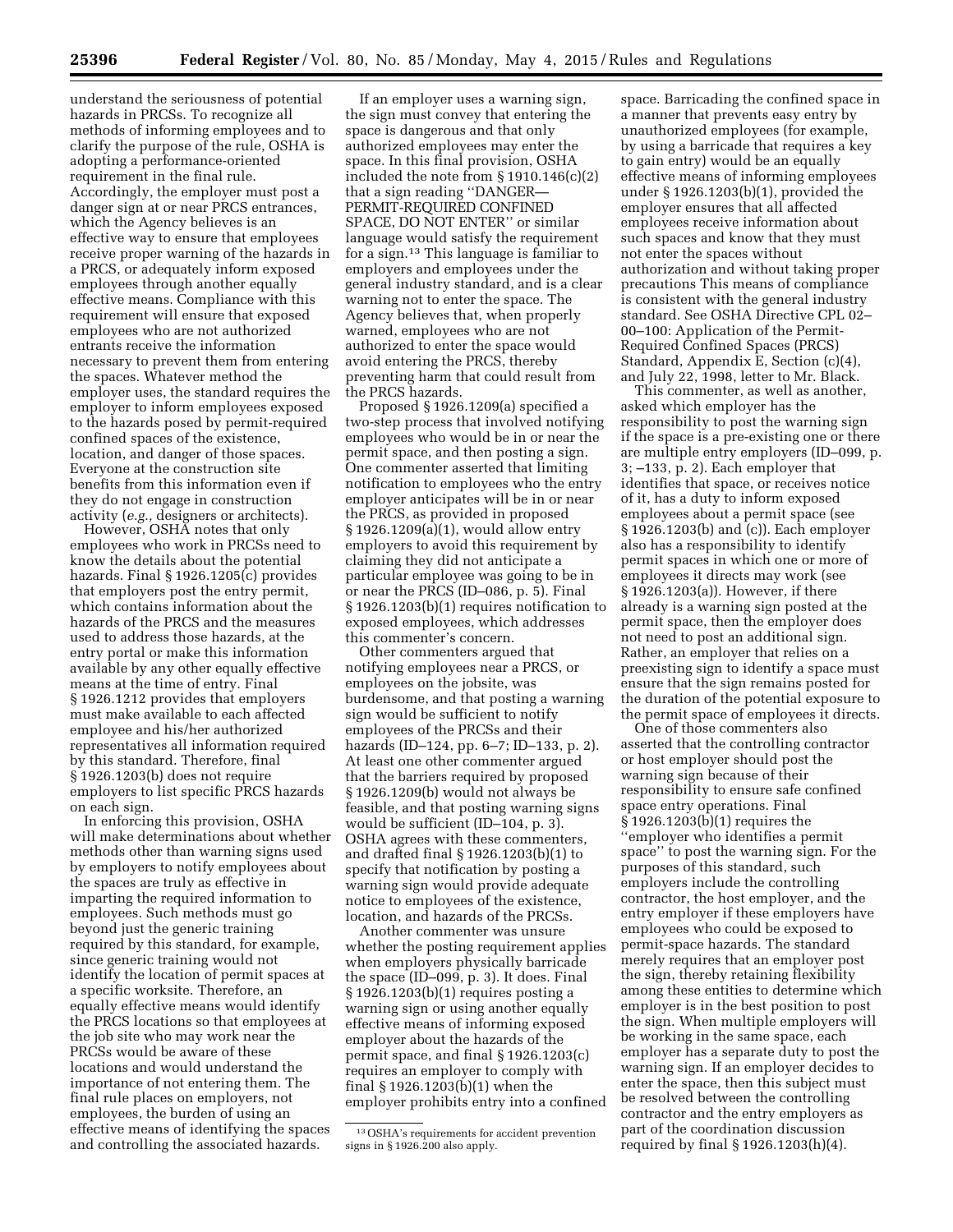Paragraph (b)(2). Final § 1926.1203(b)(2) requires each employer to notify its employees' representatives and the controlling contractor, in a manner other than posting, of the hazards of permit spaces and the location of those spaces. This requirement follows proposed § 1926.1209(a)(1). The primary purpose of this provision is to ensure that the employer who identifies a permit space conveys the location and general characteristics of the space to the designated recipients as soon as possible. Later, in accordance with § 1926.1203(h)(3), the entry employer must provide to the controlling contractor a more thorough assessment of the space, the hazards it expects to encounter, and the permit program measures it intends to use to address those hazards. It is important for employers to provide the controlling contractor with this information because the controlling contractor is in the best position to convey the employer's information to other employers at the site, and later share this information with entry employers under final § 1926.1203(h). Final § 1926.1203(b)(2) is also important because it applies to employers who identify a permit space, even if they choose not to allow their employees to enter it, thereby ensuring that the location of all permit spaces will be conveyed to the controlling contractor. Otherwise, the information exchange in § 1926.1203(h)(3) would only apply if the employer chooses to enter the space and become an ''entry employer.''

One commenter questioned the necessity of notifying authorized representatives, particularly if no such representatives are on the project site (ID–099, p. 2). Both the general industry standard and this final standard typically require information sharing between employers and employees and the employees' authorized representatives (see, *e.g.,* § 1910.146(l) and the discussion of § 1926.1212 later in this document). OSHA believes that notifying employees and their authorized representatives of the presence of confined spaces on a worksite will contribute to the successful implementation of safe entry operations, and the prevention of unauthorized entry, by ensuring that they have knowledge of the hazards present in the confined space. Sharing this information with employees' authorized representatives provides an additional way to ensure that this information reaches the employer's employees, and alerts the authorized representatives that there is the

potential for permit entry operations. Final § 1926.1203(b)(2) also will facilitate the effective sharing of this important information among other employers at the site whose activities may impact the PRCS, as well as the employees of those other employers.

In some cases, an authorized representative of employees may have more extensive knowledge than the employee about particular hazards, or may be in a better position than the employee to assess the safety of the project site based on past experience at similar sites; therefore, OSHA sees no reason to deviate from the accepted general industry practice of information sharing with the employee's authorized representatives. Final § 1926.1203(b)(2) limits this notification requirement to only the representatives of the employer's employees. Also, while employers must notify these representatives in a timely manner to ensure that the information is available to the employee representatives and controlling contractor in sufficient time for it to be useful, this notification may be by any means normally used for communication with the employee representative or agreed upon in advance, including telephonic or electronic communication. If there are no authorized representatives of employees, the employer must still notify employees under final § 1926.1203(b)(1), and the controlling contractor under final § 1926.1203(b)(2).

Another commenter asserted that notifying the controlling contractor of the existence of every PRCS was unnecessary because posting would provide adequate notification (ID–090, p. 2). With respect to employees exposed to confined space hazards, OSHA agrees with this commenter that posting will provide these employees with adequate notification because of the proximity of the danger sign to the PRCS. Therefore, final § 1926.1203(b)(1) requires only posting to notify employees of confined space hazards, similar to the general industry standard at § 1910.146(c)(2). However, with respect to the controlling contractor and the employees' authorized representatives, a separate notification requirement is necessary to ensure a timely and efficient information exchange, rather than relying on the controlling contractor and employees' authorized representatives to explore the worksite and discover each danger sign.

Paragraph (c). Final § 1926.1203(c), which is similar to  $\S 1910.146(c)(3)$ , requires an employer that identifies, or has notification of, a permit space to take measures that are effective in

prohibiting entry when that employer decides employees it directs will not enter permit spaces, and to comply with the rest of the standard as applicable. This provision applies to all employers that: Identify permit spaces under final § 1926.1203(a); receive notification from the controlling contractor of the presence of a permit space under final § 1926.1203(h)(2); receive notification of the permit space from a danger sign posted at a permit space; or receive notification of the permit space from any other means. While proposed § 1926.1209(b) required employers not conducting confined space operations to take specific steps to prohibit entry by employees, final § 1926.1203(c) follows the performance-oriented language of the general industry rule.

The effective measures to prohibit entry could include permanently closing the space and providing barriers, supplemented by training employees and the posted danger signs required under § 1926.1203(b). In any event, the steps taken by the employer must be effective in preventing employee entry into permit spaces. In OSHA's experience, posting signs without barriers is generally less effective than with barriers, so employers who choose the former method must take special care to ensure that employees they direct recognize and understand permitspace warning signs, that they are knowledgeable regarding the hazards associated with these spaces, and that they understand that entry into the spaces is not authorized. This reinforces the employer's existing obligation under § 1926.21(b)(2) to instruct each employee in the recognition and avoidance of unsafe conditions. OSHA believes that these provisions in the final rule will protect employees from unauthorized entry into permit spaces.

Final § 1926.1203(c) also requires employers covered by this provision to comply with the rest of the confined spaces in construction standard, as applicable. The parallel provision in the general industry standard requires employers to comply with specific provisions of that standard, which correspond to the following provisions in this final rule: § 1926.1203(a), relating to identification of permit spaces in the workplace; § 1926.1203(b)(1), relating to informing employees of the presence of permit spaces; § 1926.1203(f), relating to changes in confined spaces; and § 1926.1203(h), relating to the controlling contractor's information exchange with employers. Employers must comply with those provisions that are applicable. For example, under final § 1926.1203(h)(2) and (h)(4), controlling contractors must inform and coordinate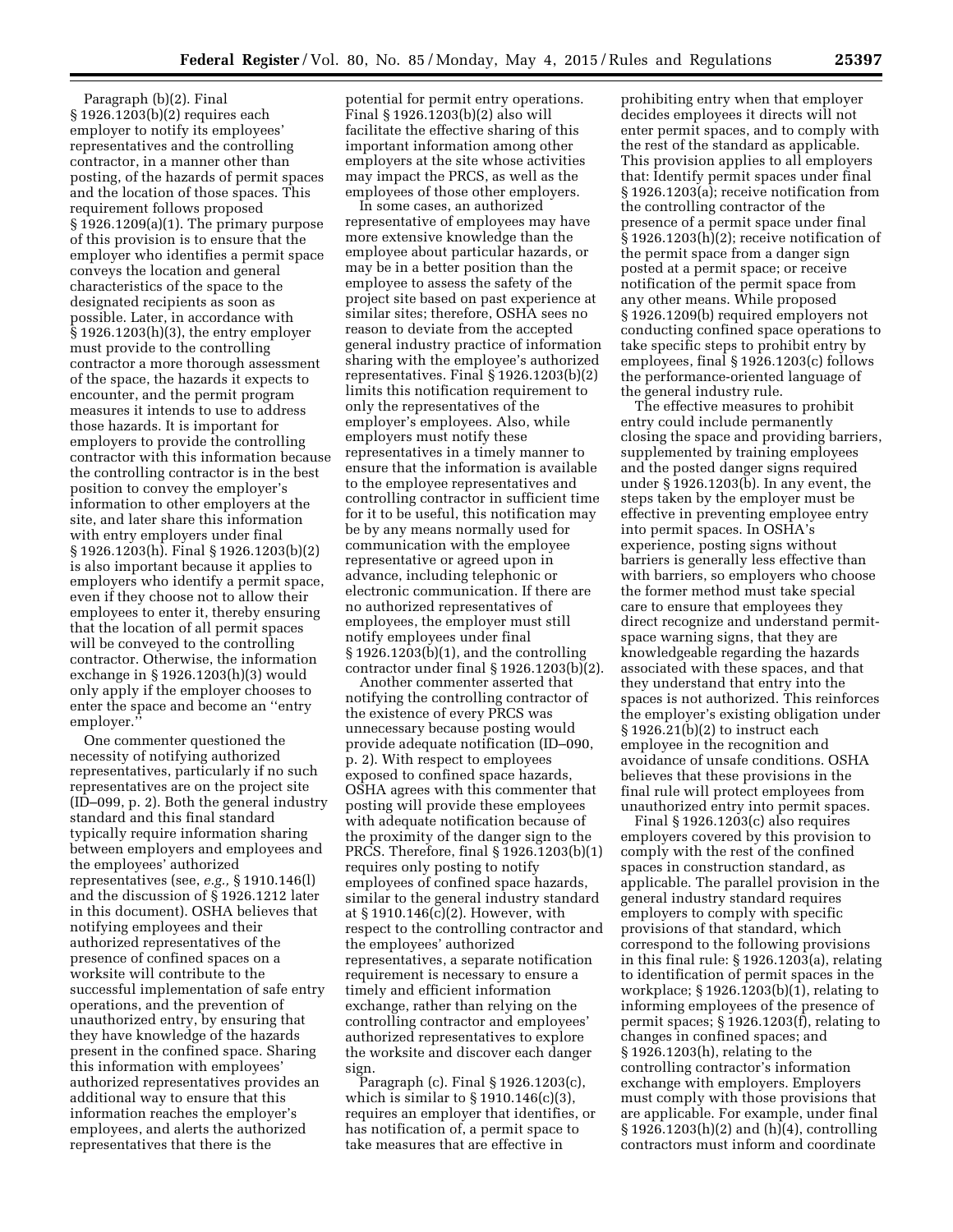with employers that direct employees (including employees not involved directly in the confined space

operations) whose activities could, either alone or in conjunction with the activities performed in the confined space, foreseeably result in a hazard to employees in the confined space. Additional provisions of this standard may apply as well, depending on the activities of the employer in question. For these reasons, in final § 1926.1203(c), OSHA used the general language ''all other applicable requirements'' rather than specifying different sections of the final standard that may be applicable.

Paragraph (d). Final § 1926.1203(d) requires any employer that has employees who will enter a confined space to have and implement a written permit-space program that meets the requirements of this final standard, and to make the program available for inspection by employees and their representatives. Final § 1926.1203(d) is similar to the corresponding provision for general industry confined spaces at § 1910.146(c)(4), with slight modifications. OSHA modified the language of this final provision slightly to clarify that entry employers do not necessarily have to develop a separate written program for each individual entry. Rather, an entry employer may reuse a program it developed previously, or a program developed by another employer, an industry association, or other entity, so long as the program is appropriate for the specific entry operations and the type of work involved, and that the program meets the requirements set forth in final § 1926.1204. OSHA anticipates that in most cases employers will be able to use or modify an existing program and will not need to develop an entirely new program.

Although the final rule requires the permit program to meet the requirements of final § 1926.1204, OSHA will allow employers to fulfill this obligation through a combination of the permit program and the entry permit itself. In a 2006 interpretation of the general industry standard, the Agency noted that employers could use the same permit program to cover multiple spaces:

If employees will enter a permit space, an employer must develop and implement the means, procedures and practices necessary for safe permit space entry operations in accordance with § 1910.146(d)(3). Before a specific permit space is entered, the employer must document the completion of the measures required by  $\S 1910.146(d)(3)$  by preparing an entry permit. A specific permit must be completed prior to each entry.

However, if there are several similar tanks, with the same conditions and hazards, the same means, procedures and practices could be used for this similar group of tanks.

September 21, 2006, letter to Fred Rubel. OSHA anticipates that, in practice, some employers in construction may operate with a general permit-space program that covers numerous types of permit spaces and hazards, along with a specific permit that includes the unique hazards and practices applicable to each of those spaces. The Agency has no objection to this approach, provided the permit conveys all of the applicable information to employees at the required times, this information is readily available to the employees for reference during entry operations, and employees receive the training necessary for them to refer to the appropriate document for the required information. Therefore, for this purpose, OSHA allows employers to treat the permit as part of the written permit space program required by this section.

The proposed rule did not require an employer to have a written confined space program. Instead, in proposed § 1926.1219(a), the proposed rule provided that the employer could keep either a copy of the standard on the worksite or a copy of a program that incorporated the requirements of the standard. At least one commenter recommended that OSHA revise proposed § 1926.1219(a) so that the provision required employers to have a written copy of the final rule on site, regardless of whether the employer had a written copy of its confined spaces program (ID–108, p. 4). Several other commenters disagreed with OSHA's approach in the proposal, and urged OSHA to require a written confined space program as the general industry standard does. One commenter stated, ''For a confined space program to be effective, it must be easy to understand and implement. . . . Providing employees with the generic terms of the standard—even if they read it—would not provide that kind of clarity. Instead, they need information specific to working at the particular worksite [which a program provides]'' (ID–220, p. 28–29). Another commenter asserted, ''Having a written program gives everyone a clear idea of what is required and their roles and responsibilities. It also is an important reference document. Construction contractors commonly have written safety programs, and many already have written confined space programs as well, so compliance should not be difficult'' (ID–150, p. 3). Another commenter asserted that the written

program in the general industry standard contributed to employee safety, and that the lack of a written program in the proposal diminished employee safety and also weakened training because ''the vision of what is expected can not be focused'' (ID–129, p. 3). A different commenter stated that requiring a written plan was the most important provision of the standard because it ensures that employers plan the permit space entry carefully and are familiar with the hazard analysis; it also provides an important reference document (ID–130, p. 1). The latter two commenters also noted that the lack of a written program in the proposal was a step backwards from the general industry rule.

OSHA wrote this final standard in performance-based language to be consistent with the general industry rule; consequently, this final standard does not provide the specific classification system and detailed stepby-step procedures for employers to follow found in the proposed rule. Therefore, this final rule is less suitable as a replacement for a written permit program than was the proposed rule. Accordingly, OSHA does not believe that maintaining a copy of this final rule on site, in lieu of having a written permit-space program, will ensure that an employer's confined space procedures will provide adequate employee protection. OSHA agrees with the commenters who supported a written program.

The Agency believes that final § 1926.1203(d) will effectively prevent unauthorized entry into PRCSs, and so protect employees from encountering PRCS hazards. The Agency also believes that it is necessary for employers to have a written confined space program at the worksite as a reference for employees involved in implementing safe entry procedures. A written program provides the basis for any permit-space entry operation, as well as a reference for guiding and directing supervisors and employees alike. A written program also will serve to assign accountability for all functions related to permit-space entry, and will aid in avoiding mistakes and misunderstandings. Additionally, because of the compliance flexibility and discretion that the standard provides to the employer, a written plan is essential to demonstrate that the employer took all aspects of permitspace entry into consideration. For these reasons, OSHA decided to specify in the final rule that the permit-space program be in writing. The written plan must, in combination with the permit itself, address the employer's particular facts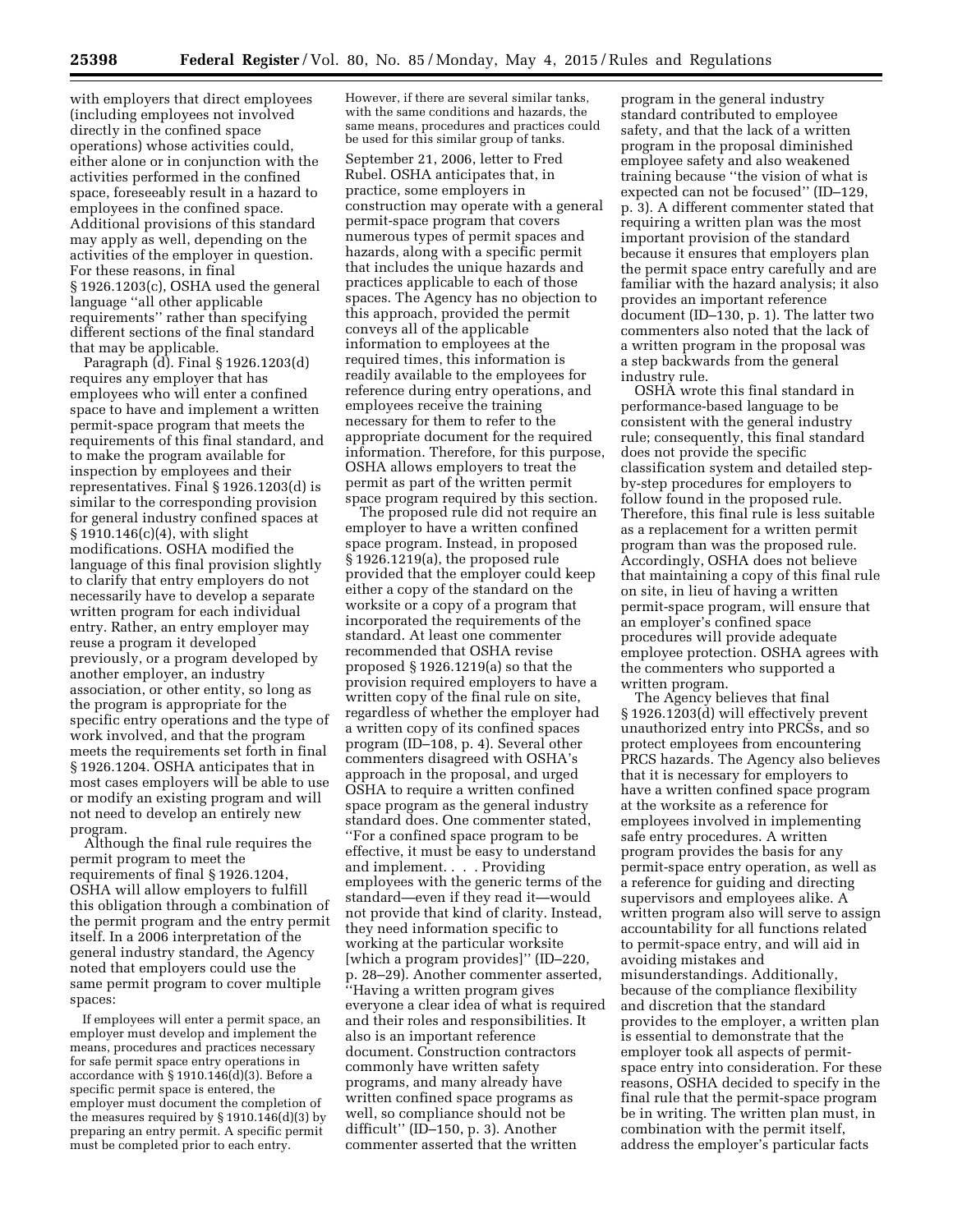and circumstances to ensure that the procedures will protect employees' safety. For all of the reasons above, requiring an employer to have and implement a written permit-space program, rather than simply relying on a copy this final rule, will enhance the protection afforded to employees from confined space hazards.

Final § 1926.1203(d) explicitly requires employers to implement their written permit-space program at the jobsite. A program that is drafted but not implemented at the jobsite will not protect employees from the hazards of permit-space entry. This requirement is implicit in the general industry standard, but OSHA has made it explicit in this final rule. Additionally, this final provision requires employers to make the written program available for inspection by employees and their authorized representatives. The Agency believes that such access is essential for the successful implementation of a permit-space entry program. Finally, final § 1926.1203(d) clarifies that the employer must make the program available to employees prior to, and during, entry operations, which are the periods that the written program is most important. During these periods, employees must understand the program to ensure their safety. The general industry rule requires that the program be available, and this final rule simply clarifies that it must be available during these critical periods.

Paragraph (e). Final § 1926.1203(e) authorizes an employer to use alternate procedures for permit-space operations under limited circumstances. The standard permits these alternative procedures when an employer can demonstrate that it eliminated or isolated all physical hazards through engineering controls and controls atmospheric hazards through continuous forced-air ventilation. OSHA notes that continuous ventilation is a control method, and not a method suitable for eliminating or isolating an atmospheric hazard, so final § 1926.1203(e) spaces remain permitrequired spaces, but can be entered without a permit program under the alternate procedures specified in this final section. OSHA believes that in the context of construction work, these alternative procedures provide adequate safety measures while being more efficient, and less costly to implement, than complying with the full permitprogram requirements specified by final rule § 1926.1204. The requirements for the alternate procedures allowed under the final construction rule are similar to the corresponding provisions of the general industry confined spaces

standard at  $\S 1910.146(c)(5)$ , but contain some substantive modifications explained in the following paragraphs. OSHA also added the word ''only'' to the introductory provision to clarify that an employer cannot use these alternate procedures under any other circumstances. In addition, final § 1926.1203(e) is similar to proposed § 1926.1216.

Paragraph (e)(1). Final § 1926.1203(e)(1), which is substantively identical to § 1910.146(c)(5)(i), sets forth the six conditions that an employer must meet before employees can enter a permit space under the alternative procedures specified in paragraph (e)(2). OSHA modified final § 1926.1203(e)(1) slightly from the general industry rule to state explicitly that employers must meet *all*  of the conditions listed in final § 1926.1203(e)(1) before using the alternate procedures specified by final § 1926.1203(e). If employers meet all of these conditions, the employer need not comply with final §§ 1926.1204–1206 (addressing permits and permit programs) or final §§ 1926.1208–1211 (setting forth specific duties for permitrequired confined spaces). Employers in permit spaces qualified to use the alternate procedures, however, still must comply with final § 1926.1207 (training requirements), final §§ 1926.1212–1213 (Employee participation and provision of documents to the Secretary), and the other provisions of final § 1926.1203, including the information exchange requirements in final § 1926.1203(h).

One commenter asserted that any space that requires ventilation to protect employees should have an attendant to monitor conditions in the space (ID– 060, p. 3). The general industry standard does not require an attendant for entry under its parallel alternative entry procedures, and OSHA disagrees with this commenter, who offered no explanation for this assertion. Employers are only eligible to use the alternate procedures in final § 1926.1203(e) when the employer can demonstrate that the only hazard posed by the permit space is an actual or potential hazardous atmosphere, can demonstrate that continuous forced-air ventilation alone provides adequate safety, and the employer continuously monitors the space during entry. These requirements make the eligible spaces safe for employee entry. The more extensive requirements of final § 1926.1204 apply to those permit spaces with hazards that employers cannot isolate by engineering controls, or that the employer cannot control by ventilation. The Agency notes that the

alternative entry procedures are only available for as long as the physical hazards remain isolated and the atmospheric hazards controlled. Employers must take care to ensure that physical hazards remain isolated and must exit the space and implement a full permit program if there is any indication that workers might be exposed.

Another commenter requested that the final rule clarify that employers need not provide attendants and rescue services for final § 1926.1203(e) spaces (ID–099, p. 3). Final § 1926.1203(e)(1) clarifies that spaces qualifying for the alternate procedures under § 1926.1203(e) do not need to comply with final §§ 1926.1204–1206 (addressing permits and permit programs) and §§ 1926.1208–1211 (setting forth specific duties for permitrequired confined spaces).

Paragraph (e)(1)(i). Final § 1926.1203(e)(1)(i), which is similar to the general industry standard at  $§ 1910.146(c)(5)(i)(A)$ , sets out the first condition that employers must meet before using the alternative procedures. It provides that an employer may use these alternate procedures only when the employer can demonstrate that it eliminated or isolated all physical hazards using engineering controls, and that the only hazard posed by the space is an actual or potential hazardous atmosphere. OSHA modified this provision from the general industry rule by adding language that an employer can use the alternative procedures when it can demonstrate that all physical hazards are ''eliminated or isolated'' by engineering controls within a confined space, rather than just ''eliminated.'' OSHA adopted this change from proposed § 1926.1216(a), which provided that employers could use the equivalent provisions when they could demonstrate the isolation of physical hazards.

One commenter supported the proposed rule's provisions for entry into ''controlled-atmosphere confined spaces'' in proposed § 1926.1216, which the commenter described as requiring the elimination of all physical hazards (ID–220, p. 6). Proposed § 1926.1216 did not, however, specify that physical hazards must be eliminated before an employer could use the alternative ventilation-only procedures in that section; it required the employer to ''determine and implement an isolation method'' for each of the physical hazards identified (see proposed § 1926.1216(a)(1); see also proposed § 1926.1216(a)(3), which required the documentation of the method for ''isolating'' each physical hazard). The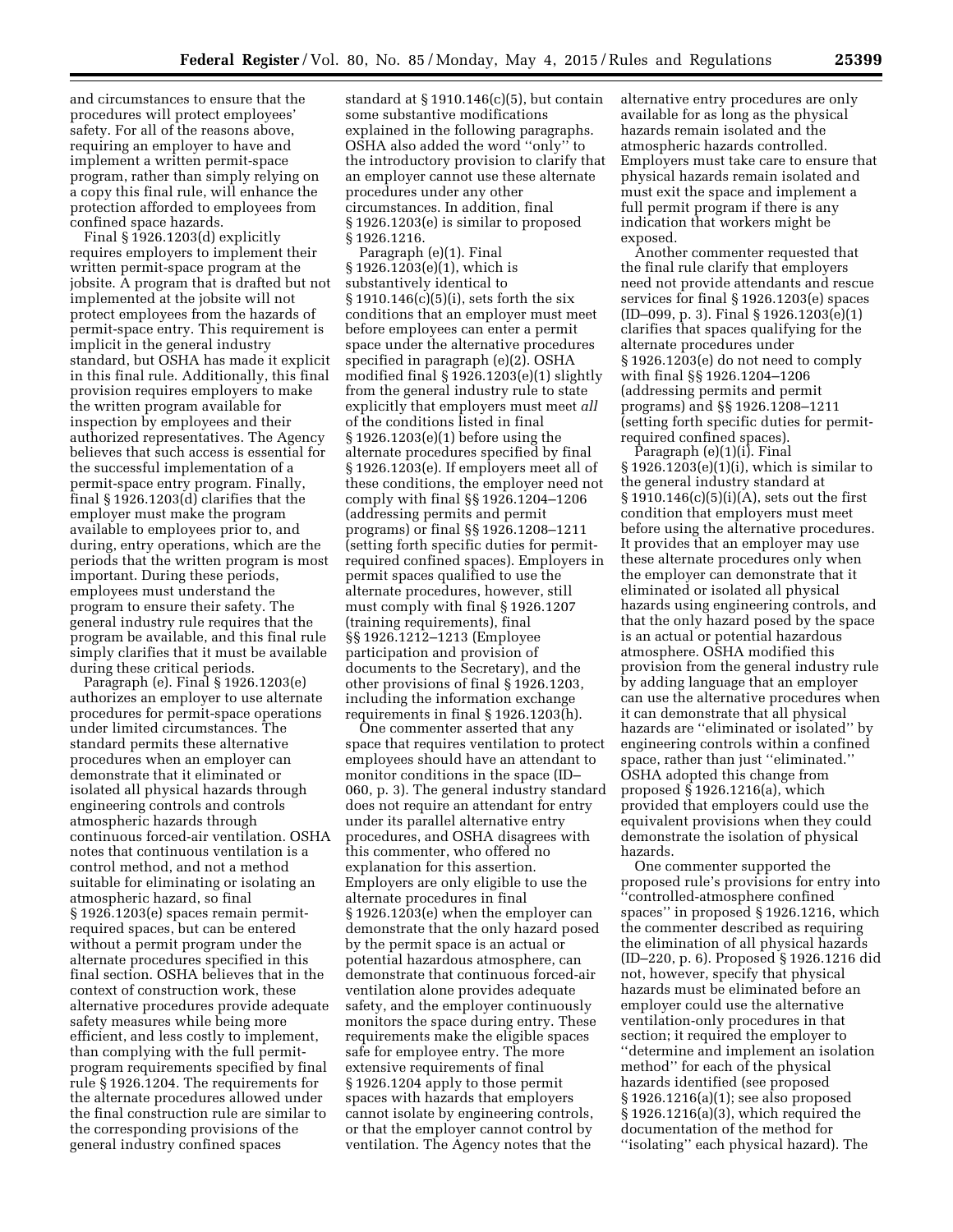final rule, which defines ''isolate or isolation'' in final § 1926.1202 to allow employers to isolate physical hazards within a confined space like the proposed rule, and provides for isolation using the same methods specified in the proposed definition, which include the elimination or removal of hazards. (See the discussion of this definition earlier in this preamble.)

Another commenter expressed concern that, in construction work, employers would almost never be able to use these alternate procedures because the complete elimination of all physical hazards, such as an iron angle at head level, from such a space would, in many cases, not be feasible or necessary (ID–061, p. 6). OSHA believes that isolating physical hazards using methods such as wrapping a lowhanging pipe with foam or locking out pieces of equipment (see the definition of ''isolate or isolation'' in final § 1926.1202) can be sufficient to prevent injury from those hazards. Thus, the Agency decided that isolating or eliminating physical hazards is the most appropriate approach in the construction context where potentially isolated physical hazards are likely to be more prevalent because of the nature of construction, and adopted the proposed requirement accordingly.14

Paragraph (e)(1)(ii). Final § 1926.1203(e)(1)(ii), which corresponds to the general industry standard at § 1910.146(c)(5)(i)(B), sets out the second condition required for employees to use the alternative procedures: An employer must be able to demonstrate that continuous forcedair ventilation alone provides adequate safety from hazardous atmospheres and that entrants can safely exit the space in the event the ventilation system stops working. For the space to be safe under this final provision, the mechanical ventilation must control the hazardous atmosphere at levels that are below the levels at which they are harmful to entrants so that, if the ventilation shuts down for any reason (such as loss of power), the employees will have sufficient time to recognize the hazard and exit the space. Employers have a responsibility to specify a hazard level that is adequate for employees to escape the confined space before the hazard reaches unsafe levels. As with the

general industry standard, employers must account for the introduction of additional hazards from the work conducted in the permit space, such as additional gases generated by painting or application of coating, and ensure that the ventilation is adequate to account for the introduced hazards (see 58 FR 4462, 4488 (Jan. 14, 1993)). In addition, certain types of work are inherently unsuitable for entries under § 1926.1203(e). In the preamble to § 1910.146(c)(5) of the general industry standard, OSHA explained that ''work with hazardous quantities of flammable or toxic substances and hot work are not permitted'' because they would ''introduce hazards beyond those accounted for by the determination that the permit space can be maintained safe for entry'' through mechanical ventilation alone (*id*). For the same reasons, OSHA does not permit this work for entries under § 1926.1203(e).

Final § 1926.1203(e)(1)(ii) also requires that the employer be able to demonstrate that in the event the ventilation system stops working, entrants can exit the space safely. OSHA based this requirement on proposed § 1926.1216(a)(2)(ii) which would have required employers to document their determination that monitoring procedures would give sufficient warning to allow entrants to exit. In the final rule, OSHA moved the monitoring requirement to 1926.1203(e)(2)(vi). However, the Agency retained the determination requirement in (e)(1)(ii) to make clear that safe exit time must be factored into the selection of monitoring procedures, intervals, and detection levels, including the levels at which monitoring alarms are triggered. Safe exit time is a precondition for reliance on alternative procedures.

One commenter asserted that determining what is a sufficient time to exit, as required by the proposed rule, would require an industrial hygienist (ID–114, p. 2). OSHA does not believe an industrial hygienist is the only person capable of making this determination because the final rule bases the time required for a safe exit on the physical attributes of the space. Any person trained in confined-space operations under final § 1926.1207 should be able to use these attributes to determine the time needed by entrants to safely exit the confined space as required by § 1926.1203(e)(1)(ii). For example, if the employer is unsure how quickly the atmosphere would return to a hazardous atmosphere following a ventilation failure, the employer can run a test by shutting off the ventilation when no one is in the space to determine the amount of time before the

continuous monitor alarm sounds. The rest of the calculation would depend on the amount of time necessary for employees to exit the space from their work locations inside the permit space, which could also be tested, factoring in an appropriate safety buffer of time.

Several commenters asserted that OSHA should allow an employer to use natural ventilation alone, or suction, to control a hazard under the alternate procedures specified by final § 1926.1203(e). OSHA addressed these comments in the earlier discussion of the definition of ''ventilate or ventilation'' in this preamble.

There was a considerable amount of discussion in the record about whether the alternative procedures should be available for isolated spaces in sewers and other continuous spaces (see, *e.g.,*  ID–75.1, p. 4; –210, Tr. pp. 176–177, 185–93, 206–208; –211, Tr. pp. 144– 159). For an employer to apply final § 1926.1203(e) to a sewer, the employer would have to demonstrate total isolation of the section of the sewer from other potential sources of hazards (*e.g.,* the sewer distribution system) to guard against the introduction of new hazards into the space; the employer then must demonstrate that the ventilation system is maintaining the space sufficiently below the trigger limits for the atmospheric hazard (*e.g.,*  below 10 percent LFL or an applicable PEL) so that employees would have time to escape if the ventilation failed. Total isolation of sewer manholes or selected sections of piping may not be practical or feasible to prevent hazards (*e.g.,*  flammable gases) from entering the space because employers normally perform entries with the system in service. See Aug. 15, 1996, letter to Larry Brown. Final § 1926.1203(e)(1)(ii) includes a clear requirement that an employer that relies on continuous forced-air ventilation to maintain spaces safe for entry must be able to establish that other measures are not necessary to protect entrants. For additional information about isolating spaces within sewers and other continuous confined spaces, see the discussion of  $§ 1926.1204(c)(3)$ .

Paragraph (e)(1)(iii). Final § 1926.1203(e)(1)(iii), which is identical to the general industry standard at  $§ 1910.146(c)(5)(i)(C)$ , is the third condition required before an employer may use the alternative procedures. It also is substantively similar to proposed § 1926.1216(a)(2) and (a)(3), which provided that employers must test the atmosphere and document the results; this final provision, however, is less detailed than the proposed provisions. This final provision requires the

<sup>14</sup>The general industry standard does not allow employers to use the alternative entry procedures in § 1910.146(c)(5)(ii) if any physical hazard remains in the space, even if that hazard is temporarily ''removed'' or ''isolated'' in accordance with the standard. See October 12, 1995, memorandum to Linda Anku. OSHA does not adopt that interpretation for this construction rule.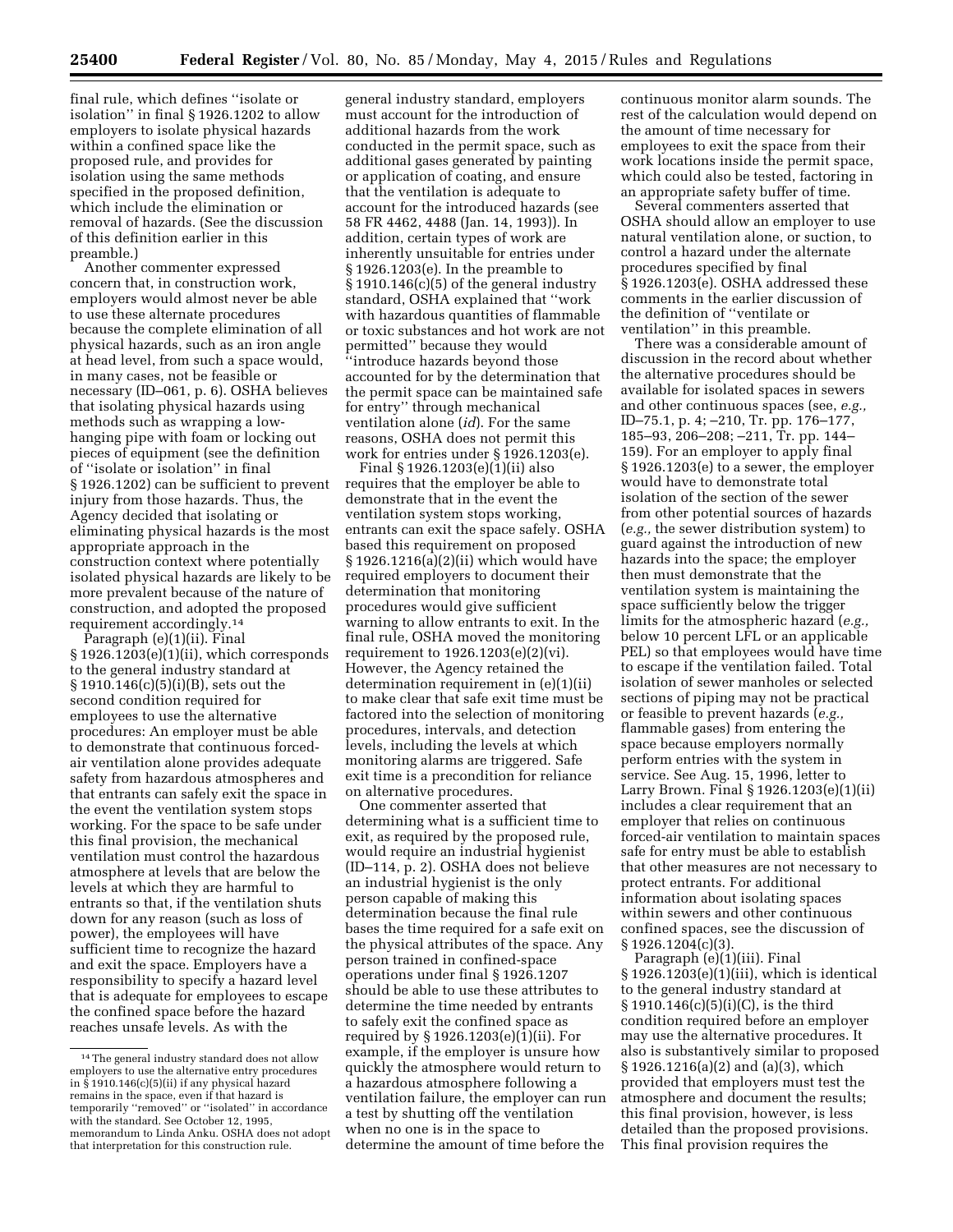employer to develop monitoring and inspection data that supports the demonstrations required by paragraphs (e)(1)(i) and (e)(1)(ii), *i.e.,* the elimination or isolation of physical hazards such that the only hazard in the space is an actual or potential hazardous atmosphere, and that continuous forcedair ventilation is sufficient to maintain the space safe for entry. The atmospheric-monitoring data must show that ventilation will keep the atmosphere inside the permit space safe for entry. In this context, the final rule uses ''monitoring'' to match the general industry language, but the term encompasses both the initial testing of atmosphere and the subsequent measurements. The data required by paragraph (e)(1)(iii) are essential for the employer and employees, as well as OSHA, to determine whether the employer can maintain the space safe for entry with the use of ventilation alone.

Paragraph (e)(1)(iv). Final § 1926.1203(e)(1)(iv), which is identical to the general industry standard at § 1910.146(c)(5)(i)(D), is the fourth criterion employers must meet to use the alternative procedures. This provision also is similar to proposed § 1926.1204(b)(2). This final provisions specifies that, if an initial entry into the permit space is necessary to obtain the data required by paragraph (e)(1)(iv), the employer must perform the entry in compliance with final §§ 1926.1204– 1211 (*i.e.,* the full permit-space program).15 This entry requirement, which was in the proposed rule, is necessary to protect employees from hazards that the employer did not fully identify or assess. The rule requires employers to obtain monitoring and inspection data without entry when feasible, but acknowledges that in many instances it will be necessary to perform an initial entry into the space to make the necessary determinations. This requirement will ensure that the initial entry is safe.

Paragraph  $(e)(1)(v)$ . Final § 1926.1203(e)(1)(v), which is identical to the general industry standard at  $\S 1910.146(c)(5)(i)(E)$ , sets out the fifth

criterion for using the alternate procedures. It also is similar to proposed  $\S 1926.1216(a)(3)$ , though less detailed. This final provision mandates that employers document the determinations and supporting data required by paragraphs (e)(1)(i) through (e)(1)(iii) of this final rule, and make this documentation available to employees who enter the spaces under the terms of final § 1926.1203(e), or to their authorized representatives. This documentation will enable the employer, employees, their authorized representatives, and OSHA to evaluate the validity of the determinations made under final § 1926.1203(e) for a particular permit space.

Paragraph (e)(1)(vi). Final § 1926.1203(e)(1)(vi), which is identical to the general industry standard at  $\S 1910.146(c)(5)(i)(F)$ , is the final condition that employers must meet to use the alternate procedures. The section does not correspond to any section of the proposed rule due to the different organization of the proposal. It requires that employers perform entry under the alternate procedures specified by final § 1926.1203(e) in accordance with the specific procedures required by final § 1926.1203(e)(2).

Paragraph (e)(2). Final § 1926.1203(e)(2), which is similar to § 1910.146(c)(5)(ii), sets forth the procedures that employers must follow for permit-space entries made under final § 1926.1203(e)(1). The introductory paragraph in § 1926.1203(e)(2) is identical to the introductory paragraph in the general industry standard. This introductory paragraph does not correspond to any section of the proposed rule due to the different organization of the proposal.

Paragraph (e)(2)(i). Final § 1926.1203(e)(2)(i), which is identical to the general industry standard at § 1910.146(c)(5)(ii)(A), requires that employers must, before removing an entrance cover, eliminate any conditions that make it unsafe to do so. It also is similar to proposed § 1926.1216(c)(1). Some conditions in a permit space may make it hazardous to remove a cover from the space. For example, if the atmospheric hazards within the space cause high pressure in the space, the cover may blow off in the process of removing it. To protect employees from such hazards, employers must make a determination as to whether it is safe to remove the cover. Such a determination requires the employer to examine the conditions expected to be in the permit space. Under high-pressure conditions, employers must check the cover to determine if it is hot; if so, the employer

must loosen a cover fastened in place gradually to release any residual pressure. The employer also must determine whether conditions at the site could cause a hazardous atmosphere to accumulate in the space, which would make it unsafe for employees to remove the cover. The employer must not remove the cover until it is safe to do so.

Paragraph (e)(2)(ii). Final § 1926.1203(e)(2)(ii), which is nearly identical to the general industry standard at § 1910.146(c)(5)(ii)(B), requires employers to guard openings to permit spaces after removing entrance covers to protect employees from falling into the space and to protect employees in the permit space from injuries caused by objects entering the space. It also is similar to proposed § 1926.1216(c)(2), though less specific than the proposed provision. The guard could be in the form of a railing, a temporary cover, or any other temporary barrier that provides the required protection. If the opening to the space would not allow employees and objects to fall into the space, then no additional guarding is necessary. Final § 1926.1203(e)(2)(ii) differs from  $\S 1910.146(c)(5)(ii)(B)$  in that it requires the opening to be ''immediately'' guarded by a railing, temporary cover, or other temporary barrier. The general industry rule requires employers to provide the guarding promptly. The Agency made this change to clarify that the guarding must happen as soon as possible.

Paragraph (e)(2)(iii). Final § 1926.1203(e)(2)(iii), which is substantively identical to the general industry standard at § 1910.146(c)(5)(ii)(C), requires the employer to test the internal atmosphere of the permit space with a calibrated, direct-reading instrument before any employee enters the space. This provision also is similar to proposed §§ 1926.1216(d)(2) and 1926.1205(a)(1), though not as detailed as the testing required by proposed § 1926.1205(a). If the employer can demonstrate that testing prior to entry is infeasible, then the employer must at a minimum comply with permit program requirements during the testing process in accordance with § 1926.1203(e)(1)(iv).

The employer must test the atmosphere, in sequence, for oxygen content, flammable gases and vapors, and potential toxic gases and vapors. Employers must first perform a test for oxygen because most combustible gas meters are oxygen dependent and will not provide reliable readings in an oxygen-deficient atmosphere. Employers must test for combustible

<sup>15</sup>OSHA recognizes that compliance with final § 1926.1204(e)(1) requires employers to test conditions in the permit space to determine if acceptable entry conditions exist before entry is authorized to begin. An employer will be in compliance if the employer can demonstrate that initial entry is necessary to gather the data to comply with § 1926.1203(e)(1)(iii), and enters under a permit program that complies with all other provisions except the pre-entry testing in § 1926.1204(e)(1). Note that the alternative entry procedures are not available if the work space is part of a continuous system and has not been effectively isolated.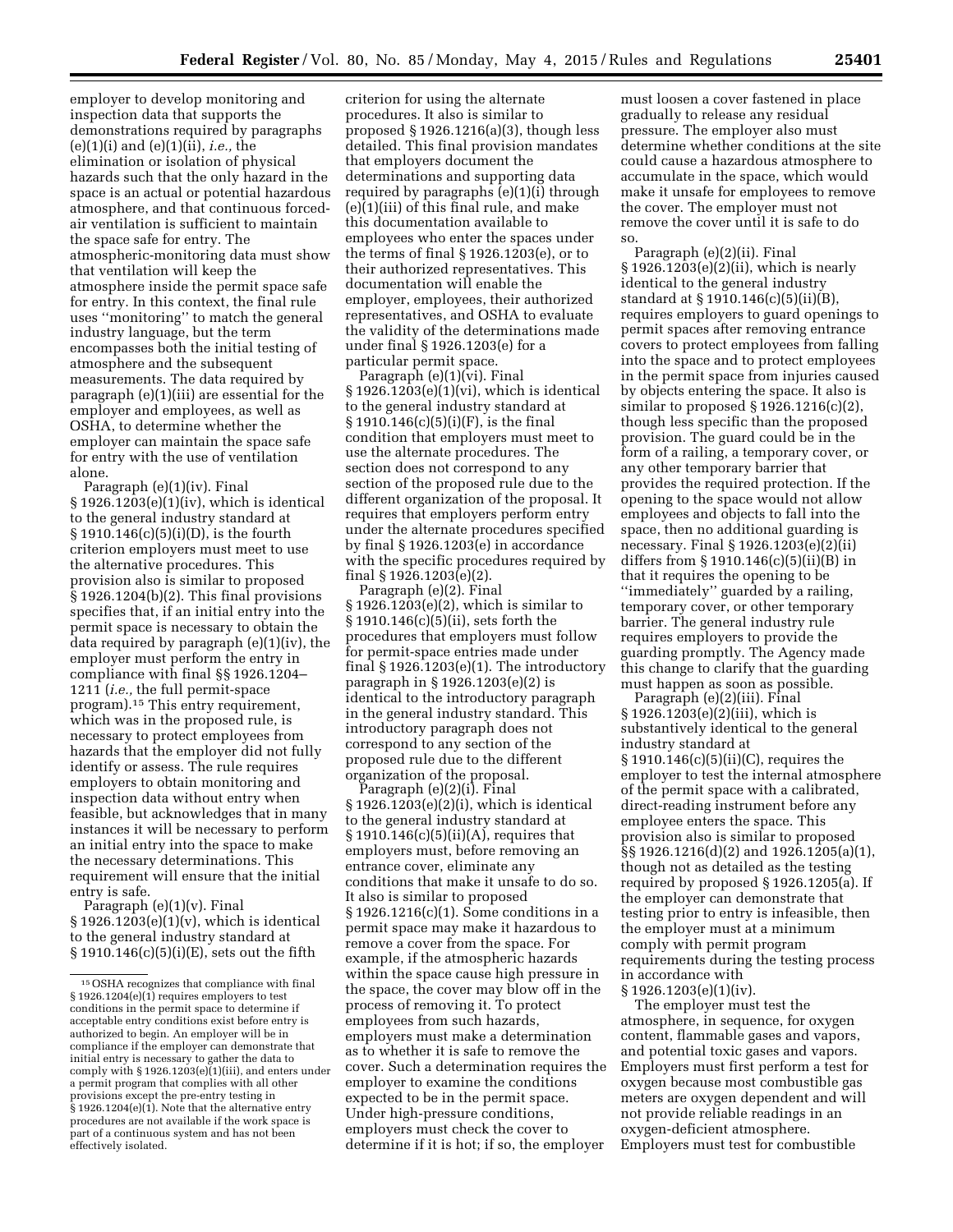gases next because, in most cases, the threat of fire or explosion is both more immediate and more life threatening than exposure to toxic gases. The testing must be appropriate for the space; for example, if there is a stratified atmosphere where gases of different densities layer within a confined space, the employer must perform testing at different depths.

This testing is necessary to determine whether ventilation alone will maintain the space safe for entry. The results of this testing must be within the expected range for the space, based on the employer's determination under paragraph (e)(1)(ii), or the employer may not enter under the alternative procedure.

Paragraph (e)(2)(iv). Final § 1926.1203(e)(2)(iv), which is identical to the general industry standard at § 1910.146(c)(5)(ii)(D), prohibits employees from occupying the space when a hazardous atmosphere is present in the space. This provision has the same purpose as proposed § 1926.1216(e)(2)—namely, to ensure that there is no hazardous atmosphere in an alternate procedures space during entry. However, due to the different organization of the proposed and final rules, the language and organization of these two provisions are different. To ensure that there is no hazardous atmosphere in a permit space when an employer enters using the alternate procedures, final § 1926.1203(e)(2)(iv) requires employers conducting any entry into a permit space containing a hazardous atmosphere to comply with the full permit-space program requirements in final §§ 1926.1204– 1211. See also the discussion of final § 1926.1203(e)(2)(vii)(A) below.

Paragraph (e)(2)(v). Final § 1926.1203(e)(2)(v), which is identical to the general industry standard at § 1910.146(c)(5)(ii)(E), sets out requirements for using continuous forced-air ventilation to maintain the permit space safe for entry. Final § 1926.1203(e)(2)(v)(A) also is identical to § 1910.146(c)(5)(ii)(E)(*1*) and similar to proposed § 1926.1216(d)(3). It requires that no employee may enter the space until the forced-air ventilation eliminates any hazardous atmosphere in the space. Final § 1926.1203(e)(2)(v)(B) is identical to § 1910.146(c)(5)(ii)(E)(*2*), and shares the purpose of proposed § 1926.1216(e)(2) to ensure that the ventilation will continue to control the atmospheric hazards while the employer is conducting entry operations. It requires the employer to direct the ventilation so as to ventilate the immediate areas where an employee is, or will be, present in the space, and

requires the ventilation to continue until all employees leave the space. Final  $\S 1926.1203(e)(2)(v)(C)$  is identical to § 1910.146(c)(5)(ii)(E)(*3*), and has no corresponding section in the proposed rule. It requires that the air supply for the ventilation must be from a clean source, and must not increase the hazards in the space. These provisions ensure that the atmosphere in the permit space will remain safe during the entire entry operation.

Paragraph (e)(2)(vi). Final § 1926.1203(e)(2)(vi), which is similar to the general industry standard at § 1910.146(c)(5)(ii)(F), requires entry employers to continuously monitor the atmosphere in the permit space. Employers may use periodic monitoring, rather than continuous monitoring, only if the employer can demonstrate that the equipment for continuous monitoring is not commercially available or that periodic monitoring is sufficient to ensure that the conditions in the PRCS remain within planned limits. This final provision also clarifies that employers must use some form of monitoring during confined space operations, and that they must use periodic monitoring if continuous monitoring is not used to ensure that there is always monitoring of the space occurring.

OSHA retained in this final rule the requirement in the proposal that employers use continuous monitoring (see proposed § 1926.1216(e)(2)). This requirement for continuous monitoring differs from the general industry rule, which requires ''periodic testing.'' In the typical PRCS found at construction sites, it is often difficult for the employer to predict with reasonable certainty the levels of hazardous atmospheres in a PRCS. In many instances, the employer will have little or no past experience with the particular PRCS, and will lack reliable historical data on hazardous atmosphere levels. Also, conditions in a PRCS may vary as construction work progresses, causing unexpected increases in hazardous atmosphere levels. For example, alterations to the wall of a PRCS may allow a hazardous gas to enter the PRCS, thereby increasing the level of the hazardous gas in the PRCS from the level measured before altering the wall. In addition, construction equipment in the space may not operate as expected, resulting in a discharge of hazardous gasses into the space at a higher rate than anticipated. In short, construction work tends to follow a somewhat unpredictable course and, thus, requires frequent atmospheric monitoring. Because of this high level of unpredictability, OSHA believes that

continuous monitoring is necessary to ensure that affected employees, especially entrants, receive adequate protection. Continuous monitoring enables employers to quickly recognize deteriorating conditions, including the introduction of new atmospheric hazards into the confined space, and then to take timely actions to protect employees. For additional discussion of the need for continuous monitoring and its implementation, see the discussion of final § 1926.1204(e)(2) (discussion of continuous monitoring of permit spaces entered under a full permit program, rather than the alternative procedures).

Final § 1926.1203(e)(2)(vi) also requires the continuous-monitoring equipment to have a functional alarm that will notify all entrants when an atmospheric hazard reaches a specified threshold designed to give entrants an opportunity to escape before a ''hazardous atmosphere'' develops, or check the monitor with sufficient frequency to alert other entrants when an atmospheric hazard reaches that specified threshold. The purpose of continuous monitoring is to protect entrants by ensuring that the atmospheric hazards remain at or below levels specified by final § 1926.1203(e)(1)(ii), and having an alarm will immediately warn entrants when the atmospheric hazards reach those levels. The monitoring equipment serves no purpose if the employer does not convey the monitoring results to entrants in a timely manner. Requiring employers to check the monitor ''with sufficient frequency'' is a performance measure that means that the employer must demonstrate that the permit space is monitored such that a change in atmosphere or other potential hazard will be identified in time to allow entrants to exit the permit space safely. Checking the monitor regularly also will alert entrants if the monitor malfunctions.

Several commenters supported the requirement for continuous monitoring (ID–106, p. 2; –220, p. 7; –211, Tr. pp. 44–45). However, some of these commenters also urged the Agency to require continuous monitoring without exception (ID–106, p. 3; –220, p. 7). The Agency recognizes that in some PRCSs, especially when an employer conducts numerous entry operations in the same PRCS and finds through repeated monitoring that the atmosphere in the PRCS is stable, the employer may be able to show that periodic monitoring is sufficient to ensure that the conditions in the PRCS remain within planned limits. Nevertheless, when the employer uses periodic monitoring, it must be of sufficient frequency to ensure the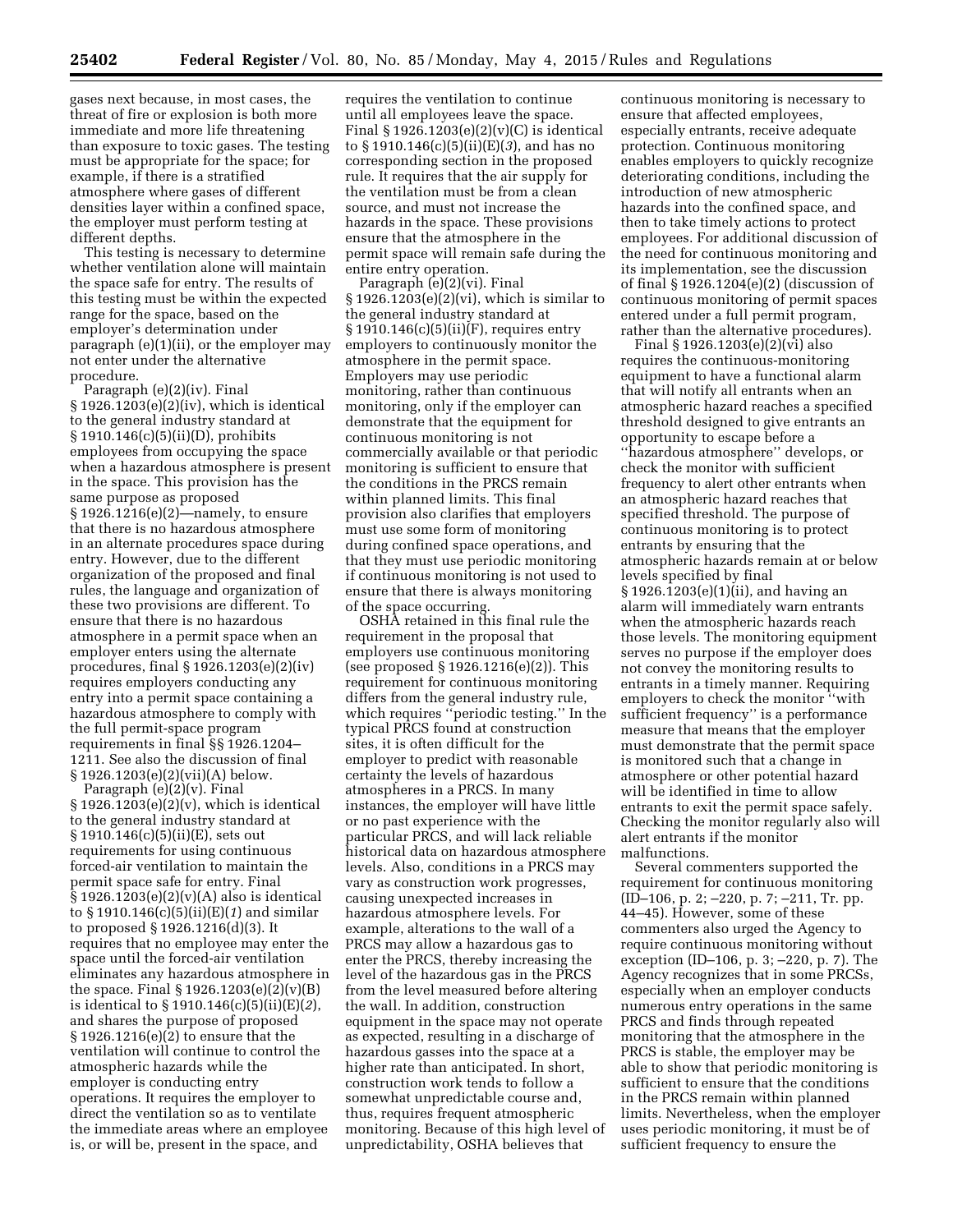control of atmospheric hazards as planned and must be able to detect new hazards in time to protect employees. In some cases, continuous monitoring may not be possible; for example, continuous monitoring may not be available when the atmospheric hazard is a particulate. Therefore, when the employer shows that periodic monitoring is adequate, or demonstrates that the technology for continuous monitoring is not available, this final provision permits the employer to use effective periodic monitoring instead of continuous monitoring. The proposed rule contained the same exceptions.

The Agency also retained the language from the general industry rule that the monitoring must ensure that the continuous forced-air ventilation is preventing the accumulation of a hazardous atmosphere. The monitoring required by final § 1926.1203(e)(2)(vi), in combination with the continuous forced-air ventilation required by final § 1926.1203(e)(2)(v), ensure that entrants remain protected the entire time they are present within the permit space.

Finally, final § 1926.1203(e)(2)(vi) specifies that the employer must provide any entrant, or his or her authorized representative, with the opportunity to observe the monitoring required by this paragraph. This paragraph does not require employees and their authorized representatives to observe the monitoring; however, it provides employees and their authorized representatives with the option of observing should they choose to do so. OSHA believes that allowing employees and their authorized representatives to participate in this manner will contribute to the successful implementation of safe entry operations by enhancing their awareness of the status of the hazards in the confined space.

Paragraph (e)(2)(vii). Final § 1926.1203(e)(2)(vii), which is similar to the general industry standard at  $\S 1910.146(c)(5)(ii)(G)$ , specifies what an employer must do if it detects a hazard in a space regulated by the § 1926.1203(e) alternate procedures during entry. Final § 1926.1203(e)(2)(vii) differs from the general industry rule in that it expressly applies to any hazard, not just a hazardous atmosphere. This final provision is similar to proposed § 1926.1216(f), which also referred to physical, as well as atmospheric, hazards. The Agency made this change to ensure that this paragraph was consistent with final § 1926.1203(e)(1)(i), which allows

employers to use the alternate procedures of final § 1926.1203(e) after

eliminating or isolating all physical hazards in the space. Thus, the employer must implement the requirements of this final paragraph when there is a new physical hazard, a previously recognized physical hazard no longer remains isolated, or there is a hazardous atmosphere present.

Paragraphs  $(e)(2)(vi)(A)$ – $(C)$ . Final §§ 1926.1203(e)(2)(vii)(A)–(C), which are similar to general industry §§ 1910.146(c)(5)(ii)(G)(*1*)–(*3*), set the requirements for what an employer must do after detecting a hazard in a space regulated by § 1926.1203(e) during entry. Final § 1926.1203(e)(2)(vii)(A) is identical to the general industry standard at § 1910.146(c)(5)(ii)(G)(*1*), and requires employees to exit the permit space immediately after detecting a hazard. Final § 1926.1203(e)(2)(vii)(B) is similar to the general industry standard at § 1910.146(c)(5)(ii)(G)(*2*), except that it applies to all hazards, not just atmospheric hazards as the general industry requirement does. The final rule requires the employer to evaluate the permit space to determine how the hazard developed. Final § 1926.1203(e)(2)(vii)(C) is similar to the general industry standard at § 1910.146(c)(5)(ii)(G)(*3*), though it too refers to all hazards (physical and atmospheric). It requires the employer to implement measures to protect employees from the hazard before reentering the space under the alternate procedures specified by final § 1926.1203(e). Detecting a hazardous atmosphere during entry indicates that the employer did not maintain the permit space safe for entry, so before authorizing any subsequent entries into the space under final § 1926.1203(e), the employer must determine what went wrong and take whatever measures are necessary to prevent a recurrence.

Paragraph (e)(2)(viii). Final § 1926.1203(e)(2)(viii) requires an employer to provide a safe means of access and egress during confined space entries under final § 1926.1203(e). For example, when employees are working in an underground vault, the employer must provide, and ensure the use of, a safe means of entry into and exit from the underground vault, and ensure that the method complies with applicable OSHA requirements (*e.g.,* 29 CFR part 1926, subpart X—Stairways and Ladders). Providing proper entry and exit equipment such as ladders is critical under emergency-egress conditions to ensure that employees exit a PRCS in a timely and safe manner. Proposed § 1926.1216(c)(3) required that employers provide a safe method of entry and exit, and that this method

comply with applicable OSHA requirements. This final provision retains the proposed requirement for a safe means of entry and exit, but did not retain the language requiring compliance with other ''applicable OSHA requirements'' because it is unnecessary: Such requirements apply regardless of whether this statement is included in the final rule. If another OSHA standard covers the means of entry and exit, the employer must comply with that applicable standard.

One commenter supported the proposed rule's requirement for safe entry and exit (ID–220, p. 8). Two others commenters agreed that assuring safe entry and exit is necessary, but asserted that it is often infeasible to use stairways that meet the requirements for stairways or ladders that comply with 29 CFR part 1926, subpart X's 4:1 ratio because of the configuration of these spaces (ID–075, p. 10; ID–124, p. 9). Subpart X contains many requirements for safe stairways and ladders, including the spacing between steps and rungs, the condition of the ladders, and the ratio of 4:1 for the vertical angle of portable non-self-supporting ladders relative to the structures supporting the ladders (see 29 CFR 1926.1050 *et seq.*). These comments seem to be requesting a blanket exemption from these OSHA requirements, but this request is overly broad. Even these commenters did not argue that all requirements of subpart X would be infeasible, or that the requirements in question are always infeasible. Employers may assert on a case-by-case basis under this standard, as they could under any other OSHA standard, that a requirement is infeasible in a particular situation. In such a situation, the employer has the burden of proving infeasibility. The employer also must make every effort to abate the hazard caused by having the ladder at a steeper angle than permitted, possibly by securing the top and bottom of the ladder while it is in use so it will not slip, and by training employees on climbing at a steeper angle.

Final § 1926.1203(e)(2)(viii) also requires that an employer use hoisting systems designed and manufactured specifically for personnel hoisting. This provision includes an exception to this requirement that allows for the use of job-made hoisting systems if a registered professional engineer approves these systems for personnel hoisting prior to use in entry operations regulated by § 1926.1203(e). Unlike the proposed rule, the final rule requires engineer's approval to be in writing to ensure that the specifications and limitations of use are conveyed accurately to the employees implementing the job-made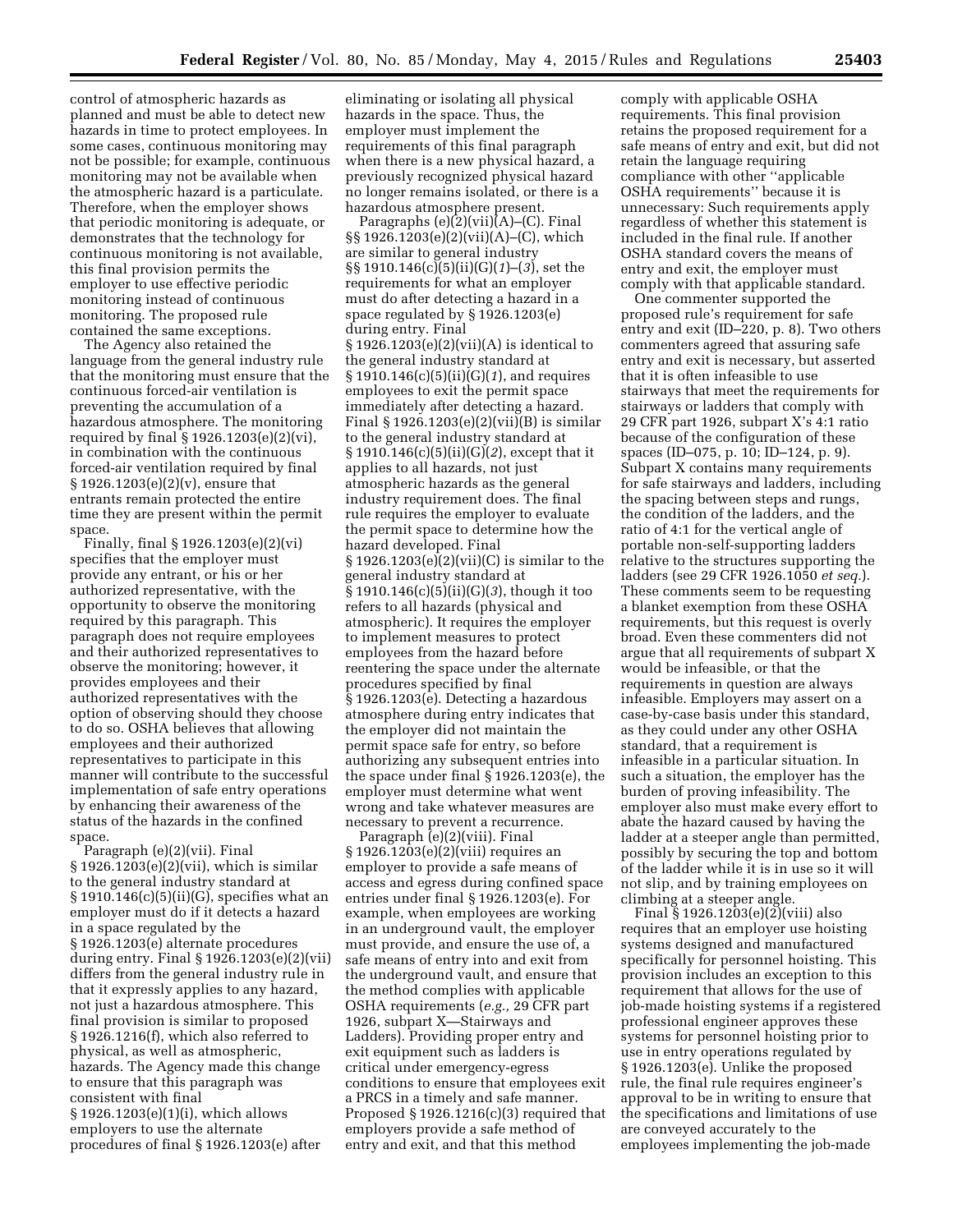hoist, and that the approval can be verified. However, the final rule prohibits the use of commercial hoisting systems not designed and manufactured specifically for personnel hoisting because OSHA believes that employers cannot use such hoisting systems safely for this purpose. The requirements of final § 1926.1203(e)(2)(viii) for hoisting systems will eliminate further injuries and deaths of employees that could occur from the use of a hoisting system not designed specifically for personnel hoisting. This final rule provides employers with flexibility in choosing personnel hoisting systems by allowing a registered professional engineer to approve a job-made system. OSHA believes that either option ensures that the personnel hoisting system will meet the design specifications needed for employees to safely access a space. This final provision ensures that authorized entrants will always have a safe and effective means of entering and exiting the space, including escaping during an emergency.

There is no corresponding general industry provision that has requirements similar to final § 1926.1203(e)(2)(viii) for the alternative entries regulated under § 1910.146(c)(5). Section 1910.146(d)(4)(vii) requires safe access and egress, but that provision does not explicitly apply to the alternate procedures used under § 1910.146(c)(5). However, hazardous conditions may still arise in these spaces, particularly if the ventilation system stops functioning, thus making safe exit of entrants necessary. None of the comments OSHA received on proposed § 1926.1216(c)(3) provided a reason to exclude these requirements from the final standard. The same reasons provided in this preamble for requiring safe access and egress during permitspace operations governed by final § 1926.1204 also apply to the spaces regulated under final § 1926.1203(e) and, therefore, OSHA adopted the proposed requirement in this final rule.

Paragraph (e)(2)(ix). Final § 1926.1203(e)(2)(ix), which is identical

to general industry § 1910.146(c)(5)(ii)(H), requires the employer to verify that the permit space is safe for entry and that the employer

took the measures required by final § 1926.1203(e)(2). This provision also is similar to proposed § 1926.1216(d)(4), though it is less detailed than that proposed provision. The verification must be in the form of a certification that contains the date, the location of the space, and the signature of the certifying individual; the employer must make the certification available to entrants. The certification, in

combination with the documentation required under final § 1926.1203(e)(1)(v), will document the employer's efforts to comply with final § 1926.1203(e)(2), enable OSHA and the employer to evaluate compliance with the standard, and, if permit-space incidents occur, assist OSHA and the employer in ascertaining the causes of those incidents.

One commenter supported the more detailed documentation requirements specified by the proposed rule, and the requirement in proposed § 1926.1216(a)(3) and (d)(1) to verify prior to entry that physical hazards remain isolated (ID–220, pp. 6–7). The commenter noted that these requirements serve as an ''important check that measures that may have been taken in weeks, days, or . . . a previous work shift are still in place and effective'' (id.). This final rule preserves the important check function because it also requires documentation of the isolation or elimination of physical hazards, in final § 1926.1203(e)(1)(v), and provides that entry under final § 1926.1203(e)(2) can occur only under the conditions set forth in final § 1926.1203(e)(1). This final rule, however, does so with the flexibility of the more performance-orientated language of the general industry standard.

Final § 1926.1203(e)(2)(ix) also requires that the employer date the certification and make it available to entrants. This requirement ensures that the certification provides information to the entrants about the latest conditions in the space the entrants will soon be entering. One commenter complained that requiring the name and signature of the individual who completed the isolation work, as the proposed rule did, could cause unspecified logistical problems (ID–114, p. 2). OSHA believes that requiring the signature only of the individual who provides the certification, as required by the general industry standard, will resolve any logistical problems.

Another commenter noted that using the term ''verification document'' in the proposed rule for spaces equivalent to the spaces regulated by final § 1926.1203(e), while using the term ''entry permits'' for other permit spaces in the proposed rule, was confusing (ID– 099, p. 3). The documentation requirement in proposed § 1926.1216 was more detailed than the documentation requirement in this final rule and, thus, more similar to an entry permit. Final § 1926.1203(e)(2)(ix) uses the term ''certification,'' and this certification contains much less information than the entry permits

required for other permit spaces and, therefore, is distinct (see final § 1926.1206). The general industry standard also uses this terminology, and, given the differences in documentation for the two types of spaces in the final rule, the Agency believes that the terminology is clear.

Paragraph (f). Final § 1926.1203(f), which is nearly identical to the general industry standard at § 1910.146(c)(6), addresses the reevaluation of confined spaces. This final provision requires each entry employer to reevaluate nonpermit required confined spaces when there is a change in use or configuration that may increase the hazards to entrants, and to reclassify the space as a permit space if necessary. The Agency believes this requirement is necessary because conditions around and in confined spaces may change, especially when multiple employers are performing various construction activities around or in the space. Consequently, when indications of changes in the previous conditions arise that may increase the likelihood for a hazard to develop, the employer must reevaluate the confined space to ensure adequate employee protection. Final § 1926.1203(f) differs from the general industry rule in that it refers to ''each entry employer'' rather than ''the employer'' to emphasize that reevaluation is the responsibility of each employer that conducts entry operations in a confined space.

Several commenters were unsure what type of new information would trigger reevaluation under final § 1926.1203(f) (ID–098, p. 1; ID–124, p. 8). These commenters asked, for example, whether working with gasoline equipment near a confined space or driving a vehicle near a confined space would trigger reevaluation. Whether these conditions would trigger a reevaluation depends on whether it is foreseeable that the operation of the equipment or vehicle could increase the hazards in the space, such as by creating emissions that could enter the space or sparks that could ignite a fire in the space. Indications of a need for reevaluation may include, but are not limited to: (1) A change in the configuration or use of, or in the type of work conducted or materials used in, the confined space; (2) new information regarding a hazard in or near a confined space; and (3) when an employee or authorized employee representative provides a reasonable basis for believing that a hazard determination is inadequate (see also § 1926.1204(e)(5)). OSHA does not expect employers to reevaluate spaces when trivial changes occur that do not affect the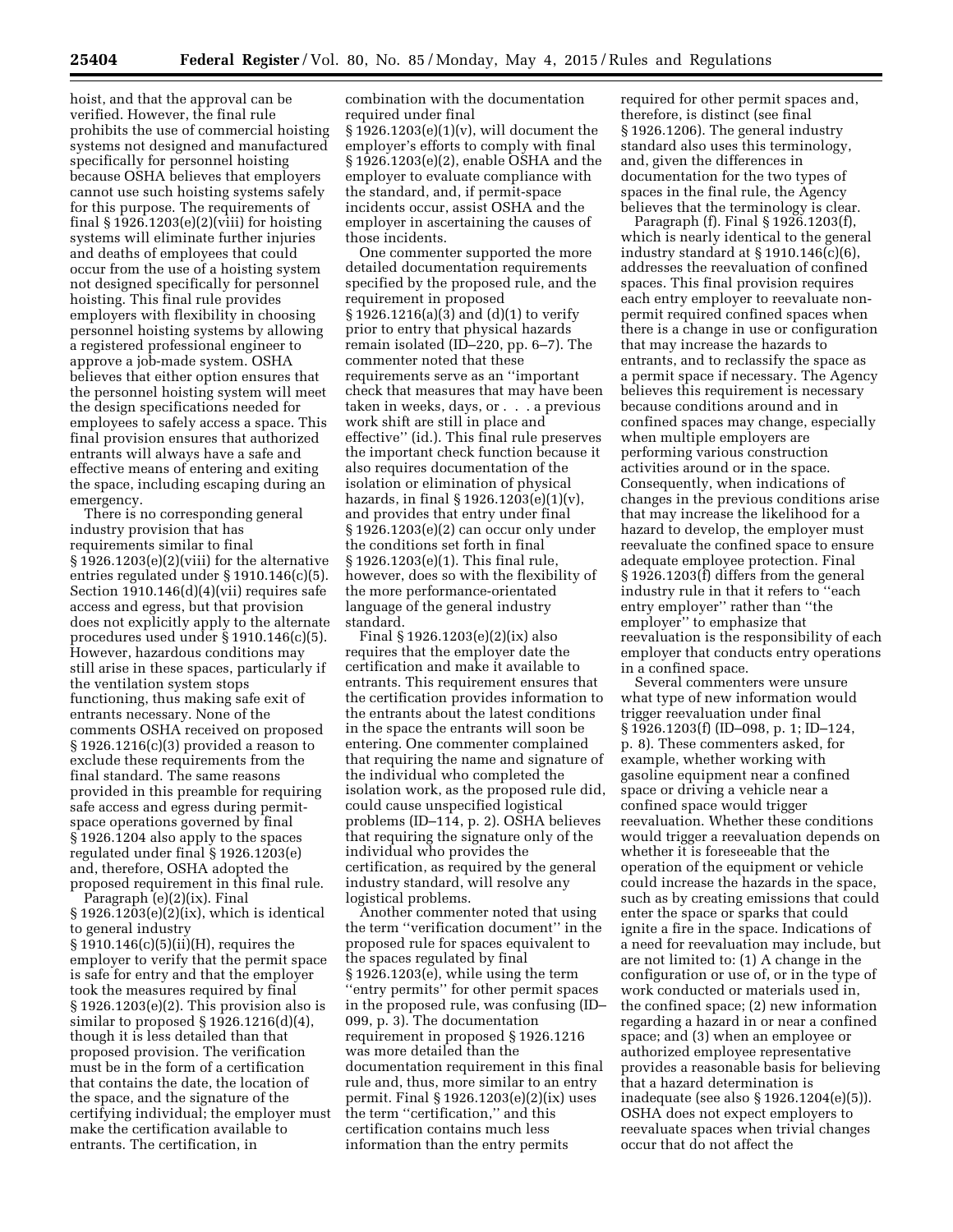characteristics of the space or the work performed in the space.

One commenter suggested that OSHA include the time lapse since the initial evaluation as an indication of the need for a reevaluation (ID–013, p. 4). This commenter seems to be addressing situations in which several days or weeks could elapse between entries into a confined space, during which changes in environmental conditions and other conditions could occur that may increase hazards in the confined space. For example, a container of coating chemicals left slightly ajar in a space, or a substance that is leaching slowly through the soil into a new construction space, might release fumes at a slow rate so that they would not become concentrated or hazardous over the course of a single day if the space has some ventilation, but could create a hazardous atmosphere if left in a closed and non-ventilated confined space for a longer period of time. OSHA agrees that employers should consider elapsed time since the last evaluation in determining when to reevaluate a confined space because of the possibility that hazards may increase during this period. Unlike proposed § 1926.1207, which listed conditions that would require reassessment, this final provision uses the more performance-oriented language of the general industry rule. Therefore, this final provision does not list all the conditions that could trigger a reevaluation of the space because the circumstances that could increase the hazards in a space and prompt a reevaluation are too numerous to list.

One commenter was unsure how the entry employer would be able to detect whether changing conditions would require reevaluation (ID–086, p. 5). According to this commenter, the language of proposed § 1926.1204(b) did not require the employer to obtain information necessary to classify a space. The commenter's reading of the proposed rule is incorrect, and would also be incorrect of the final rule. Final § 1926.1203(a) requires each employer that has employees who may work in a confined space to ensure that a competent person identifies all confined spaces on the site, and to determine, through initial testing as necessary, which of these spaces are permit spaces, and to consider and evaluate other elements of the confined space. Therefore, under § 1926.1203(f) of this final rule, the entry employer must also ensure that a competent person compile the information necessary to determine whether a reevaluation is necessary, and conduct the reevaluation when necessary.

Paragraph (g). Final § 1926.1203(g), which is similar to the general industry standard at § 1910.146(c)(7), allows an employer to reclassify a permit space as a non-permit confined space only under the limited circumstances set forth in final § 1926.1203(g)(1)–(4). Final § 1926.1203(g) is substantively similar to proposed § 1926.1217(a). When there is no actual or potential hazardous atmosphere present in the space, and the employer eliminates all physical hazards in a space, this section allows an employer to reclassify the space as a non-permit confined space. The Agency believes that, in some instances, the procedures specified by final § 1926.1203(g) will be more efficient and less costly to implement than permit-space requirements. The Agency made three non-substantive changes from § 1910.146(c)(7) in the introductory paragraph of final § 1926.1203(g). First, OSHA added the word ''only'' to the provision. Second, OSHA changed ''under the following procedures'' to ''when all of the applicable requirements in paragraphs  $(g)(1)$  through  $(g)(4)$  have been met." OSHA made these non-substantive changes to clarify that an employer may use only these procedures to reclassify a permit space under this rule, and that the employer must comply with each of the provisions under final § 1926.1203(g) to reclassify a permit space. Third, to provide consistency with the requirement that an employer use a competent person to conduct the initial evaluation of the space, the final rule specifies that a competent person must also conduct the reevaluation and reclassification of the space.

One commenter requested that OSHA clarify whether employers must provide attendants or retrieval systems for spaces when final § 1926.1203(g) applies (ID–099, p. 4). Another commenter asserted that OSHA should require attendants for spaces regulated by final § 1926.1203(g) (ID–060, p. 3). Final § 1926.1203(g) does not require compliance with the attendant or rescue provisions of this final rule once the space has been reclassified as a nonpermit space. Prior to the reclassification, however, the full permit program requirements apply. In general, such requirements are unnecessary for a space that has been reclassified as a non-permit space under § 1926.1203(g) because, to qualify as a non-permit space, there can be no actual or potential hazards in the space. However, an employer may elect to comply with the PRCS requirements, including the attendant and rescue provisions, even if the employer reclassifies the space as a

non-permit space under final § 1926.1203(g).

Paragraph (g)(1). Final § 1926.1203(g)(1), which is identical to general industry § 1910.146(c)(7)(i), ensures that an employer may only reclassify a PRCS as a non-permit space if no actual or potential atmospheric hazards are present and the employer eliminates all other hazards in the space. This final provision also is similar to proposed § 1926.1217(a)(1) and (d)(1). OSHA expects that this provision will apply primarily to spaces where the employer eliminated or isolated the physical hazards. While this final provision would allow employers flexibility in the methods and procedures they use to identify and eliminate physical hazards, it would not relieve them from conducting a thorough assessment of the space and identifying hazards that include: Existing or potential liquids, solid materials, and electricity associated with processes; the use of equipment, ductwork, and conduits with exposed valves or that terminate in the confined space; exposed and energized electrical conduits; connected rooms and reservoirs that present engulfment hazards; and any other recognized hazards covered by OSHA construction standards or the general duty clause, 29 U.S.C. 654(a)(1). OSHA believes that eliminating or isolating all physical hazards in the space protects employees who perform construction work in the space. For additional information about isolating spaces within sewers and other continuous confined spaces, see the discussion of § 1926.1204(c)(3).

Paragraph (g)(2). Final § 1926.1203(g)(2), which is similar to the general industry standard at § 1910.146(c)(7)(ii), requires an entry employer considering reclassification to eliminate or isolate confined space hazards, when possible, without entering the space. This requirement parallels the requirement in final  $\S 1926.1203(e)(1)(iv)$ , and OSHA is including the requirement here for the same reasons, although it applies to different spaces. If it is not possible for an entry employer to eliminate or isolate confined space hazards without entering the space, then final § 1926.1203(g)(2) requires the entry employer to comply with all PRCS procedures in final §§ 1926.1204–1211 until elimination or isolation of the hazards is complete.

Final § 1926.1203(g)(2) differs slightly from the general industry requirement in that it contains a new first sentence clarifying that the entry employer must eliminate or isolate the hazards without entering the space unless it is infeasible to do so. This slight revision, which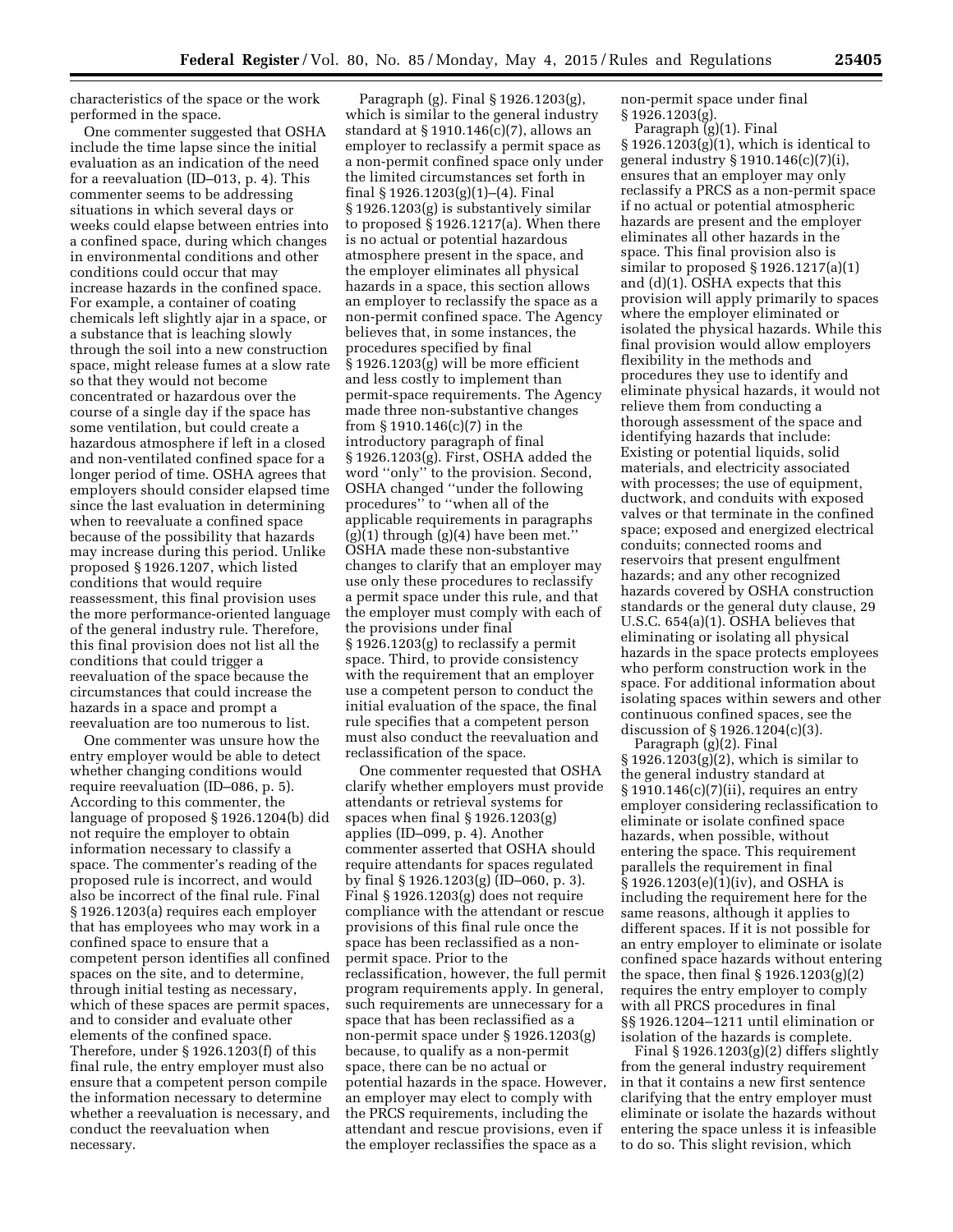OSHA based on proposed § 1926.1217(a)(3), improves employee protection by reducing unnecessary entry into permit spaces for classification purposes. OSHA received no comments on the parallel provision in the proposed rule.

In the final rule, OSHA also allows employers to isolate physical hazards, rather than eliminate them entirely. The effect must be the same—employees must be effectively protected from any potential exposure to any hazard—and it is therefore substantively similar to the general industry rule. OSHA included the isolation option, however, in response to comments indicating that full permit program requirements were not necessary when employers can use engineering controls to prevent employee exposure to physical hazards, even if the item causing the hazard is not totally removed from the space (see, *e.g.,* ID–210, Tr. pp. 56, 308–309, 327– 328).

For the purpose of reclassifying a permit-required confined space that has potential energy sources in it, the methods the employer must use depend on the types of energies requiring elimination or isolation. OSHA's lockout/tagout requirements address electro-mechanical hazards, but lockout/tagout will not eliminate hazards associated with flowable materials such as steam, natural gas, and other substances that can cause hazardous atmospheres or engulfment hazards in a confined space. See OSHA Directive CPL 02–00–147: The Control of Hazardous Energy—Enforcement Policy and Inspection Procedures, at pp. 3–10 (Feb. 11, 2008). Employers can isolate these hazards by using the techniques described in the definition of the terms ''isolate'' or ''isolation'': blanking, blinding, misaligning or removing sections of lines or pipes, and a double-block and bleed system. See also August 25, 1995, letter to William K. Principe.

''Elimination'' means no on-going measures are necessary to keep the space free of a hazard; if continued operation of ventilation is required to address a hazard, for example, then the hazard is controlled, not eliminated. See, *e.g.,* September 19, 1994, letter to Edward Donoghue. If the employer uses ventilation to eliminate an atmospheric hazard from a space (as opposed to controlling the hazard), the employer must perform verification monitoring with the ventilation system off to establish the elimination of any atmospheric hazards before reclassifying the space. See November 11, 1993, letter to Trey Mayfield. Employers usually may not reclassify some confined

spaces, such as tank containers, as nonpermit spaces because residues may persist, resulting in potential atmospheric hazards. For example, the tank shell could oxidize, former contents could leach after absorption into the tank coating or lining, and contents trapped between the lining and the tank shell could leak. See September 20, 1994, letter to J.B. Saunders.

OSHA notes that the elimination of a hazard as required by final rule § 1926.1203(g)(2) will not necessarily result in the re-classification of the space as a non-permit space. The employer must still ensure that a competent person performs a full reevaluation of the permit space before reclassifying the space. For example, if an employer completes an initial evaluation of a space and determines that there is a single electrical hazard that can be locked out, but no atmospheric hazards, the employer must lock out the electrical hazard, entering the permit space under the full permit program requirements of § 1926.1204 if entry is necessary. Because the person who locks out the energy hazard may or may not be focused on the evaluation of the entire permit space, that employer's competent person must still verify that that the hazard is properly isolated, and that no other hazards are present, before the employer may re-classify the space as a non-permit space.

Final  $\S$  1926.1203(g)(2) also includes the note from the general industry standard stating that control of atmospheric hazards through forced-air ventilation does not constitute elimination of the hazards. Final § 1926.1203(e), not § 1926.1203(g), covers permit-space entry when the employer can demonstrate that the forced-air ventilation alone will *control*  any atmospheric hazards within in the space. Final 1926.1203(g) requires the complete elimination of such hazards.

OSHA revised ''hazards'' to ''atmospheric hazards'' in the second sentence to reflect the change in final § 1926.1203(e)(1)(i), which will permit employers to use the alternative procedures if they isolate or eliminate all physical hazards. Employers may reclassify the space as a non-permit space under final § 1926.1203(g) even if a physical hazard remains, so long as the hazard is completely isolated such that employees cannot be exposed to it. OSHA does not view this as a substantive change from the general industry standard, which allowed employers to treat isolation of physical hazards as elimination of those hazards for purposes of reclassifying a permit space. See October 12, 1995, memorandum to Linda Anku.

OSHA refers to ''atmospheric hazards'' in the note to § 1926.1203(g), rather than using the term ''hazardous atmosphere'' as in § 1926.1203(e), to emphasize the distinction between control and elimination of airborne hazards. A ''hazardous atmosphere'' requires certain levels of contaminants in the air (*e.g.,* a flammable gas over 10 percent of its LFL or a concentration of a substance exceeding its PEL). The alternative procedures in final § 1926.1203(e) may be used when the employer eliminates any ''hazardous atmosphere'' even if the employer anticipates some presence in the air of a hazardous substance that must be controlled through practices to keep the substance at safe levels. Therefore a § 1926.1203(e) space remains a permitrequired space that can be entered without a permit so long as the controls remain effective. Final § 1926.1203(g), in contrast, requires the total elimination of ''atmospheric hazards'' prior to entry, which means that the breathing atmosphere contains no potentially hazardous substance that would make it a potentially hazardous atmosphere; therefore, the employer has no need to maintain practices to control it (hence, it is not a permit-required space). For example, an employer can eliminate a ''hazardous atmosphere'' of methane by reducing the concentration of methane in the space from 12 percent of its LFL to 9 percent. However, the methane is still an ''atmospheric hazard'' at the lower 9 percent concentration because, without the alternative procedures that include ventilation, the level of methane could rise and injure or kill the workers inside the space. To eliminate the ''atmospheric hazard'' caused by methane, the employer must eliminate all of the methane from the space, and maintain this condition without forcedair ventilation or other practices.

Paragraph (g)(3). Final § 1926.1203(g)(3), which is nearly identical to the general industry rule at § 1910.146(c)(7)(iii), requires an entry employer seeking to reclassify a permit space to document the basis for determining that it eliminated all permit-space hazards through a certification that contains the date, the location of the space, and the signature of the certifying individual. In addition, the employer must make the certification available to each employee entering the space or his or her authorized representative. The employer must substantiate all determinations so that employers, employees, and the Agency have the means necessary to evaluate those determinations and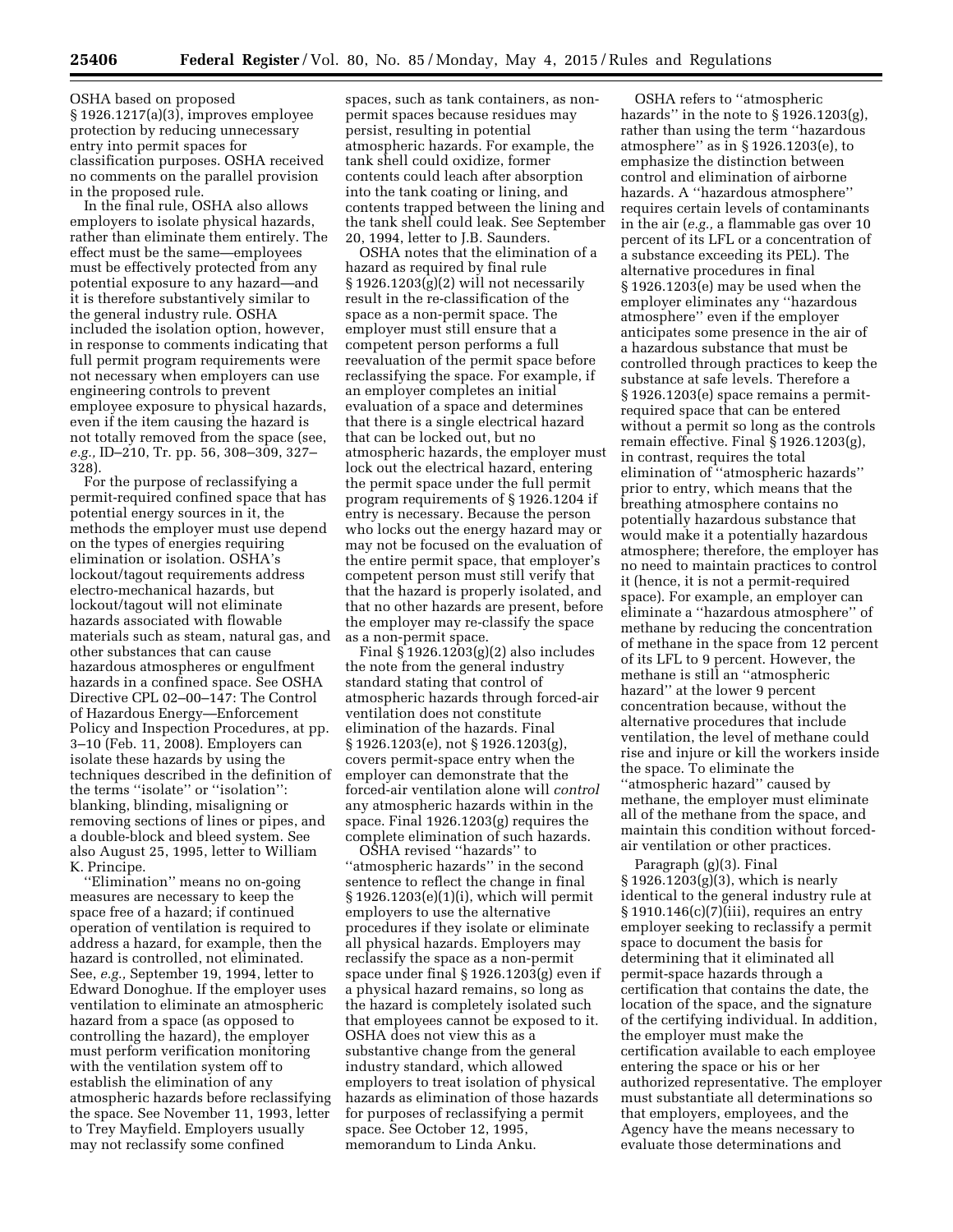ensure compliance with the conditions that would enable the employer to conduct entry operations using the alternate procedures following reclassification.

This final provision is necessary to protect employees from physical or atmospheric hazards on initial entry into the space under final § 1926.1203(g), and to ensure that the space remains safe during entry operations. The requirement to make the certification available to employees or their authorized representatives ensures that entrants have the information necessary to detect developing hazards while they are working in the space.

Proposed § 1926.1219(d) provided that the employer must maintain an equivalent verification document until the work in the confined space is complete. One commenter asserted that OSHA should require employers to maintain records of these determinations for years to aid OSHA and the National Institute for Occupational Safety and Health (NIOSH), and to protect a company from potential litigation in the future; the commenter, however, did not specify exactly how OSHA and NIOSH would use these records (ID–060, p. 2). Another commenter stated that employers only need to maintain the certification until the completion of the project (*i.e.,* as long as there are entrants, the certification must be available to those entrants) (ID–108, p. 3). Nevertheless, the Agency recognizes that confined spaces not classified as PRCSs do not involve hazards as defined in this standard. Therefore, unlike permit-space entry permits, the Agency believes that it is not necessary for entry employers to maintain the certification required under final § 1926.1203(g)(3) for review and evaluation after completion of the work. The Agency agrees with the latter commenter that the purpose of certification is to allow employees and employers to detect any changes from the original entry conditions during confined space operations, and believes that the minimal useful information gained from these records likely would not justify the burden of maintaining them. Furthermore, no provision in this final rule prohibits an entry employer from maintaining this information for a period longer than the period required by the final rule.

Paragraph (g)(4). Final § 1926.1203(g)(4), which is similar to § 1910.146(c)(7)(iv), requires that whenever a hazard arises in a space reclassified under final § 1926.1203(g), employees must evacuate the space, and the entry employer must reevaluate the

space. This final provision also is similar to proposed § 1926.1217(e)(2). The Agency believes that this final provision is necessary to protect entrants when conditions around and in confined spaces change, especially when performing construction activities around or in the space. Having a hazard arise in a reclassified space indicates that the previous evaluation was insufficient or that there has been a significant departure from the previous conditions; therefore, a thorough reevaluation of the entire space is critical.

This provision indicates clearly that entry employers retain responsibility for the safety of employees who enter spaces after they reclassify the spaces as non-permit confined spaces. The employer must determine if it is still appropriate, under the circumstances identified through the reevaluation, to classify the space where the hazard arose as a non-permit confined space. A reevaluation aimed at reestablishing compliance with final § 1926.1203(g) will involve the demonstrations, testing, inspection, and documentation required in paragraphs (g)(1) through (g)(3) of this final rule. OSHA anticipates that some employers will seek to reestablish compliance with final § 1926.1203(g), while others will choose to conduct the remainder of its entries in that space in accordance with the full permit-space program requirements specified by final §§ 1926.1204–1211. The Agency's concern is that the approach chosen must adequately protect employees who enter the spaces.

In some cases employers might need to require their employees to exit the space temporarily during a limited event where the hazard is already known and temporary, such as when an employer temporarily removes workers from an underground confined space while other work is conducted above the underground confined space. In this situation, the employer can allow employees to re-enter without reclassifying the space as a permit space after completing a reevaluation of the structural integrity of the space to make sure that the work above the underground confined space did not affect that space. In other cases, however, a new unanticipated hazard in the space means that the status of the space reverts to a permit-required confined space until the employer can identify and address the hazard and reclassify the space as a non-permit space under § 1926.1203(g). As a result, all of the provisions of this standard applying to a permit space apply, and entry must be conducted in accordance with the permit program requirements

of § 1926.1204 and permitting requirements of § 1926.1205. The fact that the spaces addressed in § 1926.1203(g) were previously permit spaces before reclassification as nonpermit spaces means that it is imperative for the entry employer to proceed with caution whenever a new hazard emerges.

Section 1926.1203(h) and (i)— Information Sharing and Coordination Duties at Multi-Employer Worksites

The discussion of paragraphs (h) and (i) has three parts:

(1) An overview of host employers and controlling contractor

responsibilities;

(2) OSHA's authority to require host employers and controlling contractors to share information to protect the employees of others; and

(3) A paragraph-by-paragraph explanation of § 1203(h) and (i).

(1) Overview of Host Employers and Controlling Contractor Responsibilities

Timely information exchanges and coordination of work activities can be critical in safeguarding employees performing confined-space work, particularly on multi-employer worksites where one employer's actions can affect the health and safety of another employer's employees. As OSHA noted in its explanation of the proposed rule, there are a number of contractors and subcontractors performing jobs on most construction worksites, and there may be employees of different employers performing work within the same confined space. In many instances, employees of one subcontractor will enter a confined space after another subcontractor's employees complete their work within the space.

OSHA recognizes that both the controlling contractor and the host employer may have crucial information about confined spaces at a construction worksite. Therefore, in the proposed standard, OSHA adopted the information-sharing duties specified for the host employer in the general industry standard (§ 1910.146(c)(8)) and proposed applying them to both the host employer and the controlling contractor. As one labor organization noted, based on the experience of its members in both general industry and construction settings, worker safety is affected by timely information sharing in both general industry work and construction:

[T]he problem posed by contracting out work in both situations is nonetheless the same—how to ensure that subcontractors that are in a work location for a limited period of time have the best possible information to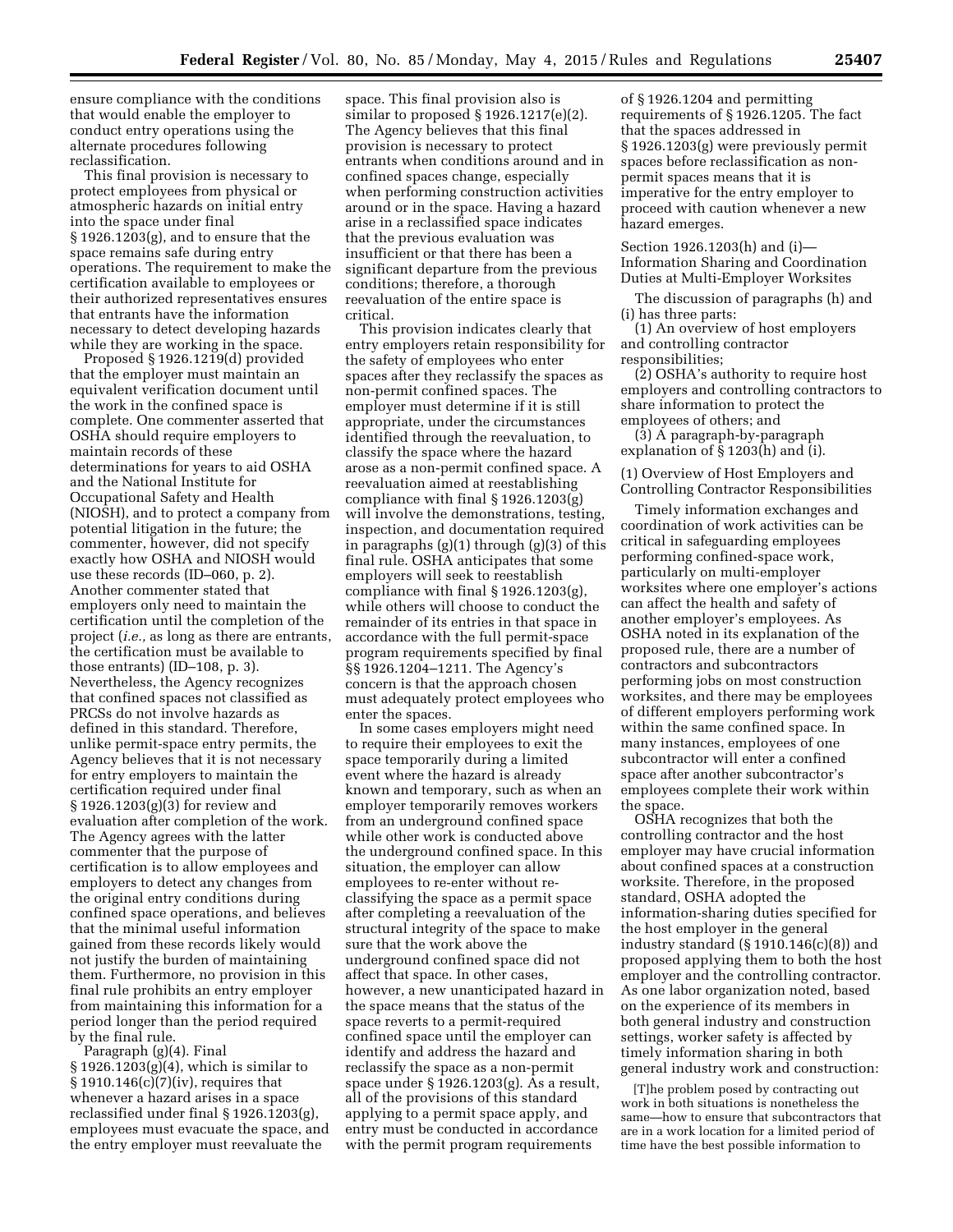identify the location of confined spaces, assess their hazards, and ensure that their employees can perform their assigned duties safely.

#### (220.2, pg. 10.)

The same commenter also explained that information sharing may be even more critical in the construction setting because different workers may perform many different activities in the same space at different times, which can result in hidden dangers:

Many chemical substances used in the construction industry, once in place, are neither detectable nor hazardous until exposed to a particular work process. For example, surface coatings such as paints and epoxies are seemingly stable—and are generally undetectable through air monitoring—once applied and dried. However, these same substances may create significant safety and health hazards to employees who perform welding and other processes involving heat while working in a confined space. A contractor that performs the routine assessment of physical and atmospheric hazards required by the standard would not necessarily identify these potential hazards.

(ID–213.1, pg. 1.) Similarly, polyurethane is often used for spray foam insulation. When welding or heating in a confined space is performed near spray foam insulation that contains polyurethanes, the heat could cause the polyurethanes to break down and produce hazardous fumes. A contractor may not recognize this hazard during a routine assessment of the space, and would rely on information from a host employer or controlling contract about the potential hazard.

Hidden dangers may also arise while working with equipment in confined spaces. For example, operating internal combustion engines, such as air compressors, pressure washers, and generators in a confined space could lead to carbon monoxide exposure. Because carbon monoxide is a colorless, odorless gas, it is difficult to detect without a monitor or testing equipment. A host employer, controlling contractor, or subsequent entry employer may not realize that carbon monoxide levels in a confined space have changed without communicating with the employer who operated the engine in the space. Similarly, when working with live circuits, an entry employer may reenergize a once de-energized circuit to perform work in a confined space. Communication about reenergized circuits will give the host employer, controlling contractor, and any subsequent entry employer's indication that conditions within the confined space may have changed.

In this final rule, as in the proposed rule, OSHA requires communication

and coordination among controlling contractors and subcontractors, and between host employers and controlling contractors. The coordination and information-exchange duties in the final rule are largely the same as the duties required by the proposed rule, although the final rule makes communication with entry contractors the responsibility of the controlling contractor rather than the host employer, and does not contain the proposed rule's additional requirements for identifying the separate classifications of spaces. (See proposed § 1926.1204.)

Based on the record as a whole, OSHA finds that the informationsharing and coordination responsibilities of host employers and controlling contractors required by this final standard are critical means of identifying hidden or latent dangers in permit spaces and for preventing the actions of one employer from exposing another's employees to hazards in a permit space. These provisions will enhance the safety of workers in confined spaces by ensuring that all employers have the previously identified information at their disposal before entry to avoid hidden hazards and to make adequate preparations to protect employees entering permit spaces.

The rule places controlling contractors at the center of this process. Before any employer enters a permit space, the final rule requires controlling contractors to obtain relevant information about confined spaces on the worksite from the host employer, and then to relay that information, along with any other relevant information, to each contractor that will enter the confined space or that will be performing work that could foreseeably result in a hazard within that confined space. (See § 1926.1203(h)(1) and (h)(2).) The controlling contractor is also responsible for coordinating work in and around confined spaces so that no contractor working at the site will create a hazard inside the confined space. (See § 1926.1203(h)(4).) After the entry employer performs entry operations, the controlling contractor must debrief the entry employer to gather information that the controlling contractor then must share with the host employer and other contractors who enter the space later. (See § 1926.1203(h)(5).) Section 1926.1203(i) assigns the role of the controlling contractor to a particular employer in the event there is no controlling contractor for the project. Please see the discussion of § 1926.1203(i), below.

Some commenters expressed concern that the final rule imposes a duty on

controlling contractors or host employers to verify the accuracy of the information they receive from other employers (ID–117, pg. 21; ID–078, pg. 1; ID–098, pg. 1). Consequently, one commenter predicted that this duty would cause controlling contractors and host employers to spend too much time and money overseeing their subcontractors' work (ID–120, pg. 2). Two different commenters, however, indicated that a controlling contractor should have even more responsibility, particularly when multiple employers will be working in the same area. The latter commenters argued that the controlling contractor should ''share in'' the ''responsibility'' and costs of permit space entries, including verifying the training of subcontractor employees and communications among employers, particularly when multiple employers enter and work in the permit spaces at the same time (ID–108, pg. 4; ID–210, pg. 60). One of these latter commenters expressed concern that, without controlling contractor verification, ''untrained or unqualified persons would be likely to enter the spaces where a self-declaring system of monitoring is employed'' (ID–108, pg. 4).

The final rule does not require the controlling contractor or host employer to verify entry-employer information (testing, monitoring, etc.) or to have its own employees enter any confined space or take other direct actions to discover new information; requiring controlling contractor employees to enter permit spaces might *increase*  exposure of unqualified persons to the hazards of permit spaces. Unless the controlling or host employer allows its own employees into a permit space, the final rule only requires the controlling contractor or host employer to share information that is already in its possession or that it receives from other employers. OSHA agrees that it is important to prevent untrained or unqualified persons from entering the space. The type of information that the controlling contractor must share with subcontractors, and that the host employer must share with the controlling contractor, is identical to the type of information that the host employer must share with contractors under the general industry standard. (See § 1910.146(c)(8).) Separately, controlling contractors still have the same duty they have always had to exercise reasonable care to ensure compliance with the requirements of other applicable standards (*e.g.,* welding standard, respirator standard) in accordance with OSHA's multi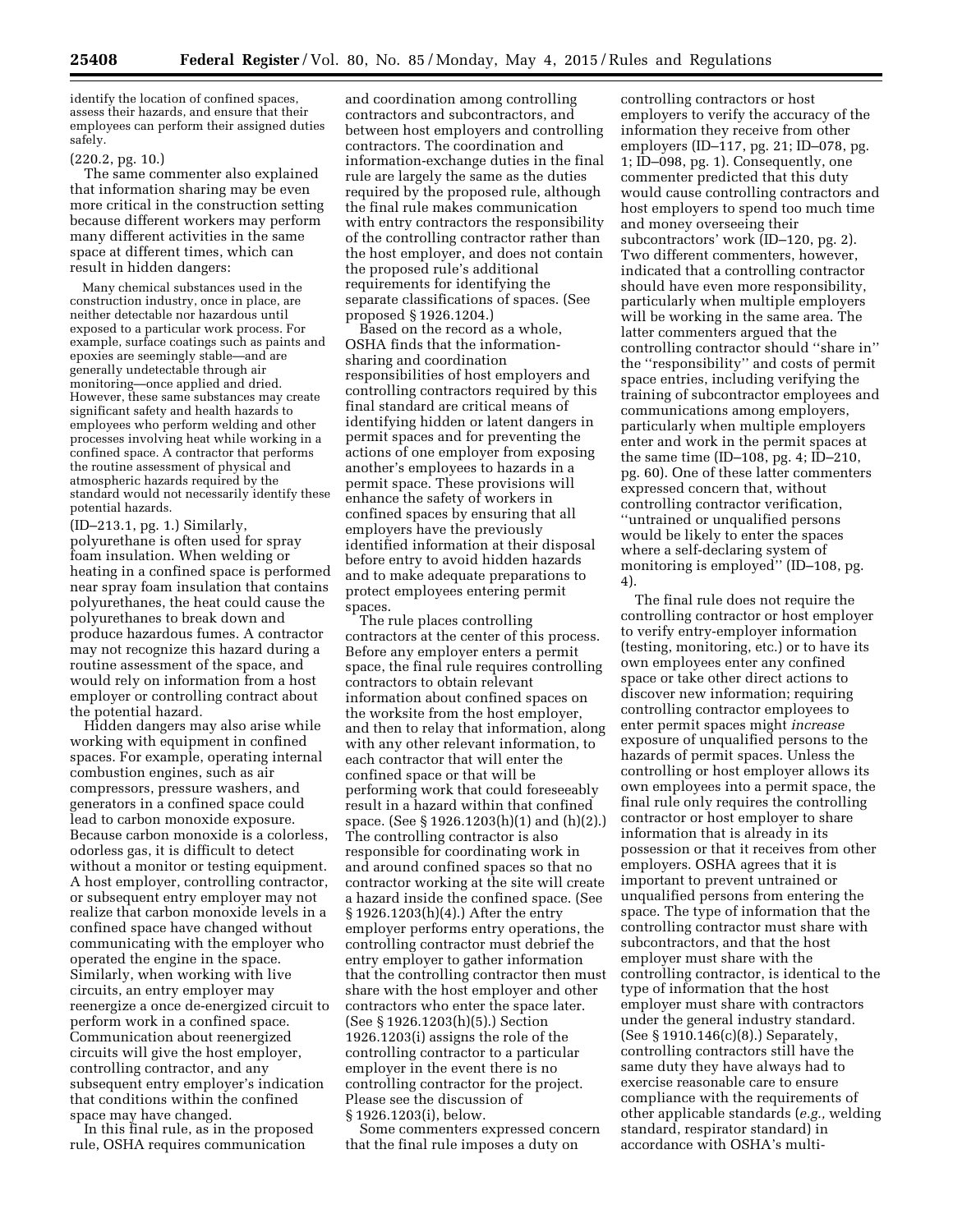employer citation policy. The specific communication and coordination requirements imposed by this rule are discussed in the paragraph-byparagraph explanation of § 1926.1203(h) that follows the discussion of OSHA's authority for these requirements.

(2) OSHA's Authority To Require Host Employers and Controlling Contractors To Share Information To Protect the Employees of Others

Two commenters argued that OSHA lacks the authority to impose any requirements on host employers or controlling contractors except with respect to their own employees. (112.1, p. 14–15; and 117.1, pg. 7–12.) One of these commenters stated that a ''controlling contractor . . . may not be cited if it did not create a cited hazard and it has no employees exposed to the hazard,'' explaining that the ''legal analysis supporting this point is set forth well'' in the Occupational Safety and Health Review Commission (OSHRC) decision in *Secretary of Labor*  v. *Summit Contractors, Inc.,* 21 BNA OSHC 2020 (No. 03–1622, 2007). (112.1, p. 15.) OSHA notes that both the reviewing federal court and the Commission itself subsequently rejected that view in *Solis* v. *Summit Contractors, Inc.,* 558 F.3d 815 (8th Cir. 2009) and *Secretary of Labor* v. *Summit Contractors, Inc.,* 23 BNA OSHC 1196, 1202–03 (No. 05–0839, 2010).

OSHA has clear authority to require host employers and controlling contractors to comply with the information-sharing and coordination provisions in the final rule. The preamble to the proposed rule discussed in detail OSHA's authority to impose the duties in this standard (see 72 FR 67358–67360, Nov. 28, 2007), and the Agency reasserts the same basis with respect to this final rule, along with the 2009 and 2010 *Summit* decisions. First, the plain language of the OSH Act and its underlying purpose support OSHA's authority to place requirements on employers that are necessary to protect the employees of others. As explained later in this section of the preamble, the overall sharing of information that will occur in accordance with the final hostcontractor provisions will help protect the employees of both host employers and contract employers. Second, congressional action subsequent to passage of the OSH Act recognizes this authority. Third, OSHA consistently interprets its statutory authority as permitting it to impose obligations on employers that extend beyond their own employees, as evidenced by the numerous standards (including several construction standards) that OSHA

promulgated previously with multiemployer provisions. OSHA provided several examples of these standards in the preamble to the proposed rule, and OSHA subsequently promulgated additional rules requiring controlling entities and utilities to take steps to protect other employers' employees during crane operations. (See 29 CFR 1926.1402(c), 1926.1402(e), 1926.1407(e), 1926.1408(c), and 1926.1424(b).) Finally, numerous courts of appeal and the OSHRC have upheld OSHA's authority to place obligations on employers that reach beyond their own employees. In addition to the authorities listed in the preamble to the proposed rule, the Third Circuit upheld the information-sharing requirements in the Asbestos Standard for the construction industry, noting: ''We are not convinced that the Secretary is powerless to regulate in this [way], especially given the findings she has made regarding the importance of building owners in the discovery and communication of asbestos hazards.'' *Secretary of Labor* v. *Trinity Indus., Inc.*  (*Trinity*), 504 F.3d 397, 402 (3d Cir. 2007).

(3) Paragraph-by-Paragraph Explanation of § 1926.1203(h) and (i)

Final § 1926.1203(h) is substantively similar to the corresponding provision for general industry confined spaces at § 1910.146(c)(8), but modified to include requirements for controlling contractors that were included in the proposed rule. The type of information that the controlling contractor must share with entry contractors, and that the host employer must share with the controlling contractor, is identical to the type of information that the host employer must share with contractors under the general industry standard. The primary difference in this area between this rule and the general industry standard is that this rule makes the controlling contractor the central point of the information exchange, while the host employer is the central point in the general industry standard. The final rule also structures the requirements in chronological order to make them easier to follow, setting out the information sharing and coordination duties prior to entry, and then setting out the duties during and after the entry. These requirements are an efficient and necessary way to ensure that all employers have important information about the confined-space hazards so each employer can provide adequate protection to employees it directs.

OSHA is designating the controlling contractor, rather than the host

employer, as the information hub for confined-spaces information-sharing and coordination because the controlling contractor's function at a construction site makes it better situated than the host employer (assuming the host employer is not also the controlling contractor) to contribute to, and to facilitate, a timely and accurate information exchange among all employers that have employees involved in confined-space work. General industry worksites, such as a refinery or factory, are likely to be stable, and owned and under the control of the host employer for a substantial length of time. The host employer is well suited in that scenario to facilitate information sharing because the host employer is most likely to have control of the site and information about it before another employer performs confined space work there. On a construction worksite, the controlling contractor has overall authority for the site and is best situated to receive and disseminate information about the previous and current work performed there. Evidence introduced at the hearing indicated that the controlling contractor communicates with entry employers more frequently than the host employer does (ID–210, pg. 315–320). In contrast, the record shows that host employers are not always directly involved in the construction process and, therefore, are often less well situated than controlling contractors to facilitate information-sharing (ID–220, pg. 14–15).

The final rule is substantively similar to the proposed rule, except that the proposal would have required the host employers to communicate directly with entry employers. For the reasons discussed in the prior paragraph, OSHA assigned the controlling contractor that function in this final rule, giving only limited information-exchange requirements to the host employer. In the final rule, OSHA also clarified the scope of the information exchanges by requiring the controlling contractor to coordinate and share information with entities whose activities could foreseeably result in a hazard in the confined space, as opposed to all contractors ''near'' the permit space. Most other differences between these requirements in the proposed rule and the final rule are stylistic in nature and intended to bring it closer to the text of general industry rule.

In the following, more detailed discussion, paragraph (h)(1) contains the pre-entry duties of host employers, (h)(2) the pre-entry duties of controlling employers, and (h)(3) the pre-entry duties of entry employers. Paragraph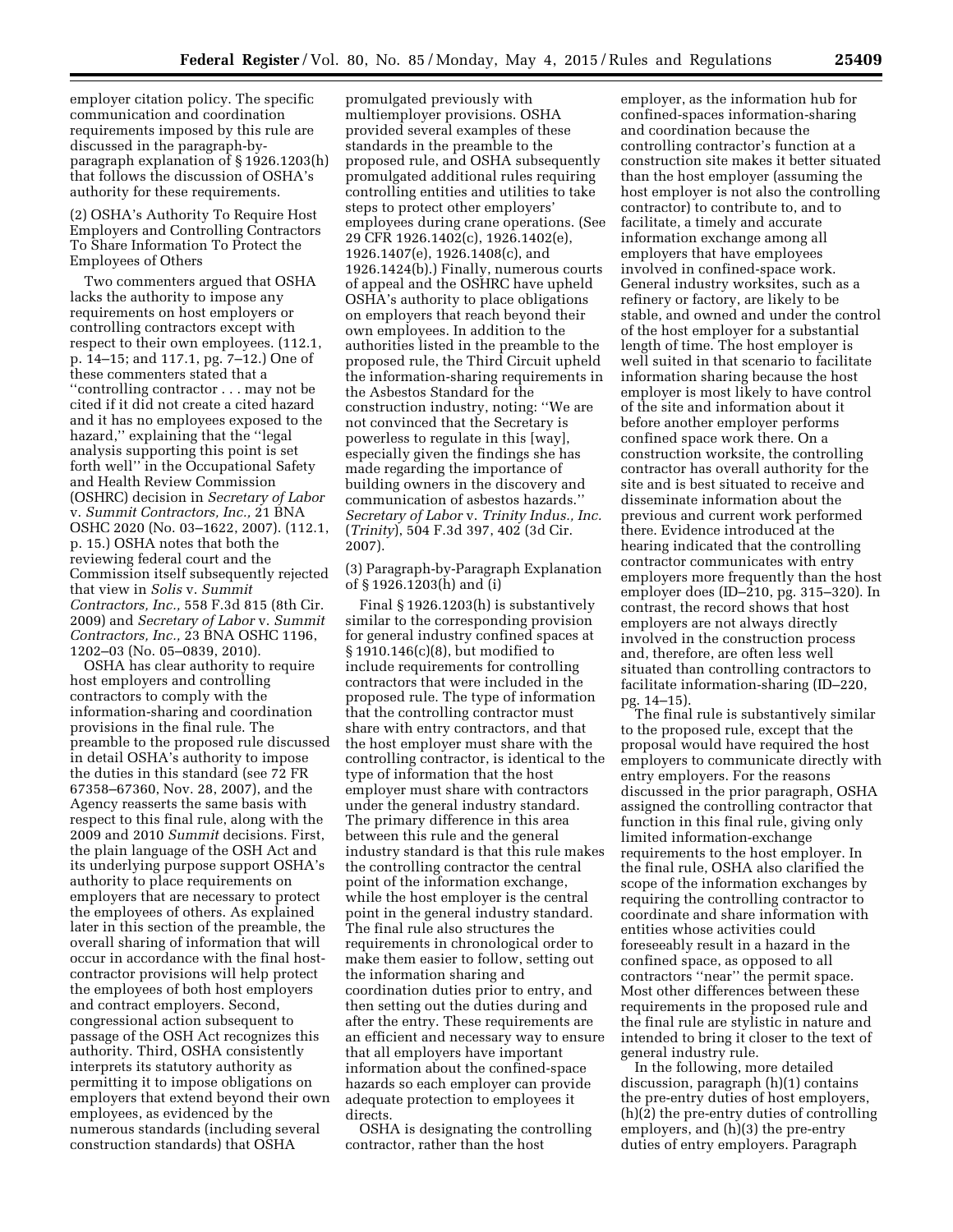(h)(4) then describes the coordinating responsibilities of controlling and entry employers, and (h)(5) explains their duties during and after entry. Finally, paragraph (i) explains requirements when there is no controlling employer.

Paragraph (h)(1)—Pre-entry duties of host employer. The host employer serves an important role in providing information because the host employer is likely to be the employer most familiar with the property and the most likely to retain, between separate construction projects, information about permit spaces on the property, particularly in construction involving existing facilities. (ID–141, pg. 3.) As a result, the host employer may have information about hidden dangers or other information that can help reduce employee exposure to hazards in permit spaces.

Final § 1926.1203(h)(1) requires the host employer to share information it has about the location of known permit spaces, and any previous steps that it took, or that other employers took, to protect workers from the hazards in those spaces. Telling other employers about each known permit space on the worksite is essential to achieving the purpose of the information-exchange requirements, which is to ensure that contractors with employees entering confined-spaces are aware of the type and degree of these hazards and can take necessary safety precautions. Having information about the previously identified hazards in a space, and the previous efforts to address them, will assist the entry employer in ascertaining if those hazards still exist, and help the entry employer avoid problems addressing the hazards that previous entry employers encountered. Final paragraph (h)(1) is similar to the corresponding provision for general industry confined spaces and to proposed § 1926.1204(a), although the host employer must share the information with the controlling contractor instead of the entrants. The controlling contractor then shares it with the entry employers. OSHA did not receive any comments specifically opposing the inclusion of this information in the informationexchange requirements.

The proposed rule provided that host employers had to share the information about known hazards only ''if they have it,'' and to identify confined spaces when the host employer or controlling contractor ''actually knows'' that they are confined spaces. (See 72 FR 67407.) The purpose of including these phrases in the proposed rule was to clarify that the controlling contractor and host employer need not engage in extensive

and burdensome investigations of the history of the worksite, and, most importantly, that these employers ''are not required to enter a confined space to collect the relevant information.'' (See 72 FR 47933.) OSHA is retaining the same approach in the final rule, but refers to ''known'' permit spaces instead of the more awkward ''space that the host actually knows is a confined space.'' The final rule also narrows the requirement by focusing specifically on known *permit* spaces, rather than to all confined spaces, because these spaces pose the greatest hazards to employees. Narrowing the requirement also reduces the number of information exchanges and matches the type of information that the host employer must share, which is linked to the nature of the space as a permit space, *i.e.,* information about the hazards that make the space a permit space, and the previous efforts to address those hazards. This narrowed approach will appropriately focus the exchanges on those spaces with known hazards. In the event that an employer is both a host employer and the controlling contractor, the employer has the information that complies with the provisions of final § 1926.1203(h)(1),  $(h)(2)$ ,  $(h)(4)$ , and  $(h)(5)$ .

For example, a host employer hires a controlling contractor to build an underground storage facility and discovers during that process that there is an underground stream below the property. Years later the host employer hires a different controlling contractor to expand the underground storage facility in a manner that will include several confined spaces. In this example, the host employer must share the plans for the existing storage facility and identify the location of the underground stream so that the controlling contractor and the relevant subcontractors can develop a permitspace program appropriate to address potential engulfment hazards. The host employer also would be responsible for disclosing the storage of any potentially hazardous chemicals or other substances in the existing storage facility. However, the final rule would not require the host employer to drill for additional undiscovered underground rivers, conduct soil tests, or test the air in the existing storage facilities.

Paragraph (h)(2)—Pre-entry information-sharing duties of controlling contractors. In paragraph (h)(2), OSHA requires controlling contractors to obtain the information specified in paragraph (h)(1) from the host employer (*i.e.,* the location of permit spaces, the known hazards in those spaces, measures employed previously to protect employees in that space). Then, before permit space entry, it must relay that information to any entity entering the permit space and to any entity whose activities could foreseeably result in a hazard in the confined space. (See § 1926.1203(h)(2)(ii).) The controlling contractor must also share any other information that it has gathered about the permit space, such as information received from prior entrants.

The final rule varies slightly from the proposal in requiring controlling contractors to share the information with any "entity," rather than other contractors or employers, to ensure that the controlling contractors also share this information with independent contractors who are not ''employers'' under the OSH Act. These contractors pose the same issues as do employers when working in or around permit spaces, *i.e.,* they may increase hazards for others working in or around the space if they do not comply with the provisions of this standard. OSHA concludes that it is equally important for controlling contractors to pass along information about permit space hazards to independent contractors, and to coordinate their activities as required in this standard. Although OSHA is not directly requiring independent contractors to share information in accordance with the standard, OSHA expects that controlling contractors will be able to obtain the necessary information as a result of their control over the worksite.

OSHA requires the controlling contractor to obtain the information from the host employer before entry operations begin so that the controlling contractor can share the information with the entities specified in § 1926.1203(h)(2)(ii) in time to minimize potential employee exposure to hazards in the confined spaces. This provision was not in the proposal; the proposal required both the host employer and controlling contractor to share information directly with the entry employer. (See proposed § 1926.1204(a).) OSHA added this provision to the final rule to conform to the final rule requirement that the host employer share information with the controlling contractor rather than the entry employer. The final standard makes it explicit that the controlling contractor and host employer have separate duties with respect to the same information: the controlling contractor must obtain it under final § 1926.1203(h)(2)(i) and the host employer must share it under final § 1926.1203(h)(1).

These complementary duties also address the concerns of some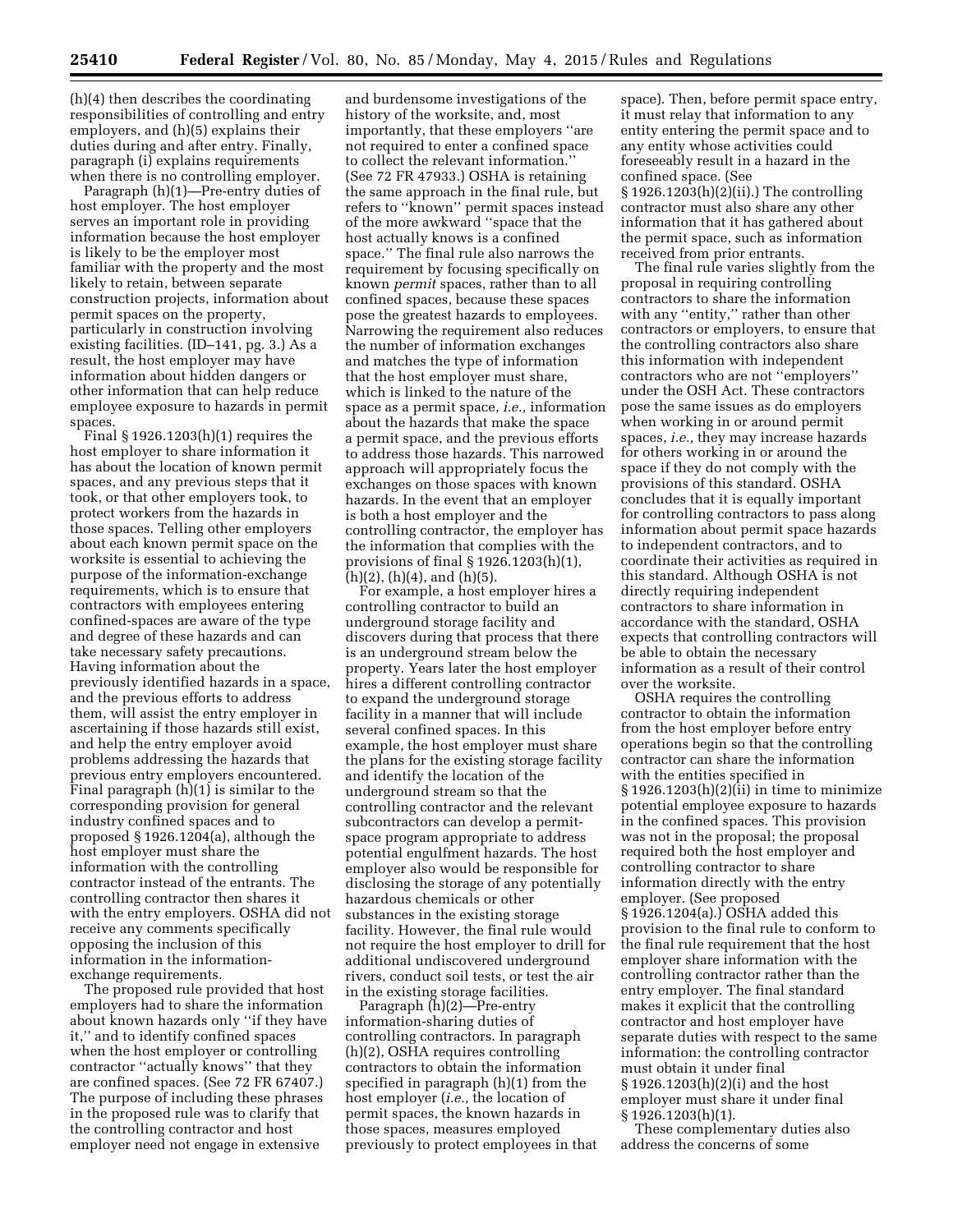commenters that host employers are often state or local government entities not subject to the OSH Act. (ID–78, p. 2; ID–141, pg. 3.) The commenters expressed concern that it might be difficult for the controlling contractor to obtain the information from a government entity not subject to § 1926.1203(h)(1), and that the host's failure to provide the information could subject the controlling contractor to heightened liability. In such cases, OSHA expects the controlling contractor to exercise due diligence in attempting to obtain the information from the host employer, and believes that most hosts will provide it when the controlling

contractor explains that it needs the information in order to perform the job safely and in accord with law. Final § 1926.1203(h)(2) is similar to

the corresponding provisions for general industry confined spaces with a few distinctions. General industry  $§ 1910.146(c)(8)(i)$  requires the host employer to share the specified information with ''the contractor.'' This final rule requires an exchange of the same information, but § 1926.1203(h)(2) requires the controlling contractor to exchange that information with both the entity entering the permit space and with other contractors working around the permit space.

The general industry rule requires the host employer to inform other employers that they can conduct permitspace entry only by complying with a permit-space program meeting the requirements of the standard (see § 1910.146(c)(8)(i)). There was no specific parallel in the proposed construction rule. This final rule also does not contain a specific parallel requirement because the entry employer's duty to use a valid permit program is explicit in § 1926.1203(d).

OSHA has clarified the requirements for communication with entities whose activities outside a confined space may affect workers inside the space. Many commenters found the terminology of the general industry rule (referring to work ''in or near permit spaces'' in § 1910.146(c)(8)(iii)) and the proposed rule (referring to ''employers'' in proposed § 1926.1209(b)(3).) confusing in the context of a construction worksite.16 Therefore in this final rule, OSHA refines this requirement by requiring the controlling contractor to provide the information to other entities on the worksite when the activities of these other entities could foreseeably result in a hazard within the confined space. This information-exchange

requirement also is similar to the information-exchange requirement in § 1926.65(b)(1)(iv) (Hazardous waste operations and emergency response). Both rules require employers to inform contractors and subcontractors about hazards of the work the contractor will be performing, including hazards of the worksite.

OSHA designed this requirement to protect authorized entrants and others who are part of the permit-space entry process (*e.g.,* the attendant) from a wide variety of potential activities, including those that may be beyond the scope of the permitting process. Therefore, the information-exchange requirement applies to activities outside the permit space that could foreseeably result in a hazard within the permit space, either alone or in conjunction with the activities inside the space. Examples include use of a heavy gas that could enter the space and cause oxygen deficiency or sparks from a welding operation outside the space that could ignite flammable gas inside a confined space. To prevent the creation of confined-space hazards, final § 1926.1203(h)(4) supplements this requirement by requiring the controlling contractor to coordinate the activities of entities either entering the permit space or engaged in actions that could foreseeably result in a hazard within the space.

Paragraph (h)(2)(i). As noted above, final § 1926.1203(h)(2)(i) requires the controlling contractor to obtain from the host employer, before permit-space entry, the host's information regarding permit-space hazards and previous entry operations. OSHA included this provision in the final rule as part of the change to limit the host employer's involvement in the informationexchange process, and to centralize the role of the controlling contractor. The controlling contractor needs this information for dissemination to entities entering permit spaces (final § 1926.1203(h)(2)(ii)), and to fulfill its duty to coordinate permit-entry activities with other work occurring in and around the permit space (see final  $§ 1926.1203(h)(4)$ .

Paragraph (h)(2)(ii). The final rule requires the controlling contractor to pass along the information it received from the host employer about the permit spaces on the worksite. The controlling contractor is at the hub of the information exchanges in the final rule, so this step is critical to ensuring that the host employer's information reaches the entities entering the permit space and others whose work may create hazards inside the permit space. The parallel provision of the proposed rule,

§ 1926.1204(a)(1), was potentially duplicative and ambiguous because it required the controlling contractor *and*  host employer to provide the same information to the same entities.

Final § 1926.1203(h)(2)(ii)(A) and (B) require the controlling contractor to share with the entities entering the permit space, and any other entity at the worksite whose activities could foreseeably result in a hazard in the permit space, the information that the controlling contractor received from the host employer, as well as any additional information the controlling contractor has about the topics listed in paragraphs (h)(1)(i) through (iii) (*i.e.,* the location of permit spaces, the hazards in those spaces, and any previous efforts to address those hazards). These paragraphs are substantively similar to the general industry requirements at § 1910.146(c)(8)(ii) and (iii). Having information about the previously identified hazards in a space will help the entry employer ascertain whether those hazards still exist.

For employers or other entities whose activities could foreseeably result in a hazard in the confined space, this information will improve their ability to assess whether those activities will create such a hazard, to avoid creating the hazard or to minimize any hazard they create, to prevent their employees' unauthorized entry into a permit space, and to help them prepare for coordination of their activities under final § 1926.1203(h)(4).

Final § 1926.1203(h)(2)(ii)(C) is similar to the general industry standard at  $\S 1910.146(c)(8)(iii)$  in that it requires the controlling contractor to share with each specified entity any precautions or procedures that the host employer, controlling contractor, or any entry employer implemented earlier for the protection of employees working in permit spaces. This provision also is similar to the proposed standard at  $\S 1926.1204(a)(2)$ (iii). This final provision requires the controlling contractor to notify the specified entity of the procedures currently used, or previously used, at the permit space, thereby alerting each new entering entity to information that it can use to improve its entry plans and permit program. This provision does not require the controlling contractor to develop entry programs for its contractors.

One commenter urged OSHA to alter the information-exchange requirements in proposed § 1926.1204(a) by requiring the controlling contractor to share all information about precautions or procedures implemented by any employer within a given permit space,

<sup>16</sup>For a discussion of the term ''near'' see the overview of § 1926.1205 in this preamble.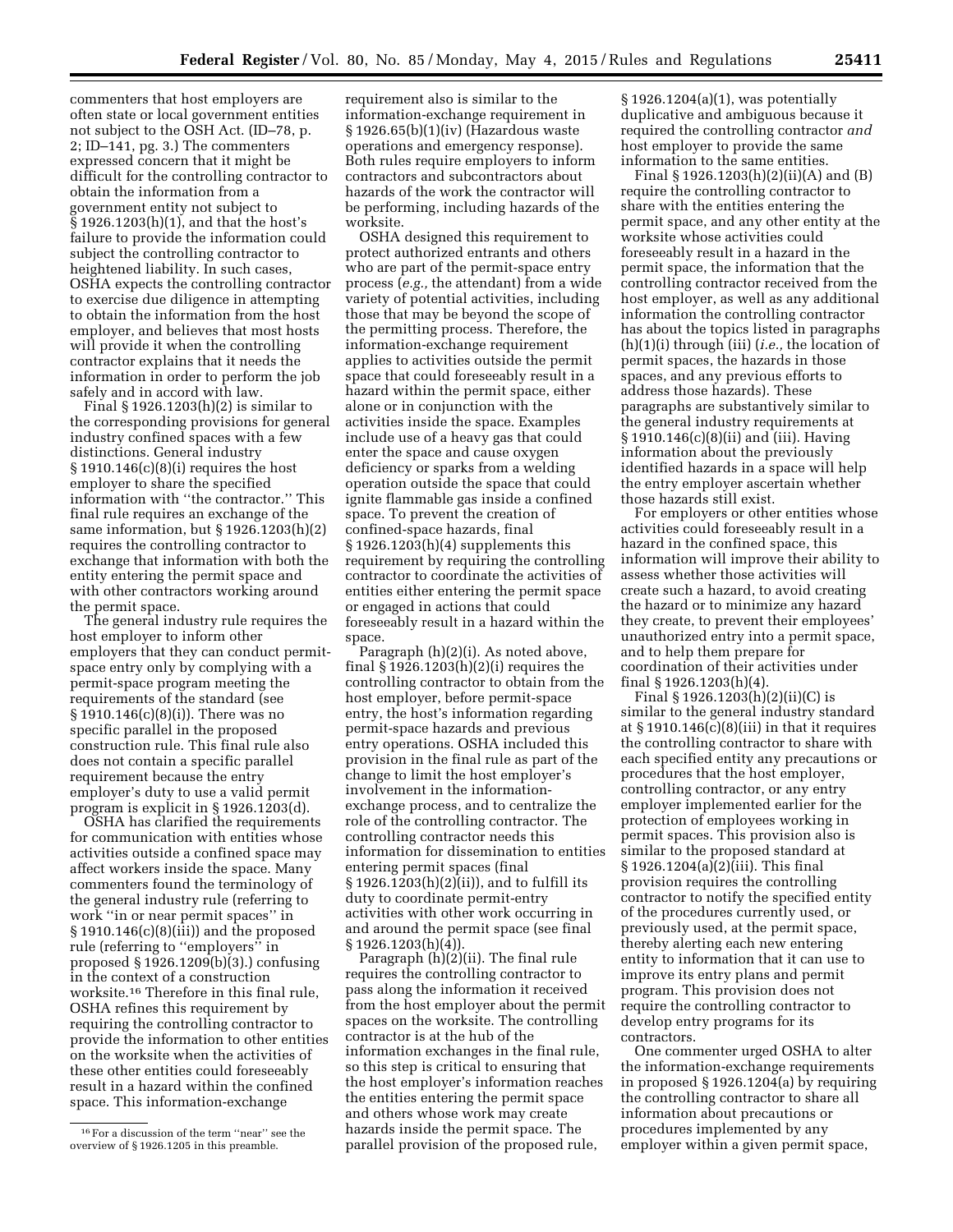not merely the precautions and procedures the host employer or controlling contractor implemented for that space (ID–220, pg. 16). OSHA agrees, and the final rule requires controlling contractors to share this information because it is likely to be helpful to subsequent entry employers as they assess the spaces and develop their own procedures. This information may also reduce the amount of time it takes subsequent entry employers to develop their own entry procedures. The controlling contractor's experience with a permit space includes information gathered from other entry employers and other sources; the controlling contractor will share this information with subsequent entry employers. If the information about previous procedures came from an entry employer who worked on projects before the controlling contractor became involved, then the controlling contractor would obtain that information from the host employer. If the previous procedures came from an entry employer who worked under the controlling contractor, then the controlling contractor would have obtained the information pursuant to other provisions of this rule.

## **Examples of Pre-Entry Information-Exchange Duties of Host Employers and Controlling Contractors**

*Example 1.* A controlling contractor is walking the worksite and notices a significant amount of water pooling so that it might enter an underground permit space. The controlling contractor must alert the subcontractor working in that space of the potential for water entering the space or weakening the structure, and must also inform other entities in the area whose activities could foreseeably result in a hazard inside the confined space (*e.g.,* entities whose activities may be contributing to the pooling water, may convey an electric charge through the water into the confined space, or may weaken the structure around the confined space to allow the water to enter the space).

*Example 2.* The controlling contractor hires a subcontractor to apply a flammable epoxy coating to the walls of a confined space; the subcontractor does so under a permit program, and then cancels the permit in compliance with this final rule. The controlling contractor must inform subsequent employers entering the space about the application of that epoxy and the procedures used to address hazards in the space.

*Example 3.* If a host employer stored hazardous chemicals in a confined space during a period when leaching of the chemicals could occur, the host employer must disclose that previous use of the space.

*Example 4.* The controlling contractor hires a welder to weld a new structure inside a fully-enclosed above-ground permit-

required confined space. The welder sets up a ventilation system that complies with all applicable OSHA requirements. The controlling contractor also hires a different subcontractor to perform unrelated excavation work 75 yards away from the permit space. The controlling contractor must alert the excavation contractor to the fact that a welder is working in the confined space, that the space has been designated a permit space and must not be entered by any of the excavation contractor's employees, and that the welder is relying on a ventilation system that must not be impacted by the excavation contractor's activities, such as by blocking the ventilation system or by operating heavy machinery, generators, etc. in such a way that their fumes could enter the confined space. In this example it is foreseeable that the excavator might otherwise place dirt from the excavation (the ''spoil pile'') in a location that could interfere with the welder's ventilation system, or add fumes into the confined space. Either action would foreseeably result in a hazard in the permit space. However, absent some other abnormal condition such as an underground gas pipeline running between the excavation site and the permit space, the controlling contractor would not need to ensure any coordination between the excavating activities and the welding activities because the excavation itself (aside from the placement of the spoil pile) is 75 yards away and would not foreseeably result in a hazard in the permit space.

In example 1, the entry employer might not be aware of the hazard from the pooling water or of other hazards that could arise from the activities of others outside the site in conjunction with the pooling water. In examples 2 and 3, both types of information could be critical to employers performing subsequent welding or other tasks that might ignite remaining fumes or release vapors inadvertently.

These information exchanges, in combination with separate OSHA requirements that entry employers share specific information about the permit spaces with controlling contractors, will ensure that each ''downstream'' employer (the employer performing the permit-space entry) receives important information about the relevant permit space in time to address hazards that could endanger employees it directs.

One commenter questioned whether the information duties would apply to all information—both written and oral the host employer or controlling contractor may receive, rather than merely information that is readily available (ID–153, pg. 18). The obligations in this final rule apply to all information, including both written and oral information the host employer or controlling contractor receives about hazards or potential hazards in a permit space. It is the responsibility of the host employer and controlling contractor to

retain this information, which protects employees who are performing permitspace work, and to communicate this information to entry employers and the others identified in the standard.

A different commenter asserted that employers will have difficulty managing and recording the information they are required to communicate (ID–078, pg. 2). However, the record indicates that many construction employers already are following the general industry confined spaces standard, which requires host employers to share similar information (see  $\S 1910.146(c)(8(ii))$  and (c)(8)(iii)). This final rule also does not prescribe how employers are to gather, record, or maintain this information. This commenter urged OSHA to provide a database of relevant information that all employers could access; however, such an action is beyond the scope of this rulemaking.

The National Association of Home Builders asserted that the informationexchange requirements would not be beneficial in the context of residential construction because conditions change too rapidly (making it likely that the information will be inaccurate when exchanged), and that the ''small likelihood that the provision would ever be of any use to employee safety'' should not outweigh the ''burden of compliance'' in residential construction (ID–117, pg. 20). This comment misses the point: this is an important safety issue because the information exchange protects workers from exposure to harmful conditions. The rapidly changing confined-space conditions on residential construction sites is a major reason OSHA is requiring these information exchanges. Moreover, only the presence of a permit-required confined space triggers the informationsharing requirements, and every entry into a permit-required confined space, by definition, exposes the entrants to a hazardous atmosphere or other serious hazard absent the measures implemented through the permit program. The commenter offers no support for the assertion that sharing information to help entry employers identify these hazards as quickly as possible, and before employee exposure occurs, would not be of ''any use to employee safety.'' In light of the record as a whole, OSHA believes that there will be an important safety benefit, and, therefore, does not find the commenter's argument persuasive.

The same commenter offers another reason for objecting to the informationsharing requirement: On large commercial construction projects, it is common to exchange information at the start of the project, but this information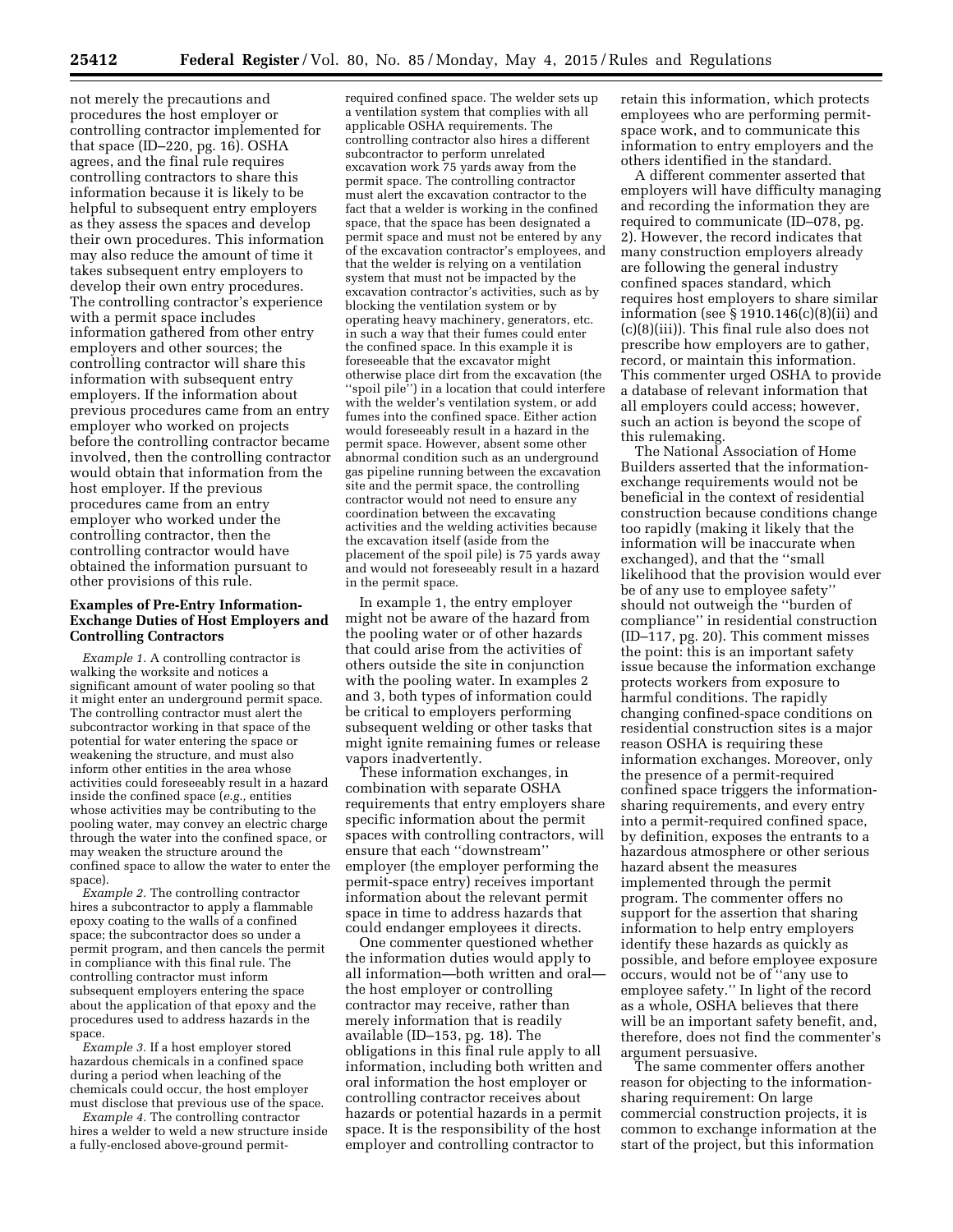may be incomplete or partial (ID–117, pg. 20). In some cases, as construction progresses, the controlling contractor obtains more information as it becomes available. Consequently, this commenter asserted that the controlling contractor or host employer will exchange information with the entry contractor in a piecemeal fashion unless OSHA requires the entry employer to request all of the information available (See also ID–219.2, pg. 37 (marked as pg. 34)). The commenter's suggested approach to avoiding piecemeal information exchanges is to have the controlling contractor or host employer withhold relevant information if the contractor does not request it. This approach is contrary to the purpose of this paragraph: To ensure that employers have as much information as possible, and in a timely manner, when preparing to work safely in a confined space. Subcontractors are not likely to be aware of hidden dangers, and are, therefore, unlikely to request information about them. To protect their employees working inside a confined space, subcontractors would likely submit a *pro forma* request for information to the controlling contractor and host when they initially begin work at any site, but it is not clear that such a process would be substantively different from the approach specified in this final rule, except that it would be involve an extra step.

In any event, OSHA has specified when the controlling contractor must share the information: ''before entry operations begin.'' The controlling contractor must share the information obtained from the host employer, and any other information that the controlling contractor gathered from other sources (*e.g.,* previous entries into the same space as part of the same construction project), with the entry employer before entry. If such permitspace work is to occur near the midpoint of a project, a single conversation shortly before the evaluation and entry may fulfill the requirements of the final rule. There is no reason the controlling contractor cannot send all of the information at once rather than sending updated information in a piecemeal fashion as the commenter noted, as long as the information is shared with the entry employer prior to entry. The key parts of the provision are that the controlling contractor remains informed, and ensures that the information is conveyed to the entrants. Therefore, employers involved in permit-space entry on construction worksites have flexibility to decide the manner in

which to exchange this information (*e.g.,* whether orally or in writing, whether the entry employer or controlling contractor initiates the exchange); however, they all have a duty to ensure that they share the information.

Paragraph (h)(3)—Pre-entry information-sharing duties of entry employers.

This provision, which sets forth the information-exchange requirements for entry employers, is similar to the proposed provision and to the corresponding provision for general industry confined spaces standard at § 1910.146(c)(9), although it uses slightly different terminology. Here, OSHA uses the term ''entry employer'' to clarify that the paragraph applies to employers who perform permit-space entry operations. And as in the rest of this section, the controlling contractor, rather than the host employer, is the focal point of the information exchange. OSHA believes that these requirements will contribute significantly to the increased safety and health of the employees of entry employers involved in permit-space entry operations.

Paragraph (h)(3)(i). This provision requires an entry employer to obtain information about the permit-space entry operations from the controlling contractor, and works with final § 1926.1203(h)(2), which requires the controlling contractor to share information about permit-space entry operations with the entry employer. OSHA believes that the reciprocal obligations in this final rule, which are consistent with the general industry standard, will increase the effectiveness of the information exchange by placing the duty to share this information on both parties. Both employers will now have the duty to exchange information, although they will likely accomplish their duties in a single interaction. The information exchange will ensure that the entry employer understands the type of space it will be evaluating, and will allow it to anticipate the permit-space hazards that may be present during entry.

Paragraph (h)(3)(ii). The final rule requires an entry employer to inform the controlling contractor of the permitspace program that the entry employer will follow, including information about any hazards likely to be confronted or created in each permit space. This exchange must take place prior to entry to ensure that the controlling contractor is informed of all the hazards in a timely manner and can take action, if needed, to prevent an accident or injury before entry operations begin. OSHA expects this exchange to occur after the

employer has completed its assessment of the permit space, which is generally necessary to identify the hazards in the space and ensure that a proper permitspace program is selected. Consistent with the approach in the proposed rule, separating this pre-entry exchange from the subsequent entry report required by § 1926.1203(h)(5)(ii) clarifies that these two information exchanges must take place at two distinct stages of permitentry operations.

One commenter objected to the proposed requirement that the entry employer inform both the controlling contractor and host employer of the procedures the entry employer planned to use in the permit space. The commenter asserted that the proposed provision was ''an unnecessary burden [that] in some cases may be infeasible" (ID–124, pg. 6). This final rule eliminates the requirement that the entry employer share this information with the host employer, eliminating any difficulties an entry employer may have communicating with a host employer, and is consistent with the rule's overall designation of the controlling contractor as the focal point of the informationexchange process. As explained elsewhere, the controlling contractor needs this information to coordinate entry as necessary, and the exchange provides the controlling contractor with another opportunity to inform the entry employer about the hazards of the permit space as required by § 1926.1203(h)(2).

Paragraph (h)(4)—Coordination duties of controlling contractors and entry employers. Final § 1926.1203(h)(4) requires controlling contractors and entry employers to coordinate permitspace entry operations in two circumstances: (1) When more than one entity performs entry operations at the same time, or (2) when permit-space entry is performed at the same time any activities that could foreseeably result in a hazard in the permit space are performed. The controlling contractor and each entry employer have separate duties under this provision, and each can be cited for failing to perform its part of the coordination. Similar obligations were included in the proposal, but were not stated as clearly as they are here, and also are present in the general industry standard. Minor differences between this final rule and the general industry and proposed rules are matters of terminology or reflect the key role of the controlling contractor in this construction rule.

There is a need to coordinate entry operations whenever multiple entities are performing work simultaneously in or around a permit-space because of the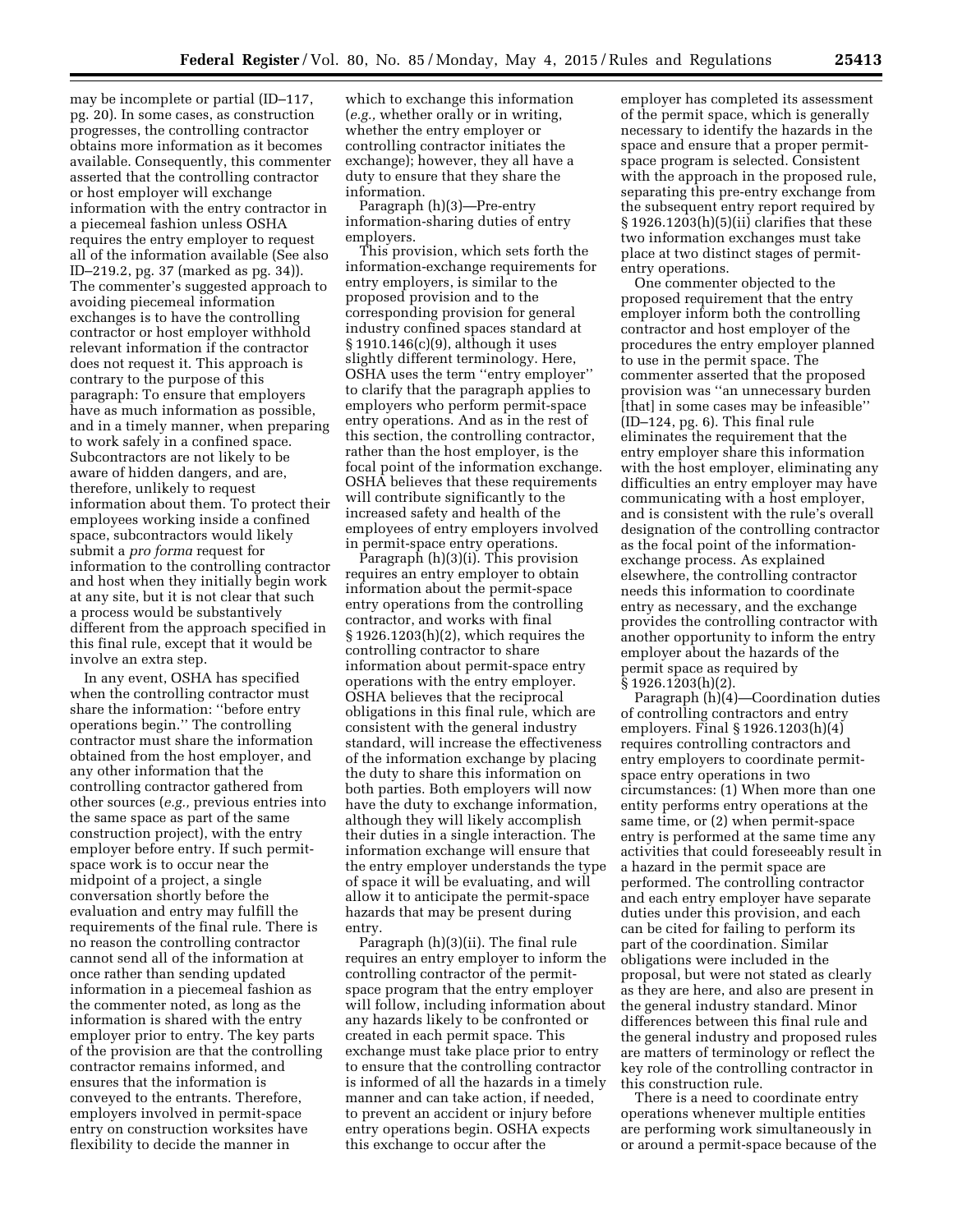possibility that one entity's activity might create a hazard for workers employed by a different entity (*e.g.,*  welding next to the application of a flammable coating). The purpose of this provision is to protect employees from foreseeable hazards that could result from a lack of coordination between entry entities in the permit space, or with entities outside the space whose activities could create hazards inside the permit space. This paragraph works in concert with the requirement that entry employers inform the controlling contractor of the permit-space program that the employer will use and the hazards they are likely to encounter in the space, including hazards created after entry. The controlling contractor can use this information to coordinate the entry operations to ensure safety for all workers in the space.

It is important for the controlling contractor to participate in each coordination effort because construction worksites are constantly evolving, with multiple employers performing work. Consequently, the controlling contractor, as the employer with overall responsibility on the worksite, is in the best position to coordinate the entry operations. This provision also requires the entry employer to coordinate entry with the controlling contractor because it is the entry employer who evaluates a confined space, who will have employees it directs entering the space, and who may have the most current information about the space.

For example, a properly informed controlling contractor will be aware of excavation work on a site directly above an underground permit space, and will coordinate work to ensure that no employees are in the permit space when the excavation work could foreseeably cause part of the underground space to collapse. Similarly, the controlling contractor must ensure that, when an employer is using a crane in the vicinity of a permit space, lifts are planned and implemented so that the crane would not be carrying its load over an occupied permit space or its entry/exit. In those scenarios, the entry employer would be responsible for informing the controlling contractor when it plans to have employees inside the permit space. Coordination would typically involve the controlling contractor scheduling the activities appropriately, working with all of the employers involved to ensure that they adhere to the schedule, implementing a plan to remove the employees from the permit space at the appropriate times, and designating locations to keep the employees clear of the load during the lifting operation.

This coordination requirement responds to a concern that proposed § 1926.1204(d) did not account for the fact that work taking place near a permit space can create hazards that could harm other employers' employees inside the space (ID–210, pg. 317–18). The commenter raising this concern provided an example of an employer that uses gas that is heavier than air near a confined space; such a gas could create an atmospheric hazard in the space by displacing oxygen.

OSHA agrees with this comment and the final standard requires the type of coordination that will address this concern. It specifically requires the controlling contractor to coordinate entry operations of any entities whose activities could foreseeably result in a hazard in the confined space. This requirement is consistent with the requirements of final §§ 1926.1204(k) and 1926.1210(f). Final § 1926.1204(k) requires an entry employer to account for such coordination as part of its permit program, while final § 1926.1210(f) requires the entry supervisor to determine, on transferring responsibility for permit operations, that entry operations remain consistent with the terms of the entry permit and that entry conditions are acceptable.

Other commenters objected that controlling contractors are not in the best position to coordinate because they often are not on the site to provide coordination, do not have the knowledge or experience to correctly identify the hazards of a permit space, and may not know of the planned entry (ID–117, pg. 21; ID–075, pg. 6). These commenters also argued that if the final standard requires coordination, such coordination should be between the involved host employer and entry employer(s), as is the case under the general industry standard (ID–117, pg. 22; ID–075, pg. 6).

OSHA disagrees with these comments. An employer that meets the standard's definition of controlling contractor has ''overall responsibility for construction at the worksite.'' As noted earlier, other commenters agreed that controlling contractors were better suited than host employers to serve at the center of this process in construction activities. (ID–210, pg. 315–20; ID–220.2, pg. 14–15). By virtue of their responsibility for the entire worksite, controlling contractors schedule and coordinate activities among different subcontractors to ensure that they perform construction tasks in the correct sequence, in the proper manner, and with minimal delay between the steps on a project. The vague hypothetical scenarios presented

by the commenters do not persuade the Agency that the coordination required by this final rule is a significant departure from the type of coordination required on a regular basis under existing work practices. Accordingly, OSHA concludes that controlling contractors, as the entities actually managing construction activities at a worksite, are better able than host employers to coordinate the activities of the other employers whose employees work in or around a permit space. Coordination of entry operations under final § 1926.1203(h)(4) is a critical component of this standard.

Nevertheless, OSHA has structured the coordination provision in the final rule to minimize additional responsibilities and provide appropriate flexibility for controlling contractors. If the controlling contractor's employees will not enter the permit space, the controlling contractor may fulfill its coordination duty by relying on information provided by entry employers. The controlling contractor does not necessarily have to be on the site at all times or have expertise on permit space hazards to coordinate entry operations, just as the controlling contractor does not need to be on site at all times to coordinate material deliveries or subcontractor assignments. In addition, the final rule does not specify how the controlling contractor and entry employers must coordinate entry operations. Controlling contractors and entry employers may coordinate entry operations using any method that is effective, and this coordination need not involve a lengthy process.

One commenter expressed a concern that the coordination requirements would impose strict liability on controlling contractors for safe permitspace entry operations, meaning that the controlling contractor would be liable for another employer's breach of safety policy (ID–141, pg. 2). The final rule does not impose strict liability or any responsibility to ensure other contractors' compliance with the standard. Controlling contractors who are not entry employers have information sharing and coordination duties.

Another commenter asserted that, in an effort to comply with this coordination duty, the controlling contractor may impose redundant and unnecessary safety measures on other employers to protect the controlling contractor from liability (ID–120, pg. 2). This comment is speculative and unsupported by specific examples, so it is difficult for the Agency to respond to it other than to note that the final rule does not impose duplicative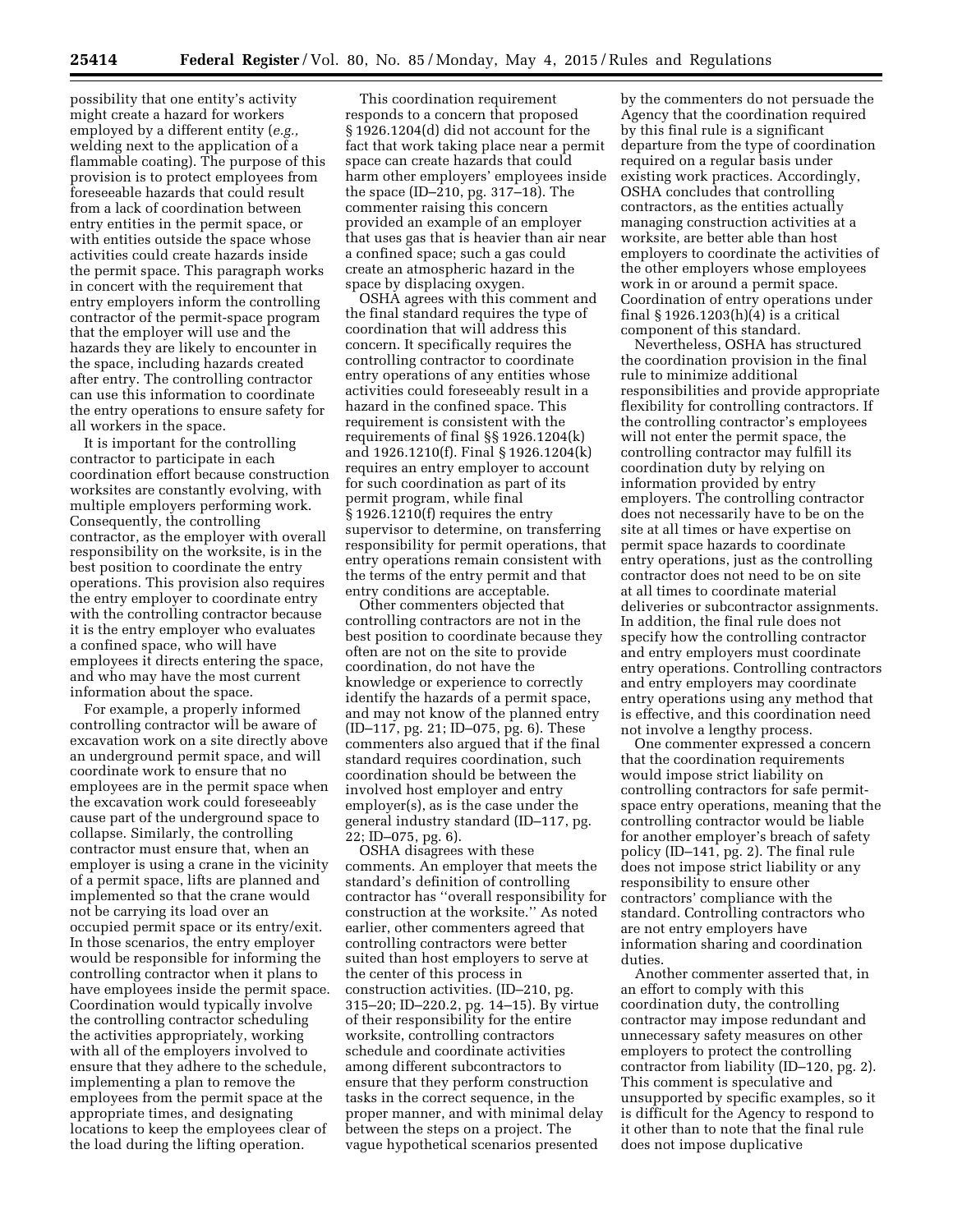requirements on employers, nor does the final rule require the controlling contractor to do so. OSHA believes that the final rule provides employers with sufficient flexibility in discharging their coordination duties. This flexibility should reduce duplication of effort and any associated costs.

Lastly, this commenter asserted that it would be difficult for a controlling contractor to fulfill the coordination duties absent explicit contractual authority to do so. *Id.* But under this final rule, controlling contractors are the only employers at a worksite that ''have overall responsibility'' for the site, so they are in the best position to coordinate the work schedule. If controlling contractors prefer to augment their authority through contractual provisions with subcontractors or host employers, this final rule does not prevent them from doing so.

Paragraph (h)(5)—Post-entry duties of controlling contractors and entry employers. This paragraph, which imposes obligations similar to those in the general industry standard, requires the controlling contractor to debrief an entry employer at the end of entry operations about the permit-space program followed and any hazards confronted or created during entry operations, and then relay appropriate information to the host employer. It also requires the entry employer to share the same information with the controlling contractor. These requirements serve three purposes. First, they ensure that the controlling contractor requests the information. Second, they establish an affirmative duty for the entry employer to provide this information. Third, they ensure that the host employer will receive information relevant to future permit-space entries. The intent is for entry employers to identify and share information about additional hazards, new procedures, or other new information not previously identified in the required pre-entry information exchange.

OSHA believes it is appropriate to place the duty on the entry employer to provide this information, as well as to require the controlling contractor to request it. The entry employer, by virtue of performing permit-space entry operations, will be the first employer to have access to new information. If the entry employer fails to communicate the information to the controlling contractor during the course of entry operations, the information transfer will occur during the entry employer debriefing.

There were no comments indicating the debriefing is unworkable or overly burdensome. OSHA made this duty

reciprocal in the final rule, and removed the duty for the entry employer to provide information to the host employer to keep the rule internally consistent and consistent with the general industry standard, and to increase the effectiveness of the information exchange by placing the duty to share this information on both parties to the exchange, thereby ensuring that both the controlling contractor and entry supervisor exchange the specified information. Accordingly, § 1926.1203(h)(5)(i) requires the controlling contractor to retrieve the information, and  $§ 1926.1203(h)(5)(ii)$  requires the entry employer to provide the information. OSHA does not view this as a significant change from the proposed rule because the proposal also required the same debriefing to occur, and it required the parties to share the same information (see proposed rule § 1926.1204(c)(2)). If no new hazards arose during entry and the entry employer's program did not change, the information exchange can be brief, just confirming that the original program was followed.

The final rule contains a new requirement for the controlling contractor to notify the host employer of any information it receives from debriefing the entry employer. OSHA added this provision to close a potential gap in the information-exchange process that could result because the final rule makes the controlling employer the hub of the information and exchange and does not require entry employers to provide information directly to the host employers, as the proposed rule did (see proposed rule § 1926.1204(c)(2)). As discussed above, OSHA has determined that the controlling contractor is in the best position to coordinate the exchange of this information. Therefore, the final rule shifts the duty to the controlling contractor. The host employer will still receive the information, but from the controlling contractor. OSHA expects that in many cases there will be no need for a separate exchange because the controlling contractor can relay this information as part of its regular communications with the host employer.

One commenter objected to the debriefing requirement, stating that it was unnecessary if other employers were not already scheduled to enter the space. If another employer does eventually enter the space, the commenter asserted, the subsequent employer's independent hazard assessment should suffice (ID–124, pg. 6). OSHA disagrees. The subsequent employer must make an independent

hazard assessment, but the rationale for requiring information exchanges in the final rule still applies: that assessment may not reveal previously identified hidden or latent dangers or conditions, and the new entry employer would be less prepared to protect its employees than if it obtained the information that the controlling contractor received from debriefing the previous entrant.

A different commenter asserted that host employers have no need for information about newly constructed confined spaces, and that the requirement to provide information to the host employer is an unnecessary paperwork burden (ID–017, pg. 2). OSHA disagrees. It is important for the controlling contractor to notify the host employer of information about the host's property, particularly any new hazards identified during the entry. In many cases, the same controlling contractor may not be present for future construction activities involving the space, so the host employer's information will helpful for future entries.

**Note to § 1926.1203(h)—host employer and controlling contractor not required to enter a confined space.** The final standard also includes the note from proposed § 1926.1204(a) explaining that, unless a controlling contractor or host employer has, or will have, employees in a confined space, neither of these employers need to enter any confined space to collect the information specified in paragraph (h) of this section. This note applies to all of paragraph (h). This protects the employees of the controlling contractor and the host employer because entering confined spaces could expose those employees unnecessarily to the hazards of that space. Controlling contractors and host employers should not conduct such an entry unless there is a purpose to the entry other than just gathering information.

Paragraph (i)—Absence of a controlling contractor. Final § 1926.1203(i) provides that, in the event no employer meets the definition of a controlling contractor on a particular worksite, the host employer or other employer that arranges for permit-space entry work must fulfill the information-exchange and coordination duties of a controlling contractor. The general industry rule does not have any requirements for a controlling contractor and, therefore, has no corresponding provision dealing with the absence of a controlling contractor. OSHA added this requirement in response to a comment noting that some construction worksites do not have an employer that meets the definition of a controlling contractor (ID–124, pg. 6). Because the controlling contractor is at the hub of the information-exchange and coordination requirements, failing to address this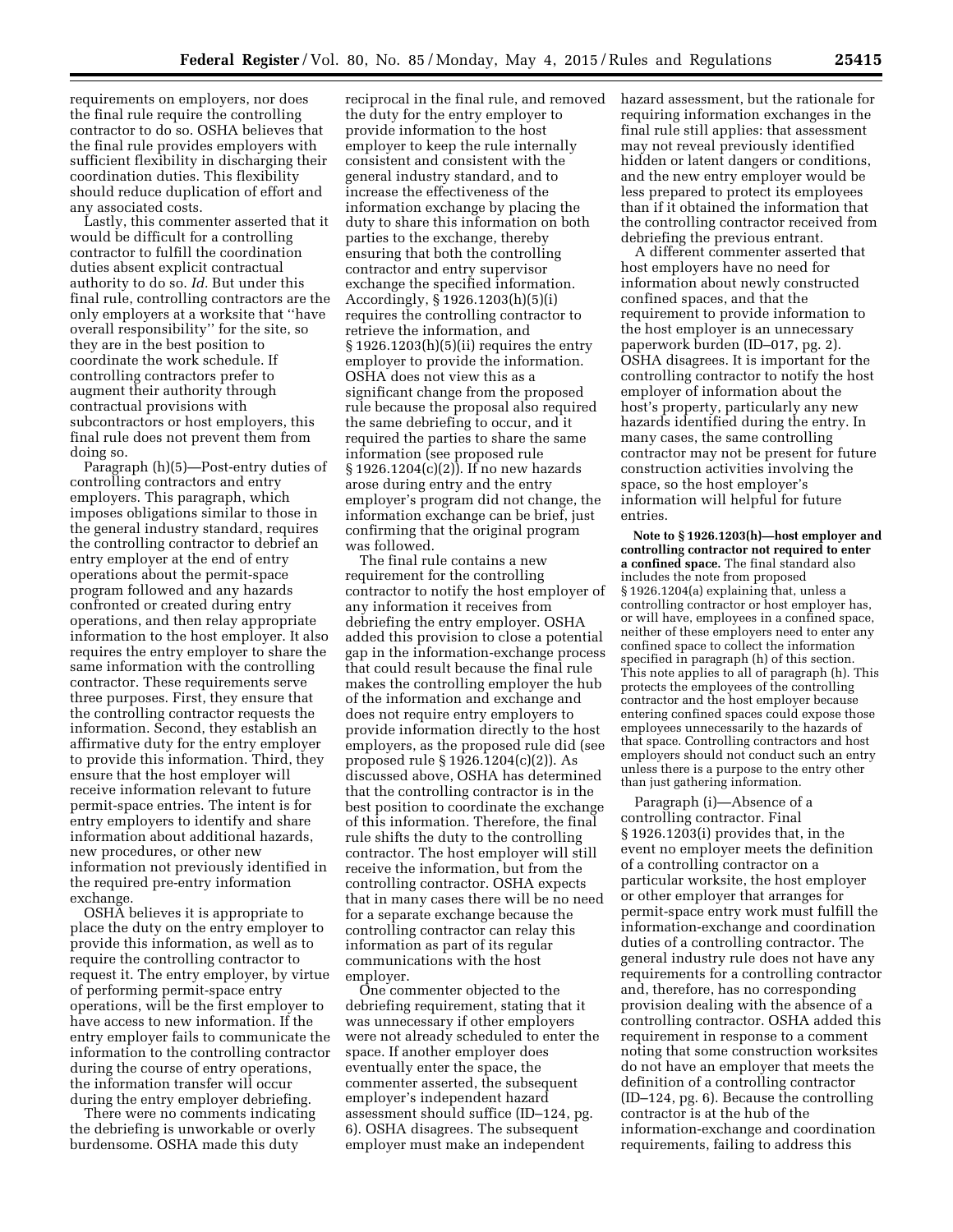issue would leave a serious gap in a critical provision of the standard. When no employer on a worksite meets the definition of controlling contractor, it is still necessary for one employer to be responsible for information exchange and coordination, thereby ensuring that entry employers are aware of the known hazards associated with the space, and that different entities do not create new hazards to each other.

The employer that has the duty specified under final § 1926.1203(i) can be any employer that arranges for permit-space entry. It could be the host employer, a different contractor, or an entry employer that arranges for another entry employer to conduct entry operations. It is possible that the employer that has this duty will change based on the stage of construction. For example, if there is no controlling contractor for the project, but a contractor on the site arranges for entry employer A to enter a permit space, the final rule requires the contractor to share the information identified in final § 1926.1203(h) with entry employer A and to fulfill the controlling contractor's coordination and other information sharing duties in the standard. If entry employer A, after completing its entry operations and cancelling its permit, arranges for entry employer B to enter the permit space, then entry employer A assumes the controlling contractor duties with respect to entry employer B's confined space activities.

Requirements in § 1926.1203(h) and (i) do not alter contractual relationships between host employers or controlling contractors and subcontractors. One commenter noted that subcontractors often perform confined-space work because of their expertise in working in those spaces, and asserted that OSHA should not ''force general contractors to interject themselves into the work tasks of their sub-contractors'' in a way that would ''disregard . . . both specific contractual responsibilities and the expertise of sub-contractors.'' (124.1, pg. 3.) OSHA agrees, and crafted this rule to ensure that subcontractors have the information necessary to perform their work safely, particularly information about hidden or latent hazards that the subcontractor may not be able to discover quickly without endangering its entrants. A subcontractor may have expertise in welding inside a confined space, but that expertise will not help it avoid an invisible hazard it has no reason to suspect. (See ID–213.1, pg. 1, *supra,* for example of hidden dangers.) In this case, the host employer and controlling contractor need not develop welding expertise; instead, they must share information about hazards that

they, or other employers with the appropriate expertise, previously identified.

Several commenters asserted that ''OSHA is attempting to force certain employers to assume a sufficient degree of control over confined space entry'' to ''substantially expand'' the tort law exposure of those employers (ID–078, pg. 2; ID–120, pg. 2–3; 153, pgs. 19–20). OSHA does not agree, and notes that comments urging OSHA to reduce potential employer liability in private rights of action are not relevant to OSHA's statutorily mandated obligations to promote worker safety.

Congress enacted the OSH Act to ''assure so far as possible every working man and woman in the Nation safe and healthful working conditions.'' 29 U.S.C. 651(b). Congress gave the Secretary of Labor the authority to promulgate mandatory occupational safety and health standards to achieve that goal.17 *Id.* section 655. As OSHA explained in an October 23, 2006, letter to U.S. Congressman Cass Ballenger,

nothing in health or safety standards issued by OSHA . . . determines the tort remedies available to injured workers. That matter is determined by the laws of the individual states. It is not our role at OSHA either to foster or to foil the efforts of plaintiffs' lawyers in state court proceedings. It is our responsibility, however, to undertake reasonable efforts '' . . . to assure so far as possible every working man and woman in the Nation safe and healthful working conditions,'' and OSHA's standards are therefore focused on addressing workplace hazards.'' In general, tort law remedies present entirely separate bodies of law that are available at common law, or as the result of state action, to anyone in the general public (including workers) who might be harmed by a wrongful act; they are not aimed specifically at correcting workplace hazards.

The OSH Act does not contain any private right of action allowing employees to recover for injuries or illnesses caused by hazardous work conditions. Instead, Section 4(b)(4) of the OSH Act makes clear that any effect of OSHA standards on state tort law is limited: ''Nothing in [the OSH] Act shall be construed to . . . enlarge or diminish or affect in any other manner the common law or statutory rights, duties, or liabilities of employers and employees under any law with respect to injuries, diseases, or death of employees arising out of, or in the course of, employment.'' (29 U.S.C. 653(b)(4).) The plain language of section 4(b)(4) thus indicates that any standard OSHA promulgates generally has no

effect on, and certainly cannot ''substantially expand,'' employees' rights under the state tort system with respect to workplace injuries and illnesses. See, for example, *Crane* v. *Conoco, Inc.,* 41 F.3d 547 (9th Cir. 1994) (''OSHA violations do not themselves constitute a private cause of action''); *Atlas Roofing Co., Inc.* v. *OSHRC,* 430 U.S. 442, 445 (1977) (''existing state statutory and common-law remedies for actual injury and death remain unaffected'' by the OSH Act); *Frohlick Crane Serv, Inc.,* v. *OSHRC,* 521 F.2d 628, 631 (10th Cir. 1975) (''It would appear that by this particular provision [section 4(b)(4)] Congress simply intended to preserve the existing private rights of an injured employee, which rights were to be unaffected by the various sections of the Act itself.''); *Jeter*  v. *St. Regis Paper Co.,* 507 F.2d 973, 977 (5th Cir. 1975) (''It seems clear that Congress did not intend [the OSH Act] to create a new private cause of action, but, on the contrary, intended private rights to be unaffected thereby.'') .

OSHA recognizes that state courts in some circumstances use OSHA standards, including these final hostemployer and controlling-contractor provisions, as evidence in a negligence action. (See, for example, *Knight* v. *Burns, Kirkley & Williams Constr. Co.,*  331 So.2d 651 (Ala. 1976).) But when they do so, any effect on tort law is a function of these state court decisions and is not in any way dictated by OSHA's standard. See *Summit Contractors, Inc.* v. *Sec'y of Labor,* 442 Fed.Appx. 570, 572 (D.C. Cir. 2011) (rejecting arguments that OSHA's multiemployer duties would increase common law liability for general contractors because ''such liability would arise only from a court's (hypothetical) later action under state law—not from the OSH Act itself'').

Other commenters submitted a variety of objections about the informationexchange provisions, including that the controlling contractor and host employer information-sharing requirements ''do not reflect an appropriate application of responsibilities, and expand the duties of general contractors in the residential construction industry'' (117.1, pg. 7), thereby requiring the host employer to maintain extensive files about each confined space located on its property, which ''would be impractical and infeasible in today's business context'' (153, pgs. 18–19). Commenters also complained that the coordination requirements were ''unworkable'' (219.2, pg. 40 (marked as pg. 37)). However, another commenter responded:

<sup>17</sup>The Secretary delegated those responsibilities to the Assistant Secretary for Occupational Safety and Health, who heads OSHA. See 77 FR 3912 (Jan. 25, 2012).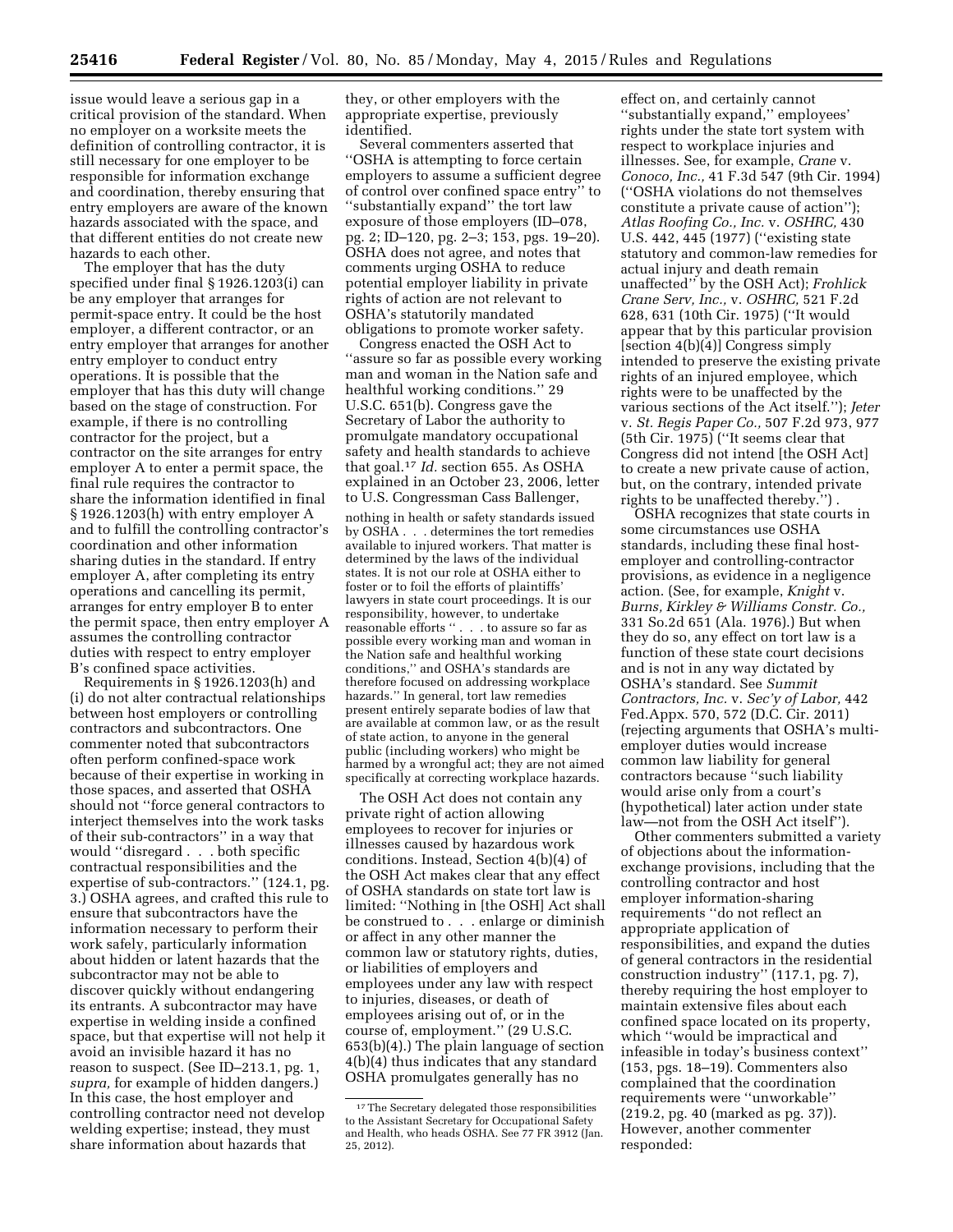Throughout the hearings, participants argued, on the one hand, that OSHA should simply extend the general industry standard to construction and, on the other, that the proposed standard would impose unprecedented and unwarranted burdens on controlling contractors, which would expose them to substantial liability. . . . [T]here is, in fact, little new in the proposed multiemployer provisions. And, there is nothing in the record that . . . suggested that the information-sharing requirements under § 1910.146 have proven to be either burdensome or unnecessary. . . . [Based on the record,] the provisions requiring information sharing between the entity that has the greatest familiarity with the worksite and contractors coming into the worksite for brief, discrete periods of times have proven to be effective means of assuring that employees can work safely in confined spaces without imposing notable burdens or liability on the host employers.

(220.2, pg. 13–14.) OSHA agrees with this comment. There are not many substantive differences between the new standard and the general industry standard, and employers have not raised significant obstacles to compliance with the general industry standard during the two decades following OSHA's promulgation of that standard. OSHA is confident that the new construction standard will also be workable.

# *Section 1926.1204—Permit-Required Confined Space Program*

The permit-required confined space program is a critical component of new subpart AA. Except for ventilation-only entries conducted in accordance with § 1926.1203(e), the Agency requires each employer with employees who will enter a permit space to implement a written permit-space program that meets the requirements set out in this section (see final § 1926.1203(d)). Final § 1926.1204 is, therefore, specifically tailored to work activities conducted inside a space that meets the definition of a ''permit-required confined space'' (''permit space'') in final § 1926.1202. Technically, final § 1926.1204 sets out information and actions that must be included in the permit program, and the requirement to implement these steps is in final § 1926.1203(d), but employers should view § 1926.1204 as the main set of requirements for protecting their employees when entering a permit space.

In the preamble to the general industry confined spaces standard, the Agency observed that ''an employer who waits until the last minute before entry operations begin to develop a permit space program is unlikely to have properly trained and equipped personnel available'' (58 FR 4495 (Jan. 14, 1993)). Accordingly, OSHA designed final § 1926.1204, which is similar to

§ 1910.146(d), to require entry employers to plan the entry, and to implement the entry in accordance with that plan, to avoid endangering employees during the entry.

For the reasons identified in the Background section, above, OSHA is conforming the language of the permitrequired confined space provisions in § 1926.1204 of the final rule to the corresponding provisions for general industry confined spaces at § 1910.146(d). The substance of this section generally is the same as the general industry standard. OSHA explains below the differences between the other paragraphs of the final rule and the general industry standard, and the significant differences between the final rule and similar provisions in the proposed rule. There is no discrete section of the proposed rule that corresponds directly to this section of the final rule, but OSHA also included most of the duties imposed by this final rule in the proposed rule. See, *e.g.,*  proposed §§ 1926.1205 (atmospheric monitoring and testing); 1926.1209(c) (limiting entry) and (f) (safe termination procedures); 1926.1210(f) (attendant required); 1926.1210(j) (equipment); 1926.1212(a) (safe termination procedures); and 1926.1218 (equipment).

One commenter noted that a particular provision in the proposed rule (§ 1926.1218(a)(4)) referred to ''confined space operations,'' and suggested OSHA change that reference to ''confined space *entry* operations'' (ID–025, p. 4). The regulatory text in § 1910.146 refers to both ''permit space operations" (§ 1910.146 $(g)(iii)$ ) and ''permit space *entry* operations'' (§ 1910.146(d)(3)) [emphasis added]. In this final rule, OSHA changed all references to confined space operations and permit-space operations to confined space *entry* operations or permit-space *entry* operations to maintain consistency. The terms ''confined space entry operations'' or ''permit-space entry operations'' refer to both actual entry into a space, and any planning or preparation made for the entry (*i.e.,* an employer can be engaged in ''entry operations'' before actually entering a confined space).

The introductory language in final § 1926.1204 provides that the entry employer must perform the procedures set forth in that section. OSHA simplified the introductory language from the language in § 1910.146(d), and edited the language to reflect this final standard's use of the term ''entry employer'' when discussing an employer who decides that employees it directs will enter a permit space. OSHA

made this change to clarify which employers must comply with these procedures on a multi-employer worksite.

Paragraph (a). Final § 1926.1204(a), which is identical to  $\S 1910.146(d)(1)$ , requires an employer to implement an effective means of preventing all unauthorized entry into a permit space. These measures are necessary to prevent unauthorized entry into PRCSs, and to protect employees from encountering PRCS hazards. Under the final rule, it is the entry employer's responsibility to ensure that all unauthorized persons stay out of the established permit space, regardless of who employs them. Any unauthorized employer who enters a permit space could pose a danger not only to themselves, but also to workers already inside the space. The entry employer's duty to prevent unauthorized entry also extends to the prevention of unintentional entry, such as a person falling into a space or accidently entering a permit space because of confusion about where an entrance to a space leads. The duty also extends to members of the public passing near the construction site (*e.g.,*  a sewer manhole) in order to protect the employees in the permit space.

This final provision makes no substantive change from the proposed rule. Proposed § 1926.1209 $(c)(1)(i)$ provided that employers use barriers or high-visibility physical restrictions, such as a high-visibility warning lines, to prevent unauthorized entry into a space. One commenter asserted that circumstances arise that make it unsafe to use the physical restrictions specified in proposed § 1926.1209(c)(1)(i) (ID– 104, p. 3). For example, when employees perform work to rehabilitate or install a protective coating in a sewer, the employer must use devices such as cables and hoses that run from a compressor to the airless spray pump, and then into the manhole to the spray gun, resulting in a tripping hazard that could cause someone to fall into the manhole. In such situations, this commenter suggested that OSHA require only that the employer post danger signs. OSHA expects that signs by themselves will generally be inadequate to prevent an inadvertent fall into a manhole. Even if the employer has full control of the entrance to the permit space to and can guard against members of the public who cannot see the signs or read them, there are too many activities on a typical construction site for an employer to ensure that workers would not be distracted and fail to see the sign or the manhole. Manholes, like other fall hazards at a typical worksite, must be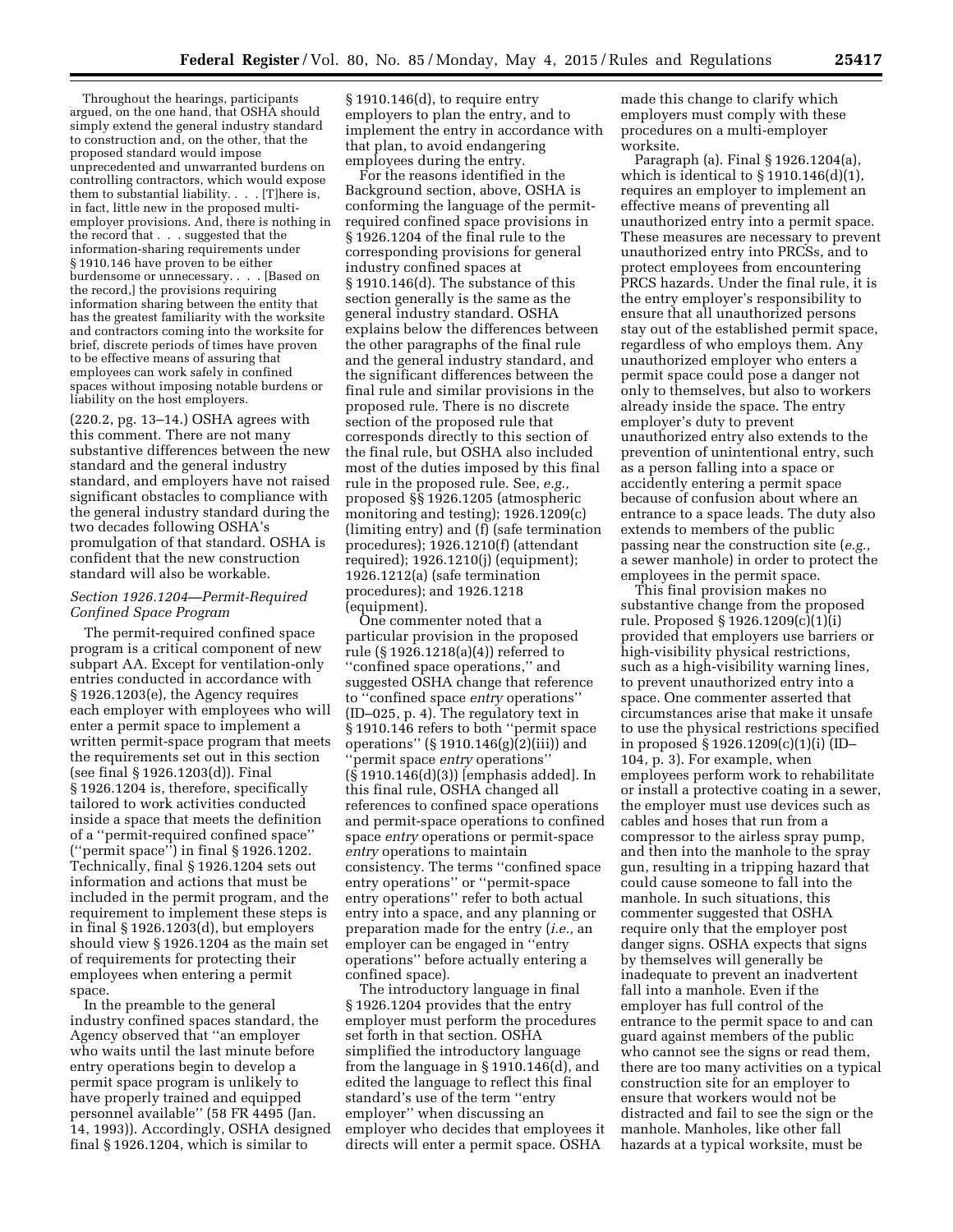guarded in a manner that meets the requirements of this standard and the applicable specifications of 29 CFR part 1926, subpart G—Signs, Signals, and Barricades and subpart M—Fall Protection.

Because OSHA is duplicating the general industry standard in this portion of the final rule, it does not specify the particular means of compliance. This approach provides employers with flexibility in complying with this provision by not limiting the measures required under this provision to physical restrictions only. The employers' means of preventing entry will be evaluated based on its effectiveness at accomplishing that task. The same explanation that OSHA provided for the general industry rule applies in the construction context as well:

[I]f the workplace is so configured as to prevent access of unauthorized entrants into areas containing permit spaces, training, alone or in combination with signs, may prevent the unauthorized access to the spaces. Otherwise, covers, guardrails, fences, or locks will be necessary. It is the employer[']s responsibility to use whatever measures are necessary to prevent unauthorized entry.

#### 58 FR 4495.

Paragraph (b). In final § 1926.1203(a), OSHA requires employers to identify and evaluate the hazards of permit spaces that employees will enter. Final § 1926.1204(b), which is identical to § 1910.146(d)(2), requires an employer that authorizes employees to enter a permit space to first conduct a thorough evaluation of that permit space to identify the presence and location of all hazards within the permit space. This hazard evaluation is necessary to ensure that the spaces are correctly assessed to make the permit-space program as effective in protecting employees as possible. This evaluation may be combined with the initial evaluation required by final § 1926.1203(a), or it may be conducted separately. OSHA anticipates that most employers who intend to enter a space will conduct a single evaluation that complies with the requirements of both §§ 1926.1203(a) and 1926.1204(b).

Paragraph (c). Final § 1926.1204(c), which is similar to § 1910.146(d)(3), requires an employer to develop procedures needed to facilitate safe entry operations into most permit spaces. The paragraph lists eight measures that employers must take. However, this list is not comprehensive: Some spaces may include unique hazards, locations, or configurations that require additional steps to ensure the safety of entrants. The

subparagraphs in final § 1926.1204(c) provide specific elements of these required procedures.

Paragraph (c)(1). Final § 1926.1204(c)(1), which is identical to § 1910.146(d)(3)(i), requires an employer to identify the entry conditions that employers must meet to initiate and conduct the entry safely. For example, when an atmospheric hazard exists in the space and an employer must use personal protective equipment (PPE) to protect employees from the hazard, the employer must include in the acceptable entry conditions the type of PPE employees are to use (such as type of respirator) and the exposure levels at which the PPE would protect the employees from the atmospheric hazard. If the permit space contains physical hazards, the entry employer must ensure that the acceptable entry conditions include the methods used to protect employees from the physical hazards. If the employer does not satisfy the conditions specified in either example, or in any list of acceptable conditions, then the result is a prohibited condition, meaning that employees must not enter the space and must evacuate if they are already in the space.

When determining the acceptable entry conditions, the employer must consider the work employees will perform and the hazards that may result from that work. For example, an employer that plans to weld inside a confined space must account for the hazard resulting from the welding fumes and gases when identifying acceptable entry conditions. As another example, an employer who plans to introduce gases into a space to inert potentially flammable gases must take into consideration the effect of the inerting gases on the atmosphere because that process will generally result in an IDLH atmosphere.

Paragraph (c)(2). Final § 1926.1204(c)(2), which is identical to § 1910.146(d)(3)(ii), requires an employer to provide each authorized entrant or that employee's authorized representative an opportunity to observe any monitoring or testing performed in a permit space. Final § 1926.1204(c)(2) does not require employees and their authorized representatives to observe the specified activities; however, it provides employees and their authorized representatives with the option to observe should they choose to do so. OSHA added this requirement to § 1910.146 in 1998, along with several other employee participation requirements. The Agency explained that those requirements would ''function to provide a 'check' on human

error in those cases where monitoring was improperly performed, and the Agency pointed to data demonstrating that human error in monitoring of a hazardous atmosphere was a critical element in many deaths in confined spaces (63 FR 66032 (Dec. 1, 1998)). OSHA also noted that its record indicated that many entrants would not choose to request to observe the monitoring, but stated ''it is reasonable to assume that allowing authorized entrants or their designated representatives to observe the testing of spaces will prevent a substantial portion of the accidents attributed . . . to human error'' (*id*). OSHA believes that this will also be the case under the final rule.

OSHA also believes that allowing employees and their authorized representatives to participate in this manner will contribute to the successful implementation of safe entry operations by enhancing their awareness of the hazards present in the confined space. Moreover, as OSHA noted when it added these observation requirements to the general industry standard, the employee participation requirements are consistent congressional intent and with a number of OSHA health standards that provide employees with the opportunity to participate actively in protecting their own safety and health and that of their co-workers (see discussion at 63 FR 66020–66021).

Paragraph (c)(3). Final § 1926.1204(c)(3), which is similar to § 1910.146(d)(3)(iii), requires an employer to include measures in the permit program to isolate a permit space or, where applicable, a physical hazard within the permit space (such as isolating mechanical hazards through lock out). The general industry standard refers only to ''isolating the permit space,'' while the new final rule also addresses isolating physical hazards within the permit space, such as by placing a physical barrier inside the permit space to eliminate the potential for employee contact with a physical hazard inside that space, for the reasons provided in the explanation of § 1926.1203(e)(1)(i) and (g)(1). It is important to isolate the entrants from the hazards that may exist in the continuous space, or may enter into the continuous space and eventually migrate to engulf the entrants. For example, if an entry employer has not isolated a particular area of a continuous system such as sewer system, then the entire continuous system is a confined space. If any part of that system contains material that has the potential for engulfing an entrant then the entire system is a permit space.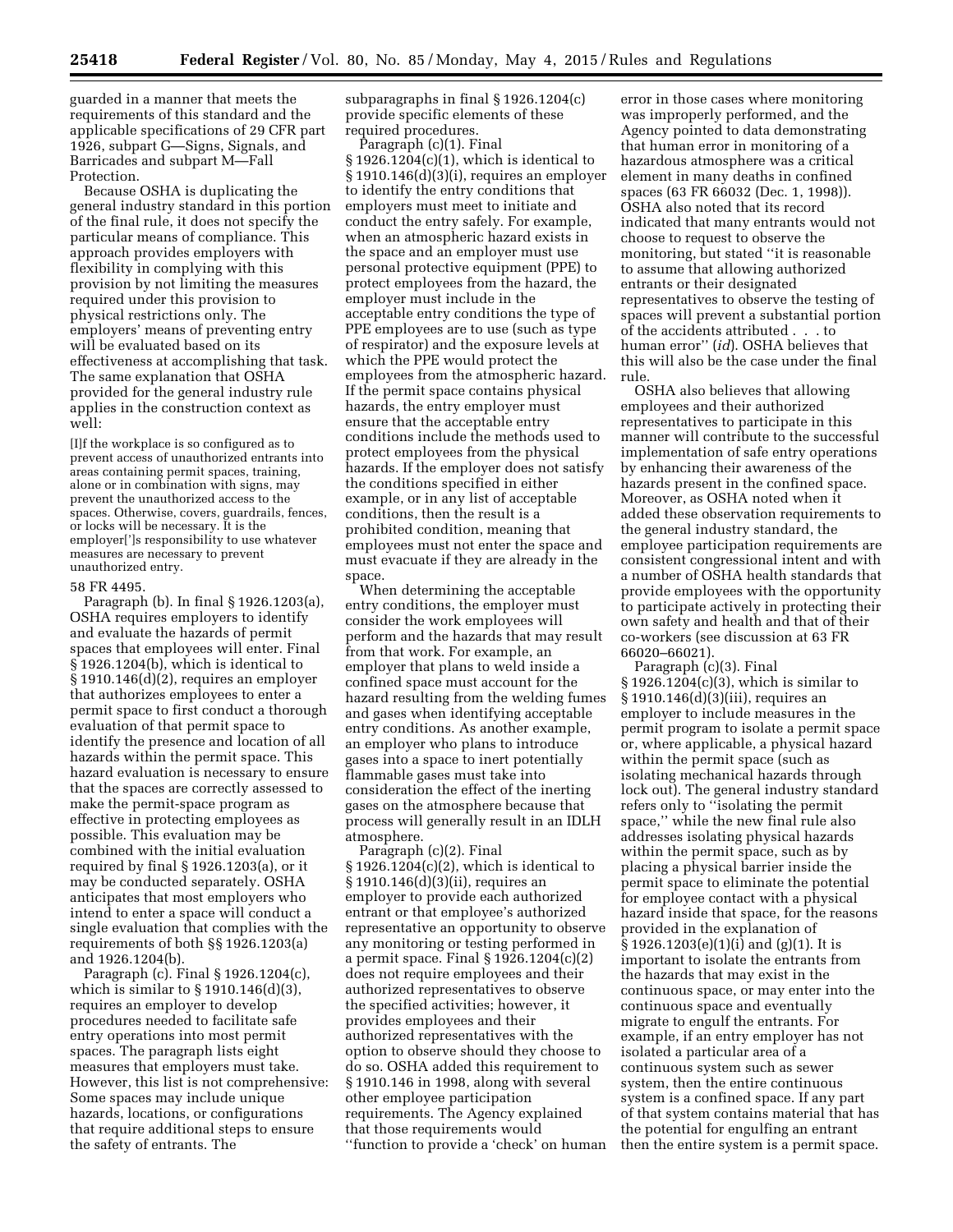If an employer is able to isolate all of the physical hazards, then the employer might be able to reclassify the space as a non-permit space or enter under the alternative procedures in § 1926.1203(e). However, employers may still choose to enter under a permit program or may be required to do so if, for example, they isolate a physical hazard but cannot control an atmospheric hazard and must enter using respirators. The requirement to include the isolation measures in the permit program is critical to employee safety in those situations, as well when the employer is relying on isolation to prevent hazards from entering a space. Requiring the listing of the isolation method as part of the permit program is also useful to remind employers that if they are relying on the isolation to enter a confined space under the alternative procedures in § 1926.1203(e) or the reclassification under § 1926.1203(g), they must maintain that isolation or the permit program requirements will apply immediately.

If the employer is using isolation to protect the employees during the entry, then paragraph (c)(3) requires that the program include a method to ensure that the hazards remain isolated for the duration of the entry. Isolation methods provide the highest degree of assurance that the hazard will be kept away from the employees in the space, because isolation does not generally depend on the continued, proper operation of machinery (such as ventilation equipment) or PPE (such as respirators). If the space is such that the employer can demonstrate that it is infeasible to isolate the hazards, the employer need not include isolation measures in the permit program, but must eliminate or control the hazards in accordance with final § 1926.1204(c)(4) and § 1926.1204(e) (see final § 1926.1204(e)(1)). If the employer cannot maintain isolation or control the hazards, then the employer must terminate entry operations immediately.

Three commenters provided examples of how they believed it was possible to isolate portions of a confined space from other portions of the space. The first commenter addressed a scenario in which the employer is applying a protective coating to a sewer (ID–104, pp. 2–3). The commenter, an association representing members who apply protective coatings in sewers, asserted that the employer can isolate the permit space from the other sections of the sewer by running a bypass line upstream with pneumatic pipe plugs installed that provide a tight seal to prevent passage of air and liquids.

The second commenter, an association representing utility

contractors who work regularly in sewers, noted that employers can sometimes block the flow of effluent into one part of a sewer system from a larger confined space by using pipe plugs upstream from where employers will conduct the work (ID–210, Tr. p. 187). In some cases, employers also use plugs to block off a portion of the sewer downstream from where an employer will conduct the work, and then purge and clean the workspace in between the plugs (ID–210, Tr. p. 188). In either scenario, the commenter stated that an employer can block the flow of air and effluent through the line by properly fitting pipe plugs to a pipe, pressurizing them with a few pounds of air, and either blocking in the plugs so they cannot fall out or using a ''double plug'' system (inserting two plugs into the same pipe ''so if one slips you will have a backup'') (ID–210, Tr. pp. 187, 189, and 199). The commenter acknowledged that there had been ''failures'' where the plugs exploded or did not function correctly and ''killed and injured workers,'' but characterized such incidents as occurring ''rarely'' and only as a result of incorrect installation or procedures (ID–210, Tr. p. 208). The commenter agreed that the proper procedures would normally include installing a bypass line upstream of the pipe plug to redirect any effluent and ensure that pressure does not build behind the pipe plug (ID–210, Tr. p. 208).

A third commenter, a different sewerservices association, also agreed that, in many cases, employers can use pipe plugs along with bypass lines and ''gate valves'' to prevent effluents from entering a section of a sewer system, but indicated that employers rarely use pipe plugs on pipes greater than 10 inches in diameter for significant periods of time (ID–211, Tr. p. 156).18

OSHA finds that the record is not conclusive as to whether pipe plugs, with or without bypass systems, are a reliable and effective means of isolating a sewer space to protect workers from engulfment and atmospheric hazards moving through a continuous system. The record, which also includes a number of fatalities and injuries associated with the use of pipe plugs (see the Final Economic Analysis), indicates that these plugs may fail as a result of improper installation and may not be appropriate for extended use in larger pipes, and that bypass systems are sometimes required to relieve the buildup of pressure that could dislodge the plugs. There is no evidence that the pipe-plug failures that occurred, even if the failures were purely the result of improper installation, would not occur again in the future for the same reason. Moreover, it is not clear from the record that a significant force such as a storm surge could not dislodge the pipe plugs, or that the failure of a bypass system could not lead to pressure building behind a pipe plug and dislodging it. Isolation through a bypass system, unlike the other examples of methods used to isolate hazards listed in the general industry standard and this final rule, would depend on the continuous operation of machinery. The pipe plugs and bypass systems may, therefore, merely be a means of controlling the hazards, rather than isolating them, because it is not clear that they would completely protect workers from exposure to these hazards.19

Paragraph (c)(4). Final § 1926.1204(c)(4), which is identical to § 1910.146(d)(3)(iv), applies to permit spaces with hazardous atmospheres and requires an employer to purge, inert, flush, or ventilate the permit space to eliminate or control the hazardous atmosphere before entry. The purpose of

19OSHA is leaving open the possibility that an employer could demonstrate that using pipe plugs in conjunction with bypass systems is an effective means of isolating a permit-required workspace from a continuous system. To do so, the employer must ensure that the procedure is appropriate for the conditions and use properly installed pipe plugs in conjunction with a bypass system to effectively isolate a workspace in a sewer system. Accordingly, the employer must ensure that the procedure isolates the workspace in fact from any engulfment hazard; OSHA would not view failure of the pipe plug or bypass system as an unforeseeable outcome. One of the commenters recommended using continuous air monitoring even if the space appears to be isolated (ID–210; Tr. pg. 202 (Kennedy)). OSHA agrees, and recommends that employers use continuous air monitoring under these conditions to provide early detection of any problems with the seal of the pipe plug.

<sup>18</sup>The same commenter also stated that most sewer manholes do not present an engulfment hazard because ''80 to 85 percent of all of the sewer manholes have pipe diameters of eight and ten inches or smaller entering them,'' and that it would take hours for engulfment to occur under these conditions because the Environmental Protection Agency engineering standards ''require that those pipes be sized to flow at 50 percent of maximum capacity during high flow periods'' (ID–211, Tr. p. 156). OSHA does not agree that limiting flow rate and capacity will eliminate the engulfment hazard; the engulfment would just take longer. These conditions do not isolate or eliminate the hazard, and the effluent could engulf or drown an employee who is unconscious or otherwise unable to leave the space before it fills the manhole, particularly if the employee is not able to keep his or her head above the floor. Therefore, the full permit-program protections in § 1926.1204 apply under these conditions unless the employer isolates or eliminates the hazard. However, if an employer can demonstrate that it can limit the rate and capacity of the flow, the employer could factor the potential

time for engulfment or drowning resulting from this procedure into determining the type and location of an early-warning system that would provide adequate time for employees to exit a space.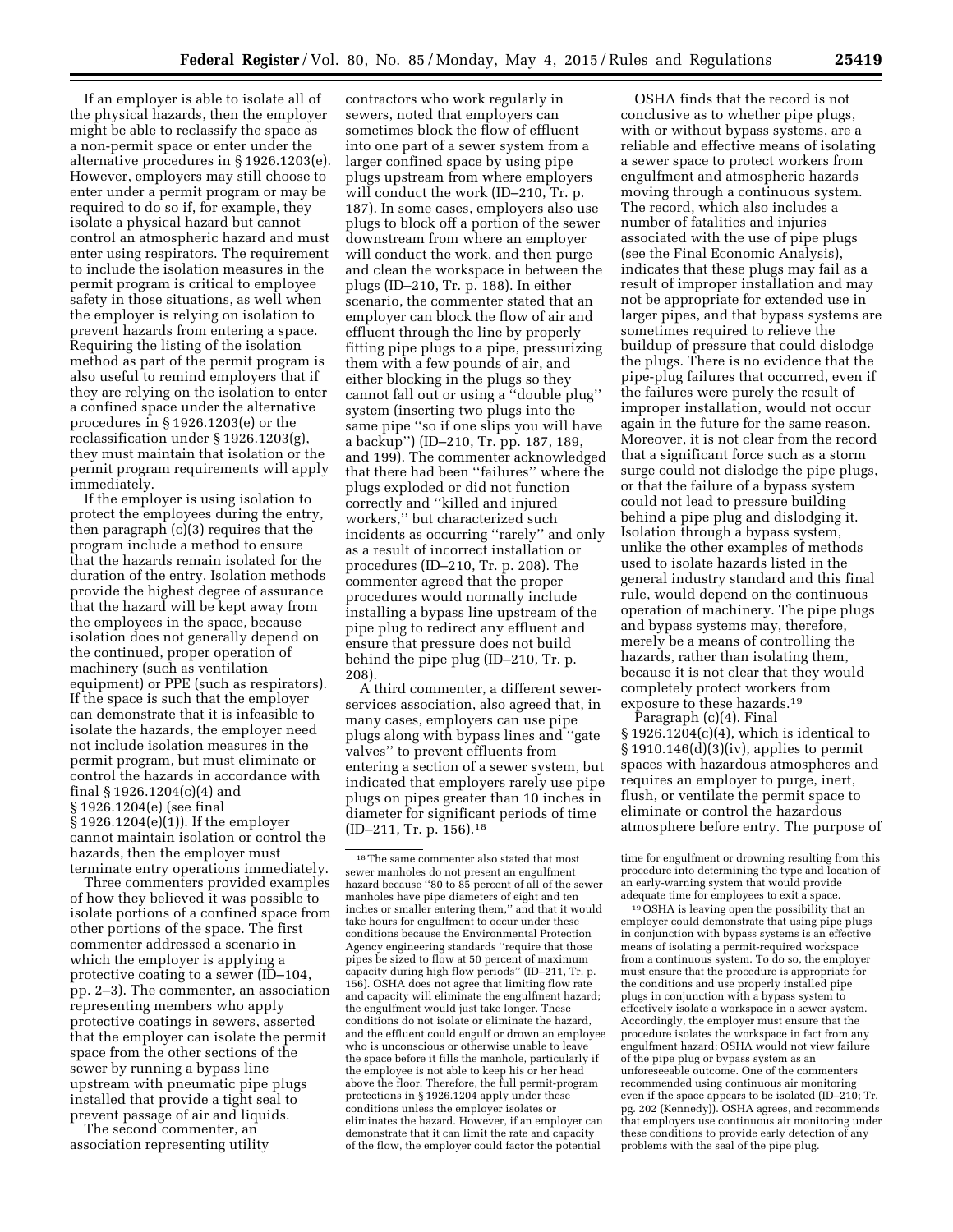this provision is to reduce employee exposure to atmosphere hazards in the permit space. Reducing exposure to hazards in the permit space through engineering practices, rather than relying on PPE as the primary protection for employees, is the most direct and effective means to reduce risk to the employee, whether the airborne substances pose a health risk of inhalation or a safety risk of fire or explosion.20

In § 1926.1204(c), OSHA requires these means of reducing exposure levels—purging, inerting, flushing, or ventilating—''as necessary'' to eliminate or control atmospheric hazards. With respect to the actions in paragraph (c)(4), ''as necessary'' means that an employer must take at least one of these actions if the permit space has a hazardous atmosphere. The only permit spaces where these actions are not necessary are those in which the space does not have a hazardous atmosphere, as defined in § 1926.1201, but is designated as a permit space because it contains another hazard, such as an engulfment hazard, inwardly converging walls, or other recognized serious safety or health hazard.

The means used to reduce risk must be appropriate to the characteristics of the hazardous atmosphere and it must also ''eliminate or control'' the hazard to produce ''safe permit space entry operations (§ 1926.1204(c)). For example, inerting a space that already has an oxygen-deficient atmosphere would be an inappropriate action, whereas ventilating with additional outside air would help to increase oxygen levels.

The Agency notes that it previously issued letters responding to questions about the conditions under which the general industry standard permitted employers to work in a space with flammable gas in concentrations greater than 10 percent of the LFL. See August 15, 1996, letter to Larry Brown, and September 4, 1996, letter to Macon Jones. OSHA subsequently clarified its position on those issues in a 2011 response to the U.S. Chemical Safety and Hazard Investigation Board, stating that the general industry standard ''prohibits entry into atmospheres greater than 10 percent of the [LFL],

unless the flammable/explosive hazard has been controlled through inerting of the space to reduce the oxygen content below that needed to support combustion.'' (ID–223, p.3).

OSHA takes the same approach with respect to this construction standard. While employers may use a variety of means to reduce the LFL to 10 percent or below, thus avoiding an LFL hazardous atmosphere as defined in § 1926.1202, OSHA reiterates that this new final rule for confined spaces in construction prohibits employees from working in any atmosphere above 10 percent LFL *except* when the employer successfully inerts the space so as to effectively remove the hazard of an explosion. See discussion of paragraph (1) of the definition of ''hazardous atmosphere'' in § 1926.1202 of this final rule. Even when the space is successfully inerted, an oxygendeficient atmosphere generally results such that employers must prohibit entry unless they provide appropriate PPE or other equipment that is capable of protecting the employee from the oxygen-deficient atmosphere. See definition of ''prohibited condition'' in final § 1926.1202 and § 1926.1204(c)(7). As of the promulgation date of this final rule, OSHA is unaware of PPE that could provide sufficient protection to an employee from an explosion involving a flammable atmosphere. OSHA notes that some practices such as the use of static electricity capture, non-static footwear, non-sparking tools, explosionproof lighting, a nitrogen blanket, or misting may reduce the likelihood of igniting an explosion, but none of these practices would eliminate the possibility of ignition. Another example of a practice that would not provide protection from a spark, fire, or explosion in an LFL atmosphere is using fire watch personnel who have the responsibility of looking for a spark, fire, or explosion and then responding under emergency procedures. It is unlikely that fire watch personnel could react quickly enough to ensure that employees would not be exposed to an explosion. Therefore, the employer must not rely on these methods in a permit program to protect employees working in a hazardous atmosphere in excess of 10 percent LFL. A permit program must identify the means of reducing the atmosphere to or below the 10 percent LFL or provide for inerting and all necessary PPE. OSHA added a note to § 1926.1204(c)(4) to make explicit the requirement for an employer to inert a space and provide appropriate PPE if employees will work in a space where

less than 10 percent LFL cannot be achieved.

Paragraph (c)(5). Final § 1926.1204(c)(5) requires an employer to determine that monitoring devices will detect an increased atmospheric hazard level in the event that the ventilation system malfunctions, and to do so in adequate time for employees to safely exit the space. This requirement is from proposed § 1926.1208(b). There is no corresponding provision specified in § 1910.146 that mirrors final  $\S 1926.1204(c)(5)$  with respect to the use of ventilation to control atmospheric hazards as part of a permit program; however, the preamble to the alternative ''ventilation only'' procedures in § 1910.146(c)(5)(i)(B) noted a similar requirement as a condition of using the ''ventilation only'' approach instead of the full permit program requirements:

In order for the space to be considered safe, the atmosphere within the space after ventilation may not be expected to approach a hazardous atmosphere. This is necessary so that, if the ventilation shuts down for any reason (such as loss of power), the employees will have enough time to recognize the hazard and either exit the space or restore the ventilation.

58 FR 4488. OSHA is including that requirement in the final rule as a condition of the ''ventilation only'' alternative procedures in final § 1926.1203(e), and OSHA is applying the same requirement to the use of ventilation to control atmospheric hazards under a full permit program because the atmospheric hazards that could be present in a PRCS are the same as the atmospheric hazards present in a final § 1926.1203(e) alternateprocedures space. Therefore, the need to plan for ventilation failure is the same: employers must have a system in place that quickly detects an increased atmospheric hazard in the event that the ventilation system stops so that employees can escape safely whether the entry is conducted under the permit program requirements of § 1926.1204 or the alternative ''ventilation only'' procedure allowed by § 1926.1203(e). As with the general industry standard (see explanation of § 1910.146(c)(5)(i)(B) above), compliance with this requirement means that employers must ensure that the mechanical ventilation will control the atmospheric hazards at levels that are *below* the levels at which they are harmful to entrants so that if the ventilation fails (for example, because of a loss of power) the employees will have sufficient time to escape without exposure between detection of an increase in atmospheric level and exit.

<sup>20</sup>This approach is consistent with longstanding industry safety practice and OSHA policy. Under its ''hierarchy of controls'' policy reflected in a number of standards, OSHA only allows employers to rely on respirators or other PPE to the extent that engineering controls to eliminate the hazard are not feasible. See, *e.g.,* §§ 1910.134(a) (respiratory protection) and 1926.103 (respiratory protection); 1910.1000(e) (air contaminants); 1910.95(b) (occupational noise exposure) and 1926.101 (hearing protection).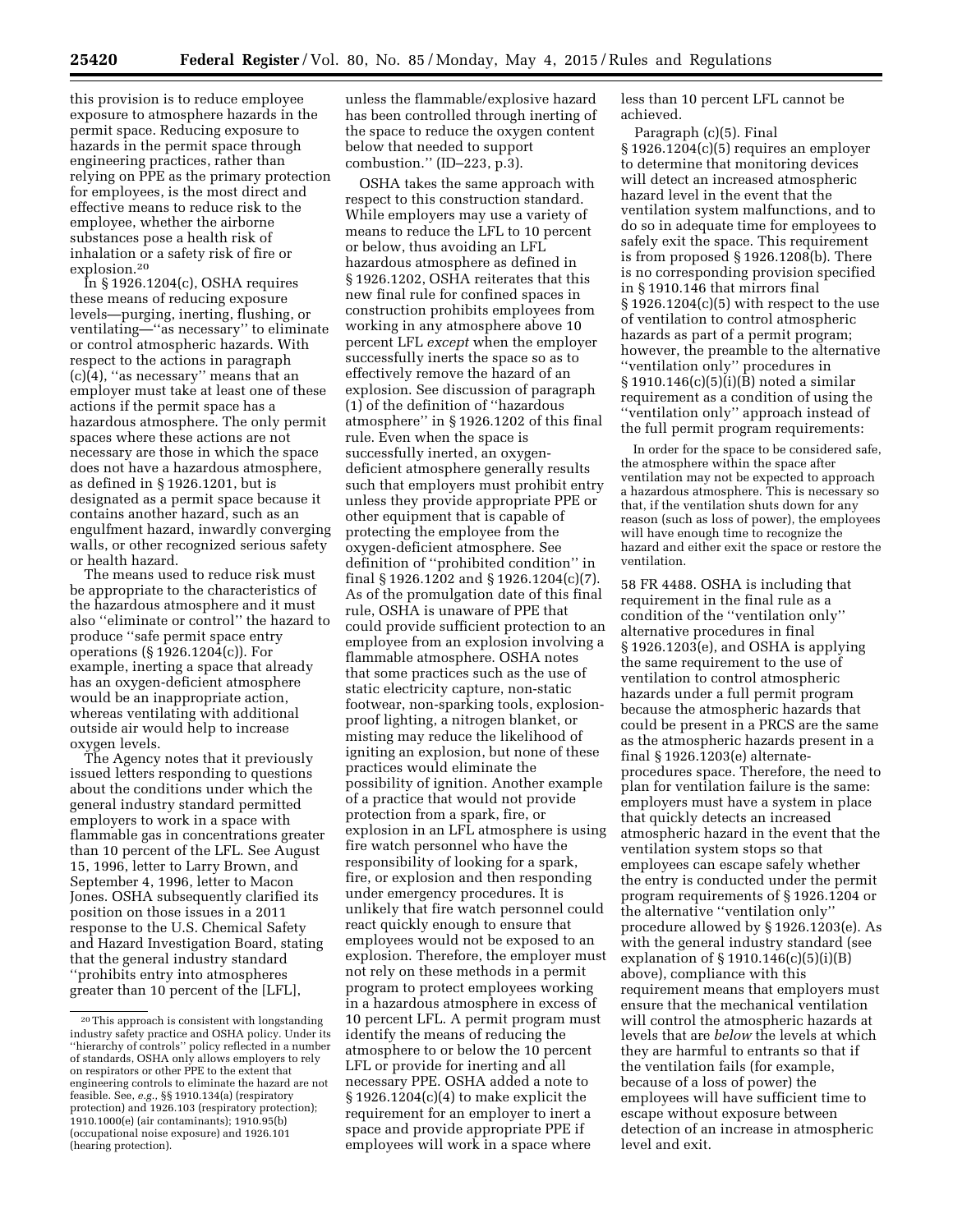Proposed § 1926.1208(b)(2) contained provisions similar to those in final § 1926.1204(c)(5). One commenter requested that OSHA provide more detail as to how an employer can comply with this requirement, suggesting that employers take into consideration ''levels of detection by the monitoring system'' and ''increases in atmospheric hazards as workers are evacuating'' (ID–140, p. 5 (labeled p. 4)). The provision is performance-based, which allows each employer the flexibility to determine how it will use monitoring to comply with the requirement. As OSHA stated in the preamble to the proposed rule, monitoring is the primary method for detecting an increase in atmospheric hazard levels. OSHA therefore requires monitoring under this final standard to detect ventilation system failure. In addition, employers should be aware of other indicators of increasing atmospheric hazard levels, in addition to monitoring, that may be useful in supplementing monitoring to provide faster detection of ventilation failures, including changes in noise levels, air flow, or pressure, as well as signs, symptoms, and characteristic effects of exposure to the atmospheric hazard (72 FR 67365 (Nov. 28, 2007)).

Paragraph (c)(6). Final § 1926.1204(c)(6), which is identical to § 1910.146(d)(3)(v), requires an employer to provide entrants protection against external hazards. This requirement is in addition to the provision in paragraph (c)(2) of this section that an employer must provide barriers as necessary to prevent unauthorized entry. This requirement will protect employees in and around the PRCS, such as attendants, or employees entering or exiting the permit space, from being struck by individuals or objects outside the PRCS that may fall into the space, or that could injure the employees when they are near the PRCS. In some scenarios, employers must use guardrails, covers, signs, barricades, or other protective measures to achieve this purpose. Each of these measures must comply with the applicable specifications of 29 CFR part 1926, subpart G—Signs, Signals, and Barricades) and subpart M—Fall Protection.21 For example, as stated in the preamble for the general industry rule, ''If entrants face a substantial risk of injury due to unauthorized entry, due to objects falling into the space, or due to vehicular hazards during entry into

and exit from the space, then barriers would be required'' (58 FR 4997).

Paragraph (c)(7). Final § 1926.1204(c)(7), the first clause of which is identical to § 1910.146(d)(3)(vi), requires an employer to ensure that conditions remain acceptable for entry for the full duration of an authorized entry. The employer will often discharge this duty by complying with the entry-supervisor provisions in § 1926.1210(c) of this final rule. By requiring the employer to have an individual on site with this authority, there is a greater likelihood that the employer will conduct the required monitoring and adhere to the acceptable entry conditions, which is critical to the successful implementation of safe PRCS procedures.

OSHA also added a clarification in paragraph (c)(7) allowing employees to work in a permit space that contains a hazardous atmosphere, but *only if:* (1) ventilating or other measures prescribed in § 1926.1204(c)(4) will not reduce the hazardous atmosphere sufficiently to allow employees to work safely within the permit-space; (2) the employer can demonstrate that use of PPE will protect the employees from that atmosphere; *and* (3) the employer ensures that the entrants use the PPE correctly. Otherwise, the entry employer must prohibit entry, or ensure that authorized entrants exit the space immediately, whenever the atmosphere inside the space meets the definition of a ''hazardous atmosphere'' specified in final § 1926.1202. These provisions are implicit in the general industry standard, but OSHA made them explicit here to avoid any suggestion that an employer could specify an ''acceptable'' condition that would include a hazardous atmosphere, absent adequate PPE.

For example, if the employer plans to have employees in a portion of a storm sewer with an oxygen-deficient atmosphere, and it is not feasible to address the oxygen deficiency through measures prescribed in § 1926.1204(c)(4), then the employer may allow employees to enter with closed-circuit respirators that would protect the employees from the oxygendeficiency hazard. If, however, the employer is unable to protect employees from these hazards using any of these methods, then it must prevent the employees from entering the space. Likewise, if a confined space contains a flammable atmosphere exceeding 10 percent, of the LFL, and the employer cannot feasibly reduce this level to the non-hazardous level (10 percent or below), then the employer must inert

the atmosphere to address potential explosion hazards (and use suppliedatmosphere respirators to protect the employees from the oxygen-deficiency hazard), or terminate entry. See also the previous discussion of final  $§ 1926.1204(c)(4).$ 

Paragraph (c)(8). Final § 1926.1204(c)(8) requires an employer, before removing an entrance cover, to eliminate conditions that could make it unsafe to remove the cover. Some examples of such conditions are when the cover is under pressure or when the cover is preventing exposure to an ignition source near a hazardous atmosphere. There is no corresponding general industry provision that has requirements similar to final § 1926.1204(c)(8); it is drawn from the requirements in proposed §§ 1926.1210(b), 1926.1216(c) and 1926.1217(c).

As OSHA explained in the preamble to the proposed rule, conditions such as heat and pressure within the PRCS may pose a danger to employees removing an entrance cover. In such cases, the cover may be blown off in the process of removal, or superheated steam may suddenly escape and burn the employee. Another example involves removal of a sealed cover that results in the release of toxic gases (72 FR 67368).

To protect employees from the hazards inside the PRCS as required by this provision, the employer must make a hazard assessment before removing any cover. Accordingly, the provision does not permit removal of the cover to the PRCS until the employer identifies all hazardous conditions related to the cover's removal, and then eliminates those hazards.

One commenter recommended that OSHA refer to any ''hazardous'' condition, rather than just a ''condition,'' that could make it unsafe to remove the cover, and include language in the text of the final rule to address rescue personnel confronted with an entrance cover that is unsafe to open (ID–086, pp. 5–6). OSHA disagrees that adding the word ''hazardous'' to the provision would be helpful because the sentence already is clear that the condition at issue is such that removing the cover could be unsafe. The provisions of § 1926.1204 do not require entry employers to address in their permit programs the hazards that rescue personnel may face during rescue, nor do these provisions require the rescuers to develop separate written permit programs for rescue. However, § 1926.1211(b) requires that rescuers be informed of, and trained to recognize, hazards such as entry covers that would be unsafe to open and might affect the

<sup>21</sup>All additional requirements of subparts G and M remain in effect.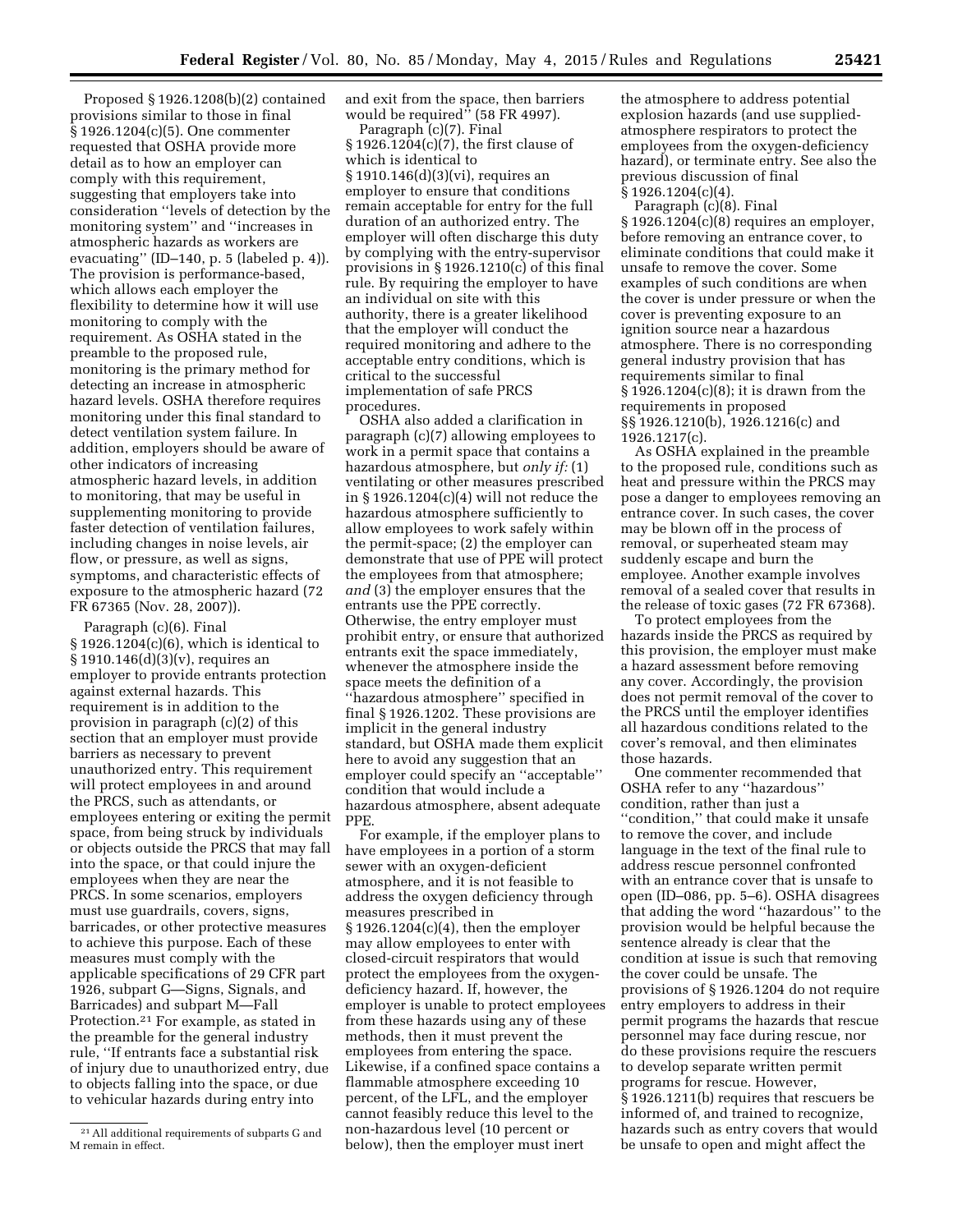ability of the rescuers to perform rescues safely.

Paragraph (d). Final § 1926.1204(d), which is similar to  $\S 1910.146(d)(4)$ , requires each employer to provide all equipment used for confined-space operations at no cost to employees, maintain the equipment, and ensure that employees use the equipment correctly. OSHA believes that providing such equipment, and using it correctly, will prevent injuries and fatalities in permit spaces. Accordingly, the purpose of this paragraph is to ensure the availability and proper use of whatever equipment is necessary to reduce the dangers to employees posed by permit spaces.

In proposed § 1926.1218, OSHA required employers to provide several specific categories of equipment and included a catch-all ''any other equipment necessary for safe confined space operations.'' One commenter suggested that OSHA clarify that the employer must provide this equipment to employees at no cost (ID–211, Tr. p. 46). The § 1910.146(d)(4) language OSHA is adopting for this final rule specifies that employers must provide this equipment at no cost to employees. Final  $\S$  1926.1204(d) varies from the language of the general industry standard only in that it specifies that the employer must provide the listed equipment to ''each employee,'' whereas  $\S 1910.146(d)(4)$  refers generally to ''employees.'' Accordingly, in appropriate cases, if an employer fails to provide the necessary equipment as required, OSHA may issue separate citations with respect to each individual employee not provided with the proper equipment.

Paragraph (d)(1). Final § 1926.1204(d)(1), which is identical to § 1910.146(d)(4)(i), requires an employer to provide necessary equipment for conducting adequate testing and monitoring. This equipment is essential for protecting employees from atmospheric hazards.

Section 1926.1204(a)(4) of the NPRM proposed requiring employers to use a direct-reading instrument to perform required testing or monitoring. One commenter asserted that direct-reading instruments are not available for ''airborne lead dust'' or ''paint that has a multitude of solvents in the formula'' (ID–077, p. 1). Another commenter asserted that the final rule should permit alternatives to direct-reading instruments when such instruments are not available (ID–025, p. 3). Final § 1926.1204(d)(1) requires an employer to test or monitor for atmospheric hazards that exceed PELs set to protect against immediate injury or illness,

which is not the case with lead.<sup>22</sup> Furthermore, OSHA disagrees with the other commenters' premise that directreading instruments would be unavailable to detect solvents. It is the employer's responsibility to ensure that such equipment is available in spaces where the final rule requires such monitoring, and the commenter did not indicate that is infeasible to do so. For example, employers can use photoionization detectors for detecting solvents.

Another commenter suggested that OSHA should require equipment calibration daily to avoid equipment malfunction (ID–025, p. 4). OSHA is not making this change because the provision as written in this final standard provides employers with flexibility in complying with the requirements to maintain testing and monitoring equipment, and to use it properly. For example, the employer can follow the manufacturer's instructions, or the recommendations of a qualified person, regarding the frequency of equipment calibration. The manufacturers' instructions are sufficient for this purpose because equipment manufacturers are most familiar with the components, configuration, and safe and healthful operation of their equipment; this information places them in the best position to specify the proper maintenance, calibration, and use of this equipment under these circumstances. Alternatively, an individual who meets the definition of a qualified person in final § 1926.1202 would have, through a recognized degree or professional standing or through extensive knowledge, the demonstrated ability necessary to make decisions that will ensure the proper maintenance, calibration, and use of equipment used in confined spaces.

Another commenter suggested that OSHA should provide a specific calibration standard because manufacturers are starting to distinguish between various types of calibrations, such as ''bump calibration'' and ''field calibration'' (ID–028, p. 6). OSHA is not adopting this commenter's suggestion because developing a calibration standard is beyond the scope of this rulemaking.

Paragraph (d)(2). Final § 1926.1204(d)(2), which is identical to § 1910.146(d)(4)(ii), requires an

employer to provide ventilating equipment necessary to establish acceptable entry conditions. For example, the employer must provide forced-air mechanical-ventilation equipment when using such equipment to establish acceptable entry conditions for entry operations under final § 1926.1204. Use of the required equipment when appropriate is a significant factor in protecting the employees from hazardous atmospheres.

Paragraph (d)(3). Final § 1926.1204(d)(3), which is substantively identical to § 1910.146(d)(4)(iii), requires an employer to provide all communications equipment necessary to ensure that an attendant can communicate effectively with entrants in accordance with §§ 1926.1208(c) and 1209(e). Not all spaces require equipment for effective communication between the attendant and entrants, but the employer must provide it when necessary. Such equipment may be necessary, for example, if the entrants cannot hear an attendant because the permit space is sealed off.

Another example where the employer must provide such equipment is when an attendant needs audio-visual equipment to perform his or her duties under the final confined spaces in construction rule for more than one permit space at a time. Examples of such equipment include electronic audio and video tools that enable the attendant to detect what is occurring inside the multiple PRCSs without the attendant having to, simultaneously, be physically present at each PRCS entrance. If an employer chooses to require an attendant to assess entrants' status in multiple PRCSs, the employer must provide all of the equipment necessary for the attendant to fulfill the required duties. OSHA believes that expecting an attendant to be able to adequately perform these duties without the equipment necessary to accomplish the attendant's duties under this final rule will jeopardize the health and safety of the entrants.

There is no provision in § 1910.146 or the proposed rule that explicitly requires electronic communication while attending multiple permit spaces, but that standard implies that such communication is necessary for the attendant to fulfill the required duties. In the proposed rule, OSHA requested comments on the means, other than electronic equipment, for an attendant to adequately assess entrants' status in multiple PRCSs. Both of the commenters who addressed this issue agreed that electronic equipment, either wireless or hard-wire, is the only means

<sup>22</sup>OSHA includes identification requirements in many of its hazard-specific standards, and employers working in a confined space must still comply with those requirements absent a specific exception, but those requirements are separate from this confined-space standard and are not subject to change as part of this rulemaking.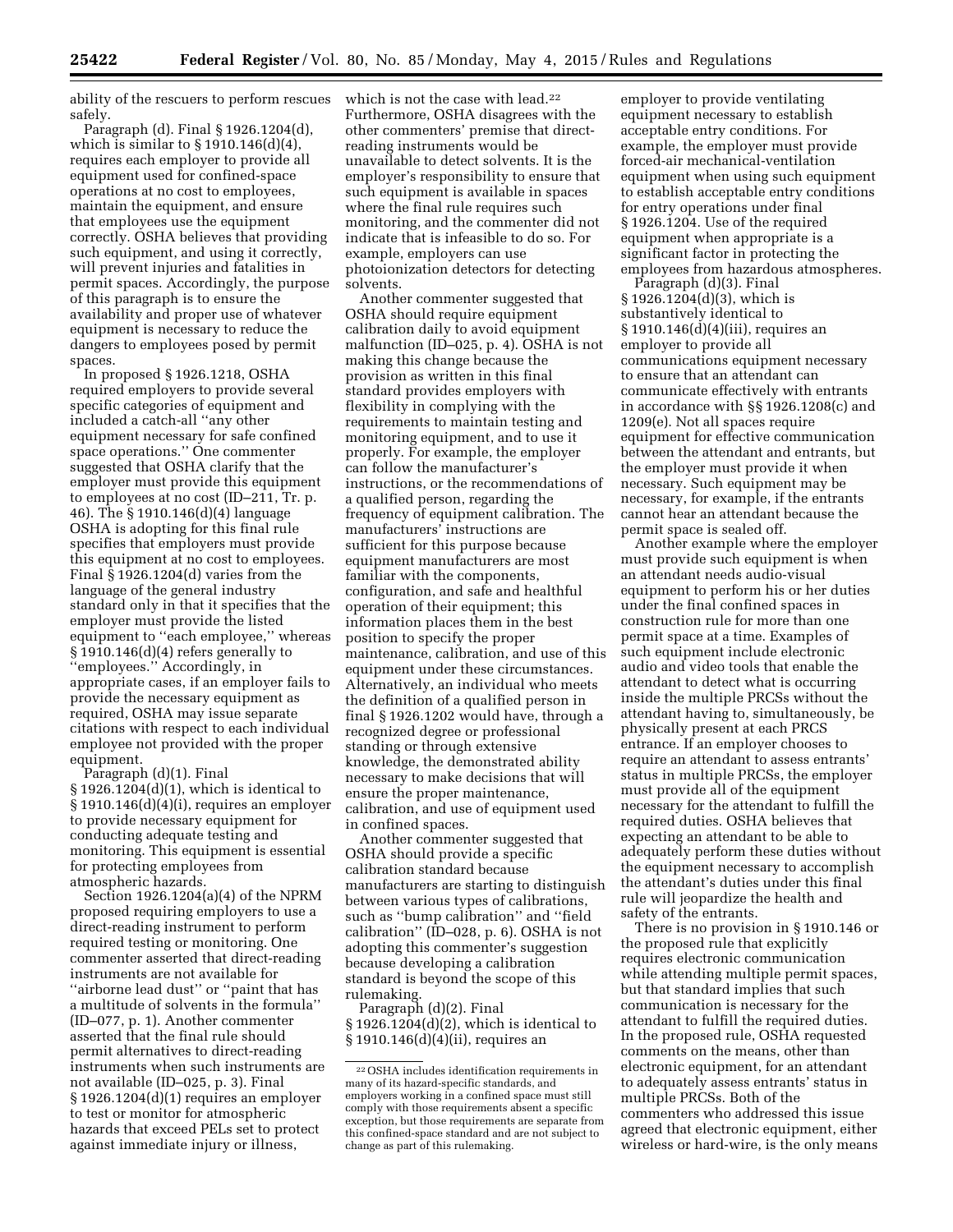of accomplishing this duty, and there is no contrary information elsewhere in the record (ID–108, p. 2; –116, p. 3). The lone exception could be when an attendant is assessing entrants' status in two separate spaces that are immediately adjacent such that the employer can ensure assessment of both spaces with a single attendant positioned to fulfill the required duties without using observation equipment. Based on the information in the record as a whole, final § 1926.1204(d)(3) requires the employer to ensure each attendant uses electronic equipment as necessary when attending to multiple PRCSs that are not immediately adjacent to each other. This result also is consistent with final § 1926.1209— Attendant Duties.

Several commenters expressed concern that communications equipment would unnecessarily occupy limited room in a confined space when either spoken communication or line– of–sight communication would suffice (ID–033, p. 3; –061, p. 4; –077, p. 1;  $-101$ , p. 2). These comments ignore the premise of the requirement: final § 1926.1204(d)(3) explicitly states that the duty to provide communications equipment arises only when such equipment is necessary, which means that the employer must provide communications equipment only when verbal communication or line-of-sight communication are ineffective.

Another commenter asserted that radio communication is not always reliable (ID–094; p. 1). As OSHA stated in the preamble discussion of proposed rule § 1926.1210(j)(1), such equipment may consist of a variety of types (for example, cell phones, two-way handheld radios), so long as it is effective (72 FR 67370 (Nov. 28, 2007)). If there is weak or unpredictable signal strength when using the device, the device would not comply with final § 1926.1204(d)(3) and the employer must remove the entrants until the attendant is situated to perform the required duties effectively. Effective, reliable communication equipment is essential in relaying information to attendants, entry supervisors, and other authorities regarding potentially dangerous changes in the PRCS conditions. Such information is critical to assess the hazards within the space and to provide information regarding methods appropriate for protecting or removing employees from those hazards.

Paragraph (d)(4). Final § 1926.1204(d)(4), which is identical to the general industry standard at § 1910.146(d)(4)(iv), requires an employer to provide PPE when feasible

engineering and work-practice controls do not adequately protect employees. The employer must provide this equipment at no cost to the employees. When the employer uses equipment that is subject to an OSHA requirement, such as respirators or ear plugs, the employer must ensure that the equipment and its use comply with the applicable OSHA requirements. For example, failure to use the appropriate filters in a respirator can render its use ineffective, and would be a violation of the respiratory protection standard (§ 1926.103). The Note to paragraph (d)(4), which is not in the general industry standard, clarifies this point with respect to respirators because they are commonly used in confined spaces. OSHA believes that providing, using, and maintaining the appropriate PPE in accordance with OSHA requirements that address the identified hazard will protect employees from serious injury or death. However, as noted in the discussions of § 1926.1204(c)(4) and (c)(7) above, PPE cannot provide protection against some hazards such as explosions.

Paragraph (d)(5). Final § 1926.1204(d)(5), which is similar to § 1910.146(d)(4)(v), requires an employer to provide lighting equipment that complies with the illumination standard (29 CFR 1926.56) and is sufficient to allow employees to work safely and exit the space quickly in an emergency. The corresponding provision in  $\S 1910.146(d)(4)(v)$  does not explicitly note that lighting equipment must meet other applicable OSHA standards; however, proposed rule § 1926.1210(j)(2) explicitly noted this requirement, and OSHA concludes that it is appropriate to include this clarification in the rule text. At least one commenter indicated that OSHA should explicitly cross-reference the applicable illumination standard (ID–011, p. 1), and OSHA did so here. OSHA also added language requiring approval of the lighting equipment for the ignitable or combustible properties of the specific, gases, vapors, dusts, or fibers present in the PRCS. OSHA took this additional language from the hazardous location requirements for the electrical equipment standard § 1926.407(b)(2)(i); a note to  $\S 1926.407(b)(2)(i)$  references NFPA 70, the National Electric Code, which lists hazardous gases, vapors, and dusts by groups characterized by their ignitable or combustible properties. The additional language ensures that employees will use safe lighting equipment and wiring methods under the particular hazardous conditions present. This additional language does not increase employers' responsibilities

under this final rule because the language merely reminds employers of an existing obligation they have under § 1926.407 when using lighting equipment under the specified conditions. As noted above, employers engaged in work covered by this standard must also comply with all other OSHA requirements unless specifically excluded.

OSHA believes that final paragraph (d)(5) will assist employees in conducting safe PRCS operations, including safe escape from a PRCS if necessary. OSHA notes that the provision would require an employer to provide lighting equipment that allows an employee to quickly exit a PRCS in the event of an emergency: For example, the loss of the primary power source. In this example, there are at least two ways in which an employer could fulfill this duty: (1) The employer can provide a reliable back-up power supply, or (2) the employer can provide employees with adequate flashlights, headlights, or similar hand-held lighting equipment. Providing adequate illumination for employees to exit quickly from a PRCS during such an emergency will enable employees to safely escape from a hazardous condition.

Paragraph (d)(6). Final § 1926.1204(d)(6), which is substantively identical to § 1910.146(d)(4)(vi), requires an employer to provide barriers and shields when required by this standard (see § 1926.1204(c)(6)). OSHA believes that this proposed requirement is necessary to keep unauthorized employees from entering the PRCS and to help protect employees inside the PRCS from being struck by objects and individuals falling into PRCSs. When providing this equipment, employers must ensure that it complies with other applicable OSHA requirements. For example, guardrails must meet the requirements of 29 CFR 1926.502(b) (Guardrail systems), and covers must conform to 29 CFR 1926.502(i) (Covers).

Paragraph (d)(7). Final § 1926.1204(d)(7), which is identical to § 1910.146(d)(4)(vii), requires an employer to provide equipment that facilitates safe entry to, and exit from, a PRCS. In doing so, employers must ensure that this equipment, including its use by employees, complies with the requirements of the applicable OSHA requirements (for example, 29 CFR part 1926, subpart X, for ladders and stairways, and 29 CFR part 1926, subpart L, for scaffolds). This equipment is critical under emergency-exit conditions to ensure that employees exit a PRCS in a timely and safe manner.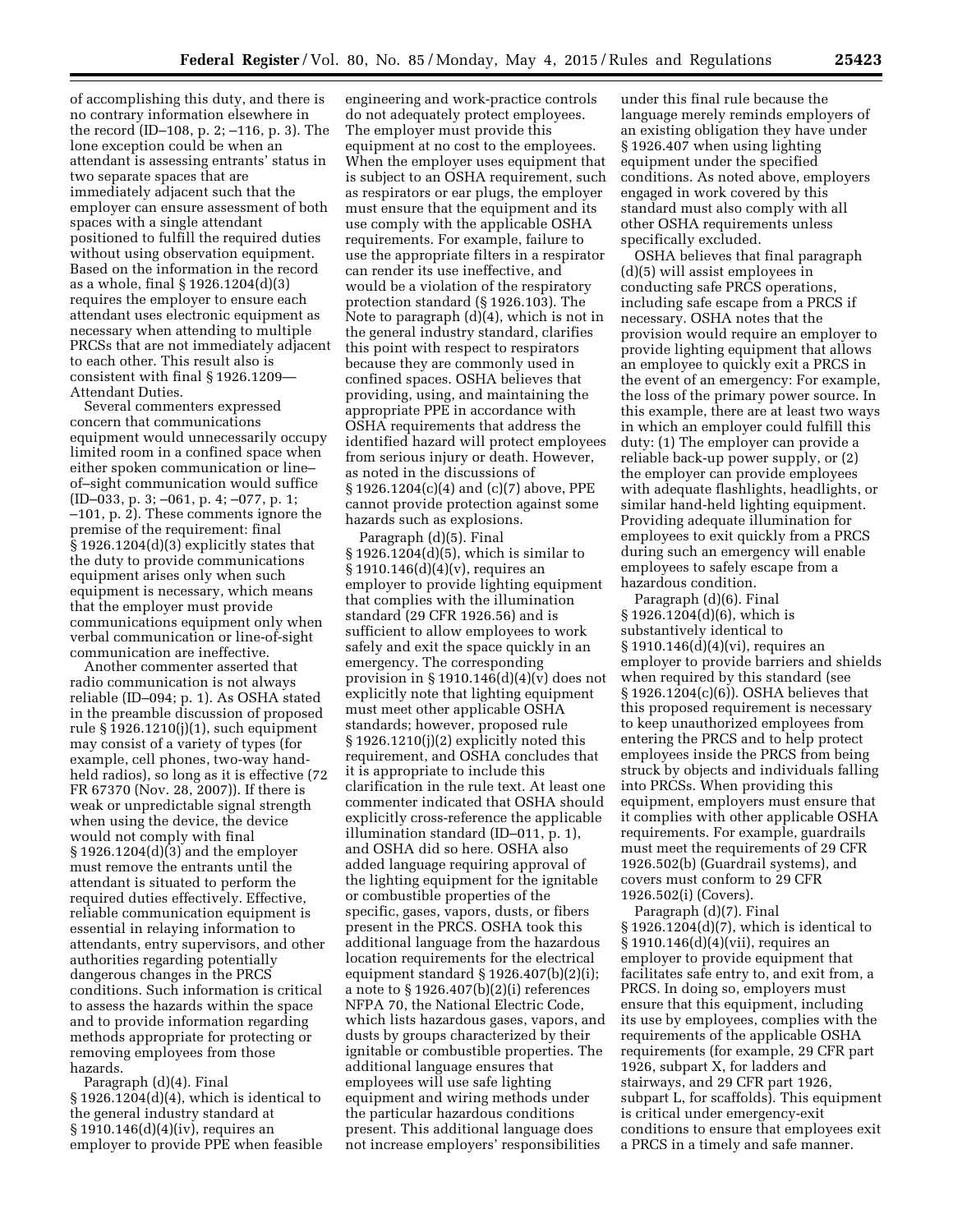Paragraph (d)(8). Final § 1926.1204(d)(8), which is identical to § 1910.146(d)(4)(viii), requires an employer to provide rescue and emergency equipment as needed. Final § 1926.1204(d)(8) ensures that the proper equipment is available for rescuing authorized entrants in the event of an emergency in a PRCS, whether it is the employer's equipment or equipment belonging to a rescue service.

Paragraph (d)(9). Final § 1926.1204(d)(9), which is similar to § 1910.146(d)(4)(ix), requires an employer to provide any other equipment needed to safely enter or exit the permit space or to perform permitspace rescue. OSHA recognizes that there is a wide variety of permit spaces, and believes that the requirement to provide all additional equipment necessary to perform permit-space entry and exit ensures that the appropriate equipment is available at the job site so employees receive adequate protection from hazards present during permitspace operations. Similarly, OSHA believes the requirement to provide additional rescue equipment as needed addresses hazards that may be unique to a PRCS rescue, thereby ensuring that employees receive adequate protection from these hazards under emergency conditions. Accordingly, the employer must identify this additional equipment, if any, after conducting an assessment of the PRCS as required by the applicable sections of this final rule.

Proposed § 1926.1218(a)(4) specified that an employer provide any other equipment necessary for safe ''confined space operations." For consistency, a commenter suggested replacing the term ''confined space operations'' with ''confined space entry,'' which OSHA used frequently in the proposed rule (ID–025, p. 4). In response to this comment, OSHA adopted in final § 1926.1204(d)(9) the corresponding language in § 1910.146 $(d)(4)$  $(ix)$ , which uses the term ''entry.'' OSHA added the phrase ''safe exit from'' to this final provision to clarify that employers must provide equipment needed for employee safety during the entire period they are involved in confined space operations, which includes ensuring that employees can exit safely from the space.

Paragraph (e). Final § 1926.1204(e), is similar to  $\S 1910.146(d)(5)$ , but includes language from proposed § 1926.1215— Continuous system permit spaces, as well as editorial revisions to the introductory text.

Paragraph (e)(1). Final

§ 1926.1204(e)(1) requires an employer to test the permit space for acceptable entry conditions. Information obtained

from testing is vital to the identification of atmospheric hazards in the space. In instances when the permit space is fixed or isolated, the testing will be straightforward. Final § 1926.1204(e)(1), however, also acknowledges that accurately testing the full extent of a permit space, or even a workspace within a larger permit space, may be infeasible because the PRCS is large or is part of a continuous system. The size of the space could limit the value of the initial testing of entry conditions because the conditions in the work space could be affected by substances in the connected spaces and, therefore, subject to change. In such cases, employers must comply with the additional procedures in final § 1926.1204(e)(1)(i)–(iii), which include pre-entry testing to the extent feasible, continuous monitoring if such monitoring is commercially available, and an early warning system that monitors continuously for non-isolated engulfment hazards.

Final § 1926.1204(e)(1) is similar to the corresponding provision for general industry confined spaces at § 1910.146(d)(5)(i), with three exceptions. First, OSHA reorganized the two requirements in  $\S 1910.146(d)(5)(i)$ , pre-entry testing followed by continuous monitoring, into separate paragraphs in final  $\S 1926.1204(e)(1)(i)$ (ii). Second, OSHA also added the requirement for employers to provide an early warning system in final § 1926.1204(e)(1)(iii). OSHA separated the two paragraphs to emphasize that an employer performing confined-space operations under final § 1926.1204(e)(1) may be performing work under a special set of conditions in a portion of a large space a continuous system. As such, the employer must comply with the special procedures in § 1926.1204(e)(1)(i) through (iii) (testing, continuous monitoring, and an early warning system), as well as paragraphs (e)(2) through (6), to account for migrating hazards. One example of this type of confined space is a sewer in which a storm or other activity at another location could send water or hazardous materials into the space in the sewer where employees are working.

Third, OSHA added language clarifying that it is the employer's responsibility to demonstrate that isolation of the space is infeasible. This requirement is implicit in § 1910.146(d)(5)(i), so OSHA added this language to make the requirement explicit and clarify that an employer who determines that isolation of a space is infeasible is most able to provide information that supports this decision.

Paragraph (e)(1)(i). Final § 1926.1204(e)(1)(i) requires an employer to test to ensure that acceptable entry conditions exist immediately before entry occurs. The testing must occur ''to the extent feasible,'' meaning that even if the employer makes a determination that it is infeasible to isolate the space and the test results may not accurately reflect all potential hazards in the space, that employer still has a responsibility to perform normal testing in the workspace prior to entry to ensure that a hazardous atmosphere does not already exist in that workspace.

Paragraph (e)(1)(ii). Final § 1926.1204(e)(1)(ii) requires an employer to continuously monitor a non-isolated permit space unless the employer can demonstrate that the equipment needed for continuous monitoring is not available commercially. Note that this requirement is different than the monitoring requirement for isolated spaces in § 1926.1204(e)(2) because paragraph (e)(1)(ii) does not include an option for periodic monitoring *unless*  continuous monitoring is not commercially available (paragraph (e)(2) allows for periodic monitoring in certain other circumstances). Nonisolated permit spaces, relative to other PRCSs, have an enhanced risk of unexpected changes in hazardous atmosphere levels because atmospheric hazards could migrate from other areas, so OSHA only permitted periodic monitoring in non-isolated spaces in the absence of a viable alternative. By monitoring the space continuously, employers should detect rising levels of a hazardous atmosphere or the introduction of a new atmospheric hazard before it is too late to warn the authorized entrants and evacuate them from the space.

Final  $\S$  1926.1204(e)(1)(ii) is similar to the corresponding provision for general industry confined spaces at § 1910.146(d)(5)(i), except that OSHA allows for the absence of commercially available equipment that could make it infeasible to conduct continuous monitoring. In such instances, OSHA still requires periodic monitoring to increase the likelihood of identifying as quickly as possible a hazardous atmosphere migrating from another part of a continuous system. Several commenters were unsure what OSHA means by ''not commercially available'' (ID–106, p. 3; –129, p. 3; –152, p. 3). Typically, equipment is ''commercially available'' if it is offered for sale to the public or to the relevant employers. As OSHA stated in the preamble to the proposed rule, one example of when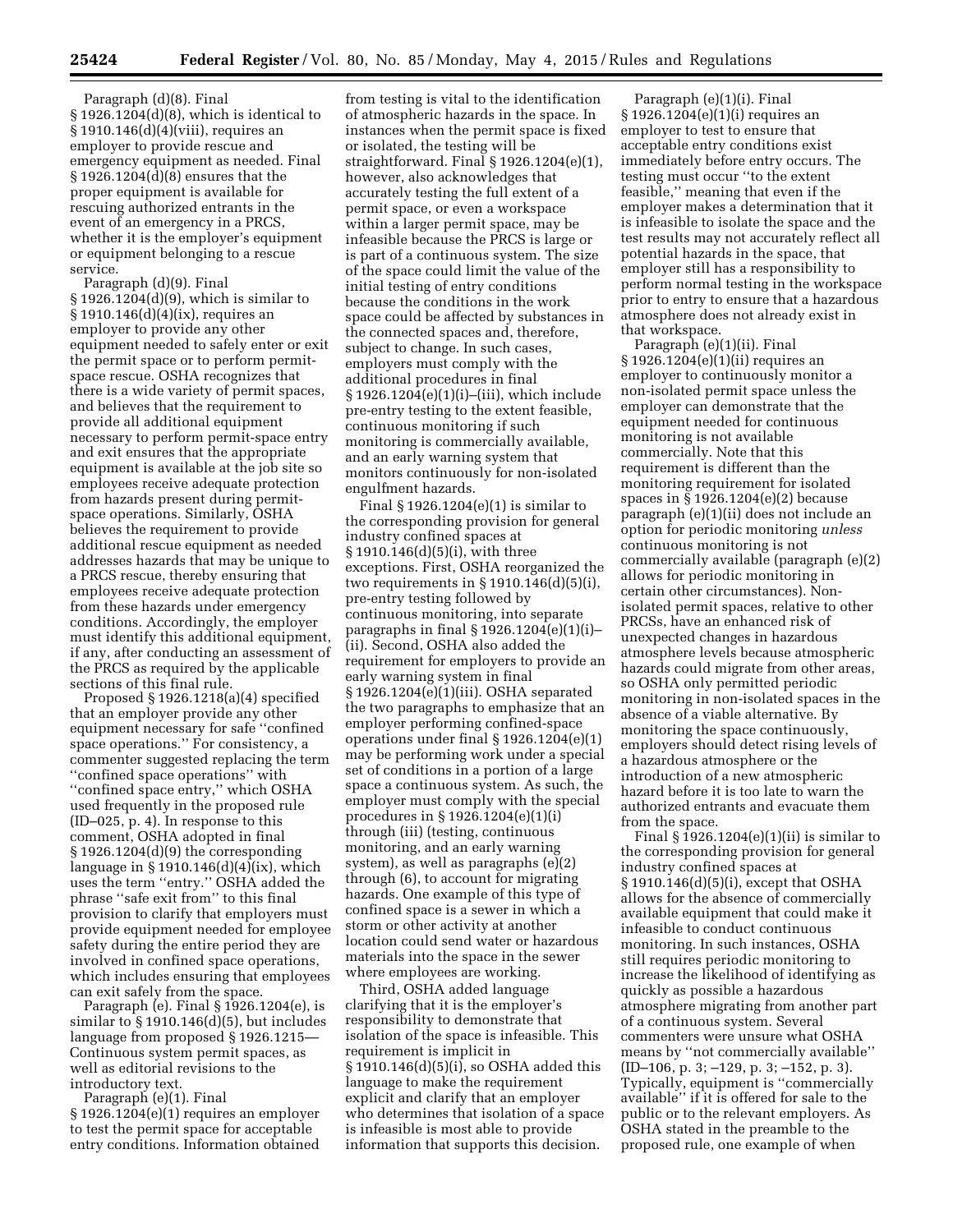continuous monitoring may not be commercially available involves particulate atmospheric hazards (72 FR 67381). In these cases, the employer must be able to demonstrate that periodic monitoring is of sufficient frequency to ensure that the atmospheric hazard remains at a safe level, as planned (*id*). OSHA added a cross-reference to final § 1926.1204(e)(2) to inform employers of the frequency with which to monitor periodically for hazards if continuous monitoring is not commercially available.

Several commenters asserted that OSHA should require a competent person to perform the testing and monitoring (ID–025, p. 3; –086, p. 5). OSHA agrees that the tester must be competent, but is not revising the text of the regulation to refer to a competent person because OSHA believes that the existing language, taken directly from the general industry confined-spaces standard, adequately addresses the competency of the tester. In this regard, the general industry confined-spaces standard does not use the term ''competent person,'' but does use terms such as ''attendant'' and ''entry supervisor'' that require a level of experience and training regarding testing or monitoring equivalent to that of a ''competent person,'' as defined in § 1926.32(f). For example, final § 1926.1208(b) and § 1910.146(h)(2) both require an authorized entrant to possess the necessary knowledge to properly test the atmosphere within a confined space (see also § 1926.1204(d)). Under the training provisions of both § 1910.146(g) and final § 1926.1207, an employer must provide specific training to an employee designated as an ''authorized entrant''; this training must establish proficiency in the duties an authorized entrant must fulfill under these standards. In this respect, the scheme of both § 1910.146 and this final rule accomplish the commenters' objective, which is to design a procedure whereby the person performing the atmospheric tests has sufficient knowledge and experience to conduct the tests properly.

Different commenters asserted that OSHA should identify the specific locations for monitoring equipment in the permit space (ID–106, p. 2; –129, p. 2). For example, these commenters suggested that OSHA require an employer to place monitoring equipment at the merger point between the larger space and the non-isolated entry point. The continuous-monitoring requirement is a performance-based standard, and OSHA does not agree that it is necessary to specify particular locations for the placement of

monitoring equipment, especially when technology and monitoring practices may evolve in the future. Accordingly, employers have flexibility to choose their preferred methods and equipment to monitor, so long as the monitoring equipment, when used in accordance with manufacturer requirements, detects rising levels of a hazardous atmosphere or the introduction of a new atmospheric hazard before it is too late to warn the authorized entrants and evacuate them from the space. For additional information about atmospheric monitoring, see May 12, 2009, letter to Edwin Porter, Jr.

Another commenter asserted that an employer must use more than one piece of continuous-monitoring equipment to effectively detect hazards (ID–031, p. 1). Final § 1926.1204(e)(1)(ii) does not require the use of more than one piece of continuous-monitoring equipment; however, the provision also does not specify that employers can accomplish monitoring using only one piece of equipment. The number of monitors an employer would need to ensure the isolation or control of atmospheric hazards depends on the PRCS's size, configuration, and conditions; the requirement here is that employers use whatever number of monitors is necessary to ensure the isolation or control of the atmospheric hazards. OSHA also selected the performanceoriented approach so that this standard will not become outdated through advances in monitoring technology.

Paragraph (e)(1)(iii). Final § 1926.1204(e)(1)(iii) requires an employer to provide an early warning system that will detect non-isolated engulfment hazards. OSHA included this requirement in proposed § 1926.1215(a)(2), but there is no corresponding § 1910.146 provision. As OSHA stated in the preamble to the proposed rule, this equipment addresses migrating engulfment hazards that are present in a non-isolated PRCS. For example, these hazards can result when runoff from a heavy storm upstream of a sewer flows downstream into the area in which employees are working. OSHA noted in the preamble of the proposed rule that migrating hazards, especially those hazards migrating from distant areas, are common in non-isolated spaces (72 FR 67382). Accordingly, this requirement is necessary to protect authorized entrants from the additional hazards associated with these spaces, including engulfment hazards.

One commenter suggested that the requirement for an early warning system will force employers to hire more employees for the purpose of monitoring the space (ID–059). Neither

the comment nor the rest of the record provide support for this suggestion. To the contrary, employers have flexibility in determining whether to hire additional employees to comply with final § 1926.1204(e)(1)(iii). An employer may position detection and monitoring devices, without the need to hire additional employees, to provide the early warning. A full discussion of the costs of early warning systems is included in the Final Economic Analysis in this document.

One commenter appeared to assume that this provision required using equipment, not additional employees, to monitor engulfment hazards. This commenter asserted that such equipment is too expensive to maintain (ID–098, p. 1). This commenter did not provide any support for the assertion, or any specific information about problems associated with maintaining or operating such equipment. OSHA notes that the use of properly calibrated equipment to detect non-isolated engulfment hazards is a current practice by many in the industry and has been since before OSHA issued the proposed rule (see transcripts of stakeholder meetings, available at: *[https://](https://www.osha.gov/doc/reference_documents.html) [www.osha.gov/doc/reference](https://www.osha.gov/doc/reference_documents.html)*\_ *[documents.html](https://www.osha.gov/doc/reference_documents.html)*). Without a specific reason why an early warning system is infeasible, OSHA retained this requirement in the final rule.

Another commenter asserted that an early warning system requirement will require an employer to evaluate and calibrate such systems for each potential hazard (ID–216). It is not clear from the comment, however, that the commenter understood that the early warning system described in the proposal (and this provision) must detect only nonisolated *engulfment* hazards, not each potential atmospheric hazard. Because engulfment hazards involve the movement of tangible substances (*e.g.,*  water, mud, sand), systems may detect movement of different substances using the same methods (*e.g.,* a motion detector or other sensor triggered by the movement of water, mud, sand, or another substance through a particular area). The commenter did not provide any specific examples of equipment that would require calibration in a way that would be burdensome to the employer or diminish the effectiveness of the equipment in providing an early warning.

The same commenter suggested as an alternative requiring employers to disconnect, blind, lockout, or isolate all pumps and lines that may cause contaminants to flow into a confined space, and then continuously monitor that space. The alternative approaches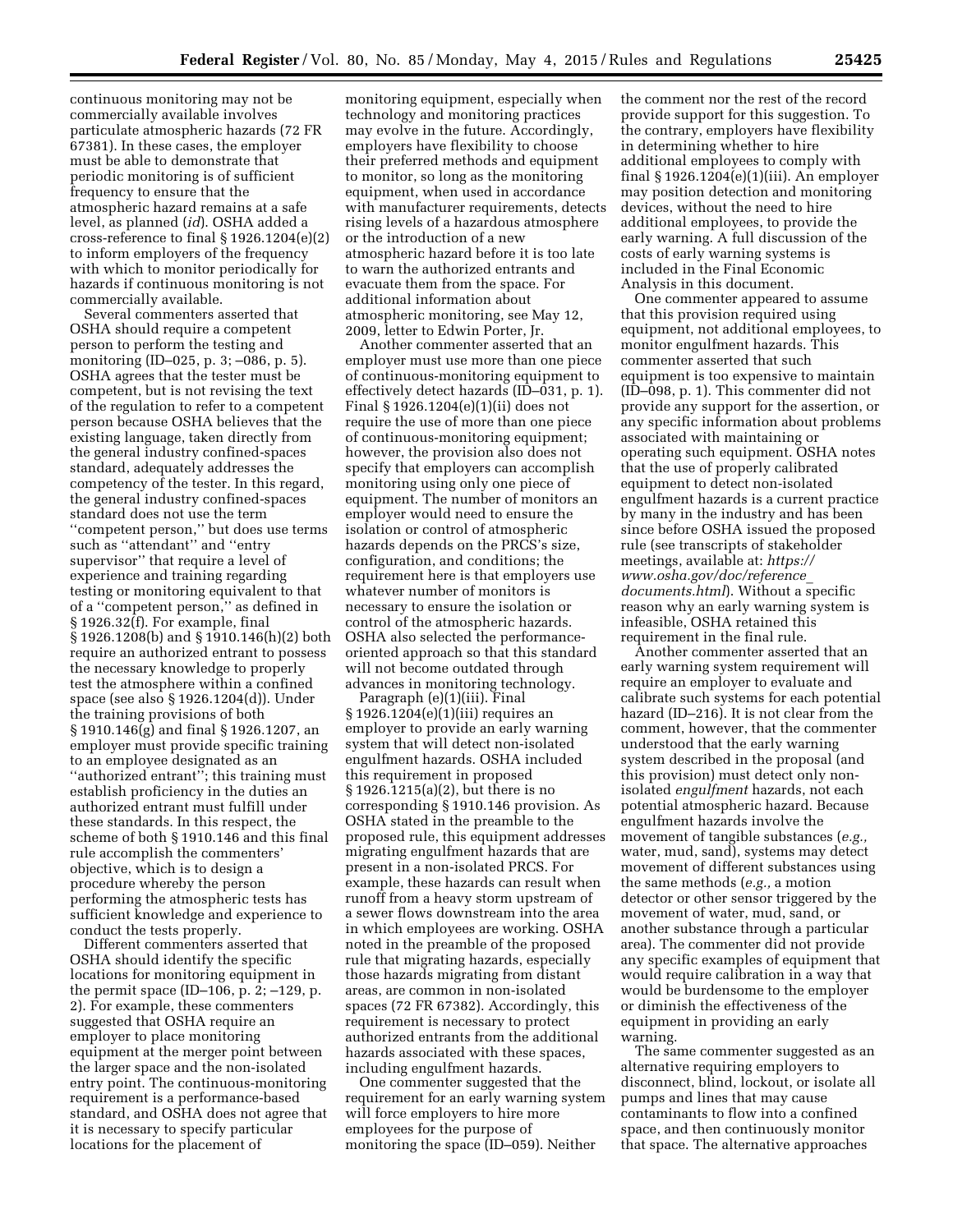mentioned by the commenter appear to be directed at isolating the hazards. If the employer effectively isolates or eliminates all physical hazards within the entire permit space, then it might be possible for the employer to avoid the permit program altogether if employees can enter the space through the alternative procedures in § 1926.1203(e), or if there are no atmospheric hazards and the permit space is reclassified in accordance with § 1926.1203(g). OSHA anticipates, however, that in most cases employers in non-isolated spaces will need to comply with § 1926.1204(e)(1)(iii) because it may not

be possible for employers to eliminate all physical hazards from a continuous system.

Other commenters asserted that the requirement to use an early warning system exposes the individuals installing the system to hazards (ID–098, p. 1; –120, p. 4). OSHA disagrees with these commenters' assertion. There are many types of early warning systems available, including flow monitors that are suspended in an upstream manhole such that no employee needs to climb down into the confined space to place or retrieve the monitor. These devices are capable of detecting engulfment hazards approaching from upstream without exposing the individuals installing them to additional hazards. Employers may also be able to lower cameras or other devices into the space, or conduct visual inspections from above the space without entering at all.

One commenter was unsure when, where, and how an employer must implement an early warning system (ID– 124, p. 5). Another commenter asserted that OSHA should explicitly recognize that the use of electronic monitoring constitutes an acceptable early warning system (ID–107, p. 3). In response to these comments, OSHA notes that, once the employer determines that isolation of the space is infeasible, then the employer must implement an early warning system in accordance with final § 1926.1204(e)(1)(iii). The employer has flexibility in determining what type of system to use based on information it receives about the space and its hazards, and based on the employer's experience working in similar spaces. The system can be as simple as posting observers with communication equipment in safe locations (*e.g.,* outside an open manhole) at distances far enough upstream from the work area to timely communicate a warning to the entrants working downstream. Another method would be to use detection or monitoring devices upstream that will alert an attendant, or activate alarms at the entrants' work area, in sufficient time

for the entrants to safely avoid upstream engulfment hazards moving in their direction. So long as the use of electronic monitoring alerts authorized entrants and attendants of non-isolated engulfment hazards in sufficient time to safely exit the PRCS, the employer will be in compliance with final § 1926.1204(e)(1)(iii).

Paragraph (e)(2). Final § 1926.1204(e)(2) requires an employer to continuously monitor the space unless the employer can demonstrate that the equipment for continuously monitoring a hazard is not commercially available or that periodic monitoring is sufficient to ensure the control of atmospheric hazards at safe levels. Final rule § 1926.1204(e)(2) is similar to the corresponding provision for general industry confined spaces at § 1910.146(d)(5)(ii), except that final § 1926.1204(e)(2) generally requires continuous monitoring as did the proposed rule (see proposed § 1926.1215(a)(1)). Several commenters supported the requirement to monitor permit spaces continuously (ID–105, p. 2; –106, p. 2). One of these commenters asserted that ''periodic monitoring could be difficult to interpret, which could potentially lead to situations where an employer's monitoring scheme fails to adequately monitor rapidly changing atmospheric conditions that could pose risks to workers who enter a confined space'' (ID–105, p. 2).

In the typical PRCS in a construction setting, it is often difficult for the employer to predict with reasonable certainty the levels of hazardous atmospheres. In many instances, the employer will have little or no past experience with the particular PRCS, and will lack reliable historical data on hazard levels. Also, the PRCS may change as construction work progresses in ways that may cause unexpected increases in hazard levels. For example, changes to the wall of a PRCS may increase the level of hazardous gasses in the PRCS (see also ID–213.1, describing examples of how construction spaces can include hidden dangers, such as paints or sealants that can release toxic fumes if triggered by welding or other sources of heat.) In addition, construction equipment in the PRCS may discharge hazardous gasses into the space at a higher rate than anticipated.

In short, construction work follows a less predictable course than work covered by the general industry standard and, thus, requires more frequent atmospheric monitoring. Because of this high level of unpredictability, OSHA believes, generally, that continuous monitoring is necessary to protect affected employees, especially the entrants. This provision enables the employer to recognize deteriorating conditions quickly, and to identify new atmospheric hazards in time to take the actions required to protect employees.

However, the Agency recognizes that, for some PRCSs, especially those PRCSs entered and monitored repeatedly over a significant period of time and found to have a stable atmosphere (such as a remote location that is not near potential sources of atmospheric hazards), the employer may be able to show that periodic monitoring will be sufficient to ensure that the conditions in the PRCS remain within acceptable entry conditions. However, when the employer uses periodic monitoring, the monitoring must be of sufficient frequency to ensure the control of atmospheric hazards at planned levels, and capable of detecting new hazards in time to protect the employees. In some cases, continuous monitoring may not be possible; for example, continuous monitoring typically is not available when the atmospheric hazard is a particulate. Therefore, when the employer can show that periodic monitoring is adequate, or can demonstrate that the technology for continuous monitoring of the atmospheric hazard is not available, OSHA will permit the employer to use effective periodic monitoring instead of continuous monitoring.

The preamble discussion of proposed § 1926.1205(a)(3) provided the following factors that OSHA will consider in determining whether an employer has used an appropriate monitoring frequency: The results of tests allowing entry; regularity of entry (*e.g.,* daily, weekly, monthly); effectiveness of previous monitoring activity; and knowledge of the hazards (72 FR 67362). One commenter suggested adding the following factors to this list: (1) The type of the work performed in the space (*i.e.,* hot versus cold work); (2) the time period the confined space remains unmonitored (*i.e.,* requiring monitoring every 20–30 minutes), and; (3) lunch breaks (ID–132, p. 3). Knowledge of the hazards from the list in the proposed rule covers the first of these suggested factors (type of work), while regularity of entry from the proposal's list covers the third suggested factor (lunch breaks). Effectiveness of previous monitoring activity from the proposal's list addresses the second suggested factor (the time period the permit space remains unmonitored). Accordingly, an employer must account for the development of hazardous atmospheres during periods when no atmospheric monitoring occurs in the space to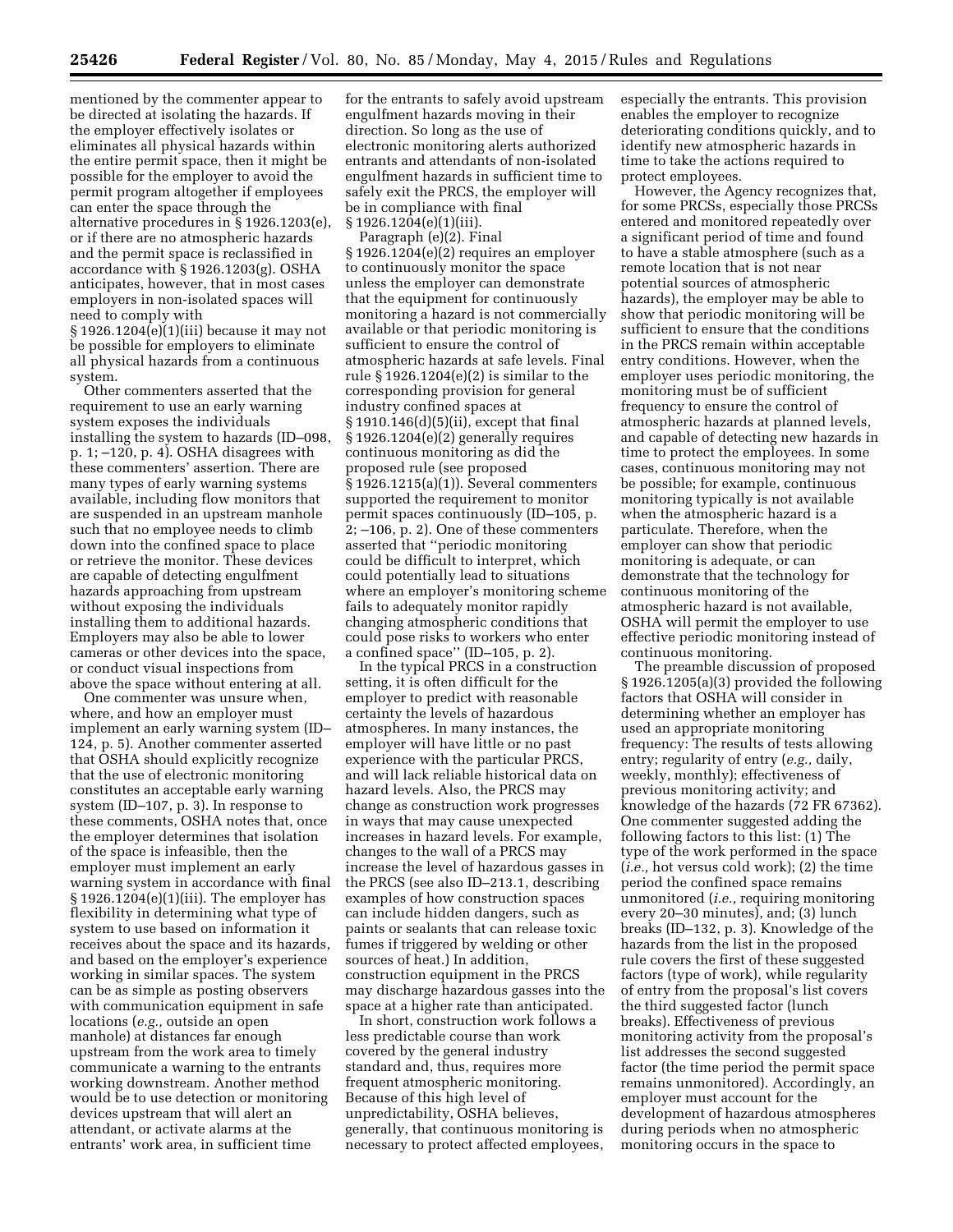determine whether entry conditions remain at safe levels over these periods. For example, if the space remains unmonitored for just a few minutes prior to reentry, and previous monitoring regularly indicates that acceptable entry conditions continued to exist over this period, then an employer may conclude that it is not necessary to monitor again prior to reentering the space. However, if the space remains unmonitored for a longer time and previous monitoring indicates that atmospheric hazard levels increase over this period, then an employer must evaluate and monitor the space again before reentering it.

Some commenters asserted that OSHA must define the term ''periodic monitoring'' to avoid confusion among the regulated community (ID–075, p. 10; –129, p. 2;–152, p. 2). The frequency with which it is necessary to monitor a confined space differs based on the particular facts and circumstances. OSHA provided the factors listed in the previous paragraph to assist employers in determining when periodic monitoring is necessary; however, final § 1926.1204(e)(2) maintains performance-based language, which OSHA believes will provide employers with flexibility in complying with this final rule. Moreover, there was no indication in the record that the longstanding use of the term ''periodic testing'' in § 1910.146 is causing the level of confusion suggested by the commenters.

Paragraph (e)(3). Final § 1926.1204(e)(3), which is identical to § 1910.146(d)(5)(iii), requires an employer to test for particular substances in a pre-determined order: oxygen, then combustible gases and vapors, and finally toxic gases and vapors. The preamble to the general industry confined-spaces standard noted that this procedure represents generally accepted safe work practices, and explained the specified order as follows:

A test for oxygen must be performed first because most combustible gas meters are oxygen dependent and will not provide reliable readings in an oxygen deficient atmosphere. In fact, the Johnson Wax Company (Ex. 14–222) stated that 'there is [a] specific (sensor dependent) oxygen level below which the combustible gas sensor will *not* respond at all [emphasis was supplied in original].' Combustible gases are tested for next because the threat of fire or explosion is both more immediate and more life threatening, in most cases, than exposure to toxic gases.

(58 FR 4499). OSHA also included this same requirement in the proposed § 1926.1205(a)(1), and received no

comments challenging the validity of this approach. OSHA remains convinced that the priority assigned to testing or monitoring atmospheric hazards by final § 1926.1204(e)(3) remains valid, and believes that this requirement is critical to the health and safety of employees involved in confined-space entry.

OSHA notes that final § 1926.1204(e)(3), like the proposed rule, does not require an employer to test for combustible dust. There currently are technological limitations on testing for airborne combustible dust in a timely manner; in addition, unlike flammable vapors, in situations in which airborne combustible dust reaches a minimum combustible concentration, the dust cloud generally is dense enough to detect with the naked eye.

Paragraph (e)(4). Final § 1926.1204(e)(4), which is identical to § 1910.146(d)(5)(iv), requires an employer to provide an authorized entrant or employee authorized representative with the opportunity to observe testing or monitoring. See the discussion of final  $\S 1926.1204(c)(2)$  for an explanation of the importance of providing an opportunity an opportunity for observation to entrants or their representatives.

Paragraph (e)(5). Final § 1926.1204(e)(5), which is similar to § 1910.146(d)(5)(v), requires an employer to reevaluate a PRCS if there is ''some indication'' that the previous evaluation was inadequate and an authorized entrant or that entrant's authorized representative asks an employer to reevaluate the space. This requirement ensures that entrants, or their representatives, can provide a check on potential human error in the monitoring process before they are potentially exposed to harm. This requirement is consistent with other requirements to allow employee observation of testing results, the reasons for which are set forth in the explanation of § 1926.1204(c)(2). In some cases employees who did not observe the initial monitoring process may notice something about the equipment or space that calls into doubt the initial evaluation, but in other cases this requirement serves as a corollary to the general observation requirements: an employee or employee representative who observes the initial evaluation of the space pursuant to  $\S 1926.1204(c)(2)$ and notes a problem with that testing may request a re-evaluation of the space under § 1926.1204(e)(5).

Section  $1910.146(d)(5)(v)$  requires an employer to reevaluate when an

authorized entrant or the entrant's authorized representative ''has a reason to believe'' the initial evaluation may have been inadequate. Otherwise, this provision of the final rule is identical to § 1910.146(d)(5)(v). Examples of indications that the evaluation of the permit space was inadequate include: improper use of monitoring equipment (*e.g.,* monitoring devices have low battery life or noticeable damage; monitoring devices improperly calibrated; measurements taken in improper locations); employees noting physical hazards not identified in the evaluation; and inconsistent monitor readings without adequate explanation.

Addressing an example in proposed § 1926.1207(a)(3), one commenter was unsure who would make the final decision of whether there is a reasonable basis for believing that a hazard determination is inadequate (ID– 120, p. 4). Specifically, the commenter presented a situation in which an employee provides an alleged basis for believing that a hazard determination is inadequate, but the employer finds that the basis is not reasonable. Under final § 1926.1204(e)(5), the employer may repeat the test, alter the test to assess additional aspects of the space, or assess whether a change occurred in the use or configuration of the space after testing. If such a change occurred, then the employer must reevaluate the space. Therefore, compared to the more subjective language in the general industry standard (*i.e.,* ''has reason to believe''), the reevaluation requirement in this final provision (*i.e.,* ''some indication'') is more objective and based on the observable conditions, thereby reducing ambiguity.

Paragraph (e)(6). Final § 1926.1204(e)(6), which is identical to § 1910.146(d)(5)(vi) except for nonsubstantive clarifications and grammatical changes, requires an employer to immediately provide the results of testing conducted in accordance with final § 1926.1204 to each authorized entrant or that employee's authorized representative. This requirement will ensure that employees and their representatives have the information necessary to identify potential inadequacies in the testing and take action under paragraph (e)(5) of this section to avoid unsafe entries. In some cases the testing may reveal specific conditions that fall within an employee's expertise or may be relevant to an individual health condition of the employee. For example, if an employee knows that he or she has a particular sensitivity to even low levels of a substance that would not otherwise result in a hazardous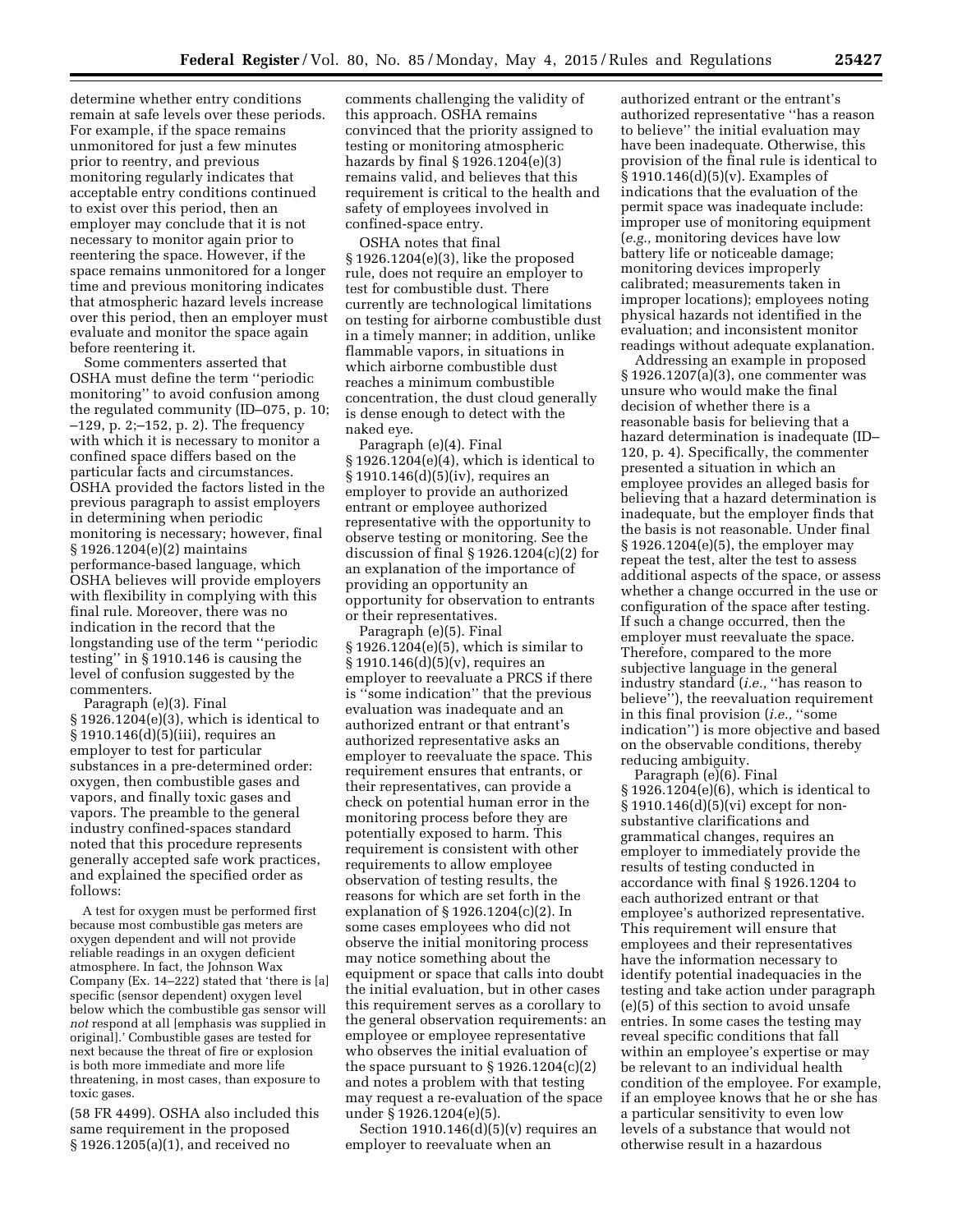atmosphere, the employee could review the test results and alert the employer if that substance is detected so that the employer can provide appropriate measures to protect the employee. See the discussion of final  $\S 1926.1204(c)(2)$ for further explanation of this requirement.

Paragraph (f). The introductory text of final § 1926.1204(f), which is identical to § 1910.146(d)(6), requires an employer to provide at least one attendant outside a PRCS while an authorized entrant is performing confined-space operations. Although an attendant does not have the overall responsibility for employee safety and health assigned to the entry supervisor, the attendant is a crucial link between authorized entrants and the entry supervisor, and is essential for proper rescue operations. See the discussion in § 1926.1209 of this final standard for further explanation of the attendant's duties and the importance of the attendant in confined-space operations.

Paragraphs (f)(1) and (f)(2). In final § 1926.1204(f)(1), OSHA authorizes the permit program to allow for an attendant to perform his or her required duties, including assessing authorized entrants' status and meeting the requirements of § 1926.1209 for more than one permit space, similar to the requirement specified in the proposed rule at § 1926.1210(f)(3). Under final § 1926.1204(f)(2), the permit program may allow an attendant to fulfill his or her assessment duties for one or more spaces from a remote location provided the attendant is capable of fulfilling all attendant duties under § 1926.1209 for all spaces to which the attendant is assigned from that remote location. Final § 1926.1204(f)(1) and (f)(2) are similar to the note in the general industry confined-spaces standard at § 1910.146(d)(6). OSHA acknowledges that, although it is best to have an attendant outside each PRCS, there may be situations when one attendant can effectively fulfill the attendant duties in multiple PRCSs. The ability to assess entrants' status in multiple PRCS sites allows employers maximum flexibility in providing for the safety of employees when site-specific factors permit the attendant to do so. For instance, in some circumstances a single attendant equipped with modern technologies such as an automated monitor/alarm system and audio-video equipment may be able to assess entrants' status in multiple sites and react to emergency conditions as effectively as a single attendant at each space.

While paragraph (f)(1) sets forth performance-based measures, OSHA believes that an attendant's ability to

assess entrants' status in multiple permit spaces while adequately performing attendant duties is dependent on several factors, that include: (1) the number of permit spaces the attendant assesses simultaneously; (2) the degree and number of the hazards; (3) how effective the assessment technology used is at assessing entrants' status and the conditions in the permit space (*i.e.,* is there a system in place for the attendant to track, from a remote location, who is coming in and out of a permit space); and (4) the distance between the multiple permit spaces. This provision may preclude a single attendant from serving as the attendant for multiple spaces if the employer also designated the attendant to provide non-entry rescue service. In most cases, an attendant with non-entry rescue responsibility must be physically present to retrieve immediately the entrant absent the availability of equipment that would enable the attendant to perform the rescue task remotely and successfully. As noted in the criteria above, the degree of the hazard may affect the timing of entrant retrieval and, thus, the physical proximity required for an attendant who has non-entry rescue responsibility (*e.g.,*  if the permit space contains combustible gases that present a dangerous fire hazard, the attendant must be capable of retrieving the entrant immediately).

One commenter suggested that OSHA provide a maximum distance from which one attendant can assess entrants' status in multiple PRCSs (ID–059.1, p. 1). OSHA did not mandate a maximum distance because there are a number of factors that could influence the proper distance from which an attendant can assess entrants' status in multiple PRCSs while remaining in compliance with the applicable attendant requirements under this final rule. For example, some of the factors could be the particular circumstances at the worksite (the location and accessibility of the permit space), the visual acuity and observation skills of the attendant, and the equipment provided to the attendant. This approach provides the most flexibility to employers.

Paragraph (g). Final § 1926.1204(g), which is identical to  $\S 1910.146(d)(7)$ , requires an employer to specify, in its permit program, the means and procedures it will use to ensure that a single attendant is capable of effectively fulfilling the attendant duties for multiple confined spaces if an emergency occurs in one of the spaces. As specified in the final preamble to § 1910.146 and the note to proposed § 1926.1210(f)(3)(ii), effective

assessment procedures include procedures to ensure that the attendant can respond adequately to emergencies. If the attendant needs to devote his or her entire attention to one of the spaces or conduct non-entry retrieval, the attendant must have a backup ready to assume the attendant duties for the other space or order the evacuation of that space.

A commenter asserted that paragraph (g) also should include requirements for: (1) testing and charging electronic equipment used to assess entrants' status in multiple PRCSs; (2) the use of equipment within acceptable limits in accordance with Federal Communications Commission (FCC) guidelines; and, (3) attendant training (ID–108.1, p. 2). In response, OSHA notes, first, that final § 1926.1204(d) requires employers to maintain equipment provided for compliance with this final rule, which includes properly testing and charging the equipment. Second, this final rule works in conjunction with other federal laws, and compliance with FCC guidelines is a matter best addressed by the FCC. Third, final § 1926.1207 requires the employer to train all employees, including attendants assessing multiple permit spaces, on the provisions of the standard so that the employees can effectively perform their designated duties under this standard. Thus, OSHA concludes that the final standard already includes the duties requested by the commenter, and that this final standard provides employers with appropriate flexibility in performing these duties.

Paragraph (h). Final § 1926.1204(h), which is identical to  $\S 1910.146(d)(8)$ except for minor clarifications, requires each employer to specify the names of each person who will have a particular role in confined-space operations, characterize those roles, and train the named people accordingly. In the final rule, OSHA clarified that each employer must designate each and every employee assigned to a specific role under this final rule. This provision will enable employers, employees, and OSHA to identify which employees need to receive what training under final § 1926.1207.

One commenter was uncertain whether the attendant and the entry supervisor must be different employees (ID–124, p. 8). The definition of ''entry supervisor'' in final § 1926.1202 includes a note explaining that an entry supervisor also may serve as an attendant or an authorized entrant. This note is identical to the note in the general industry confined-spaces standard at § 1910.146(b). OSHA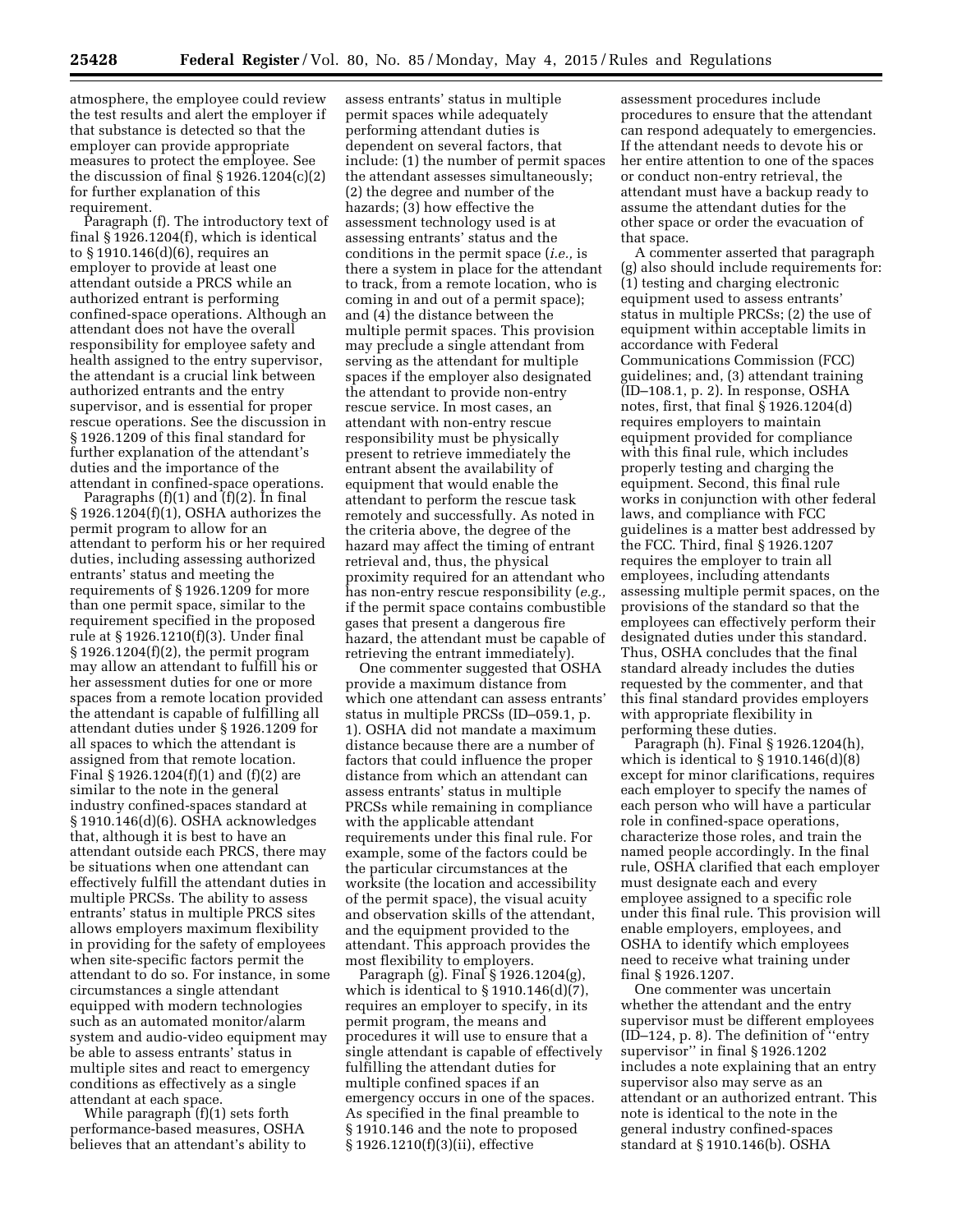included this note to parallel the general industry standard and because OSHA's enforcement experience demonstrates that, when the entry supervisor has adequate training, he/she is capable of serving simultaneous roles effectively. Moreover, proposed § 1926.1210(h) specifically stated that an entry supervisor could serve simultaneously as an attendant or an authorized entrant, which is consistent with this final rule, and OSHA did not receive any comments indicating that this dual role was infeasible or inappropriate.

Paragraph (i). Final § 1926.1204(i), which is nearly identical to § 1910.146(d)(9), requires an employer to have and implement effective procedures for summoning rescue services (including procedures for summoning emergency assistance in the event of a failed non-entry rescue), performing rescue, and preventing unauthorized personnel from attempting rescue. The only difference from the general industry requirement is that OSHA added a parenthetical to note that employers have a duty to summon emergency assistance in the event of a failed non-entry rescue.

Several commenters were unsure which employer must summon rescue (ID–025, p. 4; –150, p. 3). Another commenter asserted that the attendant should summon rescue (ID–210, Tr. p. 357). Final § 1926.1204(i) applies to any employer, including a controlling contractor or host employer, that has its own employees performing confined space operations. Each such employer must designate an attendant, and final § 1926.1209(g) requires the attendant to summon a rescue service when needed. When multiple employers are operating in the same space, the employers must coordinate the procedures for summoning a rescue service as part of their general coordination duties under §§ 1926.1203(h)(4) and 1926.1204(k). This provision will ensure that procedures are in place for the timely and effective rescue of entrants when necessary.

Paragraph (j). Final § 1926.1204(j), which corresponds to the requirements in § 1910.146(d)(10), requires an employer to develop procedures for the development, issuance, use, and cancellation of an entry permit; the final provision also is similar to proposed § 1926.1212(a). The permit is one of the most crucial elements of a permit program because it provides specific instructions for monitoring and addressing hazards in a particular space. See the discussion to final §§ 1926.1205 and 1926.1206 for further explanation on the importance of developing and using entry permits for confined-space

entry. In the final rule, OSHA added a clarification that these procedures must cover the safe termination of entry operations, which must include procedures for summoning emergency assistance in the event that non-entry rescue fails (see discussion of backup emergency assistance in final § 1926.1211).

One commenter was unsure which employers must comply with final § 1926.1204(j) (ID–120, p. 4). Final § 1926.1204(j) applies to any employer, including a controlling contractor or host employer, that has its own employees performing confined space operations.

Paragraph (k). Final § 1926.1204(k) requires an employer to develop and implement procedures for coordinating confined-space entry when multiple employers are performing work simultaneously that could affect conditions in a permit space, a requirement derived from proposed § 1926.1204(d). In the general industry confined-space standard, § 1910.146(d)(11) requires coordination procedures when multiple employers are working simultaneously ''as authorized entrants.'' This final provision differs from § 1910.146(d)(11) by addressing the need to coordinate work activities through the controlling contractor, as well with employers working outside the permit space when their work could foreseeably affect conditions within a confined space. The controlling contractor (or the employer specified in § 1926.1203(i)) and each entry employer are responsible for coordinating work activities among different employers to protect confined space entrants under final § 1926.1203(h)(4), and entry employers must ensure that their permit programs specify when and how they will share information with the controlling contractor in a timely manner in accordance with § 1926.1203(h)(4) and (h)(5)(ii). The permit program also must address how the entry employer's employees are to receive and transfer information about a confined space from the controlling contractor in accordance with § 1926.1203(h)(2), and how the entry employer will ensure that it implements coordination instructions from the controlling contractor. In addition, the entry employer still has the duty of including in its permit program steps to ensure coordination, even absent action by the controlling contractor. Such steps might include evaluation of work and practices being performed by other employers that could affect conditions inside the space, and coordinating with those employers to ensure safe conditions inside the

confined space. For example, if an entry employer sees another employer setting up blasting equipment next to the permit space, the entry employer must check with that employer to ensure that the blasting activity will not take place when an entrant is in the permit space. For additional explanation of the entry employer's responsibilities for coordination, see the discussion of § 1926.1203(h)(4).

Paragraph (l). Final § 1926.1204(l), which is identical to § 1910.146(d)(12), requires an employer to develop and use procedures for terminating an entry permit and entry operations; the final provision also derived from proposed §§ 1926.1212(a) and 1926.1214(d). See the discussion of final § 1926.1205(e) for further explanation of the need to develop and use procedures for terminating an entry permit and entry operations, including closing the entry portal. Also, OSHA responded to the relevant comments to proposed § 1926.1212(a) in its discussion of final § 1926.1204(j).

Paragraph (m). Final § 1926.1204(m), which is similar to § 1910.146(d)(13), requires an employer to review its permit-space program whenever the procedures prove inadequate, and to revise those procedures when necessary. Section 1910.146(d)(13) requires the employer to review its program when *the employer has reason to believe that*  the measures taken are inadequate. OSHA revised this language in this final rule by clarifying that the objective circumstances, not the employer's belief, must be the basis of the review. See the discussion of final § 1926.1205(f) for further explanation of the need to review an entry permit and to make revisions as necessary.

In addition, OSHA modified the note under paragraph (m) from the language used in the corresponding note to the general industry standard at § 1910.146(d)(13). OSHA added the phrase ''including, but not limited to'' in this final provision to clarify that the examples in the note are not an exhaustive list.

Paragraph (n). Final § 1926.1204(n) is identical to § 1910.146(d)(14) except for grammatical revisions, and requires an employer to review its permit-space program at least every year and make revisions to its procedures as necessary; this provision also expands upon, and clarifies, the proposed rule at § 1926.1214(b). The Agency moved the comma that appears after ''as necessary'' in § 1910.146(d)(14) to appear after ''1926.1205(f)'' in this final rule to clarify that this provision requires an employer to review cancelled permits within one year after each entry. The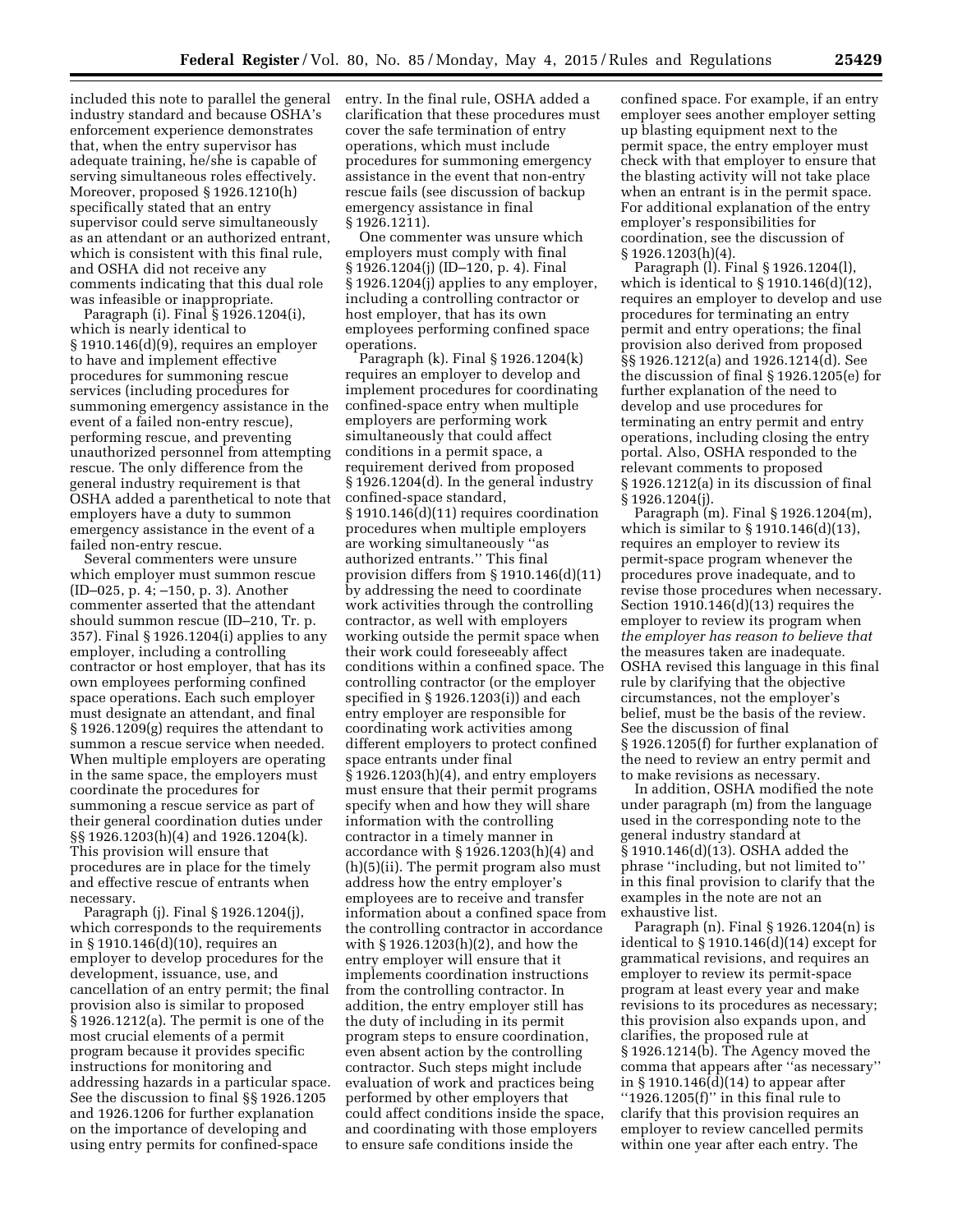Agency notes that, in interpreting the same language in the general industry standard, OSHA permitted employers to rely on documentation of quarterly reviews, rather than cancelled entry permits, in conducting its annual review, so long as that documentation contains the same information required to be in the cancelled entry permits, including ''any information regarding problems encountered during entry operations that was recorded to comply with paragraph (e)(6)" and "any revision of the program that resulted from such problems.'' See October 21, 1993, letter to John Anderson. The Agency will also accept the equivalent documentation under this construction final rule. Some commenters asserted that requirements to review the program are pointless because they do not ensure that employers will discover hazards in a timely manner (*i.e.,* they will discover any problems after the fact) (ID–075, p. 10;–099, p. 2;–101, p. 2). OSHA did not design final § 1926.1204(n) to ensure that employers discover hazards during a particular confined-space entry operation; the Agency designed other sections of this final rule for that purpose, such as § 1926.1203(h) and final § 1926.1204(m). As OSHA explained in 72 FR 67381 of the preamble to the proposed rule, the purpose of this annual review is to evaluate the effectiveness of the permit program and the protection provided to employees involved in PRCS entries during this period. OSHA understands that some employers will use the same comprehensive permit program for many different spaces in conjunction with more specific information provided on the permits for individual spaces. This requirement will help ensure that employers complete future PRCS entries in a similar manner if the entries were successful, or make changes to the permit program to improve future entry operations if any problems or concerns occurred (72 FR 67381).

One commenter was unsure whether OSHA based the 12-month review period on a calendar year or cancellation of a permit (ID–075, p. 10). This 12-month period is a calendar year because the purpose of final § 1926.1204(n) is to ensure that no more than 12 months separates the date the employer cancels or terminates a confined-space entry and the date the employer reviews its confined-space entry operations for deficiencies. OSHA's experience with the general industry standard indicates that a review, conducted once per calendar year, is sufficient to achieve this

purpose, and OSHA did not receive any comments to the contrary. Therefore, if an employer conducted a review of its permit-space program each calendar year, regardless of how many entries it conducted in that calendar year, it will be in compliance with this requirement. Employers may conduct reviews more frequently as appropriate, but this final provision does not require this frequency and, therefore, provides employers with the most flexibility in determining when to conduct this annual review.

The note to paragraph (n), which is identical to the note following § 1910.146(d)(14), clarifies that employers need not conduct separate reviews of each individual permit program implemented during the calendar year; a single review of all entries during the calendar year will suffice. Another commenter asserted that OSHA should require a similar annual review for entry operations performed under the alternate procedures specified by final § 1926.1203(e) and 1926.1203(g)(1) (ID– 060, p. 2). Employers who complete a confined space entry entirely under the alternative procedures set forth in final § 1926.1203(e) do not have to comply with the requirements of final § 1926.1204 (see final § 1926.1203(e)(1)). Employers need fewer precautions to ensure the safety of employees working within or near confined spaces when they can use the alternate procedures under final § 1926.1203(e) or reclassify the permit space under § 1926.1203(g)(1). If there is any change to these spaces that would result in a hazard not addressed by these alternative procedures, then the full permit program and the requirements of final § 1926.1204, including the annual review, will apply.

#### *Section 1926.1205—Permitting Process*

Section 1205 sets forth the required process for establishing, suspending and cancelling entry permits. This process is important because it helps the employer determine if conditions in the permit space are safe enough for entry, and it requires the involvement of the entry supervisor, thereby ensuring that a person with the qualifications needed to identify permit-space hazards, and the authority to order corrective measures for their control, will oversee entry operations. The provisions in final § 1926.1205 are similar to the provisions in the general industry confined spaces rule at § 1910.146(e); however, OSHA changed the title of the section from ''permit system'' in the general industry standard to ''permitting process'' in the final rule to minimize the possibility for

confusion if a permit space was established that might be referred to as a system, such as a sewer system.

Paragraph (a). Final  $\S 1926.1205(a)$ , which is almost identical to § 1910.146(e)(1), requires each entry employer to prepare, prior to entry into a PRCS, an entry permit containing all of the information specified in § 1926.1204(c) (practices and procedures for ensuring safe entry). This provision differs slightly from § 1910.146(e)(1) because it refers to ''each entry employer,'' whereas § 1910.146(e)(1) refers to ''the employer.'' OSHA made this change to clarify which employer on a multiemployer worksite has duties under final § 1926.1205(a).

OSHA emphasizes that the process of preparing a permit is considerably more than preparing a simple checklist; it requires careful attention and planning. The permit must list all measures necessary for making the particular permit space safe for entry; if the permit omits some procedures, serious consequences could result. Entry permits are a critical component of the safety process for preparing to enter a confined space because they provide key information about hazards in the PRCS, and the methods used to protect employees from those hazards. The permits also specify who is authorized to perform work within the PRCS, their duties, and the extent of their authority with respect to safety in and around the PRCS. The Agency believes the use of this administrative tool is essential to the employer with employees entering a permit space to ensure that the employees will complete the work within a PRCS safely. The process of preparing the permit, as well as the permit itself, also can be useful to the controlling contractor and other employers working near the confined space because it provides a readily accessible means of identifying the work performed and the provisions needed to ensure worker safety. Making the information on the permit accessible to employers and employees in and around the PRCS also allows them to maintain an elevated awareness of the conditions within the PRCS, as well as the equipment and procedures necessary for safe PRCS entry operations.

One commenter noted that multiple employers may have employees working in the same space, and was unsure whether each employer must prepare an entry permit under final § 1926.1205(a) (ID–120, p. 4). When more than one employer is performing confined space entry, one permit will suffice, provided the controlling contractor and entry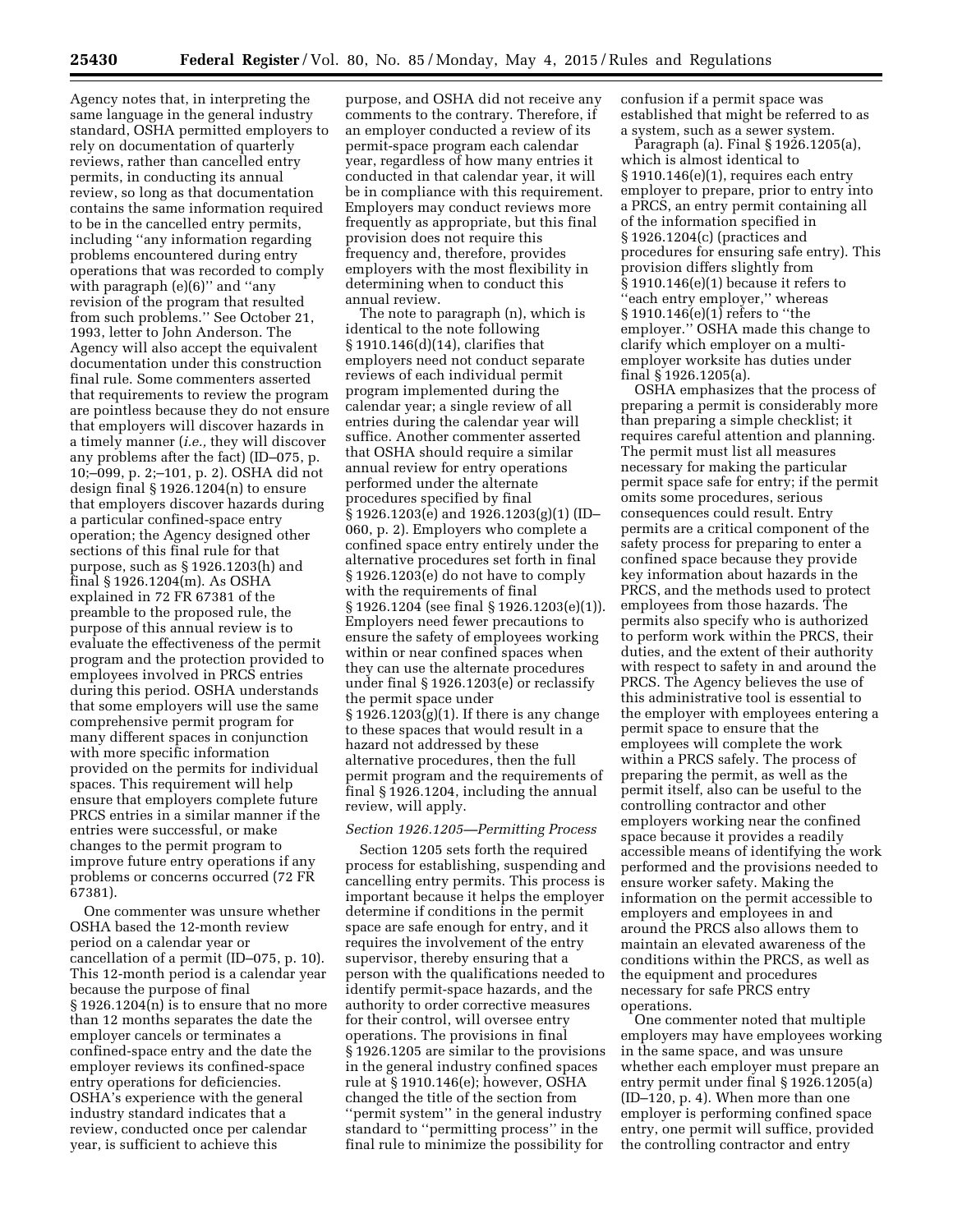employers properly coordinate the entry operations of the multiple employers as required under §§ 1926.1203(h)(4) and 1926.1204(k), and the permit identifies all of the hazards and safety measures required for all of the work conducted in that space.

Paragraph (b). Final § 1926.1205(b), which is identical to  $\S 1910.146(e)(2)$ , requires the entry supervisor to sign the permit before entry begins. Although the employer remains ultimately liable for compliance with this standard, the entry supervisor's signature underscores to the employer and the entry supervisor the importance of their determination that the PRCS entry operation meets the prerequisites for safe entry listed in the permit. OSHA believes that signing the form makes it more likely that the entry supervisor and his or her employer will address the items listed on the form than if they do not have no to sign the form. Moreover, the entry supervisors may change during the course of the entry, so it is important to identify who completed each evaluation in the event that questions arise.

Paragraph (c). Final § 1926.1205(c), which is identical in substance to § 1910.146(e)(3), requires an employer to make the completed entry permit available to all authorized entrants, or their authorized representatives, at the time each employee enters the space. One of the keys to protecting employees from PRCS hazards is for both employers and employees to know the location of the PRCSs at the job site, the characteristics of the hazards, and their associated dangers. The provisions in this paragraph are designed to achieve this goal. Once entrants are provided with this information, they will then be able to make their own judgments as to the completeness of pre-entry preparations and point out any deficiencies that they believe exist. Employees will also be more likely to bring new hazards to the attention of the supervisor if they are discovered while working in the permit space if the employees are aware of which hazards have already been identified and which have not. Posting the permit for employees to see at the entry point can also be useful when multiple employers will be working in the same permit space.

Sharing this information with employee authorized representatives may help bring the representative's expertise to bear in identifying additional hazards not accounted for in the permit process. One commenter described a situation where he, as an authorized employee representative, was able to alert employees to additional atmospheric hazards that

were generated by the adhesives used to join plastic pipe tubes in a room with inadequate ventilation (ID–010). Final paragraph (c) includes one variation from the language of the general industry standard. Under the general industry standard a single posting can be sufficient to inform multiple employees, but employers must still make sure that the permit is available to each entrant, or the entrant's representative, prior to entry into the permit space. For example, an employer does not fully comply with the standard by posting the permit after one of its employees has already entered the permit space. OSHA is including the same requirement in this final rule, but is also taking the opportunity to provide further clarification in this final rule that the information must be made available to ''each authorized entrant''; the general industry standard is less specific, referring to ''all authorized entrants.'' In appropriate cases, if an employer fails to make this information available as required, OSHA may issue separate citations with respect to each individual employee who enters a confined space without having access to this information.

Paragraph (d). Final § 1926.1205(d), which is identical to  $\S 1910.146(e)(4)$ , prohibits employers from making the entry permit's duration longer than the time needed to complete the related work. Otherwise, the conditions inside the space are more likely to change and entrants could be unnecessarily exposed to the residual hazards of permit spaces.

One commenter suggested that OSHA limit the duration of the permit's validity to one day or one shift to ensure that someone inspects the confined spaces that employees are entering to discover changed conditions (ID–060, p. 4). OSHA does not agree that such a fixed limit is warranted. This process would be more burdensome because it would require cancellation of entry permits even when there is no change in conditions or hazards. Final § 1926.1204(e)(2) requires an employer to monitor the conditions inside a confined space to determine if they become unacceptable. Furthermore, final § 1926.1205(e)(2) requires an employer to cancel the entry permit if an unacceptable condition arises. Taken together, these provisions provide a less burdensome, more flexible, and even more direct method of achieving the same safety mechanisms as the commenter's suggested approach. Moreover, the less limited requirements are consistent with the procedures required under the general industry confined spaces standard at § 1910.146. OSHA considered and rejected a similar

request for a per-shift permit limit when promulgating the general industry final rule (see 58 FR 4505, 4506 (Jan. 14, 1993)).

Paragraph (e). Final § 1926.1205(e), which corresponds to  $\S 1910.146(e)(5)$ , requires an employer to terminate entry and cancel the entry permit under two conditions: when the employer completes the entry operations covered by the permit (final § 1926.1205(e)(1), which is identical to  $\S 1910.146(e)(5)(i)$ , or when there is a condition inside or near the permit space that is not acceptable under the permit program established for that space (final § 1926.1205(e)(3), which is identical to  $§ 1910.146(e)(5)(ii)$ . Requiring the entry supervisor to terminate the entry permit under either of these conditions increases the likelihood that the employees will exit the space before new hazards emerge, and that employees will avoid hazards arising from prohibited conditions within the PRCS. When an employer completes an entry without incident, the employer must cancel the permit by removing it from the entry site. If the employer cancels the permit in response to new hazards or changes in the condition of the permit space, the employer must record the reasons for the cancellation on the permit in accordance with § 1926.1205(f).

In response to comments, OSHA also is adding an additional provision in final § 1926.1205(e)(2) that is not in the general industry standard, but would provide employers additional flexibility in certain situations identified by the commenters. Some commenters asserted that it is unnecessary to require cancellation of the entry permit in every instance in which reevaluation is necessary, and that doing so was unnecessarily burdensome (ID–107, p. 4; –116, p. 3). A commenter representing a client involved in sewer construction suggested that, in the event an unacceptable condition arises that necessitates temporary evacuation and reevaluation, but does not present a new or increased hazard for employees working within the confined space, OSHA should allow employers to track these events on the existing permit rather than cancelling the entire permit and filling out a new permit. For example, if there is a temporary loss of power for five minutes such that the entrants must exit the permit space because the lighting conditions are inadequate, the employer would normally reenter once the power returns and the conditions inside the permit space are the same as they were for initial entry.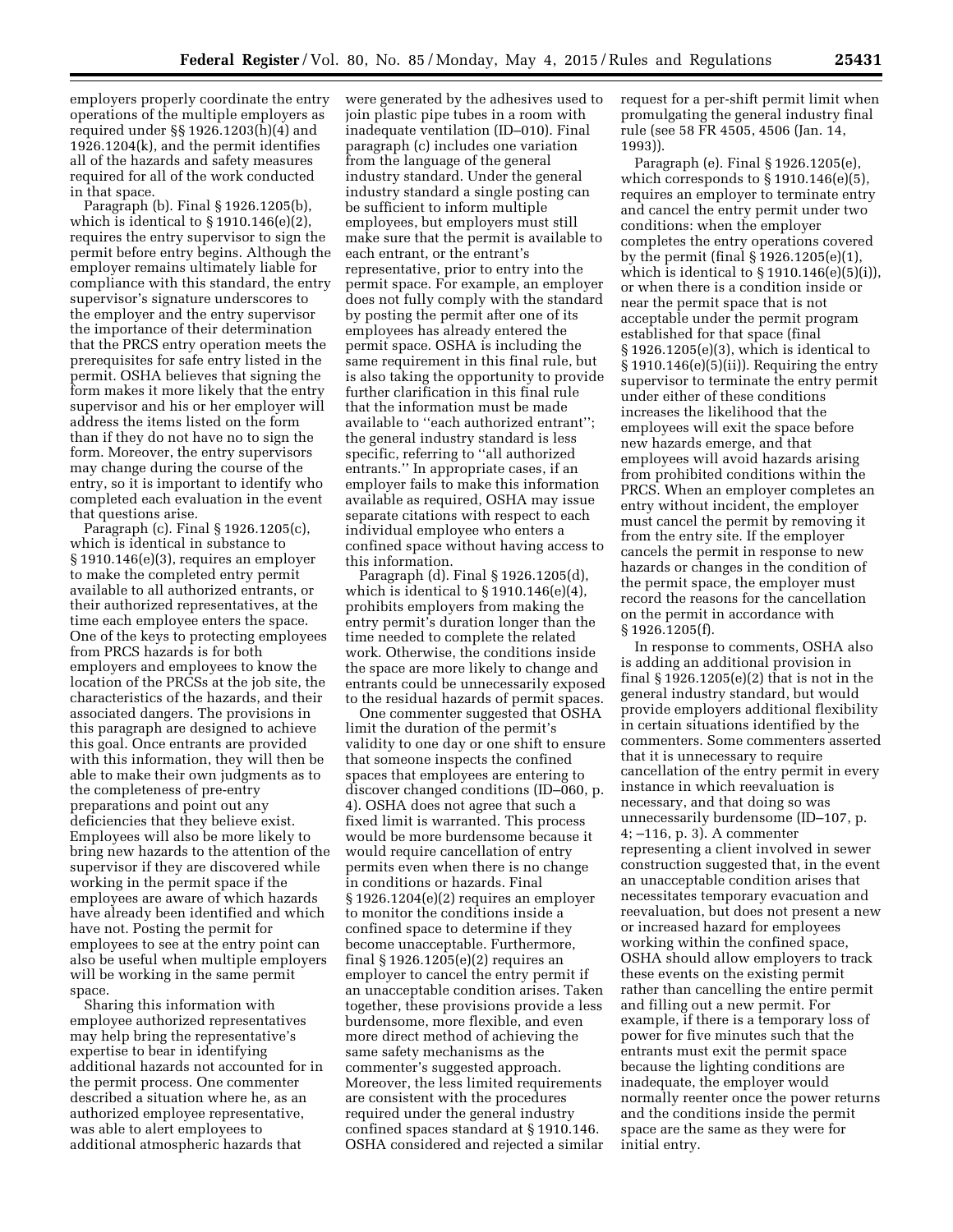OSHA agrees that cancelling the permit may be unnecessary when a condition outside or inside the permit space requires an evacuation, but the permit space returns soon after to the same acceptable conditions specified under the permit. So long as the employer records on the permit the event that required evacuation, the employer conducts a full reassessment of the permit space that indicates restoration of the acceptable permit conditions before the employer permits reentry, there are no new gases or physical elements introduced into the space that are not addressed in the permit for that space, and there are no other significant changes to the space, OSHA believes that the employer can satisfy the purposes of the permit program without the additional burden of cancelling and replacing the entire permit. OSHA modified the text of the final rule accordingly by adding final § 1926.1205(e)(2) to allow for the ''suspension'' of the permit, as an alternative cancellation of the permit, when these criteria are met. During suspension, employers still must fulfill all applicable duties of an entry employer under the standard, such as preventing unauthorized entrance. An employer may temporarily suspend a permit in one of two ways: by removing it (leaving just the ''Do Not Enter'' sign or its equivalent that must be posted under § 1926.1203(b)(1) and remain there throughout the entry), or taking other steps, such as covering the permit, to ensure that no one will mistakenly rely on the permit to enter the space. Regardless of the method of suspension, the employer must also record the reason for the suspension on the permit (see § 1926.1205(f)).

It would still be necessary, however, to cancel the permit and complete a new one if there is any indication that the existing permit may not be adequate to ensure the safety of the entrants. Cancellation of the permit is also necessary if the employer is unable to identify the cause of the change in conditions that led to the evacuation, or if a new substance has entered the permit space or has increased in amount or concentration. For example, if there is gas in a permit space in a concentration held below safe levels by two ventilation fans located on the exterior of the permit space and operated in accordance with the employer's permit program, and one fan stops functioning, all employees would need to exit the space and the employer must suspend the permit until the space is returned to the allowable conditions specified in the permit program. If the

employer is able to identify the source of the fan failure (*e.g.,* a burned-out motor), replace the fan, and return the gas in the space to a concentration below the applicable PEL, and nothing else has changed in the space, then the employer may permit its employees to re-enter after conducting a full reassessment of the space and noting the reason for the fan failure on the permit. Similarly, if the presence of a new gas is detected but the permit already anticipates that level of gas and includes a means of controlling that gas, the employer may control that gas in accordance with the existing permit instead of cancelling that permit and creating an entirely new permit. However, if the employer is unable to identify the reason for the fan failure, or that failure appears likely to occur again (*e.g.,* flickering power source), or there has been some additional change in the permit space (*e.g.,* monitoring detects the presence of a new gas not accounted for in the permit program, or condensation has formed within the space impeding entry or exit), then the employer must cancel the permit and develop a new permit that addresses those new conditions.

The final rule, similar to the general industry standard, requires employers to terminate the entry if there is an unacceptable condition ''in or near'' the permit space. Several commenters noted that the proposed rule included references to ''near'' in several different provisions and requested clarification. (See, *e.g.,* ID–061.1; –095; –101.1; –106.1; –120.1; –121.1; –124.1; –125.1; –131; –135; –136; –152; –220.) Many of these commenters, however, also urged OSHA to promulgate a construction standard that tracked the language of the general industry standard. OSHA, therefore, did not use ''near'' in this final rule except in § 1926.1205(e), which tracks the identical use of ''near'' in the general industry standard. The requests of numerous commenters urging OSHA to follow the general industry standard, and the absence of record evidence suggesting that employers have had difficulty complying with this general industry requirement, indicate that the use of this term in this context is sufficiently clear to employers engaged in permit-space work. The purpose of this provision remains the same in the construction context as in the general industry context: protection of employees working in confined spaces from exposure to additional hazards introduced into the permit space from outside. The use of ''near'' indicates a physical proximity to the permit space,

but OSHA is not specifying a fixed distance because of the variety of potential hazards and the disparate distances from which the hazards could impact the confined space. For example, a small welding job may have no impact on a properly controlled permit space 15 feet away, but a demolition blast could easily result in a significant hazard for employees working in an underground permit space much farther away.

One commenter suggested that existing OSHA standards were already sufficient to protect employees from hazards near the confined space, while another commenter asked whether operating gasoline-powered equipment near the permit space would constitute a hazard, and whether an employer must cancel the entry permit for sewer work every time an automobile passed near the manhole to enter the sewer (see ID–131 and –098.1). The examples provided by the latter commenter demonstrate the need to address these external hazards in the confined spaces standard: activities not necessarily prohibited by any other standard and that usually do not pose a hazard to employees when used in open spaces, such as operating gasoline-powered equipment, can result in hazards when used in close proximity to a permit space. However, because operating gasoline-powered equipment or automobiles near a permit space is not inherently hazardous to the entrants working inside that space, the employer would not necessarily need to cancel the permit at each such occurrence. Instead, the employer must assess the hazards posed in each scenario. If the fumes from the gasoline-powered equipment are spewing into the confined space, then the employer likely would need to remove the entrants and reassess the acceptable conditions for work inside the space. Likewise, if the employer did not anticipate that automobiles would be driving near the entry to a permit space, and did not guard the entrance and establish barriers to adequately protect employees working in the permit space, then the employer would need to require the entrants to leave the space in a safe manner and then reassess the permit program if automobile traffic develops. If, however, the gasolinepowered equipment was operating at such a distance or in such a manner that it would not foreseeably result in a potential hazard to the permit-entrants, or if the employer planned for automobile traffic near the space and provided barriers and other appropriate protection, then the entry could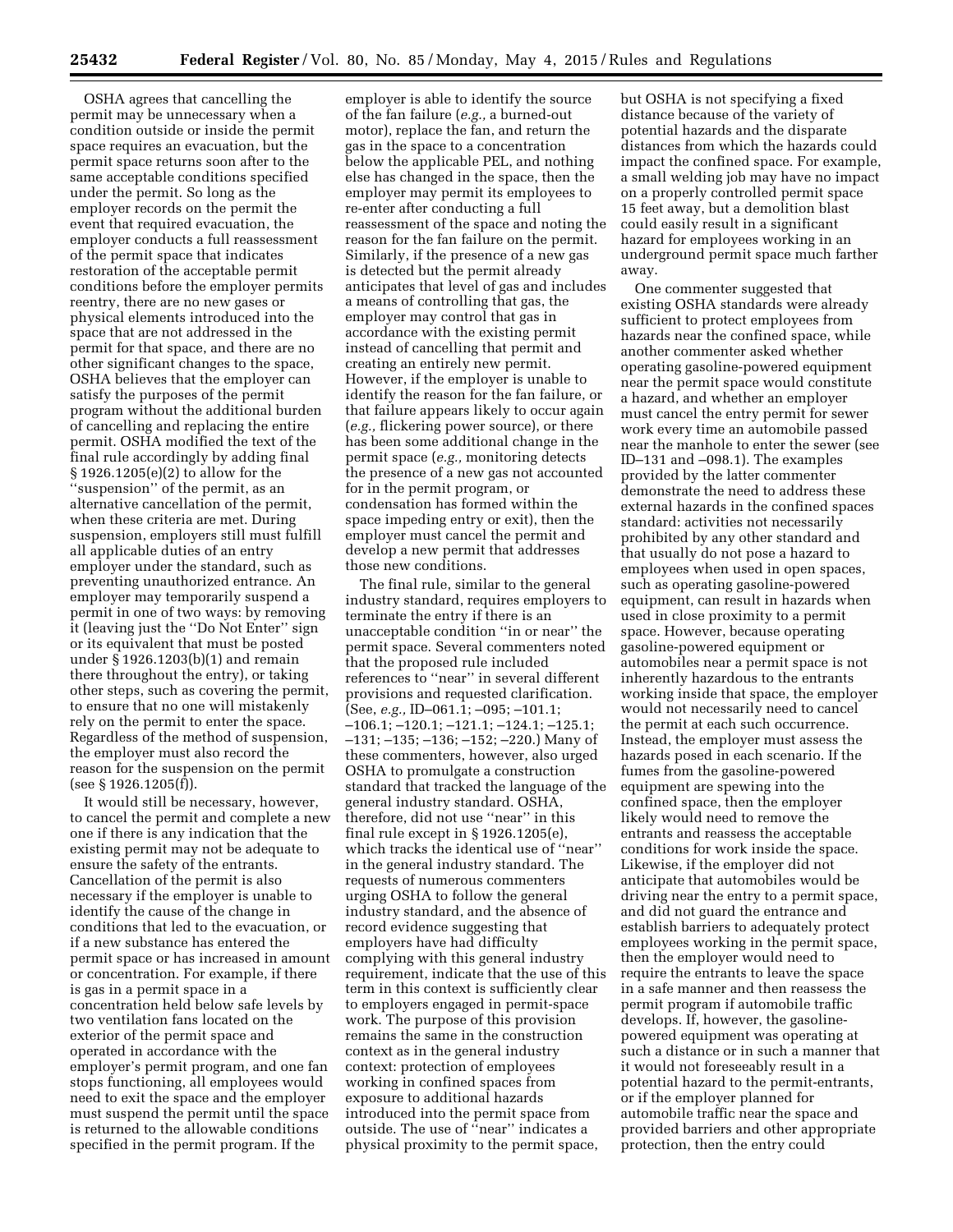continue and the permit program would remain in effect. Activities outside the permit space will only require entrants to leave if they could foreseeably result in a hazard not accounted for when the employer developed the permit program.

Paragraph (f). Final § 1926.1205(f), which is almost identical to § 1910.146(e)(6), requires the entry employer to ensure that the cancelled entry permits are saved on file for at least a year after cancellation. In addition, § 1926.1205(f) requires employers to note any problems encountered during an entry operation, particularly those that trigger cancellation or suspension of a permit under § 1926.1205(e), on the pertinent permit.

This provision differs slightly from § 1910.146(e)(6) because it clarifies that ''every entry employer'' must comply with these duties, whereas § 1910.146(e)(6) refers generally to the duties of ''the employer.'' OSHA made this change in recognition that there may be many different employers on a construction worksite, and that each entry employer has a responsibility to ensure that the records are saved. In some cases, this may involve coordination between different employers.

The purpose of this document retention requirement, and of the requirement to note problems directly on the permit, is to facilitate the evaluation of the effectiveness of protection provided to employees involved in PRCS entries during the annual review required under § 1926.1204(n). The requirements of § 1926.1205(f) help to ensure that employees complete future PRCS entries in a similar way if the previous entries were successful, or that employers improve future PRCS entries by resolving any problems or concerns discovered.

One commenter asserted that the retention period should end upon completion of the project (ID–099, p. 4). OSHA disagrees with this commenter because the lack of document retention would significantly affect the employer's ability to complete its required annual review. OSHA set this minimum retention period at one year to ensure that the documents still would be available when employers conduct the required 12-month review specified by final § 1926.1204(n).

As the Agency noted in the proposed rule, these document-retention requirements are in addition to the document-retention requirements required by other OSHA standards, such as the 30-year retention period for

employee-exposure records required by 29 CFR 1910.1020(d) (Preservation of records) 23 (see note to proposed § 1926.1219(b)). In some cases, entry permits may constitute employeeexposure records. (See definition of ''employee exposure record'' at 29 CFR 1910.1020(c)(5).)

One commenter suggested that OSHA incorporate the language in the general industry confined spaces directive, CPL 02–00–100: Application of the Permit-Required Confined Spaces (PRCS) Standard, 29 CFR 1910.146 (May 5, 1995), to provide additional explanation of what constitutes an ''employee exposure record.'' OSHA agrees that the term has the same meaning in this final rule as in the general industry standard, and that the guidance from CPL 02–00– 100 is equally applicable: ''[R]esults which show the composition of an atmosphere to which an employee is actually exposed (even if the employee is using a respirator) are exposure records under 29 CFR 1910.1020(c)(5).''

This requirement to maintain exposure records gives healthcare providers, in the event of an emergency, access to information about the substances and exposure levels the employee may have experienced while working within a confined space. This information will enable healthcare providers to administer medical care effectively to injured employees.

#### *Section 1926.1206—Entry Permit*

An employer conducting a permitspace entry must post an entry permit outside the permit space to document the employer's efforts to identify and control conditions in that permit space (see § 1926.1205(c)). The purpose of the permit is to provide a concise summary of the permit-space entry requirements for a particular entry that will be useful to the personnel who are conducting the entry operations, to rescue personnel, to the controlling contractor, to other employers working near the confined space, and to any personnel who need to review the conduct of entry operations after the employer terminates the operations. Making the information on this document accessible to employers and employees affected by the hazards in and around the permit space also allows them to maintain an elevated awareness of the conditions within the permit space, as well as knowledge of the equipment and procedures necessary for safe permitspace entry operations.

The introductory language in final § 1926.1206 requires the employer to include, on the entry permit, all of the information specified in § 1926.1206(a) through (p). Most of the information required on the permit is substantively identical to the general industry confined spaces requirements at § 1910.146(f). The exception is paragraph (e), which requires the employer to record the means of detecting an increase in atmospheric hazard levels if a required ventilation system stops working. OSHA included that requirement in the proposed rule and, for the reasons explained below, OSHA concludes that it is important to retain it in the final rule.

Proposed § 1926.1210(k) provided that the employer must document, on the entry permit, all ''determinations made'' and ''actions taken'' during PRCS procedures, as required by proposed rule § 1926.1214(a). Commenters appeared to interpret this proposed provision as a broad and overly burdensome requirement, which was not OSHA's purpose (see, *e.g.,* ID–095, p. 4). In light of the concerns about the proposed language, the Agency notes that the final rule is not requiring employers to include on the entry permit each determination or action taken with respect to the permit entry. However, employers still must make certain demonstrations about hazards, ventilation, monitoring, or equipment, and document other determinations, as required by the final standard, and make that information available to employees (see, *e.g.,* § 1926.1203(e)(1), (g)(2), (g)(3)). Final § 1926.1206 is otherwise generally consistent with proposed § 1926.1214(a).

Paragraph (a). Final § 1926.1206(a), which is identical to  $\S 1910.146(f)(1)$ , requires the employer to identify the permit space that workers are planning to enter. This information will ensure that employees use the correct permit for the permit space.

Paragraph (b). Final § 1926.1206(b), which is identical to  $\S 1910.146(f)(2)$ , requires the employer to record the purpose of the entry. As the Agency noted in the proposed rule, this information must be sufficiently specific, such as identifying specific tasks or jobs employees are to perform within the space, to confirm that the employer considered performance of each specific construction activity in the hazard assessment of the PRCS. (See proposed § 1926.1214(a)(1)(ii).) An entry employer's failure to evaluate construction activities performed within the PRCS for their effect on the conditions within the space could result in serious injury or death to employees.

<sup>23</sup>The note in 29 CFR 1926.33 makes the provisions of 29 CFR 1910.1020 (Access to employee exposure and medical records) applicable to construction operations.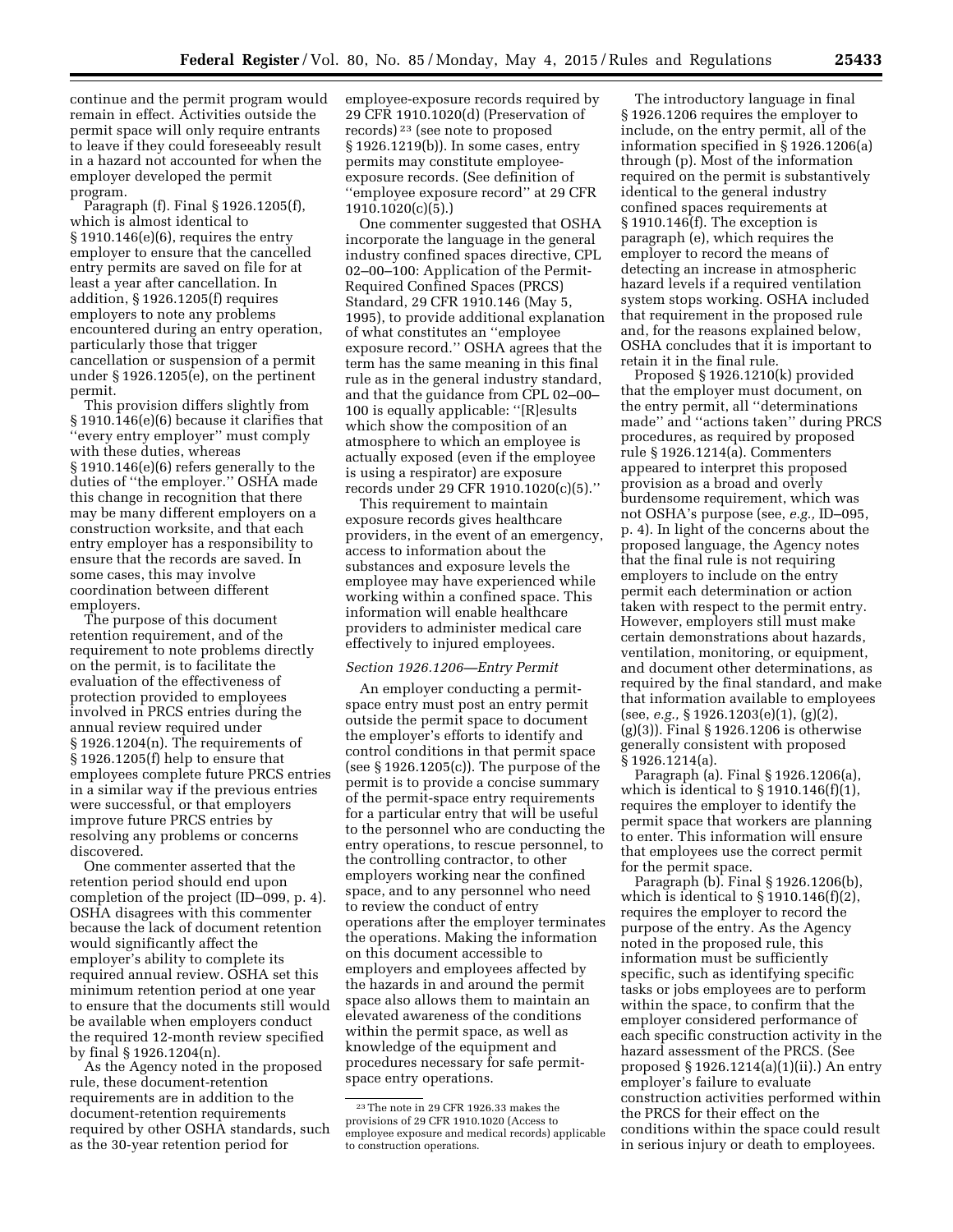It would be sufficient, for example, to state the purpose of entry as ''replacement of communications cable in sewer line,'' or ''welding upgraded component inside steel tank,'' but it would not be sufficient to state only ''communications work in sewer line'' or ''upgrade to tank.''

Paragraph (c). Final § 1926.1206(c), which is identical to  $\S 1910.146(f)(3)$ , requires the employer to record the date and authorized duration of the planned entry. The ''date'' refers to the day on which authorized entrants are permitted to enter the PRCS. The duration of the permit may not exceed the time required to complete the specified tasks or jobs, including the time necessary to set up and dismantle any tools or equipment required to perform the tasks or jobs (see § 1926.1205(d)). The employer need not list duration in terms of time, but instead may describe it in terms of the completion of tasks identified in the permit. For instance, the employer could describe the duration as ''welding and repair of water main'' or ''upgrading equipment in an electrical vault.'' One purpose of this provision is to ensure that employees engaged in PRCS operations are informed of the period during which conditions in the PRCS must meet acceptable entry conditions as specified in the entry permit. A second purpose is to place some reasonable limit on the duration of the permit, because a permit of unlimited duration is not likely to account for changed PRCS conditions.

Paragraph (d). Final § 1926.1206(d), which is identical to  $\S 1910.146(f)(4)$ , requires the employer to record the identity of the authorized entrants so that the attendant is capable of safely overseeing the entry operations. Employers can meet this requirement by referring in the entry permit to a system such as a roster or tracking system used to keep track of who is currently in the PRCS. The availability of this information would enable the attendant, entry supervisor, or rescue service to quickly and accurately account for entrants who might still be in the PRCS when an emergency occurs. A second purpose is to provide assurance that all authorized entrants have exited the PRCS at the end of entry operations. A third purpose would be to assist the attendant and entry supervisor in preventing unauthorized personnel from entering the space.

It is extremely important for the employer to confirm that all authorized entrants have exited the PRCS during an evacuation. Therefore, a tracking system that lists the names of the employees who the employer designates as authorized entrants, but does not

accurately account for the number of employees inside the PRCS at all times, would not meet the requirements of this paragraph. Merely maintaining a list of authorized entrants, who may or may not be at the job site or inside the PRCS, would not help the employer determine how many authorized entrants are left inside the PRCS should an evacuation be necessary. Likewise, a tracking system that only accounts for the number of authorized entrants inside the PRCS, without providing their names or other identifiers, also is not acceptable; knowing the name or other identifier of each entrant makes it easier for the rescuers to determine where the entrant is assigned to work in the PRCS, and thereby determine the entrant's probable location.

Paragraph (e). When a permit program requires ventilation, OSHA requires employers to ensure that they have a monitoring system in place that will alert employees of increased atmospheric hazards in the event the ventilation system fails (see § 1926.1204(c)(5)). Final § 1926.1206(e) requires the employer to record the means of detecting an increase in atmospheric-hazard levels if the ventilation system stops working. It is important for employers to provide this information on the entry permit so that any new employees can easily access this information and respond appropriately and as quickly as possible to ensure the continued safety of entrants. For example, if the original entry supervisor is replaced by a new entry supervisor halfway through entry operations, the new entry supervisor can refer to the entry permit for this information.

Paragraph (f). Final § 1926.1206(f), which is substantively the same as § 1910.146(f)(5), requires the employer to record the names of each attendant. Final § 1926.1206(f) differs from § 1910.146(f)(5) only in that it clarifies that the name of ''each person,'' rather than ''the person,'' must be recorded on the entry permit. There is often more than one attendant during the course of entry operations, so this requirement would facilitate identifying attendants quickly and easily, thereby expediting communications with them, which is necessary for the performance of safe PRCS entry operations, and for the performance of specified duties during emergency situations. When a new attendant replaces the previous one, the employer must make it clear on the permit which attendant is on duty, such as by crossing out the previous attendant's name, so that there is no confusion about the identity of the current attendant Without this

requirement, the employer could waste valuable time finding the attendant responsible for protecting authorized entrants during an emergency.

Paragraph (g). Final § 1926.1206(g), which is nearly identical to § 1910.146(f)(6), requires the employer to record the name of each employee currently serving as entry supervisor. The same reasons for requiring the names of the attendants apply for requiring the name of the entry supervisor here: it provides an assured means of distinguishing these important individuals quickly and easily so that employees may alert them of a developing hazard, and it provides the opportunity for these individuals to review the permit and entry conditions to ensure that entry conditions remain safe. The general industry standard requires a space for each entry supervisor's name, which implies that the entry supervisor names will be filled in, but in this final rule OSHA is modifying paragraph (g) to make that requirement explicit: The employer must ensure that the name of each entry supervisor is entered into that space. As with the changes to the attendants, the employer must ensure that the current supervisor is identified as such when one supervisor replaces another.

Paragraph (h). Final § 1926.1206(h), which is identical to  $\S 1910.146(f)(7)$ and corresponds to proposed § 1926.1214(a)(2)(i)(A), requires the employer to record the hazards associated with the planned confined space entry operations. This list must include all hazards, regardless of whether the employer protects the authorized entrants from the hazards by isolation, control, or personal protective equipment. Providing this list will make it clear which hazards the employer already identified so that the entrants can confirm that they received training to work around such hazards, and will know to bring any other developing hazard to the attention of the entrance supervisor immediately.

Paragraph (i). Final § 1926.1206(i), which is identical to  $\S 1910.146(f)(8)$ and corresponds to proposed § 1926.1214(a)(2)(i)(B), requires the employer to record the procedures used to isolate or control the hazards prior to entry. This information must be consistent with the requirements specified in final § 1926.1204(c), and must include the methods used to isolate or control the hazards, the type of personal protective equipment provided, the methods used to monitor each hazard (including the use of earlywarning systems, if required by final § 1926.1204(e), and how frequently each hazard is to be monitored). Note that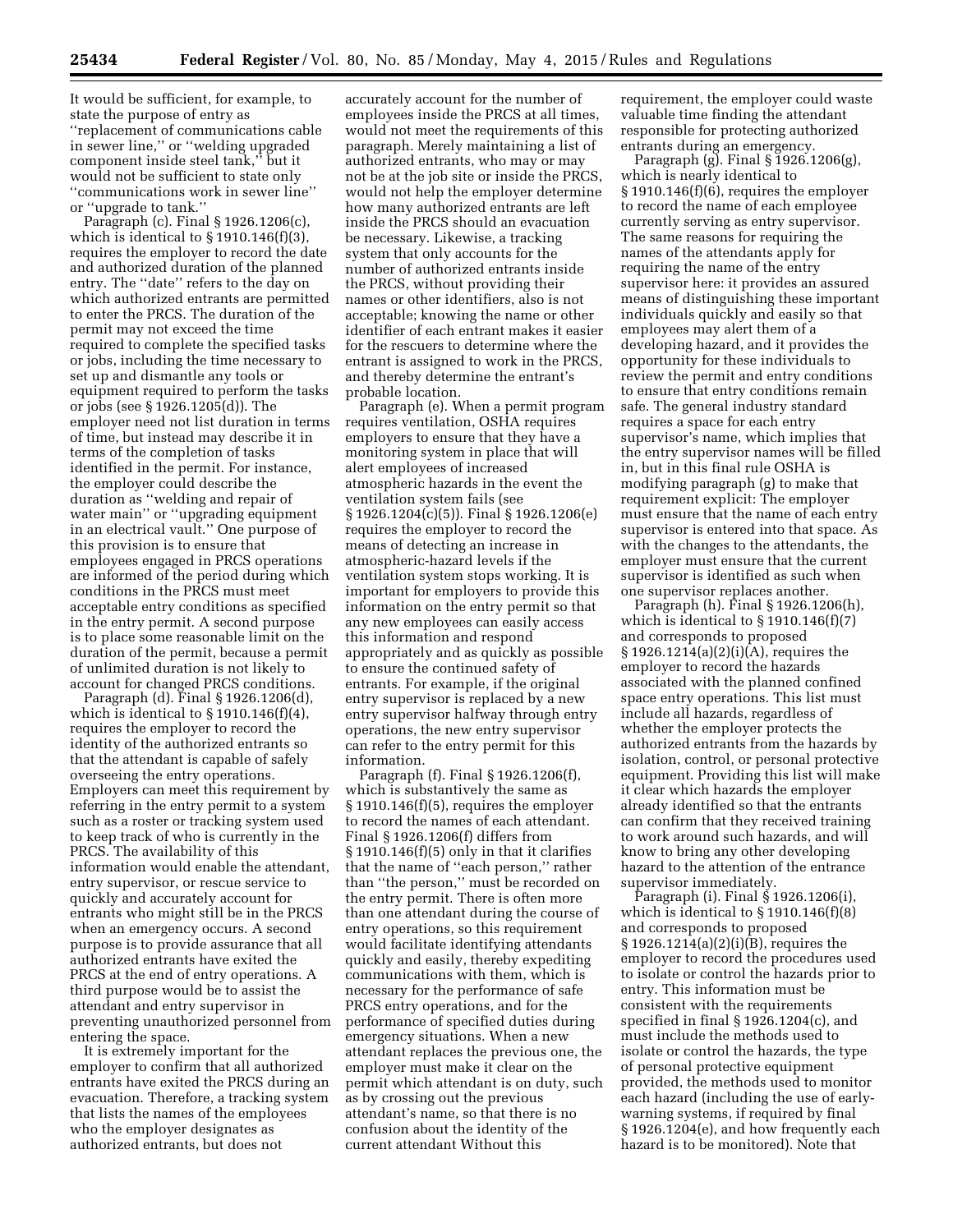under final § 1926.1204(e), employers must use continuous monitoring of atmospheric hazards unless the employer demonstrates that periodic monitoring is sufficient. The permit need only refer to the procedures used to meet the requirements of this paragraph in sufficient detail to enable employees to determine what measures they must take, and how to perform those measures.

One commenter urged OSHA to require employers to identify the name(s) of the person(s) who performed all of the hazard-isolation or control procedures listed on the permit pursuant to § 1926.1206(i), such as the person(s) who operated a ventilation machine to control an atmosphere (ID– 0625, p. 4). OSHA notes that employers must already include the names or initials of the person performing monitoring under final § 1926.1206(k). To the extent that the commenter intended to ensure the accuracy of the tests and measurements associated with the isolation or control procedures, OSHA notes that the entry supervisor must already verify the accuracy of this information (§ 1926.1210(b)). Therefore, OSHA concludes that, in the absence of additional evidence to indicate that these records would provide a discernible safety benefit, the additional records suggested by the commenter are not necessary.

Paragraph (j). Final § 1926.1206(j), which is identical to  $\S 1910.146(f)(9)$ , requires the employer to specify the acceptable entry conditions. The list of acceptable entry conditions includes energy control considerations and conditions such as the permissible levels allowed for oxygen, flammable gases and vapors, other hazardous substances during PRCS entry. Additional information regarding PRCS conditions includes, for example, the methods used to maintain a water hazard at safe levels. Another example included in the NPRM is when an employer decides to use PPE to protect employees from an atmospheric hazard, the acceptable conditions must include, at a minimum, the type of PPE the employees will use (such as type of respirator), and the levels at which the PPE would protect the employees from the atmospheric hazard. OSHA requires the employer to list the acceptable conditions on the permit so that the authorized entrants, attendants, and entry supervisors have this information on hand at the worksite, thereby ensuring safe entry operations.

This provision also requires employers, when applicable, to provide the ventilation-malfunction determinations made in paragraph (c)(5)

of final § 1926.1204. As explained in the proposed rule, and above in the discussion of final § 1926.1204(c)(5), some permit spaces may require ventilation to control the atmospheric hazards at levels that are below the levels at which they are harmful to entrants so that entrants will have time to exit the PRCS safely (72 FR 67365). In these spaces, the employer will be responsible for identifying that level and monitoring the permit-space atmosphere to detect any increase of the potentially hazardous substance. The Agency's requirement that the employer include these determinations on the permit informs employees (for example, entry supervisors, attendants, and authorized entrants) about the time required for the entrants to evacuate the PRCS should the ventilation system fail, and allows authorized entrants, attendants, and entry supervisors to respond quickly to any deviations in these conditions, including ventilationsystem failure.

OSHA notes, as it did in the explanation of this provision in the general industry standard, that there is likely to be overlap between this requirement to list the acceptable entry conditions and the separate requirement in § 1926.1206(i) to identify the hazardcontrol or elimination measures that the employer must also list on the permit (58 FR 4509 (Jan. 14, 1993)). The Agency anticipates that employers may elect to combine these two elements when filling out the permit, and such an approach is permissible so long as the employer includes all of the relevant information in some form that the authorized entrant, attendant, or entry supervisor can identify quickly.

Paragraph (k). Final § 1926.1206(k), which is nearly identical to § 1910.146(f)(10), requires the employer to record the dates, times, and results of the tests and monitoring performed, and the names or initials of the individuals who performed each test. Entering the testing and monitoring results in the permit enables the entry supervisor, attendants, and authorized entrants to determine readily whether acceptable entry conditions exist with regard to atmospheric hazards in the PRCS. The employer also could use this information to identify atmospheric conditions within the PRCS that need to be monitored frequently because atmospheric conditions tend to rise rapidly to hazardous levels. For example, if the oxygen concentration is 19.6 percent, the attendant and entrants should be alert for signs of oxygen deficiency, such as increased breathing rate, dizziness, rapid heartbeat, and headache. Furthermore, documentation

of test results on the permit also facilitates the review of canceled permits required under paragraph (d)(14). If testing indicates that levels of hazardous substances are increasing, the increased hazard will be easy to recognize through a review of the recorded test results on the canceled permit.

Listing the names of those who performed the testing identifies a point of contact to which entry supervisors and attendants can direct questions they may have regarding the results and procedures. The date and time (or, for continuous monitoring, a time period) would provide a basis for detecting dangerous trends in atmospheric conditions that may indicate that more frequent observation of the atmospheric data is necessary.

The single difference between the final rule and  $\S 1910.146(f)(10)$  is that the general industry provision requires documentation of ''initial and periodic testing,'' whereas final paragraph (k) of this final standard requires documentation of the results of all ''tests'' and ''monitoring.'' OSHA made these changes to address a significant difference between this final rule and § 1910.146: This final rule generally requires continuous monitoring, whereas § 1910.146 only requires periodic testing. For further explanation of this change, see the discussion to final § 1926.1204(e).

Consistent with data collection from continuous monitoring under § 1910.146, the continuous monitoring values recorded on the entry permit are ''real time'' concentrations. See December 10, 1996, letter to Michael Coleman, available at *[www.osha.gov](http://www.osha.gov)*. Although the final standard does not specify the frequency with which the employer must record continuous monitoring measurements, from a compliance perspective, the quantity of data entered on the permit must indicate the number of times the entry supervisor or other entrant examined the monitoring data. These measurements must be recorded with sufficient frequency to demonstrate that the permit space was monitored such that the employee could identify a change in atmosphere or other potential hazard in time to allow entrants to exit the permit space safely (See also discussion of § 1926.1203(e)(2) and 1926.1204(e)(2).) For continuous monitors with alarms, employers must record each time the alarm is triggered. Employers also must include the initial entry-monitoring results on the entry permit for the reasons explained above; these results also would serve as a baseline for subsequent measurements.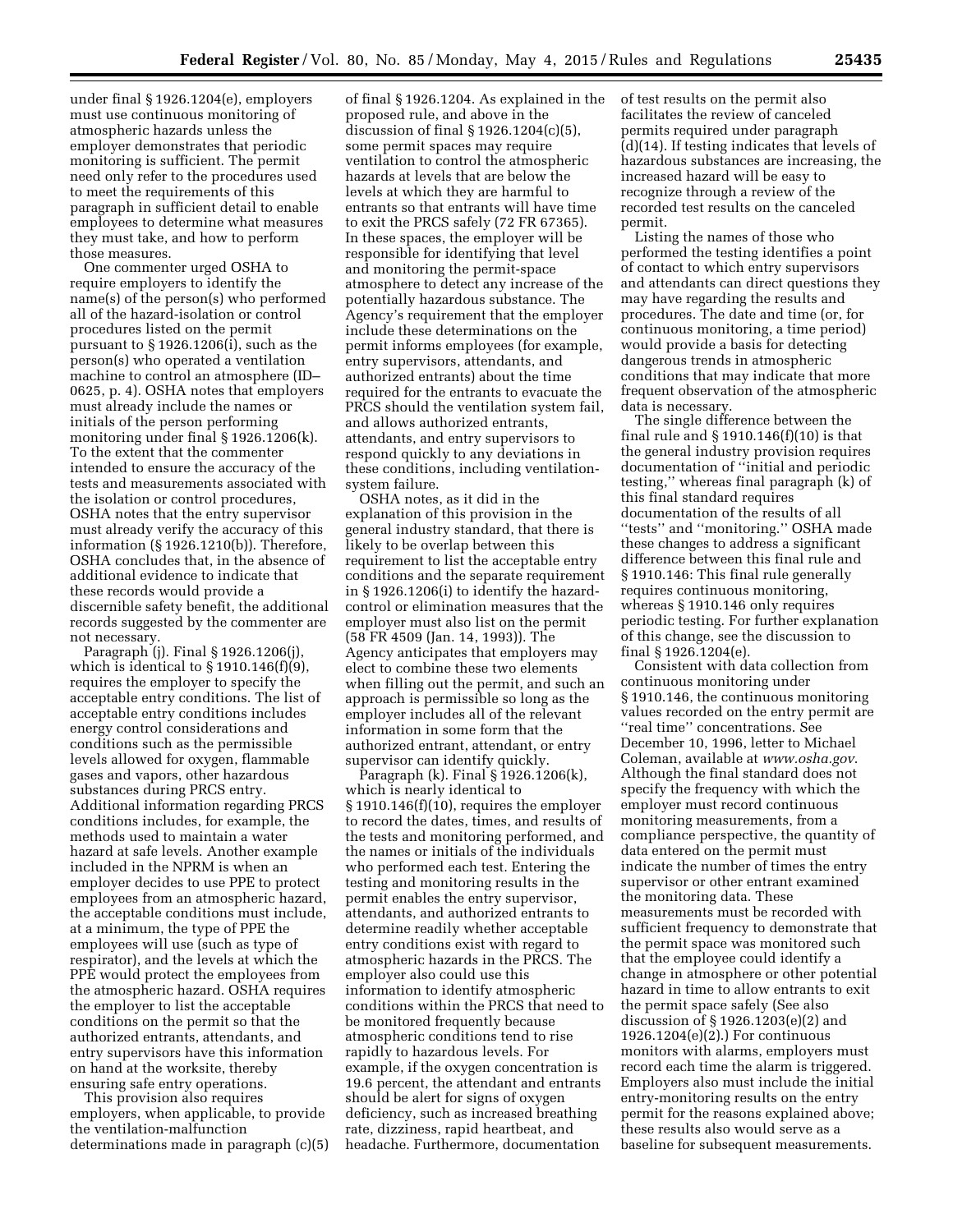See December 10, 1996, letter to Michael Coleman, available at *[www.osha.gov](http://www.osha.gov)*.

Paragraph (l). Final § 1926.1206(l), which is identical to  $\S 1910.146(f)(11)$ , requires the employer to identify the rescue and emergency services required by this final rule, and the means by which these services will be summoned when needed. Identification of these services and the means for summoning them enables attendants to summon the appropriate service immediately in case of emergency. In some cases, an employer must include pertinent information, such as communication equipment and emergency telephone numbers, on the permit to sufficiently identify the means by which the rescue or emergency services will be summoned. The inclusion of this specific information would allow attendants to avoid errors and delays in contacting the rescue service.

Paragraph (m). Final § 1926.1206(m), which is identical to  $\S 1910.146(f)(12)$ , requires the employer to record all of the methods of communication used between authorized entrants and attendants during entry operations. OSHA notes that establishing a routine for maintaining contact between attendants and authorized entrants would help attendants detect problems within the PRCS. OSHA anticipates that the method of communication chosen may vary according to the circumstances of the particular workplace; however, the methods chosen must enable the attendants and the entrants to maintain effective and continuous contact. OSHA notes that, while such communication will normally be achieved through speech, other methods, such as tapping on a wall, may be acceptable as long as it achieves effective and continuous contact. See July 30, 1993, letter to Julie Emmerich, available at *[www.osha.gov](http://www.osha.gov)*.

Paragraph (n). Final § 1926.1206(n), which is identical to  $\S 1910.146(f)(13)$ , requires the employer to record the equipment it provides in accordance with the requirements of this final rule. This equipment would typically include, for example, personal protective equipment, testing equipment, communications equipment (including equipment needed to assess entrants' status in the space), alarm systems, rescue equipment, and other equipment that the employer would provide to ensure compliance with paragraph (d)(4) of final § 1926.1204 (personal protective equipment) or any other part of the standard. This requirement provides employees with a ready reference to the equipment required for safe entry operations.

Paragraph (o). Final § 1926.1206(o), which is substantively identical to § 1910.146(f)(14), requires the employer to record any additional information needed to ensure safe confined space entry operations. OSHA amended the language in § 1910.146(f)(14) slightly for clarity and conciseness. As OSHA explained in the preamble to the general industry standard, this provision is necessary for employee protection due to ''the wide-ranging types of hazards found in permit-required confined spaces, there are many hazards that cannot be adequately addressed with any precision in a generic permit space standard'' (58 FR 4510 (Jan. 14, 1993)). Examples of the information required by paragraph (o) may include: Problems encountered in the PRCS; problems that an attendant, entry supervisor, or authorized entrant believes may be relevant to the safety of the entrants working in the space; or any other information that may be relevant to employee safety under these conditions.

Paragraph (p). Final § 1926.1206(p), which is identical to  $\S 1910.146(f)(15)$ , requires the employer to record information about any other permits, such as for hot work, issued for work inside the confined space. If the employer identifies additional permits, these additional permits may be, but are not required to be, attached to the entry permit to provide information about the activity covered by the permit to employees involved in the entry operations so they can take appropriate precautions.

### *Section 1926.1207—Training*

Final § 1926.1207 requires employers to train each employee who performs work regulated by this standard, and specifies the requirements of that training. The provisions in final § 1926.1207 are substantively similar to the provisions in the general industry confined spaces rule at § 1910.146(g). The substance of the training provisions in the proposed rule was similar to, but organized differently than, the training provisions in the general industry rule. The final rule includes a few provisions from the proposed rule to provide clarity and to ease documentation, as explained below, but follows the language and organization of the general industry standard. Proposed §§ 1926.1208, 1926.1213, 1926.1216, and 1926.1217 separated the training requirements based on the type of confined space involved. One commenter asserted that, in general, the training requirements were too scattered throughout the proposed rule (ID–099, p. 4). By organizing the training provisions according to the training

provisions of the general industry confined spaces standard at § 1910.146(g), OSHA placed the training requirements together in one section.

Paragraph (a). Final § 1926.1207(a) sets forth the requirement, also found in § 1910.146(g)(1), that employers must train each employee who performs work regulated by this standard. OSHA modified this provision from § 1910.146(g)(1) to include some language from the proposed rule and to clarify two aspects of this requirement: (1) The employer must train each employee; and (2) the employer must provide training at no cost to the employee. Final § 1926.1207(a)(1) refers to ''each employee'' rather than ''all employees'' to emphasize that an employer's responsibility in this area flows separately to each employee. The provision of training at no cost is implicit in the general industry standard, and is consistent with OSHA's longstanding policy regarding employer responsibility for training. See, *e.g.,* 29 CFR 1926.1430(g)(3) (training under the Cranes & Derricks in Construction standard), § 1910.1001(j)(7)(iv) (asbestos awareness training for employees who perform housekeeping operation in an area that contains asbestos), and June 25, 1991, Memorandum to Regional Administrators, # 20315 (training under the HAZWOPER standard, 1910.120), available at *[www.osha.gov](http://www.osha.gov)*.

Paragraph (a) of the final rule also requires employers to provide training so that employees who perform work regulated by part 1926, subpart AA, acquire the understanding, knowledge, and skills necessary for the safe performance of the duties assigned under that section, including the safe operation of equipment and the proper use of PPE. Sections 1926.1208, 1926.1209, 1926.1210, and 1926.1211 of this final rule specify in detail the duties of authorized entrants, attendants, entry supervisors, and rescue service personnel. Paragraph (a) requires the training to impart the understanding, knowledge, and skills necessary for the safe performance of the duties assigned under those sections. OSHA believes that the training employers provide employees under this provision will enable the employees to understand their duties under this standard, as well as the hazards posed by permit spaces, and to properly use equipment and PPE in a PRCS. Therefore, this training will enable employees to safely perform their requisite PRCS duties.

In this paragraph, the Agency is requiring the employer to provide whatever training is necessary to achieve the goal of safe performance of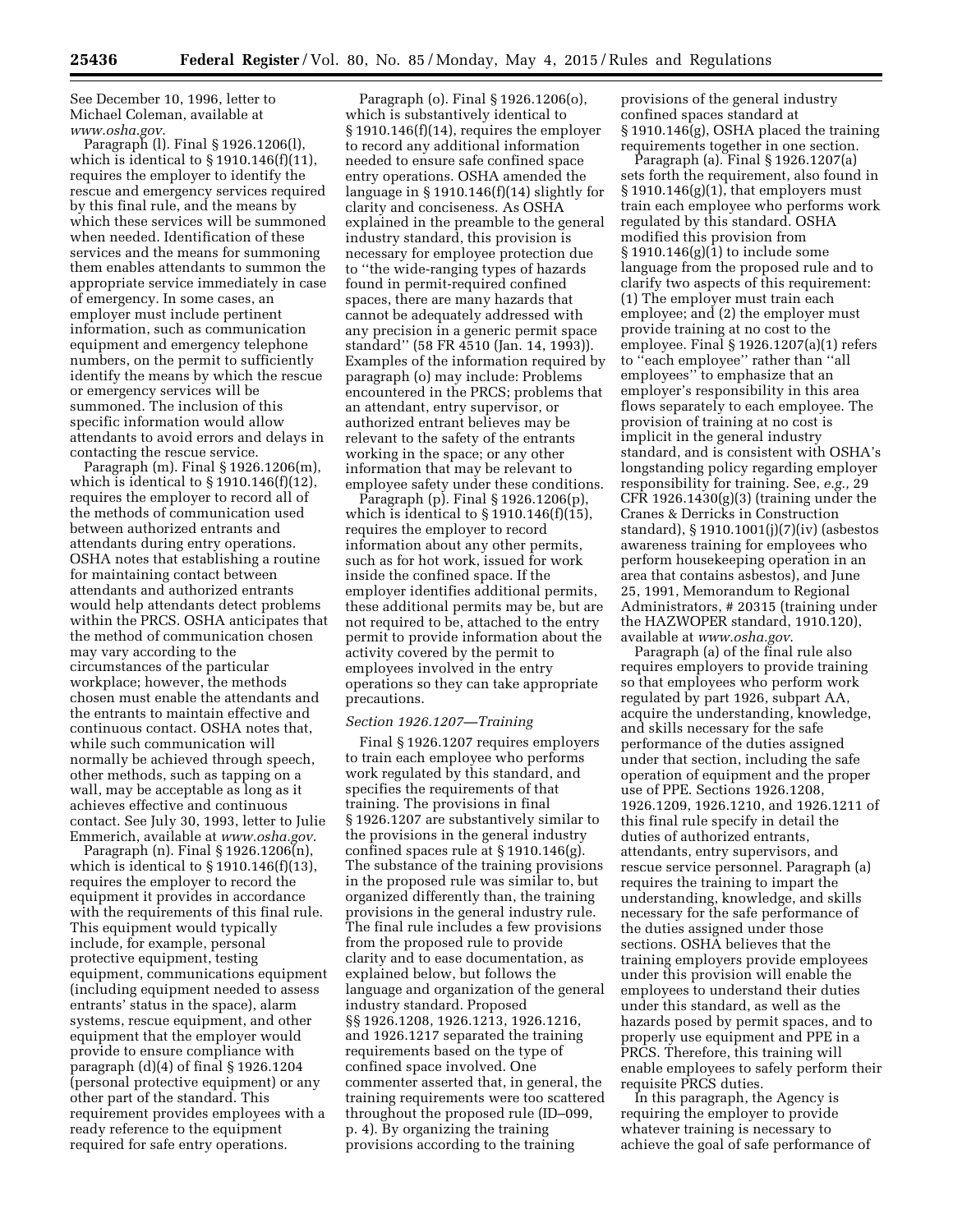an employee's duties. The performance language used in paragraph (a) will allow the employer to develop and implement the most effective confined space training program to meet the needs of the specific workplace. By requiring training of employees in § 1926.1207, and by specifying what those duties are in the relevant sections, the final rule sets forth requirements regarding whom employers train, as well as the content of the training.

This paragraph also incorporates a requirement found in proposed § 1926.1209(d)(1), which specifies that the training must result in an understanding of the hazards in the permit space(s), and the method(s) used to isolate, control, or in other ways protect employees from the hazards. For example, if an authorized entrant enters the space to isolate an identified hazard or to set up ventilation to control an atmospheric hazard, the employer must train the employee not only in accordance with the PRCS entry requirements, but also to perform the tasks necessary to isolate and control the specific hazards in accordance with other appropriate OSHA requirements applicable to construction. The employer also must train each employee who enters the space thereafter to understand how the employer isolated or controlled any hazards in the space. OSHA believes that the training employees receive under this provision will enable them to associate the signs, symptoms, and characteristic effects (discussed elsewhere in this preamble) to the failure of methods to control or isolate the hazards, and to alert them so that do not inadvertently disturb the isolation or control mechanisms. Therefore, this training will enable employees to safely perform their duties while working in the PRCS, and to respond appropriately if the hazardprotection methods fail.

Additionally, final § 1926.1207(a) includes the requirement, found in proposed § 1926.1209(d)(2), that, for employees not specifically authorized to perform entry rescue, their training must result in an understanding of the dangers of attempting entry rescue. This aspect of the training need not be extensive, as its purpose is to prevent exposure to permit-space hazards by simply keeping all employees who are not authorized to perform entry rescue out of such spaces. OSHA prohibits such entry precisely because it is likely to increase the risks of further injury to both the would-be rescuer and the employee requiring rescue. In final § 1926.1204(a) and (i), the Agency also requires entry employers to take action to prevent all unauthorized entry, but

the training required by final paragraph (a) remains crucial to overcome the inclination of many employees to attempt to rescue a trapped colleague. If employees do not fully appreciate the dangers involved, their actions might also pose a danger to those employees designated to provide rescue.

Finally, some commenters asserted that the training requirements in this final rule should require employers to train entrants on the use of gas, propane, and diesel-powered equipment and chemical-cartridge respirators (ID–025, p. 3; ID–095, p. 3). Final § 1926.1207(a) requires employers to ensure that employees acquire the knowledge and skill to safely perform their duties, which includes training employees on how to use all equipment used in the PRCS.

Paragraph (b). Final § 1926.1207(b), which is substantively similar to  $§ 1910.146(g)(2)$ , requires the employer to provide training to each employee covered by this standard, as specified by paragraphs (b)(1)–(b)(5). One commenter requested that OSHA clarify that the employer must provide this training in a language understood by the employee (ID–140, p. 5). OSHA designed the training requirements in final § 1926.1207 to ensure that employees performing work regulated by this final rule understand the hazards so that they can take necessary precautions to perform their work safely. Therefore, the employer must provide this training in a language the employee understands, and ensure that the employee comprehends the training, to achieve the purpose of the training requirements. Final § 1926.1207(b)(1) incorporates the requirement that training be in both a language and vocabulary that the employee understands, which is consistent with OSHA's policy for all OSHA training requirements. See April 28, 2010, OSHA Training Standards Policy Statement, available at *[www.osha.gov](http://www.osha.gov)*. OSHA views this policy as applicable to all training requirements in all OSHA standards, but is adding the language in this standard for clarity.

Final § 1926.1207(b)(2)–(b)(4) require that the employer provide training before assigning the employee duties covered by this final standard, when there is any change in duties, and whenever there is a change in permit conditions that present a hazard for which the employee did not previously receive training. These requirements are substantively identical to § 1910.146(g)(2)(i)–(g)(2)(iii). OSHA believes the requirements in final § 1926.1207(b)(2)–(b)(3) are necessary to ensure that employers provide the

training required by final § 1926.1207(a) at the appropriate times, that is, prior to exposure to confined space hazards.

Final  $\S 1926.1207(b)(2)$ , which is identical to  $\S 1910.146(g)(2)(i)$ , requires employers to initially train their employees before assigning them to perform duties under this standard. Accordingly, the employer must ensure that specified employees (that is, entry supervisors, attendants, authorized entrants, and rescue-service employees) receive the training required by final § 1926.1207(a) prior to performing assigned PRCS duties. This requirement ensures that employers train these specified employees regarding PRCS hazards before the employer exposes authorized entrants to these hazards.

Final § 1926.1207(b)(3) and (b)(4) are substantively identical to the general industry standard at § 1910.146(g)(2)(ii) and (g)(2)(iii). They address the issue of refresher training. Final paragraph (b)(3) requires training before there is a change in assigned duties. Such changes could be the result of new equipment or techniques introduced into the entry operations, promotions, or simple reassignments. If an employee previously received training in the new duties and the employer ensures that the employee is still familiar with the previous training, then the employer need not conduct additional training under this paragraph, provided the employer has no evidence that there are inadequacies in the employee's knowledge or use of the relevant permitspace procedures. If there is evidence that such inadequacies exist, the employer must retrain the employee under final paragraph (b)(5).

Paragraph  $(b)(4)$  similarly requires retraining if there is a change in permitspace entry operations that presents a hazard for which an employee did not previously receive training. This paragraph changes the phrase ''permit space operations,'' from the general industry standard at § 1910.146(g)(2)(iii), to ''permit space *entry* operations'' for the reasons explained in the introduction to the discussion of final § 1926.1204. One commenter was unsure whether minor revisions of procedures, such as an increase in the use of mechanical ventilation, would trigger the training requirements of final § 1926.1207(b)(3) (ID–099, p. 3). The relative significance of the change in procedures does not determine the need for additional training; employers must ensure that employees can perform their duties safely, so any change in PRCS entry procedures for which an employee did not receive previous training would necessitate training under this final rule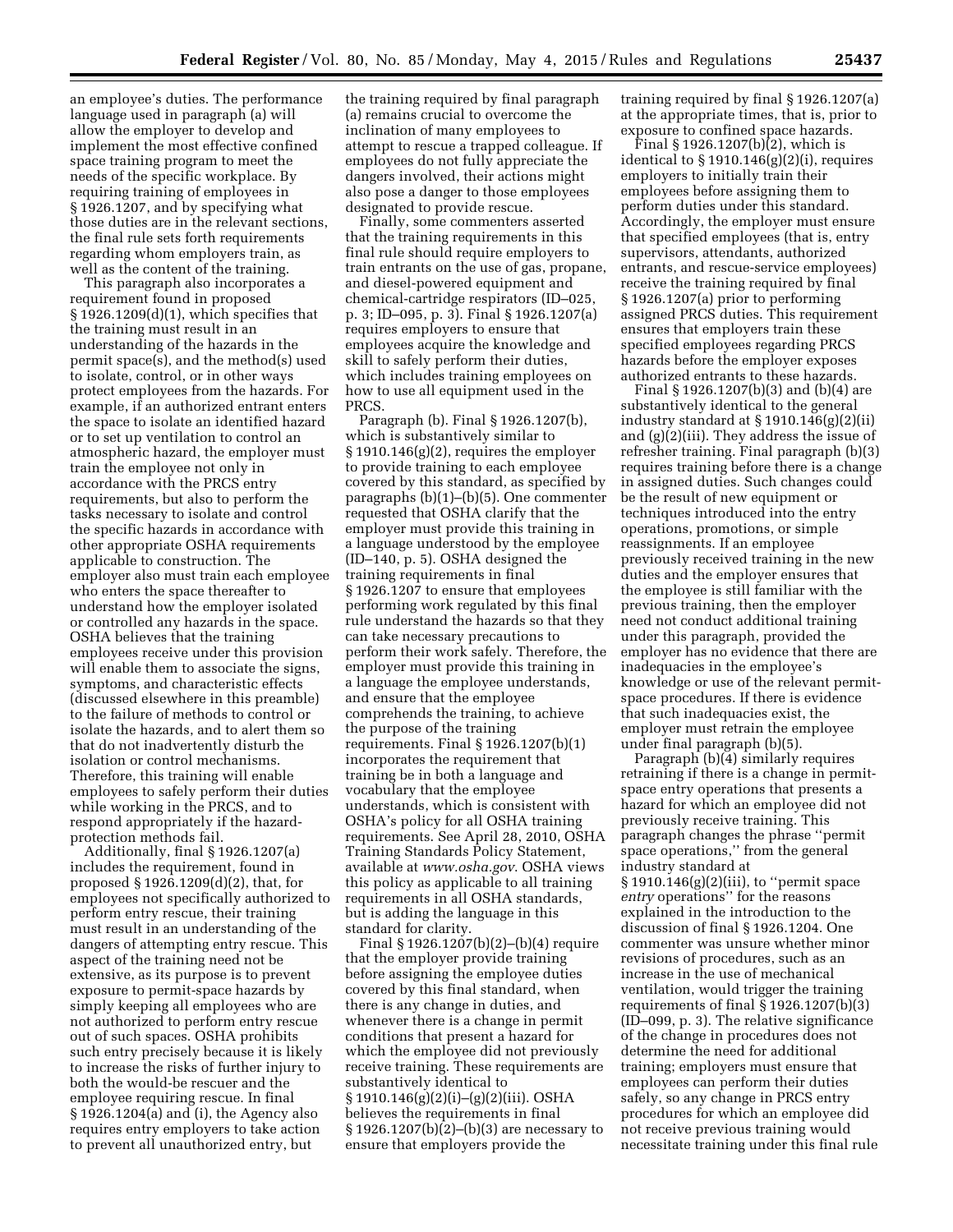to the extent it requires new knowledge or skill by the employee.

Final § 1926.1207(b)(5) provides that an employer must retrain an employee whenever the employer has any evidence that the employee has deviated from PRCS entry procedures or inadequacies in the employee's knowledge or use of these procedures. This provision is substantively identical to the general industry standard at § 1910.146(g)(2)(iv), but this final provision clarifies that retraining must occur when there is evidence of deviation, a change from the phrase ''reason to believe'' in the general industry standard. OSHA believes the term ''evidence'' will be clearer than the general industry language for both employers and OSHA inspectors. By making this revision, OSHA does not intend to make a substantive difference in the types of employee actions or other factors that would trigger the retraining requirement. Evidence of a need for retraining may come from a variety of sources, such as an employee's actions during, or prior to, an entry, statements made that indicate a lack of understanding of permit-space entry procedures, reports of other employees or third parties, or from other incidents.

One commenter asserted that requiring retraining after every deviation is overly burdensome. (ID– 120, p. 3.) This commenter suggested that OSHA require the employer to establish a better line of communication and coordination when the deviation is not too severe. However, the commenter did not suggest a means of identifying the severity of a deviation. In light of the hazards associated with confined spaces, and the procedures implemented to address those hazards, the failure of even one employee to follow the correct procedure can adversely affect the safety of others. OSHA, therefore, concludes that it is necessary to retrain any employee who deviates from the approved entry procedures. This retraining must provide the employee with the knowledge and skills necessary for safe performance of his or her confined space duties in accordance with final § 1926.1207(a), although the employer may restrict retraining to the limited aspect of the employee's overall responsibility on which the employee made the deviation. For example, if employee failed to use a piece of equipment properly, the retraining could focus on the proper use of that equipment, and need not focus on areas unrelated to the deviation, such as the hazards associated with the atmosphere in the space.

Paragraph (c). Final § 1926.1207(c), which is identical to the general industry standard at § 1910.146(g)(3), requires an employer to establish that the employee is capable of performing his or her confined space duties proficiently, and to provide any supplemental training needed to make the employee proficient. This provision ensures that employees will not enter a PRCS without being able to apply the knowledge and procedures addressed in their training. In other words, the employer must determine that, for each employee, the training is effective and resulted in the employee being capable of performing the required duties proficiently.

Some commenters were unsure how an employer can demonstrate that an employee is proficient under final § 1926.1207(c) (ID–106, p. 2; –120, p. 3; –152, p. 3). Final § 1926.1207(c) is a performance-oriented measure that provides employers with flexibility by not requiring a particular way to demonstrate proficiency. Administration of a test or practical examination are some examples of how an employer may demonstrate an employee's proficiency.

Paragraph (d). Final § 1926.1207(d), which is substantively similar to the general industry standard at § 1910.146(g)(4), requires an employer to ''maintain training records,'' as opposed to the requirement in § 1910.146(g)(4) that employers ''certify'' training. This final paragraph also requires employers to document the names of employees trained, the trainer's name, and the dates of the training performed, and to make these records available for inspection by employees and their authorized representatives. Final § 1926.1207(d) differs from the general industry standard in that it provides more flexibility in the documentation of training, and it requires the retention of this documentation.

The training-documentation provision in final paragraph (d) requires only the name of the trainer, not the trainer's signature or initials as required in the general industry standard. Proposed § 1926.1209(d)(5) contained these more flexible requirements, and OSHA retained them in the final rule. This documentation can take any form that reasonably demonstrates the employee's completion of the training. Examples include a record of test scores, a photocopied card certifying completion of a class, or any other reasonable means. The employer may store these records electronically so long as they are readily accessible upon request. OSHA recognizes that the turnover rate for

employees on construction sites is higher than in many other industries, and that employees also are likely to work at several different worksites based on the type of work required. For example, an employer could designate an employee to be an authorized entrant in several different confined spaces at the same worksite, which may require the employee to perform different assigned tasks under various planned conditions. In this situation, the documentation must be readily accessible to determine whether the employee received the training necessary to perform the various tasks under the planned conditions. Compliance with this provision will help ensure safe conditions within the PRCS by providing employers, and OSHA, with an administrative tool that they can use to confirm which employees will be able to perform the duties required by this standard. Section 1926.1207(d) requires, as the general industry standard does, that these training records must be available for inspection by employees and their authorized representatives. Permit-space employees rely on their fellow employees for safe entry operations, and this provision provides that the training records that document employees' training status be available to those employees and their representatives. This requirement can be especially important in the construction industry due to the high level of employee turnover and multiple employers present at construction sites, including different employers who conduct simultaneous entry where one employer's lack of training for its employees could jeopardize the fully trained employees of a different employer. Consequently, making these records available for inspection by employees and their representatives provides an additional level review to ensure that the employees received the proper training and are ready to engage in safe entry operations.

One commenter was unsure whether the final standard would require an employer to maintain the name of the person that provides general confined space training as well as ''for the specifics of this PCRS.'' (ID–098, p. 2). OSHA is uncertain of what training the commenter is referring to. To the extent that the commenter was referring to training required by this final rule, final § 1926.1207(d) requires the employer to record the name of the person who conducted the training. To the extent the commenter was referring to training required by a different rule, the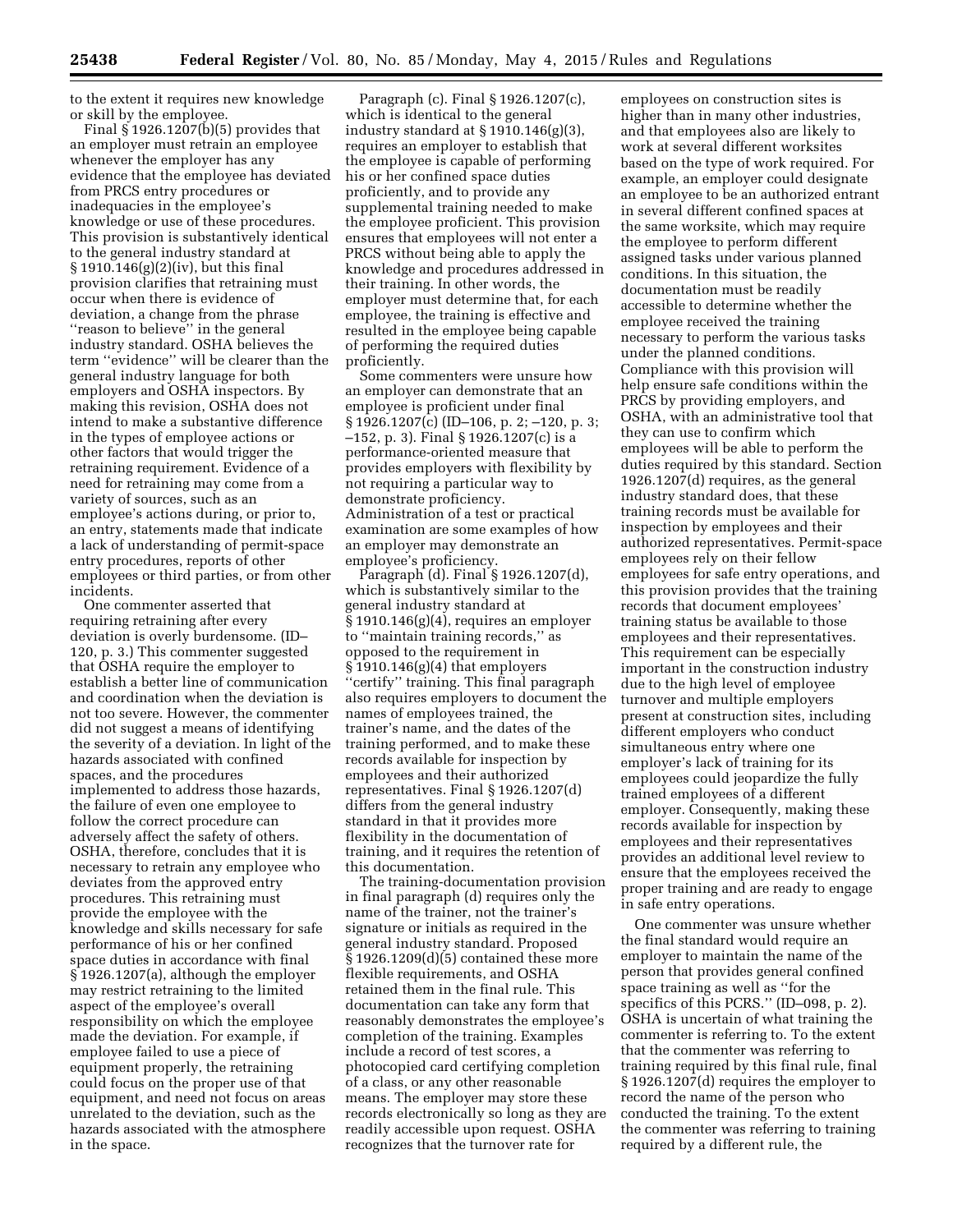comment is not applicable to this rulemaking.

As in this final rule, proposed § 1926.1219(c) required that employers retain these training records for the time the employee remains employed by them. The general industry confined spaces standard at § 1910.146(g)(4) does not specify how long an employer must retain the documentation. These training records are a valuable resource for tracking whether an employee received the necessary training. If these records are to serve as a tool to confirm employee training, the records must be available during the period the employee is working for the employer. Once the employee ceases to work for the employer, there is no longer a significant benefit in tracking this information. Therefore, OSHA is keeping in the final rule the proposed requirement that an employer must retain training documentation until the employee ceases to work for the employer.

One commenter had several concerns about the retention of training records. First, the commenter asserted that this retention requirement is an unnecessary burden on employers (ID–099, p. 4). OSHA's experience under the documentation requirements of other standards indicates that employers typically use existing training records to meet these documentation requirements and, as explained above, final § 1926.1207(d) allows significant flexibility in the form of the records and how an employer must store them. Next, the commenter was unsure whether final § 1926.1207(d) requires an employer to maintain training records when the employer lays off an employee and then rehires him or her (*id*). In the event an employee ceases to work for the employer, final § 1926.1207(d) does not necessarily require the employer to continue to maintain or store the training records; however, there is an incentive for the employer to retain these records if there is a possibility that the employer might re-hire the employee, as in the example offered by the commenter. The standard does require the employer to maintain a set of training records for all employees performing confined space work, regardless of when the employer hired the employee, so if the employee is rehired the employer would be required to produce that employee's training records or retrain the employee. This commenter also asserted that employers should be free to establish their own policy for retaining training records (*id*). Final § 1926.1207(d) leaves the employer with discretion in developing its training-documents retention policy,

and requires retention only until the employee ceases to work for the employer.

Another commenter asserted that final § 1926.1207(d) should require employers to keep these training records on site (ID–031, p. 1). OSHA finds that such a requirement would be an unnecessary burden on employers. The purpose of the final requirement is to ensure that employers can document their employees' training in case an issue arises with respect to the training (*e.g.,* whether the employee received training, whether the training was adequate). Though the training records need to be readily available, it is not necessary for the employer to have immediate access to these records at the site. Requiring the employer to maintain the records and make them readily accessible for inspection, even offsite and/or in electronic form, is sufficient to accomplish the purpose of the provision.

#### *Section 1926.1208—Duties of Authorized Entrants*

An authorized entrant is an employee authorized by an entry supervisor to enter a permit space. As the Agency noted in the preamble to the general industry standard, ''[T]his is the person who faces the greatest risk of death or injury from exposure to the hazards contained within the space'' (58 FR 4515 (Jan. 14, 1993)). Because of the dangers associated with confined space work, employers must prepare the entrants properly to perform duties so as to assure their own safety and the safety of their fellow entrants. The employer accomplishes this purpose by means of training, communication of effective work rules, and internal administration.

Final § 1926.1208 is nearly identical to the general industry requirements in § 1910.146(h), except for minor editorial revisions and a revision in the introductory text to improve clarity. The introductory language in § 1910.146(h), which sets out requirements for authorized entrants, refers generally to the duties of ''the employer.'' OSHA changed the introductory language to refer to ''the entry employer'' to clarify how this rule applies on multi-employer worksites. This is a non-substantive change, however, because the provisions in § 1926.1208 apply to each employer establishing the permit program for a permit space or allowing its employees to enter under another employer's program.

The authorized entrant duties also are substantively the same as the duties specified by proposed § 1926.1211(g), except as noted in the discussion below. The Agency did not receive any

comments specifically addressing that provision of the proposed rule.

Paragraph (a). Final § 1926.1208(a), which is substantively identical to the general industry standard at § 1910.146(h)(1), requires an employer to ensure that an authorized entrant is familiar with and understands the potential hazards associated with each particular confined space entry, including the mode, signs or symptoms, and the consequences of exposure to these hazards. The final rule uses ''familiar with and understands,'' rather than the ''knows'' used in the general industry standard, to emphasize the employee comprehension required by the rule. This knowledge and understanding affords authorized entrants with the information they need to protect themselves from these hazards, including recognition of the effects of these hazards should exposure occur.

Paragraph (b). Final § 1926.1208(b), which is substantively identical to the general industry standard at § 1910.146(h)(2), requires an employer to ensure that an authorized entrant uses required equipment properly. OSHA believes that proper use of such equipment is essential for working safely inside a PRCS and preventing any rescue operation from harming the incapacitated authorized entrant. Many employers can meet this requirement through implementation of safe work practices, training, and effective enforcement of those practices.

Paragraph (c). Final § 1926.1208(c), which is substantively identical to the general industry standard at § 1910.146(h)(3), requires an employer to ensure that an authorized entrant communicates effectively with the attendant to facilitate the attendant's adequate assessment of the entrant's status and timely evacuation (see also the discussion attendant-entrant communications in the explanation of § 1926.1206(m)). The authorized entrant's communication with the attendant provides the attendant with information regarding any problems the entrant is having, which the attendant can use to determine whether there is a need to evacuate the PRCS.

Paragraph (d). Final § 1926.1208(d), which is similar to the general industry standard at § 1910.146(h)(4), requires an employer to ensure that an authorized entrant alerts the attendant whenever one of the following circumstances arises: (1) There is a warning sign or symptom of exposure to a dangerous situation; or (2) the entrant recognizes a prohibited condition. In some instances, a properly trained authorized entrant may be able to recognize and report his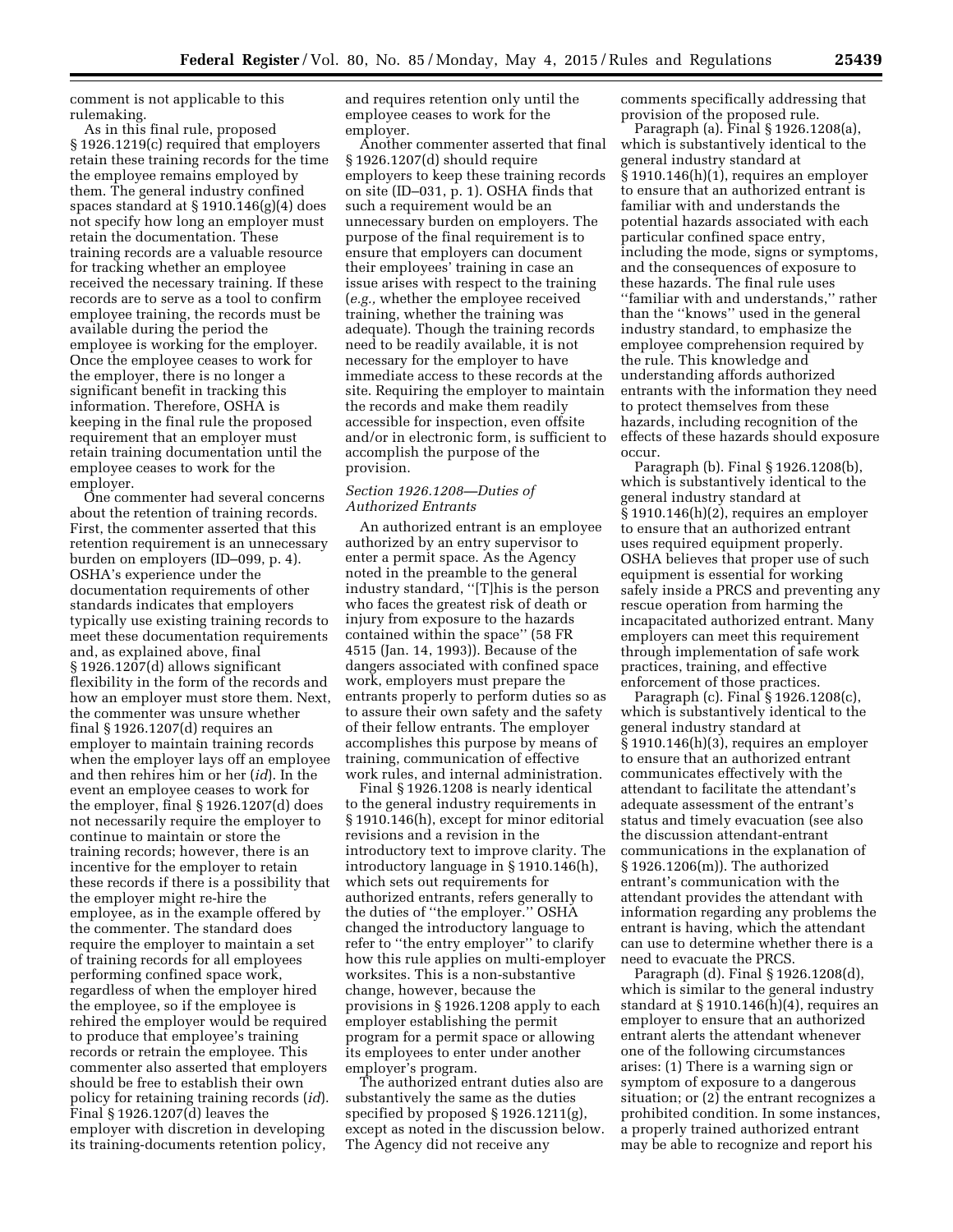or her own symptoms, such as headache, dizziness, or slurred speech, and take the required action. In other cases, the authorized entrant, once the effects begin, may be unable to recognize or report them. In these latter cases, this provision requires that other, unimpaired, authorized entrants in the PRCS, who employers must properly train to recognize signs, symptoms, and other hazard-exposure effects in other authorized entrants, report these effects to the attendant. Reporting these effects will ensure the safety of the authorized entrants by removing them from the hazardous conditions in a timely manner.

Paragraph (d)(1) differs slightly from the corresponding general industry provision at § 1910.146(h)(4)(i). The general industry provision requires an employer to ensure that an authorized entrant alerts the attendant when ''the entrant recognizes'' a dangerous situation. Final § 1926.1208(d)(1) requires an employer to ensure that an authorized entrant alerts the attendant whenever "there is . . . a dangerous situation.'' OSHA made this change to make the requirement objective, and not contingent on the subjective belief of an authorized entrant about the level of danger. For example, if an entrant knocks over a container of sealant that was not scheduled to be opened until later, thereby releasing hazardous fumes into an inadequately ventilated permit space, the final rule makes it clear that the entrant has a duty to report the incident to the attendant immediately. The employer must ensure that the entrant is adequately prepared to identify such an incident as a dangerous situation, and the entrant's failure to do so would not excuse the entrant or employer from that duty.

By using language closer to that in the general industry, OSHA has deviated slightly from the equivalent requirement in the proposed rule, § 1926.1211(g)(3), which required the authorized entrant to alert the attendant of ''any sign, symptom, unusual behavior, or other effect of a hazard.'' OSHA retained the reference to a ''symptom'' from the proposed rule, but believes that the reference to the ''dangerous situation'' in the general industry standard provides slightly broader coverage than the proposed language. Under the general industry standard and this final rule, attendants would need to be aware, for example, of an entrant experiencing a heart attack or other condition unrelated to the conditions in the confined space, but which might nevertheless affect that entrant and/or other entrants in the space. However, the general industry language

incorporated into the final rule provides sufficient specificity regarding the conditions covered by the provision, and employers and authorized entrants are familiar with the language, having used it for years in general industry work (and in construction work if they chose to voluntarily follow the general industry requirements). Other examples of exposure to a dangerous situation that an authorized entrant must report to the attendant under paragraph (d)(1) or (d)(2) include: Low measurements of supplied air in a closed-respirator system; fraying or snagging of a retrieval line; a leak allowing an unidentified substance to enter the confined space through the walls of the space or from a container brought into the space; sparks or other evidence of potential electrical malfunction (particularly in areas where flammable gases are present); and any changes identified by the entrant in his or her physical condition or the physical condition of another entrant (*e.g.,* dizziness, chest pains, vertigo, breathing difficulty, trembling, etc.).

Paragraph (e). The introductory language in final § 1926.1208(e), which is identical to the general industry standard at § 1910.146(h)(5), requires an employer to ensure that an authorized entrant exits from the confined space whenever one of circumstances identified in final § 1926.1208(e)(1)- (e)(4) arises.

Final § 1926.1208(e)(1), which is similar to the general industry standard at § 1910.146(h)(5)(i), requires an employer to ensure that an authorized entrant exits from the confined space whenever the attendant or entry supervisor orders an evacuation. It is essential that the authorized entrants quickly comply with the command to evacuate, particularly because the attendant or entry supervisor may be aware of a hazard that the authorized entrant has not detected. Even when there is disagreement between the entry supervisor and attendant as to whether to evacuate, this provision requires the employer to enforce orders to evacuate given by either the entry supervisor or the attendant. OSHA believes this provision is necessary because emergencies within a confined space are time sensitive, and the entry supervisor and attendant may have different information regarding the types or severity of the hazards in the PRCS.

Final § 1926.1208(e)(2), which is similar to the general industry standard at § 1910.146(h)(5)(ii), requires an employer to ensure that an authorized entrant exits from the confined space whenever there is a warning sign or symptom of a dangerous situation. The

phrase ''warning sign or symptom of a dangerous situation'' has the same meaning as in final paragraph (d) of this section. As with final paragraph (d), and for the same reason, final paragraph (e)(2) differs slightly from the corresponding general industry provision at § 1910.146(h)(5)(ii) because final § 1926.1208(e)(2) requires an employer to ensure that an authorized entrant exits the space whenever ''there is . . . a dangerous situation,'' rather than whenever ''the entrant recognizes'' a dangerous situation. This provision requires authorized entrants to exit the PRCS as quickly as possible in such cases because the safety procedures delineated in the permit are designed to work in the context of clearly defined acceptable entry conditions, and deviations from the planned measures therefore require timely evacuation to ensure the health and safety of the entrants pending evaluation of the dangerous situation.

Final § 1926.1208(e)(3), which is identical to the general industry standard at § 1910.146(h)(5)(iii), requires an employer to ensure that an authorized entrant exits from the confined space whenever the entrant detects a prohibited condition, as defined in final § 1926.1201. This requirement ensures that employees exit the confined space if there is any prohibited condition, such as a hazardous atmosphere or uncontrolled physical hazard, in the space. Exiting the space upon detecting a prohibited condition will prevent serious injury or death to the entrants. Other examples of prohibited conditions include, but are not limited to, the emergence of a new hazard, a hazard level that exceeds acceptable entry conditions, or personal protective equipment that is not working as planned. In such circumstances, authorized entrants must exit the space to protect their health and safety.

Final § 1926.1208(e)(4), which is identical to the general industry standard at § 1910.146(h)(5)(iv), requires an employer to ensure that an authorized entrant exits the confined space whenever an evacuation alarm sounds. Examples of these alarms include, but are not limited to, atmospheric or engulfment-hazard monitor alarms or alarms activated by an authorized entrant or other employee. This provision ensures that entrants in a PRCS exit the space in a timely manner upon activation of an evacuation alarm warning them of an impending danger, thereby preventing serious injury or death to the entrants.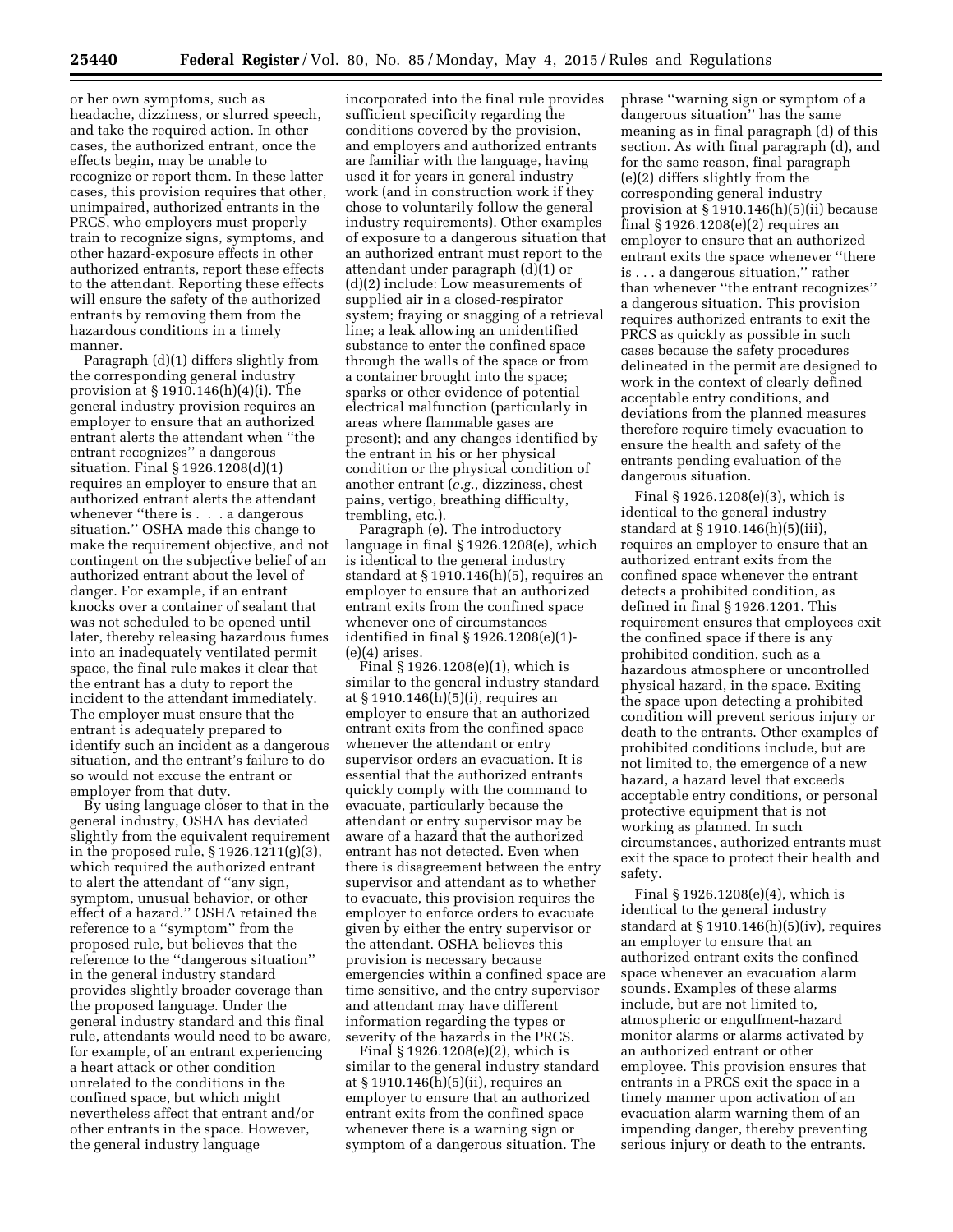# *Section 1926.1209—Duties of Attendants*

In final § 1926.1209, OSHA sets out the duties of the attendant required by final  $\S 1926.1204(f)$  as part of every permit program. The general industry standard recognizes the need for an attendant outside permit spaces, and the preambles for final § 1926.1204(f) and the general industry standard at 58 FR 4517 (Jan. 14, 1993), explain the need for these attendants. One of the major problems in permit space entry operations is that, if an entrant within the space is injured or incapacitated in the space, he or she cannot normally be seen from outside the space, so the attendant is critical to recognizing quickly any injury or incapacitation so that the employer can initiate the applicable rescue operation as soon as possible. The attendant also plays a critical role in protecting employees inside the confined space from unauthorized entries and potentially hazardous conditions outside the confined space that could affect the workers inside the confined space.

The provisions in final § 1926.1209 are substantively identical to the provisions in the general industry confined spaces rule, except as noted below. The introductory language to § 1910.146(i) refers to "the" employer. As in the introductory language for many of the provisions in the final rule, OSHA refers to ''the entry employer'' in the introductory language of § 1926.1209 to clarify how this rule applies on multi-employer worksites.

The attendant duties are also similar to the duties specified in proposed §§ 1926.1210(f) and 1926.1211(f). The final rule does not include a paragraph found in proposed § 1926.1211(f)(9), which expressly prohibited attendants from entering a confined space to perform rescue. OSHA did not include this paragraph because the prohibition is clear from the general industry standard language incorporated into the final rule, *i.e.,* employers must ensure that attendants never enter a confined space, whether it is to perform rescue or for any other purpose, unless another person assumes the duties of the attendant, and the attendant is properly trained for rescue activity. See § 1926.1209(d) and its Note. In this way, the final rule provides more flexibility to employers than the proposal.

Paragraph (a). Final § 1926.1209(a), which is almost identical to the general industry standard at § 1910.146(i)(1) (except for non-substantive clarifications), requires an employer to ensure that each attendant is familiar with hazards that he or she may

encounter during entry, as well as the signs and consequences of such exposures. Section 1910.146(i)(1) requires an employer to ensure that each attendant ''knows'' the hazards that he or she may encounter during entry. OSHA replaced ''knows'' with ''is familiar with and understands'' in the final rule to emphasize that the element of comprehension is critical to the attendant's ability to fulfill his or her duties. Attendants must be able to recognize when entry conditions in the PRCS are unacceptable—that the system of employee protection is malfunctioning. Because attendants would be able to easily communicate with entrants and entry supervisors, their recognition of deviations from acceptable entry conditions, and of the signs, symptoms, and characteristic effects that indicate exposure to a hazard, will enable a timely evacuation from the PRCS. For additional information concerning the signs and symptoms of exposure, see the discussion of § 1926.1208(d) in this preamble.

Paragraph (b). Final § 1926.1209(b), which is identical to the general industry standard at § 1910.146(i)(2), requires the attendant to be aware of the potential behavioral effects of hazard exposure to authorized entrants. While there is overlap between this requirement and the requirement to be familiar with and understand signs and symptoms of exposure, the same overlap exists in the general industry standard and OSHA is preserving the separate requirements for consistency with the general industry standard and to emphasize the importance of recognizing behavioral changes as possible evidence of hazard exposure. OSHA believes this requirement is necessary because the attendant is likely to be in a position to quickly recognize deteriorating conditions within the space and readily communicate the need for an immediate evacuation. For instance, subtle behavioral changes or effects detected in an entrant's speech, or deviations in established communication procedures, would alert the attendant that it is necessary to initiate the procedure to evacuate or rescue the entrant from the space.

Paragraph (c). Final § 1926.1209(c), which is identical to the general industry standard at § 1910.146(i)(3), requires the attendant to maintain an accurate count at all times of authorized entrants, and to ensure that the method used to identify entrants under final § 1926.1206 of this section is accurate. In emergency situations requiring evacuation, the count and identification of entrants is necessary to determine

whether evacuation of all authorized entrants from the space occurred, and that no unauthorized entrants remain in the space. This information can then be relayed, if necessary, to rescue workers.

Paragraph (d). Final § 1926.1209(d), which is identical to the general industry standard at § 1910.146(i)(4), requires the attendant to stay outside of the permit space during entry operations until he or she is relieved by another attendant. One of the main duties of the attendant is to recognize hazardous conditions that are occurring inside the PRCS, and to communicate this information to rescue personnel in emergency situations. The attendant is also often the first (and sometimes only) person to recognize prohibited conditions or signs of hazardous conditions within the space. If the attendant was inside the space, the attendant could become incapacitated if an emergency occurred, or the entrants are exposed to prohibited conditions, and consequently rendered unable to perform the duties that are necessary to protect the other employees.

OSHA included a note to final § 1926.1209(d) that is substantively the same as the note in the general industry standard. OSHA reorganized the sentence structure of the note in the final rule to clarify that the attendant cannot attempt rescue until properly relieved, and then only if the attendant is permitted to do so under the permit program and adequately trained and equipped for entry rescue. However, the final rule permits the attendant to perform non-entry rescue so long as the attendant receives proper training to do so. If the attendant is performing his or her duties in multiple spaces, the attendant also must order the entrants in those other spaces to exit the spaces while the attendant is involved in the rescue, or ensure that another person assumes the attendant duties for the other spaces.

Paragraph (e). Final § 1926.1209(e), which is nearly identical to the general industry standard at § 1910.146(i)(5), requires the attendant to communicate with authorized entrants as necessary to keep track of the entrants' status and to notify entrants if evacuation under final § 1926.1209(f) of this section is necessary. OSHA believes that this communication provides information that the attendant needs to determine if the entry can continue. For example, subtle behavioral changes detected in the entrant's speech, or deviations from set communication procedures, could alert the attendant that it is necessary to evacuate or rescue the entrant. This requirement may assist the attendant in fulfilling the duties to identify signs and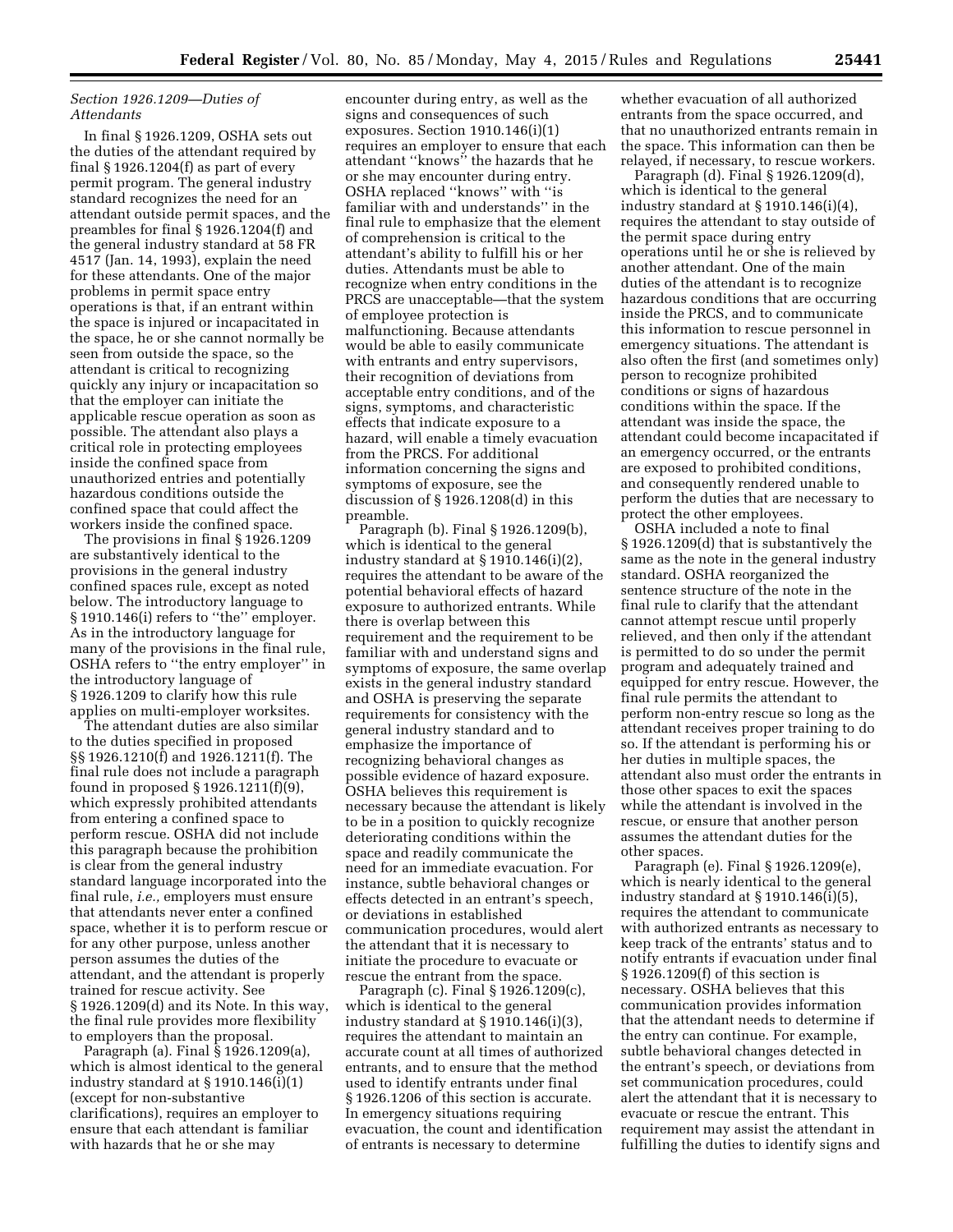symptoms of exposure or behavioral changes (see paragraphs (a) and (b) of this section). In addition, if the need arises, the attendant must communicate to the entrants an order to evacuate because the entrants may not know that there is an emergency.

In the final rule, OSHA requires the attendant to stay in communication to ''assess'' the entrant's status, rather than to ''monitor'' it as required in the general industry standard. While there is no substantive difference between these terms, OSHA uses ''assess'' because ''monitor,'' as defined in the final standard, refers to the identification and evaluation of hazards in a confined space. Assessment connotes an interactive duty in which the attendant may ask questions of the entrant, or ask the entrant to perform a task so the attendant can evaluate the entrant's status.

As with the general industry standard, the attendant's ''communication'' with the entrant may take different forms depending on the limitations of the particular permit space. In most instances, the attendant could use voice communication, including communication by phone, walkie talkie, or other device that provides a clear and continuous means of communication with the entrant. In other cases, alternative methods, such as tapping on the walls of the space to allow for assessment through a pre-arranged code, may be sufficient to satisfy § 1926.1209(e). See, *e.g.,* July 30, 1993, letter to Julie Emmerich.

Paragraph (f). Final § 1926.1209(f), which is almost identical to the general industry standard at § 1910.146(i)(6), requires the attendant to assess the activities and conditions inside and outside the space to determine if it is safe for entrants to stay in the space. OSHA again uses ''assess'' instead of ''monitor'' for the same reason discussed above in final § 1926.1209(e). OSHA refers to ''activities and conditions'' in the final rule, as opposed to just ''activities'' in the general industry standard, for internal consistency within this provision. In the same paragraph, OSHA requires the attendant to evacuate the permit space under any of the four "conditions" listed in final § 1926.1209(f)(1) through (f)(4): (1) The attendant notices a prohibited condition, (2) the attendant identifies the behavioral effects of hazard exposure in an authorized entrant, (3) there is a condition outside the space that could endanger the authorized entrants, or (4) the attendant cannot effectively and safely perform the duties required under final § 1926.1209. Thus, it is necessary for the attendant to assess both the activities and conditions affecting the entrants.

In the general industry standard, OSHA requires the attendant to order evacuation ''if the attendant detects'' a prohibited condition, certain behavioral effects, or a condition outside the space that could endanger the entrants. See § 1910.146(i)(6)(i) through (i)(6)(iii). OSHA did not include the quoted language in the final rule because existing conditions, not detection by the attendant, trigger the duties in final § 1926.1209(f)(1) through (3). OSHA believes that each of these conditions represents potential precursors to serious safety hazards that threaten the health and well-being of employees working in and near the PRCS, and the employer has a duty to ensure that the attendant detects them.

One of the conditions that triggers evacuation is a situation that arises outside the permit space that could endanger the workers inside the space. See final § 1926.1209(f)(3). This requirement also is specified in the general industry standard. Under final § 1926.1203(h)(4) and § 1926.1204(k), the employer must develop and implement procedures to coordinate entry operations with other employers working outside the confined space when the activities of those employers could, either alone or in conjunction with the activities within a permit space, foreseeably result in a hazard within the confined space. In most cases, employers will perform such activities outside the space in close proximity to the permit space, and the attendant must be aware of the applicable coordination procedures to identify any deviation and evacuate the entrants if the deviation makes it unsafe for the entrants to remain in the permit space. While not required to do so, the attendant may take steps to stop activities that do not conform to those procedures, either directly or by notifying the entry supervisor and the controlling contractor, provided that doing so does not interfere with the attendant's ability to fulfill the duties required by § 1926.1209. However, if the employer does not address the potentially endangering activities immediately, the attendant must evacuate the entrants. Consider, for example, a situation in which employees are working inside a stormsewer permit space that is not isolated from the general storm sewer system. If someone within the view of the attendant is setting up for an activity that will discharge water into the upstream portion of the storm sewer system, the attendant must alert the entry supervisor, and may call to the

person setting up the discharge system to request that the person not discharge water into the storm sewer until the employees in the storm sewer have completed their work. If the potential pumpers refuse to wait, then the attendant must order the immediate evacuation of the permit space. See § 1926.1209(f)(3).

Other examples of conditions or activities outside a permit space that would require the attendant's attention include the placement of potentially hazardous items near a ventilation intake source (*e.g.,* an open container of epoxy or gasoline-powered equipment emitting exhaust), or physical conditions that could affect the permit space (*e.g.,* heavy rains outside a belowground permit space).

One commenter asserted that requiring an attendant to evaluate confined space hazards inside and outside a ground storage tank exposes the attendant to both fall hazards and struck-by hazards (ID–210, Tr. p. 223). For example, a situation in which the tank does not have a ground level entrance, and the attendant must climb a vertical fixed ladder to gain access, exposes the attendant to a fall hazard. However, this comment fails to recognize that the standard would permit the attendant to use electronic monitoring and communications or other means to fulfill the duties in § 1926.1209. Thus, depending on the circumstances of the space, the attendant might only need to physically approach the entrance of the permit space to perform non-entry rescue if non-entry rescue is appropriate (the retrieval equipment would not increase the overall risk of entry and would contribute to the rescue of the entrant), and then only when assigned and trained to do so. In addition, if the attendant encounters a hazard not covered by the confined spaces standard (*e.g.,* a fall hazard), the employer must comply with the relevant OSHA requirements that address the hazard (*e.g.,* 29 CFR part 1926, subpart M, for fall hazards).

More importantly, it appears that the commenter also is challenging the general need for an attendant by asserting that an attendant is unnecessary when the employer is performing work inside an aboveground storage tank (ID–210, Tr. p. 223). In these situations, so long as the space meets the definition of a permitrequired confined space, an attendant is necessary for safe entry operations. Although the person designated by the employer as attendant is not assigned the overall responsibility for employee safety and health assigned to the entry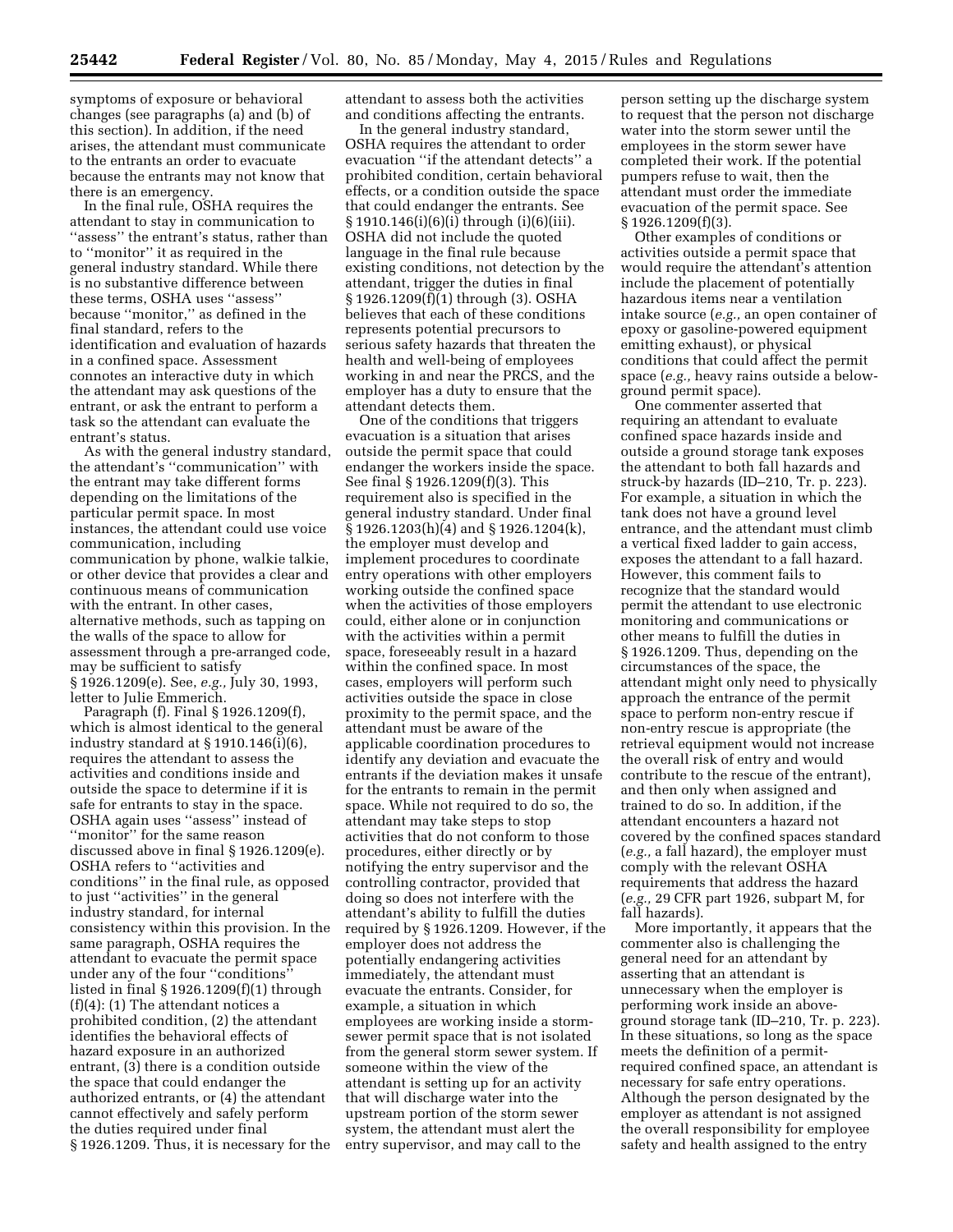supervisor, the attendant is a crucial link in the communication chain between the entry supervisor, rescue operations, and the authorized entrants. For additional explanation of the importance of the attendant's role, see the introductory discussion of § 1926.1209.

It is extremely important that attendants understand their duties, stay in contact with the entrants, and remain alert to conditions inside and outside the PRCS. The attendant may be in the best position to warn the entrants of hazardous conditions developing outside the space and impending danger within the space, and to recognize physical and behavioral changes in the entrants that indicate that conditions within the space may be deteriorating. Should the entrant become incapacitated, the attendant often is an entrant's only contact with individuals outside the confined space. Therefore, the attendant is necessary to detect emergencies that develop in the space, and to summon emergency assistance before it is too late to prevent injury or death to the entrant.

Another commenter suggested that OSHA make it explicit that the attendant must remain outside the confined space when monitoring atmospheric conditions of the confined space (ID–132, p. 3). This additional language is unnecessary because final § 1926.1209(d) already requires attendants to remain outside the confined space while fulfilling all of their duties under this section, including the duties specified in § 1926.1209(f).

Paragraph (g). Final § 1926.1209(g), which is identical to  $\S 1910.146(i)(7)$ , requires the attendant to call upon rescue and other emergency services as soon as he or she decides that authorized entrants may need assistance to escape from permit space hazards. This provision is necessary to ensure that rescue of authorized entrants occurs as soon as possible to maximize their chance of survival and limiting their injuries, as well as minimizing risk of injury to the rescue-service employees. The Agency notes that in some situations, the attendant may be the person designated to perform non-entry rescue and, therefore, may simply commence that rescue. If other personnel are necessary for non-entry rescue, or if entry rescue is necessary, then the attendant must summon those personnel immediately.

One commenter noted that the parallel language in proposed paragraph § 1926.1211(f)(6) did not specifically require the attendant to ''summon'' the rescue service (only to ''inform'' them),

and requested that OSHA insert language requiring that action (ID–210, Tr. p. 357). OSHA responded to this comment by adopting the language of the general industry standard in final § 1926.1209(g).

Paragraph (h). Final § 1926.1209(h), which is identical to the general industry standard at § 1910.146(i)(8), requires the attendant to take the actions specified in § 1926.1209(h)(1) through (h)(3) to prevent unauthorized persons from entering a permit space while entry is taking place. OSHA recognizes that there are individuals who may mistakenly believe that they are to work on a task in the space, or who may simply wander by or attempt to enter into the space unaware of the dangers of the PRCS. Final § 1926.1203(b) requires the employer to notify the controlling contractor and other specified employees, as well as the employees' authorized representatives, about the location of, and dangers posed by, the space. However, if someone other than an authorized entrant happens to approach the PRCS, § 1926.1209(h)(1) specifies that the attendant must make that individual aware that he/she must stay away from the PRCS. Some construction sites may be accessible to the public, so the attendant also would be responsible for warning members of the public who may attempt to enter a permit space at the site. Should an unauthorized person enter the PRCS, paragraph (h)(2) of § 1926.1209 requires the attendant to advise him/her to exit the space immediately. This provision protects employees who enter permit spaces without proper authorization, training, or equipment, from the hazards of the permit space, and prevents injury to the entrants already in the permit space from the actions of unauthorized entrants and the items they may carry into the space.

Because an attendant may not have supervisory authority, or because the errant individual may work for another employer at a multi-employer construction site, an attendant may not have the authority to stop unauthorized individuals from entering the PRCS, or to require them to exit once they are inside the space. Therefore, paragraph (h)(3) of § 1926.1209 requires the attendant to notify the entry supervisor, along with the authorized entrants, of this situation, and to evacuate if necessary, as unauthorized entry will typically create a prohibited condition under the permit. Accordingly, OSHA does not encourage or require attendants to expose themselves to potential harm by physically preventing entry to any person.

Paragraph (i). Final § 1926.1209(i), which is identical to the general industry standard at § 1910.146(i)(9), requires employers that designate attendants to perform non-entry rescues to ensure that the attendants perform these rescues in accordance with the employer's rescue procedure. When properly executed, the attendant's performance of non-entry rescue can be the fastest and most effective means of successfully rescuing an entrant, while preventing injuries and deaths that may result from improperly executed entry rescue operations. However, if the employer designates the attendant to perform non-entry rescue but does train the attendant to perform non-entry rescue, or if the attendant does not operate winching equipment or perform other components of the rescue in accordance with the proper procedures, then the result could render the rescue ineffective and endanger the attendant (*e.g.,* improper line retrieval could cause the attendant to lose balance and fall into the permit space), delay rescue (and, thereby, endanger the entrant in need of rescue), or endanger other entrants.

Paragraph (j). Final § 1926.1209(j), which is identical to the general industry standard at § 1910.146(i)(10), requires that the attendant not engage in other activities that could distract him or her from attending to the permit space. The attendant could endanger the authorized entrants if distracted from these duties. If an attendant performs a task that diverts his or her attention from the attendant duties, an emergency condition inside or outside the space could go undetected until it is too late to prevent injury or death to the attendant. However, OSHA also recognizes that the attendant can perform some additional tasks safely, particularly those tasks that enhance the attendant's knowledge of conditions in the permit space. For example, passing tools to authorized entrants and remote monitoring of the atmosphere of the PRCS are among the types of duties permitted, provided the attendant does not enter the PRCS. Activities requiring close or prolonged concentration, or those activities requiring that the attendant be away from a location in which he can observe the PRCS, would likely interfere with attendant duties. Employers must not assign such activities to an attendant and must ensure that an attendant not engage in such activities. The Agency notes that, although the employer may assign attendants to more than one permit space at the same time under § 1926.1204(f), the employer must still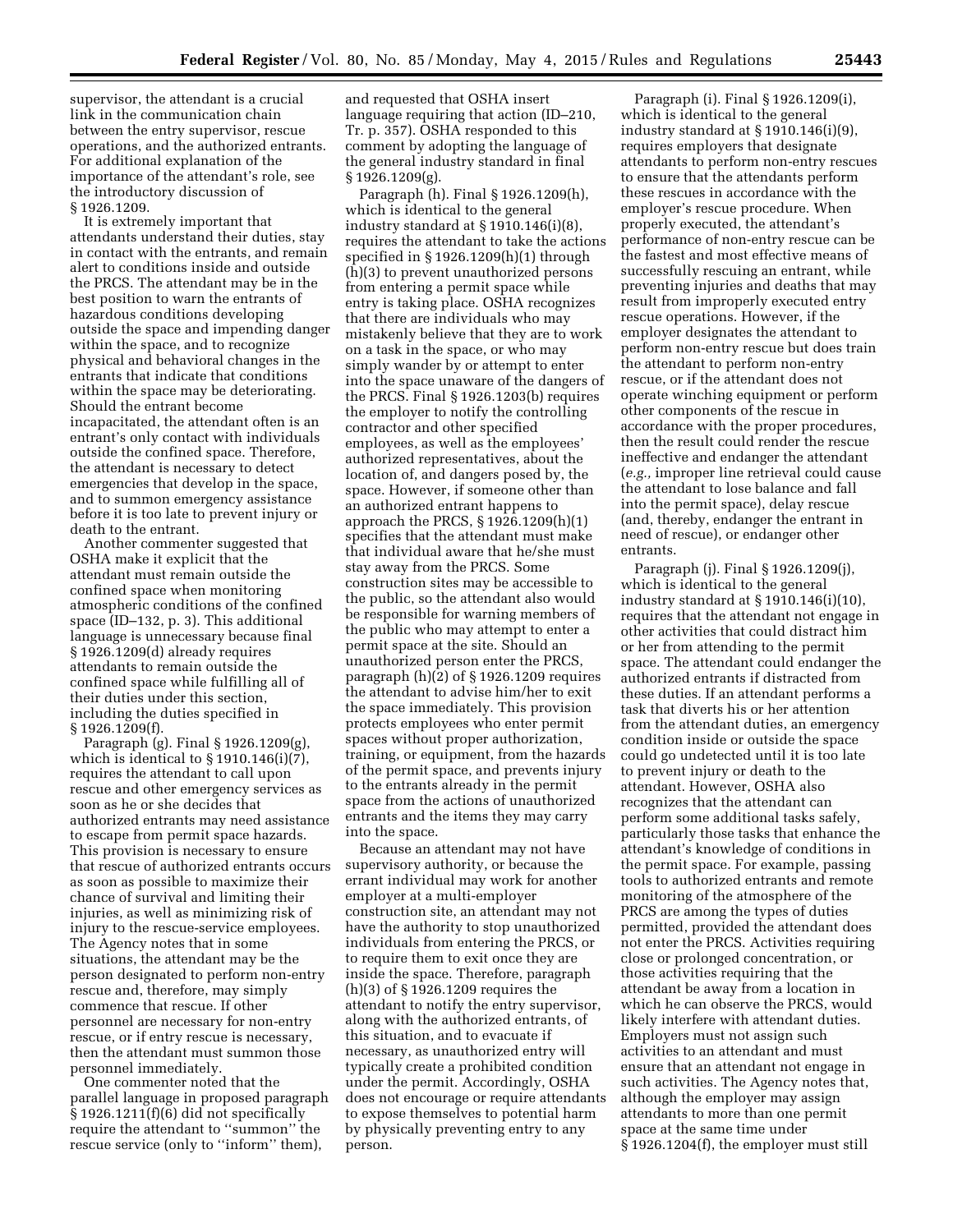properly train and equip the attendant so that the attendant's role with respect to one space does not interfere with his or her duties with respect to other permit spaces. See also § 1926.1204(f)(1). In other words, the attendant's duty under § 1926.1209(j) applies separately with respect to each individual permit space.

# *Section 1926.1210—Duties of entry supervisors*

The duties of the entry supervisor are critical to the safety of entrants working in a permit space. The employer must assign an entry supervisor who has the responsibility to supervise testing the atmosphere and identifying hazards both before and during entry, terminating entry when necessary, removing unauthorized entrants, and generally ensuring that the work performed in the permit space conforms to the permit program and the acceptable conditions specified on the permit. As noted in the preamble to the general industry standard, the entry supervisor has ''overall accountability for confined space entry'' (58 FR 4523). OSHA enumerated specific responsibilities in § 1926.1210 of the final rule, which is almost identical to § 1910.146(j) of the general industry standard. The final rule also is consistent with the entry supervisor requirements in the proposed rule, which were at proposed § 1926.1210(e)(2) and § 1926.1211(d)(1) and (d)(2).24

The introductory language to § 1910.146(j) refers to ''the employer.'' In this final rule, OSHA instead refers to ''the entry employer'' to clarify how this rule applies on multi-employer worksites. This revision is nonsubstantive; in both cases, the requirements apply to each employer establishing the permit program for a permit space.

One commenter suggested that OSHA use ''competent person'' in place of ''entry supervisor'' to ''be more consistent with other construction standards'' (ID–124, p. 8). Although some employers in the construction industry may not be as familiar with the term ''entry supervisor,'' OSHA is retaining the language of the general industry standard because the term is clear and intuitive, and the majority of

commenters seemed familiar with that terminology.

Paragraph (a). Final § 1926.1210(a), which is identical to the general industry standard at § 1910.146(j)(1), except for a non-substantive clarification, requires the employer to ensure that each entry supervisor is familiar with, and understands, the hazards that entrants may encounter during entry, including information on the mode, signs or symptoms, and the consequences of exposure to these hazards. Consistent with its approach in other provisions noted earlier, OSHA changed the use of the term ''know,'' found in corresponding  $\S 1910.146(j)(1)$ , to ''is familiar with and understands'' in this final rule to clarify that the entry supervisor must comprehend the hazards that entrants may encounter.

In the discussion of the duties of the entry supervisor in the preamble to the general industry standard, OSHA explained that, in light of the overarching responsibility of the entry supervisor for the safety of all entrants, it is ''only reasonable that he or she be expected to know at least as much, if not more, than authorized entrants and attendants'' (58 FR 4523). That knowledge is particularly important in the context of construction, where high turnover of employees and changes to the work site may be more frequent than for general industry. As an individual with the authority to terminate entry and cancel the entry permit, it is essential that the entry supervisor recognize hazardous conditions and telltale indications (signs, symptoms, and characteristic effects) that a hazard from within or outside the permit space is affecting employees engaged in the PRCS operations. By meeting the knowledge requirements of final § 1926.1210(a), the entry supervisor will be able to effectively identify emergency situations by observing employees involved in entry operations.

Paragraph (b). Final § 1926.1210(b), which is identical to the general industry standard at § 1910.146(j)(2), requires the entry supervisor to verify that the employer performed all tests specified by the entry permit, and that all procedures and equipment so specified are in place before he or she may sign the permit and allow entry. The paragraph also specifies that the entry supervisor must verify this information by checking the corresponding entries on the permit. These preliminary checks are necessary to ensure that the conditions in the space are within the acceptable entry conditions—hazard levels are as planned, and protective measures are in place, working properly, and are

effective—before entry operations commence.

Paragraph (c). Final § 1926.1210(c) requires the employer, through the entry supervisor, to stop the entry and cancel (or suspend) the permit, as set forth by final § 1926.1205(e), when certain conditions change inside the permit space. By requiring the entry supervisor to terminate the entry permit under the specified conditions, the final rule ensures that the employees will exit the space if there is a deviation from acceptable entry conditions and, therefore, avoid encountering harm arising from prohibited conditions within the PRCS. Final § 1926.1210(c) is nearly identical to the general industry standard at § 1910.146(j)(3), except that the new final provision allows for the suspension of a permit, rather than a cancellation, as permitted in final § 1926.1205(e). For additional explanation of the suspension of the permit, see the explanation above of § 1926.1205(e).

To perform this duty effectively, an entry supervisor must be knowledgeable of the hazardous conditions and the tests and procedures used to monitor these conditions so the entry supervisor can respond in a timely manner to a developing hazard. While the entry supervisor need not personally perform the testing or monitoring (but may choose to do so if properly trained), the entry supervisor must possess the expertise necessary to oversee the testing and identify the hazards in the permit space, and is ultimately responsible for identifying deviations from acceptable entry conditions and other unsafe conditions. In the proposed rule, this requirement differed slightly from the requirements in the general industry standard and this final rule, but the result is the same: The entry supervisor must have all the information regarding the conditions and monitoring results required to know when it is necessary to terminate entry. This requirement remains in effect even if the entry supervisor assumes other duties, such as the duties of an entrant or attendant.

Paragraph (d). Final § 1926.1210(d), which is nearly identical to the general industry standard at § 1910.146(j)(4), requires the entry supervisor to verify that rescue services are available, and that the means for obtaining such services are operable. Because the employer must assign authority for safe permit entry operations to the entry supervisor, it is reasonable and consistent with the rescue provisions to specify that the entry supervisor verify that the rescue service is available, and that the means of summoning it in a

<sup>24</sup>OSHA specified in the proposed rule that the entry supervisor is responsible for evacuating employees from the permit space under specified conditions, and for terminating entry and canceling the permit. OSHA included similar requirements in final § 1926.1205(e) (permitting process), which is a more appropriate location than § 1926.1210 of the final rule because the requirements in § 1926.1205(e) address the process of terminating and canceling the permit.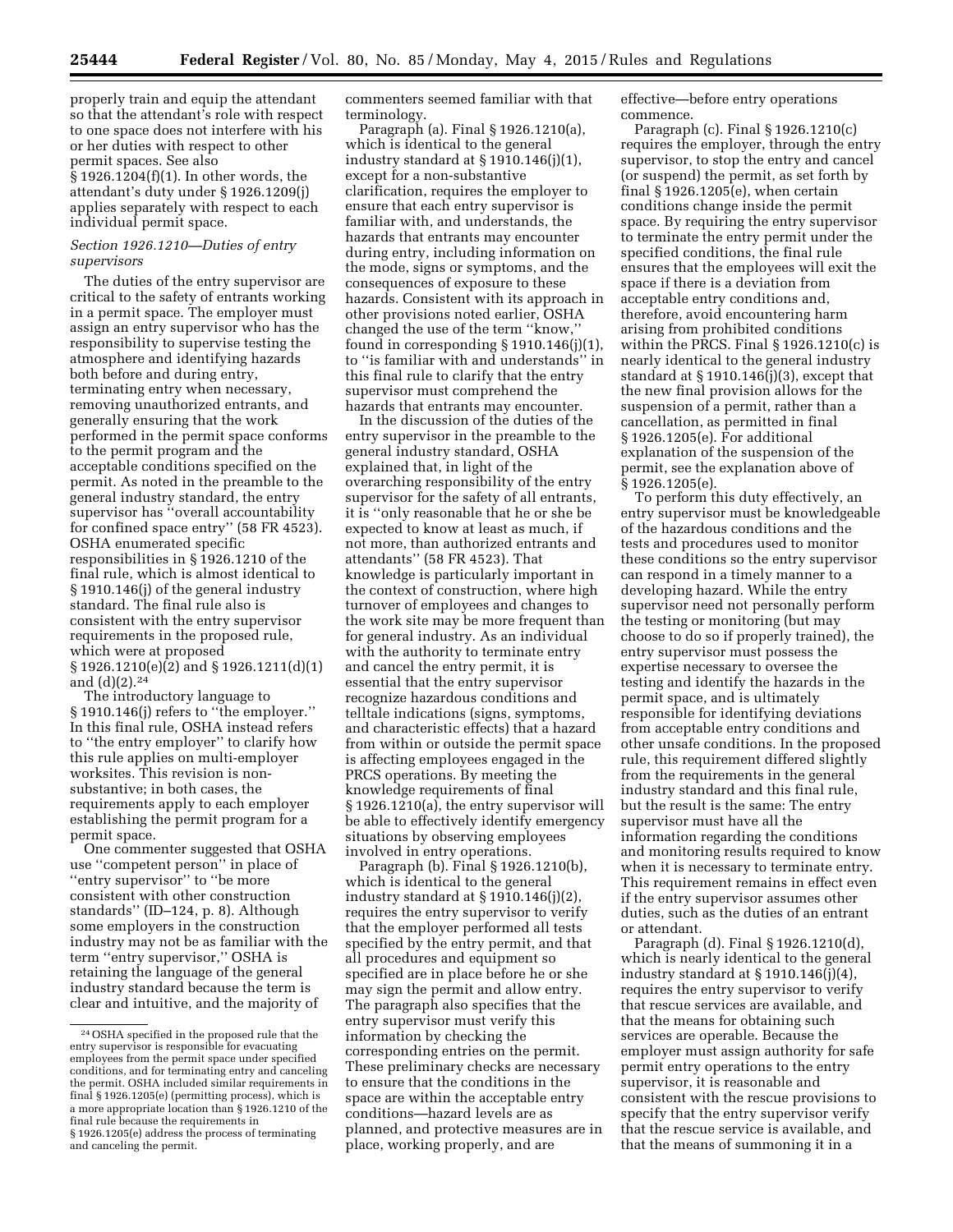timely manner is functioning properly. The only difference between this final provision and the general industry standard is that OSHA clarified in this final provision that, as part of the contact with the rescue service, the entry supervisor must verify that the rescue service will notify the supervisor if that service becomes unavailable during the entry process. This clarification corresponds to the employer's duty to confirm the continued availability of the rescue service in final § 1926.1211(a)(3), and is consistent with the proposed rule, which focused overall coordination of the permit entry operations on the entry supervisor (see 72 FR 67368 (Nov. 28, 2007)). Under both the proposed and final rules, the overall coordination duties include managing communications with the rescue service.

Paragraph (e). Final § 1926.1210(e), which is identical to the general industry standard at § 1910.146(j)(5) and consistent with the proposed rule at § 1926.1211(d)(2), requires the entry supervisor to remove unauthorized individuals who enter, or attempt to enter, the permit space during entry operations. Unauthorized entrants lack the safety training necessary to work in the PRCS, and the entry permit does not account for them. Their presence in a permit space not only poses a danger to them, but may also endanger the authorized entrants in the space.

In the final rule, OSHA requires attendants to warn persons near a permit space not to enter the permit space unless they have authorization to do so, but the attendant is not required to physically prevent unauthorized entry or to remove an unauthorized entrant (final § 1926.1209(h)). Under the final rule, as with the general industry standard, the entry supervisor has ultimate responsibility for preventing unauthorized entry and, if that fails, for removing the unauthorized person as quickly as possible from the permit space.

Paragraph (f). Final § 1926.1210(f) is identical to the general industry standard at § 1910.146(j)(6) and consistent with the proposed rule at § 1926.1211(e)(2). While paragraphs (a) and (b) of this section of the final rule set out the entry supervisor's responsibility to ensure that the permit space will be safe prior to entry, and paragraph (c) of this section makes it clear when the employer must cancel or suspend the permit, paragraph (f) requires the entry supervisor to ensure the maintenance of safe working conditions during the entry. In final § 1926.1210(f), OSHA sets out the entry

supervisor's duty to assess the space when first assigned entry supervisor duties for the permit space, and at regular intervals thereafter.

OSHA recognizes that employers will need to replace entry supervisors occasionally for various reasons (for example, shift changes, lunch breaks, and regular rotations to other tasks at the job site). This final provision requires that, whenever there is a transfer of supervisory responsibility for a permit-space entry operation, the entry supervisor must assess the space and its hazards to maintain entry operations that are consistent with the entry permit and other requirements of the standard pertaining to the maintenance of acceptable entry conditions. This requirement ensures that the new entry supervisor reviews the permit and entry conditions and, consequently, has the information necessary for performing the duties enumerated in final § 1926.1210.

Final § 1926.1210(f) also requires that the entry supervisor assess the space and its hazards at intervals dictated by the hazards and operations performed therein. This requirement addresses the fact that conditions often change over time within a permit space, while providing the employer some flexibility to monitor different hazards at different intervals of time (see 58 FR 4524). Some hazards may develop rapidly and require more frequent assessments, such as when employees are in a space with a combustible gas already at 9 percent of its LEL, and the employer expects the operations to generate additional gas that will be controlled through ventilation. Other hazards, such as a slow leak of water from a pipe into a permit space, are likely to develop at a more predictable pace that would allow for less frequent monitoring. The type of operation and location or characteristics of the space may also require more frequent assessments by the entry supervisor, such as demolishing an underground wall near water pipes or performing construction work in a sewer system where even a small leak of an unidentified substance or other small change in the sewer space could potentially place the lives of the employees in danger.

One commenter asserted that it is not feasible for an employer to have only one entry supervisor because employees could perform no work in the permit space if the entry supervisor is absent (ID–107, p. 4). This commenter misunderstands the entry supervisor requirements. Final § 1926.1210(f) permits an employer to transfer the duties of the entry supervisor between employees, so long as each such entry

supervisor has the proper qualifications to perform these duties and receives the appropriate information about the space from the previous supervisor.

Another commenter also was unsure whether the final rule requires the entry supervisor to be on the construction site at all times (ID–124, p. 7). The entry supervisor is responsible for crucial duties, including monitoring the space, physically removing unauthorized entrants, and terminating entry if necessary. Therefore, it is highly unlikely that the entry supervisor will be able to fulfill the required duties from a distance. However, the standard does not foreclose the potential for technology advances that may allow an entry supervisor to perform the required functions while located away from the permit space. If the entry supervisor is unable to perform his or her duties, either because he or she is not present on the site or for another reason, then the employer must terminate the entry or replace that entry supervisor with a supervisor properly qualified under this final section, and who makes the determinations required by final § 1926.1210(f), or the employer will not be in compliance with this final rule.

## *Section 1211 — Rescue and Emergency Services*

An employer conducting a permitspace entry must include procedures for providing rescue and emergency service as part of its permit-space program (final § 1926.1204(i)). Final § 1926.1211 specifies requirements for that rescue and emergency service. The requirements in final § 1926.1211 are substantively similar to the corresponding provisions in the general industry confined spaces standard at § 1910.146(k). In general, the substance of the rescue provisions in the proposed rule was similar to that of the rescue provisions in the general industry rule, but the language of the general industry rule is more performance-oriented and includes fewer detailed requirements than the proposed rule.

Final § 1926.1211 uses the term ''rescue and emergency services.'' There are two types of rescue services addressed by this provision: Non-entry rescue and entry rescue, and the employer must determine which is appropriate. Emergency services are distinct: They are the services that must be used to retrieve the entrant when the employer's non-entry or entry rescue fails.

OSHA notes that during the rulemaking for the general industry confined spaces standard, a commenter raised a question as to whether an entry rescue service involved only off-site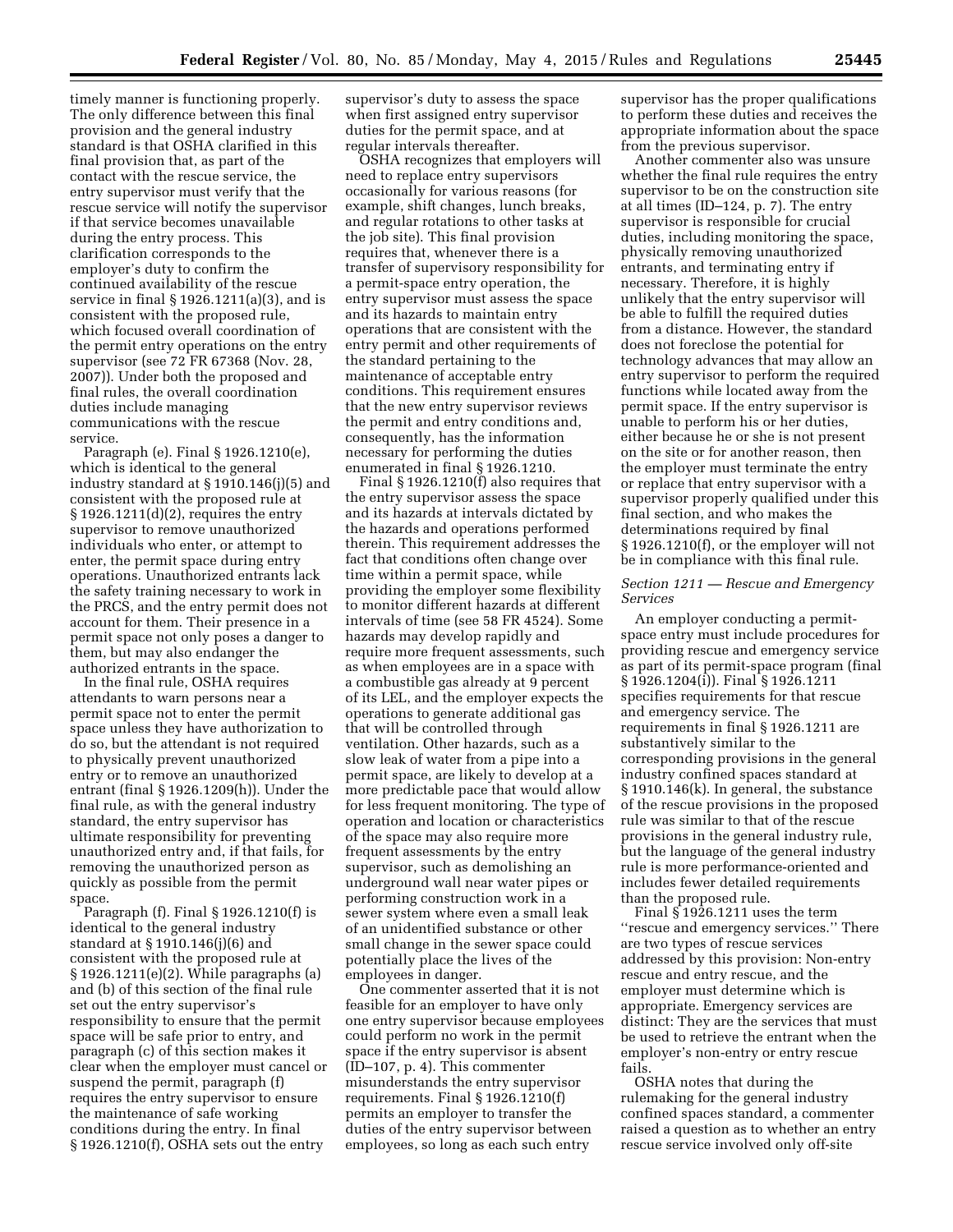rescue teams (58 FR 4525). The Agency made clear in that rulemaking that an employer could use an on-site team as long as the employer met all the criteria outlined in the standard. That rationale is equally applicable to this final rule. Consequently, the term ''rescue service'' in this standard does not exclude the use of an on-site entry rescue service. Indeed, as OSHA noted in the preamble to final § 1910.146, the need to respond as quickly as possible to an emergency within a permit space indicates a preference for on-site rescue teams wherever it is practical.

Some employers may prefer to establish an on-site rescue service. Other employers may prefer to rely on off-site rescue services, perhaps because they believe that they do not have the resources to train employees to perform rescue or because the ready availability of an adequate off-site rescue service makes an on-site capability unnecessary. The final rule allows employers to make arrangements for either on-site or off-site services.

Also, the final rule's phrase ''rescue service'' refers to all rescue personnel provided to remove entrants from permit spaces. It includes situations in which one person will be responsible for the rescue of authorized entrants (*e.g.,* when the employer uses non-entry rescue systems). In such situations, the evaluation and selection requirements of final § 1926.1211(a) will apply. The training and practice requirements of final § 1926.1211(b) also apply in these situations. Thus, OSHA is treating all rescue services alike, whether the service is on-site or off-site, whether the service is entry rescue or non-entry rescue, or whether the service consists of a multiple-person team or a single person.

One commenter asserted that the rescue requirements should differ based on the type of hazard that is present in or near the confined space (ID–077, p. 1). This standard does set different requirements based on the type of hazard in a PRCS, although the requirements in  $\S 1926.1211(a)(1)$  and (a)(3)(i) establish performance-oriented criteria that vary based on the hazards in the permit spaces. Final § 1926.1203(e) allows an employer to use alternative entry procedures different than those required by the rest of this standard under certain circumstances. Final § 1926.1203(g) allows an employer to reclassify a PRCS as a non-permit confined space when the employer meets the requirements of that paragraph. The rescue requirements in this final standard do not apply when an employer is using the procedures in final §§ 1926.1203(e) or 1926.1203(g).

When an employer is working within a PRCS that does not meet the criteria in one of those paragraphs, however, the rescue requirements are the same for all hazards severe enough to trigger the PRCS program required by final § 1926.1204.

Paragraph (a). The introductory text in final § 1926.1211(a), which is identical to the general industry standard at § 1910.146(k)(1), introduces the requirements for designating rescue services. This paragraph emphasizes the evaluation that an employer must perform of available rescue and emergency service resources before designating a rescue provider for the purposes of this standard as required at § 1926.1204(i) of this final rule. The requirements of this paragraph apply equally to both on-site (employees of the entry employer or controlling contractor) and third-party rescue services.

One commenter asserted that some third-party rescue services, such as fire departments, are unwilling to be the designated rescue service due to liability concerns (ID–075, p. 8). Another commenter asserted that relying on local fire departments to provide third-party recue services can be problematic because the rescue service is not designed specifically to provide confined space rescue at a particular worksite (ID–210, Tr. p. 192). These comments imply that OSHA requires employers to designate the local fire department as the rescue service, which is not the case. In the final rule, OSHA provides employers with much flexibility in choosing its third-party rescue service if the employer elects to rely on a third-party rescue service.

Contrary to the assertion of one commenter (ID–107 p. 4), both the proposed rule and the general industry standard require employers to provide a rescue service for entries, even if a third-party rescue service is not available. (See proposed § 1926.1211(h) and 72 FR 67377–78; 29 CFR 1910.146(d)(9); 58 FR 4524–27; and 63 FR 66018, 66023 (Dec. 1, 1998).) If one third-party rescue service will not assume the responsibility of providing rescue under this final rule, or is not adequately prepared to meet these rescue requirements, then the employer must either find a different third-party rescue service that is capable of performing this service, or train and equip its own employees to provide adequate rescue service.

Paragraph (a)(1). Final § 1926.1211(a)(1), which is identical to the general industry standard at § 1910.146(k)(1)(i), requires an employer

to assess a prospective rescue service's ability to respond to a rescue summons in a timely manner. Final § 1926.1211(a)(1) provides that the hazards identified in the permit space determine timeliness. This provision defines ''timeliness'' in terms of how quickly an entry rescue service needs to reach an entrant to prevent further serious physical damage that may result from hazards in the PRCS while the entrant is awaiting rescue. For example, as stated in the note to paragraph (a)(1), OSHA's respiratory protection standard at 29 CFR 1910.134, made applicable to construction by 29 CFR 1926.103, requires standby rescue personnel equipped with respiratory protection when employees are working in atmospheres that require respiratory protection because the atmospheres are immediately dangerous to life or health (IDLH). Consistent with that requirement, the timeliness requirement in this final rule also means that employers must ensure that an appropriate rescue service is on site for IDLH permit entries. An atmosphere in a permit space where an exposed entrant could suffer irreversible impairment within four to six minutes would meet the definition of an IDLH atmosphere. However, because not all permit spaces pose the same immediate dangers as those spaces with IDLH atmospheres, employers may use a less resource-intensive and more measured response capability for situations in which the need for a nearly instant response is not present. For example, in appendix F to § 1910.146, OSHA explained that if the danger to entrants is restricted to mechanical hazards that would cause injuries (*e.g.,* broken bones, abrasions) a response time of 10 or 15 minutes might be adequate.

At least one commenter was unsure what constitutes a response in a ''timely manner'' (ID–121, p. 5). Another commenter suggested that OSHA identify the factors in  $\S 1910.146(k)(1)(i)$ of the general industry confined spaces standard that it would use to analyze whether a rescue response is "timely," and apply them in the construction standard (ID–129, p. 3). The factors that apply in general industry are relevant in evaluating timeliness in this final rule.

When the Agency added the parallel rescue selection requirements to paragraph (k) of § 1910.146, it included a substantive discussion of ''timely'' rescue in the preamble, and concluded that the determination of timeliness ''will be based on the particular circumstances and hazards of each confined space, circumstances and hazards which the employer must take into account in developing a rescue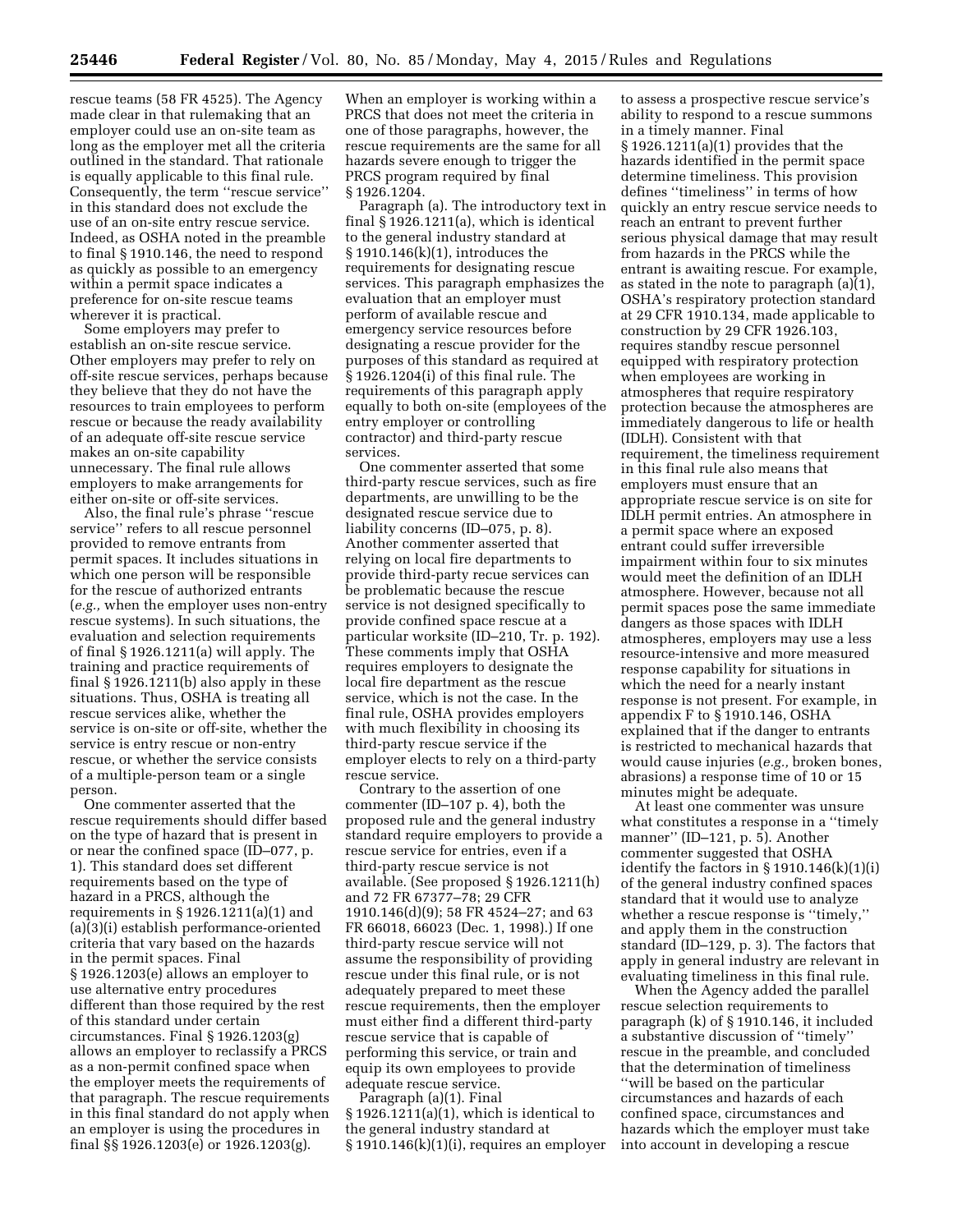plan'' (63 FR 66023). As the note to new § 1926.1211(a)(1) makes clear, the same approach applies in this final rule. Employers must consider the known hazards of in the space, the time it takes to reach the permit space, as well as the time it will take to enter the space and retrieve employees from inside the space, when determining what is a ''timely'' response. Several commenters acknowledged that so many factors could affect whether a response is ''timely'' that it is not practical for OSHA to adopt a bright-line timeframe that would work in all scenarios (ID– 090, p. 1; ID–108, p. 3; ID–116, p. 4). As noted in the discussion above, OSHA identified some of the factors that determine whether an employer's response to an emergency is ''timely,'' but these factors are not exclusive. The standard as a whole will prevent employee exposure to hazards, but employers must develop rescue plans that anticipate and minimize potential harm to employees in the event an employee becomes trapped or exposed to an atmospheric hazard. For example, if a permit space contains a potential IDLH atmosphere that the employer will control through ventilation, the employer has a duty to ensure that the ventilation is effective, but also has a separate duty to plan for rescue in the event that the ventilation fails and an employee becomes trapped in the increasingly hazardous atmosphere.

The deaths of two workers during a sewer entry illustrate the potential consequences of inadequate rescue planning: Not only did the two employees enter the space without a permit, rescue plan, or retrieval lines, but the employer also did not assess a potential rescue service. See *S. J. Louis Construction,* OSHRC Docket No. 12– 1045 (2013) (Welsh, ALJ). The first worker was overcome quickly by a hazardous atmosphere in the sewer manhole, and the second worker was also overcome after he entered the sewer manhole to attempt rescue. The firemen who responded first were not trained or equipped for permit-space entry and had to summon a different rescue service. The first worker was washed down the sewer line before the second rescue service arrived and was trapped underwater so that it took nearly a day to retrieve his body.

One commenter asserted that, when using a third-party rescue service, it is infeasible for the third-party rescue service to maintain constant contact with construction sites, and not reasonable for outside services to track frequent changes in a confined space's configuration (ID–116, p. 4). Another commenter asserted that it is too costly to require rescue services on site, and that OSHA should allow an employer to merely establish a rescue plan to address accidents (ID–108, p. 5). Neither final § 1926.1211(a)(1), nor any other paragraph in final § 1926.1211, requires an employer's rescue service to be on the construction site at all times, absent an IDLH atmosphere or other hazard that would require immediate rescue, or to be in constant contact with the construction site.

In general, final § 1926.1211(a) only requires an employer to determine that the rescue service is capable of responding to an emergency in a timely manner. However, compliance may require the employer to communicate with an off-site rescue service immediately prior to each permit-space entry unless the employer has been assured that personnel are always available and able to respond in a timely manner. Section 1910.146 addresses the scenario in which the designated rescue service is a local fire department that cannot guarantee that the rescue team will available during the employer's entire permit-space entry operations; in such a case, the employer must ensure close communication with the rescue service during entry operations so that, if the rescue service becomes unavailable while an entry is underway, the employer can abort the entry immediately. May 23, 2008, letter to Jonathan Pennington. To facilitate this communication, OSHA requires in final paragraph (a)(3)(iii) that the entry employer select a rescue provider that agrees to notify the entry employer in the event the rescue service is unavailable. Entry operations must not resume until the entry supervisor verifies that rescue services are available (final § 1926.1210(d)).

One commenter asserted that OSHA should focus on the capability of the rescue service to provide life support, and not whether the rescue response is ''timely'' (ID–017, p. 2). For example, the provision should focus on requiring someone trained in space-specific rescue techniques, first aid and cardiopulmonary resuscitation, who can gain safe access to the patient, stop the bleeding, administer CPR, and perhaps effect rescue. Final § 1926.1211(a)(2) specifies the requirement to assess whether a rescue service is capable of providing adequate and effective rescue service. Final § 1926.1211(a)(1) requires the employer to assess whether the rescue service is capable of applying such skills in a timely manner.

Paragraph (a)(2). Final § 1926.1211(a)(2), which is identical to the general industry standard at § 1910.146(k)(1)(ii), requires an

employer to assess a prospective rescue service's ability to provide adequate and effective rescue services. This requirement is necessary to ensure that the rescue service can perform rescue safely and effectively.

Many third-party emergency responders may be able to provide proper permit-space rescue functions for spaces that do not require immediate, stand-by rescue capability, but not all responders have this ability. Each employer relying on these services must verify that the emergency responder has the training, equipment, ability, and willingness to perform rescue for confined spaces in its facility.

In evaluating a prospective rescue provider's abilities, the employer also must consider the willingness of the service to become familiar with the particular hazards and circumstances faced during its permit-space entries. Paragraphs (a)(4) and (a)(5) of final § 1926.1211 require the employer to provide its designated rescuers with information about its confined spaces and access to those spaces to allow the rescuers to develop appropriate rescue plans and to perform rescue drills. A rescue service's receptiveness to this information is directly relevant to its ability to function appropriately during actual rescue operations.

Two commenters suggested that OSHA provide additional guidance about how employers that use a thirdparty rescue service are to verify that they meet the requirements in final § 1926.1211(a) (ID–099, p. 3; ID–132, p. 3). OSHA has provided performancebased requirements that are closely aligned with the general industry standard. Therefore, OSHA does not believe that it will be difficult for an employer to determine whether the rescue service meets these requirements. However, OSHA is willing to provide additional guidance as necessary.

Paragraph (a)(3). Final § 1926.1211(a)(3), which is identical to § 1910.146(k)(1)(iii) except for the addition of § 1211(a)(3)(iii), introduces the requirements that a designated rescue service must meet. Final § 1926.1211(a)(3) requires the employer, after performing the evaluations required by paragraphs (a)(1) and (a)(2) of this section, to select a rescue provider that meets the requirements of this paragraph. Therefore, it is not sufficient for an employer simply to perform the evaluations required. The employer also must use the results of those evaluations to select a rescue service that will meet the requirements of this standard.

Final § 1926.1211(a)(3)(i), which is identical to the general industry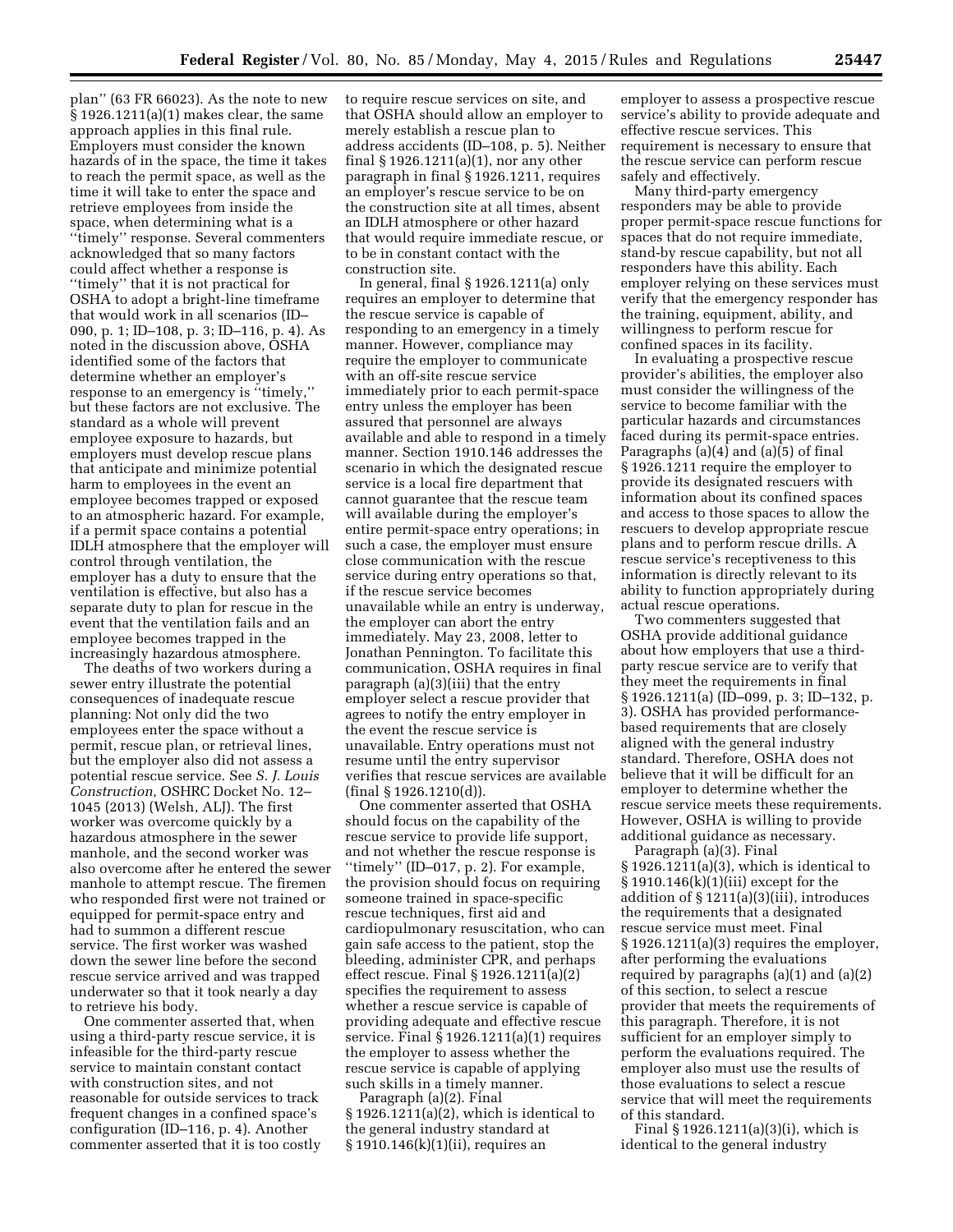standard at § 1910.146(k)(1)(iii)(A), requires an employer to designate a rescue team that is capable of reaching a victim in an appropriate amount of time. This requirement is an important element of a preplanned rescue because it eliminates further risk of injury and death resulting from an unnecessary lapse of time between an emergency and when the rescue service affects the rescue. Delays may occur for reasons such as: The travel distance from an offsite location is too far away from the permit space; time needed to gather rescue equipment from storage; lack of training needed to use the rescue equipment properly; or the rescue service is off-duty at the time of the emergency. As discussed above, the time required to respond to a rescue summons varies with the hazards posed by the permit space, and the entry employer must consider the hazards involved in its permit-space work and select an appropriate rescue service.

Final § 1926.1211(a)(3)(ii), which is identical to the general industry standard at § 1910.146(k)(1)(iii)(B), requires an employer to designate a rescue team that is capable of providing proficient rescue service. This requirement is an important element of a preplanned rescue because it eliminates further risk of injury and death resulting from improperly equipped or untrained rescuers. At a minimum, the designated service must comply with final § 1926.1211(b).

Final § 1926.1211(a)(3)(iii) requires an employer to designate a rescue service that agrees to notify the entry employer immediately if it becomes unavailable during an entry operation. There is no corresponding provision explicitly required in § 1910.146, although § 1910.146(k)(1)(iii)(A) implies such a duty. For a rescue service to be effective, it must be available when the entry employer is conducting permit-space entry operations. This provision will promote employee safety by ensuring that entry employers know when their designated rescue services are unavailable.

Final § 1926.1211(a)(3)(iii) enhances an employer's knowledge about the availability of a rescue service during entry operations. This final provision, in combination with other provisions of this final standard, ensures that entry employers know that the rescue service is available. Final § 1926.1210(d), and § 1910.146(j)(4), both require the entry supervisor to verify that the rescue service is available.

Final § 1926.1211(a), and  $§ 1910.146(k)(1)$ , address the employer with a designated third-party rescue service that cannot guarantee that its

rescue team will be available during the employer's permit-space entry operations. In such a case, the employer must maintain close communication with the rescue service during entry operations so that, if the rescue service becomes unavailable while an entry is underway, the employer can instruct the attendant to abort the entry immediately. May 23, 2008, letter to Jonathan Pennington. Consistent with these two provisions, the rescue service needs only to communicate its unavailability when the entry employer informs it that entry operations are underway. Although the employer is less likely to know exactly when a thirdparty service is responding to another call that would make the service unavailable to perform rescue from the PRCS, this requirement also applies to on-site rescue services if, for example, the on-site service members become involved in other work activities that prevent them from responding in a timely fashion to a rescue summons.

Paragraph (a)(4). Final § 1926.1211(a)(4), which is identical to the general industry standard at § 1910.146(k)(1)(iv), requires an employer to inform the designated rescue service of the known hazards associated with the permit space in the event rescue becomes necessary. This provision provides the rescue service with information about hazards and conditions in the permit space that will protect the rescue-service employees who enter the permit space for rescue operations, training, or any other purpose.25 Compliance with this paragraph, as well as with paragraphs  $(a)(1)$  and  $(a)(2)$  of this section, would require the employer to provide this information to the rescue service prior to permit-space entry. Similarly, if an entry involves hazards not usually encountered by the rescue service, or hazards or a configuration that would require the rescue service to use equipment that it does not always have available, the employer would have to notify the rescue service of these hazards and conditions prior to beginning the entry operation. In most cases, this information exchange can be accomplished during a single conversation, but additional conversations would be necessary in the event of changes in the conditions or configuration of the space after the initial conversation.

Paragraph (a)(5). Final § 1926.1211(a)(5), which is identical to the general industry standard at § 1910.146(k)(1)(v), requires an employer to provide the designated rescue service with access to all permit spaces from which the rescue service may need to perform a rescue. The purpose of the provision is to provide the rescue service with an opportunity to develop appropriate rescue plans and to practice rescue operations. OSHA believes that this provision will allow the rescue service to become familiar with the configuration and features of the permit space to which the employer may summon it to perform rescue operations, and thereby develop appropriate rescue plans and practice rescue operations.

Access to the permit space or a simulated permit space for the purpose of planning and practicing rescue operations increases the probability that rescue operations will proceed more efficiently and effectively, thereby reducing the probability of serious injury or death to authorized entrants and rescuers during an actual entryrescue operation. Note that this provision does not require the thirdparty rescue service to use the permit spaces for practice; final paragraph (a)(5) simply requires that the entry employer provide access to the space. In performing practice rescues, the thirdparty service may use any representative permit spaces that replicate the permit spaces from which it may perform a rescue in accordance with final § 1926.1211(b)(4).

Paragraph (b). Final § 1926.1211(b) sets forth four requirements for an employer that has employees designated to provide rescue service. Paragraph (b) is identical to the general industry standard at  $\S 1910.146(k)(2)$ , except that OSHA replaced references to employers' responsibilities for ''employees'' collectively with references to employers' responsibilities to ''each employee''; this revision emphasizes that an employer's responsibility in this area is to each employee individually.

Final  $\S 1926.1211(b)$  applies to the employer of the rescue service (including non-entry rescue personnel) when that employer also is the entry employer or other employer performing work integral to construction. When the employer is a third-party rescue service that does not perform work integral to construction, then the work performed by the rescue service is covered under the corresponding general industry standard at § 1910.146(k)(2). OSHA believes that it is important to protect employees who enter permit spaces to perform rescue duties regardless of the

<sup>25</sup>To meet the requirements of this provision, the employer would have to inform the rescue service that the employer selected the service to rescue its employees during entry operations, and that the employer is relying on the rescue services to perform these rescues when necessary.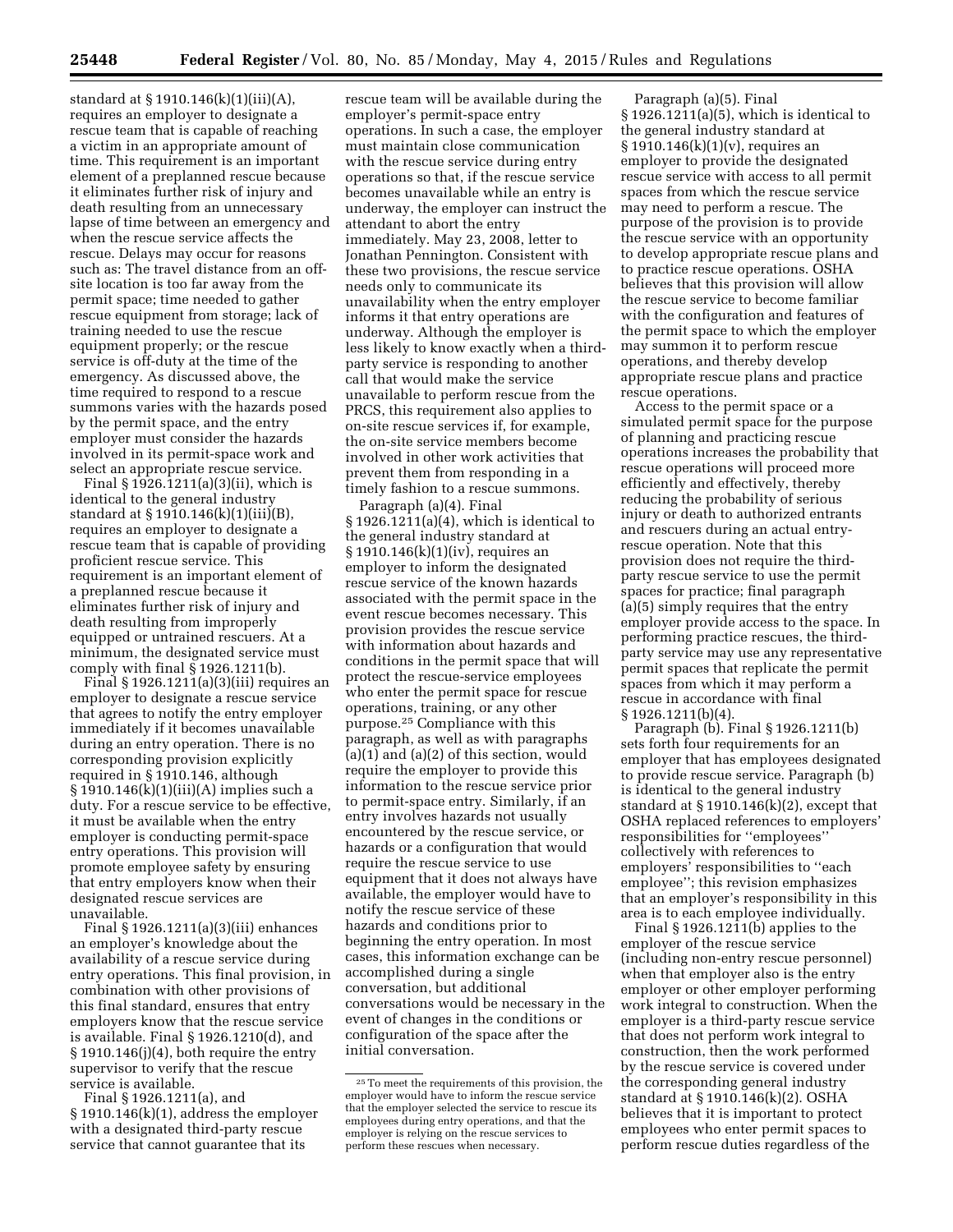employer responsible for the rescue team. By making this final paragraph substantively identical to § 1910.146(k)(2), there are no differences in the requirements for rescue-team employers under the general industry or construction confined space standards. The Agency determined that this requirement is necessary to provide protection for employees in on-site rescue teams, while employees of thirdparty rescue services will be protected under identical general industry requirements. This is consistent with the intent of the Agency to protect both on-site rescue teams and third-party rescue services in the general industry confined spaces standard (58 FR 4527).

One commenter, representing a company involved in sewer work, asserted that it is neither practical nor feasible for employers performing construction to employ their own rescue personnel (ID–107, p. 4). However, neither proposed § 1926.1213(c) nor final § 1926.1211(b) specify that entry employers must hire additional, rescuespecific, personnel. Rather, employers that train and equip current employees as required by this standard may designate their own employees to provide permit-space rescue, just as under the general industry standard. Also, the commenter referred to a ''typical sewer construction/ maintenance project,'' implying that the company it represents engages in maintenance projects that would be subject to the same requirement in the general industry standard. However, the commenter did not indicate that this company, or any other company, found it infeasible to comply with the general industry standard. The commenter did not provide any explanation for why compliance with the requirement in this final standard would be more burdensome than compliance with the general industry work.

Other commenters incorrectly asserted that OSHA would require construction employers to become experts in rescue service (ID–126, pp. 2– 3; ID–075, pp. 8–9). Final § 1926.1211(b) does not prohibit employers from using a third-party rescue service; it merely permits employers to use their own employees to provide rescue service. The general industry confined spaces standard at § 1910.146(k) also provides the option of using an employer's own employees to provide rescue services. At least one commenter supported the provision permitting construction employers to use their own employees to provide rescue service, noting that the use of a third-party rescue service is not always effective because of the

location of the site or the competency of the third-party rescuers (ID–143, p. 2).

Paragraph (b)(1). Final § 1926.1211(b)(1), which is nearly identical to the general industry standard at  $\S 1910.146(k)(2)(i)$ , requires an employer with employees designated to provide rescue service to equip each affected employee with PPE and to train the employees, at no cost to those employees, how to use the PPE safely. The provisions in this paragraph will help the employer prevent injuries and deaths that could occur without the appropriate PPE, or because the employees did not receive proper training in use of such equipment. Employers still must select and use PPE in accordance with subpart E of part 1926 and all other applicable requirements. These requirements, which include proper selection and use of respirators in accordance with the requirements of the respiratory protection standard at § 1926.103, continue to apply when workers are working in a permit space.

Paragraph (b)(2). Final § 1926.1211(b)(2), which is nearly identical to the general industry standard at  $\S 1910.146(k)(2)(ii)$ , requires an employer with employees designated to provide rescue service to train each employee performing the rescue service, and to ensure that these employees successfully complete the training required for authorized entrants.

This provision would ensure that rescue-service employees can perform their assigned duties proficiently and safely under hazardous permit-space conditions. Lack of such training would endanger the rescue-service employees, those in need of rescue, and others affected by the permit-space rescue operations. Training in the proper use of rescue equipment will help the employer eliminate injuries and deaths caused by the improper use of such equipment. Rescue-equipment training must include training on all equipment that may be used in conducting a rescue in the PRCS, such as the care and inspection of breathing and ventilation gear and emergency-evacuation equipment, and the use of two-way radios and fire-fighting equipment. Training in the requirements for authorized entrants also will protect the rescue-service employee, those in need of rescue, and others affected by the rescue operations because rescueservice employees will be familiar with the hazards of permit spaces and the modes of communicating with attendants. The rescue service may need to use the same modes of communication to communicate with a trapped entrant.

One commenter suggested that OSHA require an employer to train all of its employees, not just entry rescue-service employees, on how to perform rescue duties (ID–150, p. 3). OSHA disagrees with this commenter because, under final § 1926.1211, training for employees not authorized to perform rescue is not necessary for an employer to be ready to provide effective and timely rescue service.

Paragraph (b)(3). Final § 1926.1211(b)(3), which is nearly identical to the general industry standard at  $\S 1910.146(k)(2)(iii)$ , requires an employer with employees designated to provide rescue service to train the employees performing both non-entry and entry rescue services in basic first aid and cardiopulmonary resuscitation (CPR). The Agency believes this requirement is necessary because of the hazards and resultant injuries that may occur in permit spaces. This requirement also will improve the probability that the injured employees survive until higher levels of medical treatment become available.

Paragraph (b)(4). Final § 1926.1211(b)(4), which, apart from an addition discussed below, is identical to the general industry standard at § 1910.146(k)(2)(iv), requires an employer to ensure that the designated rescue service practices rescue operations at least once every 12 months. OSHA believes this training requirement for entry-rescue service employees is necessary to maintain proficiency in entry-rescue procedures and the use of rescue equipment. This training also will ensure that the employer trains the entry rescue-service employees on all revisions to entryrescue procedures, and that the employees are cognizant of any other new information regarding entry rescue. Practicing rescues in a permit space or a representative permit space also highlights deficiencies in rescue procedures, and allows for revisions of those procedures before they can adversely affect the safety of rescueservice employees or employees in need of rescue during an actual rescue operation.

One commenter read the proposed rule as prohibiting rescue services from conducting practice rescues in the actual permit space (ID–107, p. 4). There was no such prohibition in the proposed rule, and by adopting the language of the general industry standard in this final rule, OSHA makes it clear that rescuers may practice by removing dummies or real persons ''from the actual permit spaces or from representative permit spaces.'' If the employer does not use actual permit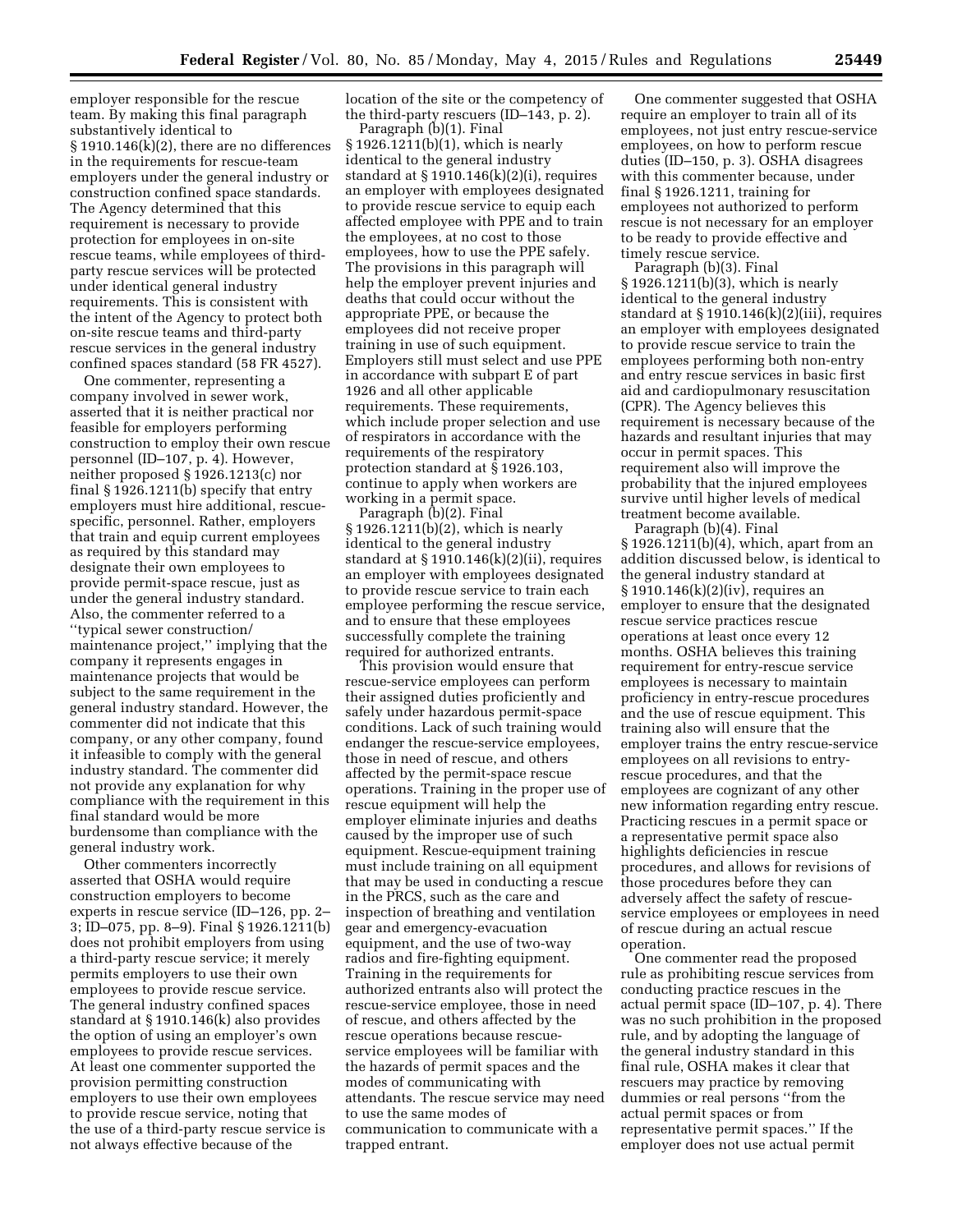spaces for practice, representative permit spaces must simulate the types of permit spaces from which the rescuers may perform rescues with respect to opening size, configuration, and accessibility.

Proposed § 1926.1213(d) provided that this practice is not necessary when the affected employees properly performed rescue in the same, or similar, permit space during the last 12 months. This proposed language made explicit the existing rule under the general industry standard, which, in its original preamble, stated that satisfactory performance of one or more actual rescues in the same, or similar, space during the 12-month period prior to the training anniversary date could substitute for a practice rescue (58 FR 4528). OSHA previously recognized in other standards (such as in § 1910.120— Hazardous waste operations and emergency response) that actual experience at a particular task can be at least as valuable as a practice session or other type of training. However, just as the rescue service must practice in the same spaces or spaces similar to the ones in which it is to provide rescue, for an actual rescue to take the place of a practice rescue, it must be in the same or similar space. Also note that unsatisfactory performance of a rescue indicates the need for further training and, therefore, cannot substitute for a practice rescue. This exception applies when the rescuers perform a rescue operation in a satisfactory manner and the entrants, through factors beyond the rescuers' control, do not survive. Therefore, this final rule incorporates the exception from the proposed rule by adopting the performance-based language of the general industry standard.

One commenter asserted that the requirement to perform a simulated rescue is infeasible in situations where the rescue service is a small local fire department (ID–090, p. 2). Nevertheless, the commenter volunteered that performing the simulated rescue is the safest approach. When a third-party rescue service does not have the resources to perform this simulated rescue, the employer must either train its own employees to provide rescue or designate a third-party rescue service that is capable of complying with all of the rescue requirements in final § 1926.1211(b).

Another commenter asserted that OSHA wrote proposed § 1213(c)(6) in a manner that allowed an entry employer's employees to enter a confined space even when the initial practice rescue occurred 15 years before the entry takes place (ID–013, p. 5). This

commenter misread the requirement. Final § 1926.1211(b)(4), as in the proposed rule, requires an employer to conduct a practice rescue at least once every 12 months after the initial practice rescue. Therefore, 12 months minus one day is the longest period allowed between a practice rescue and the moment the employer begins entry operations.

Another commenter asked how employers who designate a third-party rescue service can verify that the service practices rescue every 12 months (ID– 099, p. 3). The duties in paragraph (b) apply to the ''employer whose employees have been designated to provide permit space rescue.'' Therefore, if an entry employer hires a third party to provide rescue services, the final standard does not require the entry employer to verify the practice of the third party. However, paragraph (a), which applies to all employers that designate rescue and emergency services, requires those employers to evaluate the rescue proficiency of the rescue team, even a third-party rescue team, and select a team that is proficient. This commenter also asserted that it is too burdensome to fulfill the requirement to practice rescue operations, but did not provide a specific reason why compliance is infeasible (*id.*). Both the general industry confined spaces standard at § 1910.146(k)(2)(iv) and NFPA 1670, sec. 7.1.3.4 (2009 ed.) also specify a requirement to practice rescue operations found in final § 1926.1211(b)(4). Without a specific reason to depart from this established procedure, OSHA finalized this provision to be similar to proposed rule § 1926.1213(c)(6) and the corresponding provision for general industry confined spaces at § 1910.146(k)(2)(iv).

Paragraph (c). Final § 1926.1211(c), which is substantively similar to the general industry standard at § 1910.146(k)(3), requires that an employer use non-entry rescue, instead of entry rescue, unless non-entry rescue is more dangerous or ineffective than entry rescue. The major difference between this final provision and  $§ 1910.146(k)(3)$  is that OSHA revised this final requirement to clarify the employer's obligation.

If the employer determines that it will use non-entry rescue, final § 1926.1211(c) also requires the employer to use a retrieval system or method. Accordingly, in general authorized entrants must wear retrieval devices and employers must use a retrieval system, in addition to confirming that emergency assistance is

available in the event the non-entry retrieval fails.

Retrieval lines can be highly effective in assisting in the rescue of an unconscious or otherwise incapacitated employee from a confined space. The other major advantage of using retrieval lines for rescue is that it is not necessary to expose a rescuer to the hazards of entering the permit space to help remove an injured entrant. The effectiveness of retrieval lines in rescue was recognized by employers using this equipment for confined space entries during the general industry standard rulemaking (see 58 FR 4530), and mandatory use of retrieval lines is included in both ANSI Z117.1 and the general industry standard. However, the Agency recognizes that many spaces do not readily or safely accommodate the use of retrieval lines. For example, obstructions can snag the retrieval line, and the air lines and electric cords within the space can pose entanglement hazards. In addition, depending on the number of entrants and how much they move around in the space, the retrieval lines themselves could pose an entanglement hazard (see final § 1926.1211(c)(3)).

To allow for the greatest degree of safety in addressing these problems, the final standard requires the use of retrieval systems or methods whenever an authorized entrant enters a permit space, except in situations for which the employer can demonstrate that the retrieval equipment would increase the overall risk of entry or would not contribute to the rescue. This is the approach taken in ANSI Z117.1 and the general industry standard, and OSHA believes that adopting this approach will provide the most effective protection for employees, with appropriate allowance for situations in which employers should not use retrieval systems.

When enforcing this provision, OSHA may inspect the permit space to determine whether a retrieval system would contribute to a rescue without increasing the overall risk of entry. Although some spaces may have configurations or hazards that warrant a slightly different approach, in general, the Agency intends to use the following factors in determining that a permit space does not require an employer to use a retrieval system: (1) The permit space has obstructions or turns that prevent transmitting pulls on the retrieval line to the entrant; (2) the permit space has projections that would cause injury to an employee making forceful contact with the projections during rescue; and (3) when an entry employee enters the permit space using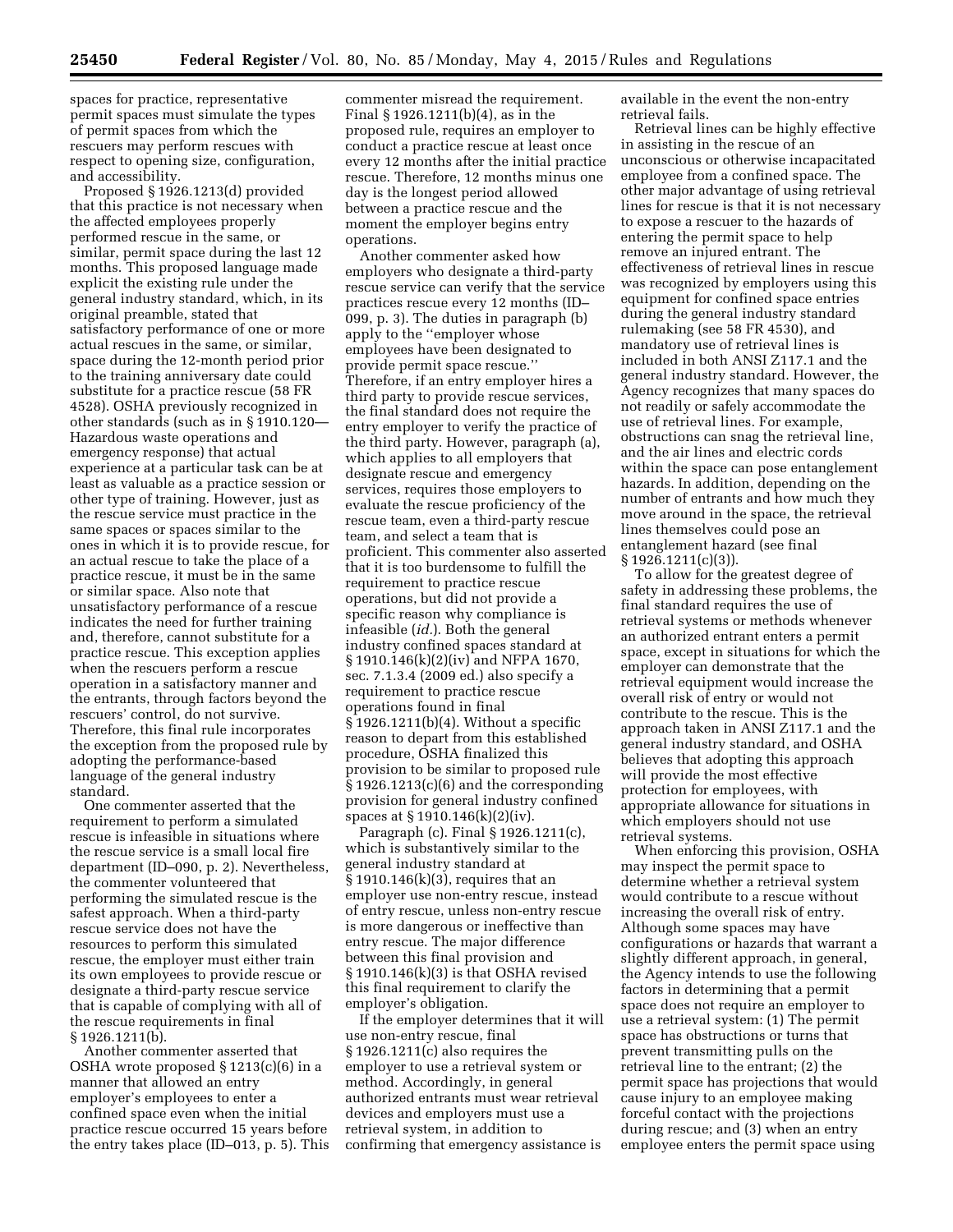an air-supplied respirator and the nonentry rescuers cannot control the retrieval line so as to prevent entanglement of the retrieval line with the respirator's air line.

Section 1926.1211(h) of the proposed rule specified that employers must provide both entry and non-entry rescue, while proposed paragraph (h)(2)(i) specified that employers must summon an entry-rescue service whenever they initiate a non-entry rescue. One commenter was unsure whether employers must prepare to provide both entry and non-entry rescue (ID–098, p. 2). Another commenter asserted that it was too burdensome to require employers to prepare for both entry and non-entry rescue when working within or near a PRCS. (ID–120, p. 3). To address these concerns, OSHA based the final rule on the general industry confined space standard, but drafted the final rule to be more performance-oriented than the general industry standard.

The final rule provides for a ''backup'' to non-entry rescue, much as the proposed rule did, but in a manner that is less burdensome for employers. Consequently, final § 1926.1211(c) requires that, if an entry employer determines that it will use non-entry rescue, it must confirm, prior to entry, that emergency assistance *will be available* in the event that non-entry rescue fails. OSHA expects this confirmation will typically involve a quick phone call or other communication to establish availability before making the first entry. The employer need not repeat such confirmation when there are several entries planned as part of the same project, provided the employer discusses during the initial contact with the rescue service the availability of emergency assistance for the expected duration of the project. This confirmation is especially important if the employer uses a 911 service or other third-party service that is small and has few teams on call because the service must be available to provide emergency assistance quickly when needed if the assistance is to be effective. In the event emergency assistance is summoned, OSHA anticipates that the emergency assistance provider will assume direction of the rescue and would request any other information it deems essential to effectively provide assistance, and notes that employers may be required by other laws to comply with the emergency assistance requests for information. OSHA is not requiring the employer to provide other specific information at the site out of concern that such a requirement might

slow the rescue process if it compels the employer to provide information not needed by the emergency assistance provider. Note that arranging for emergency assistance is not the same as providing for entry rescue; emergency assistance is intended as the backup for the employer's rescue plan, whether the employer relied on entry or non-entry rescue. Entry rescue requires personnel trained to recognize the hazards associated with entry rescue and perform entry rescue duties. These personnel must be trained in performing entry rescues and must have practiced such a rescue within the past year. Employers must designate entry rescuers when non-entry rescue is not an appropriate option. Emergency assistance is intended to supplement employer rescue efforts and provide emergency care to employees injured on site and/or rescued from a confined space. Emergency assistance is required if there is a problem with a non-entry rescue or with an entry rescue.

The non-entry rescue requirements are based on the general industry standard, but provide additional guidance. While there is no corresponding provision stated explicitly in the general industry standard at § 1910.146, § 1910.146(d)(9) requires employers to develop plans to summon emergency services and for rescuing personnel. In final § 1926.1204(i), OSHA clarified that, if the entry employer uses non-entry rescue as the designated method of rescue, the employer must develop a procedure for summoning emergency assistance in case the non-entry rescue is not able to retrieve the entrant. Emergency assistance, such as a 911 emergency-responder service or an onsite or off-site entry-rescue team, may prevent such a situation from resulting in injury or death, so it is critical that emergency assistance be available to respond to the emergency.

In final  $\S 1926.1211(c)$ , OSHA also clarifies that, if the employer determines that it will use entry rescue, it must designate a rescue service that is capable of providing entry rescue. Additionally, it sets requirements for non-entry rescue systems; these requirements do not differ substantively from the corresponding general industry provision.26

Paragraph (c)(1). Final § 1926.1211(c)(1), which is similar to the general industry standard at § 1910.146(k)(3)(i), requires an employer to provide each employee with a chest harness or full body harness for most non-entry rescue, but permits use of wristlets or anklets if the employer can demonstrate that the chest or full body harness is infeasible or creates a greater hazard. A chest or full-body harness prevents further injury should an employee become suspended during a rescue; without a chest or full-body harness, injuries can result from the unequal distribution of force on the body during suspension (see the preamble to OSHA's final rule on fall protection for construction at 59 FR 40672, 40702–40704 (Aug. 9, 1994), for a detailed discussion of this issue.)

One commenter asserted that OSHA should require the use of a full-body harness to perform rescue in every instance because it is the most effective means of rescue (ID–210, Tr. p. 68). OSHA disagrees with this commenter. Permit spaces come in many different sizes and configurations, which may make a chest harness more appropriate than a full-body harness in some circumstances.

This provision also provides that the employer must place the retrieval line attached to the harness on the entrant's back near shoulder level, over the entrant's head, or at another point that will establish a small enough profile for successful removal of the entrant from the permit space. One commenter agreed that it was safer to attach the line to the entrant's back, rather than the chest (ID–095).

Final § 1926.1211(c)(1) differs from the general industry standard at § 1910.146(k)(3)(i) in that it includes both anklets and wristlets as acceptable means of retrieval in lieu of a harness in limited circumstances. Employers can use wristlets or anklets in lieu of a harness only if the employer can demonstrate that the use of a harness is infeasible or creates a greater hazard to the employee, and that the use of the wristlets or anklets is the most effective alternative available. Proposed § 1926.1213(a)(4)(iii) permitted employers to use ankle straps, along with wristlets, for non-entry rescue under limited conditions. One commenter supported this proposed minor change from the general industry standard, asserting that anklets may be the safest alternative in horizontal entries (ID–094). However, because of the potential safety advantages of the chest and full-body harnesses, the Agency believes that it is necessary to limit the circumstances when employers

<sup>26</sup>As with the general industry standard, the construction standard relies on existing fallprotection requirements to ensure the proper use of fall-protection equipment. Final § 1926.1211(c) does not address the issue of fall protection for entry into, and exit from, vertical type permit spaces; 29 CFR part 1926, subpart M, and the General Duty Clause, 29 U.S.C. 654(a)(1), govern fall protection in construction.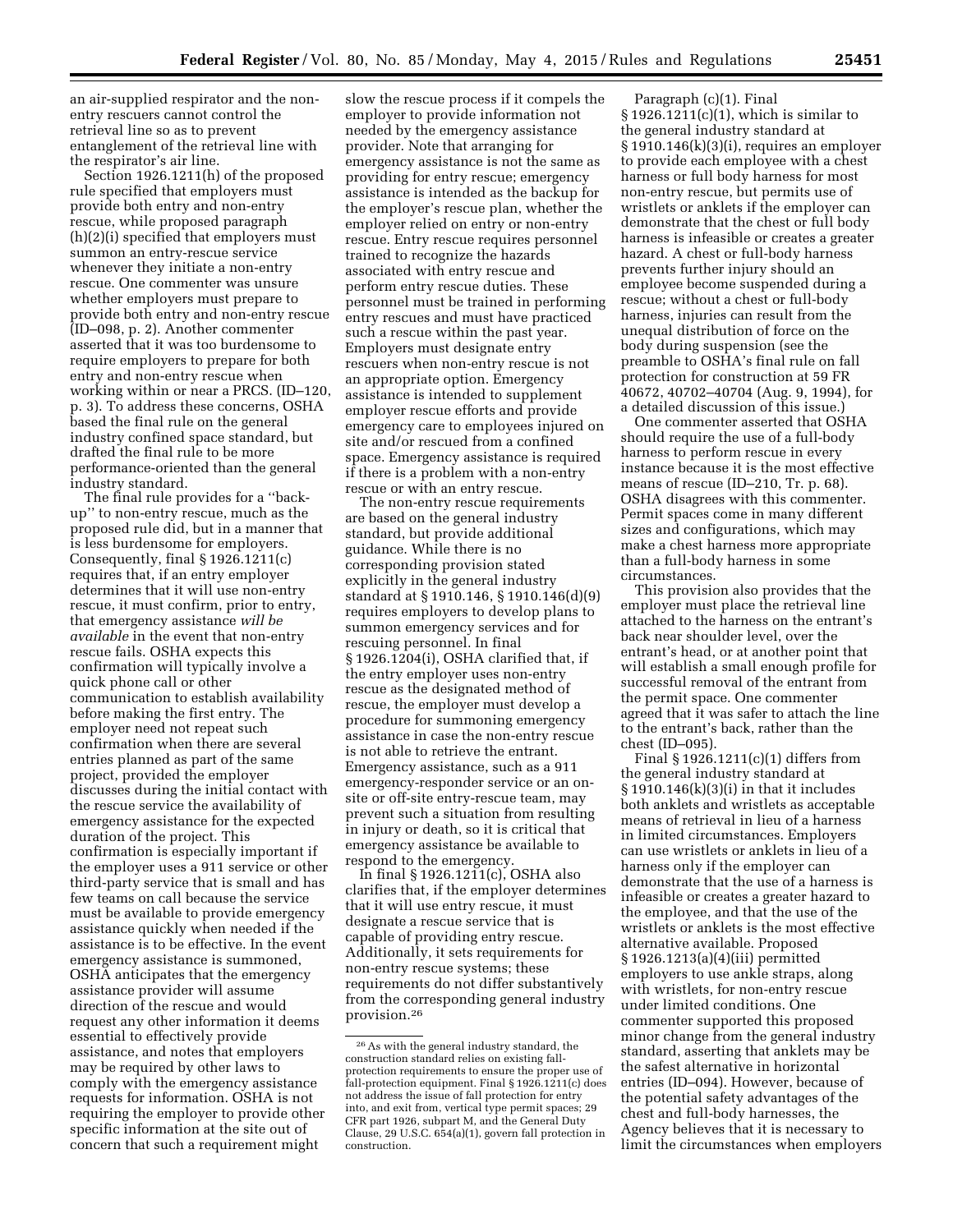can use either wristlets or anklets to those in which the employer can demonstrate that use of a harness is infeasible or a greater hazard than wristlets or anklets because of the increased risk of employee injury during a rescue.

Paragraph (c)(2). Final § 1926.1211(c)(2), which is identical to the general industry standard at § 1910.146(k)(3)(ii), requires an employer to use a retrieval line attached to a mechanical retrieval device or fixed point outside the permit space so that non-entry rescue can begin as soon as needed. It also requires an employer to use a mechanical device to retrieve personnel from spaces more than five feet deep. This provision reduces the elapsed time between an attendant determining that a rescue is necessary and commencing the PRCS rescue operation by requiring the essential parts of the retrieval system to already be in place and attached to the mechanical device or fixed point. This requirement will eliminate further injury or death due to the delay resulting from locating and attaching retrieval-system parts and equipment.

The requirement to use a mechanical device for spaces more than five feet deep is consistent with the general industry standard and ANSI Z117.1. Securing the line to an anchor point or using an un-mechanized pulley for retrievals over five feet could endanger the authorized entrant because designated non-entry rescuers may not have sufficient strength and stamina to lift a disabled entrant over a vertical distance of more than five feet.

One commenter asserted that OSHA should require a mechanical retrieval device for all heights when the employer conducts non-entry rescue (ID–211, Tr. pp. 43–44). Another commenter asserted that OSHA should recognize that mechanical winches and pulleys are sometimes necessary based on job conditions (ID–108, p. 2). Neither commenter provided any evidence that attendants encountered difficulty retrieving entrants from distances of less than five feet, or pointed to any problems that arose in the context of the general industry standard or ANSI Z117.1, both of which include the same five-foot threshold. Without additional support for imposing this requirement, OSHA decided to retain the language from the general industry standard. Nothing in this standard, however, precludes use of mechanical retrieval devices for retrievals from heights of less than five feet.

Proposed § 1926.1213(a)(2)(iv)(B) also provided that movable equipment (for example, earth-moving equipment) that

is ''sufficiently heavy to serve as an anchor point,'' may be used for that purpose only if effectively locked out or tagged out. Two commenters expressed concern about movable equipment as an anchor point. One commenter stated that many accidents occurred in the past when using a pick-up truck as a fixed point without notifying the driver of the truck, who then unexpectedly moved the truck. This commenter urged that this provision include ''proper protocols'' to ensure that such a situation did not recur (ID–025, p. 4). Another commenter noted that OSHA's construction standards do not include an equivalent to the Lockout/Tagout standard for general industry. The commenter, therefore, urged OSHA to include a more protective requirement, asserting that a requirement to ''lock out'' or ''tag out'' equipment, without additional detail, would ''be subject to various interpretations,'' and could result in unexpected activation of the equipment (ID–143, p. 2).

OSHA recognizes that on a construction site, a piece of moveable equipment may sometimes be the most accessible fixed point, but acknowledges the commenter's concern that such equipment is moveable, even if it has sufficient weight. Thus, under this final rule, an employer must ensure that any movable equipment used as a fixed point is ''fixed,'' meaning that it is sufficiently heavy (such as earth-moving equipment) to prevent movement, and that it is subject to additional precautions to prevent unexpected movement. Accordingly, as in the proposed requirement, to determine whether a retrieval line that is attached to moveable equipment is ''attached to a . . . fixed point'' under final § 1926.1211(c)(2), OSHA will evaluate whether the moveable equipment is effectively locked out or tagged out. In particular, OSHA will use the final rule's definitions of ''lockout'' and ''tagout'' in making that determination, which partially address the commenter's concern by bringing the lockout/tagout process closer to the protection offered by the general industry standard. For example, as part of the tagout process, an employer must ensure that tagout provides ''equivalent protection'' to lockout or that lockout is infeasible. Consequently, the employer must take whatever measures are necessary to prevent unexpected energization or movement of the equipment. Placing a ''do not move'' tag in the truck or other equipment would not be sufficient by itself. Typically, such measures include activating an emergency brake or similar device,

removing the key from the equipment after ensuring that duplicates are not readily available on the site, placing a tag on the equipment to warn others not to start it, and informing any potential operator(s) not to move the equipment while it is serving as a fixed point for rescue. If the equipment is capable of activation by remote control, then the employer must secure the remote control or disable that capability to prevent unexpected movement.

Final  $\S 1926.1211(c)(2)$  is performance oriented, and allows flexibility in the design specifications of the retrieval equipment, subject to the requirements of § 1925.1211(c)(3) (equipment must be suitable). One commenter asserted that there are many instances when the use of a tripod assembly with a three-way retrieval system is effective (ID–060, p. 1). Final § 1926.1211(c)(2) does not prohibit the use of such a device if it meets the requirements of this subparagraph. A different commenter asserted that final § 1926.1211(c)(2) should be performance based because of ongoing advancements in confinedspace retrieval equipment, and suggested incorrectly that the proposed rule limited retrieval by specifying the use of anchor points or simple pulleys (ID–116, p. 3). The definition of ''retrieval system'' in final § 1926.1202 is performance based, and allows for technological advancements in retrieval equipment. This definition does not limit retrieval to the use of anchor points or simple pulleys.

One commenter asserted that final § 1926.1211(c)(2) should require an employer to have the retrieval system located at the confined space opening (ID–025, p. 4). Final § 1926.1211(c)(2) requires the employer to have the retrieval system available as soon as needed, which ensures that rescue can begin immediately. Another commenter asserted that the proposed language ''available as soon as needed'' was too vague, and that a retrieval device could satisfy this provision even if kept elsewhere on the worksite and not installed (ID–095, p. 4). Final § 1926.1211(c)(2) addresses this commenter's concern by requiring attachment of the retrieval line to the appropriate retrieval mechanism (a mechanical device if the depth exceeds five feet, or a fixed anchor point for shallower entries) ''in such a manner that retrieval can begin as soon as the rescuer becomes aware that rescue is necessary,'' thus ensuring that the line will be available and ready for use when needed. If the retrieval device is not at the opening of the permit space, then the employer is responsible for demonstrating that it could initiate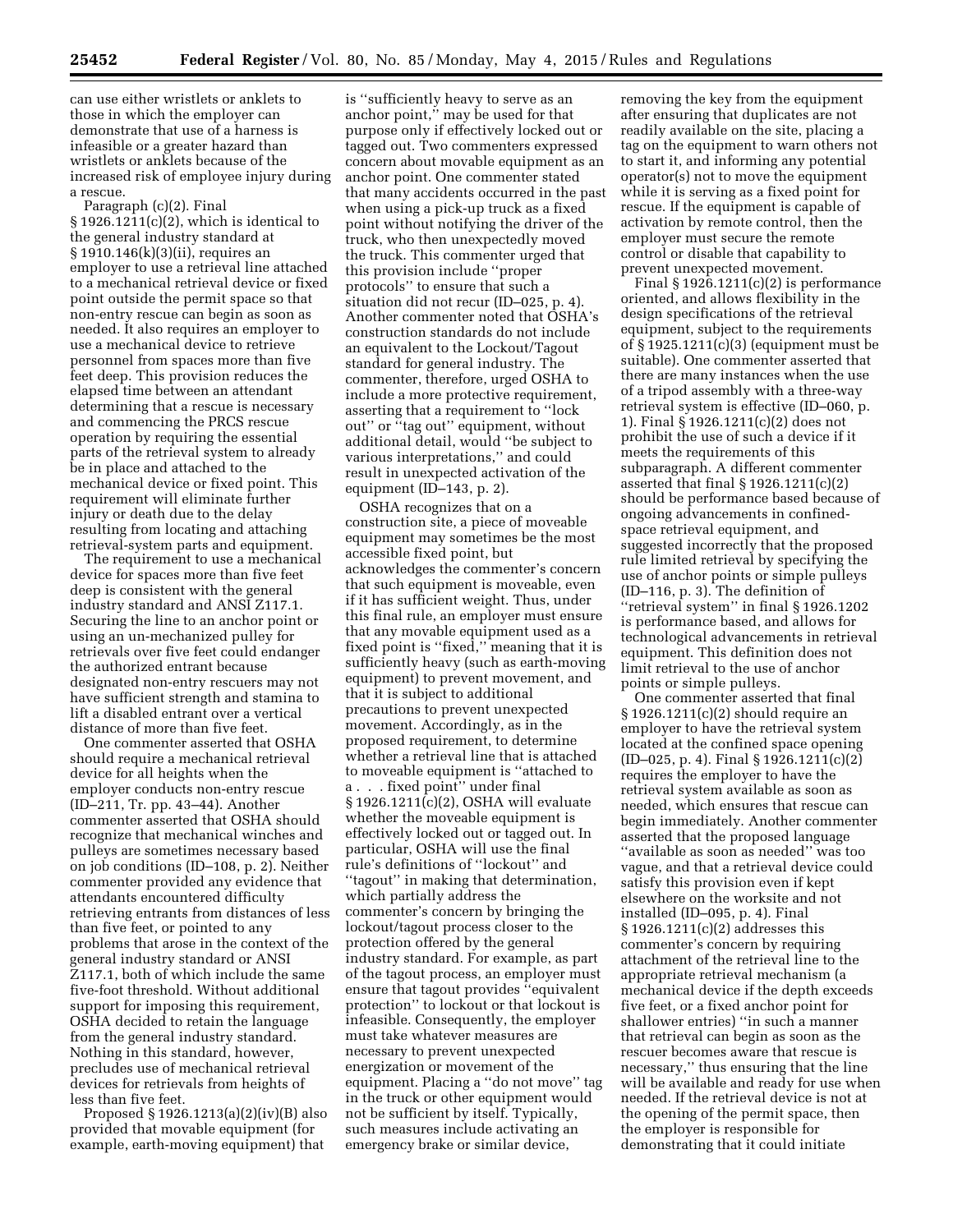retrieval immediately as soon as the rescuer becomes aware that rescue is necessary.

Paragraph (c)(3). Final § 1926.1211(c)(3) prohibits an employer from using equipment that is unsuitable for retrieval, such as retrieval lines likely to become entangled or that are ineffective due to the configuration of the PRCS. Final § 1926.1211(c)(3) is similar to proposed § 1926.1213(a)(4). There is no corresponding provision in § 1910.146.

A retrieval device, for example, would not be suitable unless it is designed and rated for human use. The provision does not require certification of the retrieval system, but OSHA will accept certifications by manufacturers, as well as listing by a Nationally Recognized Testing Laboratory, as evidence of the proper design and rating. If the employer fabricates its own retrieval device, OSHA will look for evidence that the employer designed, manufactured, tested, and certified the retrieval device in accordance with generally accepted industry practices (for example, by a registered professional engineer).

This final provision prohibits the use of retrieval lines that have a reasonable probability of becoming entangled with the retrieval lines used by other authorized entrants, or due to the internal configuration of the PRCS. The Agency believes that there are situations in which the retrieval lines of two or more employees can become entangled, such as when the employees' work requires that they move around each other. There are also a variety of situations in which the configuration of the PRCS would interfere with a nonentry rescue and cause further serious injury to authorized entrants in need of rescue. For example, the permit space may have objects or equipment protruding from its walls, or sharp corners that may damage rescue equipment or prevent the use of certain types of non-entry rescue equipment.

Final § 1926.1211(c)(3) also prohibits the use of other unsuitable equipment, such as equipment that increases the overall risk of entry or impedes rescue of an authorized entrant. Under final § 1926.1211(c)(3), the mechanical retrieval device used must be appropriate for rescue service. This requirement follows the general industry standard, which was based on the record in that rulemaking indicating that incapacitated entrants could easily be bounced around, torn apart, or impaled if too much torque was applied to the retrieval line or the retraction of the line was not precisely controlled (see the general industry preamble

discussion at 58 FR 4531). Accordingly, the employer must not use any mechanical device, such as a fork lift or backhoe, that could injure the entrant during rescue. Using a material hoist to both haul material and to serve as a rescue retrieval system during an entry operation also is not acceptable. In such a situation, the material hoist would not be available for rescue when it is hauling materials; further delay would result when, during a rescue operation, the attendant would have to detach the retrieval line from the materials and attach it to the employee requiring rescue. See Oct. 6, 1995, letter to Mr. Joseph Bouchard. The employer also must not use powered winches without a stop clutch or other power-limiting device. Such winches can cause injuries to an entrant if the entrant becomes entangled on an object inside the permit space, but the winch continues to pull the entrant (58 FR 4462, 4531 (Jan. 14, 1993)).

Prohibiting such unsuitable equipment will reduce the injuries and deaths that would result from the use of unsuitable retrieval equipment during rescue operations. The Agency did not receive any comments objecting to the propriety of this approach and, therefore, finalized this proposed prohibition of unsuitable rescue equipment.

Paragraph (d). Final § 1926.1211(d), which is identical to  $\S 1910.146(k)(4)$ , requires an employer to provide relevant information about a hazardous substance to a medical facility treating an entrant exposed to the hazardous substance if the substance is one for which the employer must keep a safety data sheet (SDS) or other similar information at the worksite. The Agency recognizes that such information may already be available to medical facilities from other sources (such as state emergency-planning commissions), and that SDS or similar written information may not be available in some instances. However, because the timely provision of this information may be critical to the proper medical treatment of an injured employee, and this final standard limits the requirement to SDS or other similar written information that the employer already must keep at the worksite, OSHA concludes that the potential significance of this information to the health of the employee outweighs any minimal burden on the employer associated with providing this information. Such information would aid emergency medical services and medical facilities in correctly

diagnosing and treating the employee rescued from the permit space.27

## *Section 1926.1212—Employee Participation*

This section provides for employee participation in confined space programs. The provisions in final § 1926.1212 are nearly identical to the provisions in the general industry confined spaces rule at § 1910.146(l). Final § 1926.1212 differs from § 1910.146(1) in that it refers to ''each affected employee'' rather than ''affected employees,'' to emphasize that an employer's responsibility in this area flows separately to each employee, but the employer's obligation remains unchanged. In the proposed rule, employee participation was limited to the requirement in proposed rule § 1926.1204(e) that employers offer entry employees the opportunity to observe the evaluation and monitoring of the permit space. One commenter suggested that OSHA restore the employee participation requirement from the general industry rule for the reasons OSHA added paragraph (l) to the general industry rule in 1998, and also noted that no commenters who favored using the general industry format raised any objections to its employee participation requirements (ID–0220 p. 26–28). OSHA agrees, and notes that the use of the general industry language is particularly warranted because the final rule requires a written permit-space program in final § 1926.1203(d), which was not required in the proposed rule, so final § 1926.1212(a) would ensure that employees bring their experience to bear regarding that program.

Paragraph (a). Final § 1926.1212(a), which is nearly identical to the general industry standard at § 1910.146(l)(1), requires employers to consult with affected employees and their authorized representatives in the development and implementation of the permit-space program required by final § 1926.1204. Allowing employees and their authorized representatives to participate in this manner will contribute to confined space safety. Commenters on the 1998 amendments to the confined space standard that added § 1910.146(l) noted that employees who work in confined spaces and their representatives are particularly well qualified to contribute to the task analysis that is a necessary step in developing a confined space program

<sup>27</sup>The employer must provide this information if other applicable Federal regulations (such as § 1910.1200—Hazard communication*)* or state regulations already require the employer to keep the SDS or other written information at the worksite.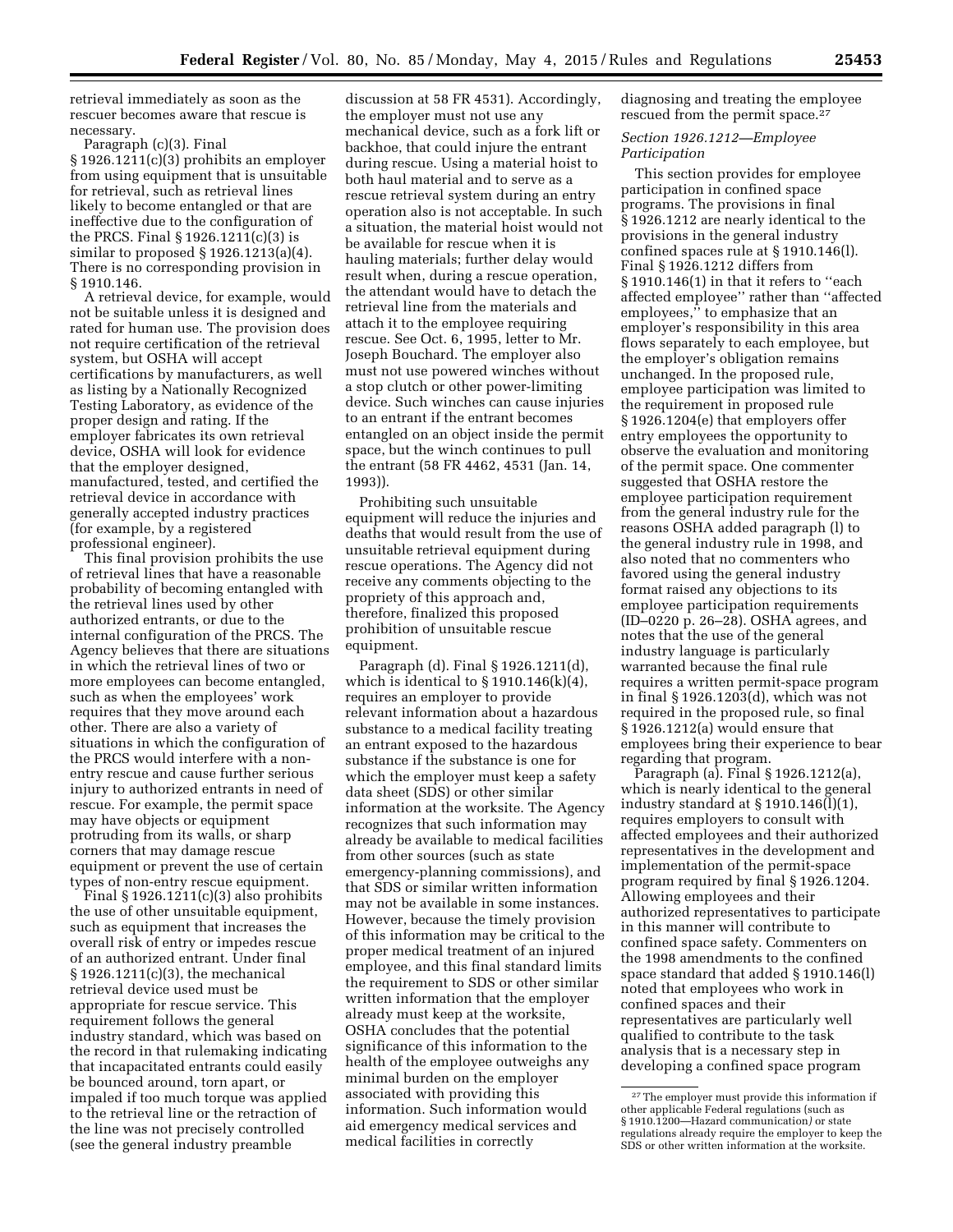(63 FR 66018 (Dec. 1, 1998)). One commenter provided an example of when he, as an employee representative, was able to identify dangerous adhesive fumes in a confined space that could have otherwise harmed the two employees in that space who did not identify the danger (ID–010). These employees are most familiar with the practices used during confined space entries. If those practices differ significantly from the practices planned by the employer, the employer needs to know of the differences and take appropriate steps to remedy any deficiencies in the permit-entry procedures. Likewise, employees may know of hazards within the space that non-entrants are not taking into consideration. This provision leaves the final contents of the confined space program up to the employer, but, by doing so, this provision should promote safety and avoid the need to develop a cumbersome procedure to resolve conflicts between employers and employees regarding confined space entries

Final § 1926.1212(a) also is consistent with Section 2(13) of the OSH Act, 29 U.S.C. 652(13), which emphasizes employer-employee cooperation by stating that one of the purposes of the Act is to ''encourage joint labormanagement efforts to reduce injuries and disease arising out of employment.'' Congress reiterated this purpose in a directive to OSHA to promulgate a Process Safety Management (PSM) standard; this directive explicitly provides for employee involvement in the development of the process safety management programs mandated by that standard (see Chemical Process Safety Management, Pub. L. 101–549, Title III, sec. 304(c)(3) (1990), reprinted at 29 U.S.C.A. 655 note (Supp. 1991)). OSHA also has a longstanding practice of encouraging and promoting employeremployee cooperation as exemplified in its 1989 Safety and Health Program Management Guidelines (54 FR 3904); these guidelines recognize the importance of involving employees in safety and health programs at the workplace. OSHA's experience in enforcing the employee-participation requirements under the PSM standard and the general industry confined spaces standard convinced the Agency of both the value and the utility of the provision in paragraph (a).

Paragraph (b). Final § 1926.1212(b), which is nearly identical to § 1910.146(l)(2), requires that affected employees and their authorized representatives have access to all information developed under this standard, with the clarification that this

obligation applies to each employee. Other sections of this standard, such as final § 1926.1203(d), already require that employers make some information available to employees and their representatives. OSHA is adding this provision for purposes of emphasis and clarification. This provision emphasizes that employees and their representatives have a right to all information developed under the rule affecting their health and safety. Final § 1926.1212(b) does not require employees or their authorized representatives to request or review this information; however, it provides them with the option of requesting and reviewing the information should they choose to do so. Employers need not provide separate copies of the information to each employee; employers have flexibility in determining how to distribute the information so long as each employee can access it.

# *Section 1926.1213—Provision of Documents to Secretary*

Final § 1926.1213 requires each employer who must retain documentation under this final rule to make that documentation available to the Secretary of Labor, or a designee, upon request. Final § 1926.1213 is similar to proposed rule § 1925.1219(e). There is no corresponding provision in § 1910.146. OSHA added this provision to enable the Agency to more accurately identify potential safety hazards at a worksite and to monitor compliance with the requirements of this standard.

The request from the Secretary or the Secretary's designee (for example, OSHA) may be either oral or written. Unless another provision of this standard requires employers to maintain a document at the worksite, the employer may maintain these documents off site as long as the employer can produce them readily to the requesting official, such as through electronic transmission to the worksite where OSHA is conducting an inspection. These documents pertain to the determinations made, and actions taken, regarding hazards. They provide valuable information to use when inspecting the worksite, including evaluating any potential safety hazards.

At least one commenter objected to this requirement, asserting that OSHA should have to demonstrate a need for a specific document and obtain a subpoena, and that this requirement is a paperwork burden and will not increase safety (ID–075, p. 11). Requesting such documentation is already part of OSHA's standard inspection practice under the general industry standard, as it is under many

other standards. *See* CPL–02–00–100, CPL–02–00–150. This provision creates no new retention requirement—it merely confirms that when employers are already required to maintain records, they must make those records available to the Secretary. The provision provides employers with flexibility in where and how such records are maintained. Though there is a small cost to this provision, OSHA believes the safety benefit of identifying any potential safety hazards supports the inclusion of this provision.

#### **IV. Agency Determinations**

## *A. Legal Authority*

The purpose of the OSH Act, 29 U.S.C. 651 *et seq.,* is ''to assure so far as possible every working man and woman in the Nation safe and healthful working conditions and to preserve our human resources.'' 29 U.S.C. 651(b). To achieve this goal, Congress authorized the Secretary of Labor to promulgate and enforce occupational safety and health standards. 29 U.S.C. 654, 655(b), 658.

A safety or health standard ''requires conditions, or the adoption or use of one or more practices, means, methods, operations, or processes, reasonably necessary or appropriate to provide safe or healthful employment and places of employment.'' 29 U.S.C. 652(8). A safety standard is reasonably necessary or appropriate within the meaning of 29 U.S.C. 652(8) if:

• It substantially reduces a significant risk of material harm in the workplace;

• It is technologically and economically feasible;

• It uses the most cost-effective protective measures;

• It is consistent with, or is a justified departure from, prior Agency action;

• It is supported by substantial evidence; and

• It is better able to effectuate the purposes of the OSH Act than any relevant national consensus standard.

*See United Auto Workers* v. *OSHA,* 37 F.3d 665, 668 (D.C. Cir. 1994) (Lockout/ Tagout II). In addition, safety standards must be highly protective. See *id.* at 669.

A standard is technologically feasible if the protective measures it requires already exist, available technology can bring these measures into existence, or there is a reasonable expectation for developing the technology that can produce these measures. See, for example, *American Iron and Steel Inst.*  v. *OSHA* (*Lead II*), 939 F.2d 975, 980 (D.C. Cir. 1991) *(per curiam*). A standard is economically feasible when industry can absorb or pass on the costs of compliance without threatening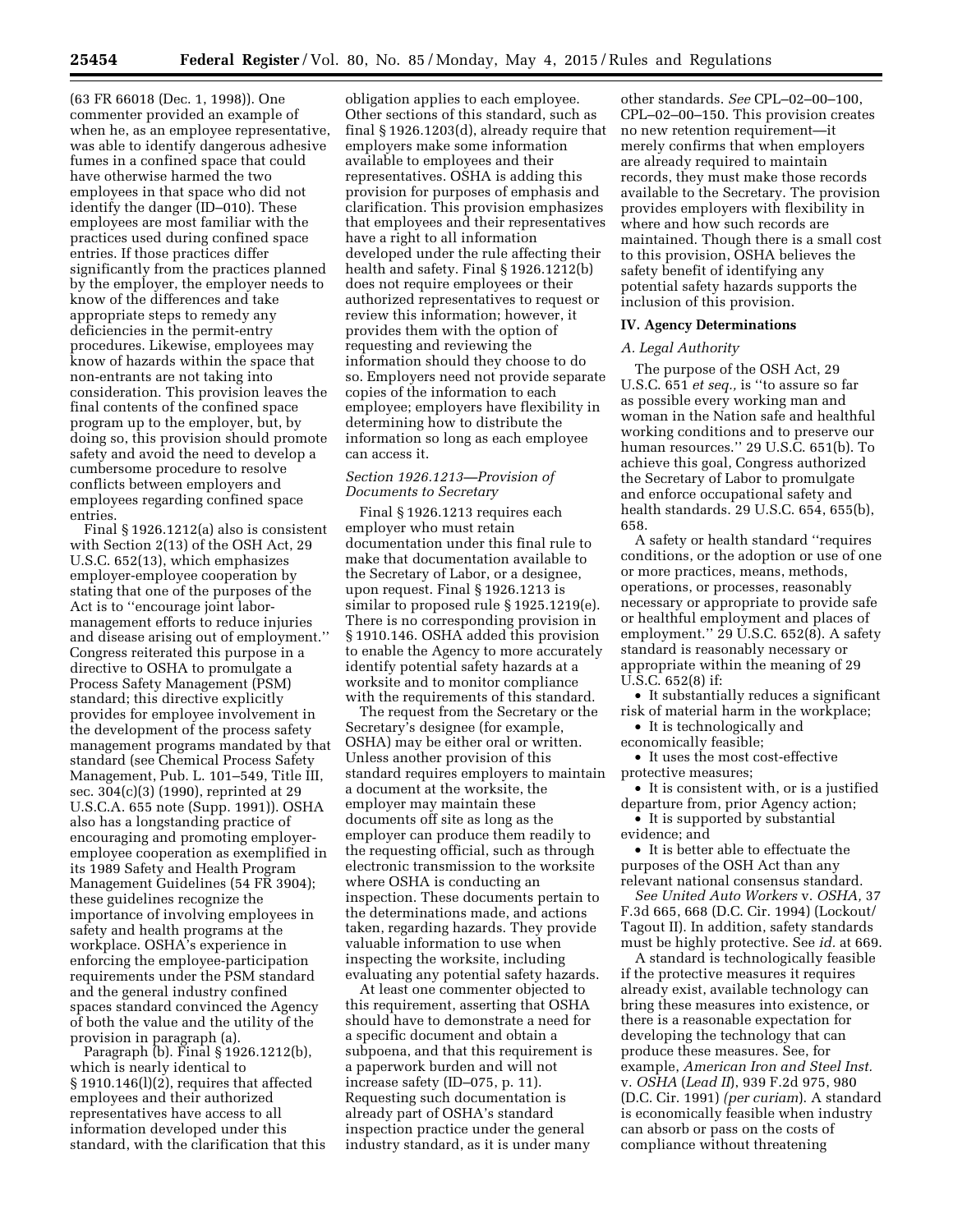industry's long-term profitability or competitive structure. See *American Textile Mfrs. Inst.* v. *Donovan,* 452 U.S. 490, 530 n. 55 (1981); *Lead II,* 939 F.2d at 980. A standard is cost effective if the protective measures it requires are the least costly of the available alternatives that achieve the same level of protection. See, for example, *Lockout/ Tagout II,* 37 F.3d at 668.

Section 6(b)(7) of the OSH Act authorizes OSHA to include among a standard's requirements labeling, monitoring, medical testing, and other information-gathering and informationtransmittal provisions. 29 U.S.C. 655(b)(7). Finally, the OSH Act requires that when promulgating a rule that differs substantially from a national consensus standard, OSHA must explain why the promulgated rule is a better method for effectuating the purposes of the Act. 29 U.S.C. 655(b)(8). OSHA explains deviations from relevant consensus standards elsewhere in this preamble.

# *B. Final Economic Analysis and Final Regulatory Flexibility Analysis*

## 1. Introduction

The Occupational Safety and Health Administration (OSHA) finalized its safety standard for confined spaces in construction work. When appropriate, this final standard aligns with the confined-spaces standard for general industry (29 CFR 1910.146), although it also has distinctive characteristics for construction worksites. The pre-existing rule on confined spaces in construction, 29 CFR 1926.21(b)(6), which this final rule replaces, is merely a general training requirement that lacks the specificity and protections that the general industry rule—and this final standard—provide.

The final standard differs from the earlier proposed standard. OSHA revised the proposal in response to numerous stakeholder comments, including those from the Office of Advocacy of the Small Business

Administration (ID–119), which indicated that employers in construction in large part followed the general industry standard and, therefore, preferred that this final rule not depart substantially from general industry standard. However, this final rule includes important requirements (also present in the proposed rule) to address communication, worksite evaluation, and training, which are absent from, or not as clearly specified in, the general industry standard.

The final standard establishes practices and procedures that apply to employers that have workers who enter confined spaces during construction work, including major renovation projects. The final standard does not apply to routine maintenance activities, which the general industry standard covers instead.

Work in confined spaces involves a significant risk of death or serious injury, which compliance with this rule will reduce substantially. OSHA estimates that full compliance with this final rule will prevent an average of approximately 5.2 fatalities and 780 lost workday injuries each year. In particular, the Agency believes that compliance with this final rule will avert injuries and fatalities from causes such as asphyxiation, chemical burns, scalds, and poisonings.

Not all confined spaces pose occupational hazards. However, there are spaces that employees can enter only after employers follow specific procedures to ensure safety. Pursuant to the final rule, employers must develop and implement permit programs or use specified alternative procedures when employees work in such spaces. The standard sets forth the requirements for evaluating hazards, identifying and classifying confined spaces, and issuing permits or implementing alternative procedures. When the standard requires a permit to enter a confined space, the employer must maintain a written program and review it annually, and prepare and post a permit for the space.

Employers also must adopt a variety of safety measures, including isolation procedures, atmospheric testing, ventilation, monitoring, and arrangements for rescue and emergency assistance.

As shown in Table IV–1 below, OSHA estimates that the final rule will result in yearly compliance costs of \$60.3 million (using a discount rate of 7 percent), and yearly safety benefits, based on lives saved and injuries prevented, of \$93.6 million. Therefore, the benefits of this final standard outweigh the costs of complying with its provisions, yielding net benefits of \$33.3 million a year. Compliance with the final standard will result in approximately \$1.55 of benefits for every dollar of costs.

Based on the analysis presented in this FEA, OSHA concludes that this final standard is technologically and economically feasible for all affected industries.

This FEA includes numerous analyses OSHA is required to perform, including the findings of technological and economic feasibility and their supporting materials required by the OSH Act as interpreted by the courts (in sections 5, and 7, which depend on results derived in sections 3 and 6); the analyses required by E.O. 12866 and E.O. 13563 (primarily in sections 2, 4, 6, and 9, though these depend on material in section 3); and those required by the Regulatory Flexibility Act (the final regulatory flexibility analysis is presented in section 8, but depends on or refers to results in section 3, 6 and 7 which in turn depend, in part, on materials presented in other chapters). Terminology and analytic methods and standards appearing in a particular chapter correspond to the source(s) of that chapter's requirements; for example, the legal concept of ''economic feasibility,'' which is a key subject of section 7, is not recognized in E.O.s 12866 or 13563 or their associated guidance document, OMB Circular A–4.

# TABLE IV–1—NET BENEFITS [Millions of 2009 dollars]

7% Discount rate 3% Discount rate **Annualized Costs**  Evaluation, Classification, Information Exchange and Notification ......................................................................... \$12.4 \$12.2 Written Program, Issue Permits, Verify Safety, Review Procedures ...................................................................... \$4.2 \$4.2 Provide Ventilation and Isolate Hazards ................................................................................................................. \$2.8 \$2.7 Atmospheric Monitoring ........................................................................................................................................... \$11.4 \$11.3 Attendant .................................................................................................................................................................. \$3.6 \$3.6 Rescue Capability .................................................................................................................................................... \$8.2 \$7.6 Training .................................................................................................................................................................... \$11.3 \$11.3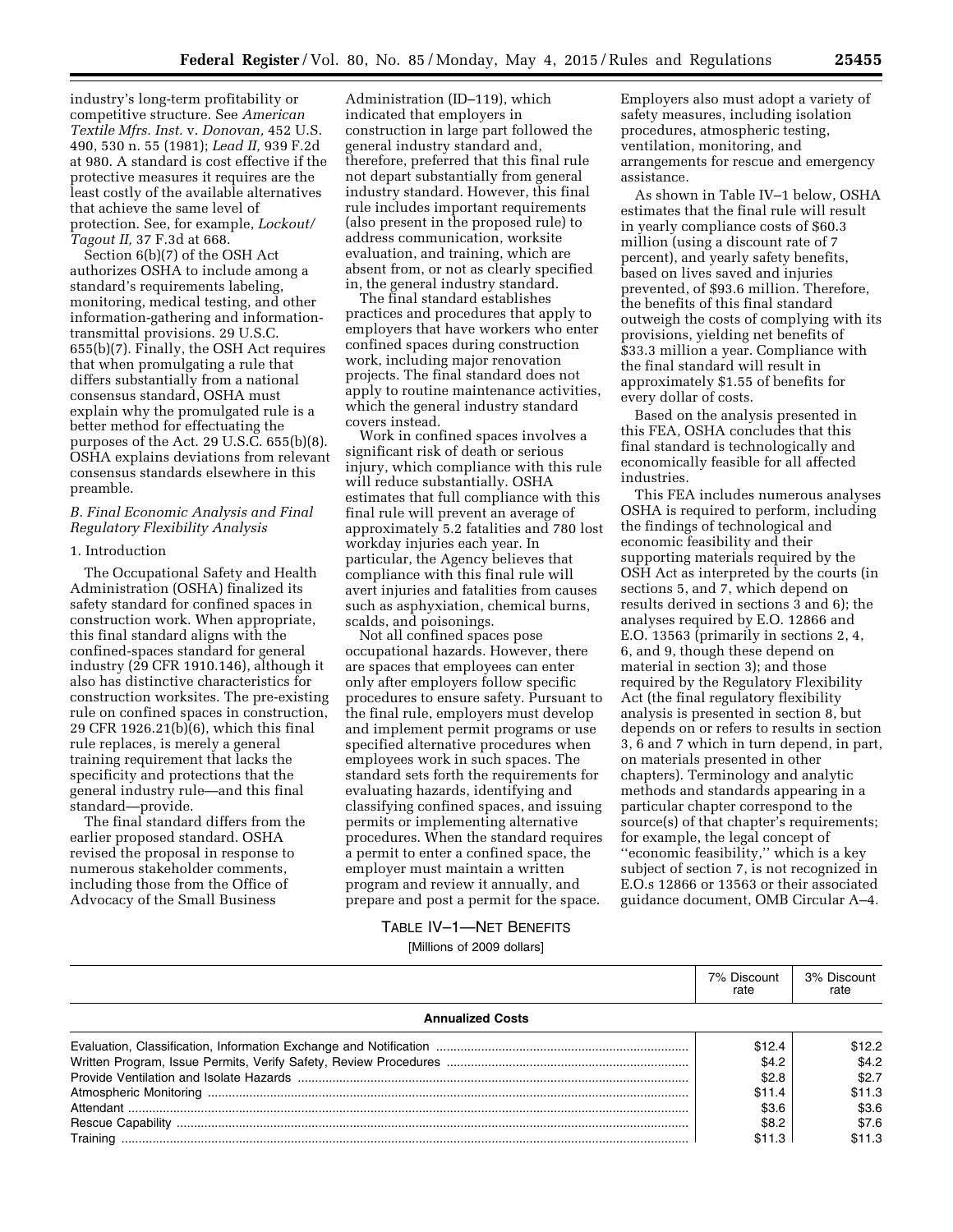# TABLE IV–1—NET BENEFITS—Continued

[Millions of 2009 dollars]

|                                                            | 7% Discount<br>rate | 3% Discount<br>rate  |
|------------------------------------------------------------|---------------------|----------------------|
|                                                            | \$6.4               | \$6.3                |
|                                                            | \$60.3              | \$59.2               |
| <b>Annual Benefits</b>                                     |                     |                      |
|                                                            |                     | 780<br>5.2<br>\$93.6 |
| <b>Net Annual Monetized Benefits (Benefits Less Costs)</b> |                     |                      |
|                                                            | \$33.3              |                      |

The remainder of this FEA contains the following chapters:

- 2. The Need for Regulation
- 3. Profile of Affected Industries
- 4. Benefits and Net Benefits
- 5. Technological Feasibility
- 6. Costs of Compliance
- 7. Economic Feasibility Analysis and Regulatory Flexibility Determination
- 8. Final Regulatory Flexibility Analysis
- 9. Sensitivity Analysis
- 10. References

#### 2. The Need for Regulation

OSHA previously considered nonregulatory alternatives and established the need for regulation of work in confined spaces when it promulgated the general industry standard (58 FR 4548). The Agency asserts that the same need for regulation applies when employers are entering these spaces to perform construction work. Confined spaces in construction expose employees to a variety of significant hazards, including engulfment, electric shock, burn, and atmospheric hazards that cause serious injury and death. Although better compliance with existing safety standards may prevent some of these incidents, research and analyses conducted by OSHA found that many preventable injuries and fatalities would continue to occur even if employers fully complied with the existing standards. Relative to full compliance with the existing standards, OSHA estimates, in Chapter 4 of this FEA, that full compliance with the final standard would prevent an estimated additional 780 injuries and 5.2 fatalities annually.

Executive Order 12866 provides that ''[e]ach agency shall identify the problem that it intends to address [via regulation] . . . including, where applicable, the failures of private markets.'' Executive Order 13563

reiterates that requirement. In the absence of this regulation, many construction employees would not know about or recognize the hazards that confined spaces, or the procedures to follow to protect against such hazards. Even those employees with years of experience in construction work may lack training on confined spaces, information about specific onsite confined-space hazards, equipment needed to monitor and ventilate confined spaces, or rescue procedures and equipment.

The final standard for confined spaces in construction addresses these problems. The benefits analysis presented in Chapter 4 of this FEA shows that many accidents are potentially preventable with better information on confined spaces and worksite conditions and the proper confined-space procedures and equipment. When employers provide confined-spaces training, that training may be incomplete or ineffective in the absence of a specific set of construction requirements addressing training for confined spaces.

To better understand the market failures that make this final rule necessary, OSHA examined the economic incentives that underlie employer decisions with respect to workplace safety and health. An employee typically accepts the risks associated with a particular job in return for two forms of compensation: (1) A wage premium for assuming that risk; and (2) expected compensation for damages in the event of occupational injury or illness. The rational profitmaximizing employer will make investments in workplace safety to reduce the level of risk to employees only if such expenditures result in at least an offsetting reduction in the employer's payouts of wage premiums for risk and compensation for damages.

To the extent that the sum of the costs of wage premiums and compensation for damages accurately represent the total damages associated with workplace accidents, the rational employer will accordingly arrive at the socially optimal level of accident prevention from an economic efficiency viewpoint.

Consequently, the major possible sources of market failure, resulting in an ''under-provision'' of health and safety, would be either: (1) The existence of occupational accident costs borne neither by the employee nor by the employer, or (2) the wage premiums or compensation for damages are not fully responsive to changes in employerspecific workplace risk. Both cases apply here.

In the first case, there are some nonfatal occupational injury and illness costs incurred by neither the employer nor the employee. For instance, neither employers nor employees have a vested interest in Federal and State taxes that go unpaid as a result of an employee injury. Such taxes typically represent 15 percent (for Social Security alone) to 26 percent of the total value of the income loss to the employee (IRS, 2013; Urban Institute/Brookings, 2012).28 Workers' compensation payments are not subject to Federal income or Social Security taxes (IRS, 2012), and many studies find that income losses not compensated by workers' compensation are significant (NASI, 2012).

In the second case, as discussed below, the costs employers pay in compensation for damages or wage premiums are not fully responsive to changes in employer-specific workplace risk. Accordingly, most employers cover compensation for injured employees

<sup>28</sup>The average Federal tax rate for 2009 for the middle quintile of household income was 11.1 percent (Urban Institute/Brookings, 2012).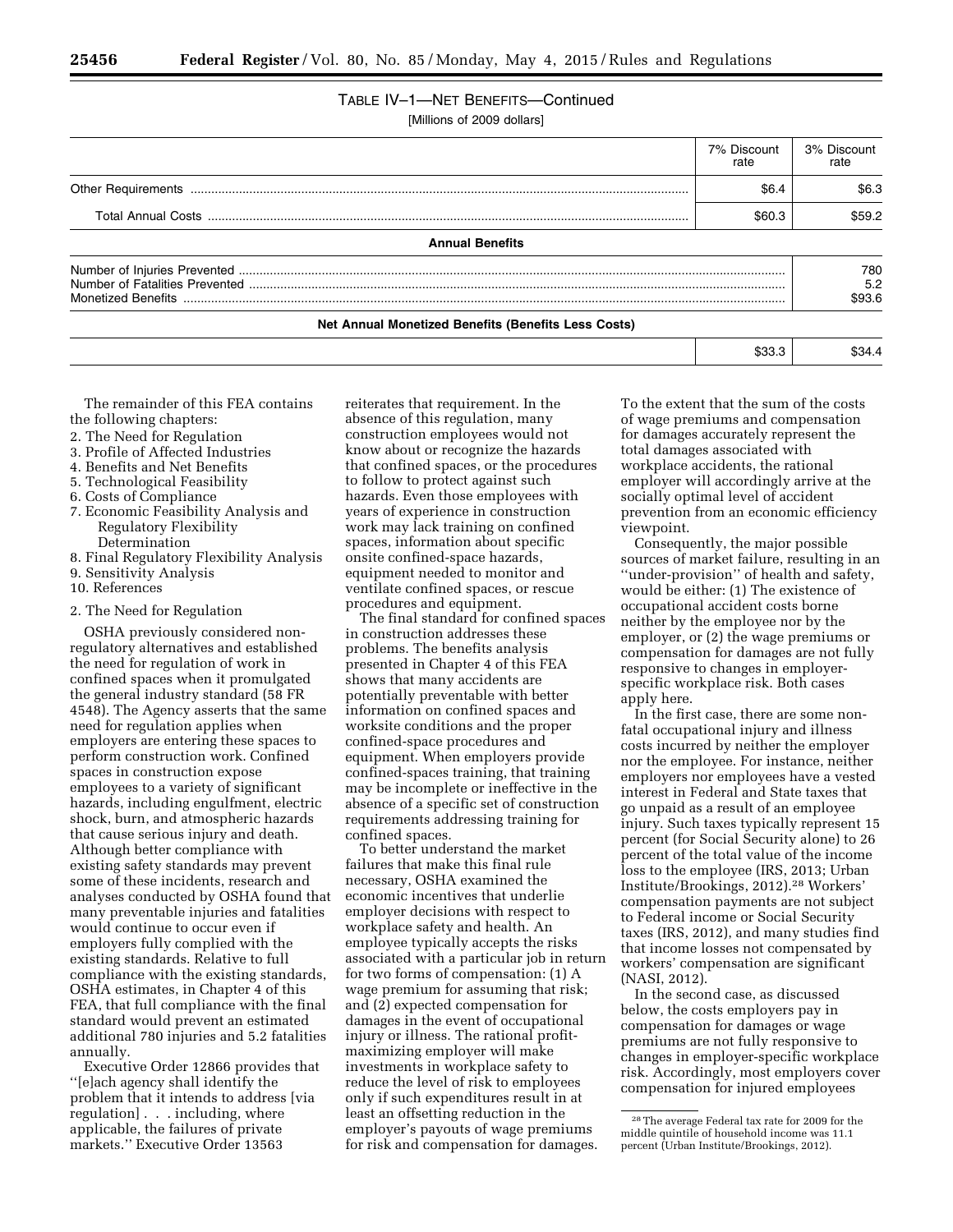through workers' compensation insurance. (Some very large employers may self-insure in some states.) States highly regulate premiums for workers' compensation insurance and, generally, employ a combination of a class rating and an experience rating in deriving premiums (NCCI, 2013; Ashford, 2006). States base the class rating on the average risk for employees in the same occupations as those working for the employer. The basis of the experience rating is the employer's actual workers' compensation claims over the past several years. States use class rating for almost all very small firms and some medium-sized firms. Very large firms use either experience rating, but it takes several years before their insurance premiums account fully for changes in their workplace safety performance. States assign many firms a combination of class and experience ratings.29 As a result, most employers will not receive full or prompt reductions in their workers' reduced premiums for the expenditures they made to prevent workplace injuries, illnesses, and fatalities. From a societal perspective, the result is an insufficient level of worker protection.

Furthermore, workers' compensation covers only a small fraction of most estimates of the willingness to pay to prevent a fatality.30 Additionally, workers' compensation payments do not fully compensate injuries in that workers' compensation provides no payments for pain and suffering, or losses other than lost wages or medical expenses associated with injuries. There is extensive evidence that workers' compensation does not even fully restore wages lost as a result of longterm disability (Ashford, 2006).

Having to pay wage premiums for risk is another economic incentive for employers to mitigate occupational risk. However, wage premiums do not respond strongly to variations in risk level due to information asymmetries. For an employer to have an adequate incentive to implement measures that will prevent workplace incidents, it is not sufficient that employees simply

know that their work is dangerous, or even know quantitatively that their occupation has a specific risk. Employees must know the exact types, and the likely quantitative effects, of safety measures and systems used by their employers; have a reasonable expectation that their employer will continue to provide existing safety measures in the future; and be able to act on their knowledge of risk by readily changing workplaces or wage demands in response to differences in levels of risk.31 OSHA believes that even skilled construction workers (including some workers injured in accidents preventable by the final rule who fall into that category) lack such detailed employer-specific knowledge, or the ability to act on it. Further, construction employees who typically work at a variety of different sites, including sites controlled by multiple employers, will find it particularly challenging to determine future risk levels, as these levels will vary from site to site.

In summary, OSHA believes that: (1) Neither employers nor employees absorb the full costs of occupational injuries and fatalities; and (2) wage premiums and workers'-compensation insurance are not sufficiently responsive to variations in risk to assure that employers will reduce risk to the socially optimal level. This final rule, therefore, is necessary to address market failures and insufficient levels of worker safety that result from externalities and information asymmetries.

OMB's Circular A–4 (OMB, 2003) states that ''a demonstration of compelling social purpose and the likelihood of effective action'' may provide the basis for a Federal regulation. The OSH Act provides a Congressional finding as to the compelling social need for assuring occupational safety. Congress declared that the purpose of the OSH Act is ''to assure so far as possible every working man and woman in the Nation safe and healthful working conditions.'' 29 U.S.C. 651(b). Further, by emphasizing ''every working man and woman,'' Congress expressed an interest in preventing unsafe workplaces to the extent feasible, not simply in assuring that, on average, workplaces are safe. Thus, while some employers are excessively cautious about risk, while others are insufficiently cautious, OSHA's concern needs to be with the insufficiently cautious employers.

## 3. Profile of Affected Industries

This chapter presents a profile of the industries affected by the final standard for confined spaces in construction. It includes, for each affected industry, estimates of the number of firms, establishments, and employees, as well as the estimated number of establishments affected annually by the final standard. It also includes the number and characteristics of entries into confined spaces covered by the final standard.

A preliminary profile of industries appeared in OSHA's Preliminary Economic Analysis (PEA) that accompanied the proposed standard (ID–002). For this final analysis, OSHA updated the profile to reflect the latest available data from the Bureau of Labor Statistics, the Bureau of the Census, the Internal Revenue Service, and other authoritative sources and to address public comments. In addition, the Agency organized the industries in this final analysis according to the North American Industry Classification System (NAICS) rather than the Standard Industry Classification (SIC) system used in the PEA. This was necessary because OSHA wished to update the analysis using more recent economic data and the more recent economic data uses the NAICS rather than the SIC system.

An analysis conducted by CONSAD Research Corporation under contract with OSHA served as the basis for the PEA (ID–003). The CONSAD report relied on a variety of sources, including information provided by a panel of construction industry safety experts in 1995 regarding characteristics of, and entries into, confined spaces for 25 categories of construction projects, as well as compliance rates for provisions of the proposed standard. CONSAD used F.W. Dodge data to estimate the number of construction-project starts for each project category, by size of project

One commenter, the Associated General Contractors of America (AGCA), presented an alternative economic analysis of the proposed rule, prepared by Dr. N. Mike Helvacian, based in part on a survey of AGCA's members (ID– 222). That economic analysis suggested that the PEA omitted five affected industries, including, by NAICS code: 238210 (Electrical Contractors); 221119 (Utilities—Other Electric Power Generation); 221310 (Utilities—Water Supply Irrigation); 236118 (General Contractors in Residential Modeling); and 238220 (Plumbing, Heating and Air Conditioning Contractors). OSHA included these five industries, other than NAICS 221119 (Utilities—Other

<sup>29</sup>Premiums due to class rating, by definition, do not vary with an individual employer's injury experience. There is some empirical evidence, using a difference in differences methodology, showing that (small) firms that move from class rating to experience rating decrease their total claims by 8 to 12 percent (Neuhauser et al., 2013).

<sup>30</sup>While workers' compensation varies by state, Leigh and Marcin (2012) estimate that the average indemnity benefit for a fatality is \$225,919, far less than willingness-to-pay estimates. For example, as explained in Chapter 4 of this FEA, OSHA uses a willingness-to-pay measure of \$8.7 million per life saved in 2009 dollars. Other agencies use different estimates, but all the values are in the millions of dollars.

<sup>31</sup>Furthermore, bargaining power differences or external constraints must not interfere in the wage setting process as these factors do in circumstances such as monopsony or multiemployer collectivebargaining agreement.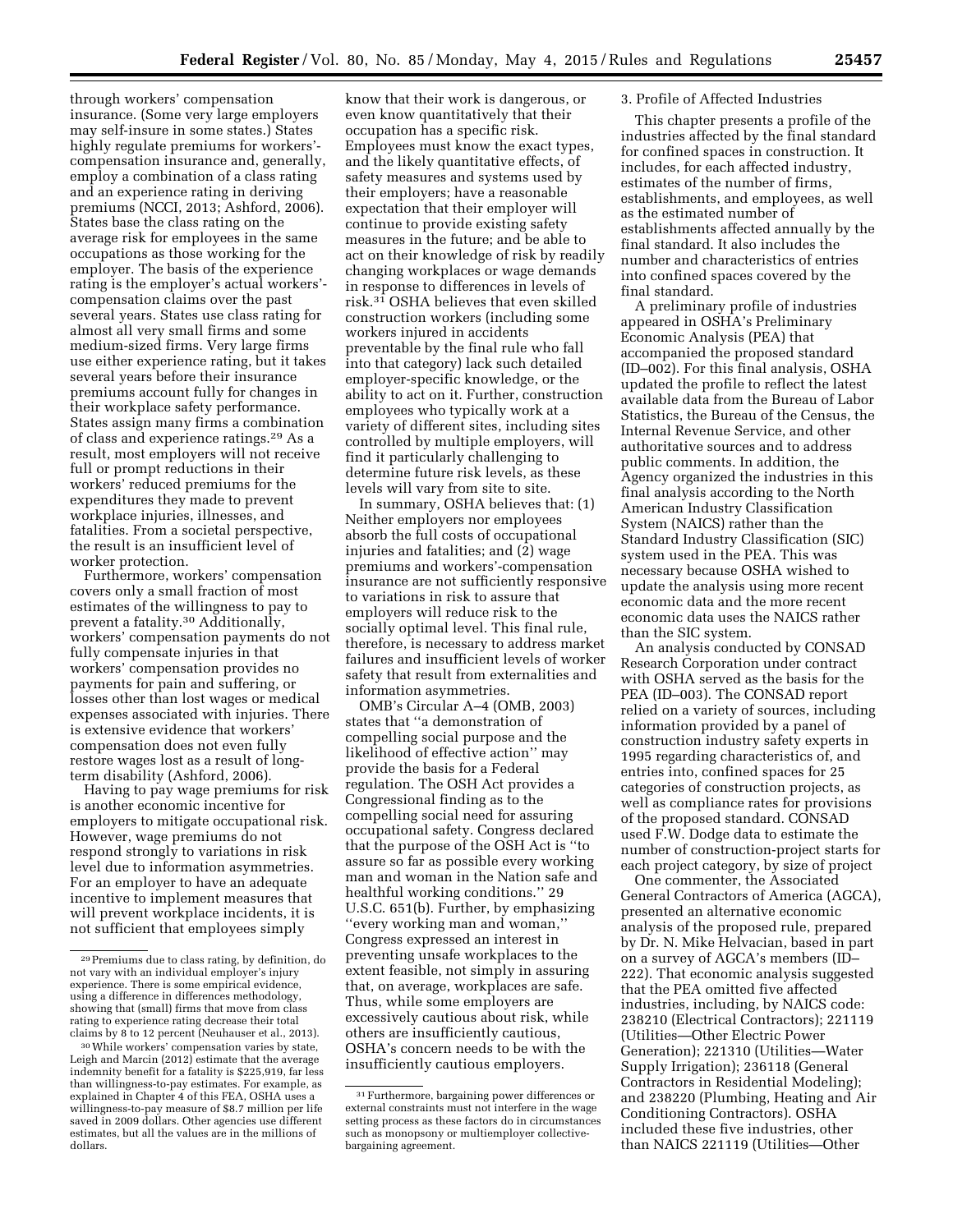Electric Power Generation), in the industry profile, and in the estimation of compliance costs, for the final standard.

For electric power-generation industries (NAICS 221111, NAICS 221112, and NAICS 221113, in addition to NAICS 221119, in the 2007 version of NAICS), OSHA believes that most of the confined-space entries performed are for maintenance and repair subject to General Industry requirements under §§ 1910.146 and 1910.269. When the size and scope of a project involving entry into confined spaces is large or complex enough that the work is construction work as defined in § 1910.12(b), electric utilities typically hire contractors in industries that are already included in this FEA to perform the work and confined-space entry. Consequently, OSHA concluded that employers in NAICS 221119 will themselves rarely, if ever, perform work covered by this final rule and, thus, will incur no direct costs or negligible direct costs to comply with the final standard. By the same reasoning, OSHA did not in the PEA, and did not in this FEA, include any other electric powergeneration industries in its industry profile or in its estimation of compliance costs for the final standard.

Other commenters, including SBA Advocacy, pointed out that OSHA did not include single-family housing projects in the analysis of compliance costs in the PEA (see ID–119 and ID– 219). In its original analysis, the Agency excluded single-family housing projects, in part because the previously mentioned panel of industry experts found that such projects did not have entries into confined spaces covered by the standard (see ID–003, p. 3.54). Comments in the record generally indicate that there are a limited number of confined-space entries in these projects. For example, the National Association of Home Builders (NAHB) noted that ''there is very limited exposure to confined space hazards in residential construction'' (ID–117). In a post-hearing brief, NAHB explained that ''although it will happen only occasionally, permit spaces may arise in residential home construction, perhaps when a subcontractor brings certain chemicals . . . into a confined space, such as into a crawl space, attic, or a basement before steps are installed'' (ID–219). OSHA agrees that, although entry into confined spaces to conduct work on home-building construction sites is rare, it cannot rule out some potential for exposure to confined-space hazards for this sector of the construction industry. Therefore, OSHA included single-family home

construction projects in this analysis by adding NAICS code 236115, New Single-Family Housing Construction (except Operative Builders), to the scope of this FEA.

In addition, OSHA believes that some residential remodeling projects, such as an expansion of an apartment building or upgrading HVAC systems, plumbing, or electrical systems in multi-family housing, may constitute construction activity. Therefore, for this FEA, OSHA added costs for employers with confined spaces in residential remodeling projects to comply with the final standard.

Another commenter stated that the CONSAD report ''specifically excludes gas, water, sewer and municipal work from their analysis. It is erroneous for . . . the entire sewer construction industry to be excluded from the economic analysis'' (ID–091). OSHA points out that the PEA did not exclude the entire sewer-construction industry. Rather, the PEA excluded new waterand sewer-line construction projects because such work typically involves smaller lines and, therefore, does not typically involve entries covered by the rule. However, OSHA included entries into existing storm sewers, sanitary sewers, and sewer manholes for construction work, including entries involved in storm sewer and floodcontrol projects and sewer-, water-, and waste-treatment plants, both in the PEA and in this FEA. OSHA also discusses in the economic feasibility analysis the possibility that establishments in industries that seldom have confined space entries might occasionally have one.

OSHA concludes that the final standard will affect establishments in 15 six-digit NAICS codes. In particular, the standard will affect firms that perform construction work involving buildings, highways, bridges, tunnels, utility lines, and other types of projects. Also potentially affected by the final rule are general contractors, as well as specialtytrade construction contractors and property owners.

Table IV–2 provides information on the estimated number of projects for each type of construction activity, as well as the estimated number of entrants per entry, number of entries, and worker-entry hours in confined spaces. OSHA based this information on the estimates originally provided in the CONSAD report.

Table IV–3 presents profile data on the number of establishments, the number of employees, and revenues and profits for each affected industry sector. The Agency updated this table from the PEA using the more recent data from the 2007 Statistics of U.S. Businesses from the Census Bureau adjusted to 2009 dollars using the GDP deflator. This is the same source of data used in the PEA. These industries contain an estimated combined total of over 500,000 establishments and nearly 5 million employees. The annual combined revenues of these industries in 2007 came to nearly \$1.3 trillion (in 2009 dollars). Commercial and Institutional Building Construction (NAICS 236220), the largest of these industries in terms of annual revenue, accounted for about \$393 billion of this total. However, due to the type of the activity addressed by this rule, OSHA modeled only a small fraction of establishments in the affected industries as performing construction activities in confined spaces and bearing the associated compliance costs in a given year.32

OSHA updated the PEA estimates of before-tax profit rates in Table IV–3 using more recent corporate balancesheet data from the Internal Revenue Service's *Corporation Source Book* (IRS, 2013). This is a more recent edition of the same source of data used in the PEA. For each of the years 2003 through 2007, the Agency calculated profit rates as the ratio of total receipts to net income by NAICS group, and averaged profit rates across the five-year period (2003–2007). Since some data provided by the IRS were not available at disaggregated levels for all industries and profit rates, OSHA used data at more highly aggregated levels as a proxy for such industries—that is, where data were not available for each six-digit NAICS code, OSHA used corresponding four- and five-digit NAICS codes, as appropriate.

Table IV–4 presents profile data for firms defined as small entities by the Small Business Administration (SBA), 33 and Table IV–5 presents profile data for very small entities, defined as firms with fewer than 20 employees. Table IV–6 presents OSHA's estimated compliance rates for key provisions of the final standard, which it discusses in Chapter 6 of this FEA. Table IV–7 presents the wage rates, in 2009 dollars, for the labor categories used in OSHA's cost analysis, while Table IV–14 in Chapter 6 of this FEA presents other unit-cost data used in the analysis.

<sup>32</sup>Only some construction projects involve entry into confined spaces.

<sup>33</sup>OSHA converted revenue cutoffs for small business designation to the closest employee number cutoffs so that it could apply available business census employment numbers.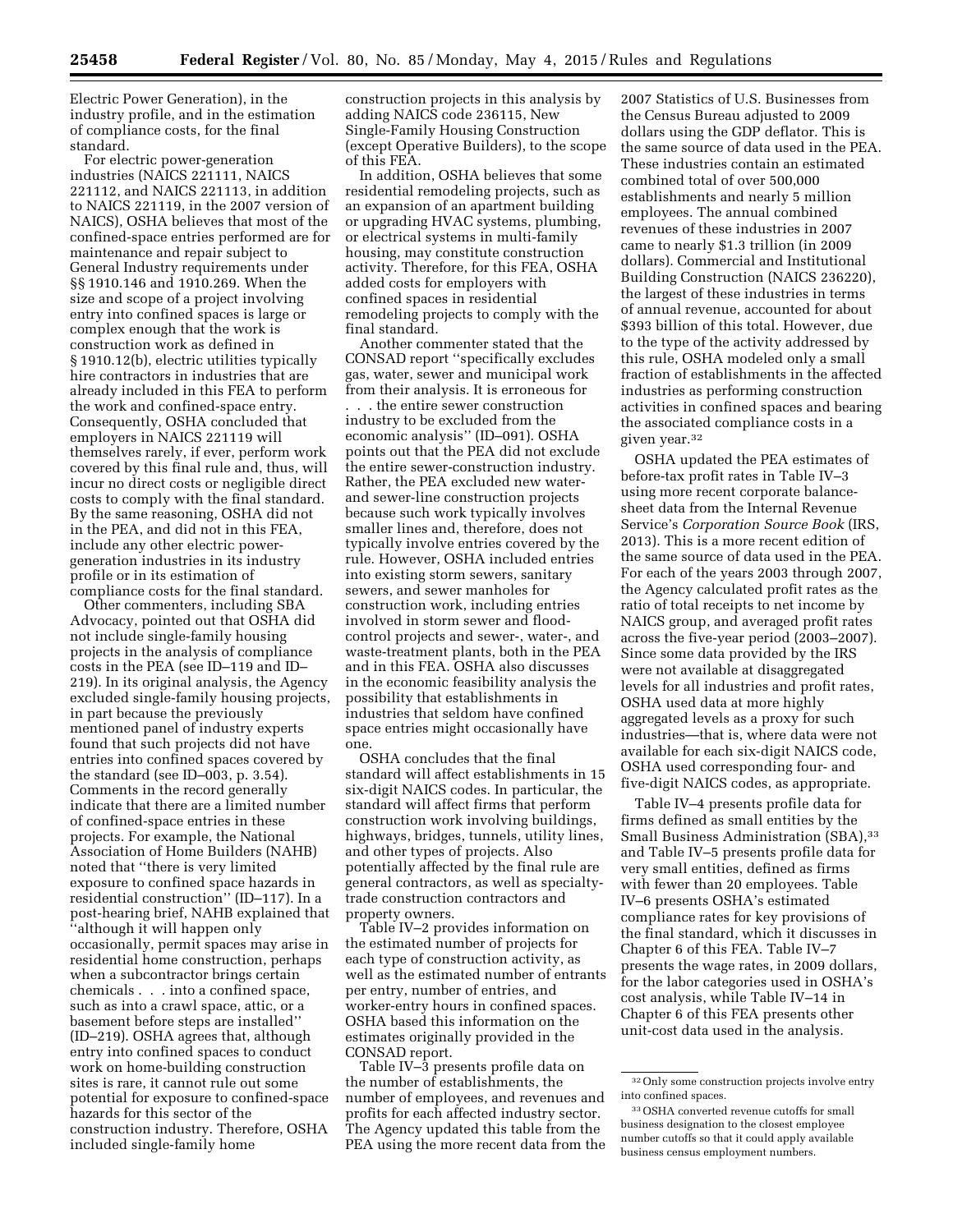| SUMMARY STATISTICS ON MODELED WO<br>TABLE IV-2-                                                                                                                                                                                                                                                                                                                                                                                                                                                                                                                                                      |                             | RKER                                                | ENTRIES INTO                          |                                          | CONFINED                 | SPACES,                                                         | Ш<br>TYPE<br>ΡX                                        | $\overline{5}$                                                                                                           | CONSTRUCTION ACTIVITY AND                                    |                                                             |                                                                  | PROJECT                                                                    | SIZE                                    |
|------------------------------------------------------------------------------------------------------------------------------------------------------------------------------------------------------------------------------------------------------------------------------------------------------------------------------------------------------------------------------------------------------------------------------------------------------------------------------------------------------------------------------------------------------------------------------------------------------|-----------------------------|-----------------------------------------------------|---------------------------------------|------------------------------------------|--------------------------|-----------------------------------------------------------------|--------------------------------------------------------|--------------------------------------------------------------------------------------------------------------------------|--------------------------------------------------------------|-------------------------------------------------------------|------------------------------------------------------------------|----------------------------------------------------------------------------|-----------------------------------------|
|                                                                                                                                                                                                                                                                                                                                                                                                                                                                                                                                                                                                      | Total                       | Total                                               | Average                               | number of confined spaces<br>per project |                          |                                                                 |                                                        |                                                                                                                          |                                                              | Number of                                                   | Total                                                            | ō<br>Number                                                                |                                         |
| Project category                                                                                                                                                                                                                                                                                                                                                                                                                                                                                                                                                                                     | number of<br>projects       | number of<br>projects<br>with<br>confined<br>spaces | Existing                              | New                                      | ₹                        | Total<br>number of<br>confined<br>spaces                        | Average<br>number of<br>workers in<br>an entry<br>team | Number of<br>entries into<br>confined<br>spaces per<br>project                                                           | Total<br>entries into<br>confined<br>spaces, all<br>projects | worker<br>entries into<br>confined<br>spaces per<br>project | worker<br>entries into<br>confined<br>spaces, all<br>spaces, all | worker-<br>hours in<br>confined<br>spaces per<br>project                   | Total worker<br>hours all<br>projects a |
| Commercial and Public Buildings:                                                                                                                                                                                                                                                                                                                                                                                                                                                                                                                                                                     | 13,931<br>4,328<br>852      | <b>a</b> 24<br>88<br>88<br>88<br>88<br>က် က်        | <b>QD</b> 5                           | 은 으                                      | 4 ro ro                  | <b>950</b><br>0603<br>$\frac{1}{2}$ $\frac{1}{2}$ $\frac{1}{2}$ | <b>2222</b>                                            | $\frac{2}{6}$                                                                                                            | 27,862<br>185,022<br>41,279                                  | 282                                                         | 55,724<br>434,964<br>97,043                                      | <b>3</b> 8 8                                                               | 111,448<br>1,962,207<br>437,779         |
| Small Project<br>Medium Project<br>Liedum Project<br>Health Facilities and Laboratories:<br>Warehouses:                                                                                                                                                                                                                                                                                                                                                                                                                                                                                              | 4,409<br>2,609<br>462       | ននីឌ                                                | Q                                     | 0 N N                                    |                          | $\frac{6}{4}$<br>441<br>261                                     | QQ                                                     | $\frac{1}{2}$ 4                                                                                                          | 565<br>882<br>8                                              | $\infty$ $\sim$ $\sim$                                      | 2,348<br>1,543<br>162                                            | 255                                                                        | 392<br>578<br>တ်ဟ်                      |
| Small Project                                                                                                                                                                                                                                                                                                                                                                                                                                                                                                                                                                                        | 4,419<br>2,332<br>643       | ನಿ<br>442<br>₽                                      | 1044                                  | $\circ$<br>4                             |                          | 583<br>535<br>029                                               | $Q$ $Q$ $Q$                                            | 2022                                                                                                                     | 3,381<br>5,745<br>1,672                                      |                                                             | 8,972<br>8,722<br>2,829                                          |                                                                            | 34,310<br>28,724<br>,359<br>ထံ          |
| New Construction<br>Detention Facilities:                                                                                                                                                                                                                                                                                                                                                                                                                                                                                                                                                            | 163                         | 47                                                  |                                       | 4                                        | ها                       | $-201$<br>۵j                                                    | $\mathbf{\alpha}$                                      | 43                                                                                                                       | 6,308                                                        | န္တ                                                         | 13,203                                                           | 5S                                                                         | 12,763                                  |
| Airline Terminals:                                                                                                                                                                                                                                                                                                                                                                                                                                                                                                                                                                                   | 1,378                       | ෂ                                                   |                                       | G                                        |                          | 482                                                             | $\mathbf{\Omega}$                                      | $\overline{a}$                                                                                                           | 1,654                                                        | 46                                                          | 3,169                                                            | 8                                                                          | 4,547                                   |
| Aircraft Service:                                                                                                                                                                                                                                                                                                                                                                                                                                                                                                                                                                                    | 59                          | ន                                                   |                                       | ₫                                        | Ю                        | 797                                                             | $\sim$                                                 | Φ                                                                                                                        | 2,283                                                        | ႙                                                           | 4,779                                                            | 5                                                                          | 4,620                                   |
| All Projects                                                                                                                                                                                                                                                                                                                                                                                                                                                                                                                                                                                         | 295                         | 8                                                   | c                                     | S.                                       |                          | 148                                                             |                                                        | 36                                                                                                                       | 1,062                                                        | $\overline{72}$                                             | 2,124                                                            | စ္                                                                         | 551                                     |
| $\label{def:1} \begin{minipage}{0.9\textwidth} \begin{minipage}{0.9\textwidth} \centering \begin{minipage}{0.9\textwidth} \centering \end{minipage} \begin{minipage}{0.9\textwidth} \centering \begin{minipage}{0.9\textwidth} \centering \end{minipage} \begin{minipage}{0.9\textwidth} \centering \end{minipage} \begin{minipage}{0.9\textwidth} \centering \end{minipage} \begin{minipage}{0.9\textwidth} \centering \end{minipage} \begin{minipage}{0.9\textwidth} \centering \end{minipage} \begin{minipage}{0.9\textwidth} \centering \end{min$<br>New Construction<br><b>Major Renovation</b> | ۽<br>$\frac{8}{8}$          | 282                                                 | $\circ \circ \circ$                   | $\alpha$ $\alpha$ $\alpha$               | $\sim$<br>∞ ∞            | 4<br>8<br>,566                                                  |                                                        | $\sim 5$<br>$\frac{6}{5}$                                                                                                | 4<br>192<br>4,002                                            | $\sim$ 35 $\mu$                                             | 4<br>264<br>6,699                                                | " မွ မွ<br>က                                                               | ဖ<br>1,104<br>31,494                    |
| Large Project<br>Residential Housing:                                                                                                                                                                                                                                                                                                                                                                                                                                                                                                                                                                | 3,204<br>2,204<br>1,004,721 | 25,118<br>882<br>801                                | $\circ \circ \circ$                   | $\sim$ $\sim$                            | $\frac{1}{2}$            | 25,118<br>1,602<br>8,816                                        | 2<br>2                                                 | ო დ<br>150                                                                                                               | 612<br>4,806<br>132,240                                      | $\frac{1}{2}$<br>280                                        | 612<br>8,010<br>246,848                                          | $\omega \stackrel{\scriptscriptstyle\perp}{\scriptscriptstyle\sim}$<br>913 | 612<br>11,214<br>805,195                |
| Apartments, Hotels, and Dormitories:                                                                                                                                                                                                                                                                                                                                                                                                                                                                                                                                                                 | 4,258                       | 426                                                 | ო                                     | $\tilde{c}$                              | 15                       | 6,387                                                           | $\sim$                                                 | 44                                                                                                                       | 18,735                                                       | 74                                                          | 31,509                                                           | $\frac{40}{5}$                                                             | 59,612                                  |
| Streets and Highways:                                                                                                                                                                                                                                                                                                                                                                                                                                                                                                                                                                                | 11,893<br>8,325<br>3,568    | 1,784<br>2,914<br>1,784                             | $\overline{\circ}$ $\overline{\circ}$ | 57<br>္                                  | $\frac{1}{2}$<br>$^{28}$ | 16,056<br>534<br>49,952<br>$\overline{9}$                       | Q Q Q                                                  | 721<br>321                                                                                                               | 30,327<br>935,314<br>1,286,264                               | 8<br>463<br>544                                             | 51,735<br>,585,080<br>2,609,992                                  | 113<br>6,765<br>2,764                                                      | 8,053,119<br>12,068,165<br>202,18       |
| Small Project<br>Bridges:                                                                                                                                                                                                                                                                                                                                                                                                                                                                                                                                                                            | 808<br>952<br>2,011         | 952<br>,006<br>404                                  | $\circ \circ \circ$                   | 46<br>$\frac{8}{2}$                      | 488                      | 43,792<br>96,528<br>79,184                                      | ოოო                                                    | 442<br>742<br>342                                                                                                        | 420,784<br>746,081<br>542,168                                | 1,324<br>2,524<br>1,924<br>Ñ<br>4                           | 1,260,448<br>2,537,882<br>1,989,296                              | 1,988<br>2,388<br>3,188                                                    | 1,892,576<br>2,401,134<br>1,287,952     |
| Dams and Reservoirs:<br>Small Project                                                                                                                                                                                                                                                                                                                                                                                                                                                                                                                                                                | 208<br>469<br>48            | ₽<br>$\overline{6}$<br>24                           | $ \sim$ $\circ$                       | $-$ 0 $\omega$                           | — ი ო                    | <b>음영</b>                                                       | $\alpha$ 4                                             | $\frac{6}{4}$<br>810                                                                                                     | 19,440<br>6,552<br>స                                         | 4<br>160<br>300<br>$\overline{5}$                           | 42<br>26,208<br>367,200                                          | 98<br>46,800                                                               | 333<br>1,123,200<br>104,832             |
| Storm Sewers and Flood Control:                                                                                                                                                                                                                                                                                                                                                                                                                                                                                                                                                                      | 2,489<br>350<br>59          | <u>ទី ខ</u> ្លួ<br>ទី ខ្លួ<br>۵î                    | $\circ$<br>$\circ$<br>21              | $^{\circ}$ 53                            | 899                      | 57,247<br>20,650<br>11,387                                      |                                                        | 8548                                                                                                                     | 52,950<br>64,714<br>26,314                                   | <b>26</b><br>460<br>478                                     | 64,714<br>161,000<br>28,202                                      | 869<br>88<br>666                                                           | 198,290<br>209,300<br>39,294            |
| Small Renovation<br>Major Renovation                                                                                                                                                                                                                                                                                                                                                                                                                                                                                                                                                                 | 2,310<br>1,012<br>1,179     | 578<br>708<br>1,179                                 | 4 O O                                 | 23.8                                     | ನೆ ನೆ ದಿ                 | 13,860<br>24,086<br>68,382                                      |                                                        | 82 m                                                                                                                     | 39,848<br>66,590<br>192,177                                  | 88 12 29                                                    | 50,820<br>89,258<br>269,991                                      | 885<br>882                                                                 | 161,411<br>279,641<br>875,408           |
| Tanks:                                                                                                                                                                                                                                                                                                                                                                                                                                                                                                                                                                                               | 2947<br>2947                | 216<br>$\frac{176}{118}$                            | $\circ \circ \circ$                   | စ ၈ <del>-</del>                         | ဖ ၈                      | 288<br>288<br>294                                               |                                                        | $^{\circ}$ $^{\circ}$ $^{\circ}$ $^{\circ}$ $^{\circ}$ $^{\circ}$ $^{\circ}$ $^{\circ}$ $^{\circ}$ $^{\circ}$ $^{\circ}$ | 1,944<br>24,520<br>45,746                                    | თ<br>$63$<br>$421$                                          | 1,944<br>28,753<br>167,110                                       | ს<br>შ<br>5,364                                                            | 1,116<br>9,888<br>630,748<br>59,        |
| Hydro-Electric Power Plants:<br>Other Power Plants:<br>Small Project                                                                                                                                                                                                                                                                                                                                                                                                                                                                                                                                 | $e -$                       | – ∞                                                 |                                       | 000                                      |                          | မှု ဆို ဆ                                                       | – న అ                                                  |                                                                                                                          | ೫ ಕ್ಲ 8<br>ಹಿ                                                | $\frac{164}{96}$<br>012                                     | $\frac{72}{780}$                                                 | 65<br>384<br>4,048                                                         | 88<br>82<br>88<br>က် ကံ                 |
| Electric Substations:<br>Small Project                                                                                                                                                                                                                                                                                                                                                                                                                                                                                                                                                               | 647<br>92                   | $-9.8$                                              | $\circ$ $\overline{ }$                | $\circ \circ \circ$                      |                          | $-942$<br>612                                                   | o 10 00                                                | ಂಜ್ಞ<br>೧೮೭                                                                                                              | 0<br>23,990<br>52,790                                        | 0<br>$304$<br>$490$<br>ო                                    | 0<br>124,141<br>313,766                                          | 4,035<br>15,880<br>0                                                       | 384,132<br>387,912                      |
| Small Project                                                                                                                                                                                                                                                                                                                                                                                                                                                                                                                                                                                        | 34<br>$107$<br>13           | 582                                                 | $Q \neq 4$                            | — ოო                                     |                          | $\begin{array}{c}\n8 \\ 8 \\ 7\n\end{array}$                    | $\alpha$ $\alpha$                                      | 888                                                                                                                      | 673<br>14,028<br>1,704                                       | 4250<br>44                                                  | 1,346<br>28,055<br>3,409                                         | 176<br>$1,104$<br>$1,104$                                                  | 386<br>228<br>က်<br>ပွဲ ပွဲ ပွဲ         |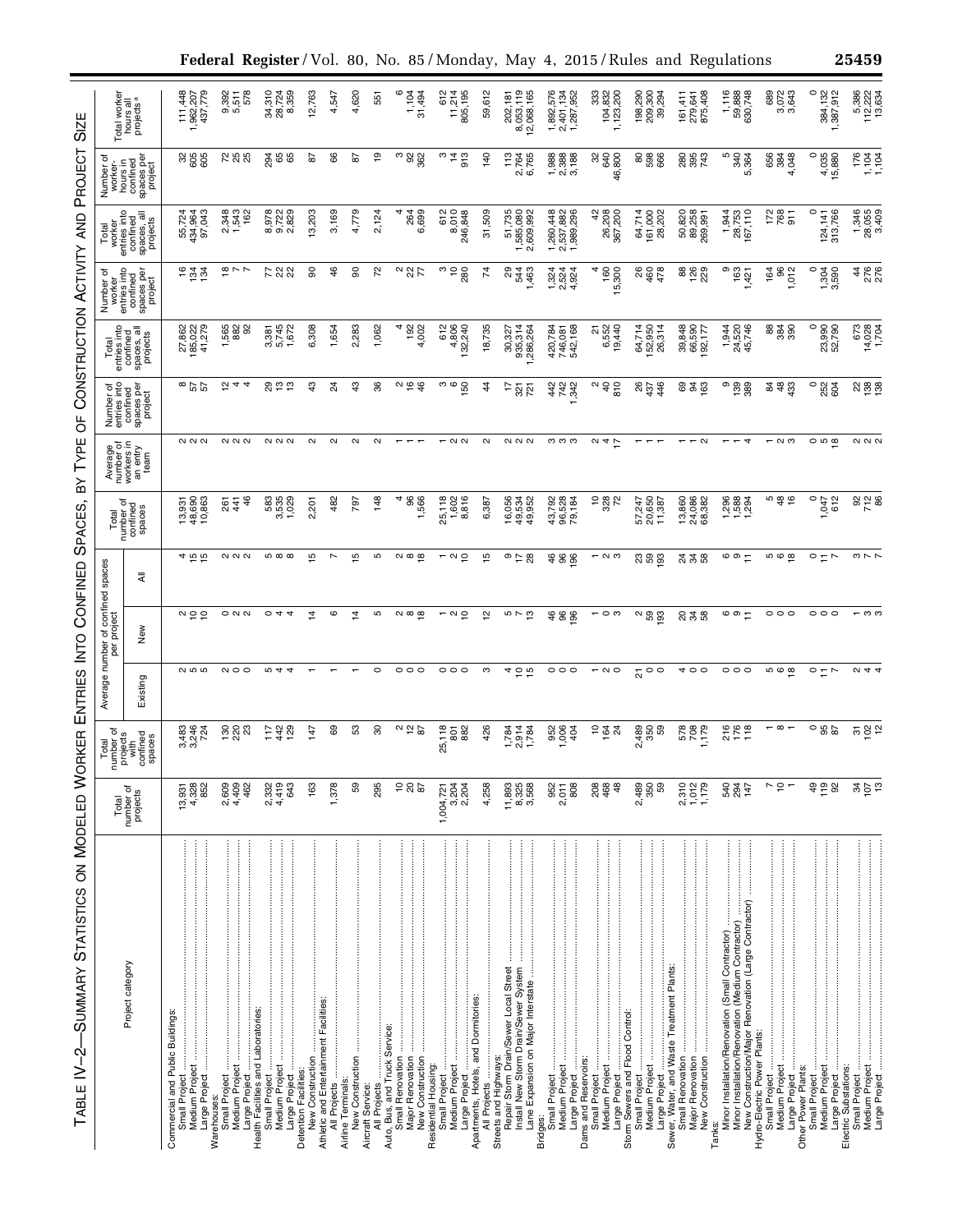TABLE IV–2—SUMMARY STATISTICS ON MODELED WORKER ENTRIES INTO **CONFINED** SPACES, BY TYPE OF CONSTRUCTION ACTIVITY AND PROJECT SIZE— **Continued** 

|                                                         | Total                 | Total<br>number of<br>projects<br>with |          | Average number of confined spaces<br>per project |          |                                          |                                                        |                                                                |                                                              |                                                                            |                                                                        |                                                                          |                                                    |
|---------------------------------------------------------|-----------------------|----------------------------------------|----------|--------------------------------------------------|----------|------------------------------------------|--------------------------------------------------------|----------------------------------------------------------------|--------------------------------------------------------------|----------------------------------------------------------------------------|------------------------------------------------------------------------|--------------------------------------------------------------------------|----------------------------------------------------|
| Project category                                        | number of<br>projects | confined<br>spaces                     | Existing | New                                              | ₹        | Total<br>number of<br>confined<br>spaces | Average<br>number of<br>workers in<br>an entry<br>team | Number of<br>entries into<br>confined<br>spaces per<br>project | Total<br>entries into<br>confined<br>spaces, all<br>projects | Number of<br>worker<br>entries into<br>entined<br>spaces per<br>spaces per | Total<br>worker<br>entries into<br>confined<br>spaces, all<br>projects | Number of<br>worker-<br>hours in<br>confined<br>spaces per<br>spaces per | Total worker<br>hours all<br>projects <sup>a</sup> |
| Natural Gas Plants:                                     |                       |                                        |          |                                                  |          |                                          |                                                        |                                                                |                                                              |                                                                            |                                                                        |                                                                          |                                                    |
|                                                         |                       |                                        |          | И                                                | $\sim$   |                                          |                                                        | N                                                              |                                                              | $\mathbf{\Omega}$                                                          |                                                                        |                                                                          |                                                    |
|                                                         |                       |                                        |          | $\infty$                                         | $\infty$ | 7<br>28<br>28                            |                                                        |                                                                | 218                                                          |                                                                            |                                                                        |                                                                          |                                                    |
|                                                         | $\infty$              |                                        |          | 88                                               | ೫        |                                          | 은 일                                                    | 64<br>728                                                      | 5,358                                                        | 768<br>8,728                                                               | 2,611<br>54,238                                                        | 4,608<br>4,608<br>24,135                                                 | $15,667$<br>$177,631$                              |
| Space Facilities:                                       |                       |                                        |          |                                                  |          |                                          |                                                        |                                                                |                                                              |                                                                            |                                                                        |                                                                          |                                                    |
|                                                         | 57                    | 55                                     |          | 15                                               |          |                                          |                                                        |                                                                | 591                                                          |                                                                            |                                                                        |                                                                          |                                                    |
|                                                         |                       |                                        |          | 27                                               | 554      | 555<br>27                                |                                                        | $rac{8}{7}$ $rac{8}{7}$                                        | $78$<br>126                                                  | 54<br>56                                                                   |                                                                        | <b>9825</b>                                                              | ន្ត្រី អ្នក<br>ស្ថិត                               |
|                                                         |                       |                                        |          | $\frac{4}{4}$                                    |          | $\ddot{4}$                               |                                                        |                                                                |                                                              | <b>IS2</b>                                                                 |                                                                        |                                                                          |                                                    |
| Manufacturing Facilities:                               |                       |                                        |          |                                                  |          |                                          |                                                        |                                                                |                                                              |                                                                            |                                                                        |                                                                          |                                                    |
|                                                         | 1,204                 |                                        |          |                                                  |          |                                          |                                                        |                                                                | n/a                                                          |                                                                            | n/a                                                                    |                                                                          | n/a                                                |
|                                                         | 1,067                 | 107                                    |          | N                                                |          | 213                                      |                                                        | 5                                                              | 5,442                                                        | 1,001                                                                      | 06,807                                                                 | 24,000                                                                   | 2,560,818                                          |
| a Data in this column rounded to the nearest whole hour |                       |                                        |          |                                                  |          |                                          |                                                        |                                                                |                                                              |                                                                            |                                                                        |                                                                          |                                                    |

Data in this column rounded to the nearest whole hour.

a Lata in this column rounded to the nearest wrible nour.<br>Source: U.S. Department of Labor, OSHA, Directorate of Standards and Guidance, Office of Regulatory Analysis-Safety.<br>Source: U.S. Department of Labor, OSHA, Direct n/a = not applicable (no confined spaces in this category). Source: U.S. Department of Labor, OSHA, Directorate of Standards and Guidance, Office of Regulatory Analysis-Safety.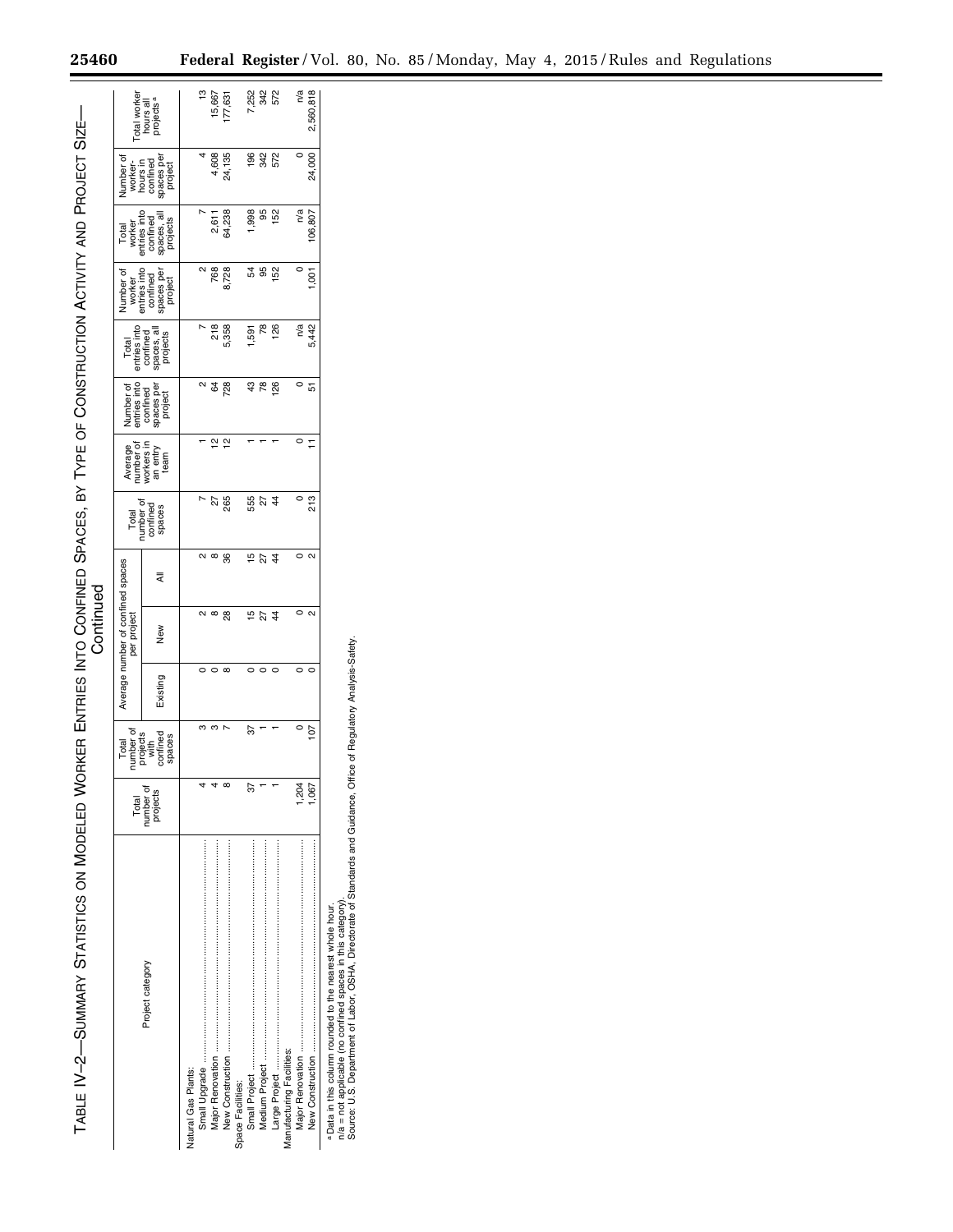۰

# TABLE IV–3—PROFILE OF INDUSTRIES AFFECTED BY THE FINAL STANDARD ON CONFINED SPACES IN CONSTRUCTION

| <b>NAICS</b>     | Industry                                                                                                      | Total number<br>of firms in<br>industry | Total<br>number of<br>establishments<br>in industry | Total<br>employment<br>in industry | Estimated<br>annual<br>number of<br>projects with<br>confined<br>spaces | Estimated<br>number of<br>establishments<br>affected<br>annually |
|------------------|---------------------------------------------------------------------------------------------------------------|-----------------------------------------|-----------------------------------------------------|------------------------------------|-------------------------------------------------------------------------|------------------------------------------------------------------|
| 221310<br>236115 | Water Supply and Irrigation Systems<br>New Single-Family Housing Construction<br>(except Operative Builders). | 3,579<br>61,262                         | 4,068<br>61,613                                     | 33,017<br>282,851                  | 66<br>1,340                                                             | 65<br>1,321                                                      |
| 236116           | New Multifamily Housing Construction (ex-<br>cept Operative Builders).                                        | 4,319                                   | 4,373                                               | 46,634                             | 1,482                                                                   | 883                                                              |
| 236118           | Residential Remodelers                                                                                        | 99,592                                  | 99,791                                              | 355,134                            | 13,542                                                                  | 9,602                                                            |
| 236210           | Industrial Building Construction                                                                              | 3,858                                   | 3,963                                               | 96,918                             | 107                                                                     | 106                                                              |
| 236220           | Commercial and Institutional Building<br>Construction.                                                        | 41,282                                  | 42,369                                              | 670,043                            | 9,021                                                                   | 6,408                                                            |
| 237110           | Water and Sewer Line and Related Struc-<br>tures Construction.                                                | 13,679                                  | 13,872                                              | 206,899                            | 3,980                                                                   | 2,765                                                            |
| 237130           | Power and Communication Line and Re-<br>lated Structures Construction.                                        | 5,099                                   | 5,750                                               | 196,223                            | 341                                                                     | 341                                                              |
| 237310           | Highway, Street, and Bridge Construction                                                                      | 10,953                                  | 11,746                                              | 323,289                            | 8,843                                                                   | 4,275                                                            |
| 237990           | Other Heavy and Civil Engineering Con-<br>struction.                                                          | 5,200                                   | 5,392                                               | 91,545                             | 1,598                                                                   | 965                                                              |
| 238190           | Other Foundation, Structure, and Building<br><b>Exterior Contractors.</b>                                     | 5,701                                   | 5,720                                               | 45,035                             | 2,680                                                                   | 1,182                                                            |
| 238210           | Electrical Contractors and Other Wiring In-<br>stallation Contractors.                                        | 79,011                                  | 80,172                                              | 825,169                            | 2,680                                                                   | 2,680                                                            |
| 238220           | Plumbing, Heating, and Air-Conditioning<br>Contractors.                                                       | 99,374                                  | 100.806                                             | 1,012,541                          | 2,935                                                                   | 2,934                                                            |
| 238310           | Drywall and Insulation Contractors                                                                            | 21,785                                  | 22,458                                              | 320,238                            | 2,680                                                                   | 2,284                                                            |
| 238910           | Site Preparation Contractors                                                                                  | 41,251                                  | 41,517                                              | 331,237                            | 255                                                                     | 255                                                              |
|                  |                                                                                                               | 495,945                                 | 503,610                                             | 4,836,773                          | 51,551                                                                  | 36,066                                                           |
| <b>NAICS</b>     | Industry                                                                                                      | Revenues<br>(\$ thousand)               | Average<br>revenues<br>per firm<br>(\$ thousand)    | Profit rate<br>(percent)           | Estimated<br>profits<br>(\$ thousand)                                   | Average profit<br>per firm<br>(\$ thousand)                      |
| 221310           | Water Supply and Irrigation Systems                                                                           | \$7,999,900                             | \$2,235                                             | 5.89                               | \$471,431                                                               | \$132                                                            |
| 236115           | New Single-Family Housing Construction<br>(except Operative Builders).                                        | 103,600,723                             | 1,691                                               | 4.53                               | 4,692,648                                                               | 77                                                               |
| 236116           | New Multifamily Housing Construction (ex-<br>cept Operative Builders).                                        | 24,939,736                              | 5,774                                               | 4.53                               | 1,129,658                                                               | 262                                                              |
| 236118           | Residential Remodelers                                                                                        | 75,344,805                              | 757                                                 | 4.53                               | 3,412,781                                                               | 34                                                               |
| 236210           | Industrial Building Construction                                                                              | 26,486,027                              | 6,865                                               | 4.53                               | 1,199,698                                                               | 311                                                              |
| 236220           | Commercial and Institutional Building<br>Construction.                                                        | 392,958,284                             | 9,519                                               | 4.53                               | 17,799,246                                                              | 431                                                              |
| 237110           | Water and Sewer Line and Related Struc-<br>tures Construction.                                                | 51,808,802                              | 3,787                                               | 5.98                               | 3,099,719                                                               | 227                                                              |
| 237130           | Power and Communication Line and Re-<br>lated Structures Construction.                                        | 35,528,777                              | 6,968                                               | 5.98                               | 2,125,685                                                               | 417                                                              |
| 237310           | Highway, Street, and Bridge Construction                                                                      | 112,052,152                             | 10,230                                              | 5.98                               | 6,704,076                                                               | 612                                                              |
| 237990           | Other Heavy and Civil Engineering Con-<br>struction.                                                          | 24,090,901                              | 4,633                                               | 5.98                               | 1,441,358                                                               | 277                                                              |
| 238190           | Other Foundation, Structure, and Building<br><b>Exterior Contractors.</b>                                     | 7,085,701                               | 1,243                                               | 4.58                               | 324,258                                                                 | 57                                                               |
| 238210           | Electrical Contractors and Other Wiring In-<br>stallation Contractors.                                        | 129,184,454                             | 1,635                                               | 4.54                               | 5,864,637                                                               | 74                                                               |
| 238220           | Plumbing, Heating, and Air-Conditioning<br>Contractors.                                                       | 167,754,151                             | 1,688                                               | 3.86                               | 6,470,472                                                               | 65                                                               |
| 238310<br>238910 | Drywall and Insulation Projects<br>Site Preparation Contractors                                               | 42,281,365                              | 1,941                                               | 4.58                               | 1,934,891                                                               | 89                                                               |
|                  |                                                                                                               | 67,939,838                              | 1,647                                               | 4.77                               | 3,243,144                                                               | 79                                                               |
|                  |                                                                                                               | 1,269,055,615                           | 2,559                                               | 4.72                               | 59,913,701                                                              | 121                                                              |

Source: U.S. Department of Labor, OSHA, Directorate of Standards and Guidance, Office of Regulatory Analysis-Safety.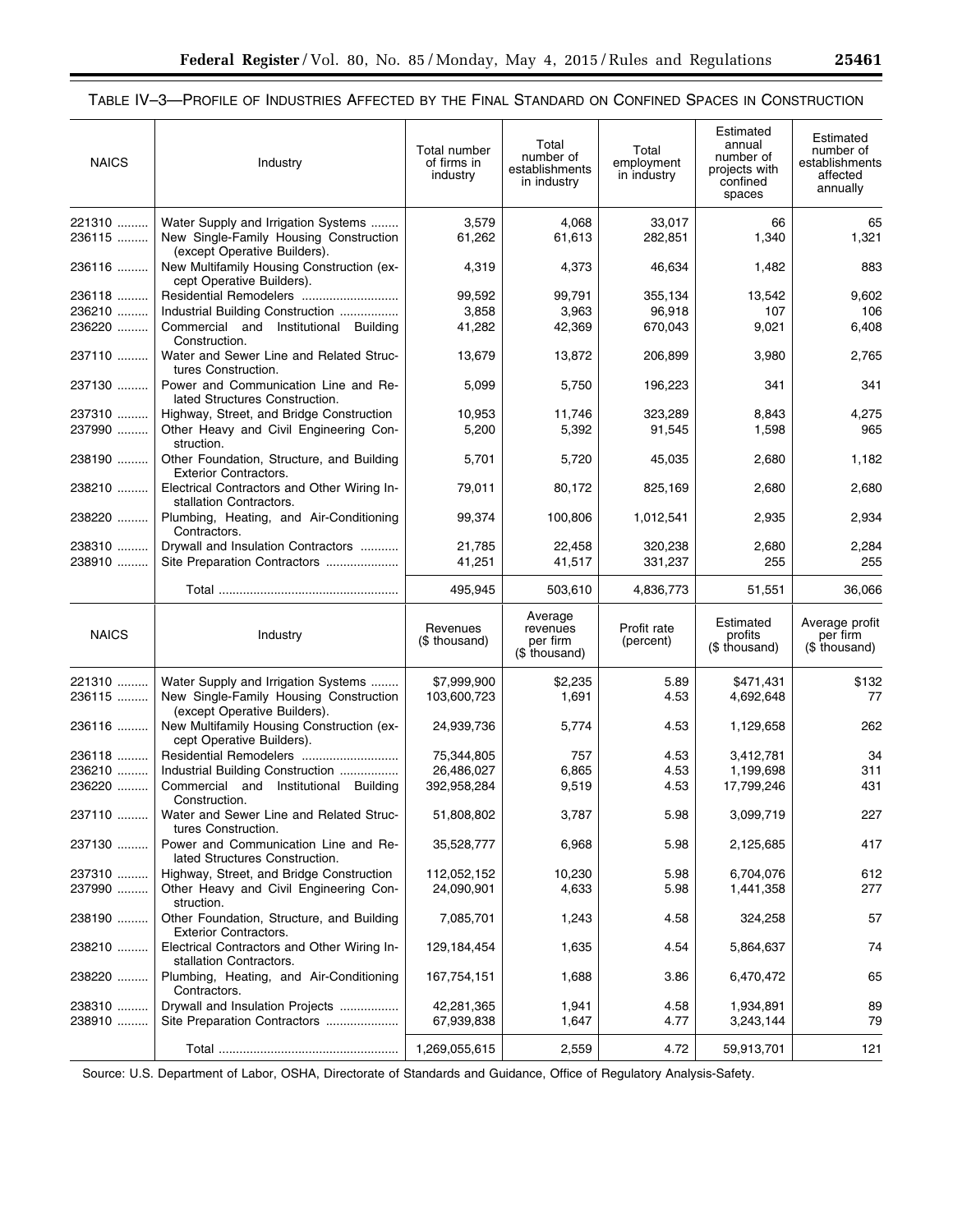۳

۰

# TABLE IV–4—PROFILE OF SBA-DEFINED SMALL ENTITIES WITHIN INDUSTRIES AFFECTED BY THE FINAL STANDARD ON CONFINED SPACES IN CONSTRUCTION

| <b>NAICS</b>     | Industry                                                                                                      | Total number<br>of firms in<br>industry-size<br>grouping | Total<br>number of<br>establishments<br>in industry-size<br>grouping | Total<br>employment<br>in industry-size<br>grouping | Estimated<br>annual<br>number of<br>projects with<br>confined<br>spaces | Estimated<br>number of<br>establishments<br>affected<br>annually |
|------------------|---------------------------------------------------------------------------------------------------------------|----------------------------------------------------------|----------------------------------------------------------------------|-----------------------------------------------------|-------------------------------------------------------------------------|------------------------------------------------------------------|
|                  |                                                                                                               |                                                          |                                                                      |                                                     |                                                                         |                                                                  |
| 221310<br>236115 | Water Supply and Irrigation Systems<br>New Single-Family Housing Construction<br>(except Operative Builders). | 3,579<br>61,065                                          | 4,068<br>61,125                                                      | 33,017<br>241,095                                   | 66<br>953                                                               | 18<br>953                                                        |
| 236116           | New Multifamily Housing Construction (ex-<br>cept Operative Builders).                                        | 4,208                                                    | 4,218                                                                | 31,694                                              | 828                                                                     | 728                                                              |
| 236118           | Residential Remodelers                                                                                        | 99,571                                                   | 99,657                                                               | 347,579                                             | 12,848                                                                  | 9,468                                                            |
| 236210           | Industrial Building Construction                                                                              | 3,687                                                    | 3,699                                                                | 33,998                                              | 24                                                                      | 24                                                               |
| 236220           | Commercial and Institutional Building<br>Construction.                                                        | 40,279                                                   | 40,424                                                               | 415,362                                             | 4,463                                                                   | 4,463                                                            |
| 237110           | Water and Sewer Line and Related Struc-<br>tures Construction.                                                | 13,348                                                   | 13,379                                                               | 140,854                                             | 2,272                                                                   | 2,272                                                            |
| 237130           | Power and Communication Line and Re-<br>lated Structures Construction.                                        | 5,012                                                    | 5,121                                                                | 84,488                                              | 112                                                                     | 112                                                              |
| 237310           | Highway, Street, and Bridge Construction                                                                      | 10,205                                                   | 10,255                                                               | 134,875                                             | 2,784                                                                   | 2,784                                                            |
| 237990           | Other Heavy and Civil Engineering Con-<br>struction.                                                          | 5,001                                                    | 5,011                                                                | 45,364                                              | 584                                                                     | 584                                                              |
| 238190           | Other Foundation, Structure, and Building<br><b>Exterior Contractors.</b>                                     | 5,638                                                    | 5,650                                                                | 35,003                                              | 1,763                                                                   | 1,112                                                            |
| 238210           | Electrical Contractors and Other Wiring In-<br>stallation Contractors.                                        | 77,933                                                   | 78,115                                                               | 558,977                                             | 1,446                                                                   | 1,446                                                            |
| 238220           | Plumbing, Heating, and Air-Conditioning<br>Contractors.                                                       | 98,267                                                   | 98,468                                                               | 727,726                                             | 1,722                                                                   | 1,722                                                            |
| 238310<br>238910 | Drywall and Insulation Projects<br>Site Preparation Contractors                                               | 21,264<br>40,840                                         | 21,304<br>40,900                                                     | 176,689<br>257,517                                  | 1,130<br>169                                                            | 1,130<br>169                                                     |
|                  |                                                                                                               | 489,841                                                  | 496,340                                                              | 3,247,574                                           | 31,116                                                                  | 26,985                                                           |
| <b>NAICS</b>     | Industry                                                                                                      | Revenues<br>(\$Thousand)                                 | Average<br>revenues per<br>firm<br>(\$ Thousand)                     | Profit rate<br>(%)                                  | Estimated<br>profits<br>(\$ Thousand)                                   | Average profit<br>per firm<br>(\$Thousand)                       |
| 221310           | Water Supply and Irrigation Systems                                                                           |                                                          |                                                                      | 5.89                                                |                                                                         |                                                                  |
| 236115           | New Single-Family Housing Construction<br>(except Operative Builders).                                        | \$2,510,882<br>76,651,638                                | \$713<br>1,255                                                       | 4.53                                                | \$147,965<br>3,471,975                                                  | \$42<br>57                                                       |
| 236116           | New Multifamily Housing Construction (ex-<br>cept Operative Builders).                                        | 15, 147, 671                                             | 3,600                                                                | 4.53                                                | 686,122                                                                 | 163                                                              |
| 236118           | Residential Remodelers                                                                                        | 73,283,645                                               | 736                                                                  | 4.53                                                | 3,319,420                                                               | 33                                                               |
| 236210           | Industrial Building Construction                                                                              | 10,421,351                                               | 2,827                                                                | 4.53                                                | 472,040                                                                 | 128                                                              |
| 236220           | Commercial and Institutional Building<br>Construction.                                                        | 199,388,653                                              | 4,950                                                                | 4.53                                                | 9,031,411                                                               | 224                                                              |
| 237110           | Water and Sewer Line and Related Struc-<br>tures Construction.                                                | 32,860,609                                               | 2,462                                                                | 5.98                                                | 1,966,049                                                               | 147                                                              |
| 237130           | Power and Communication Line and Re-<br>lated Structures Construction.                                        | 15,098,169                                               | 3,012                                                                | 5.98                                                | 903,323                                                                 | 180                                                              |
| 237310           | Highway, Street, and Bridge Construction                                                                      | 43,921,533                                               | 4,304                                                                | 5.98                                                | 2,627,824                                                               | 258                                                              |
| 237990           | Other Heavy and Civil Engineering Con-<br>struction.                                                          | 10,427,684                                               | 2,085                                                                | 5.98                                                | 623,888                                                                 | 125                                                              |
| 238190           | Other Foundation, Structure, and Building<br><b>Exterior Contractors.</b>                                     | 5,277,635                                                | 936                                                                  | 4.58                                                | 241,517                                                                 | 43                                                               |
| 238210           | Electrical Contractors and Other Wiring In-<br>stallation Contractors.                                        | 80,826,690                                               | 1,037                                                                | 4.54                                                | 3,669,320                                                               | 47                                                               |
| 238220           | Plumbing, Heating, and Air-Conditioning<br>Contractors.                                                       | 111,089,247                                              | 1,130                                                                | 3.86                                                | 4,284,841                                                               | 44                                                               |
| 238310           | Drywall and Insulation Contractors                                                                            | 23,969,602                                               | 1,127                                                                | 4.58                                                | 1,096,903                                                               | 52                                                               |
| 238910           | Site Preparation Contractors                                                                                  | 49,943,011                                               | 1,223                                                                | 4.77                                                | 2,384,056                                                               | 58                                                               |
|                  |                                                                                                               | 750,818,022                                              | 1,533                                                                | 4.74                                                | 35,447,057                                                              | 72                                                               |

Source: U.S. Department of Labor, OSHA, Directorate of Standards and Guidance, Office of Regulatory Analysis-Safety.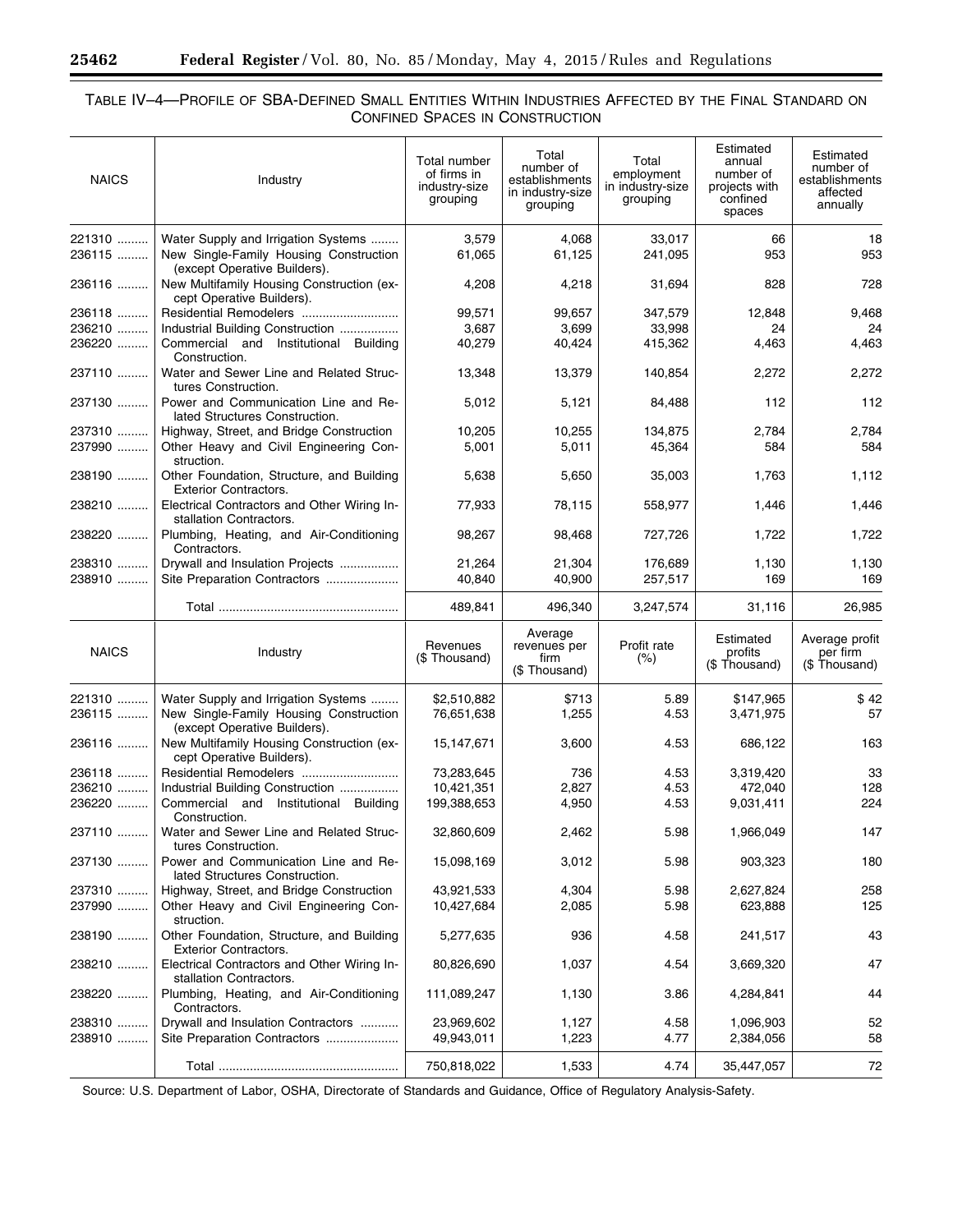۰

# TABLE IV–5—PROFILE OF VERY SMALL ENTITIES (FEWER THAN 20 EMPLOYEES) WITHIN INDUSTRIES AFFECTED BY THE FINAL STANDARD ON CONFINED SPACES IN CONSTRUCTION

| <b>NAICS</b>     | Industry                                                                                                      | Total number<br>of firms in<br>industry-size<br>grouping | Total number<br>of establish-<br>ments in<br>industry-size<br>grouping | Total<br>employment in<br>industry-size<br>grouping | Estimated<br>annual number<br>of projects<br>with confined<br>spaces | Estimated<br>number of es-<br>tablishments<br>affected<br>annually |
|------------------|---------------------------------------------------------------------------------------------------------------|----------------------------------------------------------|------------------------------------------------------------------------|-----------------------------------------------------|----------------------------------------------------------------------|--------------------------------------------------------------------|
|                  |                                                                                                               |                                                          |                                                                        |                                                     |                                                                      |                                                                    |
| 221310<br>236115 | Water Supply and Irrigation Systems<br>New Single-Family Housing Construction                                 | 3,413<br>59,376                                          | 3,428<br>59,385                                                        | 12,676<br>185,153                                   | 11<br>580                                                            | 11<br>580                                                          |
| 236116           | (except Operative Builders).<br>New Multifamily Housing Construction (ex-<br>cept Operative Builders).        | 3,760                                                    | 3,761                                                                  | 15,035                                              | 271                                                                  | 271                                                                |
| 236118           |                                                                                                               | 97,291                                                   | 97,294                                                                 | 258,012                                             |                                                                      | 7,105                                                              |
|                  |                                                                                                               |                                                          | 3,227                                                                  |                                                     | 7,105                                                                |                                                                    |
| 236210           | Industrial Building Construction                                                                              | 3,225                                                    |                                                                        | 16,136                                              | 8                                                                    | 8                                                                  |
| 236220           | Commercial and Institutional Building<br>Construction.                                                        | 33,977                                                   | 33,992                                                                 | 174,975                                             | 1,329                                                                | 1,329                                                              |
| 237110           | Water and Sewer Line and Related Struc-<br>tures Construction.                                                | 11,242                                                   | 11,242                                                                 | 57,685                                              | 642                                                                  | 642                                                                |
| 237130           | Power and Communication Line and Re-<br>lated Structures Construction.                                        | 3,973                                                    | 3,976                                                                  | 21,403                                              | 17                                                                   | 17                                                                 |
| 237310           | Highway, Street, and Bridge Construction                                                                      | 8,011                                                    | 8,014                                                                  | 42,634                                              | 601                                                                  | 601                                                                |
| 237990           | Other Heavy and Civil Engineering Con-<br>struction.                                                          | 4,321                                                    | 4,323                                                                  | 18,871                                              | 166                                                                  | 166                                                                |
| 238190           | Other Foundation, Structure, and Building<br><b>Exterior Contractors.</b>                                     | 5,244                                                    | 5,244                                                                  | 19,607                                              | 706                                                                  | 706                                                                |
| 238210           | Electrical Contractors and Other Wiring In-<br>stallation Contractors.                                        | 71,144                                                   | 71,156                                                                 | 297,375                                             | 544                                                                  | 544                                                                |
| 238220           | Plumbing, Heating, and Air-Conditioning<br>Contractors.                                                       | 89,245                                                   | 89,255                                                                 | 388,409                                             | 655                                                                  | 655                                                                |
| 238310           | Drywall and Insulation Projects                                                                               | 18,832                                                   | 18,837                                                                 | 77,284                                              | 336                                                                  | 336                                                                |
| 238910           | Site Preparation Contractors                                                                                  | 37,690                                                   | 37,691                                                                 | 139,196                                             | 64                                                                   | 64                                                                 |
|                  |                                                                                                               | 450,744                                                  | 450,825                                                                | 1,724,451                                           | 13,035                                                               | 13,032                                                             |
| <b>NAICS</b>     | Industry                                                                                                      | Revenues<br>(\$ Thousand)                                | Average reve-<br>nues per firm<br>(\$ Thousand)                        | Profit rate<br>(percent)                            | Estimated<br>profits<br>(\$ Thousand)                                | Average profit<br>per firm<br>(\$Thousand)                         |
|                  |                                                                                                               |                                                          |                                                                        |                                                     |                                                                      |                                                                    |
| 221310<br>236115 | Water Supply and Irrigation Systems<br>New Single-Family Housing Construction<br>(except Operative Builders). | \$1,814,859<br>58,016,827                                | \$532<br>977                                                           | 5.89<br>4.53                                        | \$106,949<br>2,627,902                                               | \$31<br>44                                                         |
| 236116           | New Multifamily Housing Construction (ex-<br>cept Operative Builders).                                        | 6,202,571                                                | 1,650                                                                  | 4.53                                                | 280,949                                                              | 75                                                                 |
| 236118           | Residential Remodelers                                                                                        | 53,069,089                                               | 545                                                                    | 4.53                                                | 2,403,792                                                            | 25                                                                 |
| 236210           |                                                                                                               |                                                          |                                                                        |                                                     |                                                                      |                                                                    |
|                  | Industrial Building Construction                                                                              | 4,744,855                                                | 1,471                                                                  | 4.53                                                | 214,921                                                              | 67                                                                 |
| 236220           | Commercial and Institutional Building<br>Construction.                                                        | 77,231,171                                               | 2,273                                                                  | 4.53                                                | 3,498,225                                                            | 103                                                                |
| 237110           | Water and Sewer Line and Related Struc-<br>tures Construction.                                                | 12,423,307                                               | 1,105                                                                  | 5.98                                                | 743,286                                                              | 66                                                                 |
| 237130           | Power and Communication Line and Re-<br>lated Structures Construction.                                        | 3,755,169                                                | 945                                                                    | 5.98                                                | 224,672                                                              | 57                                                                 |
| 237310           | Highway, Street, and Bridge Construction                                                                      | 14,530,558                                               | 1,814                                                                  | 5.98                                                | 869,363                                                              | 109                                                                |
| 237990           | Other Heavy and Civil Engineering Con-<br>struction.                                                          | 4,349,517                                                | 1,007                                                                  | 5.98                                                | 260,231                                                              | 60                                                                 |
| 238190           | Other Foundation, Structure, and Building<br><b>Exterior Contractors.</b>                                     | 2,892,942                                                | 552                                                                    | 4.58                                                | 132,388                                                              | 25                                                                 |
| 238210           | Electrical Contractors and Other Wiring In-<br>stallation Contractors.                                        | 40,914,727                                               | 575                                                                    | 4.54                                                | 1,857,422                                                            | 26                                                                 |
| 238220           | Plumbing, Heating, and Air-Conditioning<br>Contractors.                                                       | 55,526,805                                               | 622                                                                    | 3.86                                                | 2,141,733                                                            | 24                                                                 |
| 238310           | Drywall and Insulation Projects                                                                               | 11,280,100                                               | 599                                                                    | 4.58                                                | 516,203                                                              | 27                                                                 |
| 238910           | Site Preparation Contractors                                                                                  | 25,679,366                                               | 681                                                                    | 4.77                                                | 1,225,818                                                            | 33                                                                 |
|                  |                                                                                                               | 372,431,864                                              | 826                                                                    | 4.72                                                | 17,582,974                                                           | 39                                                                 |

Source: U.S. Department of Labor, OSHA, Directorate of Standards and Guidance, Office of Regulatory Analysis-Safety.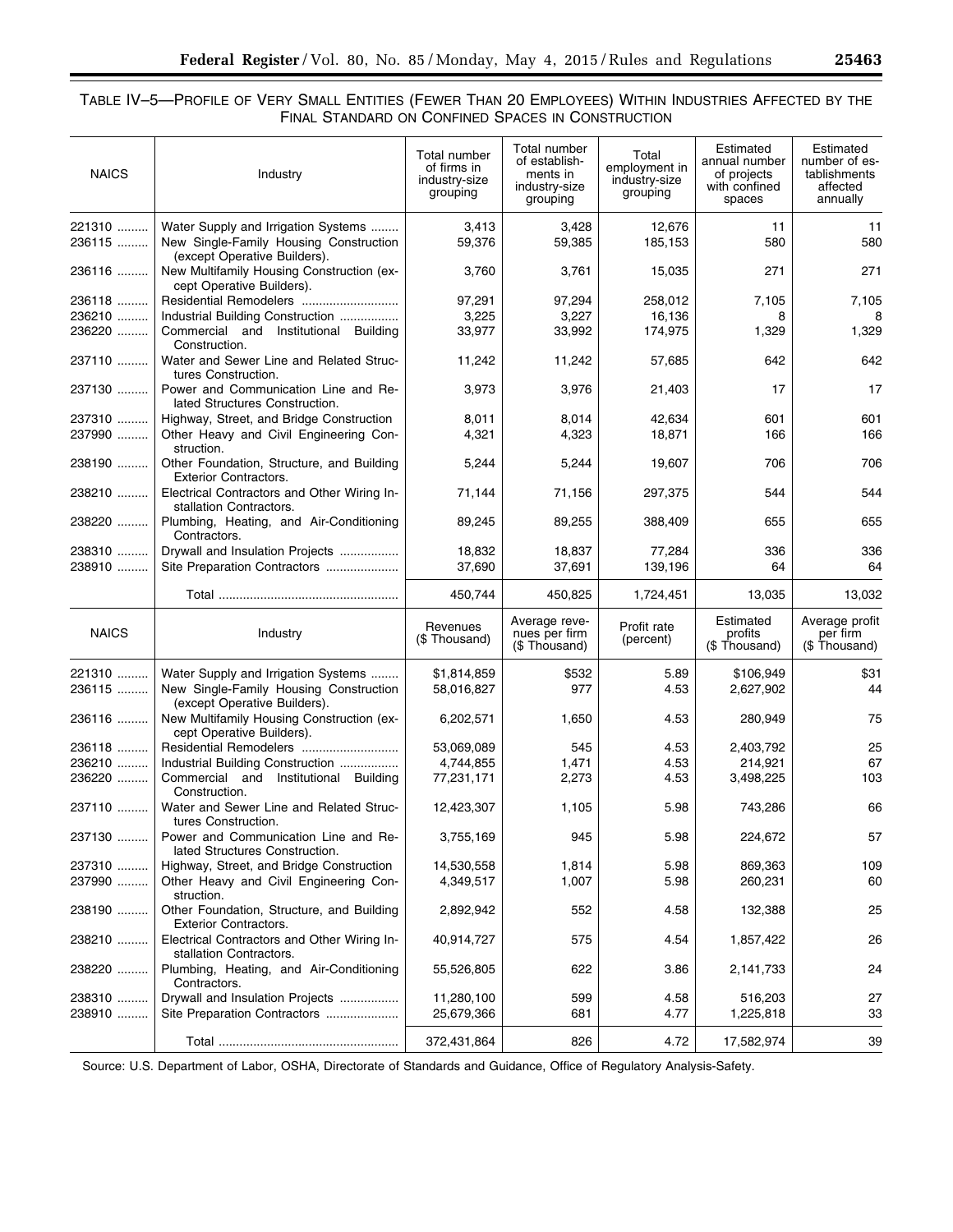$\equiv$ 

# TABLE IV–6—ESTIMATED COMPLIANCE RATES FOR CONSTRUCTION PROJECTS AFFECTED BY OSHA'S FINAL STANDARD FOR CONFINED SPACES IN CONSTRUCTION [By project category]

| Project category                          | Entrant<br>training (a)<br>(percent) | Information<br>exchange<br>(percent) | Written<br>programs<br>(and formal<br>annual<br>review)<br>(percent) | Classify<br>spaces and<br>issue<br>permits<br>(percent) | Lockout/<br>tagout<br>(percent) | Mechanical<br>ventilation<br>(percent) | Attendants<br>(percent) | Rescue<br>capability<br>(percent) |
|-------------------------------------------|--------------------------------------|--------------------------------------|----------------------------------------------------------------------|---------------------------------------------------------|---------------------------------|----------------------------------------|-------------------------|-----------------------------------|
| Commercial and Public Buildings:          |                                      |                                      |                                                                      |                                                         |                                 |                                        |                         |                                   |
|                                           | 65                                   | 75                                   | 50                                                                   | 83                                                      | 83                              | 86                                     | 83                      | N/A                               |
|                                           | 83                                   | 75                                   | 70                                                                   | 93                                                      | 86                              | 90                                     | 86                      | 79                                |
|                                           | 86                                   | 80                                   | 80                                                                   | 97                                                      | 93                              | 93                                     | 93                      | 86                                |
| Warehouses:                               |                                      |                                      |                                                                      |                                                         |                                 |                                        |                         |                                   |
|                                           | 62                                   | 50                                   | 50                                                                   | 69                                                      | 65                              | 48                                     | 100                     | N/A                               |
|                                           | 62                                   | 50                                   | 50                                                                   | 69                                                      | 86                              | 48                                     | 100                     | N/A                               |
|                                           | 62                                   | 50                                   | 50                                                                   | 69                                                      | 86                              | 48                                     | 100                     | N/A                               |
| Health Facilities and Laboratories:       |                                      |                                      |                                                                      |                                                         |                                 |                                        |                         |                                   |
|                                           | 58                                   | 65                                   | 25                                                                   | 58                                                      | 58                              | 58                                     | 100                     | N/A                               |
|                                           | 58                                   | 65                                   | 25                                                                   | 58                                                      | 58                              | 58                                     | 100                     | N/A                               |
|                                           |                                      | 65                                   | 25                                                                   |                                                         |                                 | 58                                     | 100                     | N/A                               |
|                                           | 58                                   |                                      |                                                                      | 58                                                      | 58                              |                                        |                         |                                   |
| <b>Detention Facilities:</b>              |                                      |                                      |                                                                      |                                                         |                                 |                                        |                         |                                   |
|                                           | 100                                  | 20                                   | 0                                                                    | 45                                                      | N/A                             | 93                                     | 65                      | 86                                |
| Athletic and Entertainment Facilities:    |                                      |                                      |                                                                      |                                                         |                                 |                                        |                         |                                   |
|                                           | 33                                   | 75                                   | 20                                                                   | 47                                                      | 37                              | 47                                     | N/A                     | N/A                               |
| Airline Terminals:                        |                                      |                                      |                                                                      |                                                         |                                 |                                        |                         |                                   |
|                                           | 100                                  | 20                                   | 0                                                                    | 45                                                      | N/A                             | 93                                     | 65                      | 86                                |
| Aircraft Service:                         |                                      |                                      |                                                                      |                                                         |                                 |                                        |                         |                                   |
|                                           | 34                                   | 75                                   | 20                                                                   | 48                                                      | N/A                             | 48                                     | N/A                     | N/A                               |
| Auto, Bus, and Truck Service:             |                                      |                                      |                                                                      |                                                         |                                 |                                        |                         |                                   |
|                                           | 38                                   | 20                                   | 10                                                                   | 65                                                      | N/A                             | 31                                     | N/A                     | 72                                |
|                                           | 38                                   | 20                                   | 10                                                                   | 65                                                      | N/A                             | 31                                     | N/A                     | 72                                |
|                                           | 100                                  | 80                                   | 80                                                                   | 65                                                      | N/A                             | 100                                    | N/A                     | N/A                               |
| <b>Residential Housing:</b>               |                                      |                                      |                                                                      |                                                         |                                 |                                        |                         |                                   |
|                                           | 38                                   | 0                                    | $\mathbf 0$                                                          | 31                                                      | 45                              | 83                                     | 93                      | N/A                               |
|                                           | 45                                   | 5                                    | 0                                                                    | 45                                                      | 58                              | 83                                     | 93                      | N/A                               |
|                                           | 65                                   | 30                                   | 10                                                                   | 72                                                      | 83                              | 83                                     | 93                      | N/A                               |
| Apartments, Hotels, and Dormitories:      |                                      |                                      |                                                                      |                                                         |                                 |                                        |                         |                                   |
|                                           | 38                                   | 75                                   | 20                                                                   | 51                                                      | 41                              | 51                                     | N/A                     | N/A                               |
| Streets and Highways:                     |                                      |                                      |                                                                      |                                                         |                                 |                                        |                         |                                   |
|                                           |                                      |                                      |                                                                      |                                                         |                                 |                                        |                         |                                   |
| Repair Storm Drain/Sewer-Local Street     | 82                                   | 80                                   | 75                                                                   | 96                                                      | 96                              | 94                                     | 97                      | 97                                |
| Install New Storm Drain/Sewer System      | 89                                   | 85                                   | 85                                                                   | 96                                                      | 98                              | 96                                     | 98                      | 98                                |
| Lane Expansion on Major Interstate        | 93                                   | 90                                   | 90                                                                   | 96                                                      | 99                              | 96                                     | 99                      | 99                                |
| Bridges:                                  |                                      |                                      |                                                                      |                                                         |                                 |                                        |                         |                                   |
|                                           | 82                                   | 0                                    | 5                                                                    | 100                                                     | N/A                             | 100                                    | 100                     | 100                               |
|                                           | 82                                   | 0                                    | 80                                                                   | 100                                                     | N/A                             | 100                                    | 100                     | 100                               |
|                                           | 82                                   | 5                                    | 5                                                                    | 100                                                     | N/A                             | 100                                    | 100                     | 100                               |
| Dams and Reservoirs:                      |                                      |                                      |                                                                      |                                                         |                                 |                                        |                         |                                   |
|                                           | 52                                   | 50                                   | 60                                                                   | 72                                                      | 68                              | 52                                     | 100                     | 100                               |
|                                           | 72                                   | 50                                   | 70                                                                   | 84                                                      | 76                              | 60                                     | 100                     | N/A                               |
|                                           | 88                                   | 95                                   | 100                                                                  | 100                                                     | N/A                             | 100                                    | 100                     | N/A                               |
| Storm Sewers and Flood Control:           |                                      |                                      |                                                                      |                                                         |                                 |                                        |                         |                                   |
|                                           | 63                                   | 50                                   | 50                                                                   | 100                                                     | N/A                             | 56                                     | N/A                     | N/A                               |
|                                           | 93                                   | 80                                   | 80                                                                   | 100                                                     | N/A                             | 100                                    | N/A                     | N/A                               |
|                                           | 93                                   | 80                                   | 80                                                                   | 100                                                     | N/A                             | 100                                    | N/A                     | N/A                               |
| Sewer, Water, and Waste Treatment Plants: |                                      |                                      |                                                                      |                                                         |                                 |                                        |                         |                                   |
|                                           | 63                                   | 50                                   | 30                                                                   | 93                                                      | N/A                             | 63                                     | N/A                     | 85                                |
|                                           | 63                                   | 50                                   | 30                                                                   | 93                                                      | N/A                             | 63                                     | N/A                     | 85                                |
|                                           | 63                                   | 50                                   | 30                                                                   | 93                                                      | N/A                             | 63                                     | N/A                     | 85                                |
| Tanks:                                    |                                      |                                      |                                                                      |                                                         |                                 |                                        |                         |                                   |
| Minor Installation/Renovation (Small Con- |                                      |                                      |                                                                      |                                                         |                                 |                                        |                         |                                   |
|                                           | 60                                   | 45                                   | 40                                                                   | 85                                                      | 64                              | 71                                     | 67                      | 71                                |
| Installation/Renovation (Medium<br>Minor  |                                      |                                      |                                                                      |                                                         |                                 |                                        |                         |                                   |
|                                           | 71                                   | 60                                   | 60                                                                   | 93                                                      | 71                              | 78                                     | 82                      | 78                                |
|                                           |                                      |                                      |                                                                      |                                                         |                                 |                                        |                         |                                   |
| Construction/Major<br>Renovation<br>New   |                                      |                                      |                                                                      |                                                         |                                 |                                        |                         |                                   |
|                                           | 85                                   | 80                                   | 80                                                                   | 96                                                      | 82                              | 85                                     | 89                      | 85                                |
| <b>Hydroelectric Power Plants:</b>        |                                      |                                      |                                                                      |                                                         |                                 |                                        |                         |                                   |
|                                           | 64                                   | 90                                   | 95                                                                   | 96                                                      | 100                             | 71                                     | 86                      | N/A                               |
|                                           | 82                                   | 95                                   | 100                                                                  | 100                                                     | N/A                             | 78                                     | 100                     | N/A                               |
|                                           | 89                                   | 95                                   | 100                                                                  | 100                                                     | N/A                             | 86                                     | 100                     | N/A                               |
| <b>Other Power Plants:</b>                |                                      |                                      |                                                                      |                                                         |                                 |                                        |                         |                                   |
|                                           | 70                                   | 95                                   | 80                                                                   | 85                                                      | N/A                             | 78                                     | 78                      | 74                                |
|                                           | 96                                   | 95                                   | 95                                                                   | 100                                                     | N/A                             | 96                                     | 100                     | 96                                |
| <b>Electric Substations:</b>              |                                      |                                      |                                                                      |                                                         |                                 |                                        |                         |                                   |
|                                           | 96                                   | 95                                   | 95                                                                   | 96                                                      | N/A                             | 96                                     | 96                      | 96                                |
|                                           | 96                                   | 95                                   | 95                                                                   | 96                                                      | N/A                             | 96                                     | 96                      | 96                                |
|                                           | 96                                   | 95                                   | 95                                                                   | 96                                                      | N/A                             | 96                                     | 96                      | 96                                |
| Natural Gas Plants:                       |                                      |                                      |                                                                      |                                                         |                                 |                                        |                         |                                   |
|                                           | 55                                   | 40                                   | 40                                                                   | 93                                                      | 100                             | 78                                     | 55                      | 55                                |
|                                           | 70                                   | 60                                   | 50                                                                   | 100                                                     | 100                             | 93                                     | N/A                     | N/A                               |
|                                           | 93                                   | 90                                   | 90                                                                   | 100                                                     | N/A                             | 93                                     | 100                     | 100                               |
| Space Facilities:                         |                                      |                                      |                                                                      |                                                         |                                 |                                        |                         |                                   |
|                                           | 93                                   | 90                                   | 90                                                                   | 100                                                     | N/A                             | 93                                     | N/A                     | N/A                               |
|                                           |                                      |                                      |                                                                      |                                                         |                                 |                                        |                         |                                   |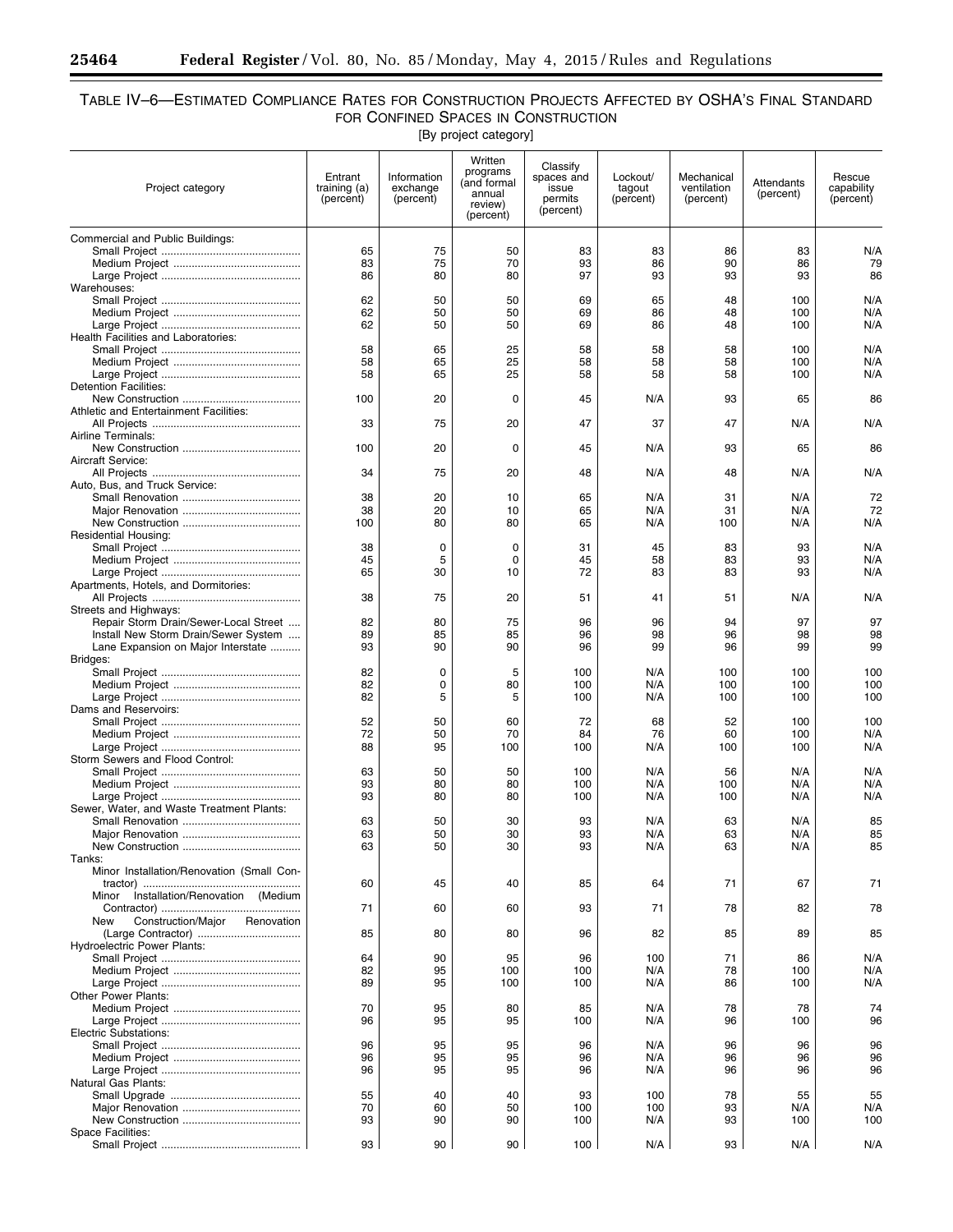# TABLE IV–6—ESTIMATED COMPLIANCE RATES FOR CONSTRUCTION PROJECTS AFFECTED BY OSHA'S FINAL STANDARD FOR CONFINED SPACES IN CONSTRUCTION—Continued

|  |  | [By project category] |
|--|--|-----------------------|
|--|--|-----------------------|

| Project category                 | Entrant<br>training (a)<br>(percent) | Information<br>exchange<br>(percent) | Written<br>programs<br>(and formal<br>annual<br>review)<br>(percent) | Classify<br>spaces and<br>issue<br>permits<br>(percent) | Lockout/<br>tagout<br>(percent) | Mechanical<br>ventilation<br>(percent) | Attendants<br>(percent) | Rescue<br>capability<br>(percent) |
|----------------------------------|--------------------------------------|--------------------------------------|----------------------------------------------------------------------|---------------------------------------------------------|---------------------------------|----------------------------------------|-------------------------|-----------------------------------|
| <b>Manufacturing Facilities:</b> | 93<br>93                             | 90<br>90                             | 90<br>90                                                             | 100<br>100                                              | N/A<br>N/A                      | 93<br>93                               | N/A<br>N/A              | N/A<br>N/A                        |
| New Construction                 | 43                                   | 50                                   | 50                                                                   | 86                                                      | N/A                             | 65                                     | 43                      | 43                                |

(a) Current compliance rates for attendant training are nearly identical to the rates for entry training, but may be somewhat lower for some project categories based<br>on estimates provided by CONSAD's 1995 industry expert p

N/A = Not Applicable (treated as ''0%'' in calculations). **Source:** U.S. Department of Labor, OSHA, Directorate of Standards and Guidance, Office of Regulatory Analysis-Safety.

TABLE IV–7—LOADED HOURLY LABOR RATES APPLIED IN OSHA'S COST ANALYSIS OF THE FINAL STANDARD FOR CONFINED SPACES IN CON-**STRUCTION** 

[2009 dollars]

| Labor category                                                        | Wage rate               |
|-----------------------------------------------------------------------|-------------------------|
| Construction supervisor<br>Skilled worker<br>General construction em- | \$42.16<br>29.60        |
| ployee<br>Clerical employee<br>Unskilled worker                       | 24.93<br>22.53<br>22.67 |

Source: Department of Labor, OSHA, Directorate of Standards and Guidance, Office of Regulatory Analysis-Safety, based on data from Bureau of Labor Statistics 2009 Occupational Employment Statistics (OES) Survey.

#### 4. Benefits and Net Benefits

## Introduction

The final standard will improve the safety of workers who encounter confined spaces in construction. Confined spaces represent special safety problems because it can be difficult to exit them and it may be difficult to provide aid if an incident occurs in a confined space. There are also certain types of hazards, such as low oxygen levels, accumulations of dangerous gases, and engulfment by water that are particularly likely to be found in confined spaces. As a result, OSHA developed a programmatic approach to assure the safety of workers who must work in the vicinity of confined spaces. This programmatic approach includes provisions for identifying confined spaces and the hazards they may contain; removing the hazards if possible; restricting entry through a permit system where employers cannot remove the hazard; providing appropriate testing and equipment when employees must enter a space; providing for attendants; and arranging for rescue services when emergencies occur in a confined space.

Independent researchers found that a similar system in general industry significantly reduced confined-spaces incidents (Seong and Mendeloff, Assessing the Accuracy of OSHA's Projections of the benefits of New Safety Standards, 2004). The Seong and Mendeloff paper estimates at least a fifty percent reduction in total deaths in two BLS fatality categories: ''inhalation in enclosed, restricted, or confined spaces,'' and ''depletion of oxygen in enclosed, restricted, or confined spaces,'' following the implementation of the general industry rule. These two categories would include a number of kinds of events not covered by the general industry confined space standard, such as inhalation of toxic substances in a room (for example, there are some fatalities every year from using paint or paint strippers in ordinary rooms not adequately ventilated for the purposes of heavy chemical use that nevertheless would not be confined spaces). These kinds of events would be included in the denominator of Seong and Mendeloff analysis but would not be affected by the general industry confined space rule. The Seong and Mendeloff analysis does not attempt to determine if the incidents included in its analysis occurred in a confined space, much less whether the confined spaces rule was being followed. OSHA believes that most of the remaining confined space incidents in general industry are the result of failure to follow that standard. Compliance with the provisions of this standard will reduce accidents, injuries, and fatalities in confined spaces in construction. In particular, the number of injuries and fatalities from causes such as asphyxiation, lethal gas, chemical burns, explosions, drowning, and failed rescue attempts will decline.

For the Preliminary Economic Analysis (PEA), OSHA developed estimates of the benefits associated with the proposed standard by estimating the numbers of fatalities and injuries likely

prevented by full compliance, and then applied monetary values to them. Table IV–8 shows the Agency's estimate of the annualized monetary benefits associated with the final standard. The remainder of this section details OSHA's methodology for estimating those benefits.

# TABLE IV–8—ESTIMATED VALUE OF ANNUALIZED BENEFITS \*

| <b>Benefits</b>                 | Number | Monetized value              |
|---------------------------------|--------|------------------------------|
| <b>Fatalities Avoid-</b><br>ed. | 5.2    | \$45.2 million. <sup>a</sup> |
| <b>Injuries Avoided</b>         | 780    | \$48.4 million. b            |
| Total                           |        | \$93.6 million.              |

\* In 2009 dollars.

a Based on an estimated value of \$8.7 million per fatality avoided.

<sup>b</sup> Based on an estimated value of \$62,000 per injury avoided.

## Estimation of Prevented Fatalities

In the analysis CONSAD Research Corporation (CONSAD) submitted to OSHA and which OSHA reviewed and approved for use in the PEA, the CONSAD researchers used OSHA's Integrated Management Information System (IMIS) and the Bureau of Labor Statistics (BLS) Census of Fatal Occupational Injuries (CFOI) to develop the estimated safety benefits or the number of fatalities and injuries potentially avoided as a result of this standard. Using these sources, CONSAD gathered data on the number of fatal and non-fatal construction-related accidents involving the entry of a confined space by applying a search criterion relevant to both confined spaces and construction work. For data collected from the IMIS database, CONSAD searched for accident reports with construction industry SIC codes of 15, 16, and 17, and then manually reviewed those reports and the narratives of the accidents for factors indicative of an enclosed or confined space-related injury. Such factors included specific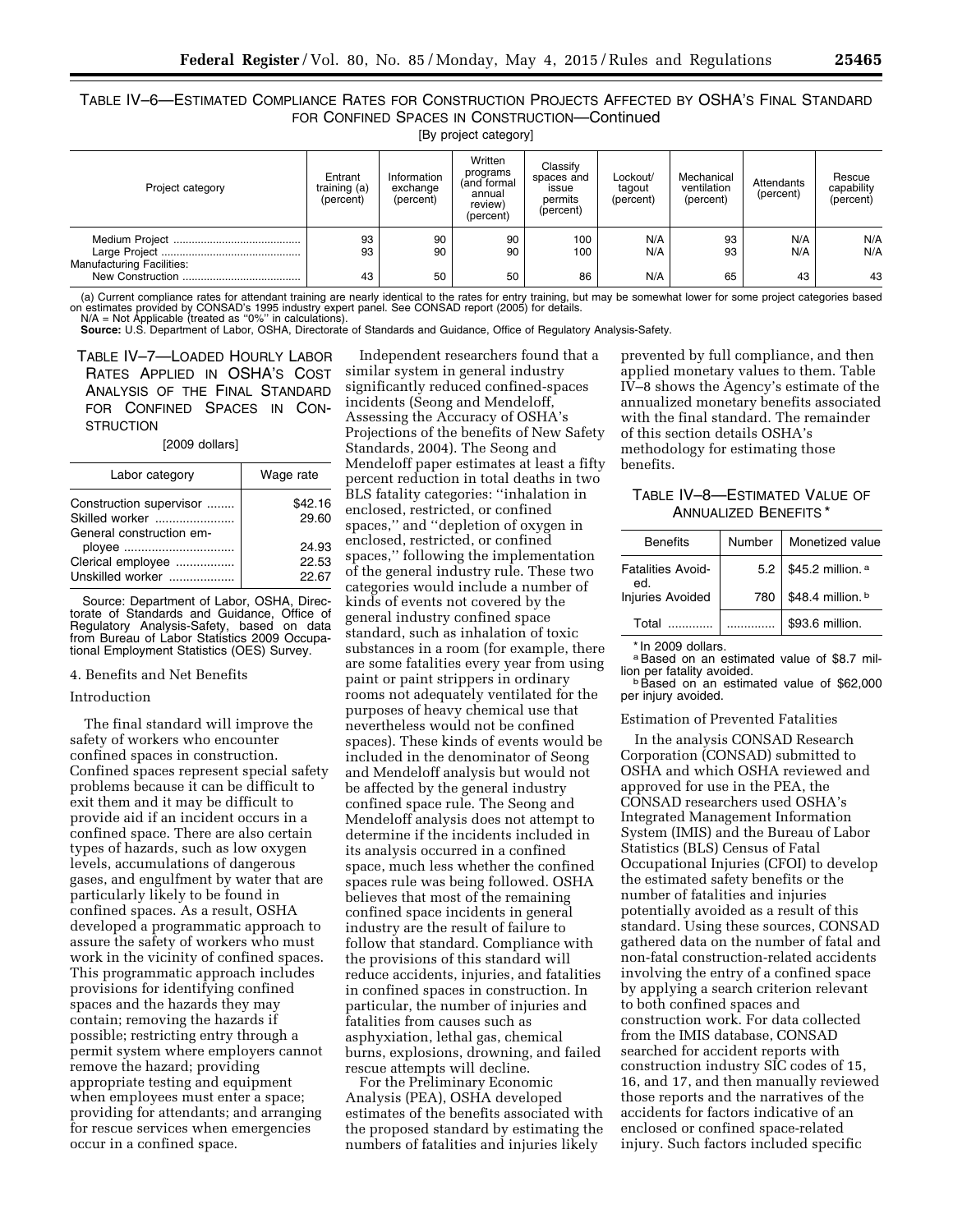types of environmental hazards, certain events and human errors, as well as the type and source of an injury (see Section 4.1.1 of the CONSAD Report for a detailed list of the factors; Docket ID: OSHA–2007–0026–0003). Outside of the search criteria, CONSAD also reviewed incident reports where the Agency cited employers for violations of other OSHA standards involving constructions hazards similar to those hazards found in confined spaces; however, OSHA assured that the analysis excluded any cases involving a confined-space entry or cases largely involving work activity covered by OSHA standards—subpart P, subpart S, subpart V or any General Industry standard.

For data collected from CFOI, BLS provided CONSAD with a research data file, procured under a confidentiality agreement, which contained detailed information about work-related fatalities such as employee occupation, industry, worker activity, the type and source of the injury, the event, the location of the accident, as well as a narrative description as to how the injury occurred. CONSAD used the BLS *Confined Space Fatality Study—1992*  (BLS, 1992b) as a reference guide for developing the screening criteria used to identify fatal confined-space accidents in the CFOI file since the BLS study also used CFOI data and defined a confined space similar to OSHA's General Industry confined-spaces standard. Figure 4.1 of the CONSAD Report shows a detailed list of the factors used to screen the CFOI data file for confinedspace accidents. Like the data used from the IMIS database, CONSAD manually reviewed each CFOI record and eliminated any accident that did not involve a confined space or that involved work activity covered by another OSHA standard.

From the IMIS database, CONSAD reviewed fatality and injury cases that occurred during the period of April 1984 to October 2001, and identified a total of 102 accidents related to confined spaces in construction. These accidents resulted in 84 fatalities and 88 injuries. The complete list of these accidents, along with their narratives, is available in Appendix C.1 of the CONSAD Report. Since the CFOI program did not begin collecting workrelated fatality data from all 50 states and the District of Columbia until 1992, any data prior to 1992 was incomplete and, therefore, eliminated from further analysis. As a result, CONSAD only reviewed cases from the CFOI research data file that occurred during the period of 1992 to 2000, identifying a total of 21 accidents related to confined spaces in construction that resulted in a total of

24 fatalities. Due to the confidentiality agreement made between CONSAD and BLS, the details of these cases were not made available for public viewing. In an effort to be consistent with the datacollection process used with the CFOI data, CONSAD limited its analysis of the IMIS fatality and injury data to the period of 1992 to 2000. Using this constraint, the IMIS data yielded a total of 44 accidents related to confined spaces in construction that resulted in 34 fatalities and 39 injuries. Collectively from these two data sources, CONSAD was able to identify a total of 65 accidents related to confined spaces in construction during the period of 1992 to 2000 in which 58 fatalities and 39 injuries occurred.34

For the PEA, OSHA used the 58 selected fatalities from the 9-year period of 1992 to 2000 as a baseline to develop an estimate of the number of fatalities and injuries that this standard would potentially prevent. At that time, OSHA estimated that there was an average of 6.44 35 confined-spaces-in-construction fatalities per year. In Section 4.3 of the CONSAD Report, CONSAD, with the assistance of its safety professional, did a further analysis of the fatality data used to estimate the safety benefits in the PEA and developed a methodology for determining the likelihood of preventing an accident with full compliance with the provisions of this standard. Using the expertise of CONSAD's safety engineer, CONSAD assigned each accident used in the analysis a ranking of 1 to 4, with 1 meaning that it was highly unlikely that the standard would prevent the victim's fatality or injury, and 4 meaning that is was highly likely that the standard would prevent the victim's fatality or injury. CONSAD then translated these rankings into probabilities that the standard would prevent each fatality or injury, using percentages of 5 percent for a ranking of 1, 35 percent for a ranking of 2, 65 percent for a ranking of 3, and 95 percent for a ranking of 4.36

35A commenter stated that ''it is unknown and not reported how OSHA has determined these figures. Practically, it is unknown how there could be a .44 fatality'' (ID–0100). OSHA notes that the estimated number of preventable fatalities can take on decimal values since it is an average value.

36CONSAD estimated a maximum effectiveness in preventing fatalities of 95 percent because the researchers believed that even a reasonable effort at compliance would not result in perfect compliance. OSHA believes that this percentage is very conservative as the standard has multiple layers of protection that assure that even fail to comply with

CONSAD subsequently aggregated the data and drew the conclusion that full compliance with the standard would prevent, on average, 91 percent of the fatalities and injuries.37 OSHA reviewed and approved the CONSAD analysis and applied this probability prevention rate to the fatality estimate of 6.44 fatalities per year, and estimated in the PEA that full compliance with the provisions of this standard would prevent an estimated 5.9 (rounded to 6) confinedspaces-in-construction fatalities per year.

One commenter, Associated General Contractors of America (AGCA), commissioned a report by Dr. N. Mike Helvacian (ID–222) that made several criticisms of the methodology for estimating prevented fatalities and injuries in the PEA. The report characterized the approach to assigning prevention probabilities to accidents as ''a subjective assessment that cannot be reproduced by other safety professionals'' (p. 57). Another commenter stated that there was no basis for the estimate that full compliance with the final standard would eliminate 90 percent of fatalities and injuries (ID–100).

In light of such comments, as well as other comments received on the proposed rule and the PEA, OSHA reevaluated the original fatalities used to develop the benefits estimates and revised its values accordingly, as shown in Table IV–8. Based on the IMIS data, the CONSAD analysis showed 44 accidents during the period of 1992 to 2000 (listed in Appendix C.1 of the CONSAD Report, beginning at CONSAD Accident Number 57 and ending with CONSAD Accident Number 100), of which 34 fatalities and 39 injuries were reported.38 Of those 44 accidents, 27 of them included fatalities listed, along with their narratives, in Table IV–9 below.39

Due to a confidentiality agreement made with the Bureau of Labor Statistics, OSHA did not include details

<sup>37</sup>Thus, the vast majority of the accidents had a rating of 4 and a 95 percent probability of prevention.

38Note that an accident could involve several workers, with some injured and some killed.

39Table IV–9 only provides the narratives of the fatalities (with injuries omitted) shown in Appendix C.1 of the CONSAD Report; the CONSAD accident number listed for each accident in the table refers to the location of the narrative for that accident in the report.

<sup>34</sup>While there is overlap between fatalities and injuries reported in OSHA IMIS and BLS CFOI, using information such as date, time, place, and names of affected individuals and firms allowed the contractor to find the unique incidents reported in each database.

some requirements, there are further protections to preventing fatalities and for reducing fatalities to injuries. The standard is unlikely to prevent any fatalities only when the employer completely fails to identify a space as a confined space and, thus, fails to take any of the appropriate measures. However, if there is a complete failure to identify a confined space, the employer will incur no costs.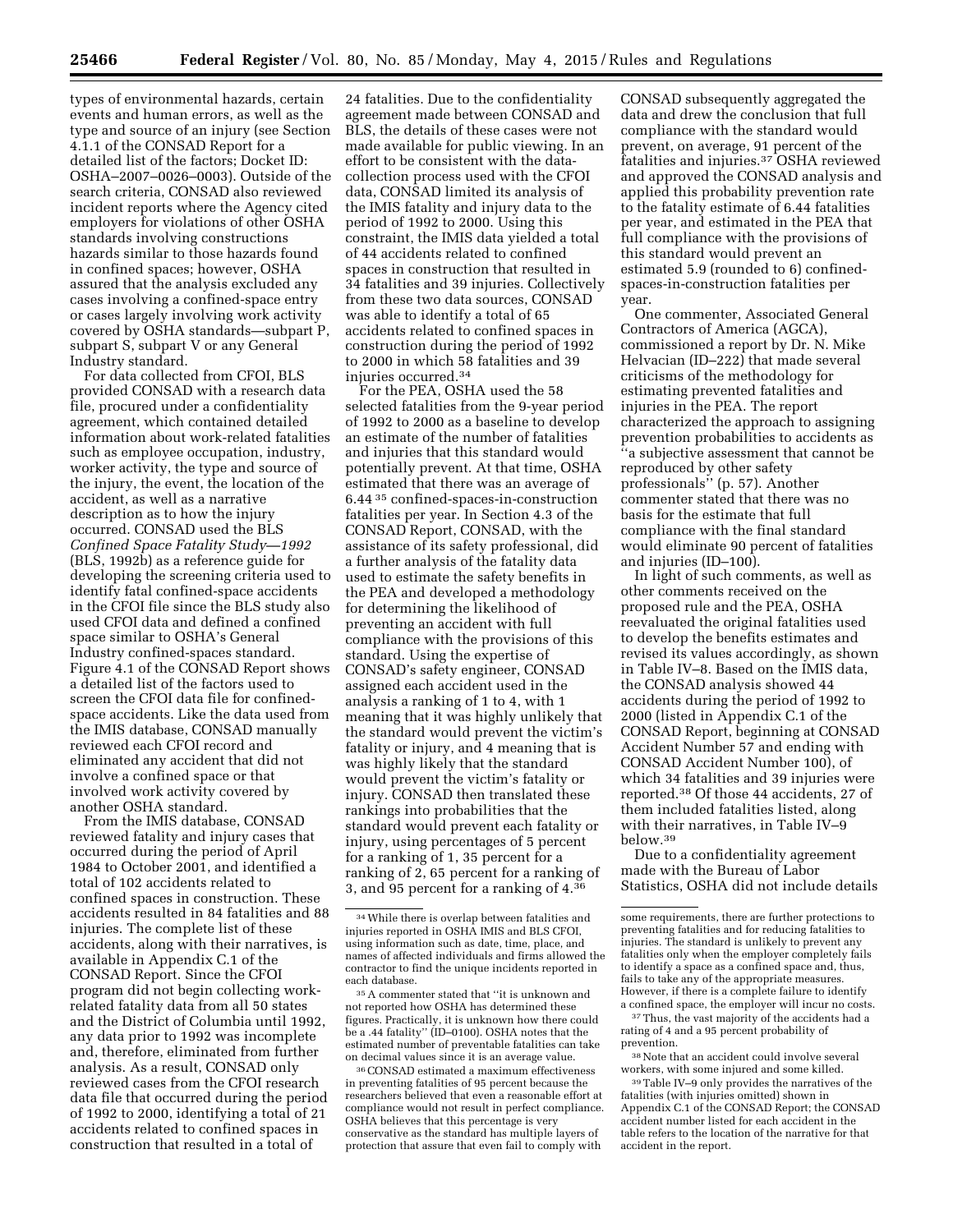of the accidents gathered from the CFOI database in the PEA or this FEA. However, the CONSAD report provides a detailed description of the methodology used to collect construction-related accidents involving confined-space entries from the CFOI database; OSHA made this description available for public viewing and commenting in the docket under Docket ID: OSHA–2007–0026–003.

OSHA still believes that CONSAD's analysis of the number of accidents that would be prevented by the standard given full compliance is reasonable. First, no existing standard provides a comprehensive approach to confined spaces in construction. There is an existing construction standard requiring employers to train employees in confined-space hazards. However, this existing standard does not specify what constitutes a confined space, nor does it specify the contents of the training that would serve to prevent fatalities or injuries due to confined-space hazards. There are also rules governing specific hazards, such as immediately dangerous to life and health (IDLH) atmospheres and hazardous gases, but OSHA did not adapt these rules to the specific circumstances of confined spaces; therefore, these rules are unlikely to provide adequate protection to workers when they encounter the hazards within a confined space. As demonstrated by the number of fatalities and injuries between 1992 and 2000, and confirmed by the supplemental data indicating that the fatalities and injuries continued to mount in more recent years, the existing rules have not been effective in preventing confined-space fatalities in construction. OSHA shares the belief of the ACCSH, as well as the other industry representatives who recommended that OSHA conduct this rulemaking, that a rule specific to confined spaces in construction could prevent these fatalities in a way that existing rules do not.

Table IV–9 shows fatalities occurring as a result largely of atmospheric hazards—either insufficient oxygen or the presence of lethal gases, particularly carbon monoxide or hydrogen sulfide all of which this standard would prevent. This standard also could prevent fatalities that resulted from construction-related explosions or fires. In addition, a number of the fatalities were the result of would-be rescuers entering a confined space to assist another employee and succumbing to the same hazard, a result this standard would prevent.

Perfect compliance with the final standard would prevent all of these fatalities in several ways. First,

identification of confined spaces would trigger the need for analysis and testing for possible hazards, as well as restrictions to prevent unauthorized entry. To the extent employers find hazards but cannot remove them, a system of controls would go into place. This system would prevent casual entry into confined spaces, such as occurred in CONSAD accident number 76 and entry by an employee working alone as occurred in the accidents with CONSAD accident numbers 72 and 84.40 When entry was necessary, there would need to be appropriate and continuous testing, and employers would have to install ventilation to remove the atmospheric, or explosion and fire, hazards, or provide appropriate PPE. Better data sharing also may prevent some accidents, such as accident number 92. These factors would prevent most fatalities resulting from to atmospheric or explosion hazards.

To the extent these measures failed, the final standard also includes provisions for rescue, and prohibitions against unauthorized rescue entries. Rescue provisions may not prevent all fatalities that result from hazards such as explosions, but they can be crucial when atmospheric hazards are present. Adequate rescue might prevent fatalities that do not result in instant death. For example, quick withdrawal of workers from an explosive atmosphere or workers suffering from asphyxiation (followed by adequate first-aid measures) could prevent many fatalities. The rescue provisions would also prevent fatalities due to entry of inadequately equipped rescuers, either by removing the need for entry (providing non-entry rescue capability) or by assuring that the rescuers have adequate equipment for entry. Such rescue-related fatalities occurred in accidents 72, 84, and 97, and nearly occurred in several other accidents such as accident number 92.

In addition to atmospheric hazards, Table IV–9 shows a few other types of hazards. These include drowning and physical hazards such as dislodged plugs. The provisions for upstreamwarning systems might prevent some of these drownings. Several of the accidents involved physical hazards posed by pipe plugs (or exposure to the physical hazards only temporarily restrained by the pipe plug); the requirements in the final standard to remove or isolate physical hazards through physical barriers or other means, rather than temporarily controlling the physical hazards, would

40Hereafter, this discussion will refer to all incidents by their CONSAD accident numbers.

eliminate employee exposure to such hazards during a confined-space entry and prevent some of these drownings. For example, having water bypass an area, rather than relying on a plug to hold the water, would prevent some of these accidents. The ability to quickly remove an injured employee with a retrieval line would also prevent a fatal accident in some cases. In many cases, better hazard awareness, compliance with permit-program requirements that prohibit entry when hazards are present, and the use of retrieval lines and other rescue procedures would make a difference.

Based on this review, OSHA believes that CONSAD's estimate that the standard would prevent 91 percent of the confined-space fatalities in their database seems reasonable. In almost all cases, multiple provisions would, if fully followed, completely prevent the fatalities. However, this estimate is in some senses a maximum estimate of the effectiveness of the standard. The estimate assumes full compliance, and OSHA's experience in general industry shows that perfect compliance with a similar standard was not achieved.41 It is also possible, though none of the accidents examined illustrate this phenomenon, that an employer might have confined space incident even when in compliance with the standard due to an unanticipated equipment failure (such as an air hose developing leaks) or gross human error (such as an attendant falling asleep). However, not a single incident OSHA has examined occurred in a situation in which an employer was in compliance with the provisions of the standard.

In this Final Economic Analysis (FEA), OSHA revised its estimates with the same methodology used in the PEA, but also added supplementary data (*i.e.,*  Table IV–10, described later in this section) whereby the Agency used new data to address a commenter's point and to confirm the continuing validity of the original data.

Several commenters questioned generally whether OSHA properly included the accidents used to estimate benefits in the PEA, but did not point

<sup>41</sup>Seong and Mendeloff (2004) have found that past OSHA safety regulations' effectiveness at reducing occupational hazard-related mortality has been substantially lower than estimated by OSHA. It should be noted that (1) OSHA is forecasting effectiveness with full compliance and Seong and Mendeloff measured effectiveness given actual compliance, and (2) OSHA uses a fundamentally different approach to estimating benefits to this (and most other) safety standards than was used in the analyses the Seong and Mendeloff study reviewed. Nevertheless, this study potentially provides empirical support for the characterization of 91 percent as an upper bound in terms of the benefits that will actually be realized.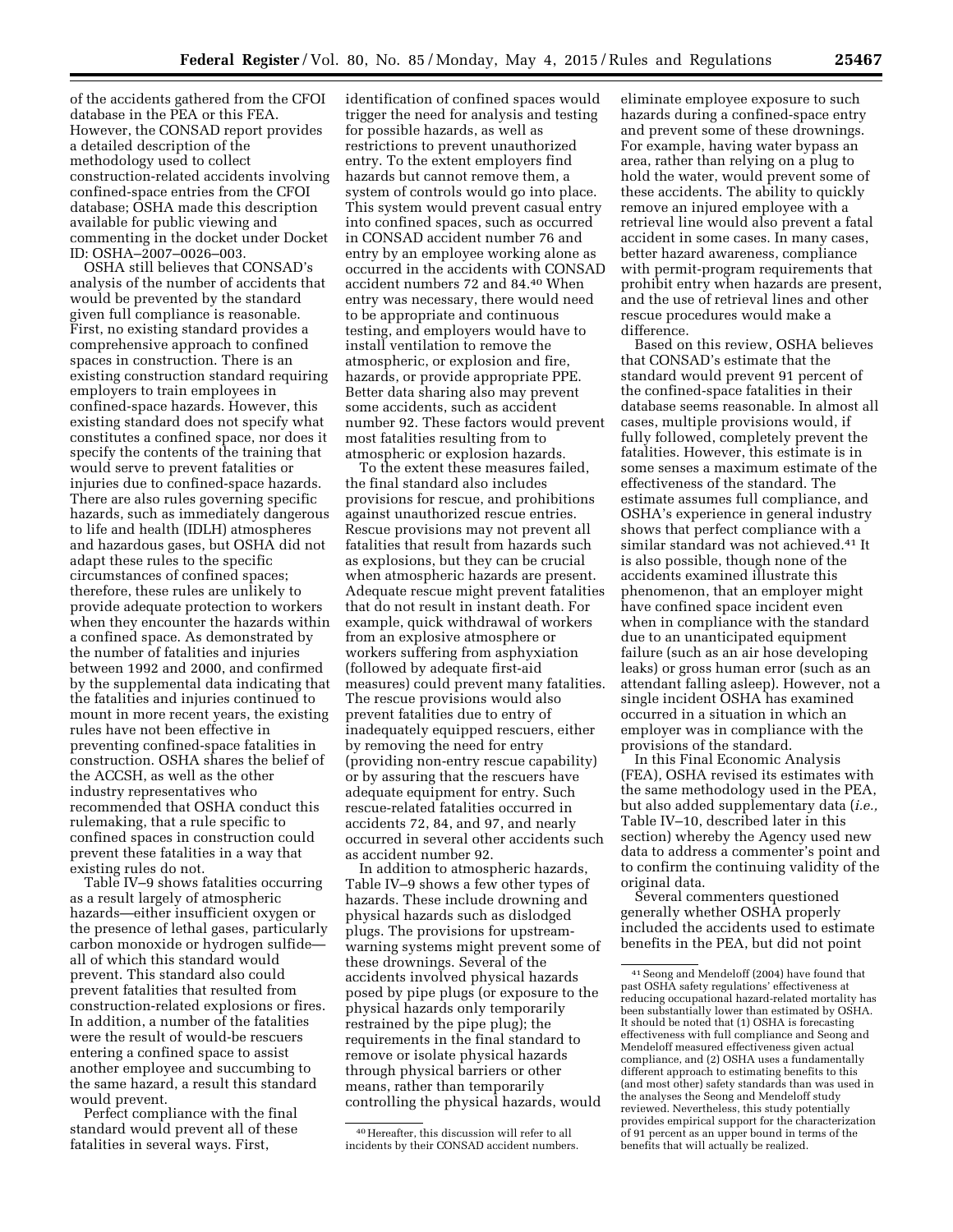to any specific accidents that they would remove from the list of IMIS fatalities provided in the public record for this rulemaking. One of these commenters, the Associated General Contractors of Texas—Highway, Heavy, Utilities and Industrial Branch (AGCT), stated that OSHA did not specify the industry sectors in which the fatalities and injuries occurred (ID–0124).

AGCT also asserted that ''most potential exposures to confined space hazards in the construction industry occur in connection with excavation operations,'' and that other standards adequately address these hazards (ID– 124). Another commenter stated that the PEA included accidents in trenches, while the proposed standard excluded trenching work (ID–035). In response, OSHA notes that the proposed standard did not apply to non-sewer construction work regulated by 29 CFR part 1926, subpart P—Excavations. However, the proposed standard applied to sewer work that fell under subpart P and, therefore, the inclusion of some accidents in trenches was consistent with the scope of the proposed rule. Final § 1926.1201(b) eliminates the distinction between non-sewer construction work and other construction work; the final standard clearly states that it does not apply to work regulated by 29 CFR part 1926, subpart P. As a result, the FEA does not include the costs and benefits associated with accidents occurring in trenchrelated activities unless they also involve confined spaces other than the trench (*e.g.,* a pipe placed inside the trench).

In addition, AGCT asserted, without support, ''Most sewer related fatalities involve municipal workers who are not covered by OSHA standards'' and expressed concern that it would be unfair and improper for OSHA to include benefits to municipal workers not covered by OSHA standards (ID– 124). AGCT did not, however, point to any examples in the IMIS fatality data on the record that involved municipal workers. OSHA reexamined the 1992– 2000 IMIS data and did not find any indication that these examples involved fatalities of municipal workers. Moreover, while AGCT's assertion may hold true with respect to the normal maintenance activities in sewers typically performed by municipal workers, AGCT did not distinguish in its comments between municipalworker fatalities resulting from sewer work performed as part of construction and normal maintenance activities. To the contrary, it is OSHA's

understanding that private contractors perform most sewer-construction activities.

Another commenter, Edison Electric Institute, stated that the analysis did not explain the basis for determining how the included accidents involved construction work, and that the analysis should exclude ''public sector'' work (ID–210, Tr. pp. 98–100). OSHA limited the accidents that served as the basis of the benefits analysis in the PEA to construction work based on the industry code of the employer of the worker involved in the accident. The final standard covers employers subject to OSHA enforcement authority and engaged in construction activity not covered by 29 CFR part 1926, subparts Y—Commercial Driving Operations, P—Excavations, or S—Underground Construction, Caissons, Cofferdams, and Compressed Air, so the final standard covers ''public sector'' work only to the extent that such work is within OSHA's enforcement authority. To the extent that ''public sector'' work means work conducted by municipal employees, OSHA refers to its response in the previous paragraph.

In response to these criticisms, OSHA reviewed the fatalities in the CONSAD IMIS database with respect to the issue of whether a construction standard would cover those accidents. First, the standard would cover municipal workers in state-plan states. However, there is not a single instance in Table IV–9 that identifies a municipal worker as a fatality. As CONSAD reported, all fatalities were for firms in a construction SIC code, and not for firms in a local government SIC code. Some commenters may believe, incorrectly, that contracted construction work funded by a municipality in a non-state plan state is not subject to OSHA standards; if the work involves an employee of a private-sector employer, that employer is subject to OSHA standards regardless of whether or not a local government funds the work.

OSHA then examined whether the general industry standard or any other OSHA standards covered the fatalities. It is difficult to determine coverage from the IMIS descriptions alone, so OSHA examined what standards it cited at the time of the fatality investigation. Even this approach may be unreliable because there may be a citation for a violation associated with a fatality inspection that did not involve a violation that directly contributed to the fatality. OSHA found that only two fatality accidents (89 and 99) had any citations under general industry standards. Absent a clear

indication of a causal link between the general industry work cited and the fatality, OSHA is reluctant to remove these accidents. Moreover, even if these fatalities were the result of general industry activity, OSHA believes that it should include these two fatalities as prevented by the construction standard because it is possible that the employer believed the activities constituted construction work and, therefore, not covered by the general industry standard. With the promulgation of this final rule, it will now be clear that all confined spaces are subject to an OSHA standard, and that similar precautions apply to these spaces.

With respect to excavations, OSHA found only three accidents in which it cited the excavation standard (66, 80, and 86). However, OSHA believes that in all three cases, the fatality occurred in a confined space. The accident investigator identified the worksite in Accident 66 as a confined space. Accident 80 describes an entry into a manhole, which normally means a confined space. Accident 86 describes the activities as ''finish up work,'' implying the excavation phase of the project was complete when the accident occurred.

Several of the accidents involved underground activities, so OSHA examined the accidents for citations to subpart S, OSHA's underground construction standards. OSHA did not find any such citations and, therefore, did not exclude any accidents on that basis.

As a result of the decision, discussed in the cost analysis in this FEA, to exclude costs in state-plan states that adopted some provisions of a confinedspaces standard for construction, OSHA examined whether any of the fatalities involved citations to a state confinedspaces-in-construction standard. OSHA found two such cases—Accidents 67 and 82. Accident 67 occurred in Alaska, which has a comprehensive confinedspace-in-construction standard that included almost all of the provisions in this final confined-space standard. OSHA decided not to include this fatality in the list of fatalities that this standard would prevent given full compliance with the rule. Accident 82, however, occurred in a state that required only mechanical ventilation of confined spaces, and no other provisions of this OSHA standard. OSHA believes that a full confinedspace program compliant with this standard would prevent this accident, while a simple ventilation requirement would not.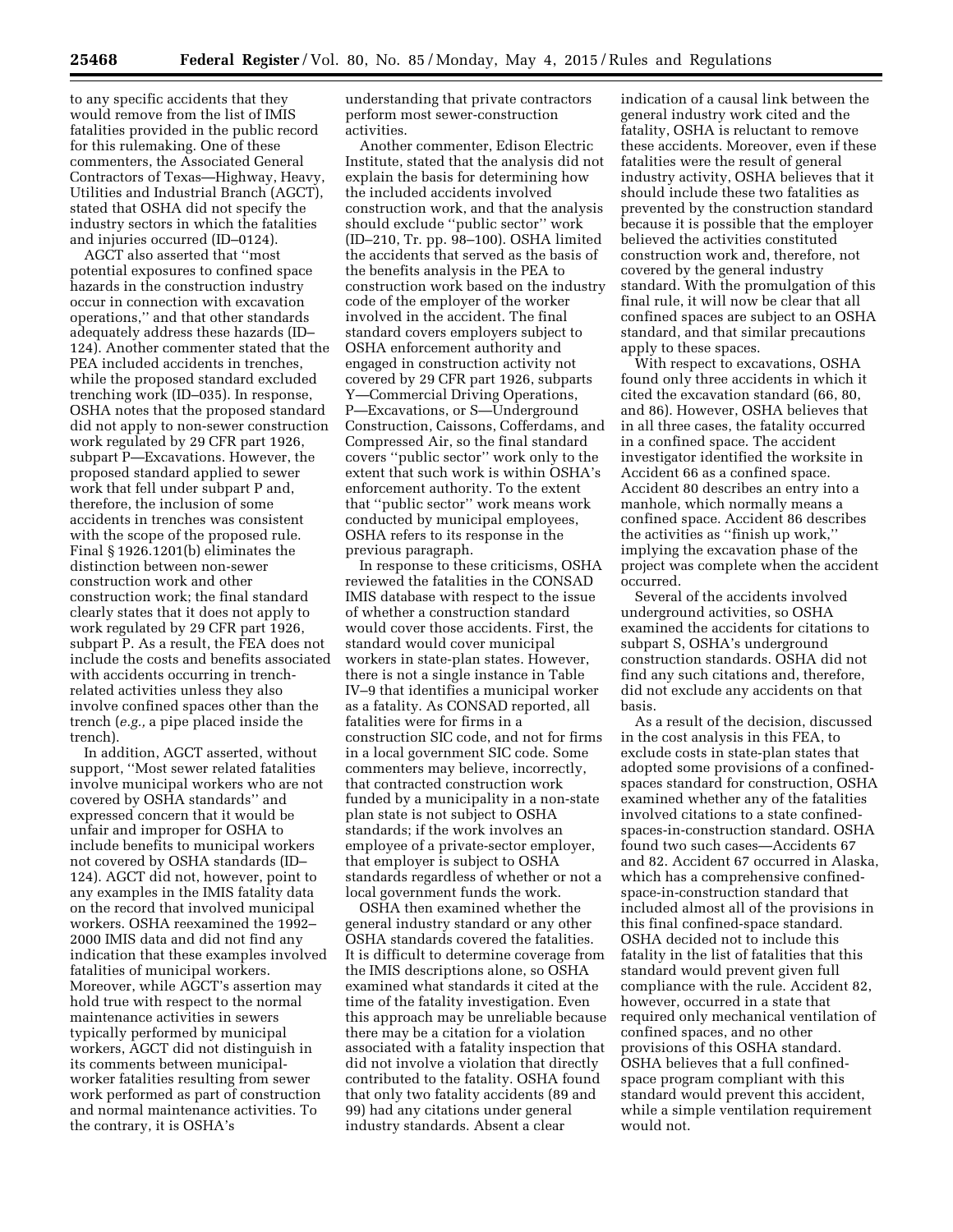[As listed in the Consad report]

| Consad accident No. | Year | Industry SIC<br>code | Type of confined space | Number of<br>reported<br>fatalities | Inspection/<br>activity No. |
|---------------------|------|----------------------|------------------------|-------------------------------------|-----------------------------|
| 57                  | 1992 | 1623                 |                        |                                     | 109472456                   |

#### **Description of Accident:**

At approximately 11:30 a.m. on April 16, 1992, Employee #1 entered a 15 ft. 9 in. deep manhole that was part of a new sewer line installation project in order to plug two sewer lines with wing nut plugs. Employee #2 and a third employee were at the top of the manhole watching as Employee #1 entered the hole and inserted one plug near the top, then proceeded down the ladder to the bottom to install the second plug, which took approximately 4 minutes to install. Employee #1 then stated he was hot, started up the ladder, and fell unconscious to the floor. Employee #2 entered the manhole and attempted to sit Employee #1 upright. Employee #2 then began feeling faint and started up the ladder to exit. A little more than halfway up he passed out and was left hanging from the ladder. The third employee then ran for help. A superintendent tied a rope around himself, held his breath, and rescued Employee #2, who was transported to the hospital, where, after undergoing a blood gas test, he was treated for carbon monoxide exposure. Employee # 1 died from acute carbon monoxide poisoning before he was retrieved from the manhole. The company had no confined space entry procedure in place for this particular job site because they did not consider new manholes to reasonably pose a risk to workers. No measuring equipment was used to detect toxic or combustible gases and oxygen levels. No mechanical ventilation was used. No rescue equipment was available.

| 1992<br>$\sim$<br>799<br>.Jthe<br>E<br>$\cdot$ | . |
|------------------------------------------------|---|
|------------------------------------------------|---|

#### **Description of Accident:**

At approximately 7:45 a.m. on October 27, 1992, Employee #1 was preparing to fiberglass the interior surface of a swimming pool that measured 30 ft long and 16 ft wide with a depth of 4 ft at the shallow end and 9 ft at the deep end. Overnight, a water faucet adjacent to the pool had leaked water into the pool. Employee #1 was removing the standing water in the bowl of the deep end. Initially, he used a sponge and bucket to remove the water. Later, he used about 2 gal of acetone to help accelerate evaporation of the remaining water. He then used a nonexplosion-proof shop vacuum to vacuum the remaining water-acetone mixture. Switching on the vacuum created a spark that ignited the acetone vapor in the bowl of the pool. The resulting explosion and fire caused second- and third-degree burns on 70 percent of his body. Employee #1 was hospitalized until November 12, 1992, when he died of complications.

| 1000<br>$\sim$<br>$\mathbf{u}$<br>64<br>~~<br>λľΓ<br>סי.<br>юњ<br>ນນ<br>___<br>. | . |
|----------------------------------------------------------------------------------|---|
|----------------------------------------------------------------------------------|---|

#### **Description of Accident:**

On September 17, 1993, Employee #1, of Dan's Excavating Inc., a laborer on a sewer construction crew, entered a 26 ft deep manhole to check the line sight glass for water levels. After he had climbed to the bottom of the manhole, Employee #1 made a noise as if he were clearing his throat and then started climbing back out. When Employee #1 was 6 to 8 ft from the top he looked up, let go of the ladder, and fell backward to the bottom of the manhole. Employee #1 died of asphyxia. The atmosphere had not been tested before he entered the manhole. When it was later tested at the manhole level from which Employee #1 fell, an oxygen deficiency was found. Citations were issued for serious violations of R408.40121(1), R408.40121(2), and R408.41115(8).

| <b>AR</b><br>ັບປ | 994<br>-- | $\overline{\phantom{a}}$<br>. . | anhole<br>$\sim$ im.<br>ומו<br><b></b><br>. |  | י י |
|------------------|-----------|---------------------------------|---------------------------------------------|--|-----|
|------------------|-----------|---------------------------------|---------------------------------------------|--|-----|

#### **Description of Accident:**

Employee #1 was applying grout in a manhole. There had been a 20 to 36 in. rubber plug installed into a 36 in. sewer line that entered the manhole in which Employee #1 was working. For some unexplained reason, the rubber plug exploded, hitting Employee #1 and forcing him down the downflow side of the sewer line. Employee #1 died at the scene of severe head injuries.

| 66 | 994 | cor<br>:∠ס ו<br>___ | ١r<br>ובזב |  | $\sim$ $ -$<br>$\overline{\phantom{a}}$ |
|----|-----|---------------------|------------|--|-----------------------------------------|
|----|-----|---------------------|------------|--|-----------------------------------------|

#### **Description of Accident:**

Employee #1 entered a confined space with a lighted torch. The atmosphere was not tested and contained an explosive concentration of propane gas. The propane gas exploded, sending the employee approximately 20 feet in the air, and igniting his clothing. Employee #1 sustained 2nd- and 3rd-degree burns over 70 percent of his body. He died of respiratory arrest two days later. A propane torch had been left on in the space overnight and the flame had gone out, allowing propane to accumulate. Citations were issued.

| 67 | 1994 | 000<br>OZ. | 10.TE<br>шњ |  |
|----|------|------------|-------------|--|
|    |      |            |             |  |

## **Description of Accident:**

Employee #1 died of asphyxia when he was directed to enter a confined space without full compliance with confined space standards and associated procedures.

| 68 | 1994 | 1623<br>___ | 'INOIL<br>nar |  |  |
|----|------|-------------|---------------|--|--|
|----|------|-------------|---------------|--|--|

#### **Description of Accident:**

Employees #1, #2, and #3 were in a dry well modifying sewer mains. Fluids left in the pipe for three months flowed into the work area. The fermenting fluids released hydrogen sulfide gas. Employees #1 and #2 were hospitalized. Employee #1 died of asphyxiation. Employee #2 is in a long term health care facility in Westchester, NY. Employee #3 was treated and released.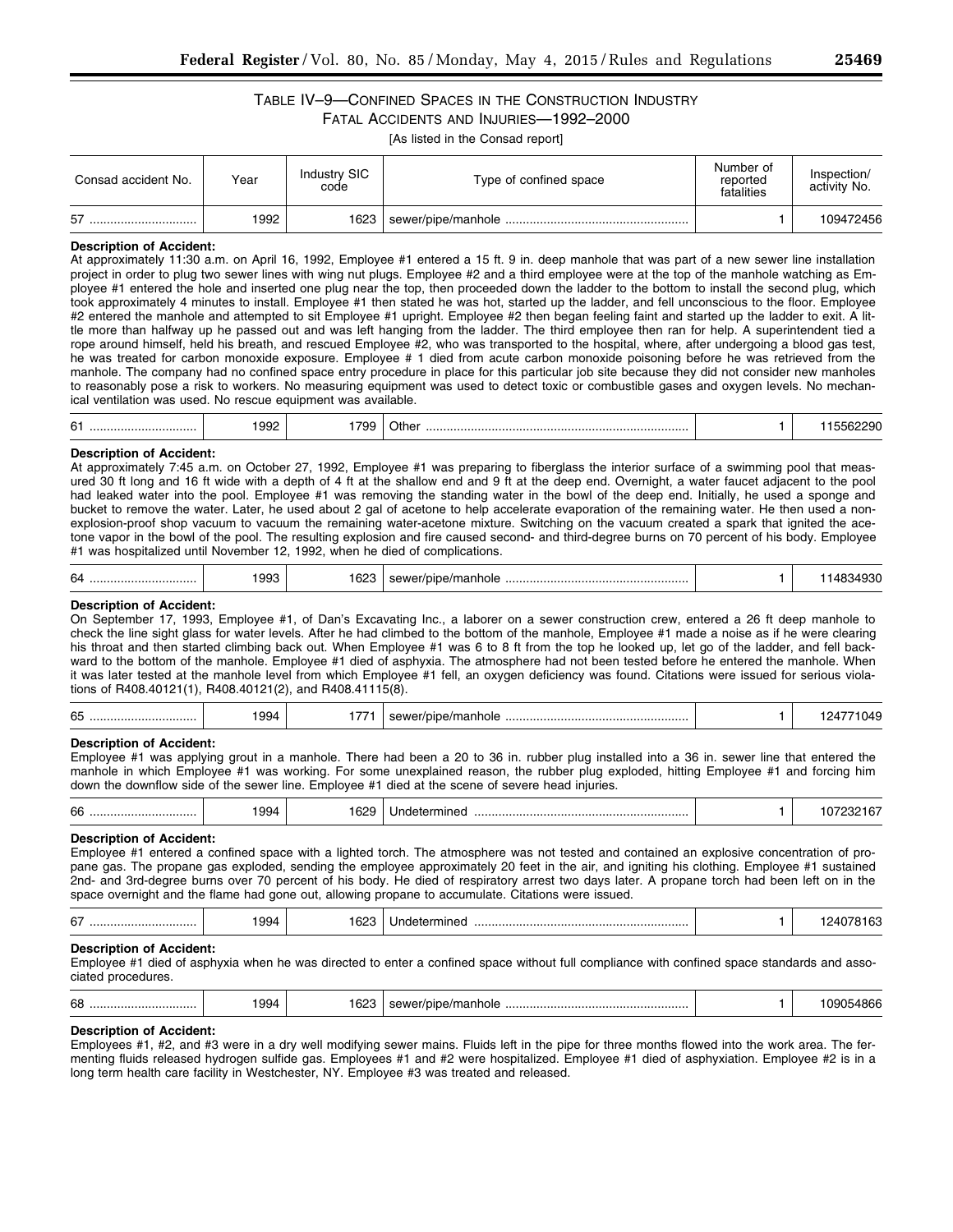[As listed in the Consad report]

| Consad accident No. | Year | Industry SIC<br>code | Type of confined space | Number of<br>reported<br>fatalities | Inspection/<br>activity No. |
|---------------------|------|----------------------|------------------------|-------------------------------------|-----------------------------|
| 69                  | 1994 | 1794                 |                        |                                     | 110465739                   |

#### **Description of Accident:**

At approximately 7:00 a.m. on November 21, 1994, Employee #1 and a coworker, laborers, began removing the rubber bladder plugs from a 48 inch storm sewer drain system to allow the construction site to drain off standing water captured by the blocked line. They climbed into the 10 foot deep manhole D–2, and placed two jointed pieces of 2 by 4s against the end of the metal portion on the rubber bladder plug and the manhole wall to prevent the plug from being swept downstream in the 48 inch storm sewer drain pipe. They then climbed out of manhole D–2. Air pressure was released from the plug installed in the storm sewer drain pipe in manhole D–2 to allow the stored water to pass. Employee #1 told his coworker to release the air pressure from the plug in manhole mixing box D–3, located approximately 71 feet away and upstream adjacent to the flightline. When the coworker arrived at mixing box D–3, it was under water. The employees conversed and the coworker was told to take the air release valve assembly out of the air vent hose to completely deflate the upstream plug. The employees knew this plug was secured by a rope attached to mixing box D–3. They stood around the opening to manhole D–2, and conversed when they noticed the 2 by 4 brace holding the rubber bladder plug in manhole D–2 in the inflow pipe was coming loose. Employee #1 entered manhole D–2 without an access ladder and attempted to shore up the brace by stomping it back into a horizontal position while standing on the lip of the outbound pipe. He was washed down the storm drain and drowned.

| 70 | 1995 | 100 <sup>o</sup><br>סי י | юю |  |
|----|------|--------------------------|----|--|
|    |      |                          |    |  |

#### **Description of Accident:**

Employee #1 was standing on a ladder while removing the rubber plug of an 8 inch sewer line in a manhole. He fell from the ladder into the bottom of the manhole, which contained waste product. Employee #1 attempted to climb out, but fell backward into the manhole. Employee #1 drowned in the bio-residue that was at the bottom of the manhole.

| Pit<br>' 16<br>$\mathbf{A}$<br>ັ | $\overline{z}$ | 100 <sup>F</sup> |  |  |  |  |
|----------------------------------|----------------|------------------|--|--|--|--|
|----------------------------------|----------------|------------------|--|--|--|--|

# **Description of Accident:**

At approximately 7:45 a.m. on November 9, 1995, Employees #1 and #2 were dismantling a scaffold that was approximately 12 ft above an open 45 ft by 60 ft excavation. Employee #1 allegedly fell into the pit on the west side. Employee #2 ran to the ladder on the east side of the pit to help. He collapsed at the bottom of the pit by the ladder. Employees #3 and #4 also went into the pit by the east side ladder. Employee #3 collapsed behind the ladder on a dirt mound about 3 to 5 ft above the bottom of the pit. While descending the ladder, Employee #4 began to feel lightheaded and weak in the knees, and was pulled out of the pit by two Reynolds employees. Two coworkers, who were fire brigade members, also responded to the emergency. One descended the ladder without SCBA and collapsed at the bottom of the pit on top of Employee #2. The other coworker also started down the ladder without SCBA, began to feel lightheaded and weak in the knees, and was pulled out by Reynolds employees. Employees #1 through #3 died of asphyxia and Employee #4 was hospitalized for approximately one month. Argon gas had been used instead of compressed air to operate a pump that removed water from the pit.

| 0.000<br>76<br>י הר<br>996.<br>nole<br>חור<br>۵۵۱<br>ס≥י<br>на<br>.<br>___ |
|----------------------------------------------------------------------------|
|----------------------------------------------------------------------------|

## **Description of Accident:**

Employee #1 and a coworker were assigned to search for a missing plug in one of several manholes in an active sewer system. They opened three manholes, climbed down 12 ft, and used a flashlight to look in the 15 in. pipes. Employee #1 then went into a fourth manhole, where he was overcome by toxic gases. He died several hours later.

| $\overline{\phantom{a}}$<br>----- | aar<br>$\overline{ }$ | LCOO<br>.62. | nını<br>тюне<br>nai<br>----- |  | ה ה |
|-----------------------------------|-----------------------|--------------|------------------------------|--|-----|
|-----------------------------------|-----------------------|--------------|------------------------------|--|-----|

#### **Description of Accident:**

Employee #1, a laborer, and his foreman arrived at a manhole to open a mechanical valve at the bottom of the manhole. While Employee #1 was removing the manhole cover, the foreman was 5 ft away at his truck getting the air tester. When the foreman turned around to go back to the manhole, he saw the top of Employee #1's head disappear into it. The foreman then looked down into the manhole and saw that Employee #1 was unconscious. The foreman tested the air in the manhole and obtained a reading of 14% oxygen. He immediately called 911, and Employee #1's body was retrieved by the local fire department with the use of SCBAs. OSHA's testing of the manhole showed oxygen levels of between 12 and 14 percent. Tests for carbon monoxide, hydrogen sulfide, and flammable vapors were negative. Tests for carbon dioxide were positive, with a reading of 35,000 ppm.

| $\overline{\phantom{a}}$ | J. |  | יום |  |  |
|--------------------------|----|--|-----|--|--|
|--------------------------|----|--|-----|--|--|

# **Description of Accident:**

Employee #1 was working at the bottom of a 10 ft deep pit when he passed out. A coworker who went down to rescue him started to feel sick, so he emerged from the pit and called for help. He then reentered the pit with a second coworker, who passed out before Employee #1 could be rescued. The first coworker was again able to escape. Emergency Services arrived and extricated Employee #1 and the second coworker from the pit. Employee #1 died of asphyxia from inhalation of argon gas.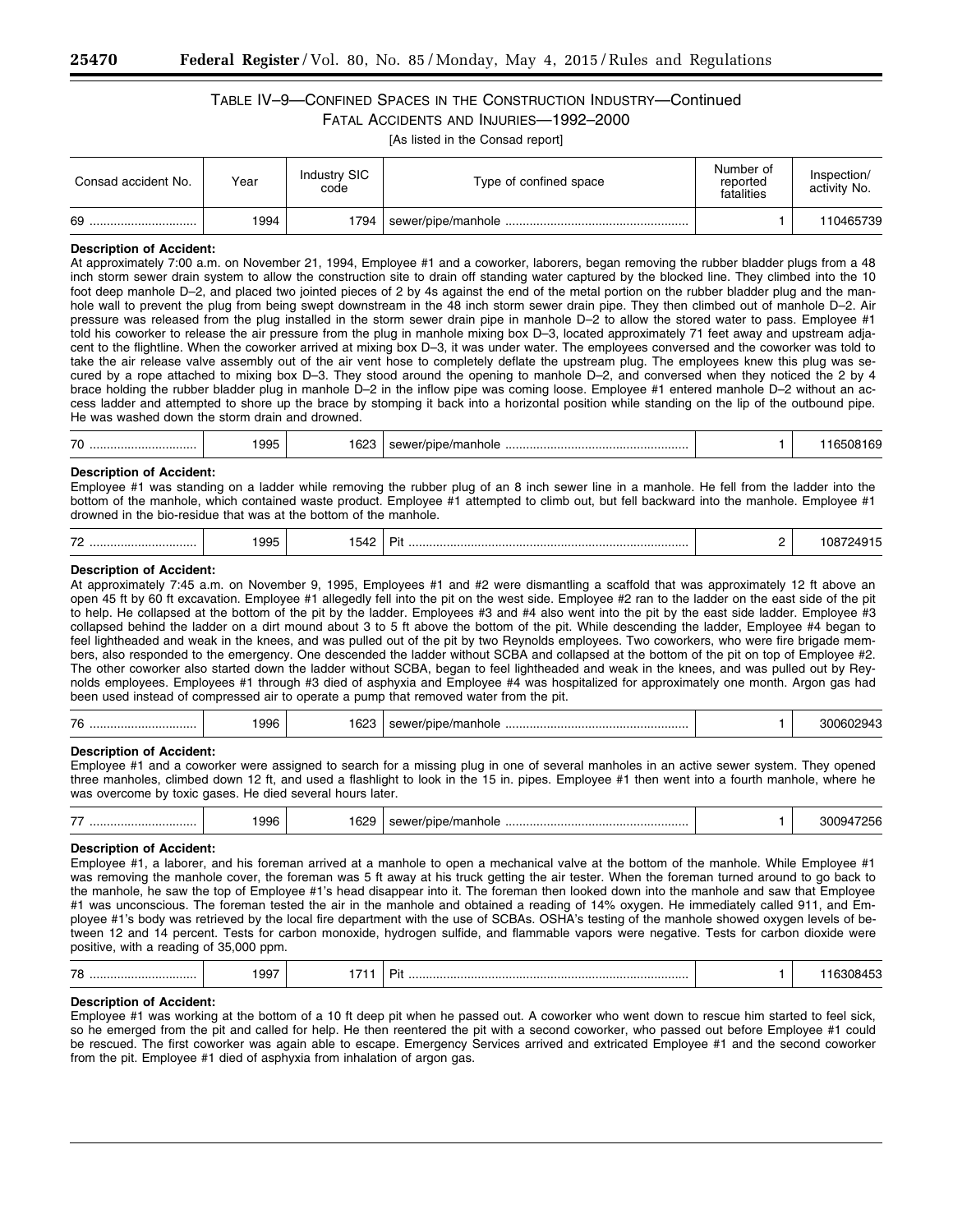[As listed in the Consad report]

| Consad accident No. | Year | Industry SIC<br>code | Type of confined space | Number of<br>reported<br>fatalities | Inspection/<br>activity No. |
|---------------------|------|----------------------|------------------------|-------------------------------------|-----------------------------|
| 79                  | 1997 | 1794                 |                        |                                     | 127317493                   |

## **Description of Accident:**

At approximately 11:00 a.m. on March 4, 1997, Employee #1 entered a recently constructed 8 ft deep by 4 ft diameter manhole to retrieve a clod of dirt on the bottom. He was one his way out when he fell back in and lost consciousness. Employee #1 died of asphyxia. He apparently was overcome by high levels of methane gas.

| 80 | 1997 | $\sim$<br>OZ. | 'uno.<br>nar |  |
|----|------|---------------|--------------|--|

## **Description of Accident:**

At approximately 4:30 p.m. on August 4, 1997, Employees #1 through #3 were working on a sewer system project in a residential area. Employee #1 descended into a 12 ft deep manhole to apply jointing compound and to remove some laser sighting equipment. After several minutes, Employees #2 and #3 noticed that Employee #1 had collapsed. They shouted to the foreman, who ran to the manhole, surveyed the situation, and immediately called 911 from his truck. Meanwhile, Employees #2 and #3 entered the manhole to rescue Employee #1. Employee #3 later stated that he did not notice any unusual odors, but that he and Employee #2 began to feel dizzy during their rescue efforts. They lifted Employee #1 to coworkers at the surface, after which Employee #3 climbed out of the manhole and collapsed. Employee #2 tried to ascend the ladder, but collapsed to the bottom of the manhole. Employees #2 and #3 were taken to separate hospitals and treated for carbon monoxide exposure. Employee #1 was taken to the emergency room, where he was pronounced dead. The autopsy report listed the cause of death as carbon monoxide inhalation. The employer had confined space entry procedures in place, but did not implement them. At the time of the accident, there was no rescue equipment near the manhole and testing was not done for toxic or combustible gases prior to the employees' entry. No mechanical ventilation was used for the manhole.

| 82 | 998<br>. | '794 | vanhole<br>20110 |  | - - - |
|----|----------|------|------------------|--|-------|
|----|----------|------|------------------|--|-------|

# **Description of Accident:**

Employee #1 died of asphyxiation when he entered a sewer bore casing. Employee #1 entered the sewer bore casing when the casing struck a rock and was unable to get out. A second employee also went into the casing but managed to get out.

| ດລ<br>ັບເ | 998 | 000<br>10Z | $-11800$<br>поњ |  |
|-----------|-----|------------|-----------------|--|
|           |     |            |                 |  |

## **Description of Accident:**

A construction crew of four men was tying an old sewer line into the new sewer system. Employee #1 broke a plug within the new sewer line and began to climb up the ladder toward the opening of the manhole. Gas rushed from behind the plug and overcame him, causing him to fall back into the hole. The second employee saw Employee #1 fall back into the manhole. He quickly went down to rescue him. The second employee partially reached the bottom of the hole before he decided to come back up. The two remaining employees eventually went down into the hole. The second employee managed to get out of the manhole and summon help. The Fire Department Rescue Team retrieved the third and fourth employees before they became totally incapacitated. Employee #1 died of asphyxiation. The other three employees were sent to the hospital for medical treatment.

| 84 | 998<br>. | coc<br>102 | າດໄ6<br>$\bigcirc$ MATC | _ | . |
|----|----------|------------|-------------------------|---|---|
|----|----------|------------|-------------------------|---|---|

### **Description of Accident:**

Employees #1 and #2 were part of a construction crew building an extension sewer line that was to tap into an existing city line. The crew had exposed one side of a manhole in the city sewer line and a subcontractor had core-drilled a hole in it for placement of the new line. Some concrete remained intact after the drilling was completed. Employee #1 was lowered into the manhole using a chain draped over a rock bar. He was immediately overcome by the high levels of hydrogen sulfide. Employee #2 attempted to rescue him but was also overcome by the fumes. Both workers were killed.

| 000<br>R <sub>5</sub><br>998<br>זונ<br>ס י<br>lole<br>ັບປ<br>__ | ^^ |
|-----------------------------------------------------------------|----|
|-----------------------------------------------------------------|----|

## **Description of Accident:**

Employee #1 entered a 9 ft deep manhole to apply sealant to the connecting concrete rings. This was the last, and the deepest, of the six manholes he had entered. Shortly after reaching the bottom, Employee #1 was overcome by hydrogen sulfide gas that had collected in the manhole. He was killed.

| 86 | 1998<br>$\cdot$ | ∗۵۵<br>י ש+<br>____ | . 10 116 |  | $ -$ |
|----|-----------------|---------------------|----------|--|------|
|----|-----------------|---------------------|----------|--|------|

#### **Description of Accident:**

Some employees were installing a French drain system to collect water seeping from a slurry pond. The employees were entering the catch basin to do the final touch-up work by riding the bucket of a backhoe down into the basin. One of the employees, a 57-year old supervisor, was engulfed by vapors that were later found to be hydrogen sulfide. He died of inhalation of toxic fumes. Four other employees were hospitalized for exposure to the hydrogen sulfide.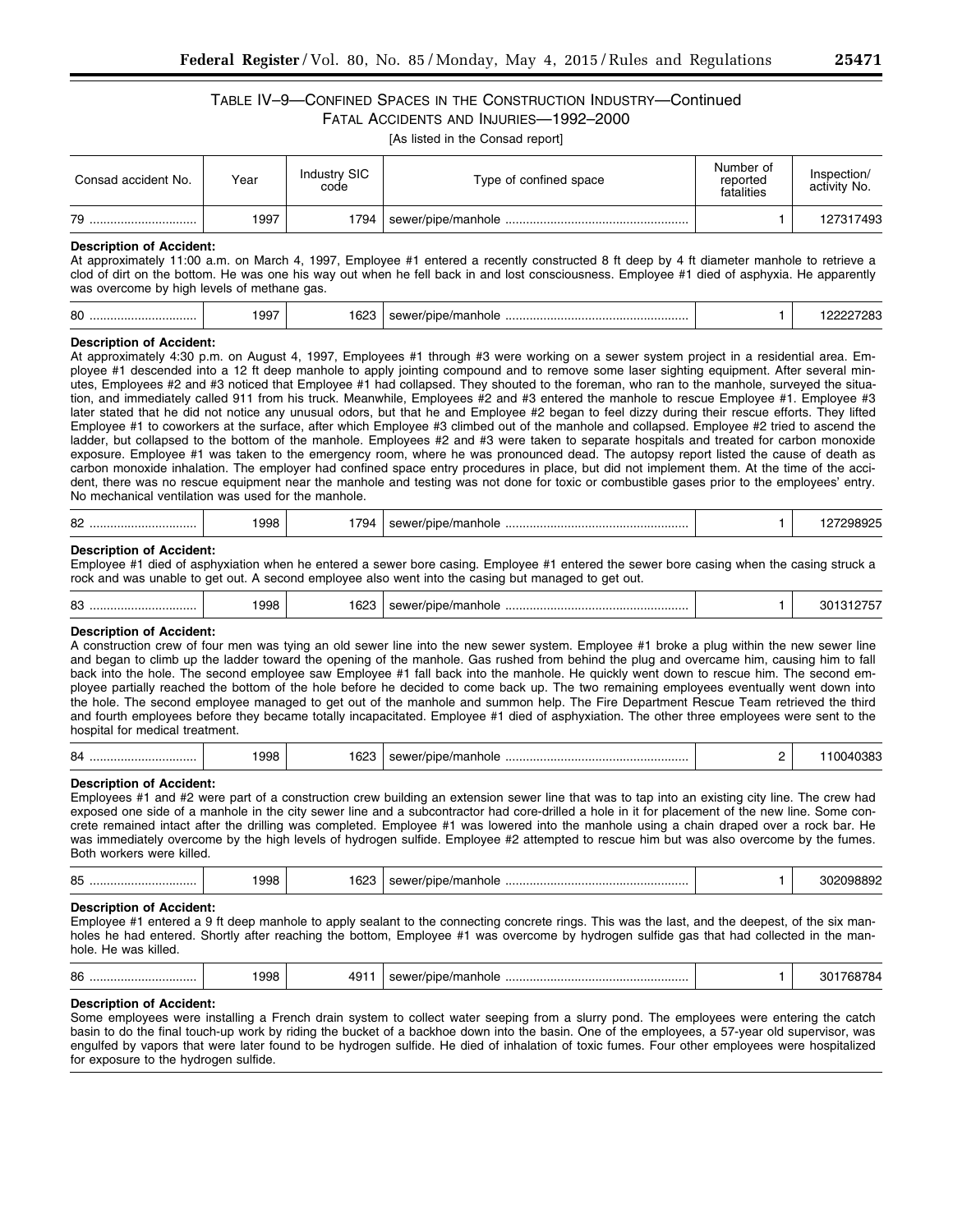[As listed in the Consad report]

| Consad accident No. | Year | Industry SIC<br>code | Type of confined space | Number of<br>reported<br>fatalities | Inspection/<br>activity No. |
|---------------------|------|----------------------|------------------------|-------------------------------------|-----------------------------|
| 89<br>              | 1999 | 7699                 | Tank                   |                                     | 302710413                   |

#### **Description of Accident:**

An employee was painting the interior of a 15,000-gallon water storage tank with epoxy primer paint. An airless spray was being used for this task. An organic vapor air purifying respirator was in use and three small exhaust fans were drawing from the 12-in. pipe openings in the tank. The employee was found dead at the bottom of the section of the tank used for initial filling and settling. There was no confined space program or procedure in place at the time of the incident and the employee was working alone without the knowledge of the supervisor(s). The medical examiner's report stated that death was caused by an overexposure to organic vapors consistent with those found in the paint formulation (MiBK, Toluene, Xylene). The Atlantic City Fire Department Confined Space Rescue Team had measured approximately 3 of the LEL for these vapors at the time they removed the deceased from the tank.

| 90 | . .<br>___ | $\cdots$<br>__ | ,, |  | . .<br>.<br>. |
|----|------------|----------------|----|--|---------------|
|----|------------|----------------|----|--|---------------|

#### **Description of Accident:**

Employee #1 was spraying Sunflex, a waterproofing substance, inside the bottom half of a 7 ft by 5 ft by 9 ft concrete stoop while the coworker went to their truck to get more insulating boards. When the coworker returned, he found Employee #1 collapsed at the bottom of the stoop. Employee #1 was rushed to the hospital, where he later died.

| 92<br>794<br>aaa<br>יי<br>זור<br>ЧΩ⊫<br>,,,,<br>. .<br>____<br>$  -$ |  |
|----------------------------------------------------------------------|--|
|----------------------------------------------------------------------|--|

# **Description of Accident:**

Employee #1 entered a new manhole approximately 21 ft in depth and was overcome, lost consciousness, and was unresponsive. Employee #2 entered the manhole in an attempt to rescue Employee #1 and was also overcome and lost consciousness. Two additional co-workers attempt[ed] to rescue Employee's #1 and #2 but became dizzy, disoriented and experienced shortness of breath. These employees were able to exit the manhole. The manhole had been installed approximately two weeks earlier and was placed over an existing and active sewer line which had not yet been tapped. Employee #1 was pronounced dead at the scene and Employee #2 was hospitalized.

| ΩE<br>ັ | <b>2000</b><br>$- - -$ | $-70-$<br>.<br>____ | 'nır |  | $ -$ |
|---------|------------------------|---------------------|------|--|------|
|---------|------------------------|---------------------|------|--|------|

# **Description of Accident:**

Two employees of an electrical contractor were working in a 7.9-meter-deep sump manhole at a water desalination facility site under construction. An employee of a general contractor found the employees unconscious at the bottom of the manhole. An outside rescue service from a local fire department responded and found the atmosphere in the manhole to contain 8 percent oxygen at the bottom of the sump. The two employees died of hypoxic asphyxia. Post accident evaluations found oxygen levels as low as 2 percent and elevated levels of nitrogen and carbon dioxide. The sump was found to be in contact with warm, moist soil through a series of interconnected perforated pipes designed to drain excess groundwater. It was suspected that biological activity in the surrounding soil consumed the available oxygen and generated excess levels of nitrogen and carbon dioxide.

| $\sim$<br>. .<br>ັບ | 2000 | 000 <sup>2</sup><br>102 | inole<br>מותום· | – | ,,,,<br>$\cdot$ |
|---------------------|------|-------------------------|-----------------|---|-----------------|
|---------------------|------|-------------------------|-----------------|---|-----------------|

# **Description of Accident:**

At approximately 12:15 p.m. on September 26, 2000, Employees #1 and #2 were trying to unclog a sewer line. Employee #1 entered the north manhole to place a bucket that would catch all the debris coming out of the pipe. Employee #2 was able to release the blockage in the south manhole, and the water moved to the north manhole. Employee #1, who was still there, called for help and Employee #2 ran to his assistance. Both workers succumbed to gas present in the pipe, and died of asphyxia.

| 98 | 2000<br>$-000$ | .<br>. . | inole |  |
|----|----------------|----------|-------|--|
|    |                |          |       |  |

# **Description of Accident:**

Employee #1 inserted an inflatable plug into a storm sewer pipe located at a street drain so that the pipe could be pumped of water in order to perform concrete work at the other end of the pipe. He was half way in the drain and was pushing on the inflatable plug to check its fit. The plug burst and blew him down an intersecting pipe where he drowned.

| 99 | 2000<br>. | 70 C | ∵лn∈ |  | `` |
|----|-----------|------|------|--|----|
|----|-----------|------|------|--|----|

# **Description of Accident:**

Employees #1 and #2, who worked for a nested maintenance contractor, were finishing the turnaround of the sulfur recovery complex at a refinery. They were removing a 14 in. isolation blind from the overhead inlet of a horizontal receiver vessel. The vessel was part of an amine treating unit that had been emptied, steamed out, and drained a few days before. After several attempts, the overhead piping had been replaced and the blinds had been removed and reinstalled. Employees #1 and #2 were working from a scaffold when they were exposed to strong hydrogen sulfide emissions from the vessel. Employee #1 staggered away, but within minutes had lapsed into unconsciousness and died. Employee #2 managed to escape and reach grade level. He was hospitalized for observation and released with no lasting effects. The vessel had accumulated sour gas from a connected overhead gas line, tied into nearby sulfur trains that were operating at relatively low pressure. The source was a single leaking 12 in. gate valve that had been closed and locked out. Employees #1 and #2 were working without respiratory protection or gas detection equipment. The valve inspection program, lockout/tagout program, and respiratory protections were found lacking. At the time of the accident, the foreman was also overseeing other crews at the site.

#### **TOTAL NUMBER OF FATALITIES: 31**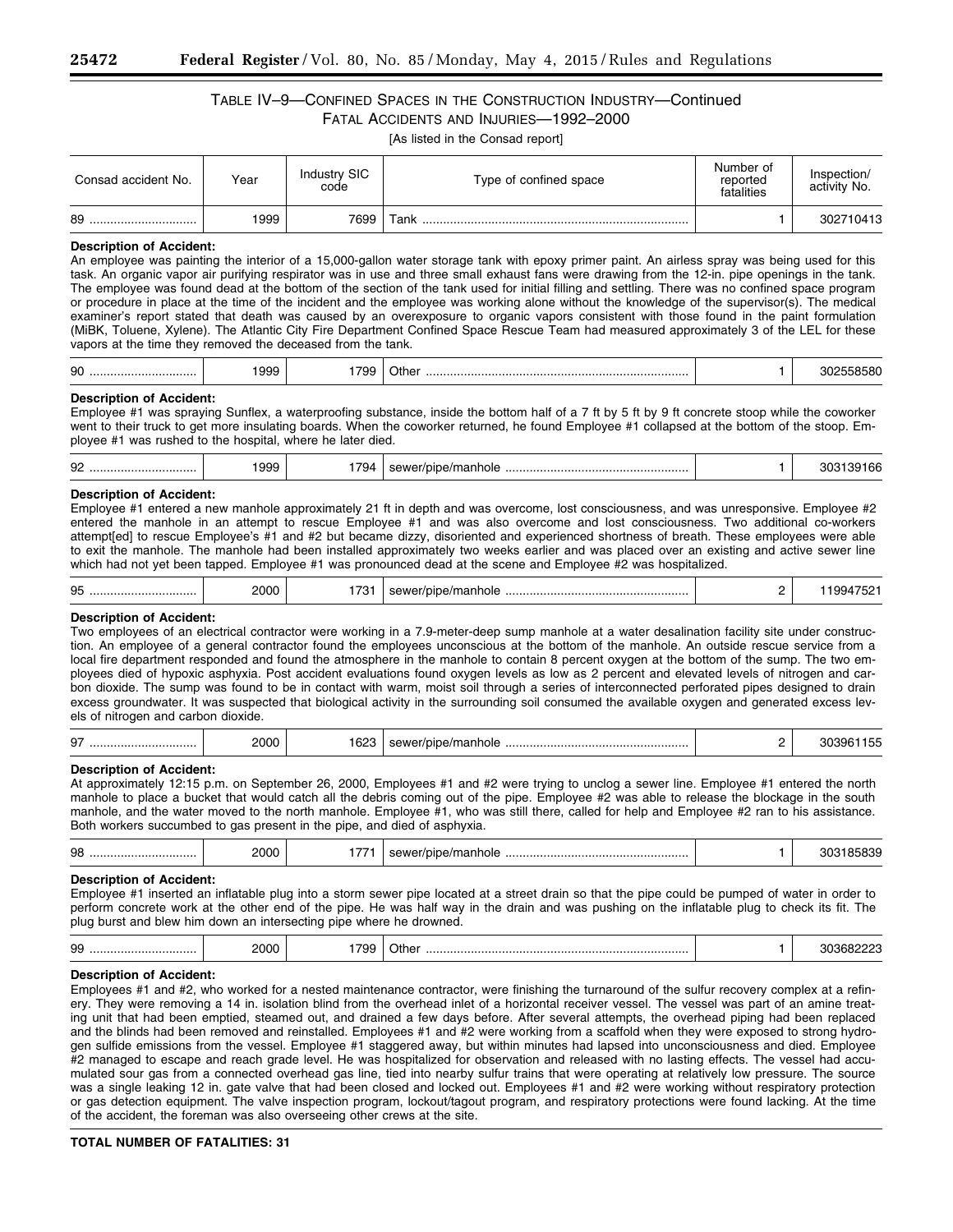[As listed in the Consad report]

| Consad accident No.                                                                           | Year | Industry SIC<br>code | Type of confined space | Number of<br>reported<br>fatalities | Inspection/<br>activity No. |  |  |
|-----------------------------------------------------------------------------------------------|------|----------------------|------------------------|-------------------------------------|-----------------------------|--|--|
| TOTAL NUMBER OF FATALITIES PREVENTABLE BY THE CONFINED–SPACES–IN–CONSTRUCTIONS PROVISIONS: 30 |      |                      |                        |                                     |                             |  |  |

Source: OSHA IMIS database, analyzed by OSHA, Directorate of Standards and Guidance and Directorate of Construction.

accuracy. OSHA found duplicate fatalities reported for CONSAD Accident Numbers 65, 69, and 72, and removed those duplicates from the analysis. In this regard, Appendix C.1 of the CONSAD Report erroneously shows two fatalities for accident number 65, two fatalities for accident 69, and three fatalities for accident 72. The IMIS database for these cases, however, reported a total of one, one, and two fatalities, respectively. OSHA then reduced the 34 fatalities cited in the initial IMIS data report to a final total of 30 fatalities for the period of 1992 to 2000 to account for the three duplicative fatalities, in addition to removing the fatality described in CONSAD Accident number 67, discussed previously. OSHA notes that the original CONSAD analysis may not include all confined-space accidents. For example, the supplemental analysis at the end of this chapter found several confined spaces where there were electrical hazards; the CONSAD analysis did not include any electrical hazards. It is possible that the original analysis incorrectly excluded confined spaces when the only hazards were electrical.

Due to a confidentiality agreement with BLS, OSHA could not publish detailed information about the CFOI data used in the PEA, and OSHA no longer has access to the research file containing the data. To account for the possibility of human error of the initial review of the CFOI data, OSHA made a proportionate reduction in the total fatality count of the CFOI data used in the PEA. Applying a factor of 30/34 (derived from the adjusted count for IMIS fatalities due to reporting errors) to the initial CFOI fatality count of 24, the total number of CFOI fatalities decreased to 21.

Therefore, for this FEA, OSHA concluded that a total of 51 construction-related fatalities due to confined-spaces entries occurred during the nine-year period from 1992 to 2000. Full compliance with the provisions of this standard would prevent an average of 5.7 fatalities each year related to confined spaces in construction;

OSHA also reviewed the narratives for applying a probability prevention rate of 91 percent, the standard would prevent 5.2 fatalities each year.

> AGCA noted that the results from a survey of 74 of AGCA's members, employing 28,900 full-time workers, showed no fatalities in confined spaces, and only two fatalities in construction, between 2005 and 2007 (p. 59). The finding that 74 employers had no fatalities in confined spaces over a three-year period does not detract from, or contradict, OSHA's analysis. OSHA believes that such a result is perfectly consistent with the estimate that, from 1992 to 2000, there was an average of 5.7 preventable confined-space fatalities per year among the millions of workers engaged in construction covered by this standard.

Another comment from the AGCA report made several points asserting that a standard on confined spaces in construction was unnecessary. First, AGCA claimed that the rate of fatal and serious injuries ''in the affected industries'' is declining, and, second, that OSHA's analysis is deficient because it does not compare the construction rates with rates across other industries. The report states that ''[t]he injury trends have cost and benefit implications for assessing the proposal on a forward looking basis, which are not considered in the OSHA report'' (p. 58). In this case, the analysis of confined space incidents for the period 2006 to 2009 show a slight increase, rather than a decline, in the number of fatalities as compared to the original 1992 to 2000 period analyzed for the original PEA. OSHA therefore finds no reason to reduce benefits or costs as result of a long term trend toward safer practices in confined spaces. The report does not support its claim that OSHA's analysis was somehow deficient in not comparing the rates of injury in construction with the rates in other industries, but OSHA notes that construction activities generally have high injury rates. Moreover, contrary to the commenter's assertion that the fatality rate is declining in comparison to the older set of data analyzed in the PEA, when

OSHA analyzed newer fatality data from between 2006 and 2009 (see Table IV– 10) for the purpose of confirming the result under the older data, OSHA did not observe any decline. Instead, it found the annual fatality rate for confined spaces in construction over this period to be higher than during the earlier period.

The National Utility Contractors Association (NUCA) urged OSHA to model the construction rule on the general industry rule, as OSHA did in this final rule. In this comment, NUCA stated:

It is also our opinion that there is no sound evidence to support the view that a new and separate standard for construction will reduce the number of confined space injuries and fatalities. \* \* \* Therefore, issuing a new, separate standard for construction will not only create untold confusion, but also an unnecessary burden—with no improvement in safety—on all contractors who have been successfully using the General Industry Standard as a guideline to safe entry into confined spaces.

#### (ID–075.)

NUCA also suggested the new classification system in the proposed rule would have little benefit in terms of reduced accidents in confined spaces, but did not provide specific data to support their claims (ID–075). Other commenters pointed to the absence of fatalities among employers that complied with the general industry standard when engaged in construction activities (*e.g.,* ID–035 and ID–113).

As discussed extensively in the preamble, this final rule is much more similar to the general industry rule than was the proposed rule, and it includes a number of cost-saving measures not in the proposed rule. For example, this final rule excludes work performed under subparts S and entirely from the scope of the standard and allows suspension of the permit in certain circumstances. At the same time, the final rule for construction also includes several important distinctions and clarifications in comparison to the general industry standard. For example, the new rule defines the term ''controlling employer'' and shifts some of the duties that the general industry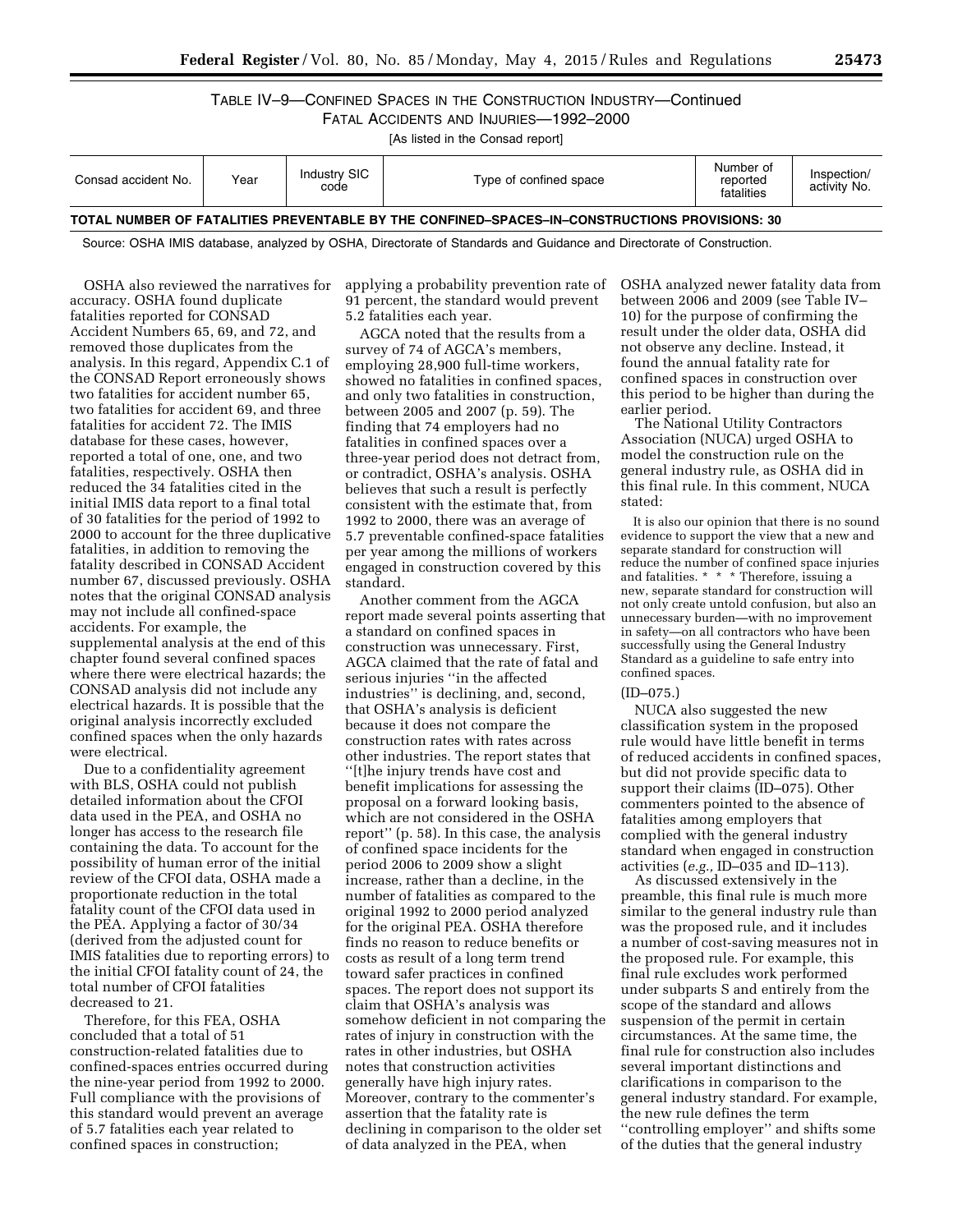standard assigns to the host employer to the controlling employer. This difference is important in the many situations, of which there are several reported in the database, involving host employers who need construction work but may not directly run the confinedspace program.

This final rule for construction also requires continuous monitoring for atmospheric hazards during permit entries and during entries under the alternative procedures specified in § 1926.1203(e). With the improved technology available today, continuous monitoring involves few costs beyond the cost of the regular monitoring required by the general industry standard. Further, such monitoring is necessary in confined spaces where conditions change as the work progresses, either through the introduction of an unexpected substance into the permit space, as in accidents number 68 and 78, or the substances used as part of the work result in new hazards as in accidents number 89 and 90.

To further evaluate and confirm its finding that this final standard would reduce the number of fatalities and injuries when entering constructionrelated confined spaces, OSHA added a supplemental table (Table IV–10 shown below) using more recent accident data, and modified its methodology for selecting relevant confined-space fatalities. The Agency did not rely on this data in reaching any of the findings legally required to support this rulemaking, but the Agency concludes that this supplemental analysis confirms the overall validity of the data on which it based those findings.

The Agency examined selected narratives of fatal accidents that occurred in the years 2006 through 2009 and recorded in OSHA's IMIS database. To identify fatal accidents in confined spaces, OSHA conducted a terminology search of fatal accident narratives using a list of several terms appearing in confined-spaces-in-construction work.42 To limit the analysis to accidents related to construction activities, OSHA identified construction-related accidents by those employers classified under the two-digit Standard Industrial Classification codes of 15, 16, and 17. As with the older data, OSHA also

screened the accidents for citations to subparts P (Excavations) and S (Underground Construction). OSHA reviewed the cases and selected only those cases covered by this final standard and that the final standard would, with reasonable certainty, prevent if employer complied fully with its provisions. In sum, OSHA identified 23 records involving 31 fatalities from 2006 through 2009 that met all of the above criteria (construction-related activities; in SIC 15, 16, or 17; involved a confined space covered by this final standard; and were preventable by compliance with the provisions of the final standard). Table IV–10 presents these cases, along with a brief narrative for each case taken verbatim from the IMIS records.

As the narratives demonstrate, these accidents usually resulted from a failure to follow multiple provisions in the final standard. For example, in several of the accidents listed in Table IV–10, workers died or received injuries after entering confined spaces to attempt rescue. These accidents were preventable had employers followed appropriate rescue procedures, provided proper training, posted an attendant to prevent unauthorized entry, or through a combination of these steps, all prescribed by this final standard. In most other examples, the prohibition on entry without a permit program in place would prevent employee exposure to the hazard.

For the purposes of determining how the different provisions of the standard prevent the accidents identified in the supplemental analysis, OSHA grouped the provisions by general purpose. For example, OSHA grouped all provisions related to evaluation and classification of standards into one heading called ''Classification and Evaluation,'' and grouped all of the provisions related to setting up and implementing a permit system under the heading of ''Permit System''. OSHA used these headings to avoid a confusing list of overlapping and interdependent provisions, and to compare benefits to costs later in this section.

The Agency sometimes attributed an accident to a set of provisions even though it was unclear from the accident abstract whether the employer followed that provision on a voluntary basis. Therefore, although OSHA accounts for baseline compliance in terms of costs, it does not account for baseline compliance in terms of potential monetized benefits. OSHA believes from the descriptions of the fatalities and injuries presented in Table IV–10 that baseline compliance with most provisions, though high when

examining compliance across all affected industries, was minimal in the situations in which these accidents occurred. It is unlikely that the accidents detailed in this chapter would occur had the affected firms had a proper confined-spaces program in place. Following some groups of provisions, such as ventilation and hazard isolation, would have assured that the accidents could not have possibly happened.

OSHA also used the term ''potentially'' in this analysis to describe the prevention of some accidents because, as noted above, some accident descriptions are unclear. The Agency also used the term because some provisions, such as the training and information-exchange provisions, do not directly and automatically prevent accidents, but instead contribute to the likelihood that employers will correctly follow other provisions and, therefore, prevent accidents. In the final section of this chapter, OSHA presents a breakeven sensitivity analysis to examine further the number of injuries and fatalities that would need to be prevented for the benefits of this standard to equal its costs.

In some cases, a state had a confinedspaces rule in place at the time the accident occurred. In one accident, the state rule was a comprehensive rule similar to this final rule. OSHA removed this accident from the database. In other cases, the state rule included only some of the provisions in OSHA's final standard. In these cases, OSHA did not list provisions in the OSHA standard that are also mirrored in the state rule, but listed the OSHA provisions not mirrored in the state rule.

In the remainder of this section, OSHA describes the groups of provisions that it used in analyzing accidents, and the criteria for determining whether the provision could potentially prevent the accident. Some accidents involved more than one fatality, and, in these cases, different sets of provisions might be relevant to different fatalities.

*Evaluation, Classification, and Notification Provisions:* This group includes all provisions related to requirements to identify and classify confined spaces, such as §§ 1926.1203(a) and 1926.1203(b). The evaluation and classification provisions can trigger other employer duties, such as an employer duty to prevent entry under § 1926.1203(c), or to condition entry in accordance with § 1926.1203(d). For the purposes of this analysis, this group includes the provisions of § 1926.1203(c) that require employers to use barriers or other means

<sup>42</sup>The list of search terms included the following: Confined space, hole, pit, bin, boiler, manhole, tank, incinerator, scrubber, pier, sewer, transformer, vault, duct, storm drain, water main, drilled shaft, enclosed, enclosed beam, crawlspace, trench, tunnel, vessel, digester, lift station, cesspool, silo, air receiver, sludge gate, air preheater, step up transformer, turbine, chiller, bag house, mixer, reactor, and cofferdam.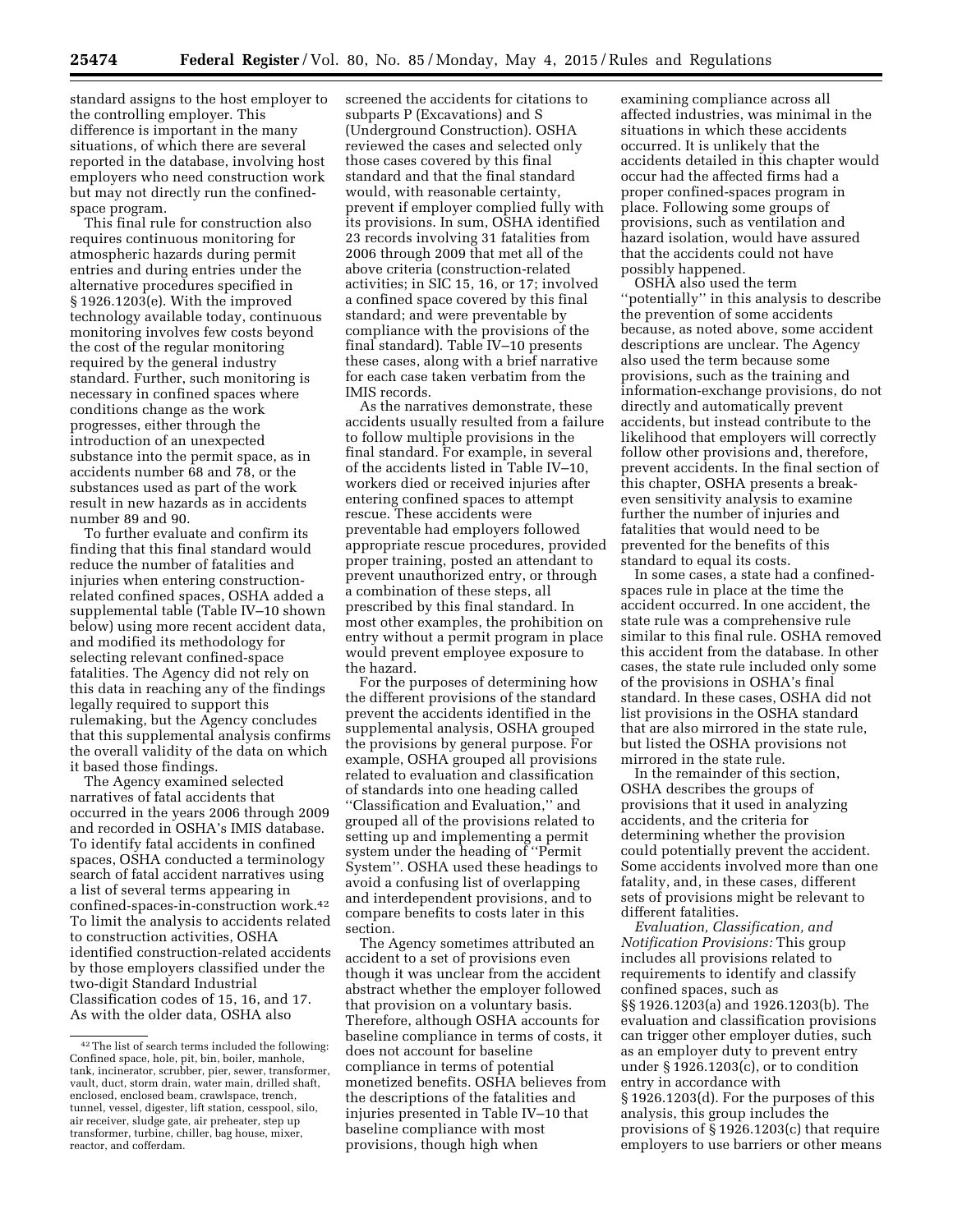necessary to prevent unauthorized entry to a confined space. Since no other preventive measures would go into effect without such evaluation and classification, OSHA found that these provisions had potentially preventive effects for all accidents examined.

*Information-Exchange Provisions:*  This group includes all provisions related to requirements for host contractors, controlling contractors, and other contractors to exchange information, such as § 1926.1203(h). The accident descriptions are unclear regarding information-exchange activities. OSHA classified an accident as potentially prevented by these provisions if the description indicated the presence of more than one contractor or if the accident took place in an existing structure (mainly sewers) where information about the existing structure would almost certainly be known beforehand. OSHA did not consider the accident potentially prevented by this provision if it took place in a home or in new construction projects, unless there was an indication of multiple contractors present. In those cases, there is not typically a host employer with relevant knowledge about hidden hazards available, but there may be multiple employers present. Because the accident descriptions do not typically indicate whether there were multiple employers on a site, this approach may underestimate the number of multicontractor sites.

*Permit-Program Provisions:* This group includes the provisions requiring a permit program or alternative procedures for entry, as well as the requirements for setting up and implementing systems, such as §§ 1926.1203(d), 1926.1203(e), and 1926.1204(a). OSHA determined that these provisions could have a role in potentially preventing accidents in all situations except where the entry took place by explicit orders of a supervisor or where the entry was for rescue purposes. (These two exceptions might be violations of these requirements, but it is unlikely that a permit system could prevent casualties related to rescue entry (though they might prevent the need for such entry) or entries explicitly approved by supervisors.) OSHA also noted situations in which an entry seemed to be unnecessary (such as entries to retrieve dropped items) and, therefore, was extremely unlikely to take place under a permit system with clear prohibitions on unauthorized entry. OSHA determined that all such accidents involving unnecessary entries would be preventable had employers complied with these provisions.

*Early-Warning-System and Atmospheric-Testing or -Monitoring Provisions:* This group includes all provisions that require or imply the need for atmospheric testing or monitoring, including § 1926.1203(a) (when monitoring is necessary for identification), §§ 1926.1204(b), 1926.1204(c), and 1926.1204(e). OSHA determined that these provisions could have a role in preventing accidents in all situations involving asphyxiation (whether due to lack of oxygen or toxic gasses) or a build-up of explosive vapors. This group also includes the requirement in  $\S 1926.1204(e)(1)(iii)$  to monitor for non-isolated engulfment hazards, such as liquids flowing through a sewer system. OSHA determined that this provision could prevent accidents in which employees drown or asphyxiate when liquids or other flowables that were not previously in the confined space entered the space in the absence of barriers or other isolation methods designed to contain such hazards.

*Ventilation and Hazard-Isolation Provisions:* This group includes all provisions that require or imply the need for ventilation, as well as isolation of physical hazards, such as parts of § 1926.1203(e) and portions of § 1926.1204. OSHA included an accident as potentially preventable by these provisions whenever the accident occurred as a result of a hazard inside the confined space. For most of these accidents, either ventilation or hazardisolation measures, such as disabling and locking out electrical hazards temporarily, could prevent the accident. For other accidents, such as some drownings, arranging for the bypass of water or other liquid solutions might have been possible, thereby preventing the accident.

*Provisions Requiring an Attendant:*  This group includes all provisions that require or imply the need for an attendant when someone is inside the confined space. The attendant in most cases has two duties: (1) Assuring that continuous monitoring takes place (if it is appropriate) and warning the person to exit the space if necessary; and (2) conducting an appropriate non-entry rescue. For the purposes of this analysis, OSHA listed an accident as potentially preventable had an attendant been present if there was no notation of another person present when someone entered the confined space. There are many other situations in which the lack of an attendant may have been responsible for the accident because the person present was not continually assessing the conditions inside the permit space or was incapable of

conducting a non-entry rescue or summoning rescue or emergency services; however, other provisions are more likely to potentially prevent such accidents.

*Rescue-Capability Provisions:* This group includes all provisions, such as §§ 1926.1204(i) and 1926.1211, that require the development and implementation of a plan addressing rescue capability and summoning emergency services, with the plan involving non-entry rescue when feasible. For the purposes of this analysis, OSHA listed an accident as potentially preventable by improved rescue capability for (1) all cases of asphyxiation when quick removal of endangered workers from the confined space and prompt treatment were necessary to prevent the fatality, and (2) for other accidents, such as drowning and electroshock, when timely removal and treatment might have an effect. OSHA did not consider this provision to have the potential to prevent deaths resulting from burns, even though it is possible that more immediate treatment or rescue before combustion occurred would mediate or prevent the accident. OSHA also noted under this provision the special, and all too numerous, cases when the rescuer(s) became a fatality.

*Training Provisions:* This group includes all provisions that require employers to develop and implement training, such as §§ 1926.1207 and 1926.1208. OSHA found that better training could potentially prevent all of the accidents, except for one accident that was preventable using only appropriate physical barriers.

*Equipment Provisions:* This group includes all provisions that require the employer to (1) provide necessary equipment, such as communication equipment, necessary for attendants to perform their duties (§ 1926.1203(d)(3)), or (2) develop appropriate lighting (§ 1926.1204(d)(5)). For the purposes of this analysis, OSHA listed an accident as potentially preventable by these provisions when employees working together had difficulties communicating or there was an indication of inadequate lighting or general difficulty locating physical hazards before contacting them. There are some provisions in this group that OSHA did not analyze in terms of their potential to prevent accidents. These provisions include requirements for barriers and disposable coveralls. However, OSHA's methods of searching for confined-space accidents could not identify the accidents that these provisions would prevent.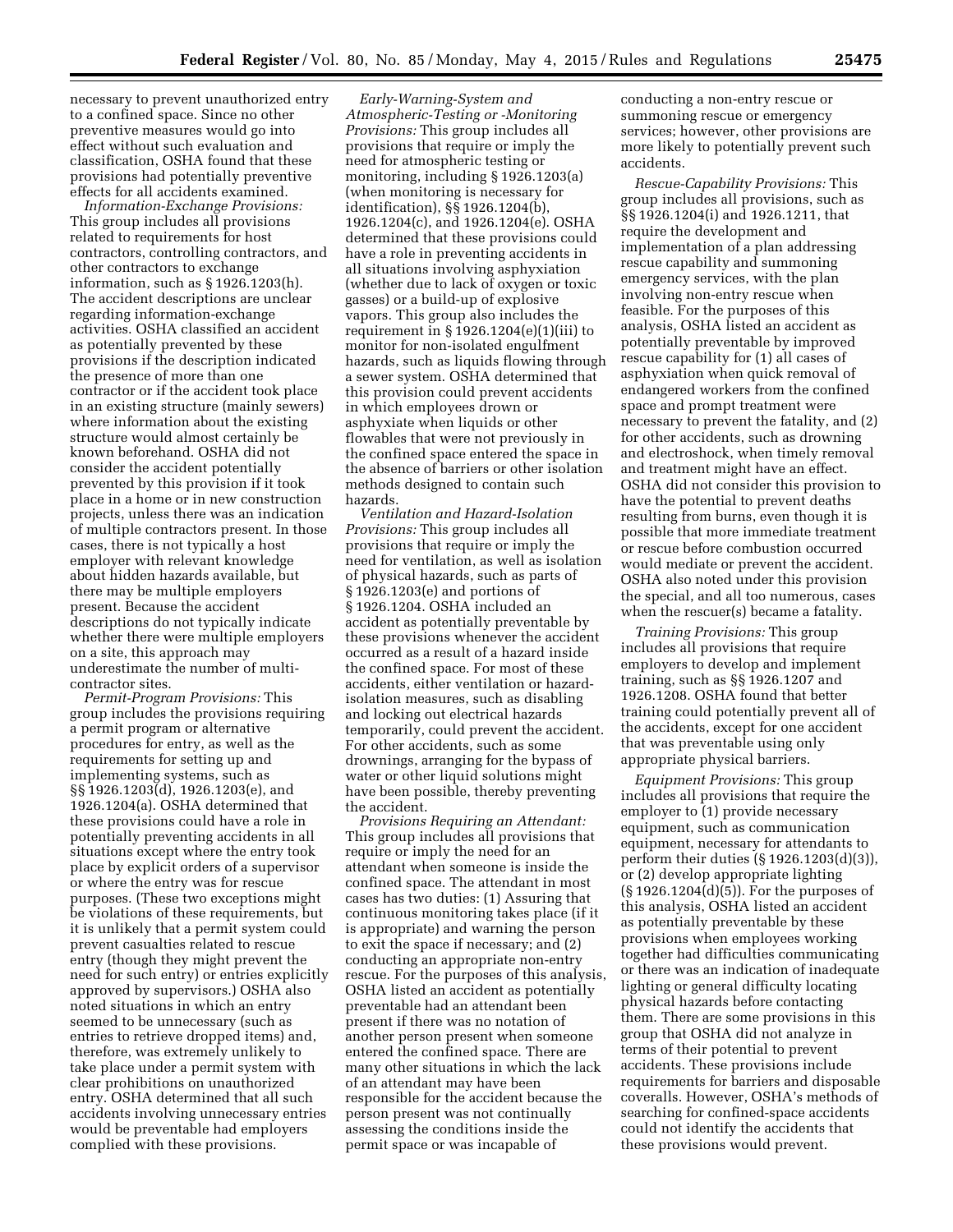# TABLE IV–10—CONFINED SPACES IN THE CONSTRUCTION INDUSTRY FATAL ACCIDENTS AND INJURIES—2006–2009

| Year     | Industry<br><b>SIC</b> | Type of confined space | Number of<br>reported<br>fatalities | Activity No. |
|----------|------------------------|------------------------|-------------------------------------|--------------|
| 2006<br> | 1611                   | sewer                  |                                     | 309775443    |

#### **Description of Accident:**

An employee climbed down into a sewer vault to retrieve a tool he dropped and lost consciousness. A second employee entered the sewer vault in an attempt to rescue his co-worker and also lost consciousness. Both employees died.

## **Provisions That Could Potentially Have Prevented the Fatality:**

# Evaluation and Classification

Information Exchange

Permit Program (1 of 2 fatalities)

(Not Ventilation and Hazard Isolation; Early Warning System and Atmospheric Testing or Monitoring; or Rescue Capacity because these were already required in the State where the accident took place)

**Training** 

| Year     | Industry<br><b>SIC</b> | Type of confined space | Number of<br>reported<br>fatalities | Activity No. 2 |
|----------|------------------------|------------------------|-------------------------------------|----------------|
| 2006<br> | 1623                   |                        |                                     | 308437631      |

#### **Description of Accident:**

Employee #1 and his crew were installing storm drainage pipes in an older neighborhood. During the installation of the drainage pipes, damage had been caused on the existing natural gas pipe lines in the neighborhood. The odor of gas was present prior to the day of the installation, and the local gas company had been contacted to identify and repair the leaks. The smell of gas was still present and noticed by the supervisor, employees and others; however, the supervisor did not contact the gas company to investigate the odor, and to locate the leak. The supervisor also did not remove the employees from the excavation where the gas odor existed, and did not test the atmosphere of the excavation to determine if there was a hazardous atmosphere or condition in the excavation. The supervisor directed Employee #1 to enter the 48-inch diameter drainage pipe line to retrieve a laser surveying machine that was located approximately 90 feet within the pipe line. Natural gas that had escaped from two breaks in the gas line had accumulated within the storm drain pipe line. While Employee #1 was in the pipe line, the natural gas within it ignited. The specific ignition source was not identified. Even though severely burned, Employee #1 was able to exit the storm drain pipe line, and was taken to the hospital. Six days later, he died as a result of his injuries.

### **Provisions That Could Potentially Have Prevented the Fatality:**

Evaluation and Classification Information Exchange Ventilation and Hazard Isolation

Early Warning System and Atmospheric Testing or Monitoring

Attendant

**Training** 

| Year     | Industry<br><b>SIC</b> | Type of confined space | Number of<br>reported<br>fatalities | Activity No. 3 |
|----------|------------------------|------------------------|-------------------------------------|----------------|
| 2006<br> | 1623                   |                        |                                     | 310350418      |

#### **Description of Accident:**

Three employees were working on a sewer system that was newly installed and not yet in use. A section of the line had been plugged and tested for leakage. Employee #1 entered the sewer vault, which was approximately 15 to 20 feet deep, to remove a plug. Employee #1 collapsed into approximately 6 inches of unidentified liquid at the bottom of the sewer vault. Employee #2 entered the sewer vault to assist Employee #1. Employee #2 also collapsed at the bottom of the sewer vault. Employee #3 attempted to provide assistance to Employees #1 and #2. Employee #3 began to feel ill about halfway down and then decided to emerge from the sewer vault. Fire/EMS Department responded to the scene. Coworkers of the employees attached a hose approximately 19 feet long to an air compressor and used it to blow air into the sewer vault. Employee #2 regained consciousness and was able to assist in rescuing Employee #1 and himself from the sewer vault. All three employees were transported to area hospitals. Employee #1 later died at the hospital. Employees #2 and #3 were treated, hospitalized, and released in the following days.

#### **Provisions That Could Potentially Have Prevented the Fatality:**

Evaluation and Classification Information Exchange Permit Program (Not Ventilation and Hazard Isolation, Atmospheric Monitoring, or Rescue capacity because these were already required in the State where the accident took place) **Training**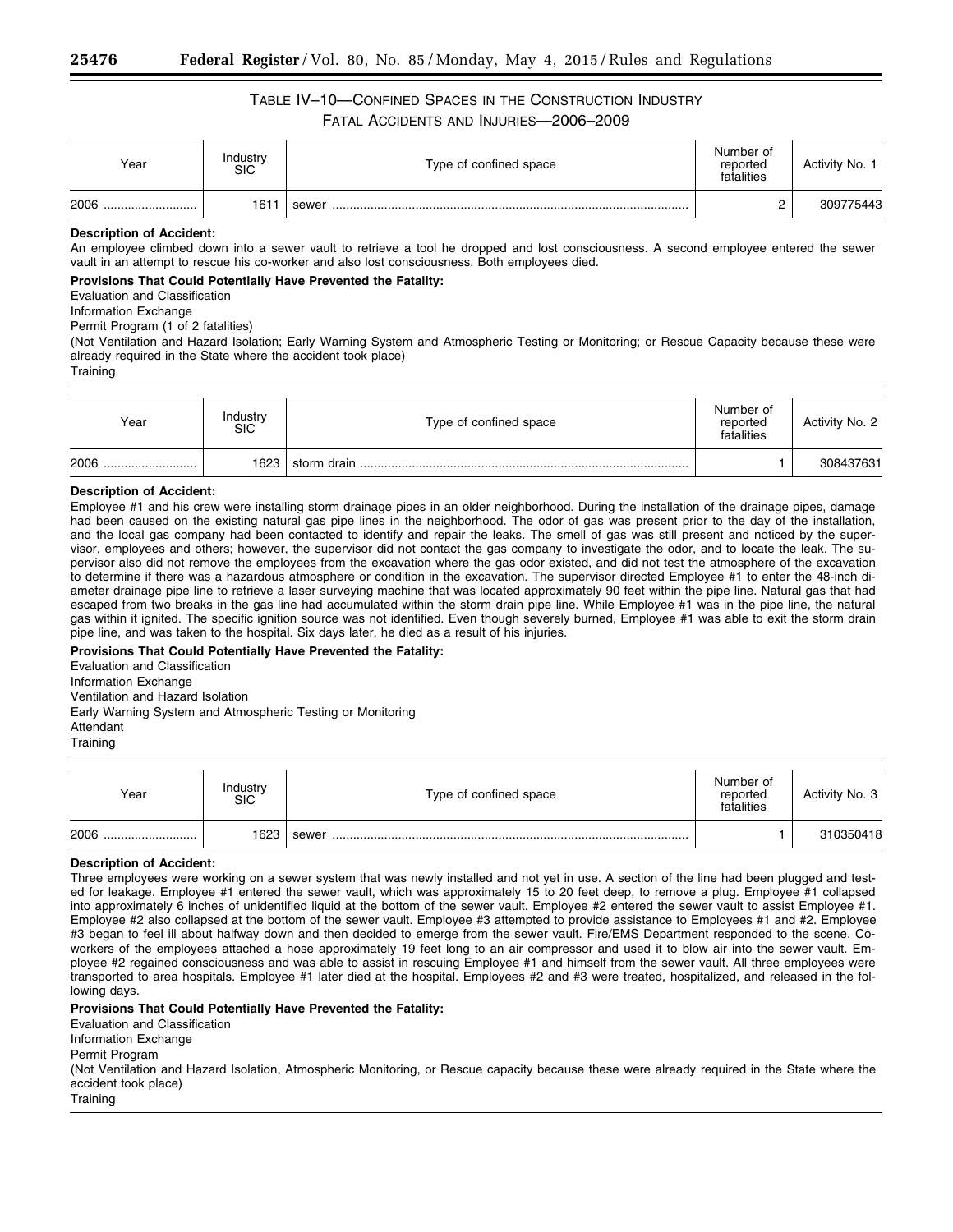| Year     | Industry<br><b>SIC</b> | Type of confined space | Number of<br>reported<br>fatalities | Activity No. 4 |
|----------|------------------------|------------------------|-------------------------------------|----------------|
| 2007<br> | 1541                   |                        |                                     | 311032809      |

#### **Description of Accident:**

Employee #1, while doing an elevation survey of the invert of a storm water pipe in a manhole, entered the manhole to find the bottom of the pipe. While in the manhole, Employee #1 was overcome due to a lack of oxygen and died. Employee #2 entered the same manhole, and was also overcome. Employee #2 was hospitalized and released the next day.

### **Provisions That Could Potentially Have Prevented the Fatality:**

Evaluation and Classification

Information Exchange

Permit Program (Entry very preventable)

Ventilation and Hazard Isolation

Early Warning System and Atmospheric Testing or Monitoring Attendant

Rescue Capacity

**Training** 

| Year     | Industry<br><b>SIC</b> | Type of confined space | Number of<br>reported<br>fatalities | Activity No. 5 |
|----------|------------------------|------------------------|-------------------------------------|----------------|
| 2007<br> | 1623                   | lift station           |                                     | 307043844      |

### **Description of Accident:**

The victim was in the process of assisting another company with the replacement of a sump pump in an underground lift station which collected draining and leached water from a construction debris landfill. Three employees of the other company entered the lift station and succumbed to exposure to hydrogen sulfide gas. The victim had entered the lift station in an attempt to assist/rescue the three victims from the other company, and also succumbed to hydrogen sulfide gas. Rescue services arrived at the scene and performed air quality monitoring which revealed that the victim and the three victims from the other company were exposed to concentrations of up to 200 PPM of hydrogen sulfide gas. Body retrievals were initiated at that point. The lift station was determined to be a permit-required confined space. The other company (host employer) had not evaluated the lift station to determine that it was a permit-required space. Both companies had not developed and implemented a written permit space program.

### **Provisions That Could Potentially Have Prevented the Fatality:**

Evaluation and Classification Information Exchange Permit Program (3 of 4 fatalities) Ventilation and Hazard Isolation Early Warning System and Atmospheric Testing or Monitoring Rescue Capacity (Attempted rescue resulted in a fatality) **Training** 

| Year     | Industry<br><b>SIC</b> | Type of confined space | Number of<br>reported<br>fatalities | Activity No. 6 |
|----------|------------------------|------------------------|-------------------------------------|----------------|
| 2007<br> | 1623                   |                        |                                     | 310177456      |

### **Description of Accident:**

Employees #1 and #2 were working in an approximately 7 ft diameter water vault located about 16 ft underground. The vault contained a 12 in. water main and a 4 in. water main that was equipped with a water meter. The vault had been constructed approximately ten days earlier and had sat undisturbed until the day of the accident, when the employees were scheduled to conduct a pressure test of the system. Employee #1, the foreman, went down into the vault to read the meter. When he did not return, Employee #2, a laborer, looked down through the manhole cover and saw Employee #1 laying on the ground. Employee #2 called out to a coworker that Employee #1 was down and then entered the vault through the manhole and climb down the ladder. The coworker came over to the manhole and saw Employee #1 on the ground and Employee #2 hanging upside down, with his leg caught between the ladder rungs. Neither employee responded to the coworker's calls. The coworker also started down the manhole but noticed an overpowering musty odor and abruptly stopped and exited. The Fire Department and paramedics responded to the job site and retrieved Employees #1 and #2, both of whom had died. At the time of rescue the Fire Department's four gas meters measured the oxygen level in the vault at approximately 9.2 ppm. In its referral to OSHA, the Fire Department referenced two workers who succumbed to an IDLH atmosphere.

### **Provisions That Could Potentially Have Prevented the Fatality:**

Evaluation and Classification Information Exchange Permit Program (1 of 2 fatalities) Ventilation and Hazard Isolation Early Warning System and Atmospheric Testing or Monitoring Rescue Capacity (Attempted rescue resulted in a fatality) **Training**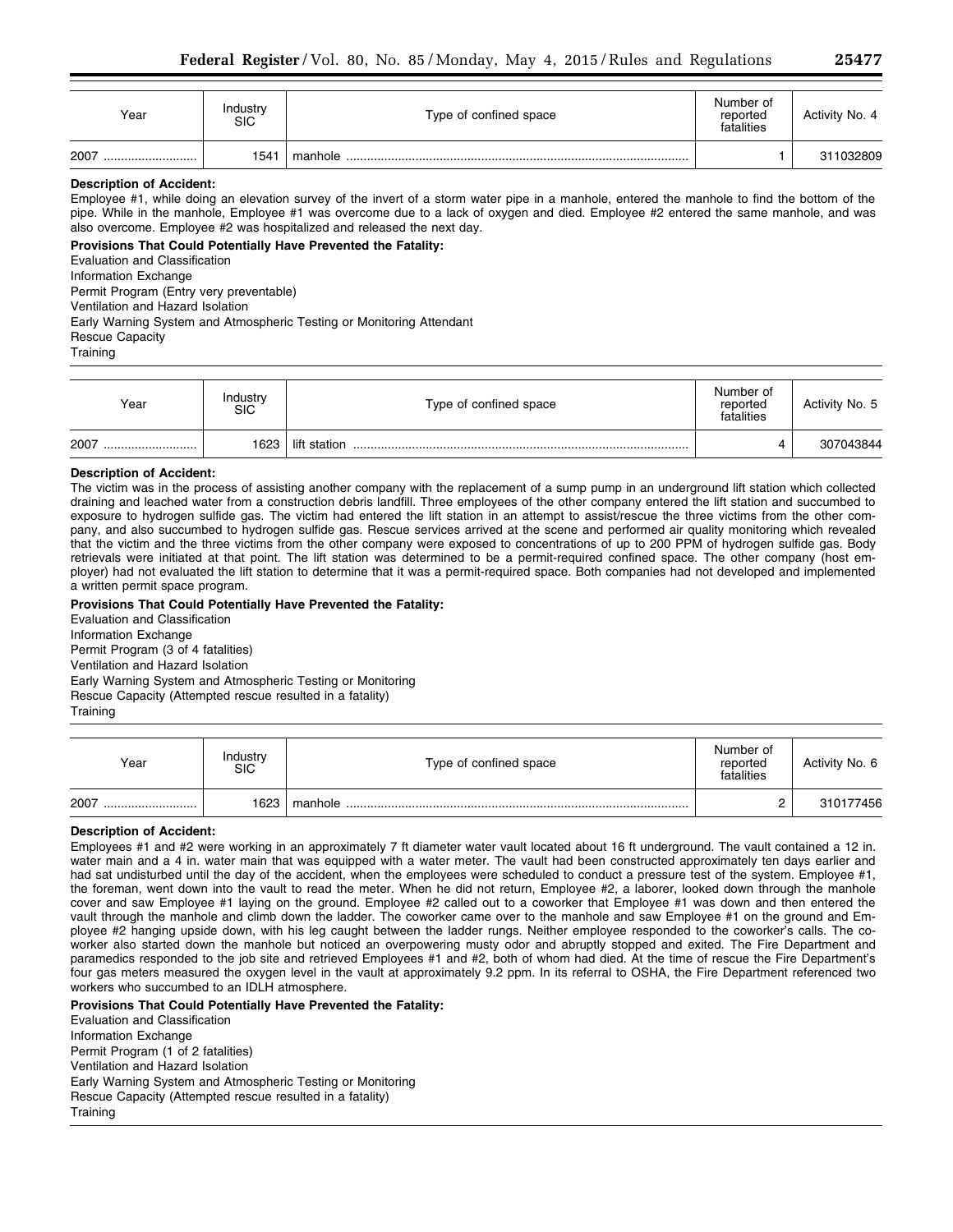| Year     | Industry<br><b>SIC</b> | Type of confined space | Number of<br>reported<br>fatalities | Activity No. 7 |
|----------|------------------------|------------------------|-------------------------------------|----------------|
| 2007<br> | 1623                   |                        |                                     | 310253398      |

#### **Description of Accident:**

Employee #1 and Employee #2 were both asphyxiated when they entered a 12 ft manhole to perform grouting work. Employee #1 entered the 12 ft manhole and collapsed. Employee #2 entered the manhole to help Employee #1 and then Employee #2 collapsed. This was the company's first time performing sewer line work and Employee #1 and #2 entered the space without required testing. The employer did provide a tripod winch system over the manhole with cable attached to rescue harness. In addition, a scott gas detector was used to detect any gases in hole; none was detected. The oxygen level however was 8 near the top of the hole and 3 at or near the bottom of the hole.

### **Provisions That Could Potentially Have Prevented the Fatality:**

Evaluation and Classification

Information Exchange

Permit program (1 of 2 fatalities)

Ventilation and Hazard Isolation

Early Warning System and Atmospheric Testing or Monitoring Provisions

Rescue Capacity (Attempted rescue resulted in a fatality)

**Training** 

| Year     | Industry<br><b>SIC</b> | Type of confined space | Number of<br>reported<br>fatalities | Activity No. 8 |
|----------|------------------------|------------------------|-------------------------------------|----------------|
| 2007<br> | 1623                   |                        |                                     | 311354807      |

### **Description of Accident:**

Employee #1 entered manhole to remove line plugs to activate a manhole sewer system, the manhole was 10.5 ft deep. The probable cause of death was H2S poisoning as a result of employee working in a sewer manhole; this is according to the county's forensic science department. The manhole had not been entered and was not monitored for toxicity, oxygen level or explosive levels. No tripod was in-place for emergency retrieval of Employee #1.

### **Provisions That Could Potentially Have Prevented the Fatality:**

Evaluation and Classification Information Exchange Permit Program Ventilation and Hazard Isolation Early Warning System and Atmospheric Testing or Monitoring Provisions Attendant Rescue Capacity **Training** 

| Year     | Industry<br>SIC | Type of confined space | Number of<br>reported<br>fatalities | Activity No. 9 |
|----------|-----------------|------------------------|-------------------------------------|----------------|
| 2007<br> | 1721            |                        |                                     | 126192012      |

### **Description of Accident:**

Employee #1, a painting contractor, was hired by the property owner to apply primer over the creosote floor joists. Employee #1 and #2 were working in a crawl space under the bedroom of the residence applying primer to the floor joists. The incandescent work lamp or a broken light bulb ignited the vapors from the primer. The two employees were burned and died. The other employees suffered minor burn injuries. The contributing causal factors: The air in the crawl space was not flushed or purged of flammable vapors and no air testing to determine whether dangerous air contamination or oxygen deficiency existed. Arson and homicide investigators were called to the scene and were investigating the cause of the accident, which appeared to be accidental. The crawlspace was located underneath one of the bedrooms and was measured between 21 in. to 22 in. from the foundation to the floor of the bedroom.

### **Provisions That Could Potentially Have Prevented the Fatality:**

Evaluation and Classification

Permit Program

(Not Ventilation and Hazard Isolation because this was already required in the State where the accident took place)

(Not Early Warning System and Atmospheric Testing or Monitoring because this was already required in the State where the accident took place)

Attendant

**Training** 

| Year | Industry<br>SIC | Type of confined space | Number of<br>reported<br>fatalities | Activity No. 10 |
|------|-----------------|------------------------|-------------------------------------|-----------------|
| 2008 | 1711            | lift station           |                                     | 312320666       |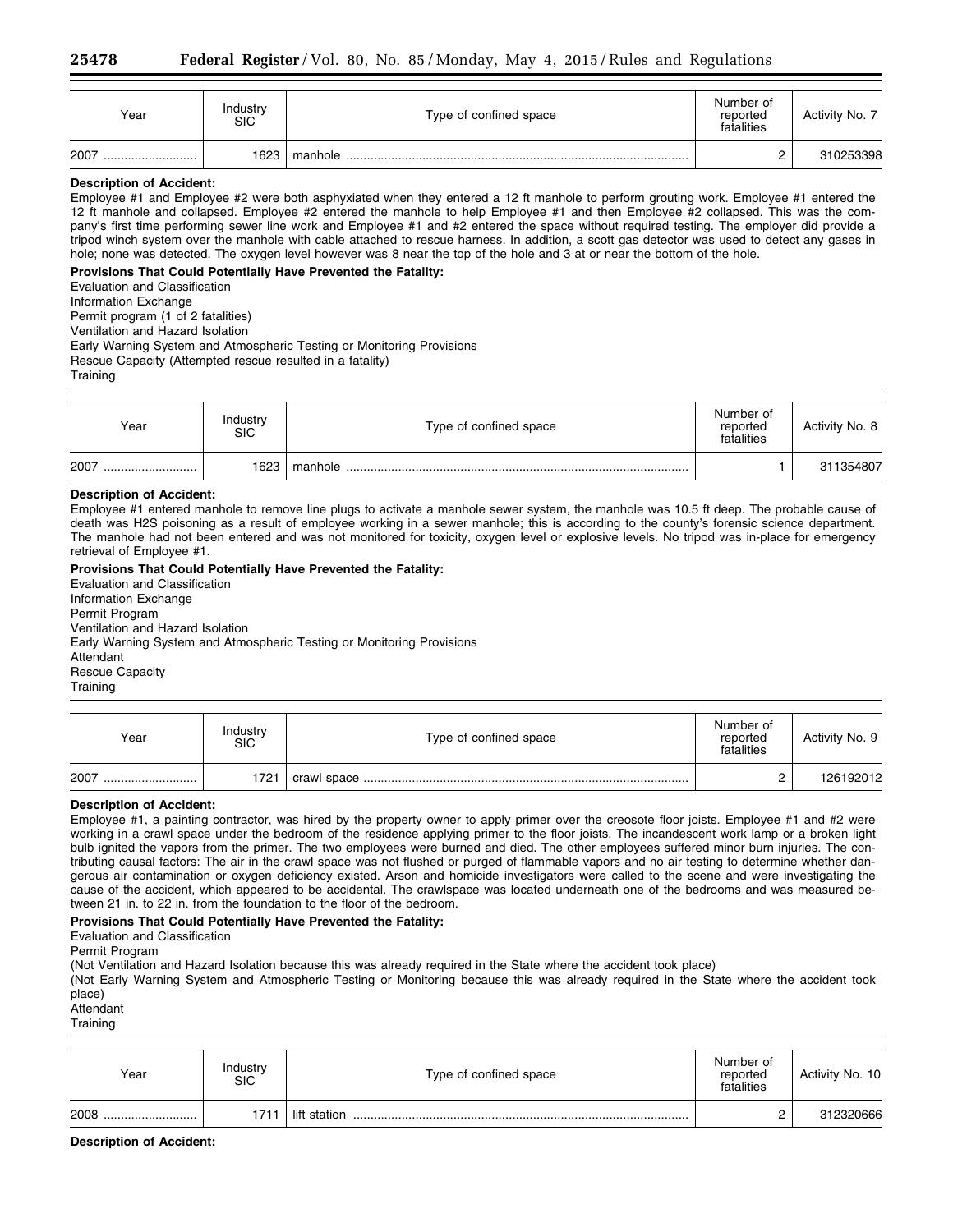Employee #1 entered a sewer lift station to check for leaks in the line. Employee #1 was overcome by hydrogen sulfide gas. A second employee entered the station to retrieve Employee #1, and also was overcome by the gas. Both employees died from overexposure to hydrogen sulfide gas.

## **Provisions That Could Potentially Have Prevented the Fatality:**

Evaluation and Classification Information Exchange

Permit Program

Ventilation and Hazard Isolation

Early Warning System and Atmospheric Testing or Monitoring Provisions

Rescue Capacity (Attempted rescue resulted in a fatality)

**Training** 

| Year     | Industry<br><b>SIC</b> | Type of confined space | Number of<br>reported<br>fatalities | Activity No. 11 |
|----------|------------------------|------------------------|-------------------------------------|-----------------|
| 2009<br> | 1623                   |                        |                                     | 313122616       |

### **Description of Accident:**

Employee #3 fell into a manhole and suffered a head injury and was life-flighted to the hospital. Employee #2 became unconscious in a manhole and was rescued and life-flighted to the hospital. Employee #1 entered the manhole to attempt rescue of employee #2 and became unconscious and died before he could be rescued.

### **Provisions That Could Potentially Have Prevented the Fatality:**

Evaluation and Classification

Ventilation and Hazard Isolation

Early Warning System and Atmospheric Testing or Monitoring Provisions

Rescue Capacity (Attempted rescue resulted in a fatality)

**Training** 

| Year     | Industry<br><b>SIC</b> | Type of confined space | Number of<br>reported<br>fatalities | Activity No. 12 |
|----------|------------------------|------------------------|-------------------------------------|-----------------|
| 2009<br> | 1791                   | tank                   |                                     | 311964886       |

#### **Description of Accident:**

Employee #1 was found unresponsive on scaffolding in the residential water tank in which he was performing stick welding on the interior overhead of the tank. He was removed from the tank, and emergency services summoned. He could not be revived. The medical examiner determined that core body temperature of employee #1 exceeded 109 degrees Fahrenheit, indicating that the preliminary cause of death was hyperthermia.

## **Provisions That Could Potentially Have Prevented the Fatality:**

Evaluation and Classification

Permit Program

Ventilation and Hazard Isolation (ventilation required beyond the amount needed to address welding fumes)

Attendant

**Training** 

| Year     | Industry<br><b>SIC</b> | Type of confined space | Number of<br>reported<br>fatalities | Activity No. 13 |
|----------|------------------------|------------------------|-------------------------------------|-----------------|
| 2009<br> | 1794                   |                        |                                     | 309620219       |

### **Description of Accident:**

An employee entered into 18-in. manhole to retrieve part of laser equipment and was overcome by methane and lack of oxygen. He died of asphyxiation.

### **Provisions That Could Potentially Have Prevented the Fatality:**

Evaluation and Classification Information Exchange Permit Program (Entry very preventable) Ventilation and Hazard Isolation Early Warning System and Atmospheric Testing or Monitoring Provisions Attendant Rescue Capacity **Training**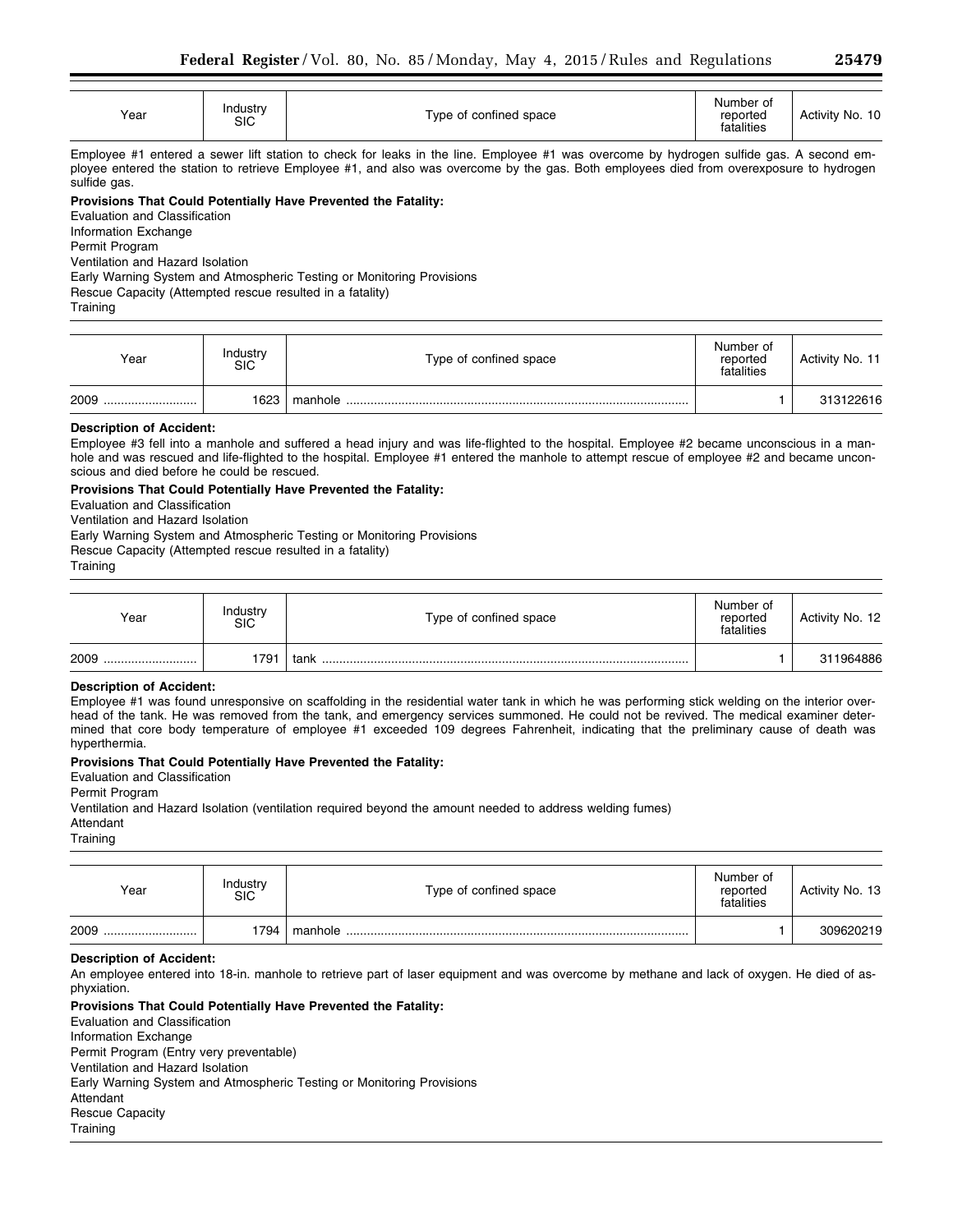| Year     | Industry<br>SIC | Type of confined space | Number of<br>reported<br>fatalities | Activity No. 14 |
|----------|-----------------|------------------------|-------------------------------------|-----------------|
| 2009<br> | 1794            | tunnel                 |                                     | 313553604       |

#### **Description of Accident:**

Employee #1 was inside a 24 inch pipe that ran through a tunnel underneath a highway. Employee #1 was approximately 140 feet inside the pipe when a rain storm flooded the pipe drowning the employee.

**Provisions That Could Potentially Have Prevented the Fatality:**  Evaluation and Classification Information Exchange Permit Program Attendant Rescue Capacity **Training** 

## Early Warning System

| Year     | Industry<br><b>SIC</b> | Type of confined space | Number of<br>reported<br>fatalities | Activity No. 15 |
|----------|------------------------|------------------------|-------------------------------------|-----------------|
| 2006<br> | 1711                   |                        |                                     | 309539559       |

### **Description of Accident:**

On August 7, 2006, Employee #1, of Mesquite Plumbing Company, entered the crawl space of a house undergoing renovations to insulate a new plumbing fixture that a coworker had installed. During the course of his work he contacted a live wire and was electrocuted.

### **Provisions That Could Potentially Have Prevented the Fatality:**

Evaluation and Classification Permit program Ventilation and Hazard Isolation Attendant Rescue Capacity **Training** 

| Year     | Industry<br>SIC | Type of confined space | Number of<br>reported<br>fatalities | Activity No. 16 |
|----------|-----------------|------------------------|-------------------------------------|-----------------|
| 2006<br> | 1623            |                        |                                     | 310345053       |

#### **Description of Accident:**

On September 28, 2006, Employee #1, a construction worker, fell into a concrete manhole structure. He suffered a fractured neck and back. Employee #1 was flown by helicopter to the hospital, where he died.

### **Provisions That Could Potentially Have Prevented the Fatality:**

#### Evaluation and Classification

Equipment (lack of cover or methods of assuring safety when a cover is removed)

| Year     | Industry<br><b>SIC</b> | Type of confined space | Number of<br>reported<br>fatalities | Activity No. 17 |
|----------|------------------------|------------------------|-------------------------------------|-----------------|
| 2007<br> | 1521                   |                        |                                     | 120205794       |

#### **Description of Accident:**

On July 23, 2007, Employee #1, age 19, and a coworker were reinstalling an electrical outlet into a new bathroom wall after it had been removed from the pre-existing wall. The 120-volt outlet electrical box was energized and lying on the floor. Employee #1 went into a crawl space under the house while the coworker went to the electrical panel and shut off the power to the home. Employee #1 was having trouble seeing in the darkness of the crawl space, and he asked the coworker to turn on the power so he could use a halogen lamp that had a cord running up through the floor and into an outlet in the kitchen. When the coworker turned on the power, this also energized the electric conductors that Employee #1 was wiring in the junction box. He was lying on his back under the floor, on top of the water line for the home. This pipe had been used to ground the electrical system of the house when it was built and Employee #1 was electrocuted when he connected the wires. The coworker, hearing a noise, tried to communicate with Employee #1. When he did not get a response, he again turned off the electricity to the house. The coworker alerted the owner and tried to call 911 on his cell phone, but could not get through. He and the owner tried to call 911 on the house's land line, but it was electrically-based, and so they once again turned on the power to place the call. The owner then cut a hole in the floor, removed Employee #1 from the crawl space, and attempted CPR until paramedics arrived. The coroner stated cause of death was low voltage electrocution.

#### **Provisions That Could Potentially Have Prevented the Fatality:**

Evaluation and Classification Permit Program Ventilation and Hazard Isolation Attendant Training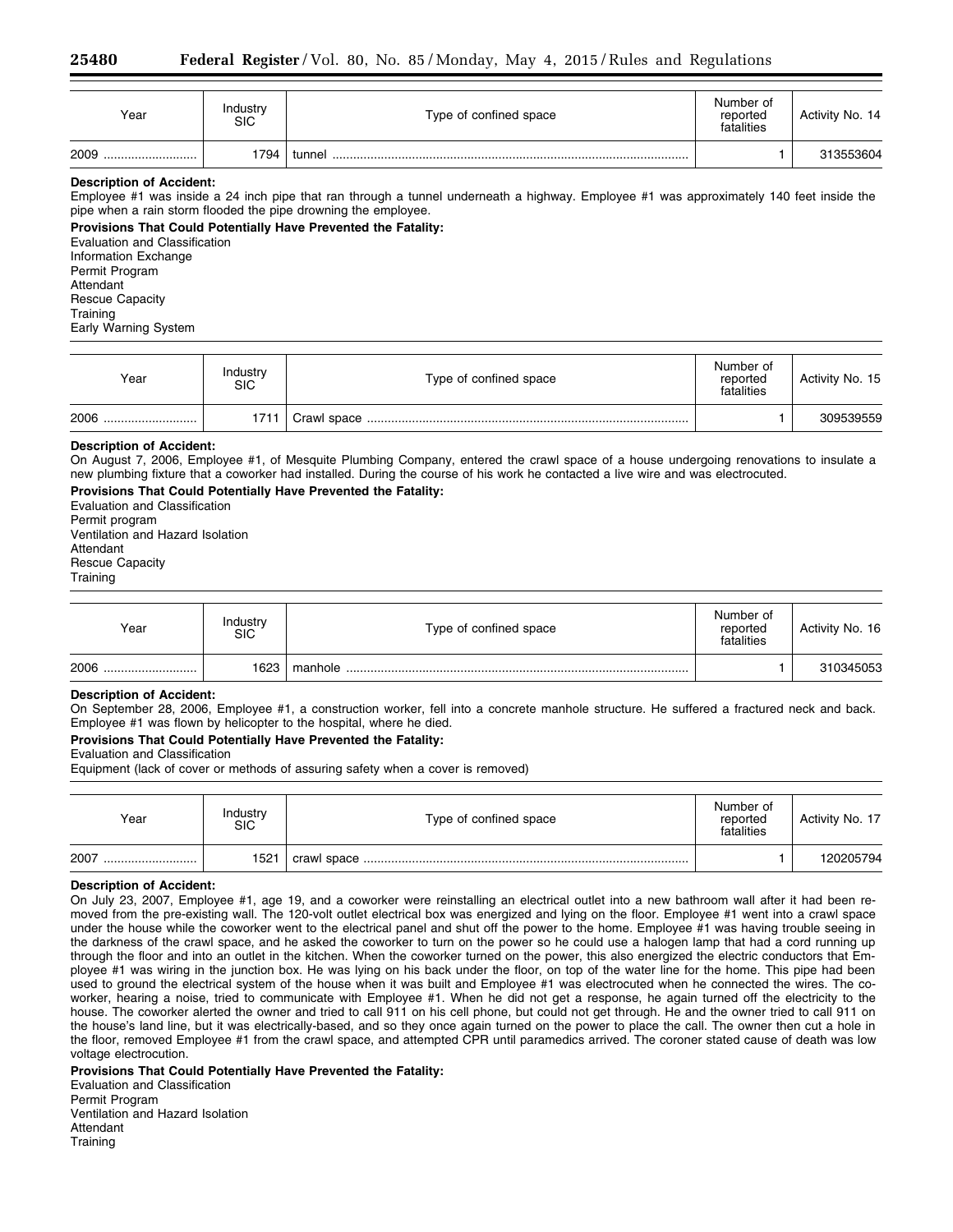| Year                                           | Industry<br><b>SIC</b> | Type of confined space | Number of<br>reported<br>fatalities | Activity No. 17 |
|------------------------------------------------|------------------------|------------------------|-------------------------------------|-----------------|
| Equipment (lighting)<br><b>Rescue Capacity</b> |                        |                        |                                     |                 |

| Year     | Industry<br><b>SIC</b> | Type of confined space | Number of<br>reported<br>fatalities | Activity No. 18 |
|----------|------------------------|------------------------|-------------------------------------|-----------------|
| 2007<br> | 1741                   | boiler                 |                                     | 311213326       |

#### **Description of Accident:**

On December 11, 2007, Employee #1 was part of a crew engaged in stone work at a residential site. To complete the job, they covered the chimney with plastic. Once the plastic was in place, the coworkers went to put away the tools for the night, and left Employee #1 to stitch close [ ] any openings in the plastic covering. The chimney housed the vent for an Ultra 310 boiler system. When the coworkers returned, they found Employee #1, unconscious, in the plastic enclosure. He died of carbon monoxide poisoning.

### **Provisions That Could Potentially Have Prevented the Fatality:**

Evaluation and Classification

Permit Program (Entry very preventable)

(Not Ventilation and Hazard Isolation or Rescue Capacity because this was already required in the State where the accident took place) Attendant

**Training** 

| Year | Industry<br><b>SIC</b> | Type of confined space | Number of<br>reported<br>fatalities | Activity No. 19 |
|------|------------------------|------------------------|-------------------------------------|-----------------|
| 2008 | 1711                   |                        |                                     | 311794093       |

### **Description of Accident:**

On or about 3:30 p.m. on November 6, 2008, Employee #1, a 31 year-old-male working for Atm Plumbing, was working in a crawl space under a private house. The crawl space was wet from recent rains. Employee #1 was using a manual operated pipe cutter to cut a water pipe when he received an electrical shock and became unconscious. Employee #2 was also under the house using a trouble light to illuminate the work area was not using a GFCI. Unbeknown to Employee #1 the water pipe that he was working on was also used for the electrical grounding system for the house. Employee #2 pulled him out of the crawl space. Paramedics transported Employee #1 to a local hospital where he was pronounced dead.

#### **Provisions That Could Potentially Have Prevented the Fatality:**

Evaluation and Classification Permit Program Ventilation and Hazard Isolation Attendant **Training** Equipment Rescue Capacity

| Year     | Industry<br><b>SIC</b> | Type of confined space | Number of<br>reported<br>fatalities | Activity No. 20 |
|----------|------------------------|------------------------|-------------------------------------|-----------------|
| 2008<br> | 1711                   | duct                   |                                     | 311815492       |

#### **Description of Accident:**

On May 21, 2008, Employee #1 was with a crew installing a steel security grate inside the duct system of a 10-ton Trane air conditioning system (Model Number THC120A4RGAOW2B, Serial Number 8044100711L) that was located on a roof. As he crawled into the duct to weld the grate into place, the back of his head contacted an energized heat strip on the air conditioning unit coil. Employee #1 was electrocuted. The electrical power to the air conditioning unit had not been deenergized and locked or tagged out.

### **Provisions That Could Potentially Have Prevented the Fatality:**

Evaluation and Classification Permit Program Ventilation and Hazard Isolation Rescue Capacity **Training** 

| Year     | Industry<br>SIC | Type of confined space | Number of<br>reported<br>fatalities | Activity No. 21 |
|----------|-----------------|------------------------|-------------------------------------|-----------------|
| 2008<br> | 1742            | attic                  |                                     | 312098551       |

**Description of Accident:**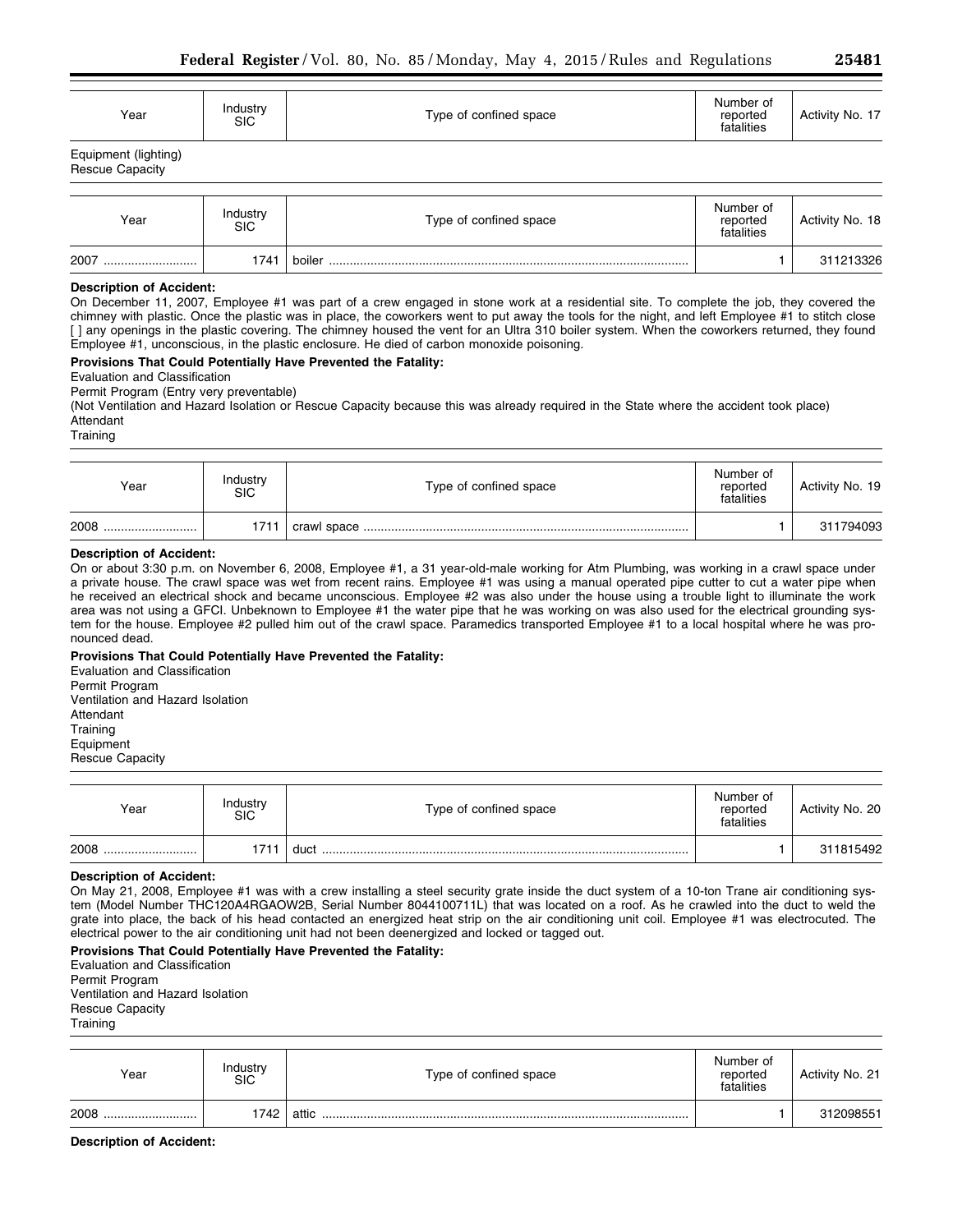| Year | Industry<br>SIC | Type of confined space | Number of<br>reported<br>fatalities | Activity No. 21 |
|------|-----------------|------------------------|-------------------------------------|-----------------|
|------|-----------------|------------------------|-------------------------------------|-----------------|

On May 17, 2008, Employee #1 was spraying foam insulation in the enclosed attic space of a two story, single-family home that was undergoing renovations. He had accessed the attic via an aluminum ladder through a hole in the second floor ceiling. A flash fire occurred, killing Employee #1. Inadequate ventilation contributed to the buildup of vapors. The ignition source was not determined.

## **Provisions That Could Potentially Have Prevented the Fatality:**

Evaluation and Classification

Permit Program

Ventilation and Hazard Isolation

Early Warning System and Atmospheric Testing or Monitoring (Work may have caused build-up of vapors) Attendant

**Training** 

| Year | Industry<br>SIC | Type of confined space | Number of<br>reported<br>fatalities | Activity No. 22 |
|------|-----------------|------------------------|-------------------------------------|-----------------|
| 2009 | 1731            |                        |                                     | 313555591       |

#### **Description of Accident:**

On August 18, 2009, Employee #1 was installing a new direct TV cable. Employee #1 was crawling under the house and came into contact with an energized wire. He was electrocuted.

**Provisions That Could Potentially Have Prevented the Fatality:**  Evaluation and Classification Permit Program Ventilation and Hazard Isolation Rescue Capacity Attendant **Training** Total Number of Fatalities: 30

Source: OSHA IMIS database, analyzed by OSHA, Directorate of Standards and Guidance and Directorate of Construction.

For the FEA's supplemental data as shown in Table IV–10, OSHA, as previously noted, carefully reviewed and selected from the IMIS database only those cases determined preventable by full compliance with the provisions of the final standard. As a result, OSHA did not need to apply a probability prevention rate to estimate the number of preventable fatalities. As itemized above, OSHA identified 30 preventable fatalities over the four-year period, 2006–2009, for an average of 7.5 fatalities prevented annually by full compliance with this final standard. This supplemental analysis supports OSHA's conclusions that the problem of confined-space fatalities did not diminish in the construction industry over this period, and that the regulated community still needs the final standard. OSHA does not believe this supplemental analysis is necessary, but believes that it will aid the public in understanding OSHA's conclusions.

It is important to note that the approach used in this estimation is conservative in that there are other fatal events that were likely preventable but not included in the IMIS database. For example, the Bureau of Labor Statistics' Census of Fatal Occupational Injuries for 2011 showed 111 fatalities in construction from exposure to harmful substances or environments, and 123

fatalities from contact with objects and equipment (these numbers include 4 fatalities in new single-family housing construction from contact with objects and 10 fatalities in residential remodeling from exposure to harmful substances or environments). Some fatal injuries that are preventable by the final standard may not appear in the IMIS database because the database only includes accidents involving a fatality or a catastrophe with three or more injuries that result in hospitalization.

#### Estimation of Averted Injuries

In a 1994 report to OSHA, the Confined Spaces Work Group of the Advisory Committee on Construction Safety and Health (ACCSH) estimated that the ratio of lost time injuries (LTI) to fatalities in confined spaces was approximately 100:1 for general industry and 200:1 for construction (see ACCSH, 1994, pg. 6). In the PEA, OSHA used this range of 100 to 200 LTIs per fatality to estimate the number of injuries prevented by the proposed rule. At the public hearing on the proposed rule, the Edison Electric Institute's representative noted, ''There's no explanation or support for the assertion that there has been under-counting of injuries, however, and we cannot discern any basis for multiplying these numbers by 100 and 200'' (ID–210, Tr.

p.99). As noted above, OSHA explained that those estimates came from the ACCSH report, which was the best available evidence. The commenter did not dispute those numbers or, more importantly, provide any alternatives numbers as its best evidence. Perhaps the commenter mistakenly concluded that OSHA multiplied the IMIS *injury*  numbers by 100 and 200; however, the multiplication applied to the numbers of *fatalities,* because OSHA does not have data on the number of non-fatal injuries.

In this FEA, OSHA provided updated estimates of the number of non-fatal injuries involving confined spaces in construction and further clarified the basis for its estimates. As a preliminary matter, the Agency notes again that OSHA's IMIS database, which is the source of information about fatal accidents, does not report most injuries. As noted above, the IMIS database includes only accidents involving a fatality or a catastrophe with three or more injuries that result in hospitalization. Therefore, the IMIS database seldom captures injuries involving accidents that do not result either in a fatality or hospitalization of three or more workers.43 Because OSHA

<sup>43</sup>The Survey of Occupational Injuries and Illnesses (SOII) produces annual estimates of counts and rates of new workplace injuries and illnesses,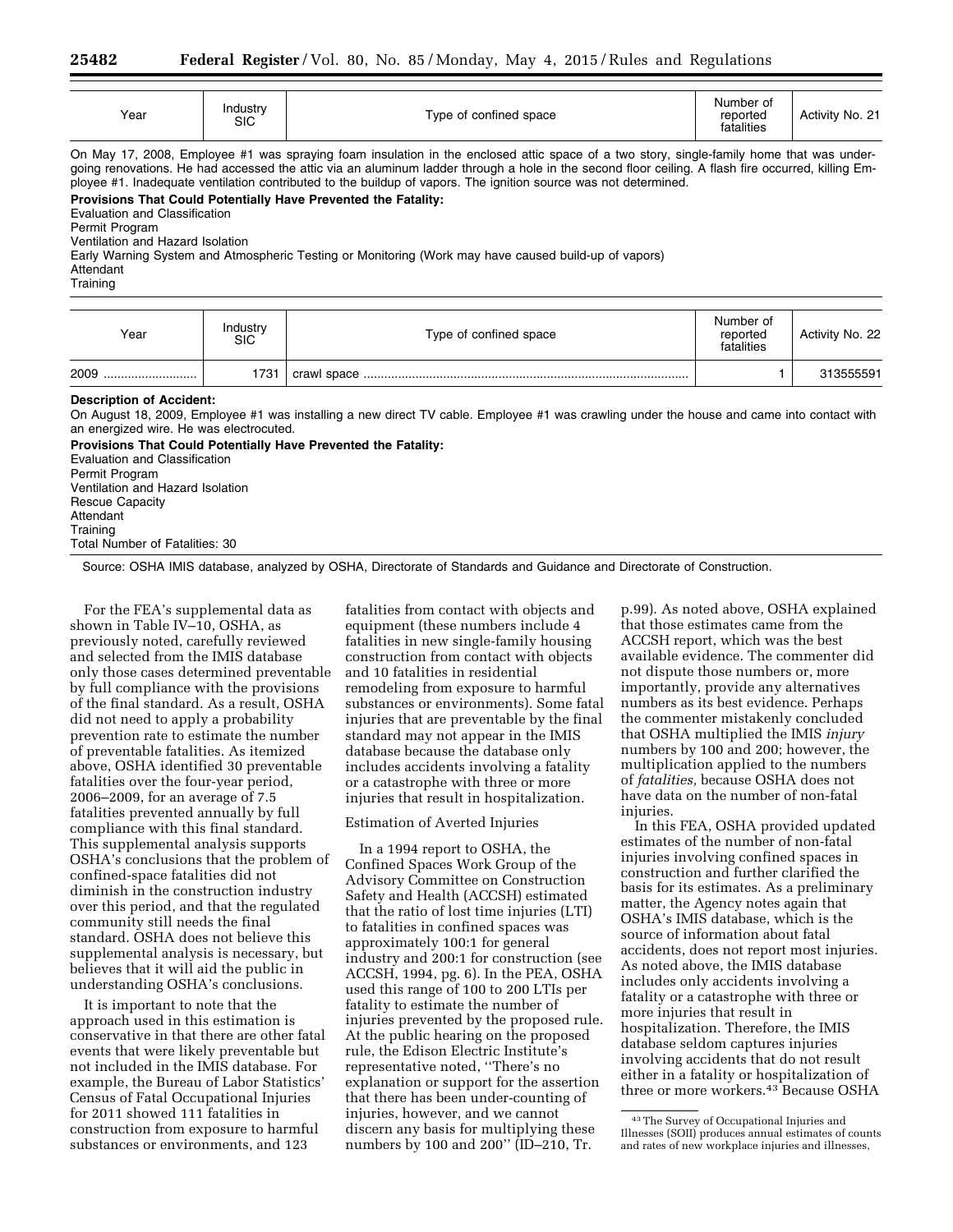could not find a data source for reliable estimates of non-fatal injuries in confined spaces in construction, 44 OSHA again relied on the expertise of ACCSH for these estimates.

Recognizing the age of the ACCSH Work Groups' LTI estimates of 100:1 and 200:1, OSHA attempted to corroborate these estimates using data from the BLS CFOI and the BLS Survey of Occupational Injuries and Illnesses (SOII). According to BLS,45 in 2009, there were a total of 4,090 occupational fatalities and 3,277,700 nonfatal occupational injuries for private industry overall, and 834 fatalities and 251,000 nonfatal injuries for the construction industry. Using these estimates of fatalities and injuries, the ratio of injuries to fatalities is 800:1 for all private industries, and 300:1 for the construction industry.

In light of the large injury-to-fatality ratios apparent in the recent CFOI and SOII data, OSHA confirmed that the ratios recommended by the expert ACCSH Confined Spaces Work Group are reasonable and conservative, and used the average of the two ratios (150 injuries per fatality) in this FEA to estimate the number of non-fatal injuries. Calculations relating publicly reported injury-to-fatality statistical data in construction also confirm the

44OSHA takes note of the AGCA survey finding of only 2 confined-space injuries among the 74 responding employers (ID–0222, p. 29). However, this finding does not furnish a basis for estimating the number of injuries preventable with full compliance with this rule due to its lack of representativeness. Not all of the respondents even had confined spaces on their job sites. Moreover, AGCA designed the survey explicitly not to learn about injuries in confined spaces, but ''to determine the impact of compliance costs for contractors under OSHA's Proposed Rule on Confined Space [sic]. . . . '' It instructed respondents to ''carefully review the background information detailed below . . . before submitting your information. OSHA's proposed rule for confined space [sic] in construction is complicated, costly to implement, and does not provide significant increases in safety above the existing general industry standard.'' The survey did not provide a definition of a confined space or otherwise seek to ensure that the person filling out the survey was familiar with the appropriate definition.

45Table A–1, Fatal Occupational Injuries by Industry, Event and Exposure, available at *[http://](http://www.bls.gov/iif/oshwc/cfoi/cftb0241.pdf) [www.bls.gov/iif/oshwc/cfoi/cftb0241.pdf](http://www.bls.gov/iif/oshwc/cfoi/cftb0241.pdf)*, and Table 2, Number of Nonfatal Occupational Injuries and Illnesses by Case Type and Ownership for Selected Industries, 2009 News Release USDL 10–1451, available at *[http://www.bls.gov/news.release/pdf/](http://www.bls.gov/news.release/pdf/osh.pdf)*

reasonableness of the estimates OSHA used.46

Based on OSHA's annual estimate of 5.2 confined-spaces-in-construction fatalities avoided when fully complying with the provisions of this standard, and the 91 percent preventability rate, OSHA estimated that there would have been a total of between 520 and 1,040 confined-spaces-in-construction nonfatal injuries during the period of 1992 to 2000, with a midpoint of 780 as the total number of non-fatal injuries avoided each year when fully complying to the provisions of this standard. Applying a similar methodology of a 100:1 to 200:1 fatalityto-injuries ratio to the supplemental data in Table IV–10, OSHA estimates that, given 30 fatalities between the period of 2006 to 2009, there would be a total of 3,000 and 6,000 non-fatal injuries prevented by the final standard in that time period, or an average of 750 and 1,500 (with a midpoint of 1,125) injuries prevented per year.

Assignment of Monetary Values to Avoided Injuries and Fatalities

In the PEA, OSHA used a willingnessto-pay approach to estimate a monetary value of \$50,000 for each prevented injury and \$6.8 million for each prevented fatality. One commenter stated that the estimated value of \$50,000 per prevented injury had ''absolutely no foundation or source for accuracy'' and was ''substantially inflated,'' but did not provide any specifics or suggest an alternative (ID– 100). The AGCA report suggested that OSHA instead use workers' compensation claims, which it estimated to be \$242,770 per fatality and \$31,664 per injury (ID–222).

Workers' compensation claims do not reflect a willingness-to-pay approach or represent the full costs associated with workplace fatalities and injuries. Workers' compensation systems cover medical expenses and partial payment of wages lost as a result of workplace accidents, or, in the case of fatalities, burial costs and part of lost future wages. However, workers' compensation does not cover other costs resulting from fatalities and injuries, such as pain and suffering. Therefore, it would be inaccurate to base estimates of total societal costs of injuries and illnesses on workers' compensation claims.

As in the PEA, and following the approach recommended by OMB Circular A–4 (OMB, 2003) and common analytic practice, OSHA developed estimates of the benefits of avoided injuries and fatalities in this FEA based

on the willingness-to-pay to avoid a marginal increase in the risk of a fatality or injury, as explained below. In addition, in this FEA, OSHA updated the estimated monetary value of reductions in fatalities and injuries presented in the PEA from 2002 to 2009 dollars. While a willingness-to-pay (WTP) approach clearly has theoretical merit, an *individual's* willingness to pay to reduce the risk of fatality may underestimate the total willingness to pay, which could include the willingness of others—particularly the immediate family—to pay to reduce that individual's risk of fatality.47

For estimates using the willingnessto-pay concept, OSHA relied on existing studies of the imputed value of fatalities avoided based on the theory of compensating wage differentials in the labor market. These studies rely on certain critical assumptions for their accuracy, particularly that workers understand the risks to which they are exposed and that workers have legitimate choices between high- and low-risk jobs. These assumptions are far from realized in actual labor markets.48 A number of academic studies, as summarized in Viscusi & Aldy (2003), show a correlation between higher job risk and higher wages, suggesting that employees demand monetary compensation in return for a greater risk of injury or fatality. The estimated tradeoff between lower wages and marginal reductions in fatal occupational risk that is, workers' willingness to pay for marginal reductions in such risk—yields an imputed value of an avoided fatality: The willingness-to-pay amount for a reduction in risk divided by the reduction in risk.49 OSHA used this approach in many recent proposed and final rules. (See, for example, 69 FR 59305, 59429 (Oct. 4, 2004) and 71 FR

48See, for example, the discussion of wage compensation for risk for union versus nonunion workers in Dorman and Hagstrom (1998).

49For example, if workers are willing to pay \$90 each for a  $\frac{1}{100,000}$  reduction in the probability of dying on the job, then the imputed value of an avoided fatality would be \$90 divided by 1⁄100,000, or \$9,000,000. Another way to consider this result would be to assume that 100,000 workers made this trade-off. On average, one life would be saved at a cost of \$9,000,000.

but also is subject to under-reporting for a variety of reasons, including missing cases, the reporting of sample cases from large establishments, timeliness of updates to the logs and data collection, and employer doubts about the recordability of some cases (see Ruser, 2008). Furthermore, OSHA is unable to confirm the determination of accidents in ''confined spaces'' as defined by SOII and, therefore, relied on OSHA's IMIS database.

<sup>46</sup> See, for example, Dong, X., et al. (2011).

<sup>47</sup>See, for example, Thaler and Rosen (1976), pp. 265–266; Sunstein (2004), p. 433; or Viscusi, Magat and Forrest (1988), the last of whom write that benefits from improvement in public health ''consist of two components, the private valuation consumers attach to their own health, plus the altruistic valuation other members of society place on their health.'' This paper uses contingent valuation methods to suggest that the effect of altruism could significantly alter willingness-to pay estimates for some kinds of health improvement. There are, however, many questions concerning how to measure this and the conditions under which it might matter.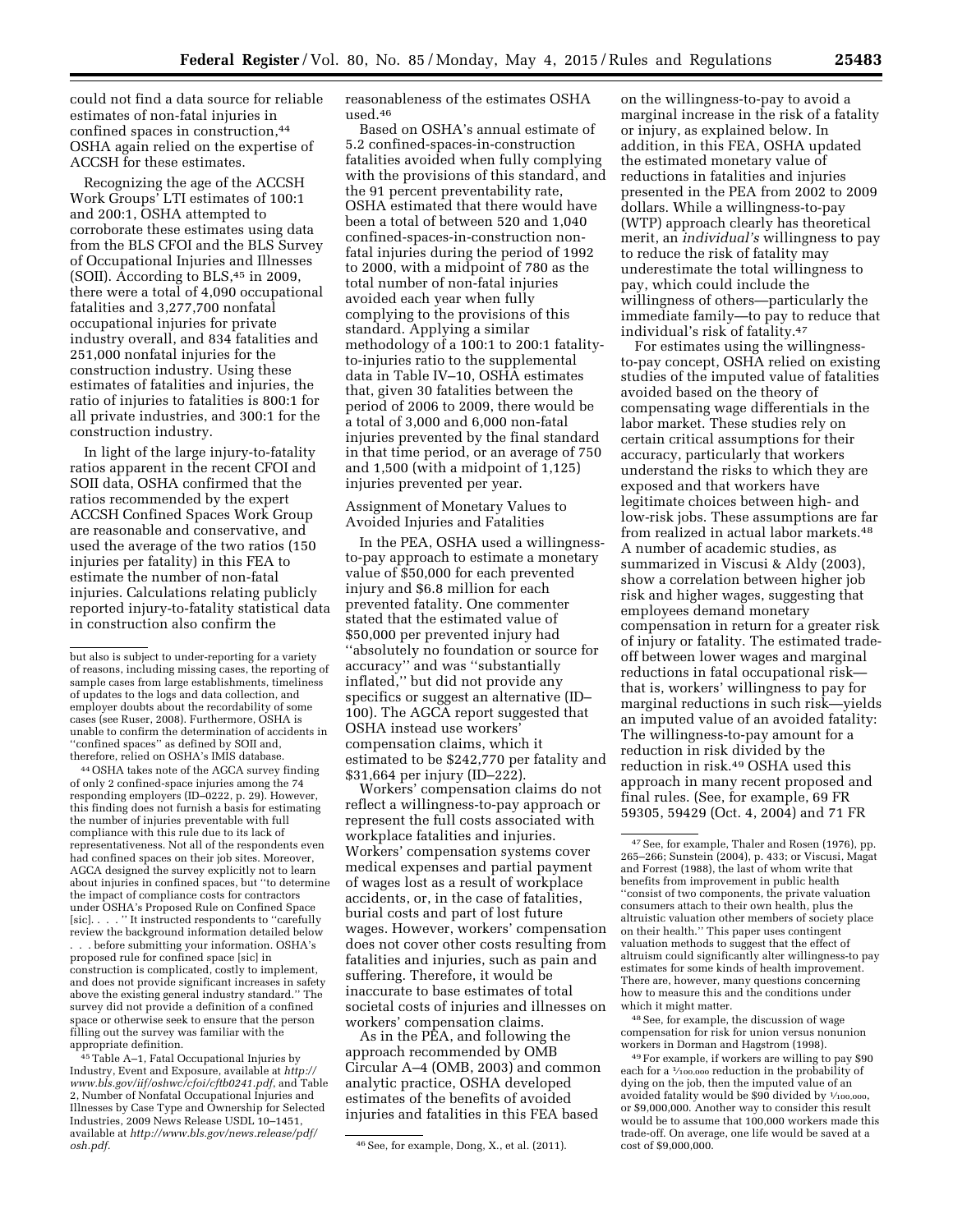10099 (Feb. 28, 2006), the preambles for the proposed and final hexavalent chromium rule, and 78 FR 56274, 56388 (Sept. 12, 2013), the preamble for the proposed respirable crystalline silica rule.) The Agency views the WTP approach as the best available, and relied on it to monetize benefits. Viscusi & Aldy (2003) conducted a metaanalysis of studies in the economics literature that use a willingness-to-pay methodology to estimate the imputed value of life-saving programs and found that each fatality avoided valued at approximately \$7 million in 2000 dollars. Using the GDP Deflator (U.S.

BEA, 2010), this \$7 million base number in 2000 dollars yields an estimate of \$8.7 million in 2010 dollars for each fatality avoided.<sup>50 51</sup>

OSHA views these estimates as the best estimates currently available, and will use them to monetize avoided fatalities and injuries resulting from this final standard.

### Net Benefits

Table IV–11, which repeats Table IV– 1 for the convenience of the reader, provides a summary of the estimated costs, benefits, and net benefits of the final standard, using discount rates of 7

## TABLE IV–11—NET BENEFITS

[Millions of 2009 dollars]

percent and, alternatively, 3 percent, as recommended by OMB Circular A–4. OSHA estimated the total benefits of the final standard to be \$93.6 million annually—of which \$45.2 million come from prevented fatalities and \$48.4 million from prevented injuries. OSHA took the annualized costs of \$60.3 million, using a 7 percent discount rate, from Table IV–13 in Chapter 6 of this FEA. OSHA estimated net benefits of the final rule to be \$33.3 million annually, using a 7 percent discount rate. OSHA estimated that compliance with the final standard will provide \$1.55 of benefits per dollar of cost.

|                                      | 7% Discount<br>rate | 3% Discount<br>rate |
|--------------------------------------|---------------------|---------------------|
| <b>Annualized Costs</b>              |                     |                     |
|                                      | \$12.4              | \$12.2              |
|                                      | 4.2<br>2.8          | 4.2<br>2.7          |
|                                      | 11.4                | 11.3                |
|                                      | 3.6                 | 3.6                 |
|                                      | 8.2                 | 7.6                 |
|                                      | 11.3                | 11.3                |
|                                      | 6.4                 | 6.3                 |
|                                      | 60.3                | 59.2                |
| <b>Annual Benefits</b>               |                     |                     |
|                                      |                     | 780                 |
|                                      |                     | 5.2                 |
| <b>Monetized Benefits</b>            |                     | \$93.6              |
| <b>Net Annual Monetized Benefits</b> |                     |                     |

(Benefits Less Costs)

 $$33.3$   $$34.4$ 

Potential Net Benefits of the Individual Provisions of the Rule

As indicated in Table IV–11, the estimated benefits of the final standard are nearly 50 percent larger than the estimated costs. Nevertheless, it is possible that the costs of particular provisions could exceed their benefits. To address this possibility, OSHA conducted a supplemental analysis of the net benefits of the individual provisions of the final rule that have associated costs.

Because the final rule contains jointly interacting and overlapping provisions, there are two logistical issues with

performing a provision-by-provision sensitivity analysis of whether benefits exceed costs in this case: (1) The available data do not permit OSHA to determine the numbers of accidents that every combination of provisions could prevent; and (2) a simple marginal analysis will not fully address the question of whether benefits exceed costs for the rule as a whole. It might, for example, take two or more provisions to prevent a class of accident: An analysis of the effects of a requirement to do x if situation y is the case would be dependent on not only the requirement to do x if situation y is

the case, but also a requirement to train workers to do x, as well as a requirement to inform workers of when y is the case. In such circumstances, while each provision alone might pass a marginal benefit-cost test, all of the provisions together might not pass a benefit-cost test because the provisions would prevent the same accidents. The three provisions, each costing \$5 million (for a total cost of \$15 million), might prevent only \$12 million worth of accidents because the three provisions would prevent the exact same accidents. Thus, even if a provision-by-provision sensitivity analysis were possible for

<sup>50</sup>The Agency notes that two recent studies mentioned in this chapter—Kniesner et al. (2010) and Kniesner et al. (2012)—report similar estimates. The median quintile estimate of the imputed value of an avoided fatality in Kniesner et al. (2010) is \$9.2 million in 2010 dollars, while Kniesner et al. (2012) provide a range of estimates between

approximately \$5 million and \$12 million in 2012 dollars. For the purpose of this PEA, OSHA chose to rely on the Viscusi and Aldy (2003) metaanalysis rather than the two more recent individual

<sup>51</sup> An alternative approach to valuing an avoided fatality is to monetize, for each year added to a life,

an estimate from the economics literature of the value of that statistical life-year (VSLY). See, for instance, Aldy and Viscusi (2007) for a discussion of VSLY theory and FDA (2003), pp. 41488–9, for an application of VSLY in rulemaking. OSHA did not investigate this approach.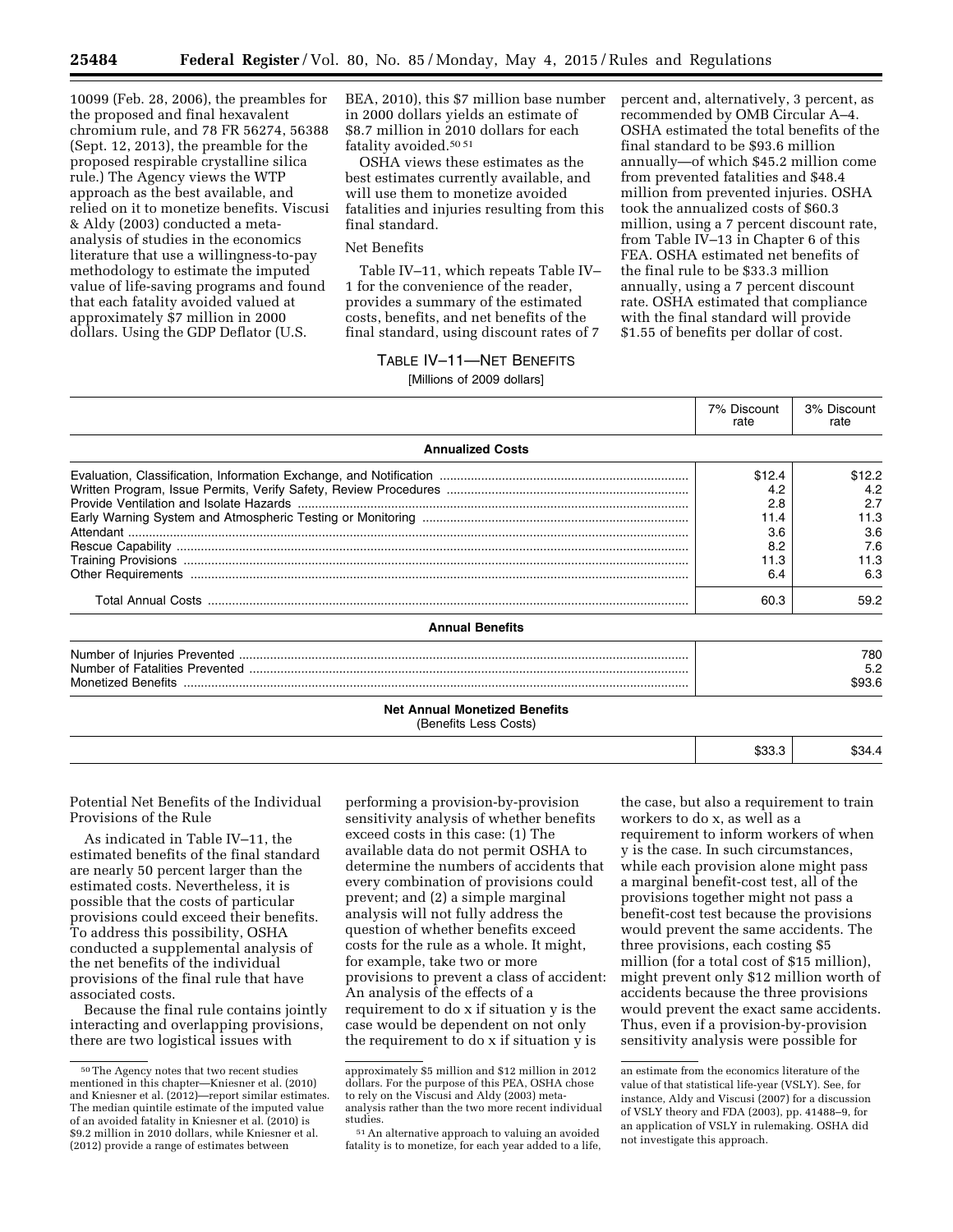this rule, that analysis might still not demonstrate the total benefits of the overall combination of provisions. Moreover, for the purpose of determining whether benefits of a rule exceed the costs, one cannot simply test each provision individually, but must find ways to examine situations involving likely joint effects of the provisions of the rule.

This provision-by-provision analysis addresses both of these problems and takes the form of a break-even sensitivity analysis that compares the potential benefits of a set of provisions against the costs of those provisions and, separately, all provisions that, when combined, achieve those particular benefits. Thus, a break-even sensitivity analysis in this case represents an estimate of the percentage of potentially preventable accidents that an individual provision, or a combination of provisions, must prevent for the benefits to equal the costs. Any percentage of preventable accidents a provision or combination of provisions prevents that are greater than this percentage would result in benefits exceeding costs.

For each narrative of the 30 preventable confined-spaces-inconstruction fatalities and injuries for the period 2006–2009 presented in Table IV–10, OSHA listed the sets of provisions of the final rule that, if followed, would potentially prevent the fatalities. For some provisions, such as requirements to evaluate and classify spaces and to develop and implement permit systems, the narratives do not clearly state whether or not employers met these requirements. In these cases, OSHA listed those provisions as being among those that would potentially prevent the fatality, even though it is possible that the employer took steps to implement the required provisions. For other provisions, such as those for early warning system and atmospheric testing or monitoring, the narratives do not clearly state that there was such monitoring, but it seems unlikely that someone would enter some of these extremely dangerous atmospheres had information on that danger been available as a result of an early warning system and atmospheric testing or monitoring. Finally, it is clear from the descriptions that employers simply did not follow provisions relating to ventilation and hazard isolation. Table IV–12 shows the aggregate results for each set of provisions organized according to the organization of costs provided in Chapter 5. Table IV–12 then monetizes the prevented fatalities and injuries associated with each cost category and compares that monetized

total to the estimated costs for each cost category. Finally, OSHA estimated the percentage of benefits that a given provision needs to produce zero net benefits (that is, when the estimated value of the prevented injuries and fatalities equals the estimated cost of the related provision). Any percentage greater than zero net benefits will produce positive net benefits. Table IV– 12 also shows the results of this analysis.

Before examining the benefits attributable to the provisions of the final standard, OSHA examined the breakeven sensitivity of the standard as a whole and found that if compliance with the standard prevented 45 percent of the fatalities recorded, then the benefits would equal the costs; with any higher percentage prevention, benefits would exceed the costs. OSHA considers it a near certainty that compliance with the final standard would achieve this level of benefits. For example, full compliance with the final standard would avoid almost all fatalities involving asphyxiation, and 60 percent of the accidents involved asphyxiation. Thus, if full compliance with the final standard prevents just one class of accidents, the standard would result in benefits that exceed costs.

To discuss the results shown in Table IV–12, OSHA will consider the results for each provision in turn, as described in the following paragraphs.

*Evaluation and Classification:* The portions of the standard covered by this cost category are only effective if combined with other measures. Evaluation and classification alone, without taking the further steps needed to ameliorate the hazards, would be largely pointless. The need for this provision, in the context of benefit-cost analysis, is to assure that employers do not have to treat every confined space as containing hazards; rather, it allows employers to simply restrict entry or to implement the subsequent parts of their confined-spaces program only when a hazard exists within a given confined space.

This set of provisions is critical to reducing the costs of all other provisions more than directly preventing fatalities. If the evaluation and classification provisions reduce the costs of the standard as a whole by 5 percent (\$3.1 million costs of this provision divided by \$60.3 million costs of the remaining provisions), then these provisions will be useful. Given the vast number of confined spaces that do not require the ensuing steps, these provisions are almost certainly cost effective, and are necessary given the

standard as a whole has positive net benefits—as was shown above.

To further evaluate the necessity and benefit of the evaluation and classification provisions, it is necessary to examine state programs. Only two of the accidents examined from 1992–2000 and 2006–2009 occurred in states with comprehensive programs similar to what OSHA is proposing. Five accidents occurred in states that required some provisions included in OSHA's confined-spaces-in-construction rule, such as ventilation and atmospheric monitoring, but did not require evaluation or permit systems. This result may suggest that there may be advantages to a full, comprehensive program that explicitly requires evaluation and classification. However, OSHA has not been able to do any quantitative analysis of the rates of confined space fatalities in these states as against other regulatory regimes.

*Information Exchange:* The exact economic benefits of information exchanges are particularly difficult to pinpoint. Nevertheless, the benefits of these provisions will exceed the cost if the final standard prevents 10 percent of the potentially affected accidents.

*Permit Programs:* Table IV–12 shows that if these provisions prevent 4 percent of the accidents where they are potentially relevant, then the benefits will equal the costs, and if they prevent more than 4 percent, the benefits will exceed the costs. A system of permits might prevent, or have been a key part of preventing, many fatalities. As a result, achieving a 4 percent prevention rate seems reasonable. Further, at least 12 percent of the accidents potentially prevented by this provision (Incidents 2 and 13) involved casual entry (*e.g.,* to retrieve a dropped item), or entry prior to testing, that a proper permit system would completely prevent. Preventing these two accidents alone would assure that the benefits of the provision exceed the costs.

*Early Warning Systems, and Atmospheric Testing and Monitoring:*  Early warning systems, and atmospheric testing and monitoring, can prevent accidents that result in asphyxiation or caused by explosive gases, or where early warning of oncoming liquids would prevent drowning. The presence of atmospheric testing or monitoring data would prevent most of these accidents because it is unlikely that anyone would knowingly enter a space with a lethal or explosive atmosphere, especially when provisions are in place to assure against unauthorized entry. Table IV–12 shows that if these provisions prevent 14 percent of the accidents for which they are potentially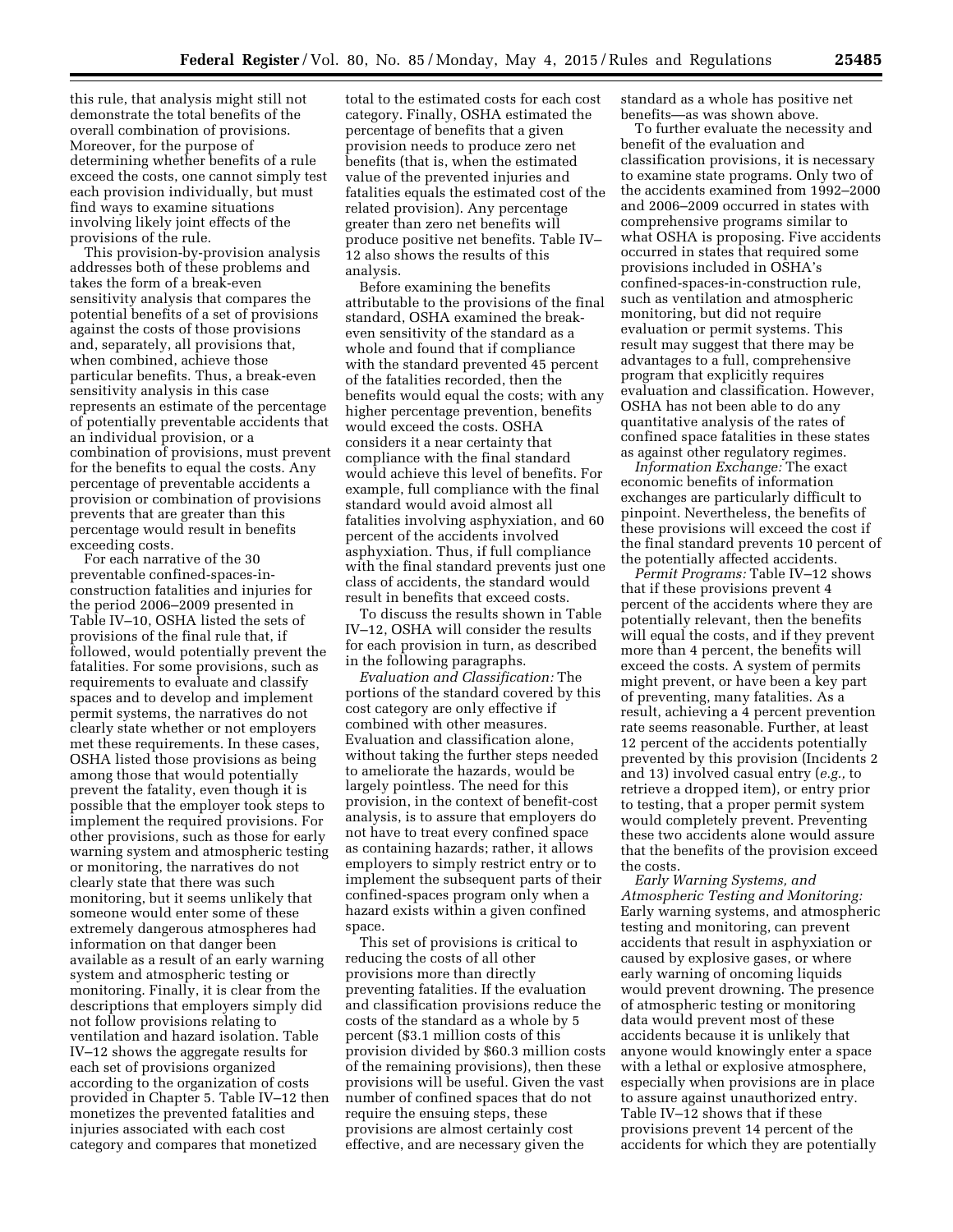relevant, then the benefits will equal the costs, and if they prevent more than 14 percent of the accident, the benefits will exceed the costs. OSHA believes that it is likely that atmospheric monitoring could prevent a much higher percentage of these accidents. In addition, there is one accident potentially prevented by an early warning system.

*Requirement for an Attendant:* This heading includes the provisions that require an attendant whenever an employee enters a permit-required confined space, such as §§ 1926.1204(f), 1926.1209(f) and 1926.1209(h). These provisions function in conjunction with the requirements for adequate rescue capacity. In the absence of appropriate rescue capacity, persons standing by a confined space may attempt a rescue that exposes them to the hazard. Table IV–12 shows that if these provisions prevent 6 percent of the accidents in which the person who died entered a confined space completely alone, then the benefits will equal the costs, and if the provisions prevent more than 6 percent of the accidents, the benefits will exceed the costs. OSHA believes that it is reasonable that appropriately trained and equipped attendants could prevent this percentage of accidents.

*Ventilation and Hazard Isolation:* The standard generally requires the use of ventilation when possible to address atmospheric hazards, but it can be difficult for the purposes of this sensitivity analysis to determine in which situations ventilation, rather than PPE, might be sufficient. It is clear, however, that when ventilation is appropriate, assuring its effectiveness would completely prevent ventilationrelated fatalities. The same is true for hazard-isolation methods such as deactivating and locking out electrical sources and creating by-passes for water around confined spaces. Table IV–12 shows that if these provisions prevent 3 percent of the accidents for which they are potentially relevant, then the benefits will equal the costs, and if they prevent more than 3 percent of these accidents, the benefits will exceed the costs. Therefore, even if proper ventilation or isolation prevented one in five of the fatalities identified as potentially avoidable with proper ventilation or isolation, then the benefits of these provisions would exceed the costs. While the exact number of situations in which ventilation or isolation would have been the hazard-reducing measure of choice is uncertain, OSHA is confident that at least 3 percent of those identified would require ventilation or isolation.

*Rescue Capacity:* These provisions include all requirements related to rescue, including the requirement for non-entry rescue whenever feasible. Table IV–12 shows that if these provisions prevent 9 percent of the accidents for which they are potentially relevant, then the benefits will equal the costs, and if they prevent more than 9 percent of the accidents, the benefits will exceed the costs. Given that 15

percent of the accidents for which OSHA identified inadequate rescue capacity as a factor in a fatality involved deaths of additional workers during an attempted rescue, then following provisions for non-entry rescue would reasonably prevent more than 9 percent of all accidents involving inadequate rescue capacity. However, if employers follow all other provisions of the rule, then there will be less need for rescue. As a result, this set of provisions will be necessary if other provisions are not available or are not followed 9 percent of the time, or if conditions change after the confined-space entry in ways that result in a need for rescue.

*Equipment:* These provisions cover the requirement that employers provide adequate lighting and other equipment needed for confined-spaces work as specified in § 1926.1204(d). Table IV–12 shows that if these provisions prevent 47 percent of the accidents for which they are potentially relevant, then the benefits will equal the costs, and if they prevent more than 47 percent of the accidents, the benefits will exceed the costs. However, as noted above, OSHA did not include many of the accidents that proper equipment would prevent, such as accidents caused by vehicles hitting persons working near a confined space or illnesses caused by improper clothing. As a result, it is likely that OSHA underestimated the number of fatalities and injuries prevented by proper equipment.

#### TABLE IV–12—COMPARISON OF BENEFITS ASSOCIATED WITH INDIVIDUAL COST CATEGORIES AND COSTS \*

| Cost provision                   | Number of<br>fatalities<br>potentially<br>affected by<br>provision<br>$(2006 -$<br>2009) | Estimated<br>number of<br>fatalities<br>per year<br>potentially<br>affected by<br>provision | Monetized<br>value of<br>annual<br>fatalities <sup>a</sup> | Estimated<br>number of<br>injuries<br>per year<br>potentially<br>affected by<br>provision | Monetized<br>value of<br>injuries <sup>b</sup> | Total monetized value of<br>annual fatalities and<br>injuries potentially<br>affected by<br>the provision | Costs of<br>provision | Percentage<br>of potential<br>benefits<br>needed to<br>break even<br>with costs <sup>c</sup><br>(percent) |
|----------------------------------|------------------------------------------------------------------------------------------|---------------------------------------------------------------------------------------------|------------------------------------------------------------|-------------------------------------------------------------------------------------------|------------------------------------------------|-----------------------------------------------------------------------------------------------------------|-----------------------|-----------------------------------------------------------------------------------------------------------|
| All                              | 30                                                                                       | 7.5                                                                                         | \$65,250,000                                               | 1125                                                                                      | \$69,750,000                                   | \$135,000,000                                                                                             | \$60,300,000          | 45                                                                                                        |
| Evaluation and Classification    | 30                                                                                       | 7.5                                                                                         | 65,250,000                                                 | 1125                                                                                      | 69,750,000                                     | 135,000,000                                                                                               | 3,100,000             |                                                                                                           |
| Information Exchange             | 18                                                                                       | 4.5                                                                                         | 39,150,000                                                 | 675                                                                                       | 41,850,000                                     | 81,000,000                                                                                                | 9,300,000             | 11                                                                                                        |
| Permit System                    | 22                                                                                       | 5.5                                                                                         | 47,850,000                                                 | 825                                                                                       | 51,150,000                                     | 99,000,000                                                                                                | 4,200,000             |                                                                                                           |
| Early Warning System and Atmos-  |                                                                                          |                                                                                             |                                                            |                                                                                           |                                                |                                                                                                           |                       |                                                                                                           |
| pheric Testing or Monitoring     | 18                                                                                       | 4.5                                                                                         | 39,150,000                                                 | 675                                                                                       | 41,850,000                                     | 81,000,000                                                                                                | 11,300,000            | 14                                                                                                        |
| Ventilation and Hazard Isolation | 22                                                                                       | 5.5                                                                                         | 47,850,000                                                 | 487.5                                                                                     | 51,500,000                                     | 99,000,000                                                                                                | 2,800,000             |                                                                                                           |
|                                  | 13                                                                                       | 3.25                                                                                        | 28,275,000                                                 | 487.5                                                                                     | 30,225,000                                     | 58.500.000                                                                                                | 3,600,000             |                                                                                                           |
| Rescue Capability                | 20                                                                                       | 5                                                                                           | 43.500.000                                                 | 750                                                                                       | 46,500,000                                     | 90.000.000                                                                                                | 8,200,000             |                                                                                                           |
|                                  | 29                                                                                       | 7.25                                                                                        | 63,075,000                                                 | 1087.5                                                                                    | 67,425,000                                     | 130,500,000                                                                                               | 11,300,000            |                                                                                                           |
|                                  | 3                                                                                        | 0.75                                                                                        | 4,350,000                                                  | 112.5                                                                                     | 6,975,000                                      | 13.500.000                                                                                                | 6,3000,000            | 47                                                                                                        |

\* In 2009 dollars.

a Based on an estimated value of \$8.7 million per fatality avoided.<br><sup>b</sup> Based on an estimated value of \$62,000 per injury avoided.<br>°Costs of provision divided by total monetized value of fatalities potentially prevented by

\* Note: OSHA did not apportion the benefits of a prevented fatality among the provisions that could prevent the fatality; instead, the Agency attributed the entirety of<br>the benefits of a prevented fatality to each provisio Source: OSHA, Directorate of Standards and Guidance, Office of Regulatory Analysis.

### 5. Technological Feasibility

In accordance with the OSH Act, OSHA must demonstrate that occupational safety and health

standards promulgated by the Agency are technologically feasible. OSHA demonstrates that a standard is technologically feasible ''by pointing to technology that is either already in use

or has been conceived and is reasonably capable of experimental refinement and distribution within the standards deadlines.'' *American Iron and Steel Inst.* v. *OSHA (Lead II),* 939 F.2d 975,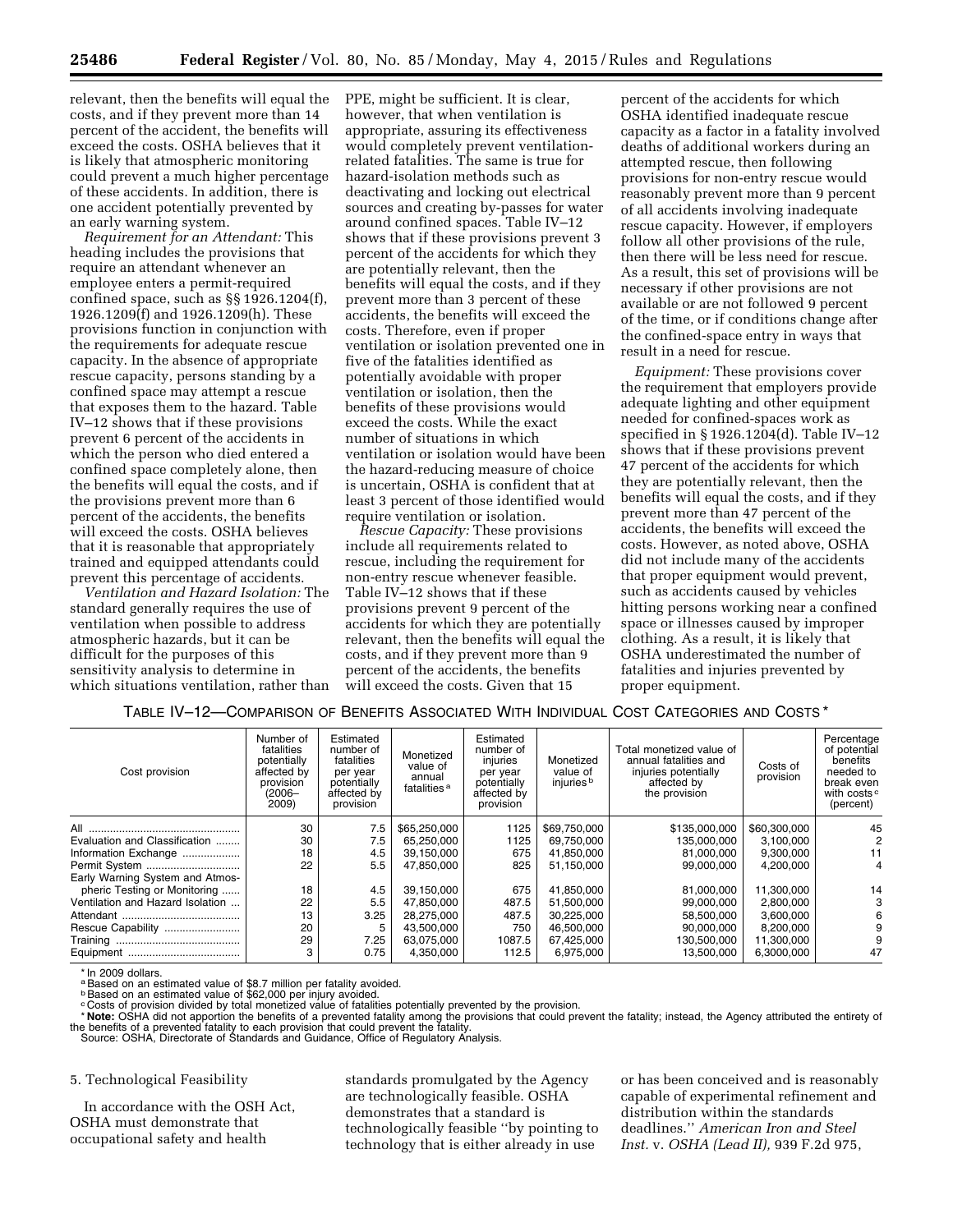980 (D.C. Cir. 1991) (per curiam) (internal citation omitted). OSHA reviewed each of the requirements imposed by the final rule and determined that compliance with the requirements of the rule is technologically feasible for all affected industries, that employers can achieve compliance with all of the final requirements using readily and widely available technologies, and that there are no technological constraints associated with compliance with any of the final requirements.

Several factors support OSHA's determination regarding the technological feasibility of the final rule. First, OSHA concluded that compliance with existing § 1910.146 was technologically feasible when it promulgated those standards in 1993 (58 FR 4539), and that conclusion held true over OSHA's two decades of experience with that standard. Likewise, this conclusion holds true with respect to provisions in the final rule that OSHA based on the existing general industry standard. A number of commenters stated that they are complying with the general industry standard in construction operations, which also supports a finding of technological feasibility. (See *e.g.,* ID– 047, –075, –086, –092, –120, –124, –180).

Second, the provisions in the standard not based on the existing standard are also technologically feasible. The new standard requires employers to identify confined spaces at their worksites, establish a written program and issue permits for qualifying confined spaces, exchange information on the hazards of permit spaces with other affected employers, train affected employees, provide for rescue and emergency services, and assign duties to authorized entrants, attendants, and supervisors. None of these requirements, including the new requirements not in § 1910.146, present any technological feasibility concerns. These provisions simply require observation of hazards, training, and communication among all parties, including employees and all employers at a worksite—all of which are clearly feasible.

In Section III of the preamble to the final rule, ''Summary and Explanation of the Final Rule,'' OSHA responded to issues associated with the technological feasibility of specific provisions. In that section of the preamble, OSHA discussed technological feasibility concerns raised by rulemaking participants and the technological feasibility of provisions that differ from the general industry rule, including the

requirement for continuous monitoring of atmospheric hazards in final § 1926.1203(e)(2)(vi) and § 1926.1204(e)(1)(ii). In addressing potential concerns about the technological feasibility of continuous monitors that would be capable of identifying various types of atmospheric hazards, OSHA included an exception that applies if the employer can demonstrate that the appropriate devices are not commercially available for this purpose.

One commenter suggested that requirements to exchange information and coordinate entry operations represent ''an unnecessary burden'' and ''in some cases may be infeasible,'' which OSHA takes to mean technologically infeasible, for the homebuilding industry (ID–124). Although this commenter cited industry statistics indicating that homebuilders tend to be small businesses that rely on subcontractors to handle specialized tasks, the commenter failed to show how this situation renders multiemployer communication requirements of the rule technologically infeasible for that industry. OSHA does not mandate any particular equipment for coordinating communications, and the Agency did not find evidence in the record suggesting that the exchange of information and entry coordination, which OSHA believes already occurs in the course of regular communications conducted by employers on construction worksites, is infeasible. At a time when most individuals have mobile phones, remote communication should be possible in most locations. In any case, in construction work, homebuilding contractors are able to successfully communicate with a variety of specialists about what work needs to be done and at what time. Therefore, there should be no feasibility problems in communicating essential safety information in the same way.

There was only one other provision of the proposed standard that elicited concerns from industry stakeholders about technological feasibility. That provision, which appears as § 1926.1204(e)(1)(iii) of the final standard, requires that employers provide an early warning system that will detect non-isolated engulfment hazards as a part of the permit-required confined space program. Such hazards can result, for example, when runoff from a heavy storm upstream in a sewer flows downstream into the work area. As noted in the IMIS reports, an employee died in 2009 when a rainstorm sent water rushing into a 24 inch pipe inside which the employee was working. Other examples would be

if sewage, sand, grain, or other ''flowable'' solid substances flow into the area in which an employee is working.

Two commenters questioned the availability of early warning system technology (ID–059 and –098). A third commenter (ID–216) raised similar objections and, in particular, expressed concerns about the technical demands imposed on the employer to account for all of the factors involved in properly positioning the system.

In response to these comments, OSHA observes that manufacturers have designed early warning systems for years to alert workers to migrating engulfment hazards, including migrating engulfment hazards present in a space subject to final § 1926.1204(e)(1) (see, for example, *[http://](http://www.memecosales.com/products/level/blok-aid/) [www.memecosales.com/products/level/](http://www.memecosales.com/products/level/blok-aid/) [blok-aid/](http://www.memecosales.com/products/level/blok-aid/)* or *[http://www.flygt.com/en](http://www.flygt.com/en-us/Pumping/Products/Monitoring-and-Control-equipment/Pages/Alarm-telemetry.aspx)[us/Pumping/Products/Monitoring-and-](http://www.flygt.com/en-us/Pumping/Products/Monitoring-and-Control-equipment/Pages/Alarm-telemetry.aspx)[Control-equipment/Pages/Alarm](http://www.flygt.com/en-us/Pumping/Products/Monitoring-and-Control-equipment/Pages/Alarm-telemetry.aspx)[telemetry.aspx](http://www.flygt.com/en-us/Pumping/Products/Monitoring-and-Control-equipment/Pages/Alarm-telemetry.aspx)*). The range of available early warning systems runs from customized high-flow warning devices to simple fluid-level meters with audible alarms. The wide availability and application of such systems attest to their affordability and practicability under a range of circumstances. OSHA also notes that, in a series of stakeholder meetings in October 2000, various participants discussed the range of early warning systems, including monitors, cameras, and attendants positioned upstream outside confined spaces (see transcripts of stakeholder meetings, available at *[https://www.osha.gov/doc/](https://www.osha.gov/doc/reference_documents.html) reference*\_*[documents.html](https://www.osha.gov/doc/reference_documents.html)*). The commenters generally characterized the systems as easy to implement and commonly used.

Even though this technology is clearly available, the standard does not require employers to use a device such as the early warning system. An employer may determine that an effective compliance solution would simply be to position detection and monitoring devices to provide early warning, or to station an employee to accomplish that function. In any case, given the option of using an employee to provide direct observation as one potential method of fulfilling the requirement, there is no doubt that the requirement may be accomplished with existing technology.

In conclusion, employers can achieve compliance with all of the requirements of the final standard with readily and widely available technologies or through the use of human observers. To demonstrate technological feasibility, OSHA must establish a ''reasonable possibility that the typical firm will be able to . . . meet the [standard's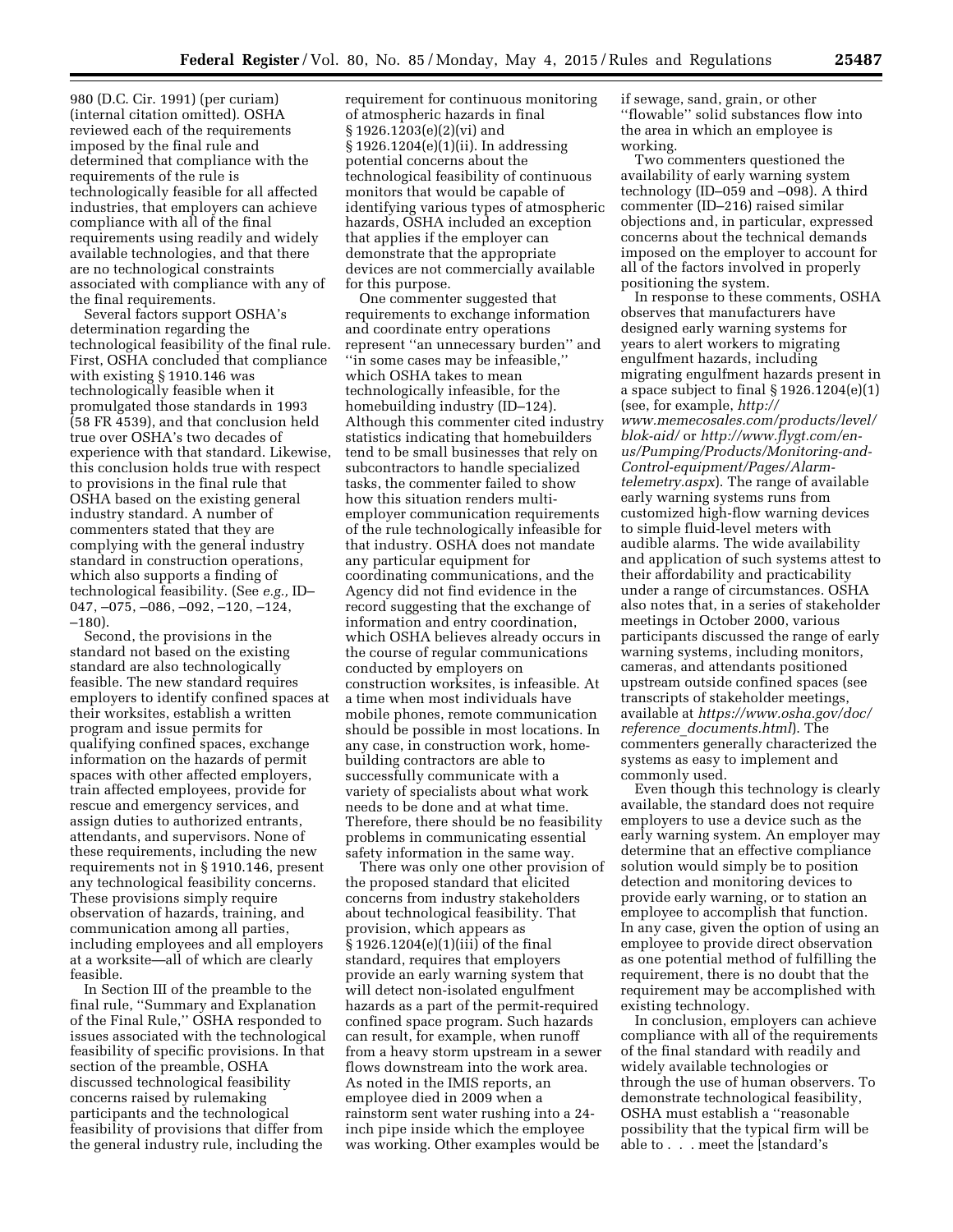requirement] in most of its operations.'' *Lead II,* 939 F.2d at 980 (internal citation omitted). Given the wide availability of options for early warning systems, the final rule meets this legal test.

6. Costs of Compliance

Introduction

In this chapter, OSHA presents the estimated costs of the final rule for confined spaces in construction. These

are the costs that employers would incur to achieve full compliance with the final rule, relative to the current baseline. They do not include costs employers incurred to achieve current compliance with the existing requirements.

Table IV–13 presents OSHA's estimate of the total annualized costs of the final rule by provision and by industry sector, expressed in 2009 dollars. As OSHA typically does, it

annualized capital costs over the estimated useful life of the equipment, and annualized one-time costs over 10 years. Consistent with OMB's Circular A–4 (OMB, 2003), OSHA calculated annualized costs using two alternative discount rates: 7 Percent and 3 percent. As shown, OSHA estimated the total annualized cost of the final rule to be about \$60.3 million using a discount rate of 7 percent, and \$59.2 million using a discount rate of 3 percent.

# TABLE IV–13—ANNUALIZED COMPLIANCE COSTS OF OSHA'S FINAL STANDARD FOR CONFINED SPACES IN CONSTRUCTION, BY PROVISION

| Provision or hazard control | 7 Percent rate | 3 Percent rate |
|-----------------------------|----------------|----------------|
|                             | \$12,363,600   | \$12,208,018   |
|                             | 948.249        | 948.249        |
|                             | 2,091,862      | 1,936,279      |
|                             | 9,323,489      | 9,323,489      |
|                             | 4.196.574      | 4,190,373      |
|                             | 154.746        | 154,746        |
|                             | 2,710,594      | 2,710,594      |
|                             | 1,331,234      | 1,325,033      |
|                             | 2.830.611      | 2.748.652      |
|                             | 784.364        | 771.079        |
|                             | 2,046,247      | 1,977,573      |
|                             | 11,395,322     | 11,282,168     |
|                             | 10,661,160     | 10,551,394     |
|                             | 734.162        | 730.773        |
|                             | 3,623,866      | 3,623,866      |
|                             | 8,157,084      | 7,576,244      |
|                             | 5,745,876      | 5,379,002      |
|                             | 2,411,208      | 2,197,241      |
|                             | 11,340,155     | 11,296,556     |
|                             | 5,696,017      | 5,676,653      |
|                             | 5,644,139      | 5,619,903      |
|                             | 6,402,728      | 6,269,690      |
|                             | 2,744,697      | 2,744,697      |
|                             | 2,801,408      | 2,723,063      |
|                             | 624.044        | 584.200        |
|                             | 183,363        | 171.656        |
|                             | 61,252         | 57.644         |
|                             | 60,321,976     | 59,207,135     |

Source: U.S. Department of Labor, OSHA, Directorate of Standards and Guidance, Office of Regulatory Analysis-Safety.

The structure of the equations which calculate the costs is the following equation:

$$
TC = \sum_{k=1}^{27} \sum_{j=1}^{25} \sum_{i=1}^{3} NP_{ijk} \times NC_{ijk} \times H_{ijk} \times UC_{ijk}
$$

Where TC = Total Cost, k subscripts each cost category, j subscripts each industry type, i subscripts the project size, NP is the number of projects in that size category, NC is the current non-compliance rate, H is the number of hours, and UC is the unit cost.

Using a discount rate of 7 percent, OSHA estimates that the annualized compliance costs for the major provisions of the final standard are as follows: Evaluation and classification of enclosed spaces, information exchange, and notification (\$12.4 million); developing and reviewing written programs, issuing entry permits, and verifying the safety of confined spaces (\$4.2 million); isolating hazards and providing sufficient ventilation (\$2.8 million); conducting atmospheric monitoring (\$11.4 million); having an

attendant (\$3.6 million); planning and providing rescue capability (\$8.2 million); providing training (\$11.3 million); and other requirements (\$6.4 million).

#### Estimating Compliance Costs

The approach to compliance-cost estimation in this FEA follows the approach in the PEA and in the CONSAD analysis. However, the cost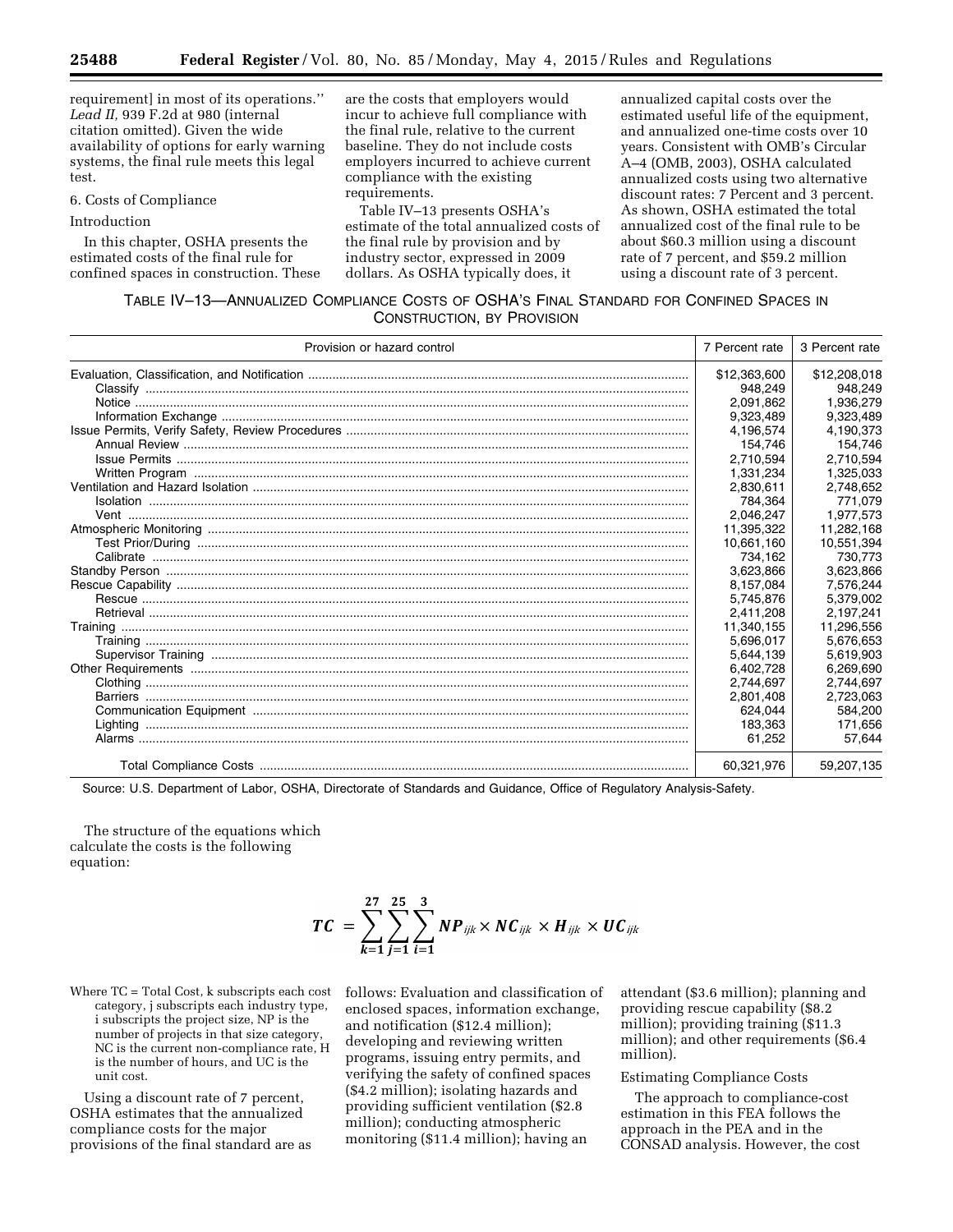estimates in this FEA changed relative to the PEA to reflect changing construction practices over time, changes from the proposed to the final rule (including more closely aligning the final rule with the confined-spaces rule for general industry), and OSHA's responses to comments on the proposal and on the PEA.

For each type of construction activity identified by the CONSAD expert panel, OSHA took an estimate of the total number of construction projects from the F.W. Dodge data (the same source used for the PEA) and applied a category-specific number of confined spaces per project to derive the number of confined spaces. OSHA then used the number of confined spaces along with other pertinent estimates to determine the number of affected workers, and applied unit-cost estimates to calculate the costs of each provision of the standard, taking into account current compliance. OSHA derived many of the costs of this final rule by multiplying hourly wages by the labor hours required to fulfill a given requirement. As previously noted, OSHA annualized equipment purchase costs based on the estimated useful life of the equipment, and annualized one-time expenditures over a 10-year period.

AGCA presented an alternative economic analysis, prepared by Dr. Helvacian, of the compliance costs of the proposed rule, stating that the analysis in the PEA ''must be updated for the most recent data on establishments, employees, wages and benefits, and for prices for construction machinery and equipment'' (ID–222). In this FEA, OSHA updated its analysis of compliance costs to reflect more recent data, when these data were available. Specifically, to account for changes in wages and prices over time, OSHA updated the wages and capital and equipment costs presented in the PEA to 2009 dollars based on the percentage change in the GDP price deflator from 2002 to 2009, published by the U.S. Commerce Department, Bureau of Economic Analysis.52 Dr. Helvacian's economic analysis was based partially on a survey of AGCA's member employers. The survey respondents have an average of 98.8 confined spaces per job, with a median of 3 spaces per job. This large disparity between the average and the median suggests the possibility that there was widespread misunderstanding among the respondents regarding what constitutes a confined space. By comparison, the average number of confined spaces per

project based on the CONSAD report is 5.7, with an average of 193 entries per project.53 OSHA believes that it would be unsound to extrapolate the commenter's survey results, based on only 74 respondents and 5 categories of construction projects, to the entire construction industry. In contrast, CONSAD based its estimates on results stratified by 25 project categories organized by project size. Furthermore, OSHA notes that adjusting the estimated average number of confined spaces and entries to reflect the commenter's reported median estimate would reduce OSHA's estimated compliance costs.

OSHA chooses not to adopt the commenter's estimated number of confined spaces. OSHA believes that the research conducted by CONSAD continues to provide detailed information that is not available elsewhere (for example, information related to entries into confined spaces and the distribution of confined spaces across construction projects). Therefore, OSHA finds that the CONSAD report, with appropriate updates and adjustments for the changing rule provisions and industry practices, provides the best available data related to entries into confined spaces in construction, and continues to rely on data published in that report to estimate compliance costs.

Dr. Helvacian's analysis also suggested that the number of hours required to comply with the proposed rule was greater than that estimated in the PEA (ID–222). However, although the report provided some aggregate time estimates, they were not sufficiently detailed for OSHA to analyze the estimates by specific requirements. Furthermore, OSHA notes that Dr. Helvacian based the survey results on the AGCA members' understanding of the proposed rule rather than the final rule, which the survey's introduction described as ''complicated, costly to implement, and does not provide significant increases in safety above the existing general industry standard'' (ID– 222). For these reasons, OSHA is not adjusting its time estimates based on the AGCA survey results.

OSHA received a number of comments stating that many construction contractors were already complying with the general industry standard. For example, an association of utility contractors commented that its members ''enter into confined spaces on a regular basis in the course of their construction operations. They have been

using the General Industry Standard (29 CFR 1926.146) since it was issued in 1993 and have customized their confined space programs and training to comply with that standard'' (ID–075). Another commenter, a constructionsafety consultant, stated that employers were already complying with a state standard on confined spaces, which the state based on OSHA's general industry standard (ID–047). Tom Skaggs, representing the Mechanical Contractors Association of America, testified that the industry was successfully protecting workers ''through voluntary compliance with OSHA's general industry standard'' (ID–210, Tr. p. 278; see also ID–180 for his written testimony). Other commenters also stated that much of the construction industry adheres to the general industry standard (*e.g.,* ID–086,  $-092, -120, -124$ 

Based on these comments, and in light of the changes from the proposed rule to the final rule that more closely align the final rule with the general industry rule, OSHA revised its estimated rates of current industry compliance upward in this FEA for many of the provisions of the final rule. Table IV–6, introduced earlier in Chapter 3 of this FEA, presents these revised compliance rates. Because the final rule requirements concerning information exchange, continuous monitoring, and early warning systems and rescue vary from the general industry rule, the Agency did not adjust the estimated compliance rates related to these provisions in this FEA.

To adjust compliance rates, OSHA used information on state confinedspace standards for construction. The states that have confined space standards for construction are: California, Kentucky, Maryland, Michigan, Minnesota, Virginia, Washington, and Alaska. These eight states have different confined-space requirements that comply with some or all of the OSHA requirements in the final rule, depending on the state. OSHA assumed that the original CONSAD compliance rate would be applicable in states without state standards, and assumed full compliance with the provisions of the standards specific to each of these eight states. The content of the state construction standards varies by state, so OSHA calculated weighted average compliance rates for each provision of the standard based on the proportion of establishments in each state having that provision. As the record shows, this approach may underestimate the actual compliance rates since many construction employers have come into compliance with the general industry

<sup>52</sup>Source: *[http://www.bea.gov/iTable/iTable.cfm?](http://www.bea.gov/iTable/iTable.cfm?ReqID=9&step=1#reqid=9&step=3&isuri=1&903=13) [ReqID=9&step=1#reqid=9&step=3&isuri=1&903=13.](http://www.bea.gov/iTable/iTable.cfm?ReqID=9&step=1#reqid=9&step=3&isuri=1&903=13)* 

<sup>53</sup>This estimate excludes single-family housing projects. OSHA added these projects to the analysis in this FEA.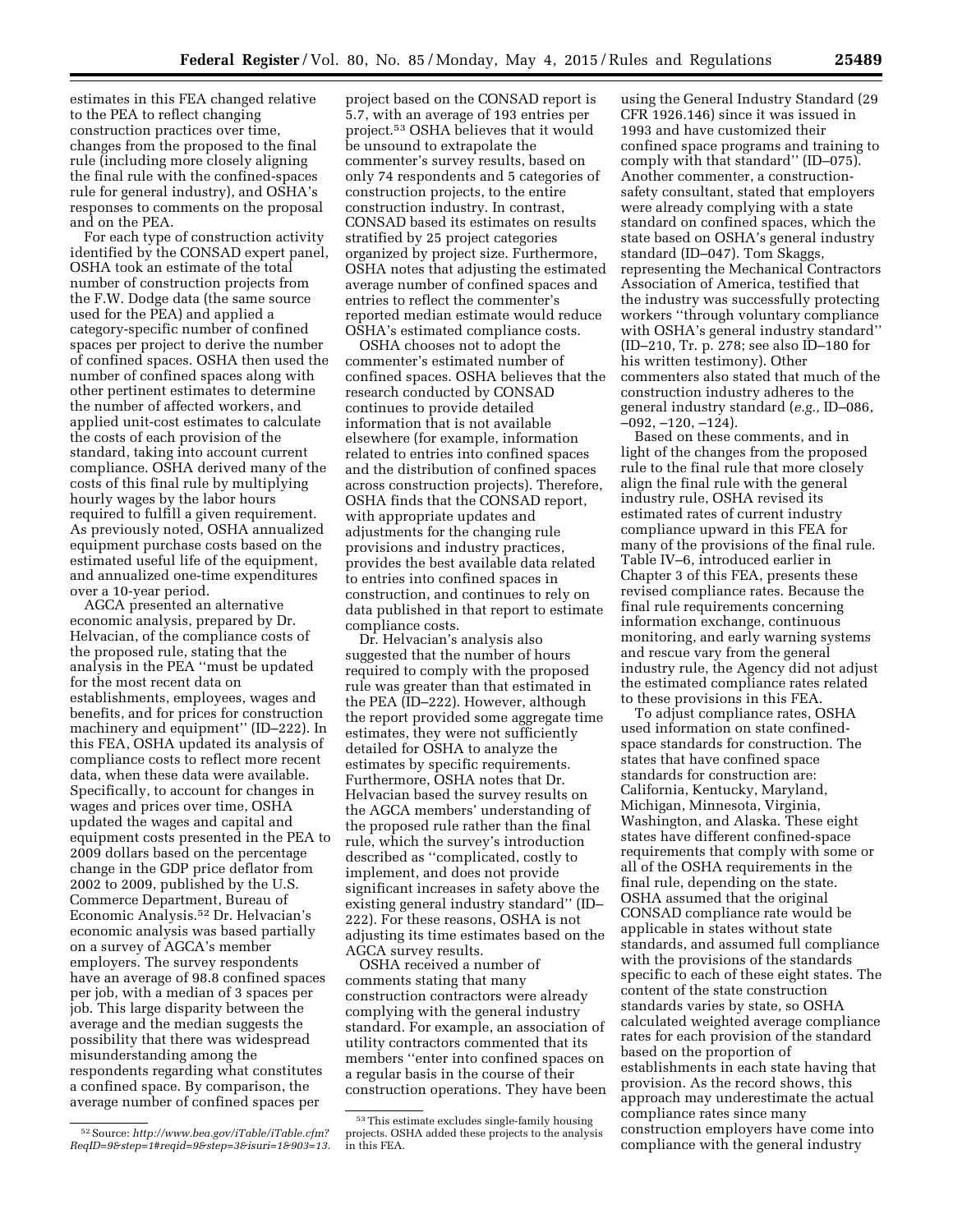standard, and, therefore, with provisions of this final rule, whether or not they are located in the states with confined-space standards for construction. These employers come into compliance with the general industry standard because, in part, they

perform both general industry and construction work. OSHA also modified some compliance rates from the CONSAD report to account for large projects having greater compliance rates than smaller projects within the same activity type.

Table IV–14 presents the estimated unit costs associated with each requirement in the final rule. Following this table is a discussion of OSHA's estimated compliance costs by requirement.

TABLE IV–14—UNIT-COST ESTIMATES FOR CONTROLS NECESSARY TO ACHIEVE COMPLIANCE WITH THE FINAL STANDARD

| Activity or equipment                                                                                                                                                                                                                                     | Unit cost/useful life                                                                                                                                                                                                                                                                                                                                                               |
|-----------------------------------------------------------------------------------------------------------------------------------------------------------------------------------------------------------------------------------------------------------|-------------------------------------------------------------------------------------------------------------------------------------------------------------------------------------------------------------------------------------------------------------------------------------------------------------------------------------------------------------------------------------|
| General construction employee wage (including benefits)<br>Host employer/controlling contractor information exchange<br>Controlling contractor/entry employer information exchange<br>Controlling contractor/other worksite employer information exchange | \$42.16 per hour.<br>\$29.60 per hour.<br>\$24.93 per hour.<br>\$22.53 per hour.<br>\$22.67 per hour.<br>\$18.92/5 years.<br>8 minutes of supervisor time.<br>20 minutes of supervisor time for each entity involved.<br>5 minutes of supervisor time for 10 percent of employers.<br>10 minutes of supervisor time for 3 supervisors per coordinated entry.<br>1 hour per project. |
| Issue permits/maintain records/review procedures<br>Time to isolate a hazard (e.g., with double block and bleed method,                                                                                                                                   | 10 minutes of supervisor time and 5 minutes of clerical time per permit<br>issued.<br>5 minutes of supervisor time and 5 minutes of clerical time per non-<br>permitted space entry.<br>5 minutes skilled employee time.                                                                                                                                                            |
| lockout/tagout system, etc.).<br>Operation and maintenance costs for ventilation system<br>Atmospheric-monitoring equipment (three-gas monitor)                                                                                                           | \$13.80/2 years.<br>\$1.61 each.<br>\$1,332/5 years.<br>Add 10% per year to cost of system.<br>10 minutes skilled employee time.<br>45 minutes skilled employee time.<br>20 minutes skilled employee time per entry.<br>\$1,000/5 years.<br>1 calibration per 160 hours of use.<br>1 additional construction employee for duration of entry for anywhere                            |
|                                                                                                                                                                                                                                                           | from 3 hours to 3,400 hours.<br>1 hour supervisor time per project.<br>\$5,328.56 per set/5 years.<br>\$3,248.54/20 years.<br>For each team of 4 employees: 16 hours skilled worker time (4 hours                                                                                                                                                                                   |
|                                                                                                                                                                                                                                                           | per employee) plus 4 hours supervisor time; plus for 1 employee: 4<br>hours skilled worker time for CPR training.<br>Entrants (3–75 workers per project): 0.25 hours construction worker<br>time; attendants (2–6 workers per project): 0.25 hours construction<br>worker time; plus 1.5 minutes supervisor time per trained worker and                                             |
|                                                                                                                                                                                                                                                           | 1.5 minutes clerical time per worker.<br>4 hours supervisor time plus 1 hour clerical time for program develop-<br>ment plus 6 hours supervisor time for training plus 1 hour clerical                                                                                                                                                                                              |
|                                                                                                                                                                                                                                                           | time per project.<br>\$8.94 per set.<br>\$165.64/3 years.<br>\$2.12 per 100 feet.<br>\$18.92/5 years.<br>5 minutes per sign or barricade.<br>\$214.13/3 years.<br>\$19.04/3 years.                                                                                                                                                                                                  |
|                                                                                                                                                                                                                                                           | \$23.79/3 years.                                                                                                                                                                                                                                                                                                                                                                    |

Sources: Wage data from Bureau of Labor Statistics. Other data from CONSAD report, Tables 6.1, 6.2, D.1, and D.2; and OSHA, Directorate of Standards and Guidance, Office of Regulatory Analysis-Safety.

Evaluation and Identification, Information Exchange, and Notification

The proposed standard required employers to evaluate confined spaces and their hazards, and to classify them as one of several types of confined spaces. In the PEA, OSHA estimated that compliance with the requirements

would primarily involve a supervisor's time to categorize the confined space and evaluate its hazards.

Many commenters found the proposed multiple classification system for confined spaces unnecessarily burdensome. One commenter stated that ''[t]he four new classifications . . . will

require drastic changes to existing confined space programs at great financial expense to the construction industry'' (ID–124). Another commenter objected to ''the cost to the contractor for re-educating employees in the new terminology,'' and supported the continued use of the ''the existing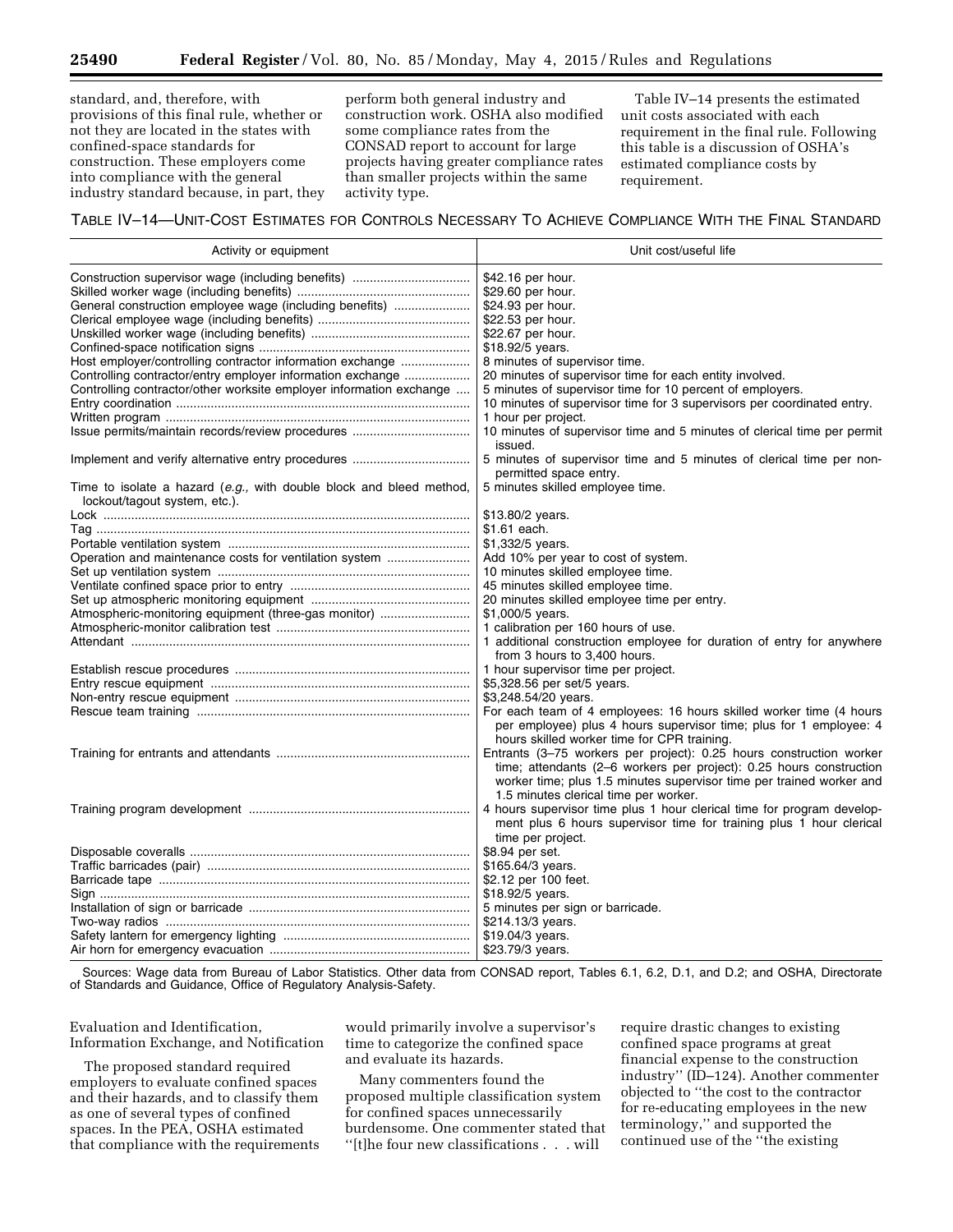process'' in § 1910.146, the general industry standard (ID–035).

In contrast to the proposed standard, the final rule requires employers to evaluate confined spaces and their hazards (*i.e.,* determine whether a workspace is a confined space and identify the types of hazards that workers may encounter), and to identify those confined spaces that are permit spaces or covered by alternate procedures. This simplified requirement mirrors the requirements of OSHA's general industry standard for confined spaces. OSHA estimates that the time required to evaluate confined spaces as permit-required spaces would be substantially less than the time required to comply with the more complex proposed classification system, and, therefore, the Agency estimated an average time of about 12 minutes to evaluate a permit space and identify hazards. OSHA believes this estimate is appropriate given the many comments indicating that employers are already familiar with the general industry rule and its required classification process. For example, one commenter, which surveyed its members about the proposed standard, reported that ''identifying confined spaces [is] currently performed as part of normal business activities,'' and that ''within the past 15 years, many contractors have become accustomed to 29 CFR 1910.146 and have adjusted their safety programs to comply with this standard'' (ID–222).

For purposes of estimating the extent of current compliance, OSHA considers that projects in compliance with the proposed requirements to issue entry permits would also be in compliance with the final requirements for evaluating spaces as permit-required or not. Therefore, OSHA bases its compliance rates for these provisions on the compliance rates estimated for the provisions related to issuing entry permits. OSHA calculated the annual compliance cost for evaluating and classifying confined spaces by multiplying the supervisor's hourly wage rate by the number of hours per project required to identify and evaluate confined spaces, which can vary by project type. OSHA applied this total to the percentage of projects not already in compliance and summed across all projects. Using this approach, OSHA estimates an annualized cost of about \$948,249 to comply with this requirement.

For example, to see how OSHA determined the cost of classification, we will examine one of the 25 types of projects: Construction on warehouses. Within this category there were 130

small projects, 220 medium projects, and 23 large projects.

The total cost for the large projects was derived by taking the number of projects (23) times the current noncompliance rate (42%) times the number of hours per project (1.5). This calculation yields a product of 14.49 hours. Multiplying that number by the unit cost (\$42.16 per hour)—the cost of an hour of supervisor's time—yields \$610.90, the cost of classification of large warehouse construction project confined spaces.

To determine the total cost of classification of all permit required confined spaces, the costs of all types of projects (small, medium, and large) for all 25 types of construction, weighted by each project-cell-types current noncompliance rate, are summed up. A total of 94 cells are added up to produce the total cost of classification.

The final rule includes specific requirements for employers at worksites with confined spaces to share information they may have about the hazards confronting their workers or other workers. One commenter stated that ''[i]t is essential to add in the costs to implement this proposed rule by all the employers on each construction site

. . . , '' and that the ''estimated time necessary to attend to each confined space on each construction project by the proposed controlling contractor is 6 to 8 hours'' (ID–100). In providing this estimate, the commenter delineates several requirements that fall under the duties of entry employers and host employers. The commenter correctly notes the requirement that the controlling contractor exchange information with other worksite employers; however, by counting requirements for entry employers with the requirements for controlling contractors, the commenter overstates the time burden on controlling contractors. Another comment, in the report prepared by Dr. Helvacian, noted that employers had concerns about the costs of complying with requirements for ''information gathering'' and ''information sharing and coordination'' (ID–222). Although OSHA believes that employers on construction sites currently conduct the information exchange described in this chapter as part of their usual and customary business practices, in this FEA (unlike in the PEA) the Agency included estimated costs for informationexchange requirements, as follows.

Under final § 1926.1203(h)(1) and (h)(2), the host employer and the controlling contractor must exchange information about known permit spaces, such as location, past experiences with

hazards in the spaces, and other pertinent information. Neither the host employer nor the controlling contractor has to enter the confined spaces to obtain this information. OSHA estimates that supervisors for the host employer and the controlling contractor will engage in eight minutes of conversation per project to fulfill this informationexchange requirement.

Under final § 1926.1203(b)(2), (h)(2),  $(h)(3)$ ,  $(h)(5)$ , and  $(i)$ , controlling contractors and entry employers must exchange information about permit spaces and their hazards. They also must share most of this information with employee representatives. OSHA estimates the information exchange requirement can be fulfilled with an average of 20 minutes of communication (one pre-entry and one post-entry conversation, each lasting 10 minutes) per project between a supervisor for the controlling contractor and an entry employer plus a worker-authorized representative of that entry employer

Under final § 1926.1203(h)(2), before entry operations begin, the controlling contractor must provide information about the permit-required spaces to employers with employees whose activities could foreseeably expose them to a hazard in the permit-required space. OSHA expects that employers on a worksite will not usually have employees engaged in work that could foreseeably expose them to such a hazard. To estimate the cost of compliance with this provision, OSHA anticipates that the controlling contractor's supervisor will engage in one 5-minute conversation with 10 percent of all non-entry employers on a worksite. OSHA calculated the number of non-entry employers on a worksite from estimates made by CONSAD of the number of non-entry workers on projects, assuming an average employer size of 20 employees.

Under final § 1926.1203(h)(4), the controlling contractor must coordinate entry operations when multiple employers enter simultaneously or when an employer makes an entry while other work performed at the site (outside the confined space) may result in a hazard in the confined space. To obtain the cost of compliance with this information-exchange provision, OSHA estimates that the controlling contractor and two employers will engage in one 10-minute conversation per coordinated entry. To estimate the number of coordinated entries, OSHA used estimates in the CONSAD report on the number of simultaneous entries per project. OSHA assumes that all estimated simultaneous entries will require coordination, and estimates that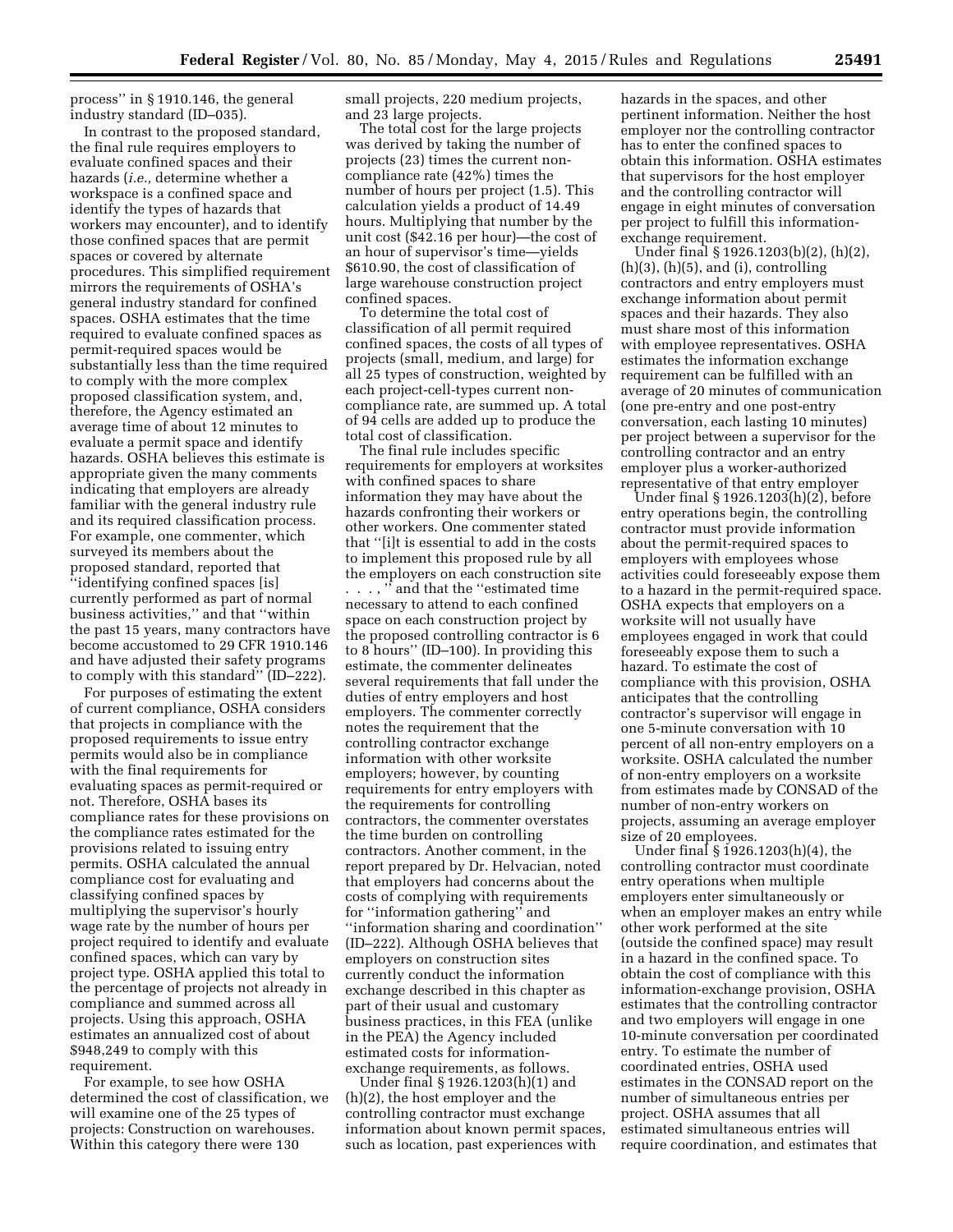10 percent of all entries will be subject to hazards as a result of work outside the confined space.

Although the CONSAD report did not provide direct estimates of compliance rates for the information-exchange requirements, OSHA believes that these compliance rates are similar to the compliance rates associated with the requirements for notification to nonentrant employees (ID–003, Table D.2). OSHA also believes it is reasonable to assume that projects in compliance with requirements addressing notification to non-entrant employees would also be in compliance with requirements addressing employer-to-employer communication.

OSHA calculated the annual compliance cost for information exchange on each project by multiplying the supervisor's hourly wage rate by the number of hours per project for each type of required information exchange. To estimate the cost of information exchange between host employers and controlling contractors, OSHA modeled eight minutes of three supervisors' time per project. Similarly, to estimate the cost of information exchange between controlling contractors and entry employers, OSHA modeled 20 minutes of supervisor time for the controlling contractor, a worker-authorized representative, and each of the entry employers on the project. To estimate the cost of information exchange between the controlling contractor and employers on the worksite having employees whose work may result in a hazard in the confined space, OSHA modeled five minutes of supervisor time for the controlling contractor and 10 percent of non-entry employers present. Finally, to estimate the cost of coordinating simultaneous entries, OSHA modeled 10 minutes for 3 supervisors (*i.e.,* the controlling contractor and two entry employers) for each such entry. For all of these calculations, OSHA applied the totals to the percentage of projects not already in compliance (*i.e.,* 1 minus the compliance rate) and summed these values across all projects. Using this approach, OSHA estimates an annual cost of approximately \$9.3 million to comply with the information-exchange requirements in the final rule.

One commenter stated that the requirements to exchange information and coordinate entry operations represent ''an unnecessary burden'' and ''in some cases may be infeasible'' (ID– 124). OSHA addresses this comment as a technological-feasibility issue in the section on technological feasibility, but the commenter's unsupported argument also would fail if directed at economic

infeasibility. Although this commenter cited home-building industry statistics indicating that homebuilders tend to be small businesses that rely on subcontractors to handle specialized tasks, the comment did not explain how this condition renders the multiemployer and communication requirements of the rule economically infeasible for that industry.

Under final § 1926.1203(b) and (c), employers must inform exposed employees of the existence of permit spaces and the dangers they pose. In the PEA, OSHA estimated that complying with this requirement involved an average of five minutes per notified worker. In the FEA, the Agency no longer includes such notification costs. Rather, OSHA followed the PEA in assuming that employers will achieve compliance with the notification requirement by posting a sign at each confined space. OSHA estimates that signs have a five-year life, and that installation takes five minutes per sign. The Agency calculates the cost of signs as the unit cost of one sign times the number of signs per project, and calculates the installation costs as five minutes  $(1/12)$  of an hour) times the unskilled worker's hourly wage times the number of signs per project. OSHA applies these totals to the percentage of projects not already in compliance, summed across all projects. Treating the installation cost as a recurring cost, and treating signs as a capital cost with a useful life of five years, OSHA estimates that the annualized cost of signs, including materials and labor, to be \$2.0 million.

Two stakeholders representing utility contractors, in similarly worded comments, stated that notifying nonauthorized entrants ''could mean informing 25–100 or more employees on the jobsite, which would be extremely time consuming'' (ID–124 and ID–075). However, OSHA believes that, beyond posting the signs, there should be no additional costs associated with the requirement to inform exposed employees of the existence of permit spaces and the danger posed by unauthorized entry. OSHA notes that, under 29 CFR 1926.21(b)(2), employers must already provide general training to employees engaged in construction work to ensure that they recognize the hazards on the worksite, including applicable signage warning of hazards. As one commenter stated, ''In reference to warning employees not to attempt an unauthorized rescue, it should be part of every construction employee's training

. . . because this warning applies to all construction rescue operations'' (ID– 075).

In summary, OSHA estimates the total annualized costs related to the final requirements for evaluation and classification, information exchange, and notice to employees to be \$12.1 million.

Written Program, Permit Issuance, and Annual Review

The proposed standard required that employers on worksites with confined spaces either develop a confined-space program and maintain a copy of the written program, or, alternatively, maintain a copy of the standard at the site. For analytical purposes, OSHA assumed that employers would choose the least-cost alternative and maintain a copy of the standard at the site in lieu of developing a written program. In contrast, final § 1926.1203(d) is similar to the general industry provision in that it requires entry employers to develop and implement a written permit-space program, and final § 1926.1204(n) requires employers to review the permit-space program.

In this FEA, OSHA estimates one hour of supervisor time per project to write a program. OSHA based this estimate on the paperwork-burden determination made in the proposed rule for developing such a program, which no commenter disputed. OSHA also notes the wide availability of written model permit-space programs provided by government entities, trade associations, and others, that employers could adapt with a limited number of revisions to comply with the new standard (see, for example, *[http://www.purdue.edu/rem/](http://www.purdue.edu/rem/home/booklets/ConSpProg.pdf) [home/booklets/ConSpProg.pdf](http://www.purdue.edu/rem/home/booklets/ConSpProg.pdf)*). OSHA calculated compliance costs associated with the requirement to develop a written program as a one-time cost consisting of one hour times the supervisor's hourly wage times the number of projects. OSHA applied this total to the percentage of projects not already in compliance, and annualized the costs using assumptions on the share of projects that are new to a contractor each year—yielding a total annualized cost of approximately \$1.3 million. OSHA notes that, in practice, an employer is likely to develop one, somewhat generic, program, and then apply it later to other projects. Given the ready availability of model programs online and elsewhere, adapting one with limited revisions to a company's particular needs is not especially difficult or time consuming. In addition, following the PEA, OSHA estimates five minutes of supervisor time per program for the annual review, and computes the cost for this review as five minutes  $(1/12)$ of an hour) times the supervisor's hourly wage times the number of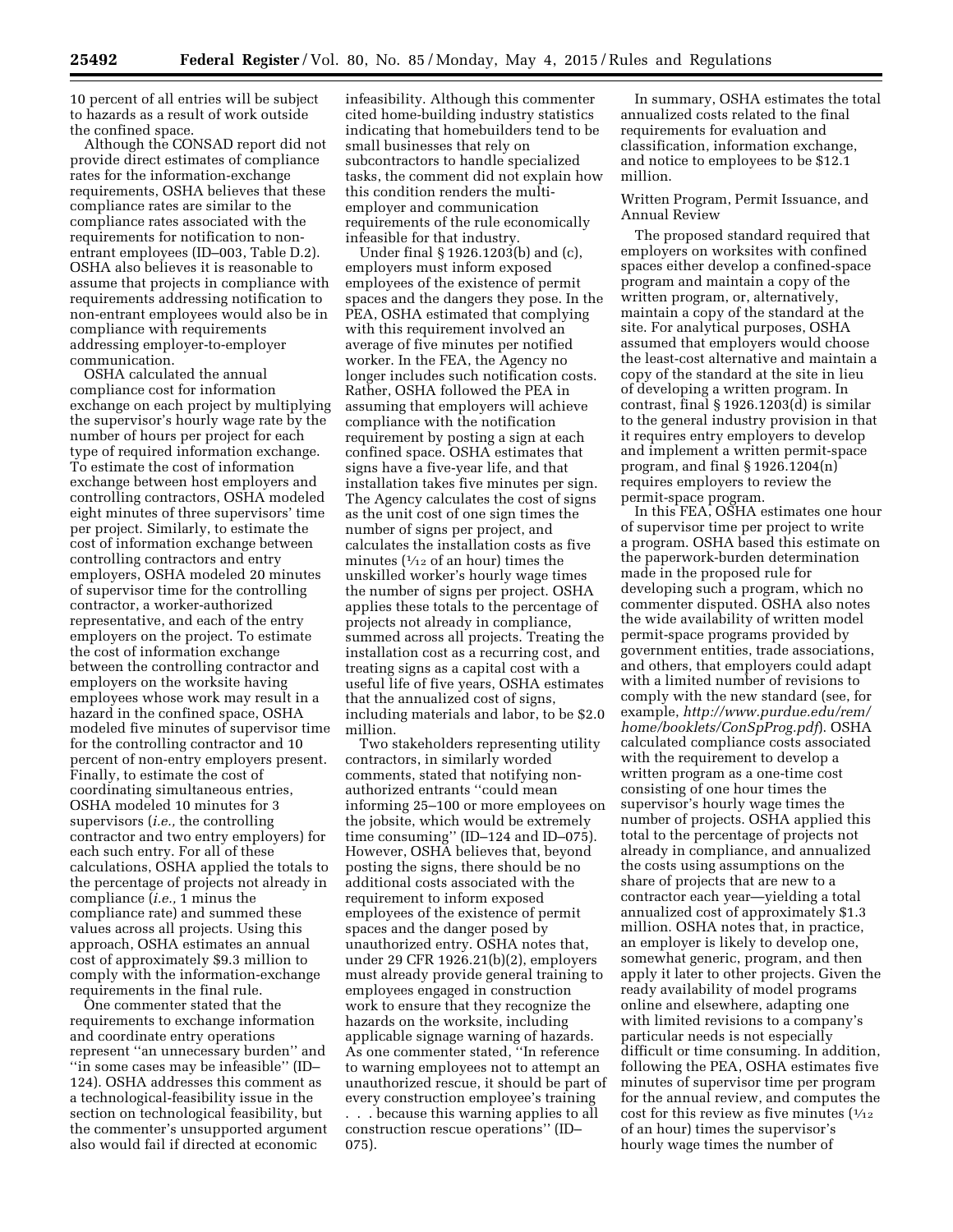projects not already in compliance yielding an estimated annual compliance cost of about \$155,000.

Final § 1926.1205 requires employers to issue entry permits, and final § 1926.1206 specifies the information employers must include in the permits. In the PEA, OSHA estimated that compliance with the requirements to issue written entry permits when necessary, and to review procedures periodically, would primarily involve supervisor time; OSHA estimated that 15 minutes of supervisor time per permit issued was sufficient for this purpose. For this FEA, OSHA estimated compliance costs associated with issuing permits separately from the compliance costs associated with the annual review of the permit-space program. Following the analysis by CONSAD, OSHA estimates that compliance with these provisions will involve 10 minutes of supervisor time to issue a permit, 5 minutes of clerical time to write the permit, as well as 5 minutes of supervisor time to provide written verification regarding the safety of non-permit spaces, and 5 minutes of clerical time for recordkeeping for nonpermit spaces. The total estimated annual costs in this final standard associated with issuing entry permits and written verifications of safety are \$2.7 million.

In summary, OSHA estimates that the annualized costs of the final requirements to provide a written program, issue written permits, and conduct an annual review of the program total to \$4.2 million.

One commenter stated that the requirement to develop a confinedspace program might require the assistance of a third party, and asserted that program development could cost contractors \$10,000 (ID–112). However, the commenter did not explain the basis for the \$10,000 estimated cost of program development, and did not specify which elements of ''program development'' were in its estimate. For example, OSHA separately estimated the costs of providing a written confined-space program and developing a training program. Furthermore, OSHA notes that the final rule does not require employers to engage a third party in the development of a confined-space program. Indeed, a variety of examples of confined-space programs are widely available on the Internet, which employers may adapt for their needs; in addition, OSHA will provide a small entity compliance guide to aid employers in developing such programs. Isolating Hazards and Providing Ventilation

Final §§ 1926.1203(e) and 1926.1204 refer to isolating hazards and providing ventilation to ensure safe entry conditions for permit-required spaces and confined spaces covered by alternate procedures. As in the PEA, OSHA estimates that isolating hazards and providing ventilation would require the time of a skilled construction employee, additional costs for locks and/or tags, the purchase costs, and the operating and maintenance costs for a portable ventilation system. OSHA included the unit costs for these items in Table IV–14 above. OSHA received no specific comments on the preliminary compliance costs in the PEA related to these provisions. While recognizing that isolation costs may vary according to the hazards isolated, OSHA nevertheless considers the cost estimates in the PEA for blanking and bleeding and lockout/tagout to be reasonable estimates of isolation costs; therefore, OSHA applied the same cost methodology to this section of the final standard.

OSHA estimated isolation costs by multiplying the skilled worker hourly wage times 10 minutes  $(1)$  or an hour) times the number of entries per project requiring blanking, plus the skilled worker hourly wage times 5 minutes  $(1/12)$  of an hour) times the number of entries per project requiring double block and bleed, plus the skilled worker hourly wage times 10 minutes ( $\frac{1}{6}$  of an hour) times the number of entries per project requiring lockout/tagout, plus the cost of tags and locks annualized over a 2-year useful life. OSHA applied these totals to the percentage of projects not already in compliance, summed across all projects. Similarly, OSHA estimated ventilation costs as the purchase costs and operating and maintenance costs for portable ventilation systems applied to the percentage of projects not already in compliance, summed across all projects. OSHA based this estimate on a unit cost of about \$1,332 per portable ventilation system, annualized over a useful life of 5 years, and 10 minutes (1⁄6 of an hour) of setup time multiplied by the unskilled worker hourly wage. The Agency applied these totals to the percentage of projects not already in compliance, summed across all projects. Based on this method, OSHA estimates total annualized costs related to isolating hazards and providing ventilation to be \$2.5 million for this final rule.

Monitoring, Early Warning Systems, and Attendants

Final §§ 1926.1203(e) and 1926.1204(e) set forth requirements for monitoring hazards, which generally include continuous monitoring, or periodic monitoring of sufficient frequency, to ensure acceptable entry conditions, as well as an early warning system for non-isolated engulfment hazards. The monitoring provision reflects the requirements in § 1910(d)(5) of the general industry standard, while the requirement for an early warning system is unique to the construction standard (that is, not included in the general industry standard).

Costs related to monitoring and early warning consist of both equipment costs and labor costs associated with attendants and other employees who perform these functions. The following paragraphs include a discussion of the costs related to attendants and other employees who perform monitoring and early warning for hazards under specified conditions.

One commenter stated that the early warning system for engulfment hazards will be ''quite expensive for a contractor to purchase, install and maintain with calibration'' (ID–098), while some other commenters suggested that the requirement for an early warning system would force employers to hire more employees for the purpose of monitoring for these hazards (ID–059 and ID–112). OSHA provides a choice to employers for how they comply with the early warning requirement: They may use early-warning equipment or they may rely on personnel to provide warning. OSHA expects that employers will do whatever is less costly; in some cases this will be a worker exclusively assigned to monitoring duty, and in other cases it will be cheaper to use a monitoring device. OSHA calculated the costs based on the use of personnel to perform this function because it is simpler to calculate on a per-instance basis; however, OSHA does not expect that the cost of purchasing a device would be significantly higher on a perinstance basis when employer can use the device over a number of projects and over several years. In some cases the equipment cost will be lower than the labor estimates included in this analysis.

OSHA expects that incumbent workers can discharge the early warning-monitoring duty, and estimates the total cost as the construction worker's hourly wage multiplied by the number of entry hours per project, which varies by project. OSHA applied these totals to the percentage of projects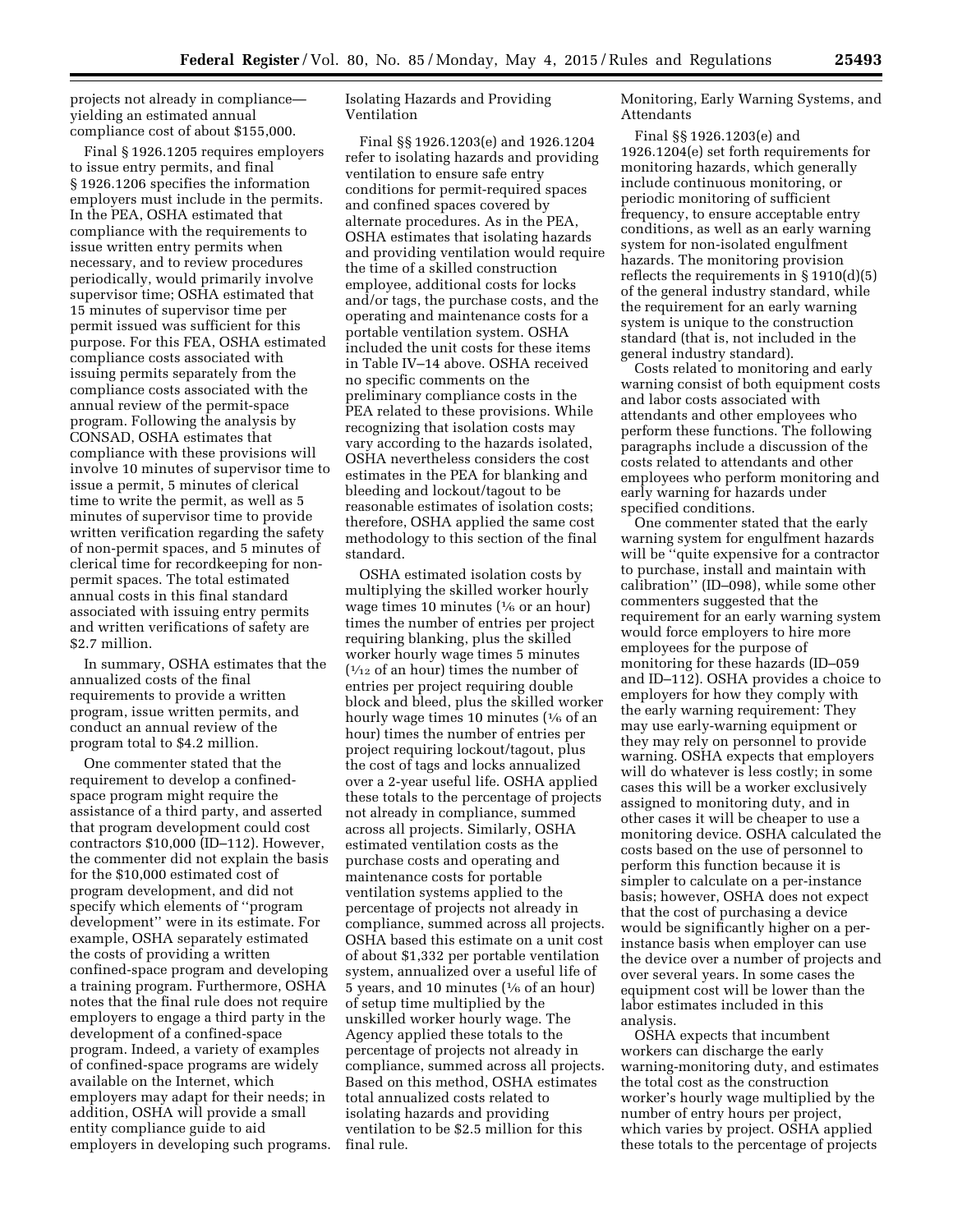not already in compliance, summed across all projects. Based on this method, OSHA estimates total annualized costs of \$3.6 million to comply with the requirement to provide an early warning system.

To assign costs to the use of equipment required to monitor atmospheres in confined spaces, OSHA estimated in the PEA that gas monitors have an average useful life of 2.5 years, and that their unit cost (in 2009 dollars) is \$1,660. One commenter (ID–222, p. 12) stated that an average monitor would cost ''around \$2,000,'' and that an employer would need to have two units and additional sensors due to reliability problems with such equipment. The Agency notes that employers in general industry have successfully used monitoring equipment under the general industry standard, and the Agency believes that reliable equipment is commercially available. Moreover, based on OSHA research, the price of a gas monitor has fallen to around \$1,000, and industry practice suggest that a gas monitor has a useful life of 5 years; these are the estimates used in this FEA.

OSHA estimated 20 minutes of supervisor time to set up the monitoring equipment, taking into account the possibility that, in some cases (with a test occurring after 160 hours of use a conservative estimate according to industry experts). OSHA calculated the costs related to monitoring as the equipment cost (\$1,000) annualized over a useful life of 5 years, plus operating and maintenance costs equal to 5 percent of equipment costs, plus calibration costs based on use time, plus observation and testing costs based on the duration of entries, which varies by project. OSHA applied these totals to the percentage of projects not already in compliance, summed across all projects. Based on these calculations, OSHA estimates that annualized compliance costs for monitoring total to \$11.3 million.

A commenter stated that employers had concerns about the recordkeeping cost of retaining monitoring data for 30 years (ID–222). However, OSHA notes that although employers must make exposure records for employees exposed to hazards available for 30 years under pre-existing OSHA requirements (*i.e.,* 29 CFR 1910.1020), this final rule does not require that routine monitoring records be kept for 30 years.

Final § 1926.1204(f) requires employers to post an attendant outside the permit space for the duration of authorized entry operations, and final § 1926.1209 sets forth the duties of attendants, which include assessing the

entrants and the conditions inside and outside the permit space to detect prohibited conditions and summoning rescue and other emergency services. The requirement for an attendant is similar to a requirement in the general industry standard. In this FEA, as in the PEA, OSHA estimates that the cost of posting an attendant is the wage rate of a skilled construction worker multiplied by the time that entrants spend in the confined space.

#### Rescue Capability

The proposed standard sets forth several requirements for non-entry and entry rescue, including provisions for preparing, protecting, and training entry-rescue employees. In the PEA, OSHA estimated that compliance with rescue-related provisions would have a total annualized cost of approximately \$9.6 million, including costs for nonentry rescue and in-house entry rescue teams for many construction projects. One comment characterized the estimated costs related to rescue ''planning and compliance'' as ''drastically low and inaccurate'' (ID– 124). Several commenters seized on the proposed requirement to summon an entry-rescue team whenever an employer initiates a non-entry rescue. For example, at the hearing, testimony from the National Utility Contractors Association suggested that the proposed rule required employers to have ''a standby entry rescue team that can respond to the incident in a timely manner'' (ID–210, Tr. p. 177). Another commenter stated that the rescue requirements are ''unreasonable and burdensome'' (ID–075). This commenter, representing utility contractors, elaborated on its concerns:

It is not always practical or feasible to have a rescue team onsite and it is very expensive to have a team on standby unless it is the local fire/police rescue squad. The proposed rule should be revised to permit entry into the average PRCS without having a rescue team onsite or on standby. Most fire department rescue squads can handle the majority of confined space rescues, such as manhole, pipe, vault and underground tank rescues. However, due to liability, most fire departments will not assume the responsibility of being the *designated* rescue team on standby, although they will respond to a call and perform the rescue. In our opinion it is safer to have professionals respond than to depend on employees who have had some training and probably no experience handling an actual rescue. *Id.*  (emphasis in original).

Other commenters suggested that rescue equipment costs could be high. One commenter stated: ''At the very least, the equipment would include a tri-pod, retrieval device, ventilation

equipment, air monitors, two airsupplied respirators, air cart and air bottles or air compressor designed to provide breathing air, stokes stretcher and necessary equipment to package the victim and much more'' (ID–075). Another commenter stated that the ''rescue equipment required could vary greatly. A Confined Space Rescue Team Kit, consisting of a tripod, rescue harnesses/helmets, blower, rope, hardware, software, etc., can easily cost upwards of \$17,000 per set'' (ID–112).

In response to these and other comments, OSHA revised the requirements for rescue and emergency services for the final rule. For example, OSHA dropped the requirement in proposed § 1926.1211(h)(2) that required employers to summon an entry-rescue team every time they initiated non-entry rescue. OSHA also clarified the Agency's preference for non-entry rescue, which typically consists of a retrieval system and is, therefore, less expensive than entry rescue. Moreover, it appears that some of the commenters mistakenly included costs for equipping contracted rescue services (rather than in-house services of employees) when asserting that OSHA's estimates were too low; employers would not incur such costs as the result of this final rule, and OSHA, therefore, did not include these costs in this analysis.

Final § 1926.1204(i) requires employers to develop and implement procedures for: Providing rescue and emergency services, including procedures for summoning emergency assistance in the event of a failed nonentry rescue; rescuing entrants from permit spaces; providing necessary emergency services to rescued employees; and preventing unauthorized personnel from attempting a rescue. Paragraph (a) of § 1926.1211 specifies the criteria according to which employers can choose rescue and emergency services; § 1926.1211(b) specifies requirements for employers who choose to designate their own employees as the rescue service; and § 1926.1211(c) sets forth requirements related to retrieval systems used to facilitate non-entry rescue from permit spaces. These provisions are similar to the general industry standard for confined spaces. For cost-estimation purposes in the PEA, OSHA judged that entry employers would designate employees who use self-contained breathing apparatuses to provide entry rescue services. OSHA also determined that the rescue-related compliance costs incurred by these employers include expenditures for training and equipment. The Agency used the time of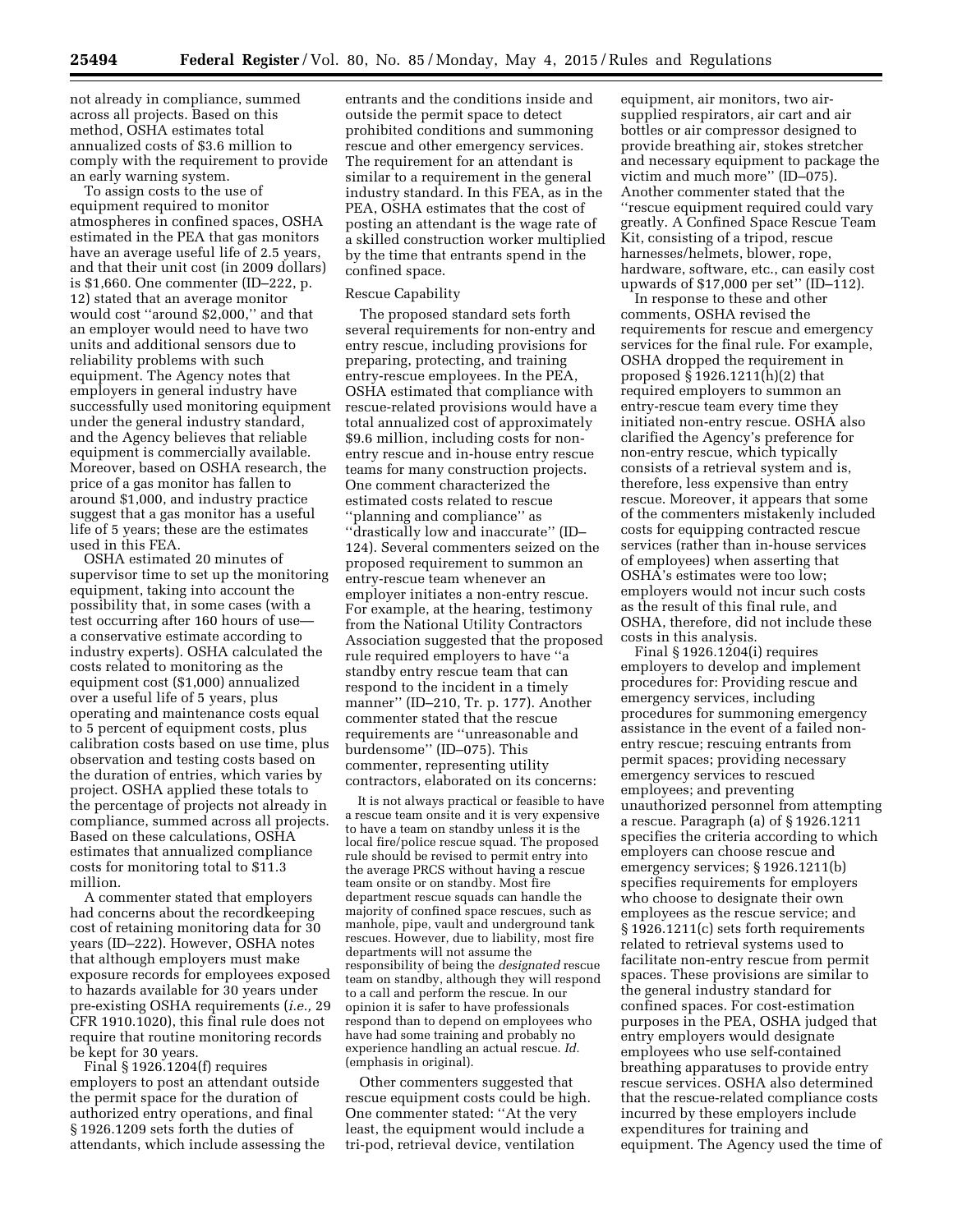a skilled construction worker to estimate the labor costs associated with training four employees in rescue operations, conducting practice rescue operations, and training one employee in CPR. Separately, OSHA estimated costs of retrieval lines for employers electing non-entry rescues. Thus, for the proposed rule, the Agency estimated costs for entry rescue and non-entry rescue separately.

Final § 1926.1211(c) requires employers to use non-entry rescue, such as retrieval equipment, unless the retrieval equipment would increase the overall risk of entry or would not contribute to the rescue of the entrant. Therefore, for this FEA, OSHA estimated that employers that use nonentry rescue (retrieval lines) would not also designate employees for entry rescue for the same project, but would instead continue to rely solely on emergency services in the event of nonentry rescue failure. OSHA estimated a unit cost per entrant of \$3,250 for retrieval systems. The cost of retrieval systems includes the cost of harnesses, which, according to one commenter, cost \$100 each and have a useful life of 5 years (ID–112). However, harnesses are a small part of a retrieval system's total cost. In addition to the equipment cost of retrieval lines for each entrant, employers using non-entry rescue would incur additional costs, including one hour of supervisor time to establish rescue procedures and one hour of practice annually for a supervisor and team of 4 non-entry rescuers.

OSHA judges that, when employers do not employ non-entry rescue, they will rely on in-house rescue teams only when entrants use a self-contained breathing apparatus, and will rely on outside rescue service in other situations. OSHA estimates one hour of supervisor time to establish rescue procedures for all employers electing entry-rescue procedures. Following the PEA, OSHA modeled additional costs only for employers using in-house rescue teams; these costs include one hour of practice annually for a supervisor and a team of four rescuers, as well as costs for annual training, CPR training, and entry-rescue equipment.

OSHA did not receive any comments addressing its method of estimating costs for employers using in-house rescue services.

In the PEA, OSHA estimated that confined-space entry-rescue team kits will cost approximately \$5,330 per unit (in 2009 dollars). While rescue team kits as such are not required by the standard, they are a simple way for an employer to obtain the equipment *typically*  necessary for an adequate rescue team.

OSHA concurs with the comment that unit costs for these rescue kits can vary considerably, but a review of commercially available kits shows that the estimate developed by OSHA is reasonable. For example, one commercially available system priced at \$2,735 includes a tripod rescue/retrieval system, blower, gas monitor with calibration capability, and a harness. Another system, priced at \$4,450, includes a two-way communication system, talk box, cable splitter, operator headset, face masks, speaker harnesses, cables, hooks, and connectors. Confined-space rescue kits are available at a price range of \$3,000–\$4,500. These kits typically include a wide range of items such as a tripod with bag, spine splint, collar kit, 4:1 rescue kit, fullbody harnesses, tag line, belay line, anchor sling, continuous-loop sling, handled ascender, helmets, ascending stirrup, rope pad, rope guard, and carabiners.54 Based on these prices, and given that OSHA estimated costs for communication devices, ventilation equipment, and gas monitors elsewhere in this analysis, OSHA believes that its estimate of \$5,330 for a rescue kit more accurately reflects the requirements of the standard than does the estimate of \$17,000 suggested by the commenter. Indeed, OSHA's cost estimate may be an overestimate of the true cost to the extent that a particular confined space covered by the final standard may not require some of the equipment included in commercially available kits.

The final rule requires non-entry rescue unless the retrieval equipment would increase the overall risk of entry or would not contribute to the rescue of the entrant. To calculate compliance costs, OSHA estimated that employers will use non-entry rescue with retrieval lines for projects whenever required under the standard, and will select entry rescue for all other projects. OSHA estimated that, for all projects, one hour of supervisor time is necessary to set up procedures, and estimates this cost as the supervisor's hourly wage, applied to all projects not already in compliance. In addition, OSHA estimated costs for projects that use non-entry rescue based on the equipment costs for retrieval lines (\$3,250) multiplied by the number of entrants on a project. The Agency annualized this cost over a useful life of 20 years, with the total applied to the percentage of projects not already in

compliance, adjusted for the number of projects with retrieval lines onsite but not properly used. OSHA estimated four hours of skilled worker time per year to capture the cost of non-entry rescue practice, and applied this total to the percentage of projects not already in compliance.

OSHA estimated costs for projects using entry rescue as the cost of providing in-house rescue for a subset of projects. For all other projects, OSHA estimated that employers will rely on local emergency responders to provide entry rescue, as most employers who have programs do today. For projects using in-house rescue, OSHA calculated the cost of 2 days of entry-rescue training for 4 skilled construction workers (16 hours times 4 workers times the skilled construction worker's hourly wage), 4 hours of CPR training for one skilled worker, and a set of rescue equipment annualized over a useful life of 5 years. OSHA estimated 4 hours of skilled worker time per year to capture the cost of non-entry rescue practice, and applied this total to the percentage of projects not already in compliance. Based on this method, OSHA estimates that the annualized costs for the requirements in the final standard to provide rescue capability total to \$8.3 million.

### Training

Final § 1926.1207 sets forth requirements for training entrants, attendants, and supervisors to ensure safe performance of the duties assigned under the standard.

In the PEA, OSHA estimated that annualized training costs associated with the proposed standard would total to \$8.1 million. As stated in the PEA, this total reflected an adjustment to the estimates in the CONSAD report based on comments received from potentially affected small businesses, and the findings and recommendations made by a panel of reviewers. Several commenters stated that training under the proposed rule would be expensive. However, since the final rule represents a significant simplification of the requirements in the proposed rule, OSHA reduced the cost estimates accordingly. OSHA further notes that, although it anticipates that most affected employers will train workers once using a procedure that covers many topics, and conduct refresher training as appropriate along with training newly arrived employees, the Agency modeled training costs on a perproject basis to be consistent with the rest of the CONSAD-derived analysis. This assumption, along with the unit-

<sup>54</sup>See *[http://www.majorsafety.com/index.cfm/](http://www.majorsafety.com/index.cfm/product/450_105/confined-space-tripod-rescue-system-with-bw-gasalert-max-xt-and-blower.cfm) product/450*\_*[105/confined-space-tripod-rescue](http://www.majorsafety.com/index.cfm/product/450_105/confined-space-tripod-rescue-system-with-bw-gasalert-max-xt-and-blower.cfm)[system-with-bw-gasalert-max-xt-and-blower.cfm](http://www.majorsafety.com/index.cfm/product/450_105/confined-space-tripod-rescue-system-with-bw-gasalert-max-xt-and-blower.cfm)*; *[http://www.rocknrescue.com/acatalog/Con-Space-](http://www.rocknrescue.com/acatalog/Con-Space-Rescue-Kit-3.html#aCSI_2dRES_2dKIT3)[Rescue-Kit-3.html#aCSI](http://www.rocknrescue.com/acatalog/Con-Space-Rescue-Kit-3.html#aCSI_2dRES_2dKIT3)*\_*2dRES*\_*2dKIT3*; *[http://](http://www.rocknrescue.com/acatalog/Skedco-Evac-Confined-Space-Rescue-Kit.html) [www.rocknrescue.com/acatalog/Skedco-Evac-](http://www.rocknrescue.com/acatalog/Skedco-Evac-Confined-Space-Rescue-Kit.html)[Confined-Space-Rescue-Kit.html](http://www.rocknrescue.com/acatalog/Skedco-Evac-Confined-Space-Rescue-Kit.html)*.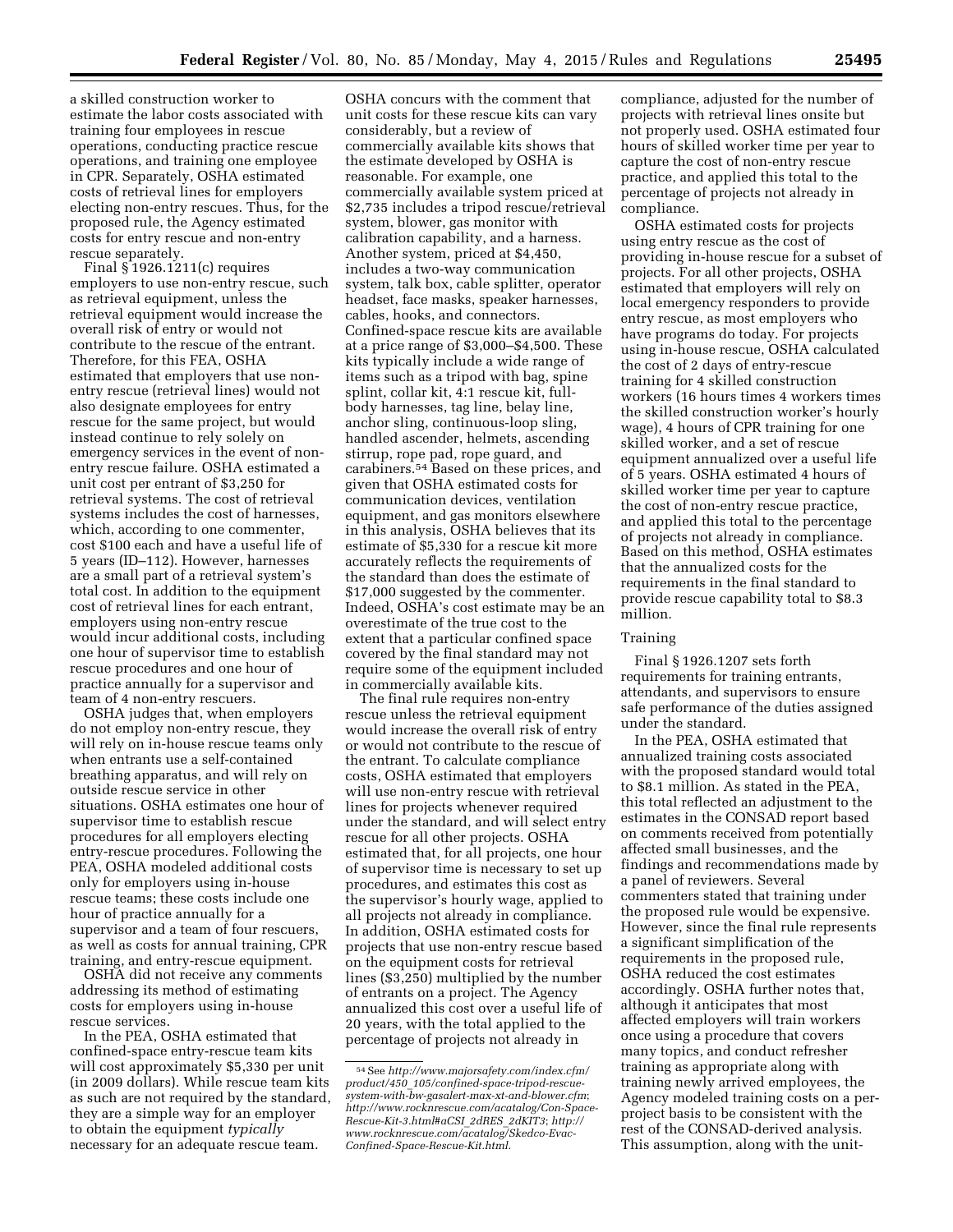cost figures used, results in a large and inflated estimate of the training costs.

OSHA notes that the duties of entrants and attendants as set forth in the final standard are now similar to the duties of comparable employees covered by the general industry standard, and that many commenters stated that they were already complying with the general industry standard. In addition, 29 CFR 1926.21(b), a decades-old provision applicable to confined spaces in construction, already requires some training on the characteristics of confined spaces and associated safety practices. Many comments echoed the statement that ''affected construction workers are already extremely familiar with the existing general industry standard'' (ID–148). Therefore, consistent with the observations above, OSHA believes that the training required for employees will be less extensive than was suggested by the Agency's preliminary training cost estimates.

For this final analysis, OSHA estimates that the costs associated with training entrants and attendants would primarily involve supervisor and employee time necessary for the supervisor to conduct the training. For this FEA, OSHA estimated that employers will spend four hours of supervisor time plus an hour of clerical time developing or revising the training programs for entrants, attendants, and supervisors. OSHA estimates 15 minutes of training for entrants and attendants (1 supervisor and 1 clerical worker are modeled to provide training to a class of 10 entrants). OSHA also includes 1 hour of supervisor training, and 6 minutes of supervisor time to provide the training, per project (again, assuming a class size of 10). As a reminder, most supervisors are already familiar with the general industry rule and, therefore, with many provisions of this final rule. Based on these underlying unit costs, OSHA estimates that the annualized training-related costs under the final standard will be \$11.3 million.

#### Other Compliance Costs

Other compliance costs associated with the final standard include providing disposable coveralls when necessary, emergency lights, traffic barriers, and communication equipment. OSHA identified these costs in the PEA and received no specific comments on the compliance costs for these requirements. Therefore, the Agency used the same methodology in this FEA to estimate these costs.

OSHA modeled the clothing costs based on workers wearing disposable

coveralls. The Agency multiplied the number of worker entries requiring disposable coveralls for each project type (by activity and size) by the number of projects in that category that are not currently in compliance and by the unit-cost for disposable coveralls of \$8.94 per set. The number of entries requiring this clothing is a subset of the entire number of entries. The estimated annual cost for disposable overalls comes to \$2.7 million.

To calculate the costs of emergency lights, OSHA estimated the number of simultaneous entries for each project type. OSHA then multiplied that number by the unit cost of a lantern, \$19.04, and annualized it over a useful life of 3 years. Finally, OSHA multiplied the cost per project by the number of projects not in compliance for each category, and summed across categories. The resulting cost is about \$193,000 a year.

To calculate the costs of traffic barriers, OSHA added costs for traffic barricades and barricade tape. The Agency estimated that 50 percent of all projects require these controls. OSHA then annualized the unit cost of \$165.64 for a traffic barricade over 3 years, and the unit cost of barricade tape at \$2.12. The total annualized cost of these barriers comes to \$2.9 million.

To calculate the costs of communication equipment, OSHA assumes that employers use two-way radios. OSHA estimated using this equipment for each simultaneous entry. The useful life of this equipment is typically three years. OSHA multiplied annualized costs by the number of simultaneous entries per project and by the number of projects not in compliance per category, and summed the results across categories. The total annual communication costs come to about \$55,000.

The total annualized costs for these other requirements come to \$6.5 million.

### Respiratory Protection

In this FEA, OSHA did not include costs for respiratory protection for two reasons. First, OSHA designed the final rule to prevent an employee's exposure to confined-space hazards whenever possible, thereby obviating the need for respirators and other PPE in those cases; the provisions of the final rules designed to prevent such exposure include training, information exchanges, and a program that ensures appropriate testing and evaluation, monitoring, planning, and control of the space to prevent unauthorized entry (including unauthorized rescues). This approach is fundamental to OSHA's regulatory

policy, which recognizes a hierarchy of controls consisting of engineering controls when possible, then workpractice controls when engineering controls are not possible, and finally personal protective equipment only when the other controls are not feasible.55 Second, consistent with the design of the final rule, none of the safety benefits estimated in this FEA were attributable to respiratory protection. The Agency believes that it would be inconsistent to attribute costs, but not benefits, to respiratory protection (unless, of course, the respiratory protection requirement generates costs but not benefits).

This treatment of respiratory protection in the FEA is fundamentally different from OSHA's earlier treatment of respiratory protection in the PEA. In the PEA, OSHA included costs for employers to provide respiratory protection. These costs included the purchase of the appropriate type of respirator (*e.g.,* self-contained breathing apparatus, powered air purifying respirators, dust masks), time and materials for cleaning respirators, and other necessary equipment such as a

Engineering controls are preferred by OSHA for a number of reasons. Engineering controls are reliable, provide consistent levels of protection to large numbers of workers, can be monitored continually and inexpensively, allow for predictable performance levels, and can remove toxic substances from the workplace. Once removed, the toxic substances no longer pose a threat to the employee. Moreover, the effectiveness of engineering controls does not depend to any marked degree on human behavior, and . . . the operation of equipment is not as vulnerable to human error as is the use of personal protective equipment . . .

Respirators are another, important method of compliance. However, to be used effectively, respirators must be individually selected; fitted and periodically refitted; conscientiously and properly worn; regularly maintained; and replaced as necessary. In many workplaces, these preconditions for effective respirator use are difficult to achieve with sufficient consistency to provide adequate protection. The absence of any of these preconditions can reduce or eliminate the protection the respirator provides to the employee.

Because there are so many ways that respirators can be rendered ineffective and so many potential problems associated with their use, OSHA has traditionally relied less on respirators than on engineering and work-practice controls in the hierarchy of controls. For example, where work is strenuous, the increased breathing resistance of certain types of respirators may contribute to an employee's health problems and may reduce the acceptability of wearing a respirator to employees. Although experience in industry shows that most healthy workers do not have physiological problems wearing properly chosen and fitted respirators, common health problems can cause difficulty in breathing while an employee is wearing a respirator.

<sup>55</sup>The following excerpt from the preamble to OSHA's Cadmium standard at 57 FR 42101, 42340 (Sept. 14, 1992) provides a typical summary of OSHA's concerns about reliance on PPE and the importance of the hierarchy of controls: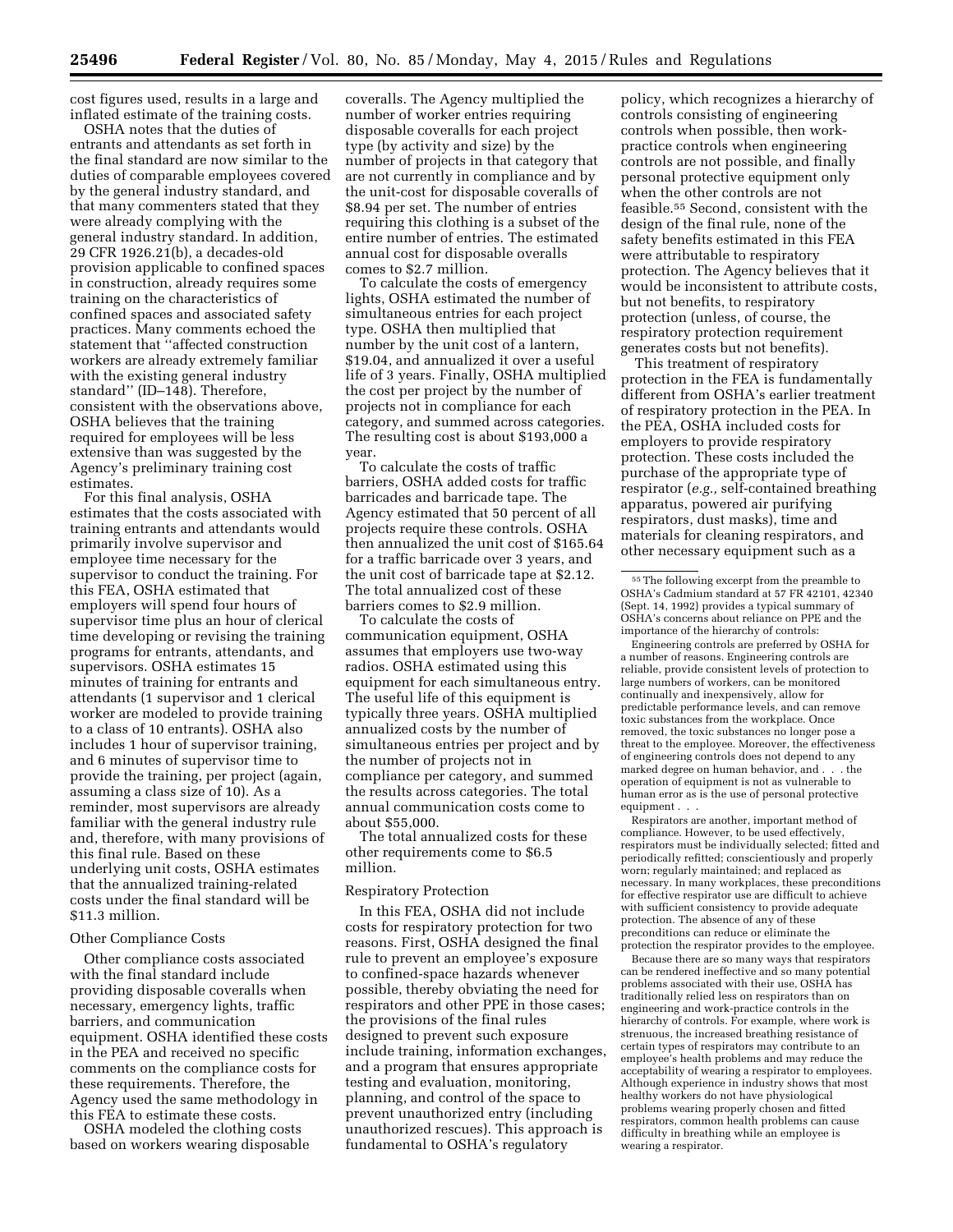compressor or air supply, depending on the type of confined space and the type of work performed in the space. Furthermore, the Agency used a relatively low rate of current respirator compliance in the PEA, resulting in significant estimated costs (approximately \$11.6 million in 2009 dollars) for respirator protection.

The revised treatment of respiratorprotection costs in this FEA remedies several issues retrospectively identified in the PEA. First, OSHA designed the final rule to avoid respirator use by relying instead on training, information exchanges, and a program that ensures appropriate testing and evaluation, monitoring, planning, and control of the space to prevent unauthorized entry (including unauthorized rescues). The costs estimated for respirator protection in the PEA failed to fully appreciate the underlying logic of the proposed rule to avoid respirator use whenever possible. Second, OSHA did not attribute any benefits to respirator protection in the PEA. Removing the respirator-protection costs in the FEA resolves the inconsistent treatment of respirator costs and respirator benefits in the PEA.

The third issue concerns the relatively low rate of respirator compliance used to estimate the costs of respirator protection in the PEA. These rates reflected the findings of the 1994 CONSAD report. As noted earlier in this FEA, some commenters questioned the continued relevance of the CONSAD report produced in 1994 (ID–222, p. 20). In light of these comments, OSHA reexamined the CONSAD report and concluded that, generally, while it is the

best available data source for this rulemaking, the Agency had to make adjustments in particular areas to reflect updated information. One of these areas involves CONSAD's outdated assumptions and data regarding respirator use. Based on surveys conducted in 1993, the CONSAD report assumed a high rate of non-compliance with the Respiratory Protection standard that existed at the time, and the PEA included significant respirator costs under the assumption that the new confined-spaces standard for construction would have a significant impact on respirator use. However, the CONSAD assumption did not account for the publication of OSHA's significantly revised Respiratory Protection standard in 1998 (63 FR 1152 (Jan. 8, 1998)). In that 1998 rulemaking, OSHA reviewed its enforcement data for the years 1990–1996, acknowledged that many of the respiratory-protection programs were deficient, and designed the new standard to improve employer's selection, maintenance, fit testing, and training for proper respirator use, and ''to provide employers with the tools needed to implement an effective respiratory protection program'' (63 FR 1160). The rulemaking increased monitoring requirements and awareness and understanding of the respirator requirements. In light of these revisions to the Respirator Protection standard subsequent to the CONSAD report, OSHA concluded that the new standard would significantly enhanced employer compliance with the respiratoryprotection requirements by reducing

misinterpretations and inconsistencies (63 FR 1158). Enhanced compliance increased the respiratory protection provided to workers, making it unnecessary to rely on the provisions of this final confined-space rulemaking to protect workers from respiratory hazards.

The new confined-spaces standard does not require any additional respirator use beyond that already required by the existing Respiratory Protection standard. OSHA believes that the much-reduced need for respirator protection in confined spaces in the future (as a result of this final rule) will not increase, and could arguably decrease, future respirator use in confined spaces in construction relative to current respirator use.

#### Annualized Costs by NAICS Industry

Based on the cost estimates for the individual provisions contained in this final standard, Table IV–15 shows, by affected industry engaged in construction activity, annualized compliance costs for all establishments, annualized compliance costs for all small entities (as defined by the Small Business Act and the Small Business Administration's (SBA's) implementing regulations; see 15 U.S.C. 632 and 13 CFR 121.201), and annualized compliance costs for all very small entities (those with fewer than 20 employees). OSHA annualized the costs presented in Table IV–15 using the discount rate of 7 percent, which is, along with a discount rate of 3 percent, recommended by OMB in Circular A–4.

| TABLE IV-15—ANNUALIZED COSTS, BY INDUSTRY, FOR ALL CONSTRUCTION ENTITIES AFFECTED BY THE FINAL CONFINED- |                                                                                |  |
|----------------------------------------------------------------------------------------------------------|--------------------------------------------------------------------------------|--|
|                                                                                                          | SPACE STANDARD FOR ALL ESTABLISHMENTS, SMALL ENTITIES, AND VERY SMALL ENTITIES |  |

| <b>NAICS</b> | Industry                                                               | All<br>establishments | Small entities<br>(SBA-defined) | Very small entities<br><20 employees) |
|--------------|------------------------------------------------------------------------|-----------------------|---------------------------------|---------------------------------------|
| 221310       |                                                                        | \$51,635              | \$14,299                        | \$8,738                               |
| 236115       | New Single-Family Housing Construction (except Operative<br>Builders). | 813,505               | 578,128                         | 351,852                               |
| 236116       | New Multifamily Housing Construction (except Operative Build-<br>ers). | 955,662               | 533,573                         | 174,635                               |
| 236118       |                                                                        | 8,277,207             | 7,853,017                       | 4,342,753                             |
| 236210       |                                                                        | 2,331,853             | 527,967                         | 175,989                               |
| 236220       |                                                                        | 11,862,610            | 5,868,843                       | 1,747,634                             |
| 237110       | Water and Sewer Line and Related Structures Construction               | 8,687,099             | 4,956,577                       | 1,400,582                             |
| 237130       | Power and Communication Line and Related Structures Con-<br>struction. | 2,125,111             | 697,984                         | 105,944                               |
| 237310       |                                                                        | 15,614,845            | 4,915,948                       | 1,061,237                             |
| 237990       |                                                                        | 1,405,363             | 513,278                         | 145,898                               |
| 238190       | Other Foundation, Structure, and Building Exterior Contractors         | 1,627,010             | 1,069,906                       | 428,448                               |
| 238210       | Electrical Contractors and Other Wiring Installation Contractors       | 1,627,010             | 877,857                         | 330,259                               |
| 238220       | Plumbing, Heating, and Air-Conditioning Contractors                    | 2,471,532             | 1,450,572                       | 551,757                               |
| 238310       |                                                                        | 1,627,010             | 686,015                         | 203,983                               |
| 238910       |                                                                        | 844,522               | 559,703                         | 211,959                               |
|              |                                                                        | 60,321,976            | 31,103,667                      | 11,241,667                            |

Source: U.S. Department of Labor, OSHA, Directorate of Standards and Guidance, Office of Regulatory Analysis-Safety.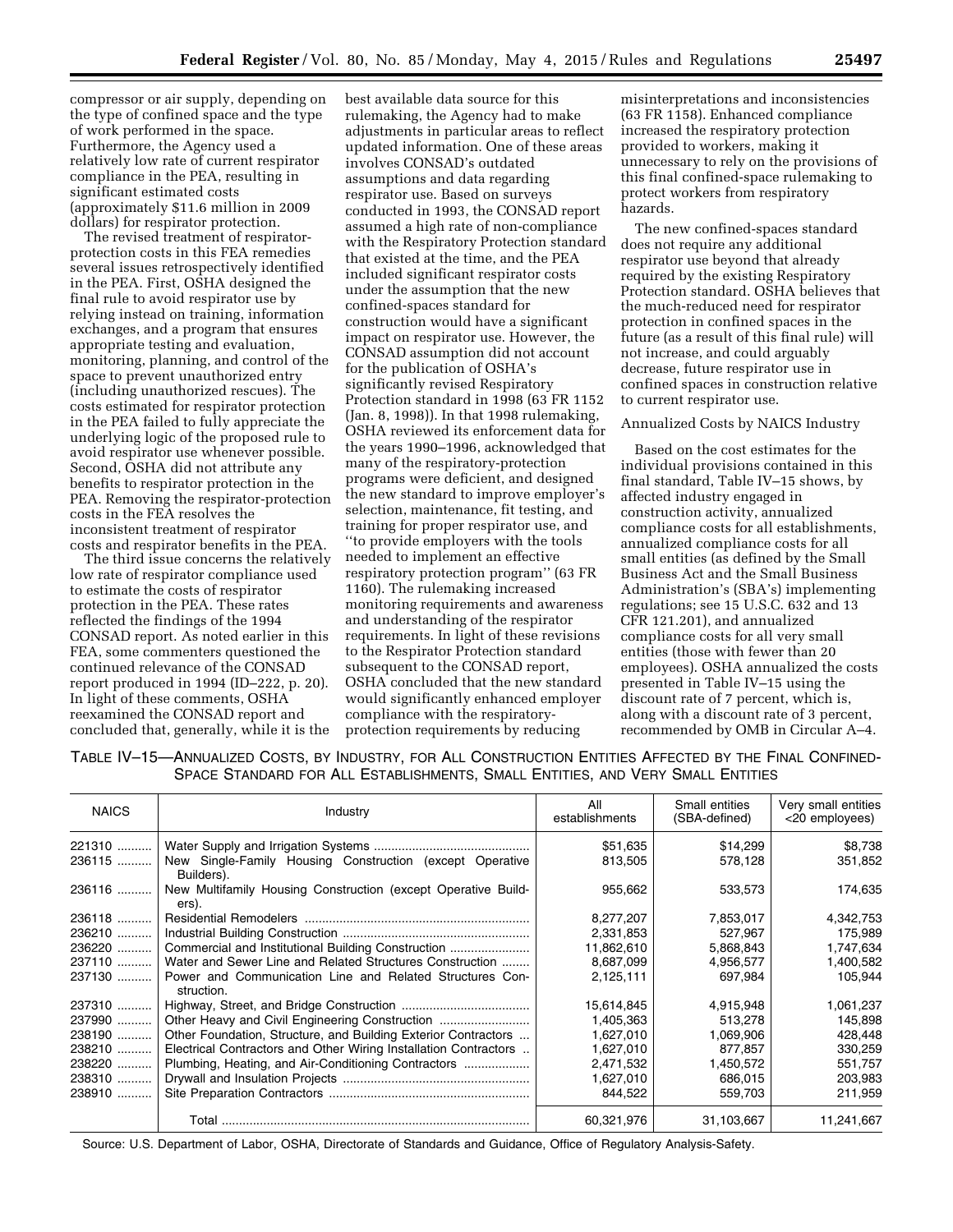Time Distribution of Compliance Costs

Table VI–4 provides the estimated stream of unannualized compliance costs for 10 years following the effective date of the final standard.

## TABLE VI–4—DISTRIBUTION OF COMPLIANCE COSTS BY YEARS

| \$93.068.644 |
|--------------|
| 50.514.323   |
| 50.950.150   |
| 55.365.256   |
| 50.950.150   |
| 76.163.971   |
| 55.801.082   |
| 50.514.323   |
| 50.950.150   |
| 55.365.256   |
|              |

Source: Department of Labor, OSHA, Directorate of Standards and Guidance, Office of Regulatory Analysis-Safety.

7. Economic Feasibility Analysis and Regulatory Flexibility Determination Introduction

In this chapter, OSHA investigates the economic impacts of its final standard on confined spaces in construction. This impact investigation has two overriding objectives: (1) To determine whether the final rule is economically feasible for all affected industries, and (2) to establish if the Agency can certify that the final standard will not have a significant economic impact on a substantial number of small entities.

### Economic Feasibility

Section 6(b)(5) of the OSH Act states: ''The Secretary . . . shall set the standard which most adequately assures, *to the extent feasible,* on the basis of the best available evidence, that no employee will suffer material impairment of health or functional capacity....56 [Emphasis added.] OSHA interpreted the phrase ''to the extent feasible'' to encompass economic feasibility. The U.S. Court of Appeals for the D.C. Circuit supported this interpretation in a 1974 decision.57 The court noted that ''Congress does not appear to have intended to protect employees by putting their employers out of business . . .,"<sup>58</sup> and then proceeded to define the concept of ''economic feasibility'' and to indicate its boundaries:

Standards may be economically feasible even though, from the standpoint of employers, they are financially burdensome and affect profit margins adversely. Nor does the concept of economic feasibility necessarily guarantee the continued

existence of individual employers. It would appear to be consistent with the purposes of the Act to envisage the economic demise of an employer who has lagged behind the rest of the industry in protecting the health and safety of employees and is consequently financially unable to comply with new standards as quickly as other employers. As the effect becomes more widespread within an industry, the problem of economic feasibility becomes more pressing.59

Thus, according to the court, OSHA standards would satisfy the economicfeasibility criterion even if they impose significant costs on regulated industries and force some marginal firms out of business, so long as they did not cause massive economic dislocations within a particular industry or imperil the existence of the industry.60 The implication for analysis of economic impacts is that OSHA must determine whether its standards will eliminate or alter the competitive structure of an industry, not to determine whether any individual plants may close.

In practice, the economic burden of an OSHA standard on an industry—and whether the standard is economically feasible for that industry—depends on the magnitude of compliance costs incurred by establishments in that industry and the extent to which they are able to pass those costs on to their customers. To determine whether a rule is economically feasible for an industry, OSHA begins with two screening tests to consider minimum threshold effects of the rule under two extreme cases: (1) All costs are passed through to customers in the form of higher prices, and (2) firms absorb all costs in the form of reduced profits. In the former case, the immediate impact of the rule would appear as increased industry revenues. In the absence of evidence to the contrary, OSHA generally considers a standard to be economically feasible for an industry when the annualized costs of compliance are less than a threshold level of one percent of annual revenues. Retrospective studies of previous OSHA regulations show that potential impacts of such a small magnitude are unlikely to eliminate an industry or significantly alter its competitive structure.61

In the second case, the immediate impact of the rule would appear as reduced industry profits. Again, in the absence of evidence to the contrary, OSHA generally considers a standard to be economically feasible for an industry

when the annualized costs of compliance are less than a threshold level of 10 percent of annual profits. OSHA's choice of a threshold level of 10 percent of annual profits is low enough that even if the industry incurred all compliance costs upfront, the costs could still be met from profits without needing to resort to the credit market. Assuming a 7 percent discount rate and a 10-year annualization period, the compliance costs would equal about 70 percent of first-year profits; the industry could absorb these costs from profits without resorting to credit markets. The industry analysis refers to an average firm and its threshold level of profits. Some firms in any industry are belowaverage, and under-capitalized, poorly run, saddled with lawsuits, or operating in a shrinking market. OSHA cannot guarantee that not a single firm in any industry will become unprofitable in the first year because of this rule, but rather that the vast majority of firms will have their profits impacted by 10 percent or less.

To implement the economic feasibility screening tests described above, OSHA first compared, for each affected industry, annualized compliance costs to annual revenues and profits per (average) affected establishment. The results for all affected establishments in affected industries are in Table IV–14. Shown in the table for each affected industry are the total number of affected firms (entities) and establishments, the percentage of firms affected, annualized costs per affected establishment, annual revenues per establishment, annual profits per establishment, annualized compliance costs as a percentage of annual revenues, and annualized compliance costs as a percentage of annual profits.

To estimate costs for different NAICS construction industries, OSHA developed ''crosswalks'' from project types used in the CONSAD report to the appropriate NAICS. The Agency then used data from the *2007 Statistics of U.S. Businesses* to obtain information on the number of establishments and receipts (revenues), and data from the *Internal Revenue Service Corporation Source Book* to obtain the average of 2003–2007 profit rates for these sectors. Subsequently, OSHA allocated confined-space projects to sectors and size classes on the assumption that smaller establishments are less likely to work in such spaces than larger ones, and on an allocation rule whereby the Agency assigned each establishment a project before assigning any establishment a second project (for analytical tractability). Finally, OSHA

<sup>56</sup> 29 U.S.C. 655(b)(5).

<sup>57</sup> *Indus Union Dep't* v. *Hodgson,* 499 F.2d 467 (D.C. Cir. 1974). 58 *Id.* at 478.

<sup>59</sup> *Id.* 

<sup>60</sup> *Id.; see also Am. Iron and Steel Inst.* v. *OSHA,*  939 F.2d 975, 980 (D.C. Cir. 1991); *United Steelworkers of Am., AFL–CIO–CLC* v. *Marshall,*  647 F.2d 1189, 1265 (D.C. Cir. 1980).

<sup>61</sup>See OSHA's Web page, *[http://www.osha.gov/](http://www.osha.gov/dea/lookback.html#Completed) [dea/lookback.html#Completed](http://www.osha.gov/dea/lookback.html#Completed)*, for a link to all completed OSHA lookback reviews.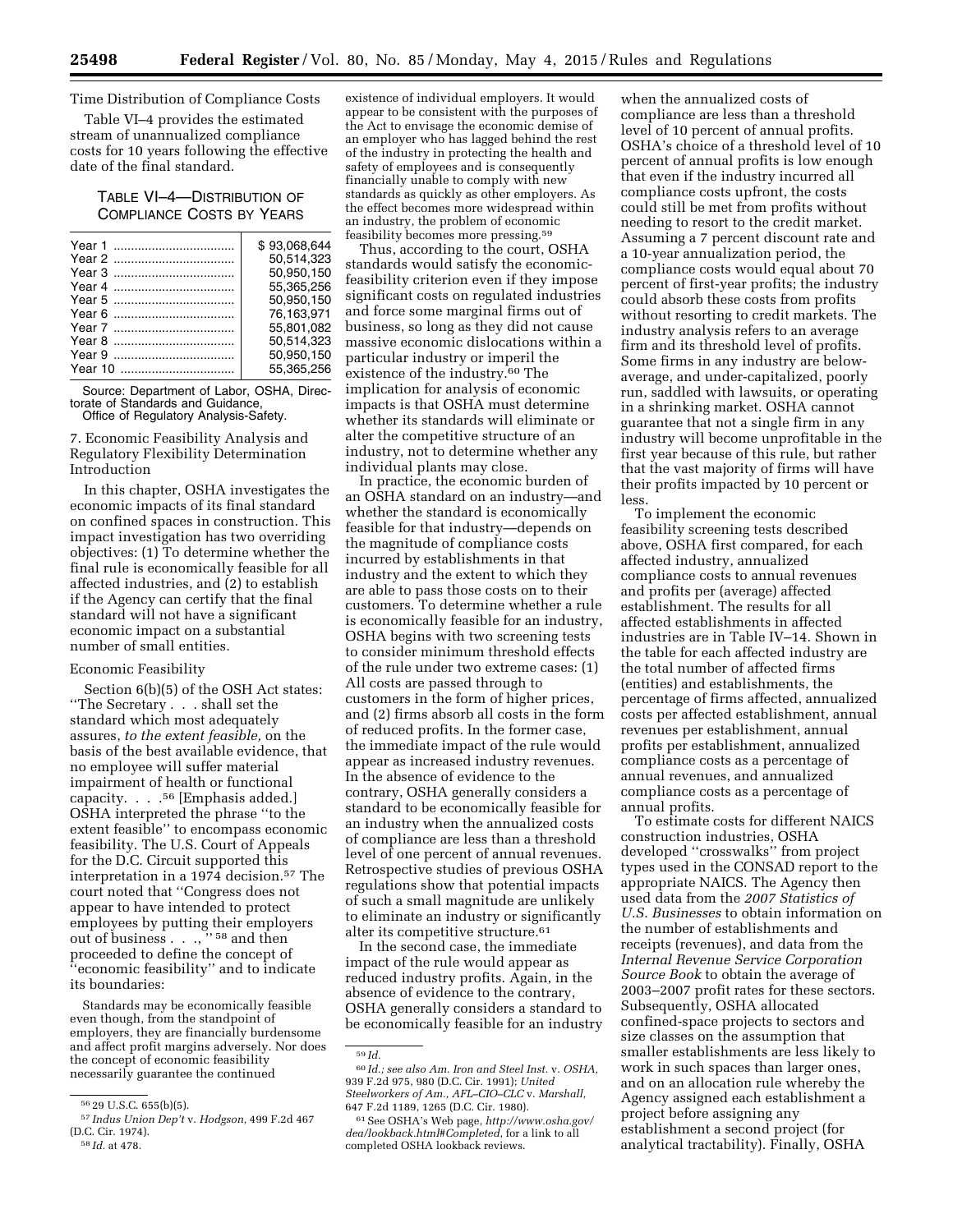aggregated compliance costs by industry, divided by the number of affected establishments in the industry to derive average compliance costs per affected establishment by industry, and compared the quotient to average annual establishment revenues and profits by industry.

Note that, in any industry sector in construction, the final standard will affect directly only a small percentage of firms and establishments in any given year. Many business entities in affected industries do not regularly work with confined spaces. As demonstrated in Tables IV–16 and IV–3, respectively, the final standard will affect only about 6.3 percent of firms and 7.2 percent of establishments in the affected industries. OSHA estimates that the average cost of complying with the final standard, per affected establishment, will be less than \$2,000 annually (compared with average revenues of about \$2.6 million). The estimated costs

of compliance represent about 0.08 percent of revenues and 1.6 percent of profits, on average, across all affected entities.

As previously noted, OSHA established a minimum threshold level of annualized costs, equal to 1 percent of annual revenues or 10 percent of annual profits, below which the Agency concluded that costs are unlikely to threaten the economic viability of an affected industry. The key result from Table IV–16, for purposes of determining economic feasibility, is that annualized compliance costs do not represent more than 0.48 percent of revenues for affected firms in any industry. Furthermore, there is only one industry, NAICS 236210 (Industrial Building Construction), in which annualized compliance costs for affected firms exceed 10 percent of annual profits. For that industry, annualized compliance costs are equal to 10.56 of annual profits. However, the

Agency believes that the final standard would still be clearly feasible for this industry because, first, the final standard affects only 1.84 percent of all firms in that industry each year (see Table IV–4). Second, OSHA believes that firms engaged in confined-spaces work are larger and more profitable than average, so profit losses to them are likely to be less than modeled. Third, OSHA does not believe that industries will absorb all or most of the costs of the final standard in lost profits. The price elasticity of demand in construction is sufficiently inelastic to enable affected firms to substantially offset variable compliance costs through minor price increases—here, less than 0.5 percent without experiencing any significant reduction in total revenues or in net profits. Consequently, the Agency concludes that the final standard for confined spaces in construction is economically feasible for all affected industries.62

TABLE IV–16—POTENTIAL ECONOMIC IMPACTS FOR ENTITIES AFFECTED BY THE FINAL STANDARD FOR CONFINED SPACES IN CONSTRUCTION

[2009 dollars]

|                                  |                                                                                   |       | Affected       | Affected                                          |                                                        | Average                                     |                                                 | Annualized<br>costs as a                                   | Annualized                                                           |
|----------------------------------|-----------------------------------------------------------------------------------|-------|----------------|---------------------------------------------------|--------------------------------------------------------|---------------------------------------------|-------------------------------------------------|------------------------------------------------------------|----------------------------------------------------------------------|
| <b>NAICS</b><br>industry<br>code | Industry name                                                                     | Firms | Establishments | firms as a<br>percentage<br>of total<br>(percent) | Annualized<br>compliance<br>costs per<br>affected firm | revenues<br>per firm<br>(\$ thou-<br>sands) | Average prof-<br>its per firm<br>(\$ thousands) | percentage<br>of affected<br>firm<br>revenues<br>(percent) | costs as a<br>percentage<br>of affected<br>firm profits<br>(percent) |
| 221310                           | Water Supply and Irrigation Sys-<br>tems.                                         | 22    | 65             | 0.61                                              | \$2,347                                                | \$2,235                                     | \$132                                           | 0.11                                                       | 1.78                                                                 |
| 236115                           | Single-Family<br>New<br>Housing<br>Construction (except Opera-<br>tive Builders). | 1,075 | 1,321          | 1.75                                              | 757                                                    | 1,691                                       | 77                                              | 0.04                                                       | 0.99                                                                 |
| 236116                           | New Multifamily Housing Con-<br>struction (except Operative<br>Builders).         | 830   | 883            | 19.22                                             | 1,151                                                  | 5,774                                       | 262                                             | 0.02                                                       | 0.44                                                                 |
| 236118                           | Residential Remodelers                                                            | 9,405 | 9,602          | 9.44                                              | 880                                                    | 757                                         | 34                                              | 0.12                                                       | 2.57                                                                 |
| 236210                           | Industrial Building Construction                                                  | 71    | 106            | 1.84                                              | 32,843                                                 | 6,865                                       | 311                                             | 0.48                                                       | 10.56                                                                |
| 236220                           | and Institutional<br>Commercial<br>Building.                                      | 5,401 | 6,408          | 13.08                                             | 2,196                                                  | 9,519                                       | 431                                             | 0.02                                                       | 0.51                                                                 |
| 237110                           | Water and Sewer Line and Re-<br>lated Structures Construction.                    | 2,579 | 2,765          | 18.85                                             | 3,368                                                  | 3,787                                       | 227                                             | 0.09                                                       | 1.49                                                                 |
| 237130                           | Power and Communication Line<br>and Related Structures Con-<br>struction.         | 127   | 341            | 2.49                                              | 16,733                                                 | 6,968                                       | 417                                             | 0.24                                                       | 4.01                                                                 |
| 237310                           | Highway, Street, and Bridge<br>Construction.                                      | 3,486 | 4,275          | 31.83                                             | 4,479                                                  | 10,230                                      | 612                                             | 0.04                                                       | 0.73                                                                 |
| 237990                           | Other Heavy and Civil Engineer-<br>ing Construction.                              | 778   | 965            | 14.96                                             | 1,806                                                  | 4,633                                       | 277                                             | 0.04                                                       | 0.65                                                                 |
| 238190                           | Other Foundation, Structure, and<br><b>Building Exterior Contractors.</b>         | 1,163 | 1,182          | 20.40                                             | 1,399                                                  | 1,243                                       | 57                                              | 0.11                                                       | 2.46                                                                 |
| 238210                           | Electrical Contractors                                                            | 2,046 | 2.680          | 2.59                                              | 795                                                    | 1.635                                       | 74                                              | 0.05                                                       | 1.07                                                                 |
| 238220                           | Plumbing, Heating, and Air-Con-<br>ditioning Contractors.                         | 2,264 | 2,934          | 2.28                                              | 1,092                                                  | 1,688                                       | 65                                              | 0.06                                                       | 1.68                                                                 |
| 238310                           | Drywall and Insulation Projects                                                   | 1,640 | 2,284          | 7.53                                              | 992                                                    | 1,941                                       | 89                                              | 0.05                                                       | 1.12                                                                 |
| 238910                           | Site Preparation Contractors                                                      | 225   | 255            | 0.55                                              | 3,753                                                  | 1,647                                       | 79                                              | 0.23                                                       | 4.77                                                                 |

<sup>62</sup> In Chapter 6 of this FEA, OSHA explained why it was not including costs for respiratory protection as part of the estimated costs of the final standard. The Agency notes that this feasibility determination would not change with respect to any affected industry even if OSHA attributed to the final standard the respiratory-protection costs included in the PEA. Using the PEA assumptions, and updating unit-cost information for half masks and

HEPA filters (based on currently available online price quotes), OSHA finds that none of the annualized costs for any NAICS code exceed the Agency's threshold of presumptive feasibility of one percent of revenues. The annualized costs for only one NAICS code, 236210 (Industrial Building Construction), exceed the threshold of presumptive feasibility of 10 percent of annual profits. The overall annualized costs for this NAICS code would

total roughly \$2.8 million after including the costs for respiratory protection; this figure represents 0.57 percent of annual revenue and 12.6 percent of annual profit for this industry. However, for the reasons stated above, the Agency believes that the final standard would be feasible for this industry even after including the respiratory-protection costs.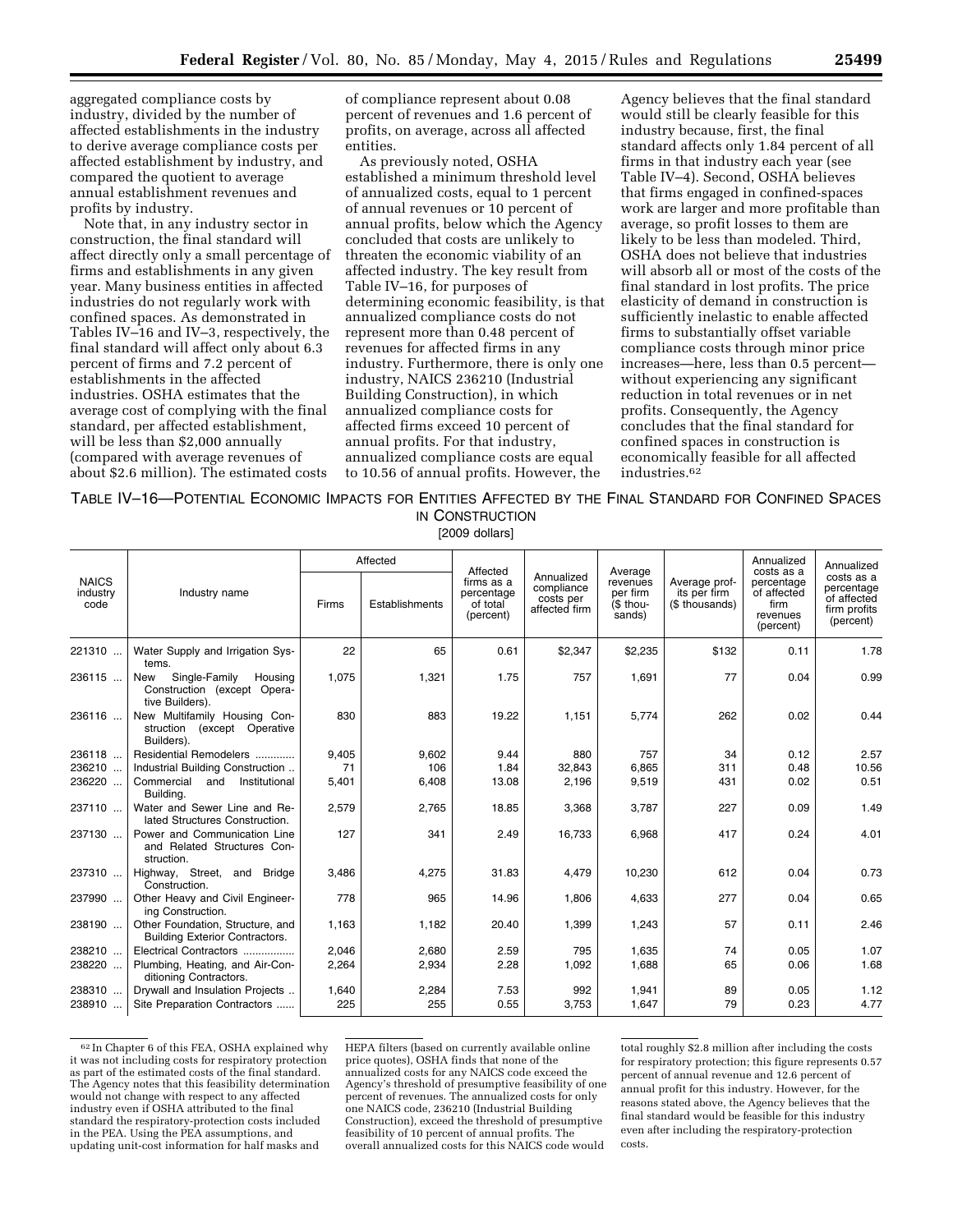# TABLE IV–16—POTENTIAL ECONOMIC IMPACTS FOR ENTITIES AFFECTED BY THE FINAL STANDARD FOR CONFINED SPACES IN CONSTRUCTION—Continued

| [2009 dollars] |  |  |
|----------------|--|--|
|----------------|--|--|

|                                  |               | Affected |                | Affected                                          |                                                        | Average                                     |                                                 | Annualized<br>costs as a                                   | Annualized                                                           |
|----------------------------------|---------------|----------|----------------|---------------------------------------------------|--------------------------------------------------------|---------------------------------------------|-------------------------------------------------|------------------------------------------------------------|----------------------------------------------------------------------|
| <b>NAICS</b><br>industry<br>code | Industry name | Firms    | Establishments | firms as a<br>percentage<br>of total<br>(percent) | Annualized<br>compliance<br>costs per<br>affected firm | revenues<br>per firm<br>(\$ thou-<br>sands) | Average prof-<br>its per firm<br>(\$ thousands) | percentage<br>of affected<br>firm<br>revenues<br>(percent) | costs as a<br>percentage<br>of affected<br>firm profits<br>(percent) |
|                                  | Total         | 31.112   | 36,066         | 6.27                                              | <b>939.</b>                                            | 2,559                                       | 121                                             | 0.08                                                       | 1.60                                                                 |

Source: U.S. Department of Labor, OSHA, Directorate of Standards and Guidance, Office of Regulatory Analysis-Safety.

### Regulatory Flexibility Screening Analysis

To determine if the Assistant Secretary of Labor for Occupational Safety and Health can certify that the final standard for confined spaces in construction will not have a significant economic impact on a substantial number of small entities, the Agency applied long-standing screening tests to consider minimum threshold effects of the final standard on small entities. The minimum threshold effects for this purpose are annualized costs equal to one percent of annual revenues, or annualized costs equal to five percent of annual profits, applied to each affected

industry. OSHA applied these screening tests both to small entities and to very small entities. For purposes of certification, affected small entities or very small entities in any affected industry cannot exceed the minimum threshold effects.

Table IV–17 shows that the annualized costs of the standard do not exceed one percent of annual revenues for small entities in any affected construction industry, but they do exceed five percent of annual profits for small entities in two construction industries—NAICS 236210 (Industrial Building Construction) and NAICS 238910 (Site Preparation Contractors). Table IV–18 shows that the annualized

costs of the standard exceed one percent of revenues and five percent of annual profits for very small entities in NAICS 236210 (Industrial Building Construction), and exceed five percent of annual profits for very small entities in two other construction industries— NAICS 237130 (Power and Communication Line and Related Structures) and NAICS 238910 (Site Preparation Contractors). OSHA is, therefore, unable to certify that the final standard will not have a significant economic impact on a substantial number of small entities in construction, and must prepare a Final Regulatory Flexibility Analysis (FRFA) (see Chapter 8 below).

TABLE IV–17—POTENTIAL ECONOMIC IMPACTS FOR SMALL ENTITIES AFFECTED BY THE FINAL STANDARD FOR CONFINED

**SPACES** [2009 dollars]

| <b>NAICS</b><br>industry<br>code | Industry name                                                               | Affected<br>firms | Average com-<br>pliance costs<br>per affected<br>firm<br>$($ \$) | Average reve-<br>nues per firm<br>(\$ thousand) | Average prof-<br>its per firm<br>(\$ thousand) | Costs as a<br>percentage<br>of affected<br>firm<br>revenues | Costs as a<br>percentage<br>of affected<br>firm profits | Cost as a<br>percentage<br>of overall<br>category<br>firm<br>revenues | Costs as a<br>percentage<br>of overall<br>category<br>firm profits |
|----------------------------------|-----------------------------------------------------------------------------|-------------------|------------------------------------------------------------------|-------------------------------------------------|------------------------------------------------|-------------------------------------------------------------|---------------------------------------------------------|-----------------------------------------------------------------------|--------------------------------------------------------------------|
| 221310                           | Water Supply and Irriga-<br>tion Systems.                                   | 16                | 894                                                              | 713                                             | 42                                             | 0.13                                                        | 2.13                                                    | 0.00                                                                  | 0.01                                                               |
| 236115                           | New Single-Family Hous-<br>ing Construction (except<br>Operative Builders). | 942               | 614                                                              | 1,255                                           | 57                                             | 0.05                                                        | 1.08                                                    | 0.00                                                                  | 0.02                                                               |
| 236116                           | New Multifamily Housing<br>Construction (except<br>Operative Builders).     | 719               | 742                                                              | 3,600                                           | 163                                            | 0.02                                                        | 0.46                                                    | 0.00                                                                  | 0.08                                                               |
| 236118                           | Residential Remodelers                                                      | 9,384             | 837                                                              | 736                                             | 33                                             | 0.11                                                        | 2.51                                                    | 0.01                                                                  | 0.24                                                               |
| 236210                           | Industrial Building Con-<br>struction.                                      | 24                | 21,999                                                           | 2,827                                           | 128                                            | 0.78                                                        | 17.18                                                   | 0.01                                                                  | 0.11                                                               |
| 236220                           | Commercial and Institu-<br>tional Building.                                 | 4,398             | 1,334                                                            | 4,950                                           | 224                                            | 0.03                                                        | 0.60                                                    | 0.00                                                                  | 0.06                                                               |
| 237110                           | Water and Sewer Line and<br><b>Related Structures Con-</b><br>struction.    | 2.248             | 2,203                                                            | 2,462                                           | 147                                            | 0.09                                                        | 1.50                                                    | 0.02                                                                  | 0.25                                                               |
| 237130                           | Power and Communica-<br>tion Line and Related<br>Structures Construction.   | 95                | 7,347                                                            | 3,012                                           | 180                                            | 0.24                                                        | 4.08                                                    | 0.00                                                                  | 0.08                                                               |
| 237310                           | Highway, Street, and<br><b>Bridge Construction.</b>                         | 2,738             | 1,795                                                            | 4,304                                           | 258                                            | 0.04                                                        | 0.70                                                    | 0.01                                                                  | 0.19                                                               |
| 237990                           | Other Heavy and Civil En-<br>gineering Construction.                        | 579               | 884                                                              | 2,085                                           | 125                                            | 0.04                                                        | 0.71                                                    | 0.00                                                                  | 0.08                                                               |
| 238190                           | Other Foundation, Struc-<br>ture, and Building Exte-<br>rior Contractors.   | 1,100             | 973                                                              | 936                                             | 43                                             | 0.10                                                        | 2.27                                                    | 0.02                                                                  | 0.44                                                               |
| 238210                           | Electrical Contractors                                                      | 1,424             | 616                                                              | 1,037                                           | 47                                             | 0.06                                                        | 1.31                                                    | 0.00                                                                  | 0.02                                                               |
| 238220                           | Plumbing, Heating, and<br>Air-Conditioning Con-<br>tractors.                | 1,700             | 853                                                              | 1,130                                           | 44                                             | 0.08                                                        | 1.96                                                    | 0.00                                                                  | 0.03                                                               |
| 238310                           | Drywall and Insulation<br>Projects.                                         | 1,119             | 613                                                              | 1,127                                           | 52                                             | 0.05                                                        | 1.19                                                    | 0.00                                                                  | 0.06                                                               |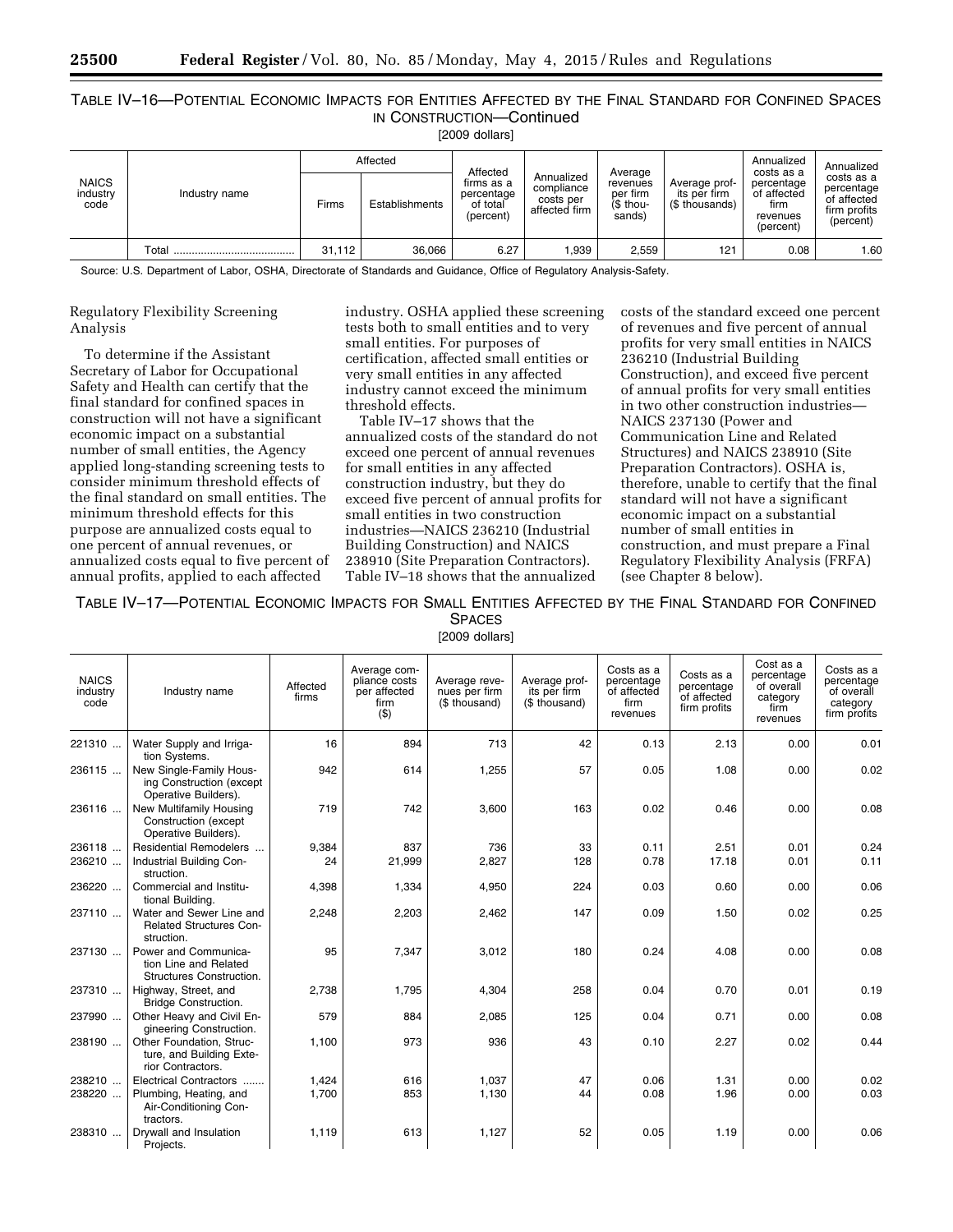## TABLE IV–17—POTENTIAL ECONOMIC IMPACTS FOR SMALL ENTITIES AFFECTED BY THE FINAL STANDARD FOR CONFINED SPACES—Continued [2009 dollars]

| <b>NAICS</b><br>industry<br>code | Industry name                      | Affected<br>firms | Average com-<br>pliance costs<br>per affected<br>firm<br>$($ \$) | Average reve-<br>nues per firm<br>(\$ thousand) | Average prof-<br>its per firm<br>(\$ thousand) | Costs as a<br>percentage<br>of affected<br>firm<br>revenues | Costs as a<br>percentage<br>of affected<br>firm profits | Cost as a<br>percentage<br>of overall<br>category<br>firm<br>revenues | Costs as a<br>percentage<br>of overall<br>category<br>firm profits |
|----------------------------------|------------------------------------|-------------------|------------------------------------------------------------------|-------------------------------------------------|------------------------------------------------|-------------------------------------------------------------|---------------------------------------------------------|-----------------------------------------------------------------------|--------------------------------------------------------------------|
| 238910                           | Site Preparation Contrac-<br>tors. | 167               | 3,352                                                            | 1,223                                           | 58                                             | 0.27                                                        | 5.74                                                    | 0.00                                                                  | 0.02                                                               |
|                                  | Total                              | 26,653            | 1,167                                                            | 1,533                                           | 71                                             | 0.08                                                        | 1.64                                                    | 0.00                                                                  | 0.09                                                               |

\* Source: U.S. Department of Labor, OSHA, Directorate of Standards and Guidance, Office of Regulatory Analysis—Safety.

# TABLE IV–18—POTENTIAL ECONOMIC IMPACTS FOR VERY SMALL ENTITIES (FEWER THAN 20 EMPLOYEES) AFFECTED BY THE FINAL STANDARD FOR CONFINED SPACES

[2009 dollars]

| <b>NAICS</b><br>industry code | Industry name                                                                                            | Annual<br>number of<br>affected<br>firms | Average com-<br>pliance costs<br>per affected<br>firm<br>(3) | Average reve-<br>nues per af-<br>fected firm<br>(\$ thousand) | Average prof-<br>its per affected<br>firm<br>(\$ thousand) | Costs as a<br>percentage<br>of affected<br>firm<br>revenues | Costs as a<br>percentage<br>of affected<br>firm profits | Cost as a<br>percentage<br>of overall<br>category<br>firm<br>revenues | Costs as a<br>percentage<br>of overall<br>category<br>firm profits |
|-------------------------------|----------------------------------------------------------------------------------------------------------|------------------------------------------|--------------------------------------------------------------|---------------------------------------------------------------|------------------------------------------------------------|-------------------------------------------------------------|---------------------------------------------------------|-----------------------------------------------------------------------|--------------------------------------------------------------------|
| 221310                        | Water Supply and Ir-                                                                                     | 11                                       | 794                                                          | 532                                                           | 31                                                         | 0.15                                                        | 2.54                                                    | 0.00                                                                  | 0.01                                                               |
| 236115                        | rigation Systems.<br>New Single-Family<br>Housing Construc-<br>tion (except Opera-                       | 580                                      | 607                                                          | 977                                                           | 44                                                         | 0.06                                                        | 1.37                                                    | 0.00                                                                  | 0.01                                                               |
| 236116                        | tive Builders).<br><b>New Multifamily</b><br>Housing Construc-<br>tion (except Opera-<br>tive Builders). | 271                                      | 644                                                          | 1,650                                                         | 75                                                         | 0.04                                                        | 0.86                                                    | 0.00                                                                  | 0.06                                                               |
| 236118                        | <b>Residential Remod-</b><br>elers.                                                                      | 7,104                                    | 611                                                          | 545                                                           | 25                                                         | 0.11                                                        | 2.47                                                    | 0.01                                                                  | 0.18                                                               |
| 236210                        | <b>Industrial Building</b>                                                                               | 8                                        | 21,999                                                       | 1,471                                                         | 67                                                         | 1.45                                                        | 31.92                                                   | 0.00                                                                  | 0.08                                                               |
| 236220                        | Construction.<br>Commercial and In-                                                                      | 1,327                                    | 1,317                                                        | 2,273                                                         | 103                                                        | 0.06                                                        | 1.28                                                    | 0.00                                                                  | 0.05                                                               |
| 237110                        | stitutional Building.<br>Water and Sewer<br>Line and Related<br>Structures Con-                          | 642                                      | 2,182                                                        | 1,105                                                         | 66                                                         | 0.20                                                        | 3.30                                                    | 0.01                                                                  | 0.19                                                               |
| 237130                        | struction.<br>Power and Commu-<br>nication Line and<br><b>Related Structures</b>                         | 17                                       | 6,232                                                        | 945                                                           | 57                                                         | 0.66                                                        | 11.02                                                   | 0.00                                                                  | 0.05                                                               |
| 237310                        | Construction.<br>Highway, Street, and<br><b>Bridge Construc-</b>                                         | 601                                      | 1.766                                                        | 1.814                                                         | 109                                                        | 0.10                                                        | 1.63                                                    | 0.01                                                                  | 0.12                                                               |
| 237990                        | tion.<br>Other Heavy and<br>Civil Engineering<br>Construction.                                           | 166                                      | 879                                                          | 1.007                                                         | 60                                                         | 0.09                                                        | 1.46                                                    | 0.00                                                                  | 0.06                                                               |
| 238190                        | Other Foundation,<br>Structure, and<br><b>Building Exterior</b><br>Contractors.                          | 706                                      | 607                                                          | 552                                                           | 25                                                         | 0.11                                                        | 2.40                                                    | 0.01                                                                  | 0.32                                                               |
| 238210<br>238220              | <b>Electrical Contractors</b><br>Plumbing, Heating,<br>and Air-Condi-                                    | 544<br>655                               | 607<br>842                                                   | 575<br>622                                                    | 26<br>24                                                   | 0.11<br>0.14                                                | 2.33<br>3.51                                            | 0.00<br>0.00                                                          | 0.02<br>0.03                                                       |
| 238310                        | tioning Contractors.<br>Drywall and Installa-                                                            | 336                                      | 607                                                          | 599                                                           | 27                                                         | 0.10                                                        | 2.21                                                    | 0.00                                                                  | 0.04                                                               |
| 238910                        | tion Projects.<br>Site Preparation Con-<br>tractors.                                                     | 64                                       | 3,312                                                        | 681                                                           | 33                                                         | 0.49                                                        | 10.18                                                   | 0.00                                                                  | 0.02                                                               |
|                               | Total                                                                                                    | 13,032                                   | 863                                                          | 827                                                           | 38                                                         | 0.10                                                        | 2.27                                                    | 0.00                                                                  | 0.07                                                               |

Source: U.S. Department of Labor, OSHA, Directorate of Standards and Guidance, Office of Regulatory Analysis—Safety.

#### 8. Final Regulatory Flexibility Analysis

The Regulatory Flexibility Act, as amended in 1996 and 2010, requires that an agency prepare a final regulatory flexibility analysis for any rule expected to have a significant economic impact

on a substantial number of small entities (5 U.S.C. 601–612). Under the provisions of the law, such an analysis must contain:

1. A description of the impact of the rule on small entities;

2. A statement of the need for, and objectives of, the rule;

3. The response of the agency to any comments filed by the Chief Counsel for Advocacy of the Small Business Administration in response to the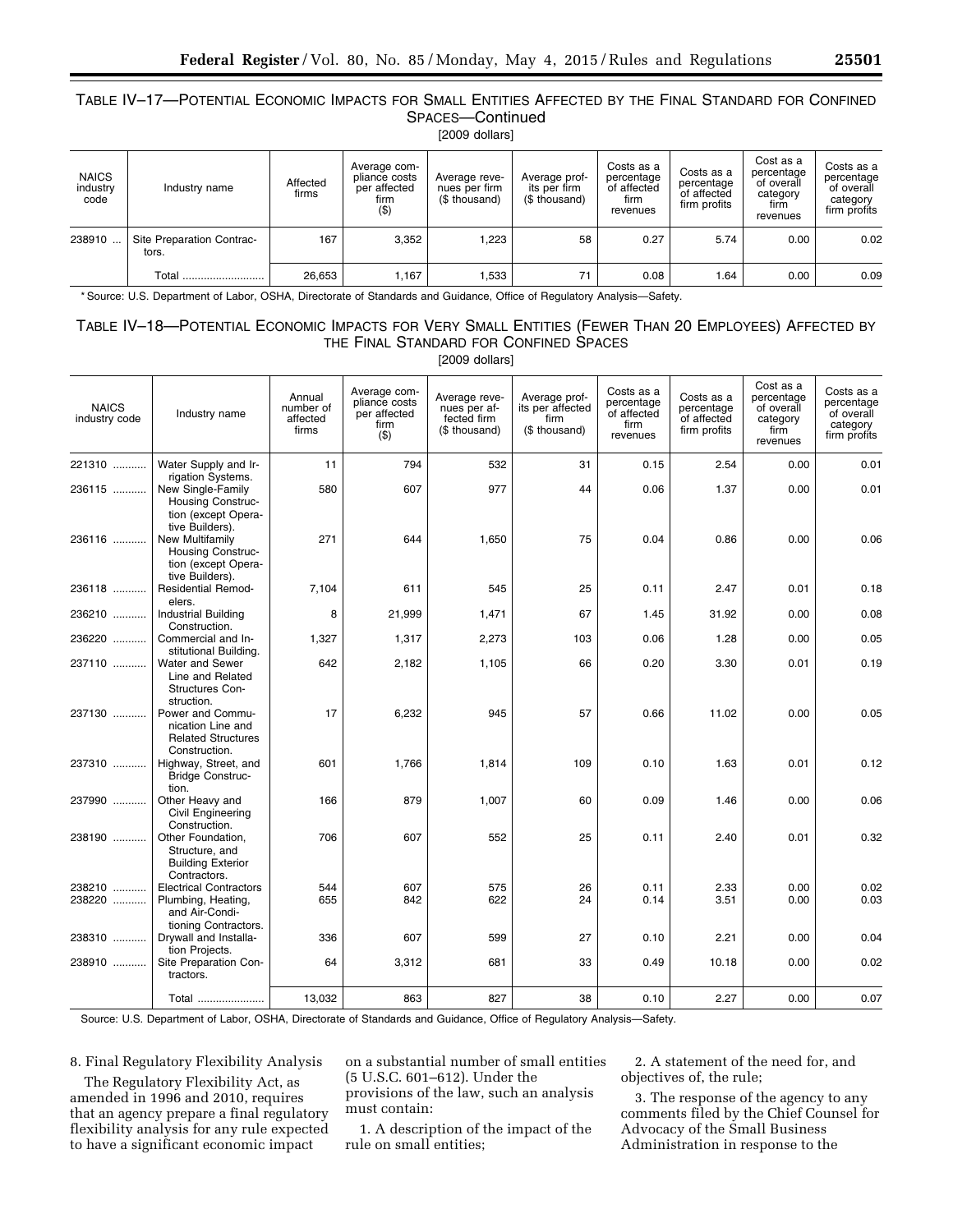proposed rule, and a detailed statement of any change made to the proposed rule in the final rule as a result of the comments;

4. A statement of the significant issues raised by public comments in response to the initial regulatory flexibility analysis, a statement of the assessment of the agency of such issues, and a statement of any changes made in the proposed rule as a result of such comments;

5. A description, and estimate, of the number of small entities to which the rule will apply, or an explanation of why no such estimate is available;

6. A description of the projected reporting, recordkeeping, and other compliance requirements of the rule, including an estimate of the classes of small entities that will be subject to the requirements, and the type of professional skills necessary for preparation of the report or record; and

7. A description of the steps the agency took to minimize the significant economic impact on small entities consistent with the stated objectives of the applicable statutes, including a statement of the factual, policy, and legal reasons for selecting the alternative adopted in the final rule, and why the agency rejected each of the other significant alternatives to the rule considered by the agency which affect the impact on small entities.

1. A Description of the Impact of the Final Rule on Small Entities

As shown in Table IV–19, the estimated total annualized cost of the final standard for all affected small entities in construction (as defined by SBA) is \$31.1 million. Also shown in that table are annualized costs per affected small entity by industry. These costs per affected small entity range from \$613 for NAICS 238310 (Drywall and Insulation Projects) to \$21,999 for

NAICS 236210 (Industrial Building Construction). The average yearly cost per affected small entity is \$1,167.

To assess the potential economic impact of the final rule on affected small entities, OSHA calculated the ratios of these annualized compliance costs to yearly profits and to yearly revenues. These percentages for each construction industry are in Table IV–17 (see Chapter 7 of this FEA). As shown, among small entities potentially affected by the final rule, the annualized cost of the rule is equal to approximately 0.07 percent of annual revenues. In no construction industry does the annualized cost of the rule for affected small entities exceed 0.7 percent of annual revenues. Accordingly, on average, prices for affected small entities in construction would have to increase by about 0.08 percent to completely offset the cost of the final rule. For affected small entities in the most impacted industry, NAICS 236210 (Industrial Building Construction), prices would have to increase by about 0.8 percent to completely offset the cost of the final rule.

Only to the extent that such price increases are not possible would there be any effect on the average profits of affected small entities. Even in the unlikely event that entities could not pass the costs of the final rule through in the form of higher prices, the entities could absorb the costs completely through a reduction in profits of 1.64 percent, on average, for affected small entities (as shown in Table IV–17). In all but two of the affected industries, the affected small entities could absorb the compliance costs completely through an average reduction in profits of less than 5 percent; the reduction in profits would not exceed 17.2 percent for affected small entities in any of the construction industries, again assuming

these entities could not pass through the costs.

To further ensure that OSHA fully analyzed and considered the potential impacts on small entities, the Agency separately examined the potential impacts of the final standard on very small entities, defined as those entities with fewer than 20 employees. As shown in Table IV–20, OSHA estimated the total annualized cost of the final standard for all affected very small entities in construction to be \$11.2 million. Also shown in that table are annualized costs per affected small entity by industry. These costs per affected small entity range from \$607 for several construction industries to \$21,999 for NAICS 236210 (Industrial Building Construction). The average yearly cost per affected small entity is \$862.

To assess the potential economic impact of the final standard on very small entities, OSHA calculated the ratios of the annualized costs of the final rule to yearly profits and to yearly revenues. These percentages for each affected construction industry are in Table IV–18. As shown, among very small entities potentially affected by the final rule, the annualized cost of the rule is equal to approximately 0.10 percent of annual revenues. In no construction industry does the annualized cost of the rule for affected very small entities exceed 1.45 percent of annual revenues. Accordingly, on average, prices for affected very small entities in construction would have to increase by about 0.10 percent to completely offset the cost of the final rule. For affected very small entities in the most impacted industry, NAICS 236210 (Industrial Building Construction), prices would have to increase by about 1.45 percent to completely offset the cost of the final rule.

TABLE IV–19—ANNUALIZED COMPLIANCE COSTS ASSOCIATED WITH THE FINAL CONFINED-SPACES STANDARD FOR SMALL ENTITIES, BY NAICS INDUSTRY

[2009 dollars]

| <b>NAICS</b><br>industry<br>code | Industry name                                                | Affected firms | Affected<br>establishments | Affected firms as<br>a percentage of<br>total<br>(percent) | Annualized<br>compliance<br>costs | Cost per firm |
|----------------------------------|--------------------------------------------------------------|----------------|----------------------------|------------------------------------------------------------|-----------------------------------|---------------|
| 221310                           | Water Supply and Irrigation Systems                          | 16             | 18                         | 0.5                                                        | \$14,299                          | \$894         |
| 236115                           | New Single-Family Housing Con-<br>struction.                 | 942            | 953                        | 1.5                                                        | 578,128                           | 614           |
| 236116                           | New Multifamily Housing Construc-<br>tion.                   | 719            | 728                        | 17.1                                                       | 533.573                           | 742           |
| 236118                           | Residential Remodelers                                       | 9.384          | 9,468                      | 9.4                                                        | 7.853.017                         | 837           |
| 236210                           | Industrial Building Construction                             | 24             | 24                         | 0.7                                                        | 527.967                           | 21,999        |
| 236220                           | Commercial and Institutional Building                        | 4.398          | 4,463                      | 10.9                                                       | 5,868,843                         | 1.334         |
| 237110                           | Water and Sewer Line and Related<br>Structures Construction. | 2,248          | 2,272                      | 16.8                                                       | 4,956,577                         | 2,205         |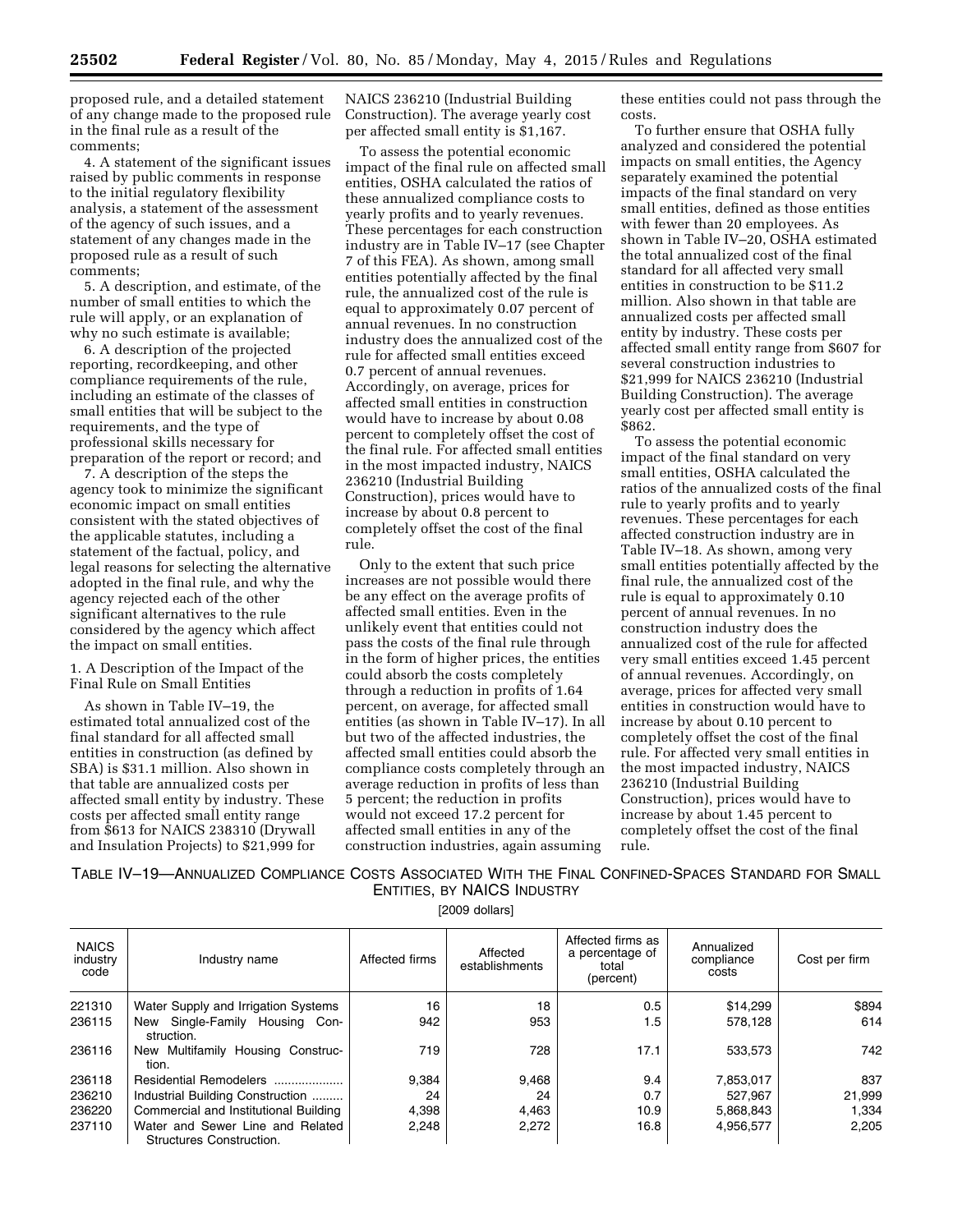## TABLE IV–19—ANNUALIZED COMPLIANCE COSTS ASSOCIATED WITH THE FINAL CONFINED-SPACES STANDARD FOR SMALL ENTITIES, BY NAICS INDUSTRY—Continued [2009 dollars]

| <b>NAICS</b><br>industry<br>code | Industry name                                                               | Affected firms | Affected<br>establishments | Affected firms as<br>a percentage of<br>total<br>(percent) | Annualized<br>compliance<br>costs | Cost per firm |
|----------------------------------|-----------------------------------------------------------------------------|----------------|----------------------------|------------------------------------------------------------|-----------------------------------|---------------|
| 237130                           | Power and Communication Line and<br><b>Related Structures Construction.</b> | 95             | 112                        | 1.9                                                        | 697,984                           | 7,347         |
| 237310                           | Highway, Street, and Bridge Con-<br>struction.                              | 2,738          | 2,784                      | 26.8                                                       | 4,915,948                         | 1,795         |
| 237990                           | Other Heavy and Civil Engineering<br>Const                                  | 579            | 584                        | 11.6                                                       | 513,278                           | 886           |
| 238190                           | Other Foundation, Structure, and<br><b>Building Exterior Contractors.</b>   | 1,100          | 1,112                      | 19.5                                                       | 1,069,906                         | 973           |
| 238210                           | Electrical Contractors                                                      | 1,424          | 1,446                      | 1.8                                                        | 877,857                           | 616           |
| 238220                           | Plumbing, Heating, and Air-Condi-<br>tioning Contractors.                   | 1,700          | 1,722                      | 1.7                                                        | 1,450,572                         | 853           |
| 238310                           | Drywall and Insulation Projects                                             | 1,119          | 1,130                      | 5.3                                                        | 686,015                           | 613           |
| 238910                           | Site Preparation Contractors                                                | 167            | 169                        | 0.4                                                        | 559,703                           | 3,352         |
|                                  |                                                                             | 26,653         | 26,985                     | 5.4                                                        | 31,103,667                        | 1,167         |

Source: U.S. Department of Labor, OSHA, Directorate of Standards and Guidance, Office of Regulatory Analysis-Safety.

# TABLE IV–20—ANNUALIZED COMPLIANCE COSTS ASSOCIATED WITH THE FINAL CONFINED-SPACES STANDARD FOR VERY SMALL ENTITIES, BY NAICS INDUSTRY

[2009 dollars]

| <b>NAICS</b><br>industry<br>code | Industry name                                                             | Affected<br>firms | Affected<br>establishments | Affected firms as<br>a percentage of<br>total | Annualized<br>compliance costs<br>$($ \$) | Cost per firm<br>(S) |
|----------------------------------|---------------------------------------------------------------------------|-------------------|----------------------------|-----------------------------------------------|-------------------------------------------|----------------------|
| 221310                           | Water Supply and Irrigation Systems                                       | 11                | 11                         | 0.3                                           | 8,738                                     | 794                  |
| 236115                           | New Single-Family Housing Con-<br>struction.                              | 580               | 580                        | 1.0                                           | 351,851                                   | 607                  |
| 236116                           | New Multifamily Housing Construc-<br>tion.                                | 271               | 271                        | 7.2                                           | 174,635                                   | 644                  |
| 236118                           | Residential Remodelers                                                    | 7,104             | 7,105                      | 7.3                                           | 4,342,753                                 | 611                  |
| 236210                           | Industrial Building Construction                                          | 8                 | 8                          | 0.2                                           | 175,989                                   | 21,999               |
| 236220                           | Commercial and Institutional Building                                     | 1,327             | 1,329                      | 3.9                                           | 1,747,634                                 | 1,317                |
| 237110                           | Water and Sewer Line and Related<br>Structures Construction.              | 642               | 642                        | 5.7                                           | 1,400,582                                 | 2,182                |
| 237130                           | Power and Communication Line and<br>Related Structures Construction.      | 17                | 17                         | 0.4                                           | 105,944                                   | 6,232                |
| 237310                           | Highway, Street, and Bridge Con-<br>struction.                            | 601               | 601                        | 7.5                                           | 1,061,237                                 | 1,766                |
| 237990                           | Other Heavy and Civil Engineering<br>Const.                               | 166               | 166                        | 3.8                                           | 145,898                                   | 879                  |
| 238190                           | Other Foundation, Structure, and<br><b>Building Exterior Contractors.</b> | 706               | 706                        | 13.5                                          | 428,448                                   | 607                  |
| 238210                           | Electrical Contractors                                                    | 544               | 544                        | 0.8                                           | 330.259                                   | 607                  |
| 238220                           | Plumbing, Heating, and Air-Condi-<br>tioning Contractors.                 | 655               | 655                        | 0.7                                           | 551,757                                   | 842                  |
| 238310                           | Drywall and Insulation Projects                                           | 336               | 336                        | 1.8                                           | 203,983                                   | 607                  |
| 238910                           | Site Preparation Contractors                                              | 64                | 64                         | 0.2                                           | 211,959                                   | 3,312                |
|                                  |                                                                           | 13,032            | 13,035                     | 2.9                                           | 11,241,667                                | 863                  |

Only to the extent that such price increases are not possible would there be any effect on the average profits of affected very small entities. Even in the unlikely event that the entities could not pass through the costs of the final rule in the form of higher prices, small affected entities could absorb the costs completely through an average reduction in profits of 2.27 percent (as shown in Table IV–18). In all but three

of the affected industries, the affected small entities could absorb the compliance costs completely through an average reduction in profits of less than 5 percent; the reduction in profits would not exceed 32 percent for affected small entities in any of the construction industries, again assuming that no costs could be passed through.

In practice, given the small incremental increases in prices

potentially resulting from compliance with the final standard and the lack of readily available substitutes (including foreign competition) for the products and services provided by the covered construction industry sectors, OSHA believes demand to be sufficiently inelastic in each affected industry to enable small and very small entities to substantially offset variable compliance costs through minor price increases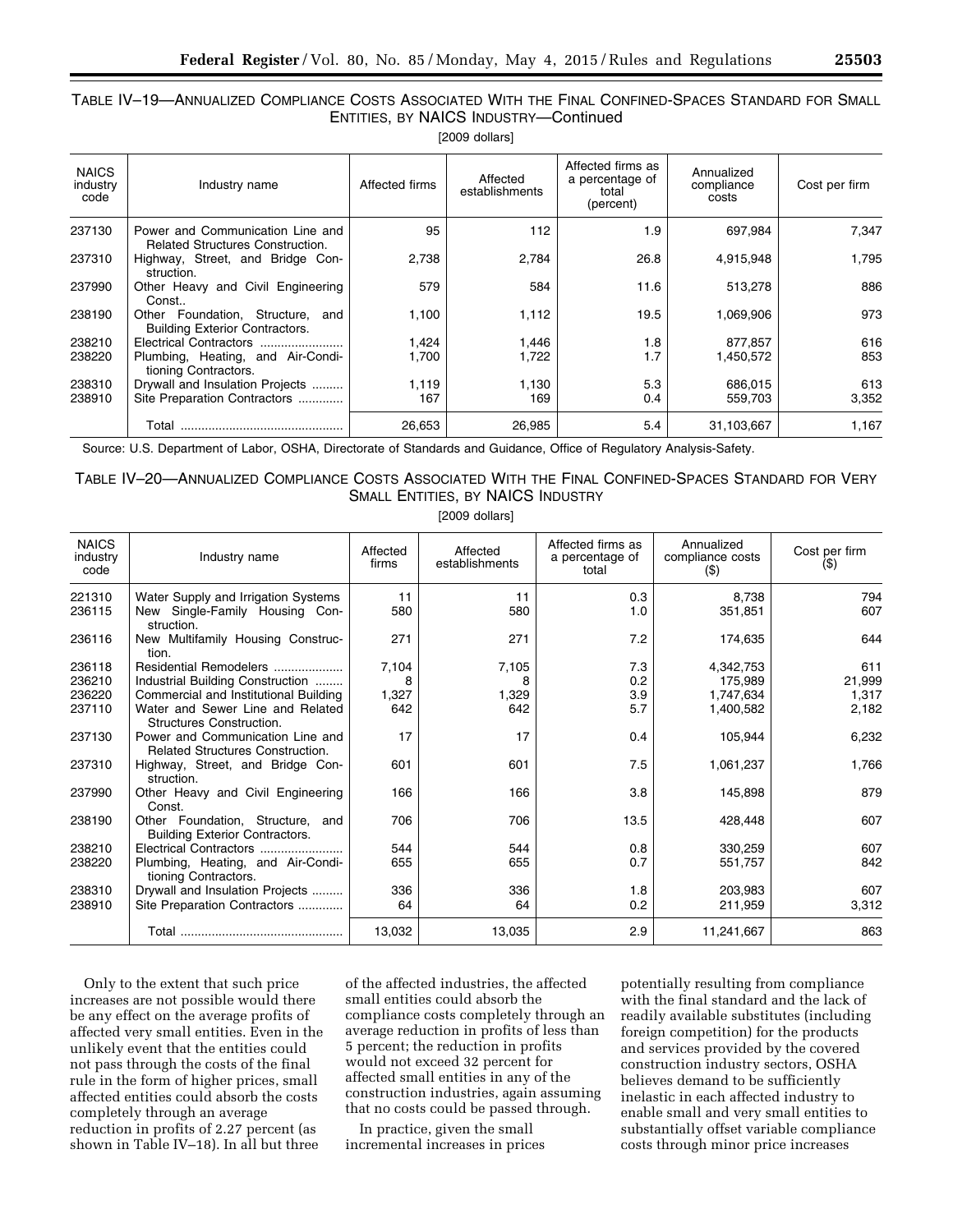without experiencing any significant reduction in total revenues or in net profits.

Further, it is important to note that cost assignment to entities by size is approximate, and in some instances larger firms may bear the burden, so the impacts on individual small entities is suggestive only, not definitive. Indeed, the limitations of available economic data and the Dodge report data make it impossible to assign small projects to small firms in a way that represents economic reality. Because OSHA did not assign fractions of projects to firms, it is likely that the Agency overestimated the costs of the final rule on small and very small entities. Accordingly, OSHA believes that it overstated its estimates of impacts on small entities.

With this important caveat, the Agency notes that there are industries in which impacts are above the conventional thresholds of 1 percent of revenue and 5 percent of profit for some small and very small entities. However, only a few firms account for the impacts as shown from the fact that the costs are negligible when expressed as a percentage of overall revenues and profits for the industry-size class (see the last two columns of Table IV–17 and Table IV–18).

### 2. A Statement of the Need for, and Objectives of, the Rule

The primary objective of the final rule is to provide an increased degree of occupational safety for employees performing construction work in confined spaces. Another objective of the final rule, in support of the primary objective, is to provide updated, clear, and comprehensive safety standards regarding construction work in confined spaces to the relevant employers, employees, and interested members of the public. The estimated 5.2 fatalities and 780 injuries annually that the final rule would prevent (assuming full compliance) demonstrate the need for the final rule.

The legal basis for the rule is the responsibility given the Department of Labor through the Occupational Safety and Health (OSH) Act of 1970. The OSH Act authorizes and obligates the Secretary of Labor to promulgate mandatory occupational safety and health standards as necessary ''to assure so far as possible every working man and woman in the Nation safe and healthful working conditions and to preserve our human resources.'' 29 U.S.C. 651(b). Additional legal authority for this final rule includes 29 U.S.C. 653, 655(b), and 657; and 40 U.S.C. 3701.

3. The Response of the Agency to Any Comments Filed by the Chief Counsel for Advocacy of the Small Business Administration in Response to the Proposed Rule, and a Detailed Statement of Any Change Made to the Proposed Rule in the Final Rule as a Result of the Comments

In addition to the issues raised by the SBREFA panel, SBA's Office of Advocacy provided recommendations for OSHA to consider (OSHA–2007– 0026–0119.1). The Agency provides the following responses to these recommendations (quoted verbatim):

*SBA Recommendation 1:* While the proposed rule is much improved from the draft version of the rule reviewed during the SBREFA process, it is still very complicated and difficult to understand. Advocacy recommends that OSHA try to further streamline the rule and harmonize it as much as possible with the existing general industry standard (or consider adopting a single rule for both industries). Advocacy notes that many employers operate on work sites that include both general industry and construction confined spaces and employees may encounter both types of confined spaces in close proximity. As many of the SERs pointed out to the SBAR Panel, having two separate standards could double the cost of their safety and training programs (especially if they contract out these services) and cause unnecessary confusion on the job site. Further, the distinction between ''maintenance'' and ''construction'' work in various facilities is often unclear. Having two different standards increases the complexity of compliance and could ultimately increase risk. This was, and remains, a key concern of the SERs.

*OSHA's Response:* When possible, OSHA adapted requirements in the general industry confined spaces standard to construction using parallel language. For example, § 1926.1205, Permitting process, in the final standard contains provisions virtually identical to those in § 1910.146(e), Permit system, in the general industry standard, rather than retaining the distinct classification system that OSHA proposed. However, the final standard for confined spaces in construction bears important distinctions from the general industry standard due to:

• Advances in safety systems (for example, monitoring procedures that detect increases in atmospheric hazards, as required in § 1926.1204(c)(5));

• Unique conditions associated with construction, such as greater emphasis on assessing hazards at sewer worksites and the need for information exchange

in a complex multi-employer environment;

• Requests from stakeholders and commenters to allow greater flexibility for employers, such as permitting employers to enter a confined space under the alternative procedures specified by final § 1926.1203(e) if they isolate physical hazards within a space, or permitting employers to suspend a permit (rather than cancelling it) in response to certain temporary changes in conditions;

• Improvements in language for clarity and enforcement considerations.

*SBA Recommendation 2:* Advocacy is concerned about the host-employer and controlling-contractor provisions of the proposed rule and remains apprehensive about OSHA's imposition of legal obligations on employers for employees who are not their own. This policy seems to emanate from OSHA's *Multi-Employer Citation Policy,* which has never been promulgated as a rule and whose legal status has been called into question in the recent *Secretary of Labor* v. *Summit Contractors, Inc.*  decision. Advocacy filed a similar comment about the host-contractor provisions in OSHA's proposed Electric Power Transmission rule. Some of the key concerns of small businesses are that host employers may not even be engaged in construction work (and therefore have no expertise on confined spaces), and that contractors may be working in remote locations with no interaction or oversight. Advocacy appreciates that OSHA has tried to limit the scope of this provision by only requiring host-employers or controlling contractors to provide information they actually possess (as opposed to having to obtain information they do not already have); however, these provisions are highly controversial and are opposed by many small businesses. Advocacy recommends that OSHA eliminate these requirements from the rule.

*OSHA's Response:* The U.S. Court of Appeals for the Eighth Circuit vacated the cited *Summit* decision in *Solis* v. *Summit Contractors, Inc.,* 558 F.3d 815 (8th Cir. 2009), and the Commission subsequently reiterated its support for OSHA's multi-employer citation policy and OSHA's authority to hold employers responsible for actions of employees who are not their own. *Solis*  v. *Summit Contractors, Inc.,* 23 BNA OSHC 1196, 1202–03 (No. 05–0839, 2010). OSHA continues to believe, as stated in the NPRM:

On multi-employer worksites, an employer's actions can affect the health and safety of another employer's employees. It is critical for the safety of all employees on a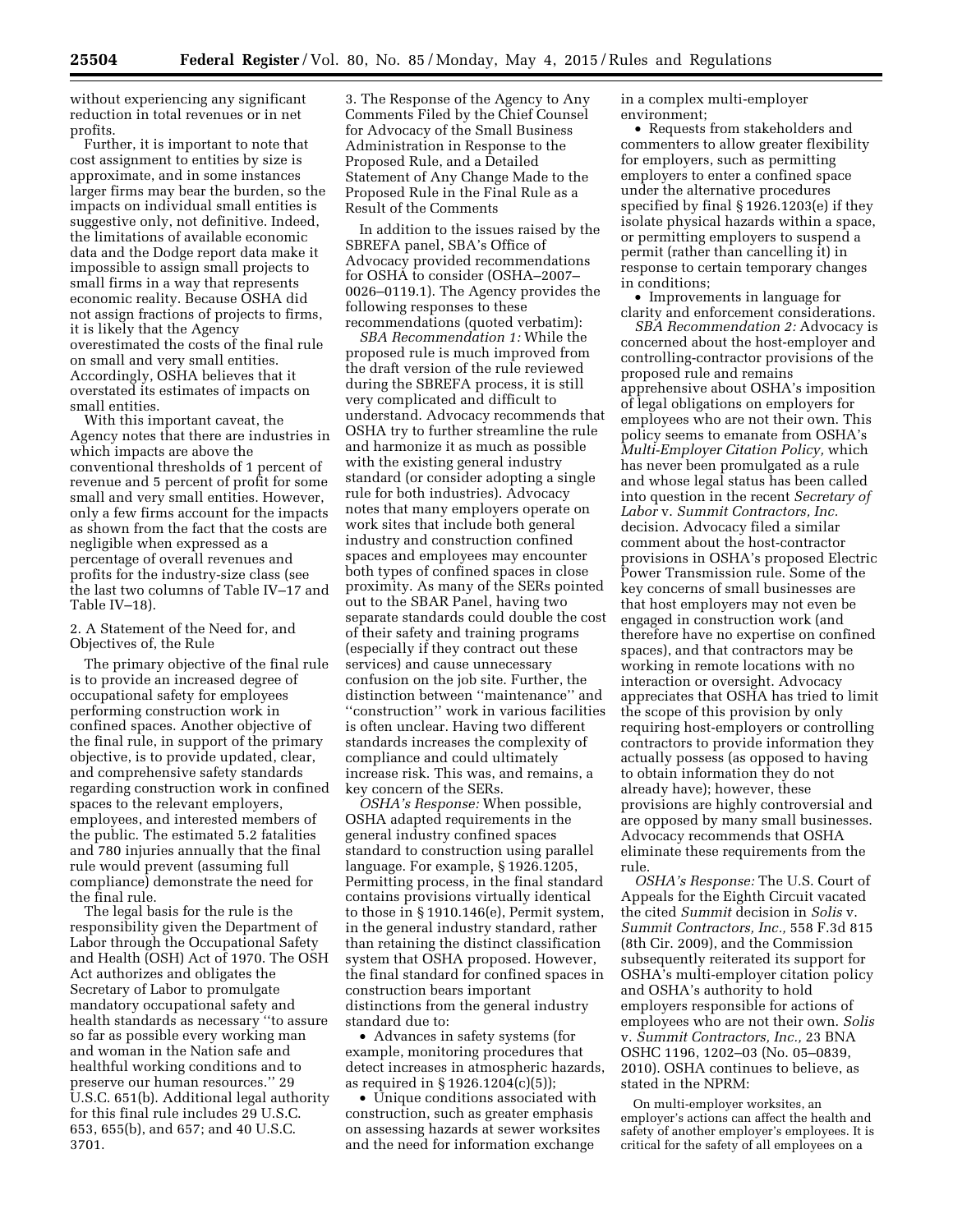worksite that contractors and subcontractors communicate with each other. Requiring communication between employers is an efficient way to ensure that each employer learns important information about the confined space hazards present so that all employees are adequately protected. (72 FR 67358.)

In this final rule, OSHA made every effort to minimize the impact of the information-exchange requirements on host employers and controlling contractors. OSHA believes that the affected parties conduct such multiemployer communication currently with minimal disruption to business operations, and that the obligations specified by the final standard will become routine and easy to fulfill for employers who must initiate a system for regular communication. OSHA provided a detailed explanation of its decision to retain these requirements, along with its authority for these requirements, in its discussion of final § 1926.1203(h) and (i).

*SBA Recommendation 3:* Advocacy notes that there are no single-family residential builders included in the economic analysis or the Initial Regulatory Flexibility Analysis (IRFA); however, it appears that there are confined spaces on these construction sites. If OSHA is assuming that no single-family residential builders will incur costs or be affected by the rule (possibly because OSHA is assuming that all of this work is subcontracted out and these subcontractors are already included), then OSHA should state this clearly in the rule. If not, these costs should be included in the economic analysis and IRFA [sic FRFA] (including the costs for the host-employer and controlling-contractor provisions and the paperwork and recordkeeping requirements associated with them). Advocacy notes that because the net benefits of this rule (*i.e.,* benefits minus costs) are only \$8.2 million, the additional costs for single-family residential builders could mean that the costs of this proposed rule outweigh its benefits.

*OSHA's Response:* In this FEA, OSHA analyzed the costs and impacts to residential single-family builders for confined spaces in single-family dwellings that are subject to the final standard (see Chapters VI and VII of this FEA). OSHA determined that, even with these costs included, the benefits of the final standard significantly exceed the costs.

*SBA Recommendation 4:* In the Regulatory Flexibility Act section, it would be helpful if OSHA clarified in the first paragraph that ''an RFA analysis is required for any proposed

rule that is expected to have a significant economic impact on a substantial number of small entities'' (rather than saying ''for certain proposed rules''). Further, OSHA should affirmatively declare in the IRFA [sic FRFA] that OSHA expects this proposed [sic final] rule will have a significant economic impact on a substantial number of small entities.

*OSHA's Response:* In the opening paragraph of this FRFA, OSHA made the following clarifying statement: ''The Regulatory Flexibility Act, as amended in 1996, requires that an agency prepare a final regulatory flexibility analysis for any rule expected to have a significant economic impact on a substantial number of small entities . . .'' However, the overall thrust of SBA's recommendation is inconsistent with the RFA, as well as with OSHA's official procedures.63 According to both the RFA and OSHA's official procedures, the Agency *must* prepare an FRFA only if it is unable to certify that the final standard will not have a significant economic impact on a substantial number of small entities. In Chapter 7 of this FEA, the Agency explained that it was unable to certify that the final standard will not have a significant economic impact on a substantial number of small entities and that, therefore, it must prepare an FRFA.

Note that OSHA may prepare an FRFA even when it has no requirement to do so. In fact, OSHA may, and has, voluntarily prepared FRFAs for purposes of transparency even when the Agency is able to certify that the final standard will not have a significant economic impact on a substantial number of small entities.

*SBA Recommendation 5:* Also, in Item 7 of the IRFA (Alternatives), OSHA should have summarized the significant alternatives it considered and invited public comment on them (OSHA simply mentions that some were considered). Advocacy notes that a ''significant'' alternative is defined as one that: (1) Reduces the burden on small entities; (2) is feasible; and (3) meets the agency's underlying objectives. Since it appears that none of the alternatives OSHA considered meets these criteria, OSHA should have stated that fact and invited public comment on its determination. This is a significant issue because many of the SERs recommended that OSHA either adopt the general industry standard or harmonize the two sets of rules as much as possible.

*OSHA's Response:* OSHA did discuss, and request comment on, several

regulatory alternatives, including the major alternative supported by the SBA of aligning the new rule more closely with the general industry rule (see discussion at 72 FR 67396, which incorporates discussions of regulatory alternatives in Table 6 on page 67397, and PEA Chapter 3 at OSHA–2007– 0026–0002). The Agency considered these alternatives in terms of (1) reducing the burden on small entities; (2) feasibility; and (3) satisfying the Agency's statutory obligations and objectives. Furthermore, in referring the public, in Item 7 of the IRFA, to more extensive discussions of the alternatives elsewhere, OSHA attempted to comply with both the spirit and the letter of § 605(a) of the RFA to avoid duplicative analyses.

OSHA believes that it addressed the recommendation to a large extent by extensively reworking the proposed standard to this final format, which closely reflects the general industry standard, and thereby reduces the burden on small entities. In this FEA, OSHA evaluated the impacts of more stringent and less stringent regulatory alternatives. The final standard in large part reflects the general industry standard, tailored to address the unique characteristics of the construction industry. A more stringent regulatory alternative to the final standard would require that employers identify and distinguish the type of confined space according to the classification system specified in the proposed rule. OSHA estimates that the more complex classification system, present in the proposed rule but not in this final standard, would increase compliance costs by \$1.7 million, not including any costs required for additional training.

One less stringent alternative would relieve employers of the requirement to have a written program for each permitrequired entry, and would instead require making a copy of the standard available to employees. OSHA estimates that the requirement for a written program imposes compliance costs of about \$1.3 million. OSHA believes that having a written program onsite maintains consistency with the general industry standard and provides specific guidance about how employees are to address hazards in the confined spaces; entry supervisors and employees may need to refer to the program quickly during the entry. The proposed rule allowed employers to simply keep a copy of the standard at the worksite instead of a written program because the proposed standard provided specific and detailed requirements for each potential type of confined space; however, commenters criticized this

<sup>63</sup>Available online at: *[http://www.dol.gov/dol/](http://www.dol.gov/dol/regs/appendix.htm) [regs/appendix.htm.](http://www.dol.gov/dol/regs/appendix.htm)*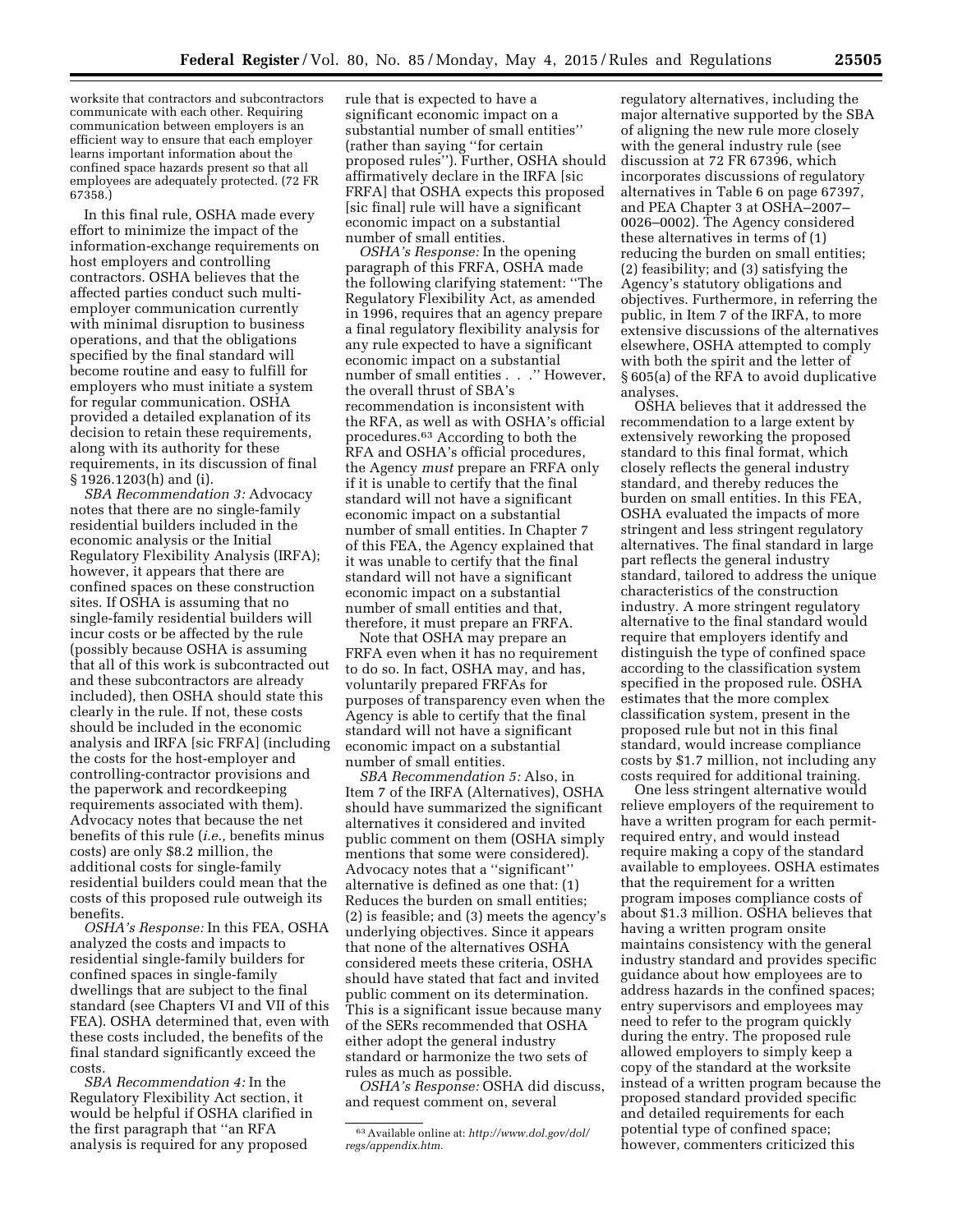approach as overly complex. The final standard is not conducive to replacing a written program with a copy of the standard because it takes a more generic approach to confined-space requirements than the proposal; this approach is similar to the general industry standard, which also requires employers to maintain a written program on site.

*SBA Recommendation 6:* Advocacy recommends that OSHA include a list of examples of confined spaces for each of the proposed categories to make the proposed standard easier to understand. For example, the only example cited for the Continuous System-Permit-Required Confined Space category is a ''sewer.'' It would be helpful if OSHA provided additional examples. Similarly, since the SERs and many small businesses have said they find the existing categories to be too complex and confusing, Advocacy recommends that OSHA consider providing a table with four columns listing: (1) The category of confined space; (2) examples of confined spaces under that category; (3) a sequential list of the steps an employer must take to comply with the requirements for that particular category; and (4) a cross-reference to the regulatory citation. OSHA should include this table as an Appendix to the rule as it has done for Entry Permits, which is very helpful.

*OSHA's Response:* As noted earlier in this chapter, for the final standard OSHA simplified the classification system for confined spaces, making the recommended supplemental lists, tables, and examples unnecessary. OSHA also plans to issue additional guidance documents to help employers comply with this simpler standard.

*SBA Recommendation 7:* Finally, OSHA should clarify the definition of a ''confined space'' itself, which is currently unclear. For example, it is unclear what is meant by ''not designed for continuous employee occupancy.'' It would be helpful if OSHA provided some examples for clarification. Also, OSHA should specifically state whether foundations, attics, and crawl spaces in single-family residential homes are considered confined spaces. Finally, OSHA should clarify whether there is any legal distinction between ''enclosed'' and ''confined'' spaces, as the term ''enclosed'' spaces is also used in the preamble.

*OSHA's Response:* In the Summary and Explanation section of the preamble to the final standard, OSHA clarifies its definition of a ''confined space,'' and § 1926.1201(a) of the standard includes a note with a non-exhaustive list of potential confined spaces that commonly occur on a construction worksite. This list provides examples for employers who may be unfamiliar with confined spaces in construction. The same section of the preamble addresses the scope of the standard with respect to affected spaces in singlefamily residential construction. In the final rule, OSHA does not distinguish between an ''enclosed space'' and a ''confined space'' because the final rule does not include requirements for enclosed spaces. OSHA amended the ''enclosed spaces'' provision of subpart V, § 1926.953, as part of this rulemaking, and defined that term for purposes of subpart V. OSHA does not use the term in the preamble of the NPRM or the final rule other than in response to SBREFA comments, the removal of § 1926.21(b), and the ACCSH recommendation to address enclosed spaces, which OSHA did not adopt.

4. A Statement of the Significant Issues Raised by the Public Comments in Response to the Initial Regulatory Flexibility Analysis, a Summary of the Assessment of the Agency of Such Issues, and a Statement of Any Changes Made in the Proposed Rule as a Result of Such Comments

On September 26, 2003, OSHA convened a Small Business Advocacy Review Panel (the Panel) for this rulemaking in accordance with the provisions of the Small Business Regulatory Enforcement Fairness Act of 1996 (Pub. L. 104–121), as codified at 5 U.S.C. 601 *et seq.* The Panel consisted of representatives of OSHA, the Office of Information and Regulatory Affairs in the Office of Management and Budget, and the Office of Advocacy within the U.S. Small Business Administration. The Panel received oral and written comments on a draft proposal and a draft economic analysis from small entities (businesses) potentially affected by the rule. The Panel, in turn, prepared a written report which it delivered to the Assistant Secretary for Occupational Safety and Health (and is available in the docket on Regulations.gov as OSHA–2007–0026–0037). The report summarized the comments received from the small-entity representatives (SERs), and included recommendations from the Panel to OSHA regarding the proposal and the associated analysis of compliance costs. OSHA sought comment in the NPRM on a variety of issues of particular interest to small businesses as a result of the recommendations of the Panel. Table IV–21 below provides the Panel recommendations and a summary of OSHA's response to each of these recommendations in light of comments made on the record.

TABLE IV–21—OSHA RESPONSE TO RECOMMENDATIONS BY THE SMALL BUSINESS ADVOCACY REVIEW PANEL FOR THE PROPOSED STANDARD ON CONFINED SPACES IN CONSTRUCTION

| Panel recommendation                                                                                                                                                                                                                                                                                                                                                                                                                                                                                                                                              | OSHA's response                                                                                                                                                                                                                                                                                                                                                                                                                                                                                                                                                                                                                                                                                                                                                                                                                                                                                                                                                                                             |
|-------------------------------------------------------------------------------------------------------------------------------------------------------------------------------------------------------------------------------------------------------------------------------------------------------------------------------------------------------------------------------------------------------------------------------------------------------------------------------------------------------------------------------------------------------------------|-------------------------------------------------------------------------------------------------------------------------------------------------------------------------------------------------------------------------------------------------------------------------------------------------------------------------------------------------------------------------------------------------------------------------------------------------------------------------------------------------------------------------------------------------------------------------------------------------------------------------------------------------------------------------------------------------------------------------------------------------------------------------------------------------------------------------------------------------------------------------------------------------------------------------------------------------------------------------------------------------------------|
| 1. The SERs generally believed that OSHA had underestimated the<br>costs of the draft proposed standard. The Panel recommended that<br>OSHA revise its economic and regulatory flexibility analysis as ap-<br>propriate to reflect the SERs' comments on underestimation of costs,<br>and that the Agency compare OSHA's revised estimates to alter-<br>native estimates provided by the SERs. For those SER estimates<br>that OSHA did not adopt, OSHA should explain its reasons for pre-<br>ferring an alternative estimate, and solicit comment on the issue. | The Agency relied, in part, on the comments and alternative cost esti-<br>mates from the SERs to help ensure that the estimated costs of<br>compliance with the final standard would reflect the actual costs that<br>businesses might incur when complying with the requirements speci-<br>fied by the standard. OSHA reduced or eliminated some require-<br>ments altogether (such as those addressing hazardous-enclosed<br>spaces) in light of the information provided and issues raised by the<br>SERs. The Agency revised or clarified other requirements (such as<br>those involving communications to/from controlling employers and<br>the classification of spaces) to avoid the potential for misinterpreta-<br>tions regarding the applicability of the requirements and the specific<br>actions necessary to ensure compliance. OSHA discusses the revi-<br>sions in further detail below in the responses to specific Panel rec-<br>ommendations separately addressing each of these issues. |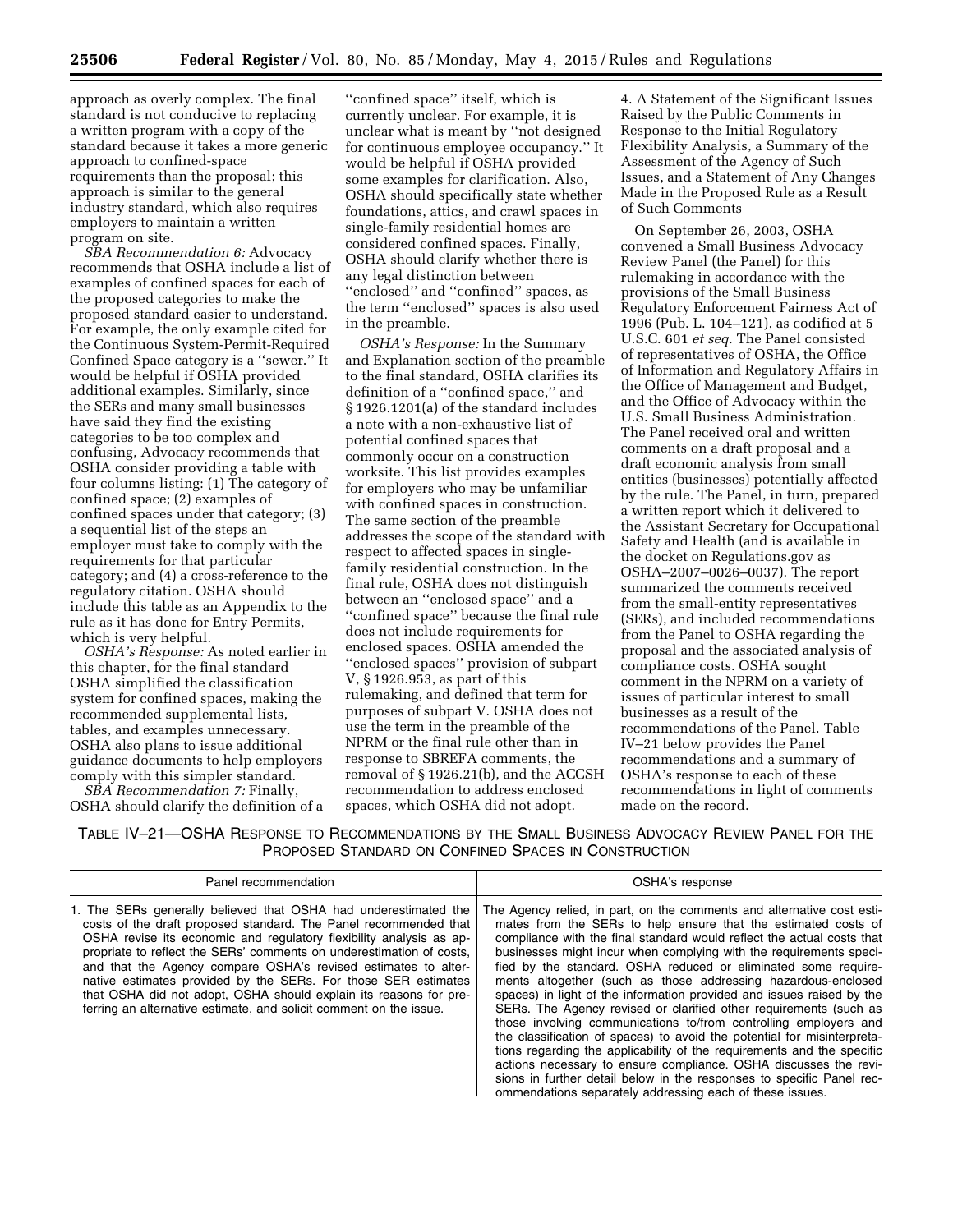TABLE IV–21—OSHA RESPONSE TO RECOMMENDATIONS BY THE SMALL BUSINESS ADVOCACY REVIEW PANEL FOR THE PROPOSED STANDARD ON CONFINED SPACES IN CONSTRUCTION—Continued

| Panel recommendation                                                                                                                                                                                                                                                                                                                                                                                                                                                                                                                                                                                                                                                                                                                                                                                                                                                                                                                                                                                                                                                                                                                                                                                                                                                                                                                                                                                                                                                                                                                                                                                                                                                                                                                                                                                                                                                                                                                                                                                                                                                                                                                                                                                                                                                                                                                                                                                                                                                                                                                                                                                                               | OSHA's response                                                                                                                                                                                                                                                                                                                                                                                                                                                                                                                                                                                                                                                                                                                                                                                                                                                                                                                                                                                                                                                                                                                                                                                                                                                                                                                                                                                                                                                                                                                                                                                                                                                                                                                                                                                                                                                                                                                                                                                                                                                                                                                                                                                                                                                                                                                                                                                 |
|------------------------------------------------------------------------------------------------------------------------------------------------------------------------------------------------------------------------------------------------------------------------------------------------------------------------------------------------------------------------------------------------------------------------------------------------------------------------------------------------------------------------------------------------------------------------------------------------------------------------------------------------------------------------------------------------------------------------------------------------------------------------------------------------------------------------------------------------------------------------------------------------------------------------------------------------------------------------------------------------------------------------------------------------------------------------------------------------------------------------------------------------------------------------------------------------------------------------------------------------------------------------------------------------------------------------------------------------------------------------------------------------------------------------------------------------------------------------------------------------------------------------------------------------------------------------------------------------------------------------------------------------------------------------------------------------------------------------------------------------------------------------------------------------------------------------------------------------------------------------------------------------------------------------------------------------------------------------------------------------------------------------------------------------------------------------------------------------------------------------------------------------------------------------------------------------------------------------------------------------------------------------------------------------------------------------------------------------------------------------------------------------------------------------------------------------------------------------------------------------------------------------------------------------------------------------------------------------------------------------------------|-------------------------------------------------------------------------------------------------------------------------------------------------------------------------------------------------------------------------------------------------------------------------------------------------------------------------------------------------------------------------------------------------------------------------------------------------------------------------------------------------------------------------------------------------------------------------------------------------------------------------------------------------------------------------------------------------------------------------------------------------------------------------------------------------------------------------------------------------------------------------------------------------------------------------------------------------------------------------------------------------------------------------------------------------------------------------------------------------------------------------------------------------------------------------------------------------------------------------------------------------------------------------------------------------------------------------------------------------------------------------------------------------------------------------------------------------------------------------------------------------------------------------------------------------------------------------------------------------------------------------------------------------------------------------------------------------------------------------------------------------------------------------------------------------------------------------------------------------------------------------------------------------------------------------------------------------------------------------------------------------------------------------------------------------------------------------------------------------------------------------------------------------------------------------------------------------------------------------------------------------------------------------------------------------------------------------------------------------------------------------------------------------|
| 2. Many SERs observed that OSHA had underestimated the cost of<br>training. They were concerned particularly about the length of time<br>required for training, training the trainers, renewal training, and multi-<br>lingual training. The SERs also noted that much retraining could be<br>avoided if OSHA adopted the general industry rule because most<br>firms already have trained their employees on that rule. Some SERs<br>also noted that they still need to train employees on the general in-<br>dustry standard because some of their work would come under the<br>general industry standard. In these situations, they would need to<br>continue training on the general industry standard while adding train-<br>ing on the construction standard, and on how employees should de-<br>termine which standard applies. Because OSHA's economic analysis<br>examined training on a project basis, it is difficult to compare<br>OSHA's cost estimates to the estimates provided by the SERs. The<br>Panel recommends that OSHA carefully analyze the SERs' com-<br>ments on training costs by developing methods for comparing these<br>cost estimates to those estimates provided in OSHA's economic<br>analysis. OSHA then should compare these costs to its present cost<br>estimates, and revise its training costs as necessary based on all of<br>the available information.<br>3. Many SERs stated that OSHA had neglected some elements of<br>monitoring costs, such as the need for a competent person to con-<br>duct the monitoring, the need for the entire crew to wait while a su-<br>pervisor performs the monitoring, the short life span in the field of<br>monitoring equipment, and costs associated with calibrating the<br>equipment. Those SERs affected by the hazardous-enclosed spaces<br>portion of the draft proposed rule were concerned particularly about<br>increased monitoring costs. The Panel notes that if the SERs' views<br>about the life of equipment and the need for the entire crew to sus-<br>pend work during monitoring are correct, and no other assumptions<br>are changed, the costs of monitoring would be three to five times<br>higher than OSHA estimated, adding \$6 to \$12 million to the cost of<br>the draft proposed standard. The Panel recommends that OSHA<br>consider these factors and revise its monitoring cost estimates ac-<br>cordingly, and that monitoring costs reflect the total actual costs as-<br>sociated with conducting monitoring, including the cost of trans-<br>porting and maintaining equipment, and the costs associated with | The Agency reviewed its estimates of the costs of complying with the<br>training requirements in the proposed standard in light of the addi-<br>tional information provided by the SERs. OSHA understands that<br>many businesses would have to comply with both the general indus-<br>try and the construction industry versions of the OSHA confined-<br>spaces standards, depending on the circumstances. Under the final<br>standard, OSHA decided not to allow compliance with the general in-<br>dustry standard in lieu of compliance with this final standard for con-<br>struction projects because there are situations where the general in-<br>dustry standard would not adequately protect construction employ-<br>ees because of the unique characteristics of construction work (see<br>section II.B. ("History") of this document for a discussion of this<br>issue). However, to simplify the process for employers in confined<br>spaces where both general industry and construction work is ongo-<br>ing, OSHA provided a statement of enforcement policy which has the<br>effect of allowing all employers in that space to comply with a single<br>set of rules: The construction standard. That policy, along with the<br>changes that bring the construction rule closer in line with the gen-<br>eral industry rule and address much of the information provided by<br>the SERs, should reduce the training costs.<br>The Agency reviewed its estimates of the costs of complying with the<br>atmospheric-monitoring requirements in the proposed standard in<br>light of the additional information provided by the SERs. The Agency<br>decided not to revise the use of a five-year useful life of monitoring<br>equipment absent additional evidence demonstrating that a shorter<br>span was more appropriate. In any case, the effect on total costs of<br>minor variances in the life of equipment would be small. OSHA in-<br>creased the costs associated with setting up monitoring equipment to<br>20 minutes (instead of 10 minutes) to reflect the possibility of addi-<br>tional losses of productive work time by other employees. OSHA<br>also doubled the costs associated with periodic calibration of the<br>equipment to reflect possible additional time, costs associated with<br>the transportation of equipment, and other incidental expenses. |
| crew members waiting for the completion of monitoring activities.<br>4. Many SERs were concerned that the hazardous enclosed spaces<br>provisions of the draft proposed rule would result in extensive costs<br>with few benefits. Some SERs thought the provisions required little<br>recordkeeping beyond what they currently do. Also, some SERs<br>noted that OSHA had underestimated the costs associated with rec-<br>ordkeeping. The Panel is concerned that the hazardous enclosed<br>spaces provision would require major atmospheric testing and moni-<br>toring burdens not identified in the cost analysis. The Panel rec-<br>ommends that OSHA carefully examine the benefits and costs of this<br>portion of the rule and compare these requirements carefully to what<br>is required under other existing regulations, and to existing construc-<br>tion industry practice.<br>5. Most SERs were concerned that the treatment of controlling employ-<br>ers in the draft proposed standard would result in additional costs for<br>controlling employers in the form of increased monitoring and super-<br>vision of subcontractor activities. SERs also were concerned with the<br>costs and time required to meet the coordination and communication<br>requirements of the draft proposed standard. The Panel recommends<br>that, if OSHA does not clarify these provisions, then it should exam-<br>ine further the possible costs of the controlling-employer provisions in<br>the draft proposed rule. Also, OSHA should be certain that it has ac-<br>counted for all of the burdens associated with this provision.                                                                                                                                                                                                                                                                                                                                                                                                                                                                                                                                                                                                                                                                                                                                                                                                                                                                                                                                                                                         | As recommended by the Panel, OSHA carefully examined the haz-<br>ardous-enclosed space portion of the draft proposed standard.<br>OSHA also reexamined applicable existing requirements, the extent<br>of occupational risks involved, and the potential for risk reduction<br>with the promulgation of additional regulatory requirements for haz-<br>ardous-enclosed spaces. Based on this reexamination, the Agency<br>decided not to promulgate any new or additional requirements for<br>hazardous-enclosed spaces. OSHA believes that other existing<br>standards adequately cover potential hazards associated with these<br>spaces (for example, 29 CFR 1926.55). Therefore, OSHA eliminated<br>all requirements involving hazardous-enclosed spaces, and no such<br>requirements appear in the final standard.<br>The Agency clarified the duties of the controlling employer in<br>§ 1926.1203 of the final standard (General requirements). In its ex-<br>planation of paragraph (h) of this section, OSHA provided additional<br>information about the type of information that the controlling em-<br>ployer must share with its subcontractors, and OSHA further clarified<br>in a note to this paragraph that the controlling or host employer do<br>not have to enter a confined space to collect the specified informa-<br>tion for its subcontractors. Therefore, the Agency believes that com-<br>pliance with final § 1926.1203 would not result in a significant added<br>cost to controlling employers. Its purpose is to aid them in their du-<br>ties to safely coordinate the activities of their subcontractors within<br>the space.                                                                                                                                                                                                                                                                                                                                                                                                                                                                                                                                                                                                                                                                                                                                  |
| 6. Many SERs were concerned that the increased complexity of the<br>classification system would add not only to the training costs but also<br>to the costs associated with classifying confined spaces. The Panel<br>recommends that, if the classification process is not simplified,<br>OSHA should further analyze the costs associated with classifying                                                                                                                                                                                                                                                                                                                                                                                                                                                                                                                                                                                                                                                                                                                                                                                                                                                                                                                                                                                                                                                                                                                                                                                                                                                                                                                                                                                                                                                                                                                                                                                                                                                                                                                                                                                                                                                                                                                                                                                                                                                                                                                                                                                                                                                                       | The Agency revised the classification system in the final standard to<br>clarify and simplify the classification of confined spaces. The Agency<br>believes this system reflects current practice under the general in-<br>dustry standard when employers apply it to construction work, there-<br>by reducing the compliance burden for employers.                                                                                                                                                                                                                                                                                                                                                                                                                                                                                                                                                                                                                                                                                                                                                                                                                                                                                                                                                                                                                                                                                                                                                                                                                                                                                                                                                                                                                                                                                                                                                                                                                                                                                                                                                                                                                                                                                                                                                                                                                                             |

confined spaces.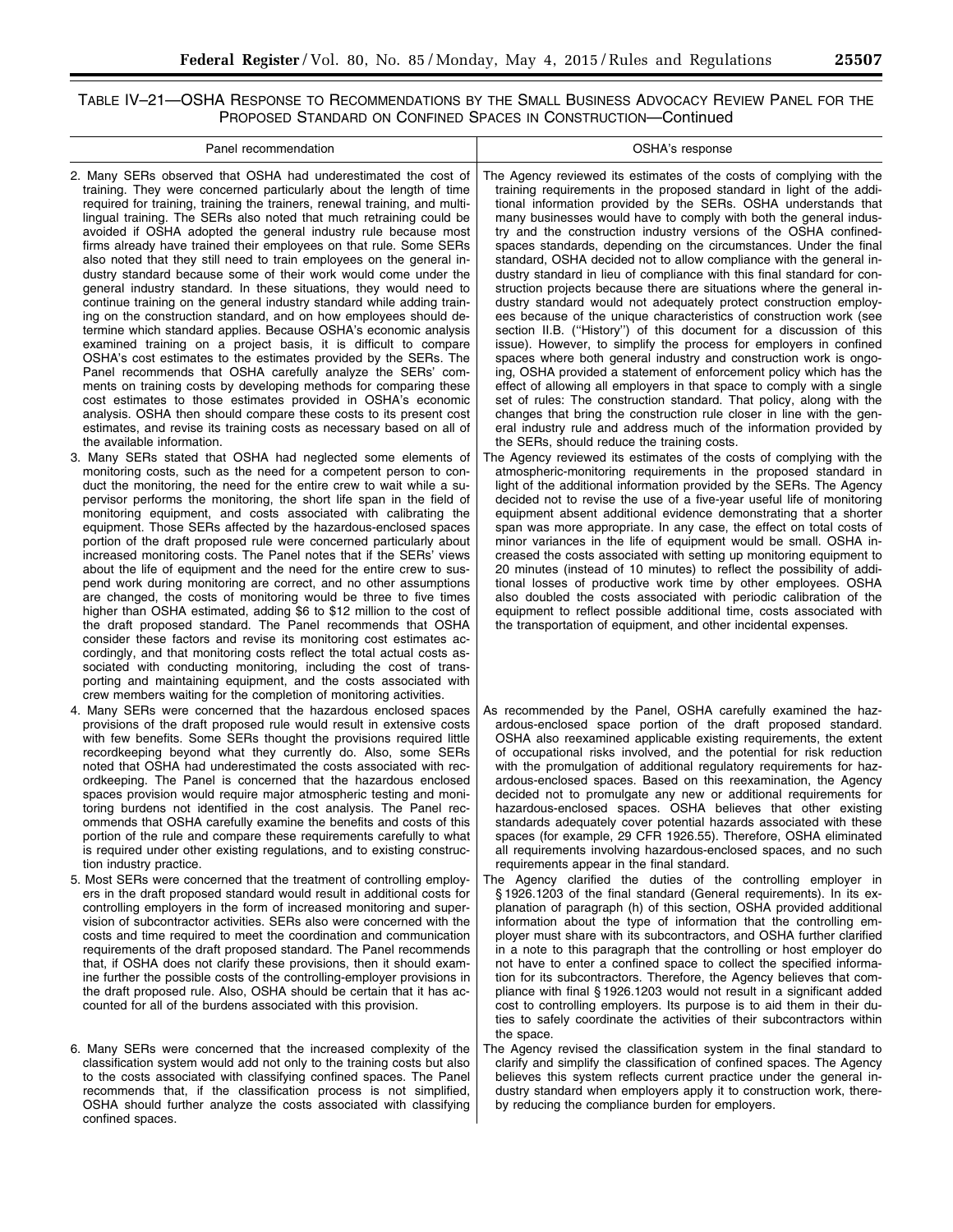$\equiv$ 

۰

# TABLE IV–21—OSHA RESPONSE TO RECOMMENDATIONS BY THE SMALL BUSINESS ADVOCACY REVIEW PANEL FOR THE PROPOSED STANDARD ON CONFINED SPACES IN CONSTRUCTION—Continued

| Panel recommendation                                                                                                                                                                                                                                                                                                                                                                                                                                                                                                                                                                                                                                                                                                                                                                                                                                                                                                                                                                                                                                                                                                                                                                                                                                                                                                                                                                                                                                                                                                                                                                           | OSHA's response                                                                                                                                                                                                                                                                                                                                                                                                                                                                                                                                                                                                                                                                                                                                                                                                                                                                                                                                                                             |
|------------------------------------------------------------------------------------------------------------------------------------------------------------------------------------------------------------------------------------------------------------------------------------------------------------------------------------------------------------------------------------------------------------------------------------------------------------------------------------------------------------------------------------------------------------------------------------------------------------------------------------------------------------------------------------------------------------------------------------------------------------------------------------------------------------------------------------------------------------------------------------------------------------------------------------------------------------------------------------------------------------------------------------------------------------------------------------------------------------------------------------------------------------------------------------------------------------------------------------------------------------------------------------------------------------------------------------------------------------------------------------------------------------------------------------------------------------------------------------------------------------------------------------------------------------------------------------------------|---------------------------------------------------------------------------------------------------------------------------------------------------------------------------------------------------------------------------------------------------------------------------------------------------------------------------------------------------------------------------------------------------------------------------------------------------------------------------------------------------------------------------------------------------------------------------------------------------------------------------------------------------------------------------------------------------------------------------------------------------------------------------------------------------------------------------------------------------------------------------------------------------------------------------------------------------------------------------------------------|
| 7. OSHA estimated that the draft proposed standard potentially affects<br>small entities performing construction work in confined and enclosed<br>spaces. Small entities in eight specific construction industry classi-<br>fications were identified as being potentially affected by the draft pro-<br>posed standard. These classifications include Residential Housing<br>(SIC 1522); Industrial Buildings (SIC 1541); Other Nonresidential<br>Buildings (SIC 1542); Highway and Street Construction (SIC 1611);<br>Bridge and Tunnel Construction (SIC 1622); Water, Sewer, and Pipe-<br>line Construction (SIC 1623); Other Heavy Construction (SIC 1629);<br>and Structural Steel Erection (SIC 1791). For each of these industry<br>classifications, Table 3 in the Panel report shows estimates of the<br>total number of small firms in the industry, the number of establish-<br>ments operated by these firms, the number of employees of these<br>firms, and the total sales of these firms. These figures represent the<br>best available estimates for the numbers of potentially affected small<br>entities meeting the definition of a small entity established by the<br>Small Business Administration for these particular industry sectors. In<br>summary, an estimated 86,012 small entities are potentially affected<br>by the draft proposed standard. These firms operate an estimated<br>86,158 establishments, employ an estimated 921,831 employees,<br>and generate total sales estimated at \$192 billion. In addition to the<br>small entities identified above. | As noted in the response to item 4 above, OSHA did not include the<br>requirements addressing hazardous-enclosed spaces that the Panel<br>believed may impose a burden on the industrial sector for General<br>Contractors for Single Family Homes in the final standard.                                                                                                                                                                                                                                                                                                                                                                                                                                                                                                                                                                                                                                                                                                                   |
| 8. Almost all of the SERs found the draft proposed standard difficult to<br>follow. The SERs stated that they currently were using the general<br>industry standard and were familiar with it. A few SERs saw some<br>advantages to the differences between the draft proposed standard<br>and the general industry standard, but even these SERs did not be-<br>lieve that these advantages were sufficient to justify the amount of<br>training the draft proposed standard would require. The Panel rec-<br>ommends that OSHA either make the standard easier to follow, con-<br>sider a standard closer to the general industry standard, or develop a<br>standard in which the classification provisions that provide greater<br>flexibility to employers are optional rather than required.                                                                                                                                                                                                                                                                                                                                                                                                                                                                                                                                                                                                                                                                                                                                                                                              | In the final standard, OSHA addressed the concerns of the SERs<br>about the difficulty in following the text of the proposed standard.<br>OSHA reorganized the regulatory text to follow more closely the gen-<br>eral industry structure preferred by the SERs. The final standard<br>specifies the general duties, the standards pertaining to permit-re-<br>quired confined spaces, the permitting process, entry permits, train-<br>ing, rescue services, and specific duties assigned to entrants, attend-<br>ants, and supervisors. OSHA recognized and addressed problematic<br>situations common to construction sites not clearly addressed by the<br>general industry standard (e.g., sites where there is no host, the kind<br>of information that entities need to exchange, conducting the initial<br>hazard assessment of a previously unclassified space). OSHA<br>adopted many of the general industry provisions, and adjusted them<br>for use on a construction worksite. |
| 9. Most SERs were confused by the distinctions between types of con-<br>fined spaces. One SER referred to the distinctions as "meta-<br>physical." The Panel recommends that if these distinctions are re-<br>tained, they should be made clearer, or OSHA should consider mak-<br>ing such classifications optional.                                                                                                                                                                                                                                                                                                                                                                                                                                                                                                                                                                                                                                                                                                                                                                                                                                                                                                                                                                                                                                                                                                                                                                                                                                                                          | In the final standard, OSHA greatly simplified the system for classifying<br>confined spaces (relative to that in the proposed standard) by remov-<br>ing the series of classifications in the proposed rule and simply re-<br>quiring that employers identify all confined spaces where their em-<br>ployees may work, and designate them as either permit-required<br>confined spaces (i.e., permit spaces) or non-permit spaces. Within<br>the subcategory of permit spaces, employers must identify and ad-<br>dress the hazards, such as through hazard isolation or atmosphere<br>control; the final rule addresses these responsibilities using perform-<br>language in §§1926.1203 (General requirements) and<br>ance<br>1926.1204 (Permit-Required Confined Space Program) and does not<br>require the additional classifications required by the proposed rule.                                                                                                                   |
| 10. Many SERs noted that the hazardous-enclosed spaces require-<br>ments would result in a major recordkeeping burden. Some SERs<br>believed that these requirements represented major new require-<br>ments for many contractors. OSHA notes that a few of the SERs<br>seemed unacquainted with some of the requirements of existing reg-<br>ulations. The Panel notes that the requirement to evaluate each po-<br>tentially hazardous space, implicit in $\S 1926.1225(a)(3)$ , could radi-<br>cally alter the compliance requirements and the costs of the rule in<br>ways not reflected in OSHA's Preliminary Initial Regulatory Flexibility<br>Analysis. The Panel recommends that OSHA more carefully explain<br>the relation of these requirements to existing requirements and prac-<br>tice, and explain the need for different requirements.                                                                                                                                                                                                                                                                                                                                                                                                                                                                                                                                                                                                                                                                                                                                        | See the Agency's response to item 4 above.                                                                                                                                                                                                                                                                                                                                                                                                                                                                                                                                                                                                                                                                                                                                                                                                                                                                                                                                                  |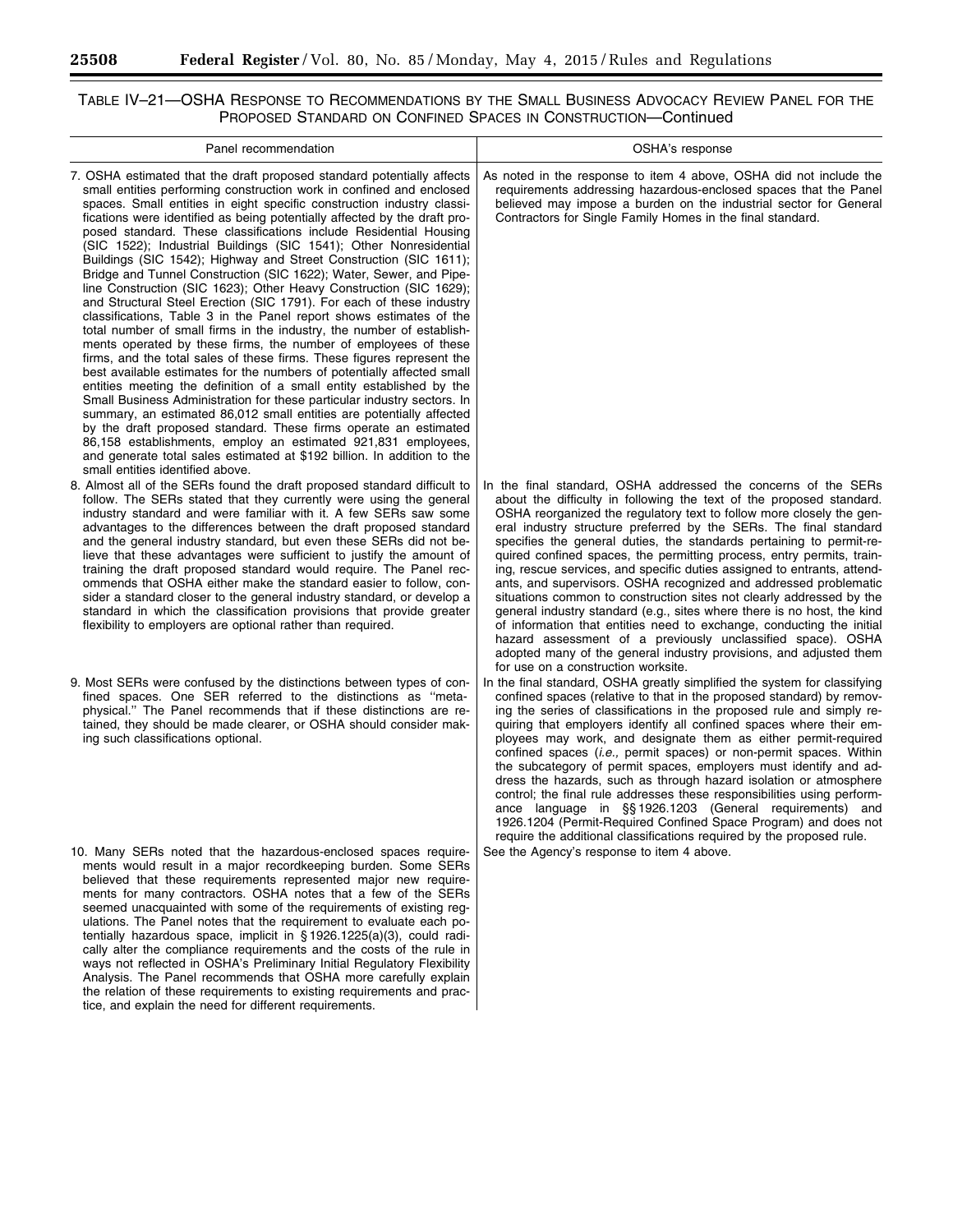$\equiv$ 

TABLE IV–21—OSHA RESPONSE TO RECOMMENDATIONS BY THE SMALL BUSINESS ADVOCACY REVIEW PANEL FOR THE PROPOSED STANDARD ON CONFINED SPACES IN CONSTRUCTION—Continued

| Panel recommendation                                                                                                                                                                                                                                                                                                                                                                                                                                                                                                                                                                                                                                                                                                                                                                                                                                                                                                                                                                                                                                                                                                                                                                                                                                                                                                                                                                                                                                                                                                                                            | OSHA's response                                                                                                                                                                                                                                                                                                                                                                                                                                                                                                                                                                                                                                                                                                                                                                                                                                                                                                                                                                                                                                                                                                                                                                                                                                                                                                                                                                                                                                                               |
|-----------------------------------------------------------------------------------------------------------------------------------------------------------------------------------------------------------------------------------------------------------------------------------------------------------------------------------------------------------------------------------------------------------------------------------------------------------------------------------------------------------------------------------------------------------------------------------------------------------------------------------------------------------------------------------------------------------------------------------------------------------------------------------------------------------------------------------------------------------------------------------------------------------------------------------------------------------------------------------------------------------------------------------------------------------------------------------------------------------------------------------------------------------------------------------------------------------------------------------------------------------------------------------------------------------------------------------------------------------------------------------------------------------------------------------------------------------------------------------------------------------------------------------------------------------------|-------------------------------------------------------------------------------------------------------------------------------------------------------------------------------------------------------------------------------------------------------------------------------------------------------------------------------------------------------------------------------------------------------------------------------------------------------------------------------------------------------------------------------------------------------------------------------------------------------------------------------------------------------------------------------------------------------------------------------------------------------------------------------------------------------------------------------------------------------------------------------------------------------------------------------------------------------------------------------------------------------------------------------------------------------------------------------------------------------------------------------------------------------------------------------------------------------------------------------------------------------------------------------------------------------------------------------------------------------------------------------------------------------------------------------------------------------------------------------|
| 11. SERs were concerned that the provisions addressing controlling<br>employers would require general contractors to develop confined-<br>space expertise and provide confined-space supervision. OSHA's in-<br>tent with these provisions was not to change existing relations be-<br>tween general contractors and their subcontractors, but rather to as-<br>sure that general contractors provide subcontractors with the infor-<br>mation they possess relevant to confined spaces. Some SERs<br>agreed that additional information could be useful. The Panel rec-<br>ommends that OSHA clarify this requirement to indicate that the role<br>of the controlling employer is only to provide any information they<br>possess concerning confined spaces.                                                                                                                                                                                                                                                                                                                                                                                                                                                                                                                                                                                                                                                                                                                                                                                                  | As stated above, OSHA clarified the responsibilities of controlling em-<br>ployers in final §1926.1203. In addition to sharing specific informa-<br>tion that it may have about the space with its affected subcontrac-<br>tors, the note to that section clearly states that employers do not<br>have to enter a confined space to gather such information for its<br>subcontractors. The purpose of this section is not to change existing<br>relations between general contractors and their subcontractors, but<br>rather to assure that general contractors provide subcontractors with<br>information relevant to the safety of their subcontractors' employees<br>working within a confined space. The proposed standard did not re-<br>quire controlling employers to develop confined-space expertise to<br>fulfill their duties, and neither does the final standard.                                                                                                                                                                                                                                                                                                                                                                                                                                                                                                                                                                                               |
| 12. OSHA's Hazard Communication standard also provides guidance<br>to employers on the use of certain chemicals in the workplace. How-<br>ever, OSHA does not see any conflict between this standard and the<br>draft proposed standard. The Hazard Communication standard pro-<br>vides general precautionary information regarding the use of certain<br>chemicals and products; the draft proposed standard provides more<br>explicit requirements for conditions specific to confined and enclosed<br>spaces. Also, many construction contractors still will need to follow<br>the general industry standard for confined spaces in some types of<br>work, and thus need to train their workers in using two different<br>standards, and when to apply each standard. The SERs identified<br>other federal standards that they believe address the hazards associ-<br>ated with confined and enclosed spaces, including OSHA standards<br>for Ventilation (§ 1926.57) and for Gases, Vapors, Fumes, Dusts, and<br>Mists (§ 1926.55), and EPA and HUD rules on abatement work. Ac-<br>cordingly, the Panel recommends that OSHA clarify the exact rela-<br>tion between the draft proposed standard and other standards affect-<br>ing work by construction employers in confined or enclosed spaces,<br>including the Hazard Communication standard, the general industry<br>standard, the Permissible Exposure Limit standards, the Ventilation<br>standard, the Gases, Vapors, Fumes, Dusts, and Mists standard,<br>and applicable EPA and HUD standards. | OSHA recognized that the confined spaces standard may overlap with<br>provisions in other part 1926 standards. In the preamble discussion<br>of this final rule, OSHA clarified the relationship between this stand-<br>ard and other pre-existing construction standards which may be ap-<br>plicable in a confined space. In $\S 1926.1201(c)$ of the final standard,<br>OSHA explains how overlapping standards would interact with each<br>other, and the obligations of an employer in such situations. OSHA<br>also explains in the preamble of the final rule how employers would<br>evaluate practical situations under the requirements of the final<br>standard when it overlaps with another OSHA requirement. In its ex-<br>planation of the scope of the final rule, OSHA also provided addi-<br>tional guidance about the potential overlap with part 1926, subparts<br>J, P, S, and Y. In addition, OSHA made a minor modification to 29<br>CFR part 1926, subpart V, to ensure that it provides clear guidance<br>to employers about the interaction of that standard with the confined<br>spaces in construction standard. OSHA is currently unaware of any<br>other Federal agency standards that overlap or conflict with the final<br>OSHA standard.                                                                                                                                                                                                      |
| 13. Alternatives to adopting the draft proposed standard developed by<br>OSHA include adopting the draft proposed standard developed by<br>the Advisory Committee for Construction Safety and Health, the in-<br>dustry consensus standard developed by the American National<br>Standards Institute, or the existing OSHA general industry standard<br>[for confined spaces]. Additional alternatives include modifying the<br>OSHA draft proposed standard by removing provisions addressing<br>hazardous-enclosed spaces, removing the requirement to classify<br>spaces in the least hazardous category, revising requirements for at-<br>mospheric monitoring to allow periodic monitoring instead of contin-<br>uous monitoring, and/or reducing or eliminating recordkeeping re-<br>quirements. The Panel recommends that OSHA continue to consider<br>these alternatives, and discuss and solicit comment on them in the<br>proposed rule.                                                                                                                                                                                                                                                                                                                                                                                                                                                                                                                                                                                                              | OSHA considered alternatives to drafting its own confined space stand-<br>ard for construction. The Agency considered the general industry<br>standard for confined spaces, but found it to be unsuitable for the<br>construction industry. OSHA believes that the general industry stand-<br>ard does not adequately address some problematic situations com-<br>mon on construction sites. These concerns include multiple sub-<br>contractors working within one space, and hazards created by a con-<br>fined space built around employees. OSHA drafted the final standard<br>to be similar to the general industry standard in terms of organization<br>and most of the requirements. ANSI is presently considering whether<br>it is feasible to begin drafting a confined-spaces standard for applica-<br>tion specifically to construction. OSHA addressed major concerns of<br>the SERs regarding the hazardous-enclosed space requirements in<br>the draft proposed standard by removing that section completely<br>from the proposal and final standard. As previously stated above,<br>OSHA also simplified classification as either permit-required or non-<br>permit required. Finally, OSHA reduced employers' recordkeeping re-<br>quirements by minimizing the time necessary for employers to main-<br>tain documentation. For example, in $\S$ 1926.1205 of the final stand-<br>ard, an employer will only have to maintain entry permits for one<br>year. |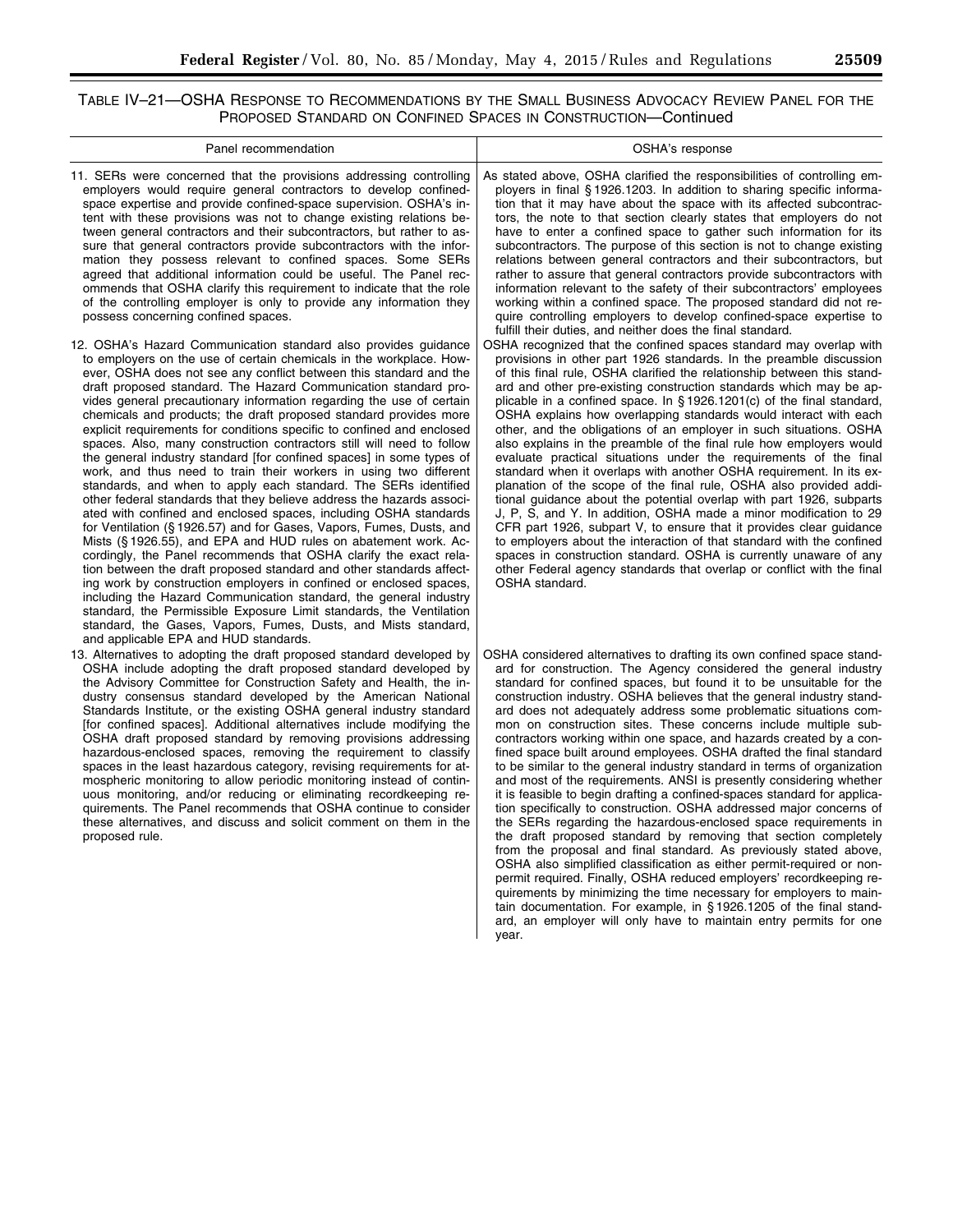# TABLE IV–21—OSHA RESPONSE TO RECOMMENDATIONS BY THE SMALL BUSINESS ADVOCACY REVIEW PANEL FOR THE PROPOSED STANDARD ON CONFINED SPACES IN CONSTRUCTION—Continued

| Panel recommendation                                                                                                                                                                                                                                                                                                                                                                                                                                                                                                                                                                                                                                                                                                                                                                                                                                                                                                                                                                                                                                                                                                                                                                                                                                                                                                                                                                                                                                                                                                                                                                                                                                                                                                                                                                                                                                                                                                                                            | OSHA's response                                                                                                                                                                                                                                                                                                                                                                                                                                                                                                                                                                                                                                                                                                                                                                                                                                                                                                                                                                                                                                                                                                                                                                                                                                                                                                                                                                                                                                                                                                                                                                                                                                                                                                                                                                                                                                                                                                                                                                                                                                                                                                                                                                                                               |
|-----------------------------------------------------------------------------------------------------------------------------------------------------------------------------------------------------------------------------------------------------------------------------------------------------------------------------------------------------------------------------------------------------------------------------------------------------------------------------------------------------------------------------------------------------------------------------------------------------------------------------------------------------------------------------------------------------------------------------------------------------------------------------------------------------------------------------------------------------------------------------------------------------------------------------------------------------------------------------------------------------------------------------------------------------------------------------------------------------------------------------------------------------------------------------------------------------------------------------------------------------------------------------------------------------------------------------------------------------------------------------------------------------------------------------------------------------------------------------------------------------------------------------------------------------------------------------------------------------------------------------------------------------------------------------------------------------------------------------------------------------------------------------------------------------------------------------------------------------------------------------------------------------------------------------------------------------------------|-------------------------------------------------------------------------------------------------------------------------------------------------------------------------------------------------------------------------------------------------------------------------------------------------------------------------------------------------------------------------------------------------------------------------------------------------------------------------------------------------------------------------------------------------------------------------------------------------------------------------------------------------------------------------------------------------------------------------------------------------------------------------------------------------------------------------------------------------------------------------------------------------------------------------------------------------------------------------------------------------------------------------------------------------------------------------------------------------------------------------------------------------------------------------------------------------------------------------------------------------------------------------------------------------------------------------------------------------------------------------------------------------------------------------------------------------------------------------------------------------------------------------------------------------------------------------------------------------------------------------------------------------------------------------------------------------------------------------------------------------------------------------------------------------------------------------------------------------------------------------------------------------------------------------------------------------------------------------------------------------------------------------------------------------------------------------------------------------------------------------------------------------------------------------------------------------------------------------------|
| 14. Most SERs indicated a preference for using the general industry<br>standard for construction work, as opposed to the draft proposed<br>standard. OSHA is concerned that not all construction employers are<br>as familiar with the general industry standard as the SERs are, and<br>that some employers might benefit from a standard designed to pro-<br>vide greater compliance flexibility. The Panel recommends that<br>OSHA consider the alternative of adopting the general industry<br>standard and, if this alternative is not adopted, discuss and solicit<br>comment on this alternative in the proposed rule. If OSHA does not<br>adopt a standard closer to the general industry standard, the Panel<br>recommends that OSHA revise its comparative cost analysis of the<br>general industry rule and the draft proposed standard to take ac-<br>count of SERs' concerns about the increased training, communica-<br>tion, and classification costs associated with the draft proposed<br>standard. The Panel also recommends that OSHA solicit comment<br>on how an alternative standard similar to the general industry stand-<br>ard could be adapted to the construction sector. In addition, the<br>Panel recommends that OSHA analyze and solicit comment on the<br>non-regulatory alternative of not issuing a final standard, relying in-<br>stead on existing standards and improved outreach.<br>15. The SERs were confused by the variety of distinctions among con-<br>fined spaces, and generally believed that the training required by<br>these provisions negated any advantages that might arise from the<br>flexibility of different types of confined spaces. The Panel rec-<br>ommends that OSHA examine and solicit comment on alternatives<br>that reduce the number of types of confined spaces, and that OSHA<br>consider alternatives that would allow employers the choice of using<br>or ignoring these provisions. | As stated before, the draft proposed confined-spaces standard for con-<br>struction addresses some concerns that are unique to the construc-<br>tion industry. OSHA believes that the reorganization of the proposed<br>standard and the elimination of the section on hazardous-enclosed<br>spaces will make the final standard easier to read than the general<br>industry standard for confined spaces, thereby expediting employer<br>compliance. OSHA requested that the public submit comments re-<br>garding the degree of flexibility granted to employers in classifying<br>confined spaces, as well as other alternatives to the proposed rule in<br>general. In the final standard, OSHA adopted a classification system<br>based on identifying permit-required spaces <i>(i.e.,</i> permit spaces).<br>This system reflects the classification system used widely under the<br>general industry standard. OSHA rejected the alternative of not<br>issuing a final standard because the record demonstrates that the<br>existing standards, even with improved outreach, would be inad-<br>equate to prevent the fatalities and injuries identified earlier in this<br>analysis. The earlier discussion in this FEA under "Need For Regula-<br>tion" includes additional information on the need for this new stand-<br>ard.<br>In the proposed rule, the Agency reduced the number of classifications<br>by removing the classification for hazardous-enclosed spaces. In the<br>proposed rule, OSHA further clarified the four remaining categories<br>by reorganizing the text of the proposed standard to ensure that all<br>requirements for each classification type were available in one sec-<br>tion. OSHA requested that the public submit comments regarding<br>other alternatives to the proposed rule. In the final standard, OSHA<br>further reduced the number of confined-space classifications by<br>adopting the approach used in the general industry standard to des-<br>ignate permit-required spaces. The Agency believes that, because<br>the final standard closely mirrors the general industry standard, there<br>will be minimal additional costs for employers to train their employ- |
| 16. Many SERs viewed the requirements for hazardous-enclosed<br>spaces as highly burdensome. The Panel recommends that OSHA<br>remove this provision unless OSHA can (1) clarify exactly how the<br>requirements of this provision are different from other existing re-<br>quirements and practices; (2) develop a detailed cost analysis of this<br>provision; (3) quantify the hazards associated with hazardous-en-<br>closed spaces; and (4) explain how the hazardous-enclosed space<br>provisions can serve to reduce these hazards. If OSHA retains this<br>requirement or one like it, OSHA also should solicit comment on the<br>need for the recordkeeping requirements in the provision. In addition,<br>OSHA should solicit comment on removing this provision entirely.<br>17. Most SERs were concerned that the provisions for controlling con-<br>tractors would alter the existing relationship between contractors and<br>subcontractors with little gain in reduced risk to employees. OSHA<br>notes that the purpose of this provision was only to ensure that con-<br>tractors share available information at multi-employer worksites.<br>Some SERs agreed that information sharing would be helpful, but<br>were concerned that the OSHA draft went far beyond this purpose.<br>The Panel recommends that OSHA consider removing this provision<br>or clarifying the purpose of this provision, and solicit comment in the<br>proposal on the need for this provision.                                                                                                                                                                                                                                                                                                                                                                                                                                                                   | ees on the final construction standard.<br>As recommended by the Panel, OSHA removed the provisions for haz-<br>ardous-enclosed spaces.<br>As stated previously, $\S 1926.1203(h)$ , and the note to that section, clar-<br>ify the duties of the controlling contractor and explain that a control-<br>ling contractor will not have to enter a confined space to gather the<br>specified information for the subcontractor.                                                                                                                                                                                                                                                                                                                                                                                                                                                                                                                                                                                                                                                                                                                                                                                                                                                                                                                                                                                                                                                                                                                                                                                                                                                                                                                                                                                                                                                                                                                                                                                                                                                                                                                                                                                                 |

OSHA received no significant comments in response to the Initial Regulatory Flexibility Analysis for the proposed rule, but it did receive two comments on whether elements of the proposed standard were feasible for small entities. First, the National Association of Home Builders (NAHB) claimed the proposed rule required controlling contractors to supervise all entries into permit spaces, and argued that it was not economically feasible for small home builders to do so (ID–219.2). In addition, NAHB claimed the information coordination duties of the proposed rule were not economically feasible for small home builders.

OSHA finds these arguments misguided. First, neither the proposal nor the final rule required controlling employers to supervise the entries of other employers. Nor did NAHB provide convincing evidence that the

coordination duties placed on contractors were infeasible.

Among the evidence cited in the published study NAHB used to support this economic infeasibility conclusion is a profit rate (profit as a percentage of revenue) of 7.7 percent for NAHB builder members in 2006, which is significantly higher than the more conservative rate OSHA used in its calculations: 4.53 percent. If the actual profit rate is higher than OSHA's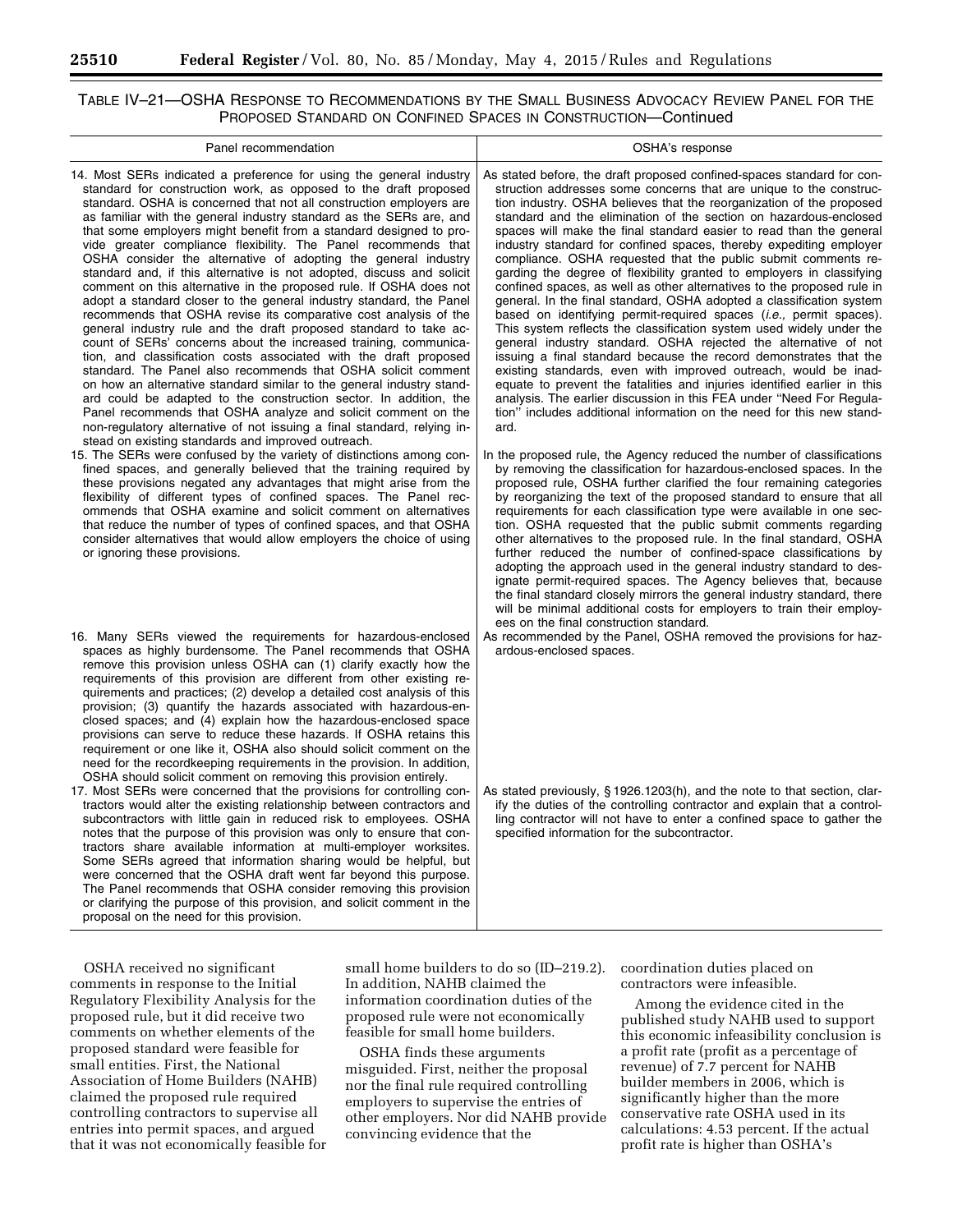estimate, OSHA's impact estimates may *overstate* the effect of this rule on revenues and profits in the homebuilding industry. As previously demonstrated in Chapter 7 of this FEA, these potentially inflated estimates of revenue and profit impacts for the new single-family housing-construction industry (NAICS 236115; all affected firms) are well below the threshold of economic infeasibility at 0.04 percent and 0.99 percent, respectively (0.05 percent and 1.08 percent, respectively, for small entities).

As noted in Chapter 6 of this FEA, OSHA assigned typical unit-time estimates for the multi-employer (information-exchange) provisions of the final standard and demonstrated there, and in this chapter, that the costs incurred by home builders would not be excessive or unreasonable. Despite assertions by NAHB that the demands of coordinating subcontractors would be economically infeasible as prescribed by the multi-employer provisions of the rule, there is evidence (ID–211, Tr. pp. 123–127) to suggest that home builders often find that they must coordinate and communicate efficiently with subcontractors across construction sites of varied size and complexity. Therefore, OSHA believes that, based on the evidence in the record as a whole, the multi-employer informationexchange requirements of the final standard would not impose an unreasonable burden on home builders, and would not threaten the competitive stability of the industry or otherwise create conditions of economic infeasibility.

Another commenter asserted that the impact of the proposed rule on small businesses would be ''staggering'' and would drive some contractors out of business, arguing that several of the costs of the proposed standard were disproportionate to its benefits (ID–112). This commenter suggested that OSHA withdraw the proposed standard or that compliance with the general industry standard constitute compliance with the construction standard. OSHA revised the final rule by harmonizing it with the general industry standard to a substantial degree. Therefore, the final standard in large part reflects the general industry standard, tailored to address the unique characteristics of the construction industry. In revising several provisions of the final rule to reflect the general industry standard, OSHA sought to minimize the impact on small entities by minimizing the costs involved in distinguishing between the two rules and complying with both standards, as well as the costs

involved in retraining employees on new procedures.

5. A Description, and an Estimate, of the Number of Small Entities to Which the Rule Will Apply, or an Explanation of Why no such Estimate is Available

OSHA completed an analysis of the economic impacts associated with this final rule, including an analysis of the type and number of small entities to which it would apply, as described previously in this section (See Tables IV–19 and IV–20). To determine the number of small entities potentially affected by this rulemaking, OSHA used the definitions of small entities developed by the Small Business Administration (SBA) for each industry.

For the construction industry generally, SBA defines small businesses using revenue-based criteria. For most of the affected construction industries, including those industries that mostly consist of general contractors, OSHA classified firms with annual revenues of less than \$33.5 million as small businesses. For specialty contractors, such as structural-steel erection contractors, the Agency considered firms with annual revenues of less than \$14 million to be small businesses. Based on the definitions of small entities developed by SBA for each industry, the final rule would potentially affect a total of 490,000 small entities, as shown in Table IV–4. Included in this number are an estimated 451,000 entities with fewer than 20 employees, as shown in Table IV–5.

6. A Description of the Projected Reporting, Recordkeeping, and Other Compliance Requirements of the Rule, Including an Estimate of the Classes of Small Entities That Will Be Subject to the Requirement, and the Type of Professional Skills Necessary for Preparation of the Report or Record

OSHA is issuing a standard that addresses the work practices employers must use and other requirements they must follow when performing construction work in confined spaces. Table IV–14 of this FEA shows the unit costs for these requirements.

Employers must keep records associated with work in confined spaces as specified by the final standard. Records include entry permits and verification documents. The final standard does not require regular reporting; however, employers must demonstrate compliance with the recordkeeping requirements as part of OSHA compliance inspections.

Other compliance requirements of the final standard include evaluating and

classifying confined spaces, eliminating or isolating hazards, providing sufficient ventilation, conducting atmospheric monitoring, providing an attendant, providing respiratory protection, preventing unauthorized entry, planning and providing rescue capability, and providing training.

The preamble to the final standard provides a comprehensive description of, and further detail regarding, the provisions of the final rule. The preceding chapters of this FEA provide a description of the types of entities subject to the new and revised requirements, and the types of professional skills necessary for compliance with the requirements.

7. A Description of the Steps the Agency Took To Minimize any Significant Economic Impact on Small Entities Consistent With the Stated Objectives of the Applicable Statutes, Including a Statement of the Factual, Policy, and Legal Reasons for Selecting the Alternative Adopted in the Final Rule, and Why the Agency Rejected Each One of the Other Significant Alternatives to the Rule Considered by the Agency Which Affect the Impact on Small Entities

OSHA took a number of steps to minimize economic burdens on small entities. In response to the SERs' suggestion that the Agency harmonize the construction standard with the general industry standard to the greatest extent possible, the final standard in large part reflects the general industry standard, tailored to address the unique characteristics of the construction industry. In revising several provisions of the final rule to reflect the general industry standard, OSHA sought to minimize the impact on small entities by reducing the need to comply with different confined-space requirements for construction and general industry, and to train employees on new procedures. The vast majority of commenters believed that the classification system in the proposed rule would not contribute to worker safety, and would result in confusion among employers. Therefore, OSHA decided to adopt the system reflected in the general industry standard for classifying confined spaces as permitrequired confined spaces.

In addition, OSHA did not include a proposed provision in the final rule that required an employer to summon an entry-rescue service whenever the employer initiated a non-entry rescue. OSHA also allows employers to use the alternative ventilation-only procedures under final § 1926.1203(e) if an employer is able to isolate all physical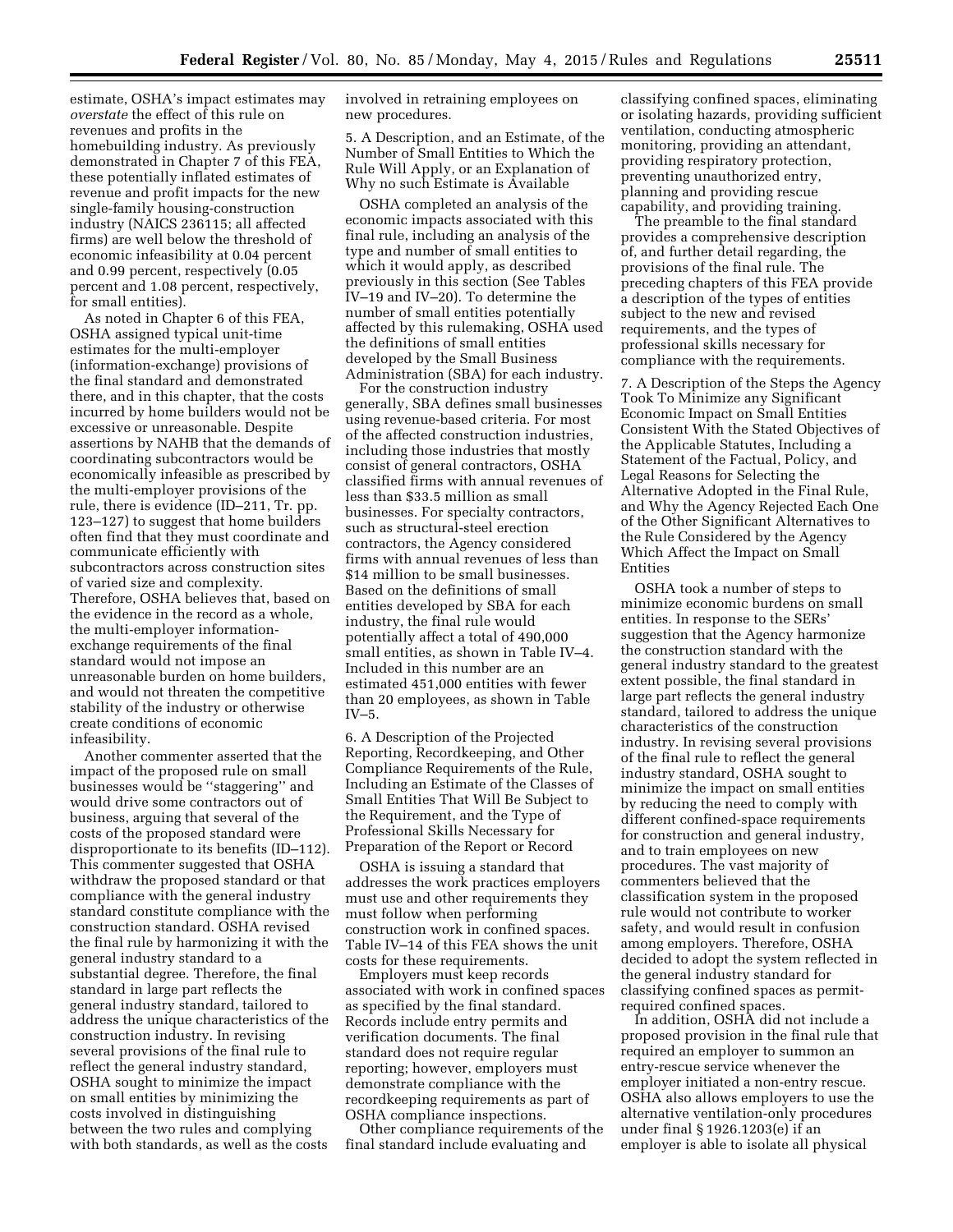hazards in the space, which provides more flexibility to an employer than the general industry standard. Furthermore, OSHA allows employers to suspend a permit in certain circumstances, rather than cancelling and developing a new permit. Each of these options has the potential to significantly reduce the economic impact on employers, including small entities. The preamble for §§ 1926.1203(e) and 1926.1205(e) includes an in-depth explanation of the specific steps taken to minimize employer burden.

Another less stringent alternative would relieve employers of the requirements specified in the final standard for information exchange between host employers, controlling contractors, and entry employers on worksites; these requirements are absent from the general industry standard. While OSHA notes that host employers must share this information under the general industry standard, and believes that this exchange of information occurs as a matter of usual and customary practice on general industry and construction worksites alike, the general industry standard does not explicitly impose information-sharing requirements on controlling contractors. OSHA estimates that compliance with the information-exchange requirements of the final rule will result in compliance costs of about \$9.3 million, and that the less-stringent alternative, reflected in the general industry standard, would reduce compliance costs by about \$5.9 million. However, OSHA believes that, given the unique characteristics of the construction industry that include continually changing projects and multiple employers onsite, the specific information-exchange requirements contained in the final rule will contribute to an effective exchange of information about confined-space hazards and will, therefore, increase worker safety on construction sites. Another, less stringent, alternative would relieve employers of the requirement in the final standard to develop a written program for each permit-required entry, and would instead require that a copy of the standard be made available at the worksite. OSHA estimates that the requirement for a written program will result in compliance costs of about \$1.3 million. OSHA believes that having a written program onsite maintains consistency with the general industry standard and provides site-specific information about the confined spaces.

The proposed rule allowed employers to simply keep a copy of the standard at the worksite instead of a written program because the proposed standard provided specific and detailed requirements for each potential type of confined space. The final standard is not conducive to replacing a written program with a copy of the standard because it takes a more generic approach to confined-space requirements than the proposal; this approach is similar to the general industry standard, which also requires employers to maintain a written program on site.

### 9. Sensitivity Analysis

In this chapter, OSHA presents the results of two different types of sensitivity analysis to demonstrate how robust the estimates of net benefits are to changes in selected cost and benefit parameters. In the first set of sensitivity tests, OSHA makes a series of isolated changes to individual cost- and benefitinput parameters to determine their effects on the Agency's estimates of annualized costs, benefits, and net benefits. In the second set of tests—a socalled ''break-even analysis''—OSHA also investigates isolated changes to individual cost- and benefit-input parameters, but with the objective of determining the magnitude of the changes needed for annualized costs to equal annualized benefits. The Agency conducted these calculations for informational purposes only, and is not relying on these calculations to justify this final rule.

Effects of Isolated Changes to Specific Input Parameters

OSHA provides below a sensitivity analysis of several assumptions underlying the Agency's estimates of the annualized costs and benefits of the final rule. The calculations underlying the estimation of compliance costs, benefits, and economic impacts associated with this rulemaking are generally linear and additive. Accordingly, the changes in the costs or benefits will generally be proportional to variations in the relevant input parameters. For example, if the estimated time for supervisors to evaluate and classify confined spaces increased by 50 percent, the corresponding labor costs would also increase 50 percent.

OSHA evaluated a series of such changes in input parameters to test the extent to which the general conclusions of the economic analysis remained stable. On the whole, OSHA finds these conclusions to be robust, as even sizeable changes in the values of several input parameters did not greatly alter the estimates of the costs, benefits, or net benefits. Furthermore, this final rule produces significant positive net benefits regardless of the individual revisions to costs, benefits, or discount rate. Table IV–22 below summarizes the results of the individual sensitivity tests. In all the sensitivity tests, the parameters remained unchanged except for the one tested.

In the first sensitivity test on costs, when OSHA increased by 100 percent the estimated time for supervisors to evaluate and classify confined spaces, the estimated total costs of compliance increased by \$0.7 million annually, or by 1 percent. In a second sensitivity test, OSHA increased by 100 percent the time estimated for information exchange on a multi-employer project. This test led to an increase in the estimated annualized compliance costs of \$9.3 million, or of about 17 percent. In a third sensitivity test, OSHA increased by 100 percent its estimate of the time needed to issue entry permits and verify the safety of entries into confined spaces, which resulted in an increase in the estimated annualized compliance costs of \$2.3 million, or of about 4 percent. Finally, in a fourth sensitivity test, when OSHA increased by 100 percent the estimate of the time devoted to training entrants and attendants, the estimated compliance costs rose by \$1.5 million, or by about 3 percent.

In addition, OSHA examined the effect of a change in the discount rate on annualized costs and benefits. Changing the discount rate from 7 percent, used in the base case, to 3 percent lowered the estimated costs of the final rule from \$60.3 million to \$59.2 million per year (while leaving estimated annual benefits unaffected), thereby increasing the estimate of net benefits by \$1 million.

OSHA also performed a sensitivity test on an input parameter used to estimate the benefits of the final rule. In particular, OSHA assumed that there were 100 injuries for every fatality instead of 150 injuries per fatality, the value used in the main analysis. As a result, the estimated benefits of the final rule fell by \$15.6 million, or by about 17 percent.

In conclusion, these sensitivity tests demonstrate that even with relatively large variations in the input parameters, there are no large changes in the estimates of compliance costs or benefits.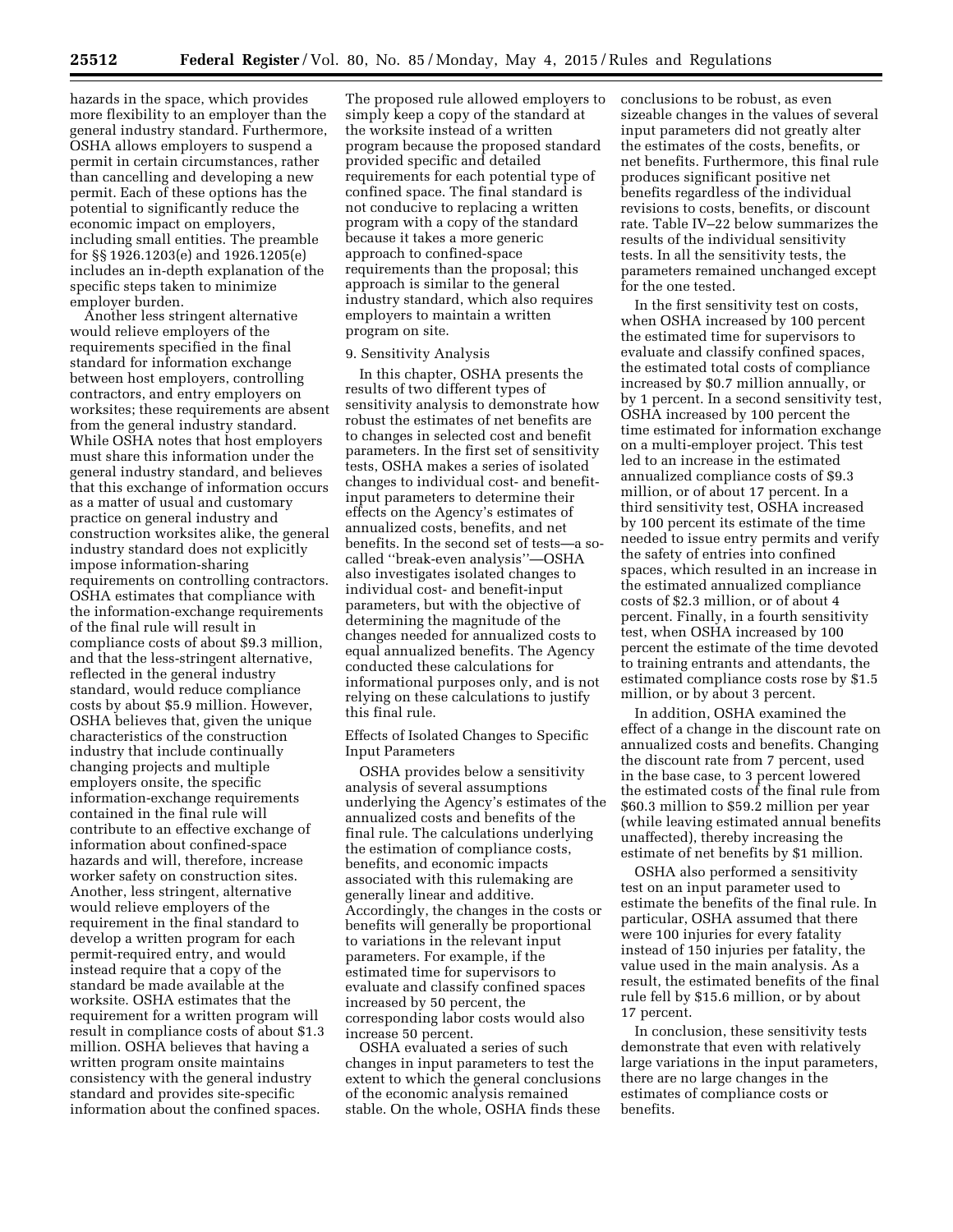|                                                                      |                                                                                                                                                                                                                                                                                                                                                                                                                                                                                                                                                                                      |                             | TABLE IV-22-SENSITIVITY TESTS |                                                |                     |                 |
|----------------------------------------------------------------------|--------------------------------------------------------------------------------------------------------------------------------------------------------------------------------------------------------------------------------------------------------------------------------------------------------------------------------------------------------------------------------------------------------------------------------------------------------------------------------------------------------------------------------------------------------------------------------------|-----------------------------|-------------------------------|------------------------------------------------|---------------------|-----------------|
| Variable                                                             | OSHA's Best estimate                                                                                                                                                                                                                                                                                                                                                                                                                                                                                                                                                                 | Change in<br>variable       | Change in<br>annualized costs | Percentage<br>change in<br>annualized<br>costs | Annualized<br>costs | Net benefit     |
|                                                                      |                                                                                                                                                                                                                                                                                                                                                                                                                                                                                                                                                                                      |                             | <b>Cost Parameters</b>        |                                                |                     |                 |
|                                                                      | <b>OSHA's Best Estimate of Total Annualized Costs</b>                                                                                                                                                                                                                                                                                                                                                                                                                                                                                                                                |                             |                               |                                                | \$60.3 million      | \$33.3 million. |
| Supervisor Time to<br>Evaluate and Clas-<br>sify Confined<br>Spaces. | Average of 12 minutes per<br>confined space.                                                                                                                                                                                                                                                                                                                                                                                                                                                                                                                                         | Increase by<br>100 percent. | \$0.7 million                 | 1                                              | \$61 million        | \$32.6 million. |
| Time for Information<br>Exchange on a<br>Multi-employer<br>Project.  | Per project: 8 minutes of su-<br>pervisor time for exchange<br>information between host<br>employer and controlling<br>contractor, 20 minutes of<br>supervisor time each for<br>the controlling contractor,<br>employee representative,<br>and every entry employer,<br>5 minutes of supervisor<br>time each for the control-<br>ling contractor and 10 per-<br>cent of other (non-entry)<br>employers on the work<br>site, and 10 minutes of su-<br>pervisor time each for the<br>controlling contractor and<br>two other employers on the<br>work site for coordinated<br>entries. | Increase by<br>100 percent. | \$9.3 million                 | 17                                             | \$69.6 million      | \$24 million.   |
| Time to Issue Entry<br>Permits and Verify<br>Safety of Entries.      | Per permit issued: 10 min-<br>utes of supervisor time and<br>5 minutes of clerical time.<br>Per entry not requiring a per-<br>mit: 5 minutes of super-<br>visor time and 5 minutes of<br>clerical time.                                                                                                                                                                                                                                                                                                                                                                              | Increase by<br>100 percent. | \$2.3 million                 | 4                                              | \$62.6 million      | \$31 million.   |
| Employee Training                                                    | Per project: 15 minutes of<br>worker time and 1.5 min-<br>utes each of supervisor<br>and clerical employee time<br>for each entrant, 15 min-<br>utes of attendant time and<br>1.5 minutes each of super-<br>visor and clerical employee<br>time for each attendant.                                                                                                                                                                                                                                                                                                                  | Increase by<br>100 percent. | \$1.5 million                 | 3                                              | \$61.8 million      | \$31.8 million. |
| Discount Rate                                                        | 7 percent                                                                                                                                                                                                                                                                                                                                                                                                                                                                                                                                                                            | Change to 3<br>percent.     | -\$1 million                  | -2                                             | \$59.2 million      | \$34.3 million. |
|                                                                      |                                                                                                                                                                                                                                                                                                                                                                                                                                                                                                                                                                                      |                             | <b>Benefit Parameter</b>      |                                                |                     |                 |
| <b>OSHA's Best Estimate of Total Annualized Benefits</b>             |                                                                                                                                                                                                                                                                                                                                                                                                                                                                                                                                                                                      |                             |                               |                                                | \$93.6 million      | \$33.3 million. |
| Number of injuries<br>per fatality.                                  |                                                                                                                                                                                                                                                                                                                                                                                                                                                                                                                                                                                      | 100                         | $-$ \$15.6 million            | $-17$                                          | \$78 million        | \$17.7 million. |

# $T_{ADL} = 11/22$  CENOTIVITY  $T_{EQ}$

# Break-Even Analysis

OSHA also performed sensitivity tests on two other parameters used to estimate the net costs and benefits of the proposed rule. However, for these tests, the Agency performed a break-even analysis that asked the extent to which the various cost and benefits inputs would have to vary for the costs to equal benefits.

In the first break-even test addressing cost estimates, OSHA examined how much costs would have to increase for costs to equal benefits. This point would occur when costs increased by \$33.3 million, or 55 percent.

In a second break-even test, on benefits, OSHA examined the reduction needed in the rule's estimated aggregate benefits (in terms of avoided fatalities and injuries) for the costs to equal the

benefits. The point would occur when OSHA's estimates of the number of avoided fatalities and injuries fell by 59 percent. The break-even point would, thus, require reducing the estimated benefits of the final rule by 2.18 fatalities and 326 injuries prevented annually (relative to OSHA's estimate of 5.2 fatalities and 780 injuries prevented annually).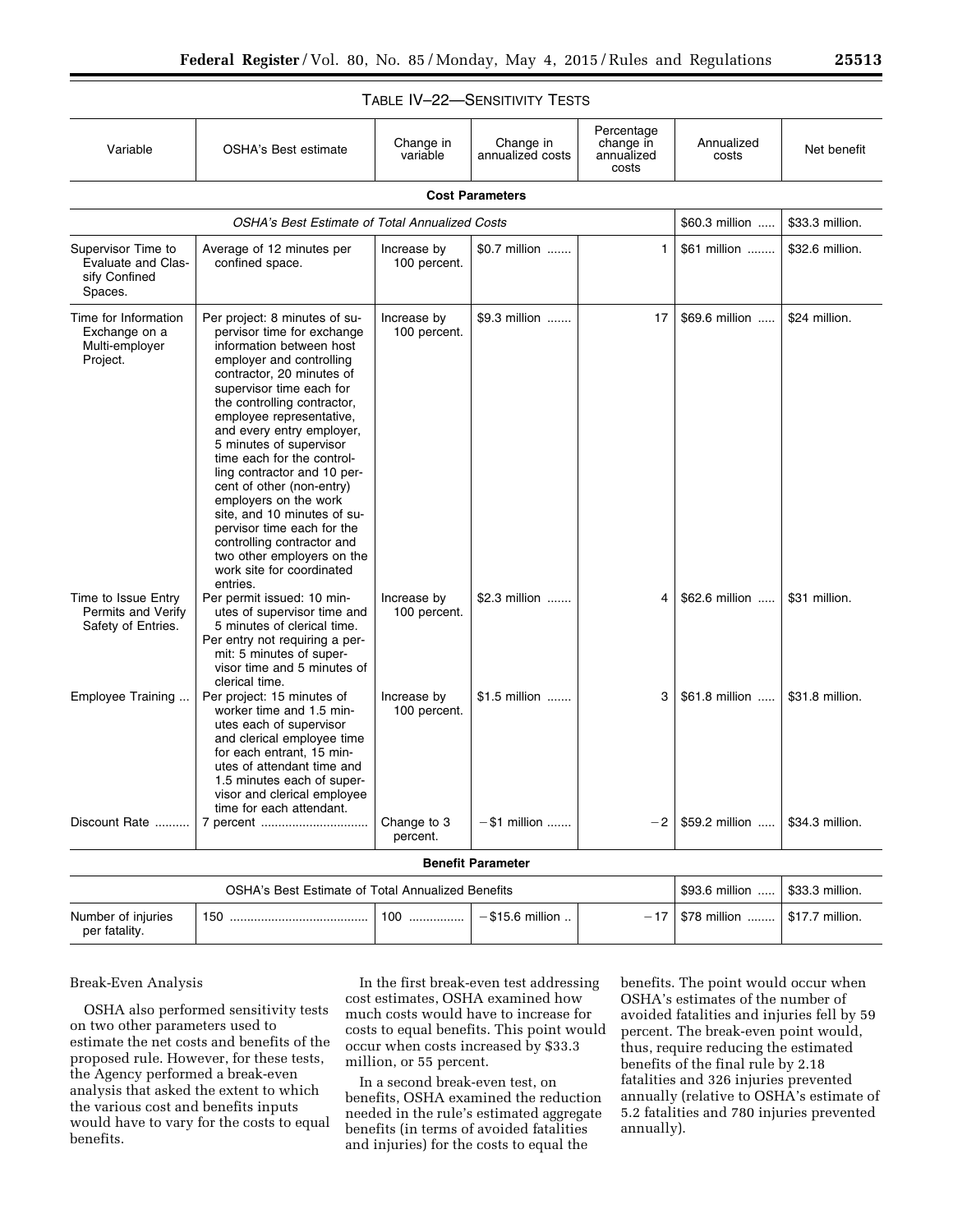In summary, according to these two break-even tests, there would have to be a fairly significant increase in costs or reduction in benefits for the rule to no longer produce positive net benefits. Further, OSHA notes that some of the other benefits of the rule are nonquantifiable, such as those benefits associated with making the general industry and construction provisions as compatible as possible. These benefits would increase the overall net benefits of the final rule.

# 10. References

- ACCSH Confined Spaces Work Group (ACCSH, 1994). ''Work Group Report: Confined Spaces,'' submitted to the Advisory Committee on Construction Safety and Health, May 17, 1994. Available at: *[https://www.osha.gov/doc/](https://www.osha.gov/doc/reference_documents.html) reference*\_*[documents.html](https://www.osha.gov/doc/reference_documents.html)*.
- Ahluwalia, G. (Ahluwalia, 2003). ''Subcontracting and Channels of Distribution,'' *Housing Economics,* May 2003. (Attached to OSHA–2007–0026– 0117.)
- Ashford, N. A., 2006. ''Workers' Compensation,'' in *Environmental and Occupational Medicine,* Fourth Edition, W.N. Rom and S. Markowitz (Eds.), Lippincott-Raven Publishers, Philadelphia: pp. 1712–1719.
- CONSAD Research Corporation (CONSAD, 2005). ''Rulemaking Support for the Proposed OSHA Confined Space Standard for Construction,'' prepared for the U.S. Department of Labor, Occupational Safety and Health Administration, Office of Regulatory Analysis, June 8, 2005. (OSHA–2007– 0026–003.)
- Dong, X., *et al.* (Dong, et al., 2011). ''Lifetime Risk of Occupational Injuries and Illnesses among Construction Workers,'' American Public Health Association, Washington, DC, October 31, 2011.
- Hintermann, B., A. Alberini, and A. Markandya (Hinterman, Alberini, and Markandya, 2010). ''Estimating the Value of Safety with Labour Market Data: Are the Results Trustworthy?,'' *Applied Economics,* 42 (9): pp. 1085–1100, 2010.
- IRS (Internal Revenue Service), 2012. Publication 525, ''Taxable and Nontaxable Income.'' Available at: *[http://](http://www.irs.gov/uac/Publication-525,-Taxable-and-Nontaxable-Income--1)  [www.irs.gov/uac/Publication-525,-](http://www.irs.gov/uac/Publication-525,-Taxable-and-Nontaxable-Income--1)  [Taxable-and-Nontaxable-Income--1](http://www.irs.gov/uac/Publication-525,-Taxable-and-Nontaxable-Income--1)*.
- IRS (Internal Revenue Service), 2013. Topic 751, ''Social Security and Medicare Withholding Rates.'' Available at: *[http://](http://www.irs.gov/taxtopics/tc751.html) [www.irs.gov/taxtopics/tc751.html](http://www.irs.gov/taxtopics/tc751.html)*.
- Leigh, J. P., and J. P. Marcin, 2012. ''Workers' Compensation Benefits and Shifting Costs for Occupational Injury and Illness,'' *Journal of Occupational and Environmental Medicine,* April, 54(4): pp. 445–50.
- NASI (National Academy of Social Insurance), 2012. ''Workers' Compensation: Benefits, Coverage, and Costs, 2010,'' August. Available at *[http://](http://www.nasi.org/research/2012/report-workers-compensation-benefits-coverage-costs-2010)  [www.nasi.org/research/2012/report](http://www.nasi.org/research/2012/report-workers-compensation-benefits-coverage-costs-2010)[workers-compensation-benefits](http://www.nasi.org/research/2012/report-workers-compensation-benefits-coverage-costs-2010)[coverage-costs-2010](http://www.nasi.org/research/2012/report-workers-compensation-benefits-coverage-costs-2010)*.
- NCCI (National Council on Compensation Insurance), 2013. ''ABCs of Experience Rating.'' Available at *[https://](https://www.ncci.com/NCCIMain/Education/ExperienceRating/Pages/default.aspx) [www.ncci.com/NCCIMain/Education/](https://www.ncci.com/NCCIMain/Education/ExperienceRating/Pages/default.aspx) [ExperienceRating/Pages/default.aspx](https://www.ncci.com/NCCIMain/Education/ExperienceRating/Pages/default.aspx)*.
- Neuhauser, F.W., S.S. Seabury, and J. Mendeloff, 2013. ''The Impact of Experience Rating on Small Employers: Would Lowering the Threshold for Experience Rating Improve Safety?,'' Rand Working Papers WR–955. Newsletter discussion available at: *[http://www.rand.org/jie/centers/](http://www.rand.org/jie/centers/workplace-health-safety/projects/experience-rating.html) [workplace-health-safety/projects/](http://www.rand.org/jie/centers/workplace-health-safety/projects/experience-rating.html) [experience-rating.html](http://www.rand.org/jie/centers/workplace-health-safety/projects/experience-rating.html)*. Full paper at: *[http://www.rand.org/pubs/working](http://www.rand.org/pubs/working_papers/WR955.html)*\_ *[papers/WR955.html](http://www.rand.org/pubs/working_papers/WR955.html)*.
- Ruser, J.W. (Ruser, 2008). ''Examining Evidence on Whether BLS Undercounts Workplace Injuries and Illnesses,'' *Monthly Labor Review,* 131 (8): pp. 20– 32, August 2008.
- Small Business Advocacy Review Panel for the OSHA Confined Spaces in Construction Draft Standard (SBREFA Panel, 2003). ''Report of the Small Business Advocacy Review Panel on the Draft OSHA Standard for Confined Spaces in Construction,'' submitted to Mr. John Henshaw, Assistant Secretary for Occupational Safety and Health, U.S. Department of Labor, Occupational Safety and Health Administration, November 24, 2003. (Exhibit 2–1 in OSHA docket S107A.)
- Seong, S.K., and J. Mendeloff, 2004. ''Assessing the Accuracy of OSHA's Projections of the Benefits of New Safety Standards,'' *American Journal of Industrial Medicine,* 45, 4: 2004.
- Sunstein, C., 2004. ''Valuing Life: A Plea for Disaggregation,'' *Duke Law Journal,* 54: pp. 385–445.
- Thaler, R., and S. Rosen, 1976. ''The Value of Saving a Life: Evidence from the Labor Market,'' in *Household Production and Consumption,* N E. Terleckyj (ed.), New York: Columbia University Press, 1976: pp. 265–298.
- U.S. Bureau of Labor Statistics (BLS 2009A). Table A–1, ''Fatal Occupational Injuries by Industry, Event and Exposure, 2009.'' Available at: *[http://www.bls.gov/iif/](http://www.bls.gov/iif/oshwc/cfoi/cftb0241.pdf) [oshwc/cfoi/cftb0241.pdf](http://www.bls.gov/iif/oshwc/cfoi/cftb0241.pdf)*.
- U.S. Bureau of Labor Statistics (BLS 2009B). Table 2, ''Number of Nonfatal Occupational Injuries and Illnesses by Case Type and Ownership for Selected Industries, 2009,'' News Release USDL 10–1451. Available at: *[http://bls.gov/](http://bls.gov/news.release/archives/osh2_11092010.pdf) [news.release/archives/osh2](http://bls.gov/news.release/archives/osh2_11092010.pdf)*\_ *[11092010.pdf](http://bls.gov/news.release/archives/osh2_11092010.pdf)*.
- U.S. Commerce Department, Bureau of Economic Analysis. ''GDP Price Deflator 2002 to 2009.'' Available at: *[http://](http://www.bea.gov/iTable/iTable.cfm?ReqID=9&step=1#reqid=9&step=3&isuri=1&903=13) [www.bea.gov/iTable/](http://www.bea.gov/iTable/iTable.cfm?ReqID=9&step=1#reqid=9&step=3&isuri=1&903=13) [iTable.cfm?ReqID=9&step=1#reqid=](http://www.bea.gov/iTable/iTable.cfm?ReqID=9&step=1#reqid=9&step=3&isuri=1&903=13) [9&step=3&isuri=1&903=13](http://www.bea.gov/iTable/iTable.cfm?ReqID=9&step=1#reqid=9&step=3&isuri=1&903=13)*, downloaded on 11/9/2010.
- U.S. Census Bureau. ''Annual Value of Construction Put in Place 2002–2009.'' Available at: *[http://www.census.gov/](http://www.census.gov/construction/c30/c30index.html) [construction/c30/c30index.html.](http://www.census.gov/construction/c30/c30index.html)*
- U.S. Environmental Protection Agency (EPA, 2000). ''Guidelines for Preparing Economic Analyses,'' *EPA 240–R–00–*

*003:* September 2000. Available at: *[http://yosemite1.epa.gov/ee/epa/eed.nsf/](http://yosemite1.epa.gov/ee/epa/eed.nsf/Webpages/Guidelines.html) [Webpages/Guidelines.html](http://yosemite1.epa.gov/ee/epa/eed.nsf/Webpages/Guidelines.html)*; also available in OSHA Docket No. H–0054a, Exhibit 35–334.

- U.S. Internal Revenue Service (IRS, 2013), 2010. ''Corporation Source Book,'' *Publication 1053.* Available at: < *[http://](http://www.irs.gov/uac/SOI-Tax-Stats-Corporation-Source-Book:-U.S.-Total-and-Sectors-Listing)  [www.irs.gov/uac/SOI-Tax-Stats-](http://www.irs.gov/uac/SOI-Tax-Stats-Corporation-Source-Book:-U.S.-Total-and-Sectors-Listing)[Corporation-Source-Book:-U.S.-Total](http://www.irs.gov/uac/SOI-Tax-Stats-Corporation-Source-Book:-U.S.-Total-and-Sectors-Listing)[and-Sectors-Listing](http://www.irs.gov/uac/SOI-Tax-Stats-Corporation-Source-Book:-U.S.-Total-and-Sectors-Listing)*> Accessed by OSHA on 4/19/2013.
- U.S. Office of Management and Budget (OMB, 2003). ''To the Heads of Executive Agencies and Establishments; Subject: Regulatory Analysis,'' *Circular A–4:*  September 17, 2003. Available at: *[http://](http://www.whitehouse.gov/sites/default/files/omb/assets/regulatory_matters_pdf/a-4.pdf)  [www.whitehouse.gov/sites/default/files/](http://www.whitehouse.gov/sites/default/files/omb/assets/regulatory_matters_pdf/a-4.pdf) [omb/assets/regulatory](http://www.whitehouse.gov/sites/default/files/omb/assets/regulatory_matters_pdf/a-4.pdf)*\_*matters*\_*pdf/a-[4.pdf](http://www.whitehouse.gov/sites/default/files/omb/assets/regulatory_matters_pdf/a-4.pdf)*.
- Urban Institute/Brookings, 2012. ''Historical Average Federal Tax Rates for All Households,'' Tax Policy Center, October. Available at: *[http://](http://www.taxpolicycenter.org/taxfacts/displayafact.cfm?Docid=456) [www.taxpolicycenter.org/taxfacts/](http://www.taxpolicycenter.org/taxfacts/displayafact.cfm?Docid=456) [displayafact.cfm?Docid=456](http://www.taxpolicycenter.org/taxfacts/displayafact.cfm?Docid=456)*.
- Viscusi, K., and J. Aldy (Viscusi and Aldy, 2003). ''The Value of a Statistical Life: A Critical Review of Market Estimates Throughout the World,'' *The Journal of Risk and Uncertainty,* 27 (1): pp. 5–76, August 2003.
- Viscusi, W. Kip, Wesley A. Magat, and Anne Forrest. ''Altruistic and Private Valuation of Risk Reduction.'' *Journal of Policy Analysis and Management* 7(2): pp. 227– 245, 1988.
- Workers Compensation Research Institute (WCRI, 1987). *Workplace Injuries— Economic and Noneconomic Consequences for Workers,* 3 (7): Cambridge, MA, July 1987.

# *C. Office of Management and Budget Review Under the Paperwork Reduction Act of 1995*

The final Confined Spaces in Construction Standard contains collection of information requirements (paperwork) that are subject to review by the Office of Management and Budget (OMB) under the Paperwork Reduction Act of 1995 (PRA–95) (44 U.S.C. 3501 *et seq.*) In accordance with 44 U.S.C. 3506(c)(2) of the PRA–95, OSHA solicited public comments on the *Confined Spaces in Construction (29 CFR 1926, subpart AA)* Information Collection Request (ICR) (paperwork burden hour and cost analysis) for the proposed rule. The Department also submitted this ICR to OMB for review in accordance with 44 U.S.C. 3507(d) on November 28, 2007. On February 15, 2008, OMB authorized the Department of Labor to use OMB Control Number 1218–0258 in future paperwork submissions involving this rulemaking. OMB commented, ''This OMB action is not an approval to conduct or sponsor an information collection under the Paperwork Reduction Act of 1995.'' OMB also stated that ''OMB will review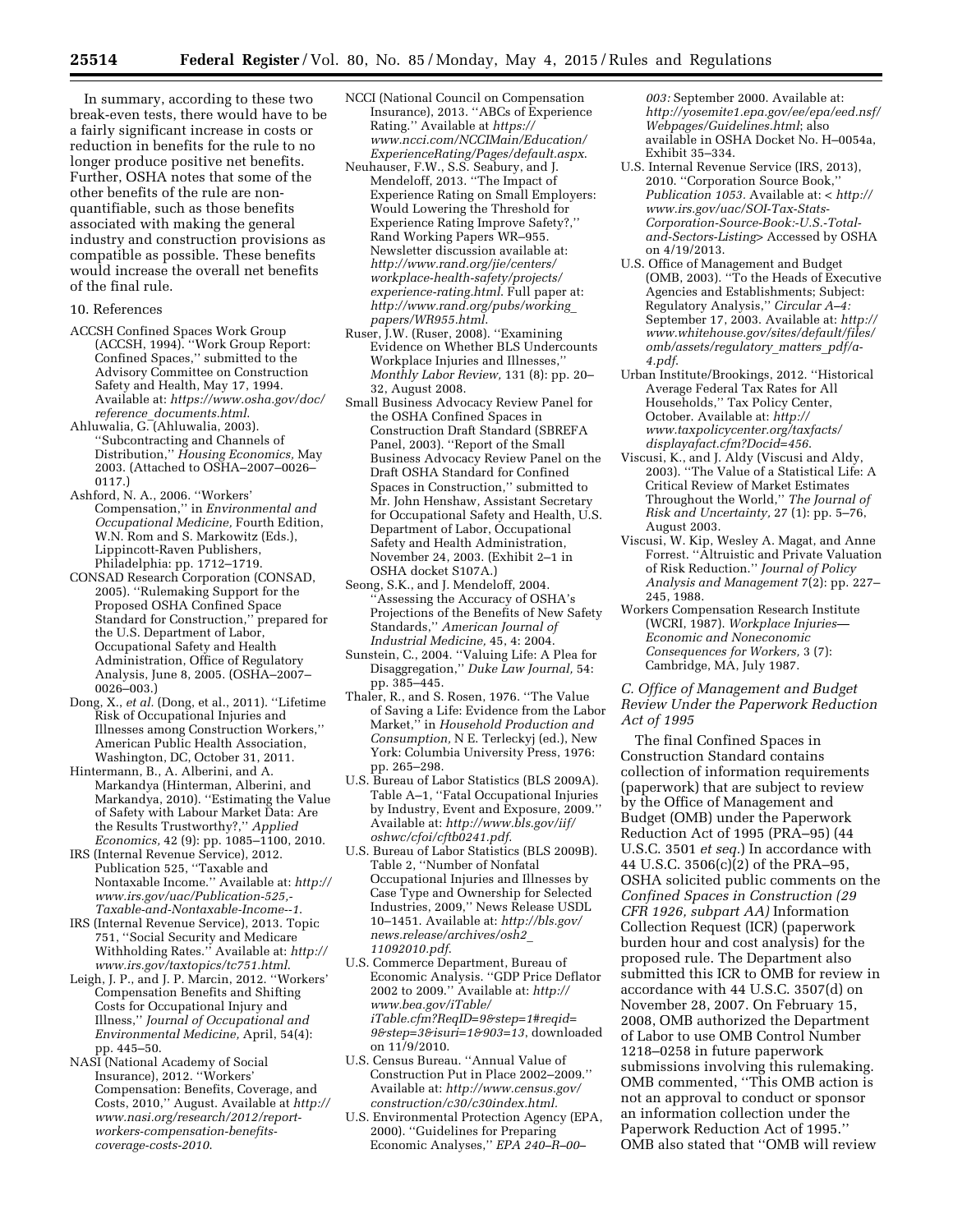the associated collection requirements in parallel with the final regulation prior to approval.''

OSHA received no public comments on the proposed ICR. However, a number of comments received in response to the Notice of Proposed Rulemaking (NPRM), described earlier in this preamble, contained information relevant to the burden-hour and cost analysis that OSHA considered when it developed the revised ICR associated with this final rule.

In accordance with 44 U.S.C. 3507 of the PRA–95, OSHA requested OMB approval of the collection of information requirement described below. A copy of the ICR is available at *[http://](http://www.reginfo.gov) [www.reginfo.gov](http://www.reginfo.gov)*. OMB is preapproving the collection of information requirements under OMB Control Number 1218–0258 and they will take effect on the same date as other parts of this rule.

The Department of Labor notes that, under the PRA–95, a Federal agency cannot conduct or sponsor a collection of information unless OMB approves it and the collection of information displays a currently valid OMB control number. Also, notwithstanding any other provision of law, no employer shall be subject to penalty for failing to comply with a collection of information if the collection of information does not display a currently valid OMB control number.

The collection of information requirements in this final rule impose duties on employers to communicate, produce and maintain records, and take other measures to protect employees from confined-space hazards in construction. These provisions are necessary to protect the health and safety of employees who are engaged in construction work in confined spaces. Accordingly, each employer engaged in

construction who has employees who enter a permit-required confined space (PRCS) must have, as applicable, the following information posted in accordance with the standard or on file and available at the job site: Danger signs and other means of notification of PRCSs; a written PRCS program; entry permits that document procedures necessary for safe permit-entry operations and that include atmospheric-testing and monitoring information and results; signed certifications and supporting documentation for entry under alternate procedures, including documentation of the hazard determinations and the methods used to protect employees from these hazards; written approval from a professional engineer for use of jobmade hoisting systems when entering spaces under alternate procedures, certifications documenting reclassification of the space; a Safety Data Sheet or similar written information to provide to medical facilities treating exposed employees; and training records for employees. Entry employers must retain each canceled entry permit for at least 1 year to facilitate the review of the permitrequired confined space program and maintain employee training records for the period of time the employee is employed by that employer. Employers must make all information required to be developed under the standard available for review by the affected employees and their authorized representatives, and provide access to documents required to be retained by the standard to OSHA for compliance purposes. Additionally, controlling contractors have responsibilities to obtain and disseminate information about the permit space, host employers have a duty to disclose known information about permit spaces, and

each employer engaged in construction who has an employee enter a PRCS must share information with the controlling contractor and must ensure that its attendants, authorized entrants, supervisors and rescue teams or services communicate as required by the standard. An employer's failure to generate and disclose the information required in this standard will affect significantly the Agency's effort to control and reduce injuries and fatalities related to confined spaces in construction.

Table IV–23 below identifies and describes the collection of information requirements contained in the final rule. As discussed in Section II.B. of the preamble, OSHA is finalizing a Confined Spaces in Construction standard that more closely resembles the general industry standard than did the NPRM. OSHA's rationale for the need to collect information is set forth in the general discussion in the Background section of the preamble, and in the discussion of each of these specific provisions in Section III of the preamble. As noted in the preamble discussions of the specific sections of the standard, the new information collection requirements not contained in the NPRM include requirements for written PRCS programs, written approval for job-made hoisting systems used when entering spaces under alternate procedures, and consultation with affected employees and their authorized representatives in the development and implementation of the PRCS program. In addition, while the proposed rule required host employers to communicate directly with entry employers, OSHA assigned the controlling contractor that function in the final rule. Table IV–23 identifies the collection of information requirements contained in the final rule as follows:

# TABLE IV–23—COLLECTION OF INFORMATION REQUIREMENTS OF THE FINAL STANDARD

| 29 CFR 1926.1203(b)(1) and (b)(2)                                                                          | If the workplace contains a PRCS, employers must inform employees by posting a danger sign, and<br>inform the employees' authorized representatives and controlling contractor in a manner other<br>than posting, of the existence and location of, and the danger posed by, the PRCS.                                                                                                                                                                                                                                                                                                                                                                                                                                                                                                                                                                                                                                                                                                                    |
|------------------------------------------------------------------------------------------------------------|-----------------------------------------------------------------------------------------------------------------------------------------------------------------------------------------------------------------------------------------------------------------------------------------------------------------------------------------------------------------------------------------------------------------------------------------------------------------------------------------------------------------------------------------------------------------------------------------------------------------------------------------------------------------------------------------------------------------------------------------------------------------------------------------------------------------------------------------------------------------------------------------------------------------------------------------------------------------------------------------------------------|
| CFR<br>1926.1203(d),<br>CFR.<br>29<br>29<br>1926.1204, 29 CFR 1926.1211(a)(5),<br>and 29 CFR 1926.1212(a). | If an employer decides that employees it directs will enter a PRCS, the employer must have and im-<br>plement a written permit-space program at the construction site that complies with §1926.1204 of<br>this standard. The employer must make the written program available prior to, and during, entry<br>operations for inspection by employees and their authorized representatives. Entry employers<br>must document a number of necessary procedures, including: Safe PRCS entry operations; sum-<br>moning rescue and emergency services (including the development of a rescue plan for employ-<br>ers who have in-house rescue teams), rescuing entrants from PRCSs, providing necessary emer-<br>gency services to rescued employees, and preventing unauthorized personnel from attempting a<br>rescue; coordinating entry operations; and for concluding entry. Employers must consult with af-<br>fected employees and their authorized representatives on all aspects of the PRCS program. |
| 29 CFR 1926.1203(e)(1)(v), (e)(2)(viii) and<br>(e)(2)(ix).                                                 | Before entry under alternate procedures, employers must document the determinations and sup-<br>porting data required by paragraphs $\S 1910.1204(e)(1)(i)-(e)(1)(iii)$ of this standard. The employer<br>must make the documented determinations and supporting data available to each employee en-<br>tering the space or to that employee's authorized representative. A job-made hoisting system is<br>permissible if it is approved for personnel hoisting by a registered professional engineer, in writ-<br>ing, prior to use.                                                                                                                                                                                                                                                                                                                                                                                                                                                                     |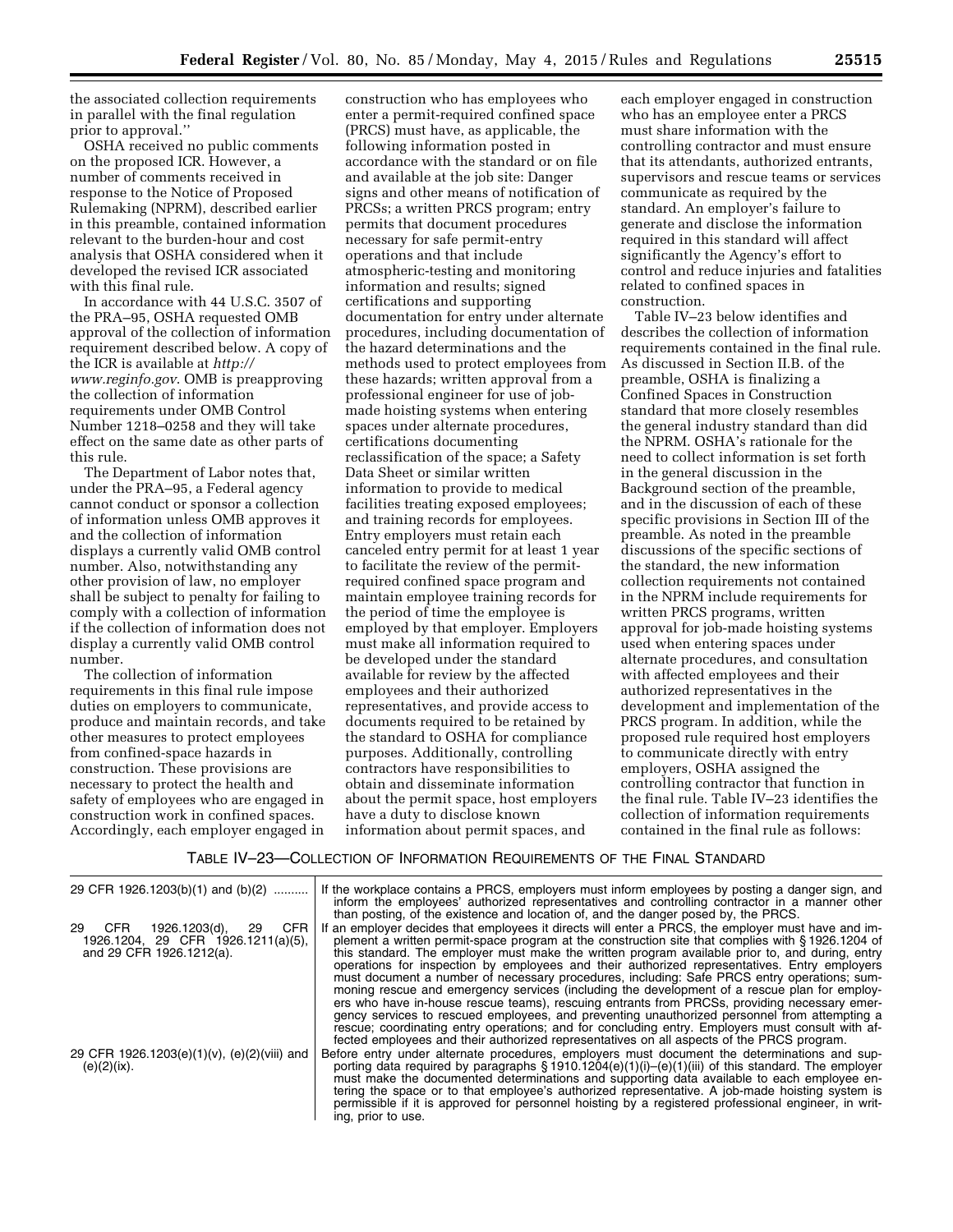۳

# TABLE IV–23—COLLECTION OF INFORMATION REQUIREMENTS OF THE FINAL STANDARD—Continued

| 29 CFR 1926.1203(g)(3)                                                                            | Entry employer(s) must document and certify the basis for determining the elimination or isolation of<br>all hazards in a PRCS when reclassifying the space. The certification must be made available to     |
|---------------------------------------------------------------------------------------------------|--------------------------------------------------------------------------------------------------------------------------------------------------------------------------------------------------------------|
| 29<br>CFR<br>1926.1203(h)(1)(i)–(h)(1)(iii),                                                      | each employee entering the space or to that employee's authorized representative.<br>The host employer and controlling contractor must exchange PRCS information before and after                            |
| $(h)(2)(i)$ , $(h)(5)(iii)$ , and $(i)$ .                                                         | entry operations.                                                                                                                                                                                            |
| 29 CFR 1926.1203(h)(2)(ii), and (i)                                                               | The controlling contractor must provide PRCS information to non-entry employers before entry oper-<br>ations begin.                                                                                          |
| 29 CFR 1926.1203(h)(2)(ii), (h)(3)(i)-<br>$(h)(3)(ii)$ , $(h)(5)(i)$ – $(h)(5)(ii)$ , and $(i)$ . | The controlling contractor and the entry employer(s) must exchange PRCS information before and<br>after entry operations.                                                                                    |
| 29 CFR 1926.1203(h)(4)(l), (h)(4)(li), and                                                        | The controlling contractor and entry employer(s) must each coordinate entry operations: When more                                                                                                            |
| $(1)$ .                                                                                           | than one entity performs PRCS entry at the same time; or when performing permit-space entry<br>while at the same time any activities are performed that could foreseeably result in a hazard in<br>the PRCS. |
| 29 CFR 1926.1204(e)(6)                                                                            | Employers must provide results of any testing conducted under §1926.1204 to employees or em-<br>ployees' authorized representative.                                                                          |
| 29 CFR 1926.1204(m) and (n)                                                                       | Entry employers must review entry operations when the measures taken under the permit-space                                                                                                                  |
|                                                                                                   | program may not protect employees, and revise the program to correct deficiencies found to exist<br>before subsequent entries are authorized. Entry employers must review the permit-space pro-              |
|                                                                                                   | gram, using the canceled permits retained under $\S 1926.1205(f)$ of this standard, within 1 year                                                                                                            |
|                                                                                                   | after each entry, and revise the program as necessary to protect employees participating in entry<br>operations from permit-space hazards. Employers may perform a single annual review covering             |
|                                                                                                   | all entries performed during a 12-month period.                                                                                                                                                              |
| 29 CFR 1926.1205(a) and (c), and 29<br>CFR 1926.1206.                                             | Each entry employer must document the completion of measures required by § 1926.1204(c) of this<br>standard by preparing an entry permit and making it available by posting or other equally effective       |
|                                                                                                   | means to authorized entrants or their authorized representatives before entry is authorized. Em-<br>ployers must identify on the permit specific information such as: The purpose of the entry, date         |
|                                                                                                   | and authorized duration of the permit, authorized entrants, means of detecting atmospheric haz-                                                                                                              |
|                                                                                                   | ards, attendants, entry supervisors, hazards of the PRCS, measures used to isolate the PRCS<br>and to control permit-space hazards before entry, acceptable entry conditions, results of tests and           |
|                                                                                                   | monitoring performed under § 1926.1204(e) of this standard and the names or initials of the test-                                                                                                            |
|                                                                                                   | ers and an indication of when the tests were performed, rescue and emergency services (such as<br>the equipment to use and the numbers to call) and the means to summon those services, com-                 |
|                                                                                                   | munication procedures, equipment, any additional permits issued previously to authorize work in<br>the permit space, and any other information necessary, given the circumstances of the particular          |
|                                                                                                   | confined space to ensure employee safety.                                                                                                                                                                    |
| 29 CFR 1926.1205(b) and 29 CFR<br>1926.1210(b).                                                   | Before entry begins, the entry supervisor identified on the permit must sign the entry permit, and<br>verify, by checking that the appropriate entries have been made on the permit, that all tests speci-   |
|                                                                                                   | fied by the permit have been conducted and that all procedures and equipment specified by the                                                                                                                |
|                                                                                                   | permit are in place before endorsing the permit and allowing entry to begin.<br>Entry employers must retain each canceled entry permit for at least 1 year to facilitate the review of                       |
|                                                                                                   | the permit-required confined space program required by $\S 1926.1204(n)$ of this standard. The em-<br>ployer must note on the permit any problems encountered during an entry operation and make             |
|                                                                                                   | appropriate revisions to the permit-space program.                                                                                                                                                           |
|                                                                                                   | Employers must maintain training records containing each employee's name, the name of the train-<br>ers, and the dates of training to show completion of the training required by $\S 1926.1207(a)$          |
|                                                                                                   | through (c) of this standard. The documentation must be available for inspection by employees                                                                                                                |
|                                                                                                   | and their authorized representatives for the period of time the employee is employed by that em-<br>ployer.                                                                                                  |
| 29 CFR 1926.1208(c) and (d)                                                                       | Entry employers must ensure that authorized entrants: Communicate with the attendant as nec-<br>essary to enable the attendant to assess entrant status and to enable the attendant to alert en-             |
|                                                                                                   | trants of the need to evacuate the space as required by $\S$ 1926.1209(f) of this standard, and to                                                                                                           |
|                                                                                                   | alert the attendant whenever there is any warning sign or symptom of exposure to a dangerous<br>situation, or the entrant detects a prohibited condition.                                                    |
| 29 CFR 1926.1209(e), (f), (g), and (h)(1)-<br>$(h)(3)$ .                                          | Entry employers must ensure that attendants: Communicate with authorized entrants and order<br>them to evacuate the permit space under specified conditions; summon PRCS rescue services as                  |
|                                                                                                   | soon as necessary; warn unauthorized persons to stay away from, or to exit, PRCSs; and informs                                                                                                               |
| 29 CFR 1926.1210(d) and 29 CFR                                                                    | authorized entrants and entry supervisors of any unauthorized PRCS entry.<br>Entry employers must ensure that each entry supervisor verifies that rescue services are available,                             |
| 1926.1211(c).                                                                                     | the means for summoning them are operable, and the employer will be notified as soon as the                                                                                                                  |
|                                                                                                   | services become unavailable. If the employer uses non-entry rescue, the employer must confirm,<br>prior to entry, that emergency assistance will be available in the event that non-entry rescue fails.      |
| 29 CFR 1926.1211(a)(1) and (a)(2)                                                                 | Employers who designate rescue and emergency services must evaluate a prospective rescuer's<br>ability to respond to a rescue summons in a timely manner, considering the hazard(s) identified,              |
|                                                                                                   | and evaluate a prospective rescue service's ability to function proficiently with rescue-related                                                                                                             |
|                                                                                                   | tasks and equipment while rescuing entrants from the particular PRCS identified.<br>Employers who designate rescue and emergency services must inform each rescue team or service                            |
|                                                                                                   | of the hazards they may confront when called on to perform rescue at the site.                                                                                                                               |
|                                                                                                   | If an injured entrant is exposed to a substance for which the employer must keep a Safety Data<br>Sheet or other similar written information at the worksite, the employer must make that SDS or             |
|                                                                                                   | written information available to the medical facility treating the exposed entrant.<br>Employers must make available to each affected employee and his/her authorized representatives                        |
|                                                                                                   | all information they must develop under this standard.                                                                                                                                                       |
|                                                                                                   | Employers must disclose to the Secretary of Labor or the Secretary's designee all documents this<br>standard requires them to retain.                                                                        |

The final rule imposes a program adjustment of 654,514 new burden hours to 30,066 constructionemployment establishments after the effective date of the final standard.

*Title of Collection:* Confined Spaces in Construction (29 CFR 1926 subpart AA). *OMB Control Number:* 1218–0258.

*Affected Public:* Businesses or other for-profits.

*Total Estimated Number of Respondents:* 30,066.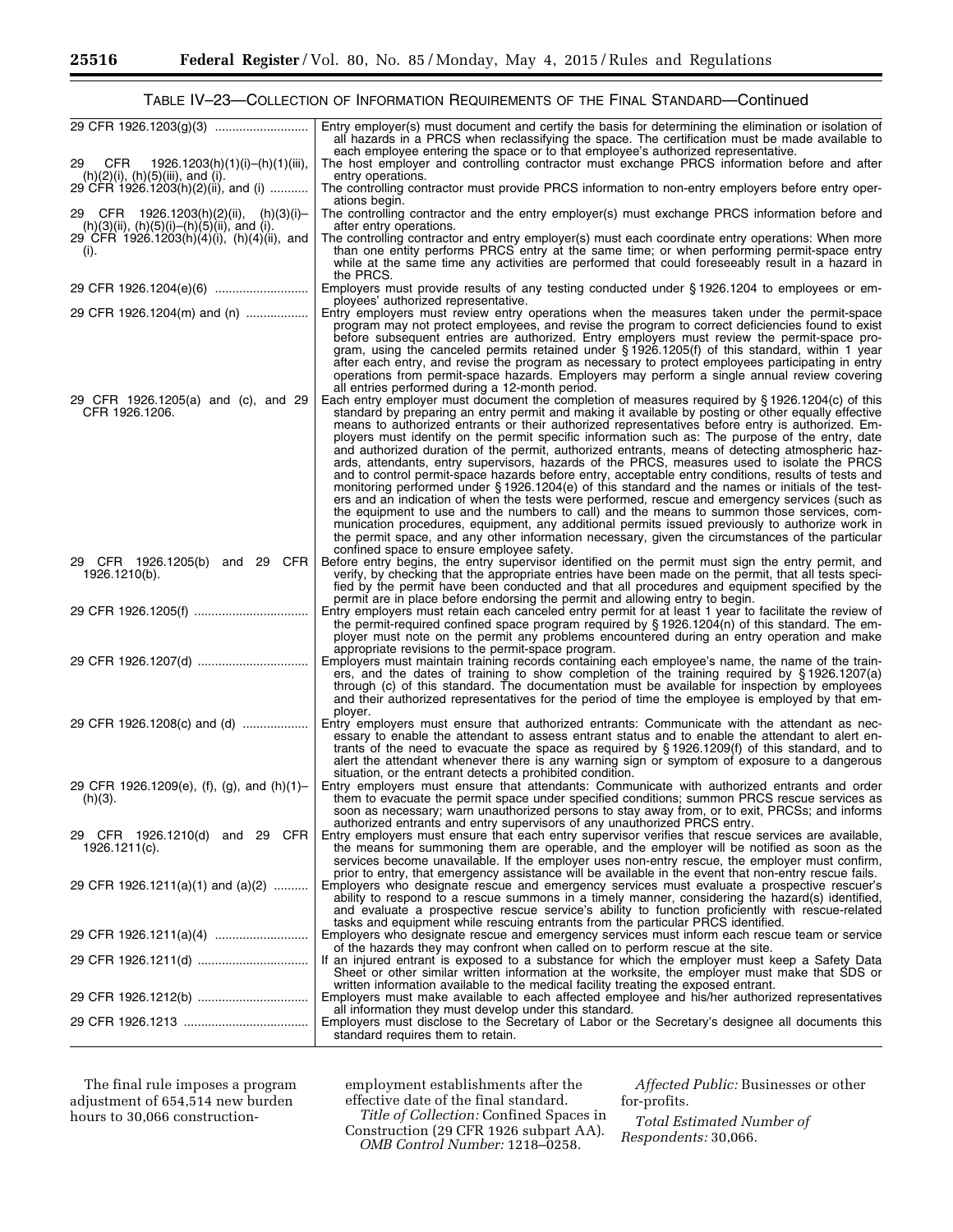*Total Estimated Number of Responses:* 4,093,825. *Total Estimated Annual Time Burden:* 

654,514 hours.

*Total Estimated Annual Other Costs Burden:* \$1,017,859.

# *D. Federalism*

OSHA reviewed this final rule in accordance with the most recent Executive Order (E.O.) on Federalism (E.O. 13132, 64 FR 43255 (Aug. 10, 1999)). This E.O. requires that Federal agencies, to the extent possible, refrain from limiting State policy options, consult with States prior to taking any actions that would restrict State policy options, and take such actions only when clear constitutional authority exists and the problem is national in scope. E.O. 13132 provides for preemption of State law only with the expressed consent of Congress. Federal agencies must limit any such preemption to the extent possible.

Under Section 18 of the OSH Act, Congress expressly provides that States may adopt, with Federal approval, a plan for the development and enforcement of occupational safety and health standards; States that obtain Federal approval for such a plan are referred to as ''State-Plan States'' (29 U.S.C. 667). Occupational safety and health standards developed by State-Plan States must be at least as effective in providing safe and healthful employment and places of employment as the Federal standards. While OSHA promulgated this final rule to protect employees in every State, Section 18(c)(2) of the Act permits State-Plan States and Territories to develop and enforce their own standards for confined spaces work provided that those requirements are at least as effective in providing safe and healthful employment and places of employment as the requirements in this final rule.

In summary, this final rule complies with E.O. 13132. In States without OSHA-approved State Plans, this final rule limits State policy options in the same manner as every standard promulgated by OSHA. In States with OSHA-approved State Plans, this rulemaking does not significantly limit State policy options.

## *E. State-Plan States*

When Federal OSHA promulgates a new standard or more stringent amendment to an existing standard, the 27 states and U.S. Territories with their own OSHA-approved occupational safety and health plans must amend their standards to reflect the new standard or amendment, or show OSHA why such action is unnecessary, for

example, because an existing state standard covering this area is ''at least as effective'' as the new Federal standard or amendment (29 CFR 1953.5(a)). The state standard must be at least as effective as the final Federal rule and must be completed within 6 months of the promulgation date of the final Federal rule. When OSHA promulgates a new standard or amendment that does not impose additional or more stringent requirements than an existing standard, State-Plan States do not have to amend their standards, although the Agency may encourage them to do so.

The 21 states and 1 U.S. Territory with OSHA-approved occupational safety and health plans covering private employers and state and local government employees are: Alaska, Arizona, California, Hawaii, Indiana, Iowa, Kentucky, Maryland, Michigan, Minnesota, Nevada, New Mexico, North Carolina, Oregon, Puerto Rico, South Carolina, Tennessee, Utah, Vermont, Virginia, Washington, and Wyoming. In addition, four states and one U.S. Territory have OSHA-approved State Plans that apply to state and local government employees only: Connecticut, Illinois, New Jersey, New York, and the Virgin Islands.

The requirements in this final rule are more stringent than all or most State plans for the work they cover. However, as discussed previously in this preamble, OSHA believes that State-Plan States that have standards applicable to construction work in confined spaces that are similar to 29 CFR 1910.146, the general industry standard for confined spaces, will not have to make major changes to their existing rules to ensure that these rules are at least as effective as this final rule. OSHA believes that the record warrants these changes so as to provide construction employees with the same level of protection afforded to them by this final rule. Therefore, states and territories with OSHA-approved State Plans must adopt comparable amendments to their standards within 6 months of the promulgation date of this rule unless they demonstrate that such amendments are not necessary because their existing standards are at least as effective in protecting workers as this final rule. Each State Plan State's existing requirements will continue to be in effect until that State adopts the required revisions.

#### *F. Unfunded Mandates Reform Act*

OSHA reviewed this final rule according to the Unfunded Mandates Reform Act of 1995 (UMRA) (2 U.S.C. 1501 *et seq.*) and E.O. 13132 (64 FR 43255 (Aug. 10, 1999)). As discussed in

the Final Economic and Regulatory Flexibility Analysis for this rulemaking, OSHA estimates that compliance with the rule will require expenditures of less than \$100 million per year by all affected employers. Therefore, this rule is not a significant regulatory action within the meaning of Section 202 of UMRA (2 U.S.C. 1532).

OSHA standards do not apply to state or local governments except in states that elect voluntarily to adopt a State Plan approved by the Agency. Consequently, this final rule does not meet the definition of a ''Federal intergovernmental mandate'' (2 U.S.C.  $658(5)$ ).

Therefore, for the purposes of UMRA, the Agency certifies that this final rule does not mandate that state, local, or Tribal governments adopt new, unfunded regulatory obligations or increase expenditures by the private sector of more than \$100 million in any year.

## *G. Consultation and Coordination With Indian Tribal Governments*

OSHA reviewed this final rule in accordance with Executive Order 13175, (65 FR 67249 (Nov. 9, 2000)) and determined that it does not have ''tribal implications'' as defined in that order. The final rule does not have substantial direct effects on one or more Indian tribes, on the relationship between the Federal government and Indian tribes, or on the distribution of power and responsibilities between the Federal government and Indian tribes.

### *H. Applicability of Existing Consensus Standards*

Section 6(b)(8) of the Occupational Safety and Health Act of 1970 (29 U.S.C. 655(b(8)) requires OSHA to explain why the rule adopted will better effectuate the purposes of the Act than relevant national consensus standards. The American National Standards Institute (ANSI) Z117.1 consensus standard (''Safety Requirements for Confined Spaces'') contains provisions addressing safety in confined spaces. The Agency consulted this standard in developing its proposed rule for confined spaces in construction, as well as in developing its general industry confined spaces standard. The Summary and Explanation section of this rule discusses OSHA's consideration of the requirements contained in ANSI Z– 117.1 and other ANSI standards.

The Agency did not adopt the ANSI standard as the OSHA confined spaces in construction standard for several reasons. First, the Agency believes that the ANSI standard concentrates on confined spaces with oxygen-deficient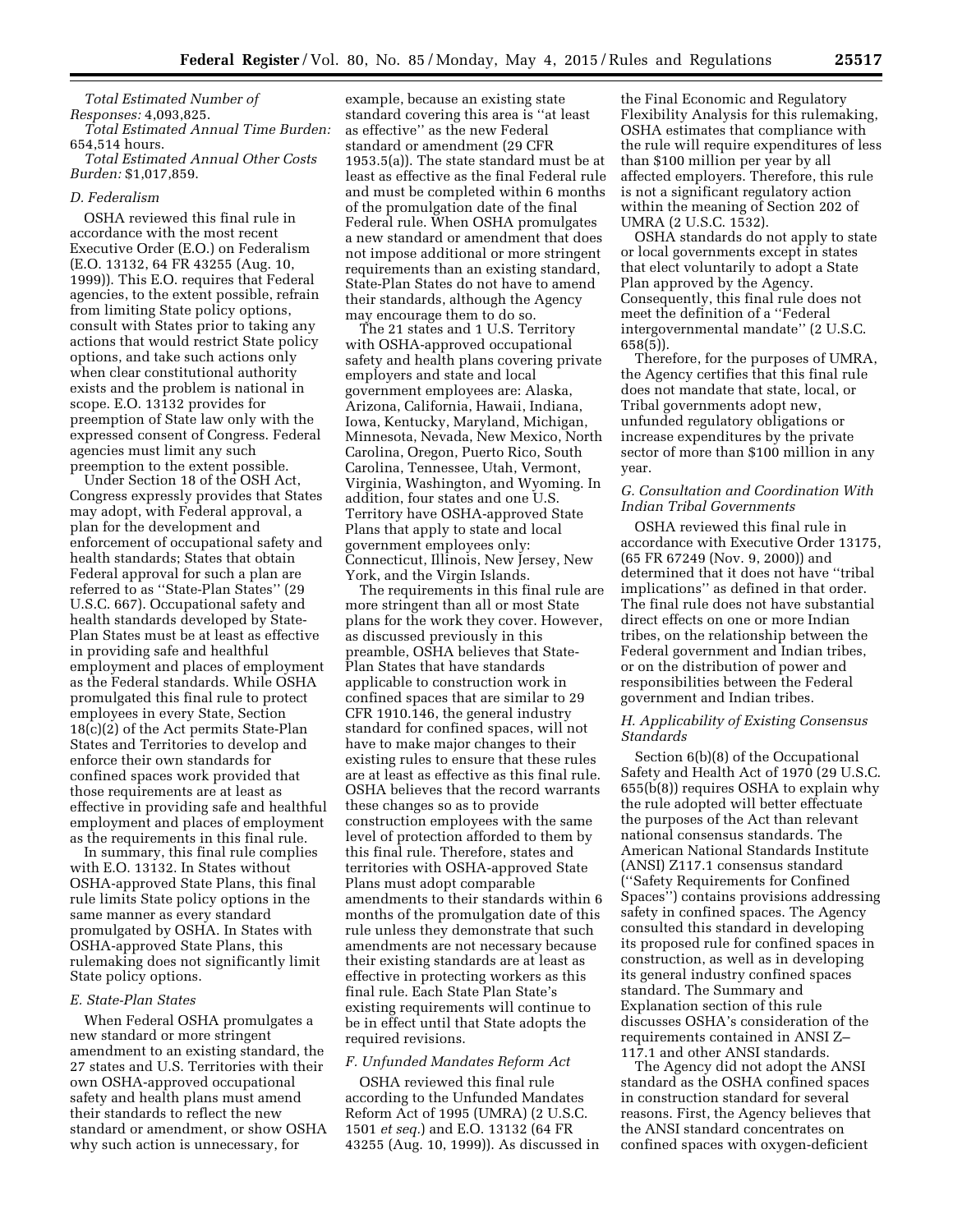atmospheres, or with potential overexposures to air contaminants, without adequately addressing the full range of hazards that can occur in a confined space. In this regard, OSHA concurs with the findings it published in the preamble to the general industry confined spaces standard (58 FR 4464). After reviewing relevant publications by the National Institute for Occupational Safety and Health, the ANSI Z117.1 standards (both the 1989 and the 1977 editions), and the relevant guidelines developed by other organizations, the Agency decided to diverge from the approach used by those standardsdevelopment organizations because their documents do not provide sufficient guidance for employers to distinguish among the several types of confined space hazards they may encounter. Second, OSHA concludes that the structure and organization of the ANSI standard is not sufficiently user-friendly for small businesses, especially those that rarely deal with confined spaces. Third, OSHA finds that the ANSI standard does not adequately address construction-specific hazards, particularly where multiple employers are working in or around permit spaces. Fourth, OSHA notes that, in most instances, the wording of the provisions in these ANSI standards needed revision to improve enforceability, clarity, and ease of use. For example, much of the information in the consensus standard is presented as suggestions or non-mandatory guidance rather than enforceable imperative commands. Finally, most commenters expressed a preference for a rule that was similar to the general industry confined spaces standard. Agency incorporation of consensus standards can often facilitate rulemaking by avoiding duplicative Agency efforts and preventing potential confusion in the affected industries, but the widespread use of OSHA's general industry confined spaces standard suggests that, in this area, the Agency will be better able to facilitate worker safety and health by basing the new construction standard on the general industry standard rather than incorporating the ANSI standard.

#### **List of Subjects in 29 CFR Part 1926**

Confined space, Construction industry, Occupational safety and health, Permit space, Safety.

#### **Authority and Signature**

David Michaels, Ph.D., MPH, Assistant Secretary of Labor for Occupational Safety and Health, U.S. Department of Labor, 200 Constitution Ave. NW., Washington, DC 20210,

authorized the preparation of this document. OSHA is issuing this final rule under the following authorities: 29 U.S.C. 653, 655, 657; 40 U.S.C. 3701 *et seq.;* 5 U.S.C. 553; Secretary of Labor's Order No. 1–2012 (77 FR 3912, Jan. 25, 2012); and 29 CFR part 1911.

Signed at Washington, DC, on April 8, 2015.

#### **David Michaels,**

*Assistant Secretary of Labor for Occupational Safety and Health.* 

#### **Amendments to Standards**

For the reasons stated in the preamble of this rule, the Agency is amending 29 CFR part 1926 as follows:

### **PART 1926—[AMENDED]**

# **Subpart C—General Safety and Health Provisions**

■ 1. The authority citation for subpart C of 29 CFR part 1926 is revised to read as follows:

**Authority:** 40 U.S.C. 3701 *et seq.;* 29 U.S.C. 653, 655, 657; Secretary of Labor's Order No. 12–71 (36 FR 8754), 8–76 (41 FR 25059), 9– 83 (48 FR 35736), 6–96 (62 FR 111), 5–2007 (72 FR 31160), or 1–2012 (77 FR 3912) as applicable; and 29 CFR part 1911.

### **§ 1926.21 [Amended]**

■ 2. In § 1926.21, paragraph (b)(6) is removed.

# **Subpart V—Electric Power Transmission and Distribution**

■ 3. The authority citation for subpart V of part 1926 continues to read as follows:

**Authority:** 40 U.S.C. 3701 *et seq.;* 29 U.S.C. 653, 655, 657; Secretary of Labor's Order No. 1–2012 (77 FR 3912); and 29 CFR part 1911.

 $\blacksquare$  4. Amend § 1926.953 by revising paragraphs (a) and (g) and the note at the end of the section to read as follows:

# **§ 1926.953 Enclosed spaces.**

(a) *General.* This section covers enclosed spaces that may be entered by employees. It does not apply to vented vaults if the employer makes a determination that the ventilation system is operating to protect employees before they enter the space. This section applies to routine entry into enclosed spaces. If, after the employer takes the precautions given in this section and in § 1926.965, the hazards remaining in the enclosed space endanger the life of an entrant or could interfere with an entrant's escape from the space, then entry into the enclosed space must meet the permit space entry requirements of subpart AA of this part. For routine entries where the hazards remaining in

the enclosed space do not endanger the life of an entrant or interfere with an entrant's escape from the space, this section applies in lieu of the permitspace entry requirements contained in §§ 1926.1204 through 926.1211. \* \* \* \* \*

(g) *Hazardous atmosphere.* Employees may not enter any enclosed space while it contains a hazardous atmosphere, unless the entry conforms to the confined spaces in construction standard in subpart AA of this part.

\* \* \* \* \*

**Note to § 1926.953.:** Entries into enclosed spaces conducted in accordance with the permit space entry requirements of subpart AA of this part are considered as complying with this section.

 $\blacksquare$  5. Amend § 1926.968 by adding a note to the definition for ''Enclosed spaces'' to read as follows:

# **§ 1926.968 Definitions.**

\* \* \* \* \*

*Enclosed space.* \* \* \*

**Note to the definition of ''Enclosed space''.**  The Occupational Safety and Health Administration does not consider spaces that are enclosed but not designed for employee entry under normal operating conditions to be enclosed spaces for the purposes of this subpart. Similarly, the Occupational Safety and Health Administration does not consider spaces that are enclosed and that are expected to contain a hazardous atmosphere to be enclosed spaces for the purposes of this subpart. Such spaces meet the definition of permit spaces in subpart AA of this part, and entry into them must conform to that standard.

\* \* \* \* \*

■ 6. Subpart AA is added to read as follows:

# **Subpart AA—Confined Spaces in Construction**

Sec.

| 1926.1200 | [Reserved]                     |
|-----------|--------------------------------|
| 1926.1201 | Scope.                         |
| 1926.1202 | Definitions.                   |
| 1926.1203 | General requirements.          |
| 1926.1204 | Permit-required confined space |
| program.  |                                |
| 1926.1205 | Permitting process.            |
| 1926.1206 | Entry permit.                  |
| 1926.1207 | Training.                      |
| 1926.1208 | Duties of authorized entrants. |
| 1926.1209 | Duties of attendants.          |
| 1926.1210 | Duties of entry supervisors.   |

- 
- 1926.1211 Rescue and emergency services.<br>1926.1212 Emplovee participation. Employee participation.
- 1926.1213 Provision of documents to Secretary.

**Authority:** 40 U.S.C. 3701 *et seq.;* 29 U.S.C. 653, 655, 657; Secretary of Labor's Order No. 1–2012 (77 FR 3912); and 29 CFR part 1911.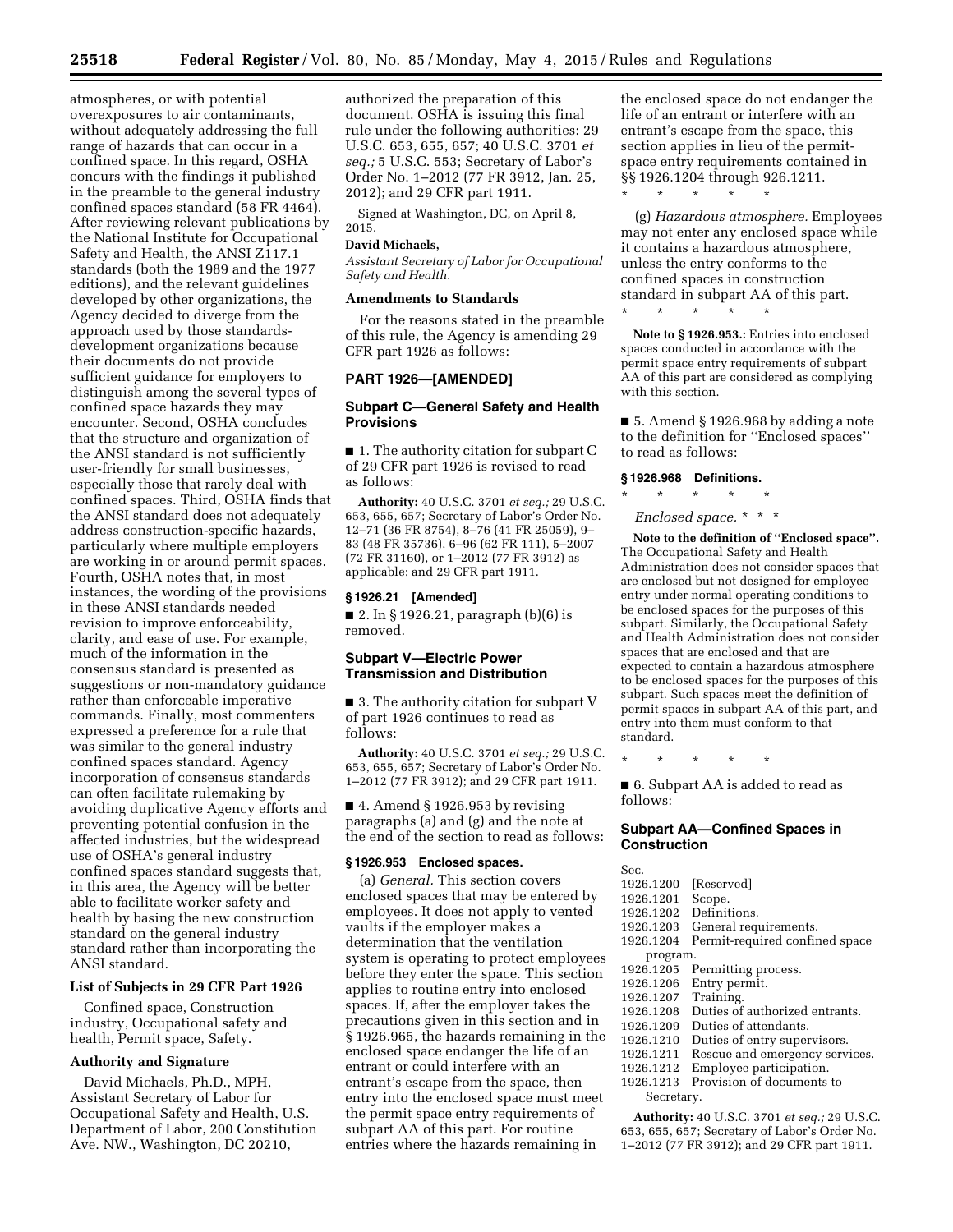#### **§ 1926.1200 [Reserved]**

#### **§ 1926.1201 Scope.**

(a) This standard sets forth requirements for practices and procedures to protect employees engaged in construction activities at a worksite with one or more confined spaces, subject to the exceptions in paragraph (b) of this section.

**Note to paragraph (a).** Examples of locations where confined spaces may occur include, but are not limited to, the following: Bins; boilers; pits (such as elevator, escalator, pump, valve or other equipment); manholes (such as sewer, storm drain, electrical, communication, or other utility); tanks (such as fuel, chemical, water, or other liquid, solid or gas); incinerators; scrubbers; concrete pier columns; sewers; transformer vaults; heating, ventilation, and air-conditioning (HVAC) ducts; storm drains; water mains; precast concrete and other pre-formed manhole units; drilled shafts; enclosed beams; vessels; digesters; lift stations; cesspools; silos; air receivers; sludge gates; air preheaters; step up transformers; turbines; chillers; bag houses; and/or mixers/reactors.

(b) *Exceptions.* This standard does not apply to:

(1) Construction work regulated by subpart P of this part (Excavations).

(2) Construction work regulated by subpart S of this part (Underground Construction, Caissons, Cofferdams and Compressed Air).

(3) Construction work regulated by subpart Y of this part (Diving).

(c) Where this standard applies and there is a provision that addresses a confined space hazard in another applicable OSHA standard, the employer must comply with both that requirement and the applicable provisions of this standard.

#### **§ 1926.1202 Definitions.**

The following terms are defined for the purposes of this subpart only:

*Acceptable entry conditions* means the conditions that must exist in a permit space, before an employee may enter that space, to ensure that employees can safely enter into, and safely work within, the space.

*Attendant* means an individual stationed outside one or more permit spaces who assesses the status of authorized entrants and who must perform the duties specified in § 1926.1209.

*Authorized entrant* means an employee who is authorized by the entry supervisor to enter a permit space.

*Barrier* means a physical obstruction that blocks or limits access.

*Blanking* or *blinding* means the absolute closure of a pipe, line, or duct by the fastening of a solid plate (such as a spectacle blind or a skillet blind) that

completely covers the bore and that is capable of withstanding the maximum pressure of the pipe, line, or duct with no leakage beyond the plate.

*Competent person* means one who is capable of identifying existing and predictable hazards in the surroundings or working conditions which are unsanitary, hazardous, or dangerous to employees, and who has the authorization to take prompt corrective measures to eliminate them.

*Confined space* means a space that: (1) Is large enough and so configured

that an employee can bodily enter it; (2) Has limited or restricted means for

entry and exit; and

(3) Is not designed for continuous employee occupancy.

*Control* means the action taken to reduce the level of any hazard inside a confined space using engineering methods (for example, by ventilation), and then using these methods to maintain the reduced hazard level. Control also refers to the engineering methods used for this purpose. Personal protective equipment is not a control.

*Controlling Contractor* is the employer that has overall responsibility for construction at the worksite.

**Note to the definition of ''Controlling Contractor''.** If the controlling contractor owns or manages the property, then it is both a controlling employer and a host employer.

*Double block and bleed* means the closure of a line, duct, or pipe by closing and locking or tagging two inline valves and by opening and locking or tagging a drain or vent valve in the line between the two closed valves.

*Early-warning system* means the method used to alert authorized entrants and attendants that an engulfment hazard may be developing. Examples of early-warning systems include, but are not limited to: Alarms activated by remote sensors; and lookouts with equipment for immediately communicating with the authorized entrants and attendants.

*Emergency* means any occurrence (including any failure of power, hazard control or monitoring equipment) or event, internal or external, to the permit space that could endanger entrants.

*Engulfment* means the surrounding and effective capture of a person by a liquid or finely divided (flowable) solid substance that can be aspirated to cause death by filling or plugging the respiratory system or that can exert enough force on the body to cause death by strangulation, constriction, crushing, or suffocation.

*Entry* means the action by which any part of a person passes through an opening into a permit-required confined

space. Entry includes ensuing work activities in that space and is considered to have occurred as soon as any part of the entrant's body breaks the plane of an opening into the space, whether or not such action is intentional or any work activities are actually performed in the space.

*Entry Employer* means any employer who decides that an employee it directs will enter a permit space.

#### **Note to the definition of ''Entry**

**Employer''.** An employer cannot avoid the duties of the standard merely by refusing to decide whether its employees will enter a permit space, and OSHA will consider the failure to so decide to be an implicit decision to allow employees to enter those spaces if they are working in the proximity of the space.

*Entry permit* (permit) means the written or printed document that is provided by the employer who designated the space a permit space to allow and control entry into a permit space and that contains the information specified in § 1926.1206.

*Entry rescue* occurs when a rescue service enters a permit space to rescue one or more employees.

*Entry supervisor* means the qualified person (such as the employer, foreman, or crew chief) responsible for determining if acceptable entry conditions are present at a permit space where entry is planned, for authorizing entry and overseeing entry operations, and for terminating entry as required by this standard.

#### **Note to the definition of ''Entry**

**supervisor''.** An entry supervisor also may serve as an attendant or as an authorized entrant, as long as that person is trained and equipped as required by this standard for each role he or she fills. Also, the duties of entry supervisor may be passed from one individual to another during the course of an entry operation.

*Hazard* means a physical hazard or hazardous atmosphere. See definitions below.

*Hazardous atmosphere* means an atmosphere that may expose employees to the risk of death, incapacitation, impairment of ability to self-rescue (that is, escape unaided from a permit space), injury, or acute illness from one or more of the following causes:

(1) Flammable gas, vapor, or mist in excess of 10 percent of its lower flammable limit (LFL);

(2) Airborne combustible dust at a concentration that meets or exceeds its LFL;

**Note to paragraph (2) of the definition of ''Hazardous atmosphere''.** This concentration may be approximated as a condition in which the combustible dust obscures vision at a distance of 5 feet (1.52 meters) or less.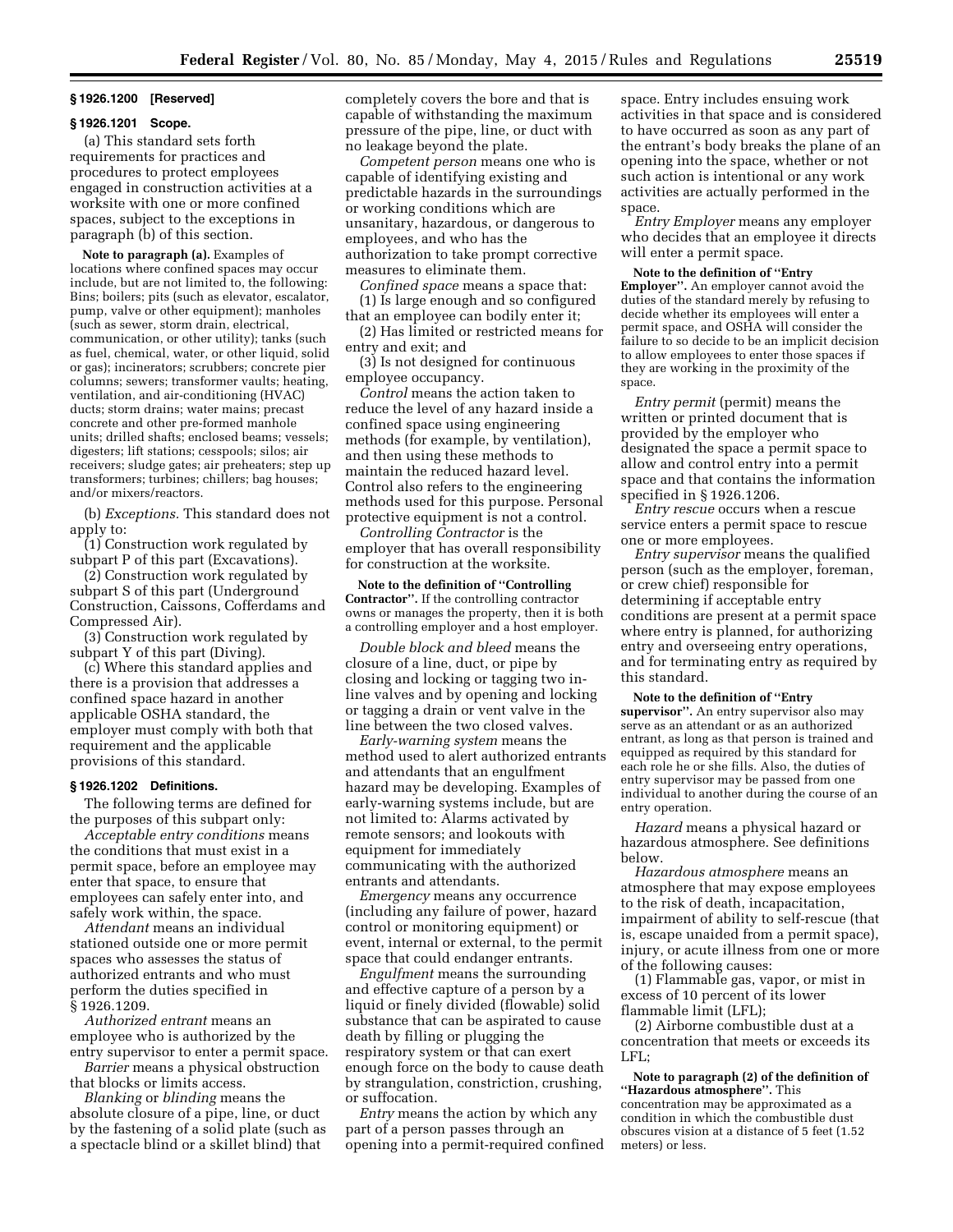(3) Atmospheric oxygen concentration below 19.5 percent or above 23.5 percent;

(4) Atmospheric concentration of any substance for which a dose or a permissible exposure limit is published in subpart D of this part (Occupational Health and Environmental Control), or in subpart Z of this part (Toxic and Hazardous Substances), and which could result in employee exposure in excess of its dose or permissible exposure limit;

**Note to paragraph (4) of the definition of ''Hazardous atmosphere''.** An atmospheric concentration of any substance that is not capable of causing death, incapacitation, impairment of ability to self-rescue, injury, or acute illness due to its health effects is not covered by this definition.

(5) Any other atmospheric condition that is immediately dangerous to life or health.

**Note to paragraph (5) of the definition of ''Hazardous atmosphere''.** For air contaminants for which OSHA has not determined a dose or permissible exposure limit, other sources of information, such as Safety Data Sheets that comply with the Hazard Communication Standard, § 1926.59, published information, and internal documents can provide guidance in establishing acceptable atmospheric conditions.

*Host employer* means the employer that owns or manages the property where the construction work is taking place.

**Note to the definition of ''Host employer''.**  If the owner of the property on which the construction activity occurs has contracted with an entity for the general management of that property, and has transferred to that entity the information specified in § 1926.1203(h)(1), OSHA will treat the contracted management entity as the host employer for as long as that entity manages the property. Otherwise, OSHA will treat the owner of the property as the host employer. In no case will there be more than one host employer.

*Hot work* means operations capable of providing a source of ignition (for example, riveting, welding, cutting, burning, and heating).

*Immediately dangerous to life or health (IDLH)* means any condition that would interfere with an individual's ability to escape unaided from a permit space and that poses a threat to life or that would cause irreversible adverse health effects.

**Note to the definition of ''Immediately dangerous to life or health''.** Some materials—hydrogen fluoride gas and cadmium vapor, for example—may produce immediate transient effects that, even if severe, may pass without medical attention, but are followed by sudden, possibly fatal collapse 12–72 hours after exposure. The

victim ''feels normal'' after recovery from transient effects until collapse. Such materials in hazardous quantities are considered to be ''immediately'' dangerous to life or health.

*Inerting* means displacing the atmosphere in a permit space by a noncombustible gas (such as nitrogen) to such an extent that the resulting atmosphere is noncombustible.

**Note to the definition of ''Intering''.** This procedure produces an IDLH oxygendeficient atmosphere.

*Isolate or isolation* means the process by which employees in a confined space are completely protected against the release of energy and material into the space, and contact with a physical hazard, by such means as: Blanking or blinding; misaligning or removing sections of lines, pipes, or ducts; a double block and bleed system; lockout or tagout of all sources of energy; blocking or disconnecting all mechanical linkages; or placement of barriers to eliminate the potential for employee contact with a physical hazard.

*Limited or restricted means for entry or exit* means a condition that has a potential to impede an employee's movement into or out of a confined space. Such conditions include, but are not limited to, trip hazards, poor illumination, slippery floors, inclining surfaces and ladders.

*Line breaking* means the intentional opening of a pipe, line, or duct that is or has been carrying flammable, corrosive, or toxic material, an inert gas, or any fluid at a volume, pressure, or temperature capable of causing injury.

*Lockout* means the placement of a lockout device on an energy isolating device, in accordance with an established procedure, ensuring that the energy isolating device and the equipment being controlled cannot be operated until the lockout device is removed.

*Lower flammable limit or lower explosive limit* means the minimum concentration of a substance in air needed for an ignition source to cause a flame or explosion.

*Monitor* or *monitoring* means the process used to identify and evaluate the hazards after an authorized entrant enters the space. This is a process of checking for changes that is performed in a periodic or continuous manner after the completion of the initial testing or evaluation of that space.

*Non-entry rescue* occurs when a rescue service, usually the attendant, retrieves employees in a permit space without entering the permit space.

*Non-permit confined space* means a confined space that meets the definition of a confined space but does not meet the requirements for a permit-required confined space, as defined in this subpart.

*Oxygen deficient atmosphere* means an atmosphere containing less than 19.5 percent oxygen by volume.

*Oxygen enriched atmosphere* means an atmosphere containing more than 23.5 percent oxygen by volume.

*Permit-required confined space*  (permit space) means a confined space that has one or more of the following characteristics:

(1) Contains or has a potential to contain a hazardous atmosphere;

(2) Contains a material that has the potential for engulfing an entrant;

(3) Has an internal configuration such that an entrant could be trapped or asphyxiated by inwardly converging walls or by a floor which slopes downward and tapers to a smaller crosssection; or

(4) Contains any other recognized serious safety or health hazard.

*Permit-required confined space program* (permit space program) means the employer's overall program for controlling, and, where appropriate, for protecting employees from, permit space hazards and for regulating employee entry into permit spaces.

*Physical hazard* means an existing or potential hazard that can cause death or serious physical damage. Examples include, but are not limited to: Explosives (as defined by paragraph (n) of § 1926.914, definition of ''explosive''); mechanical, electrical, hydraulic and pneumatic energy; radiation; temperature extremes; engulfment; noise; and inwardly converging surfaces. Physical hazard also includes chemicals that can cause death or serious physical damage through skin or eye contact (rather than through inhalation).

*Prohibited condition* means any condition in a permit space that is not allowed by the permit during the period when entry is authorized. A hazardous atmosphere is a prohibited condition unless the employer can demonstrate that personal protective equipment (PPE) will provide effective protection for each employee in the permit space and provides the appropriate PPE to each employee.

*Qualified person* means one who, by possession of a recognized degree, certificate, or professional standing, or who by extensive knowledge, training, and experience, has successfully demonstrated his ability to solve or resolve problems relating to the subject matter, the work, or the project.

*Representative permit space* means a mock-up of a confined space that has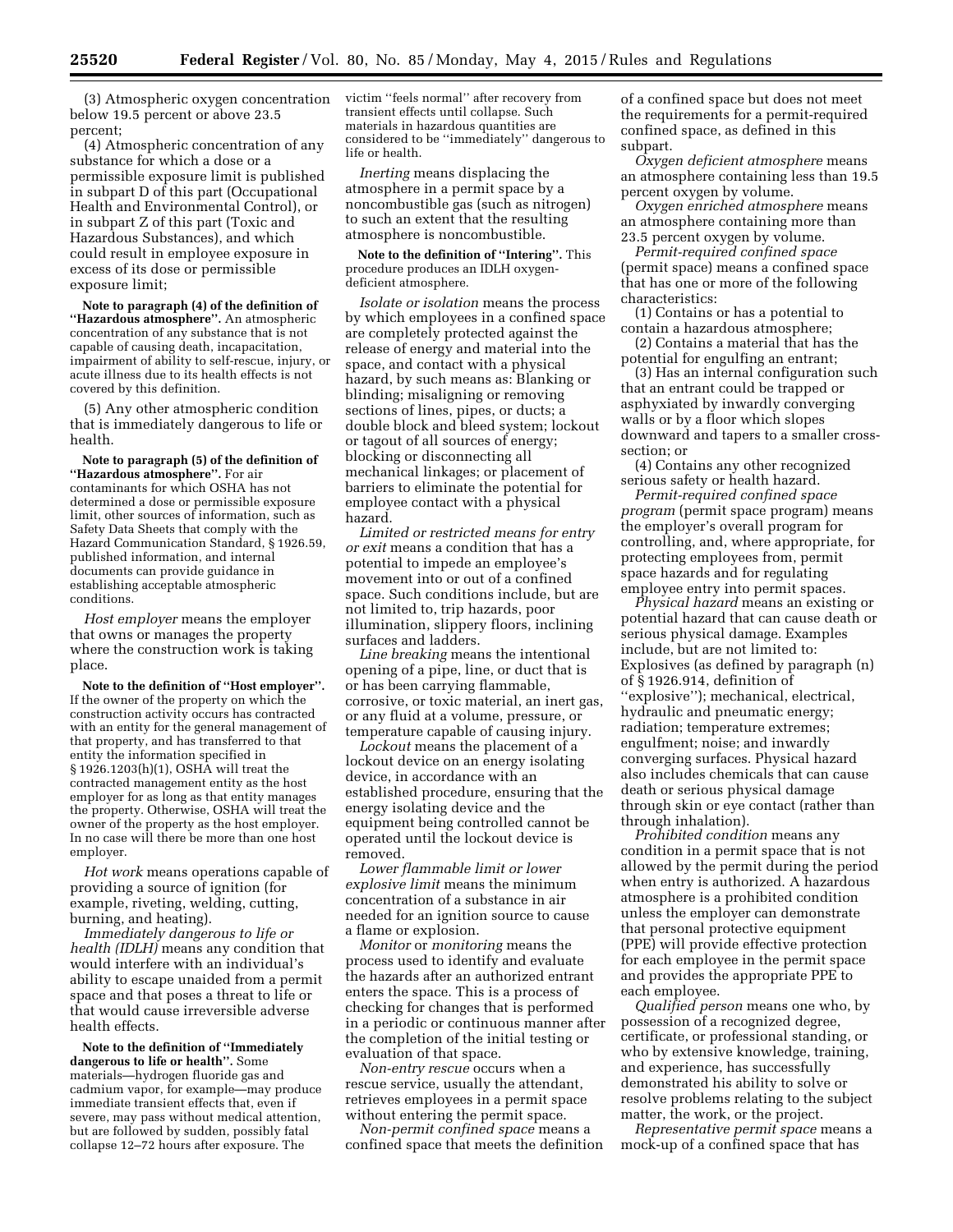entrance openings that are similar to, and is of similar size, configuration, and accessibility to, the permit space that authorized entrants enter.

*Rescue* means retrieving, and providing medical assistance to, one or more employees who are in a permit space.

*Rescue service* means the personnel designated to rescue employees from permit spaces.

*Retrieval system* means the equipment (including a retrieval line, chest or full body harness, wristlets or anklets, if appropriate, and a lifting device or anchor) used for non-entry rescue of persons from permit spaces.

*Serious physical damage* means an impairment or illness in which a body part is made functionally useless or is substantially reduced in efficiency. Such impairment or illness may be permanent or temporary and includes, but is not limited to, loss of consciousness, disorientation, or other immediate and substantial reduction in mental efficiency. Injuries involving such impairment would usually require treatment by a physician or other licensed health-care professional.

*Tagout* means:

(1) Placement of a tagout device on a circuit or equipment that has been deenergized, in accordance with an established procedure, to indicate that the circuit or equipment being controlled may not be operated until the tagout device is removed; and

(2) The employer ensures that:

(i) Tagout provides equivalent protection to lockout; or

(ii) That lockout is infeasible and the employer has relieved, disconnected, restrained and otherwise rendered safe stored (residual) energy.

*Test or testing* means the process by which the hazards that may confront entrants of a permit space are identified and evaluated. Testing includes specifying the tests that are to be performed in the permit space.

**Note to the definition of ''Test or testing''.**  Testing enables employers both to devise and implement adequate control measures for the protection of authorized entrants and to determine if acceptable entry conditions are present immediately prior to, and during, entry.

*Ventilate* or *ventilation* means controlling a hazardous atmosphere using continuous forced-air mechanical systems that meet the requirements of § 1926.57 (Ventilation).

### **§ 1926.1203 General requirements.**

(a) Before it begins work at a worksite, each employer must ensure that a competent person identifies all confined spaces in which one or more of the

employees it directs may work, and identifies each space that is a permit space, through consideration and evaluation of the elements of that space, including testing as necessary.

(b) If the workplace contains one or more permit spaces, the employer who identifies, or who receives notice of, a permit space must:

(1) Inform exposed employees by posting danger signs or by any other equally effective means, of the existence and location of, and the danger posed by, each permit space; and

**Note to paragraph (b)(1).** A sign reading ''DANGER—PERMIT-REQUIRED CONFINED SPACE, DO NOT ENTER'' or using other similar language would satisfy the requirement for a sign.

(2) Inform, in a timely manner and in a manner other than posting, its employees' authorized representatives and the controlling contractor of the existence and location of, and the danger posed by, each permit space.

(c) Each employer who identifies, or receives notice of, a permit space and has not authorized employees it directs to work in that space must take effective measures to prevent those employees from entering that permit space, in addition to complying with all other applicable requirements of this standard.

(d) If any employer decides that employees it directs will enter a permit space, that employer must have a written permit space program that complies with § 1926.1204 implemented at the construction site. The written program must be made available prior to and during entry operations for inspection by employees and their authorized representatives.

(e) An employer may use the alternate procedures specified in paragraph (e)(2) of this section for entering a permit space only under the conditions set forth in paragraph (e)(1) of this section.

(1) An employer whose employees enter a permit space need not comply with §§ 1926.1204 through 1206 and §§ 1926.1208 through 1211, provided that all of the following conditions are met:

(i) The employer can demonstrate that all physical hazards in the space are eliminated or isolated through engineering controls so that the only hazard posed by the permit space is an actual or potential hazardous atmosphere;

(ii) The employer can demonstrate that continuous forced air ventilation alone is sufficient to maintain that permit space safe for entry, and that, in the event the ventilation system stops working, entrants can exit the space safely;

(iii) The employer develops monitoring and inspection data that supports the demonstrations required by paragraphs (e)(1)(i) and (ii) of this section;

(iv) If an initial entry of the permit space is necessary to obtain the data required by paragraph (e)(1)(iii) of this section, the entry is performed in compliance with §§ 1926.1204 through 1926.1211;

(v) The determinations and supporting data required by paragraphs (e)(1)(i), (ii), and (iii) of this section are documented by the employer and are made available to each employee who enters the permit space under the terms of paragraph (e) of this section or to that employee's authorized representative; and

(vi) Entry into the permit space under the terms of paragraph (e)(1) of this section is performed in accordance with the requirements of paragraph (e)(2) of this section.

**Note to paragraph (e)(1).** See paragraph (g) of this section for reclassification of a permit space after all hazards within the space have been eliminated.

(2) The following requirements apply to entry into permit spaces that meet the conditions set forth in paragraph (e)(1) of this section:

(i) Any conditions making it unsafe to remove an entrance cover must be eliminated before the cover is removed.

(ii) When entrance covers are removed, the opening must be immediately guarded by a railing, temporary cover, or other temporary barrier that will prevent an accidental fall through the opening and that will protect each employee working in the space from foreign objects entering the space.

(iii) Before an employee enters the space, the internal atmosphere must be tested, with a calibrated direct-reading instrument, for oxygen content, for flammable gases and vapors, and for potential toxic air contaminants, in that order. Any employee who enters the space, or that employee's authorized representative, must be provided an opportunity to observe the pre-entry testing required by this paragraph.

(iv) No hazardous atmosphere is permitted within the space whenever any employee is inside the space.

(v) Continuous forced air ventilation must be used, as follows:

(A) An employee must not enter the space until the forced air ventilation has eliminated any hazardous atmosphere;

(B) The forced air ventilation must be so directed as to ventilate the immediate areas where an employee is or will be present within the space and must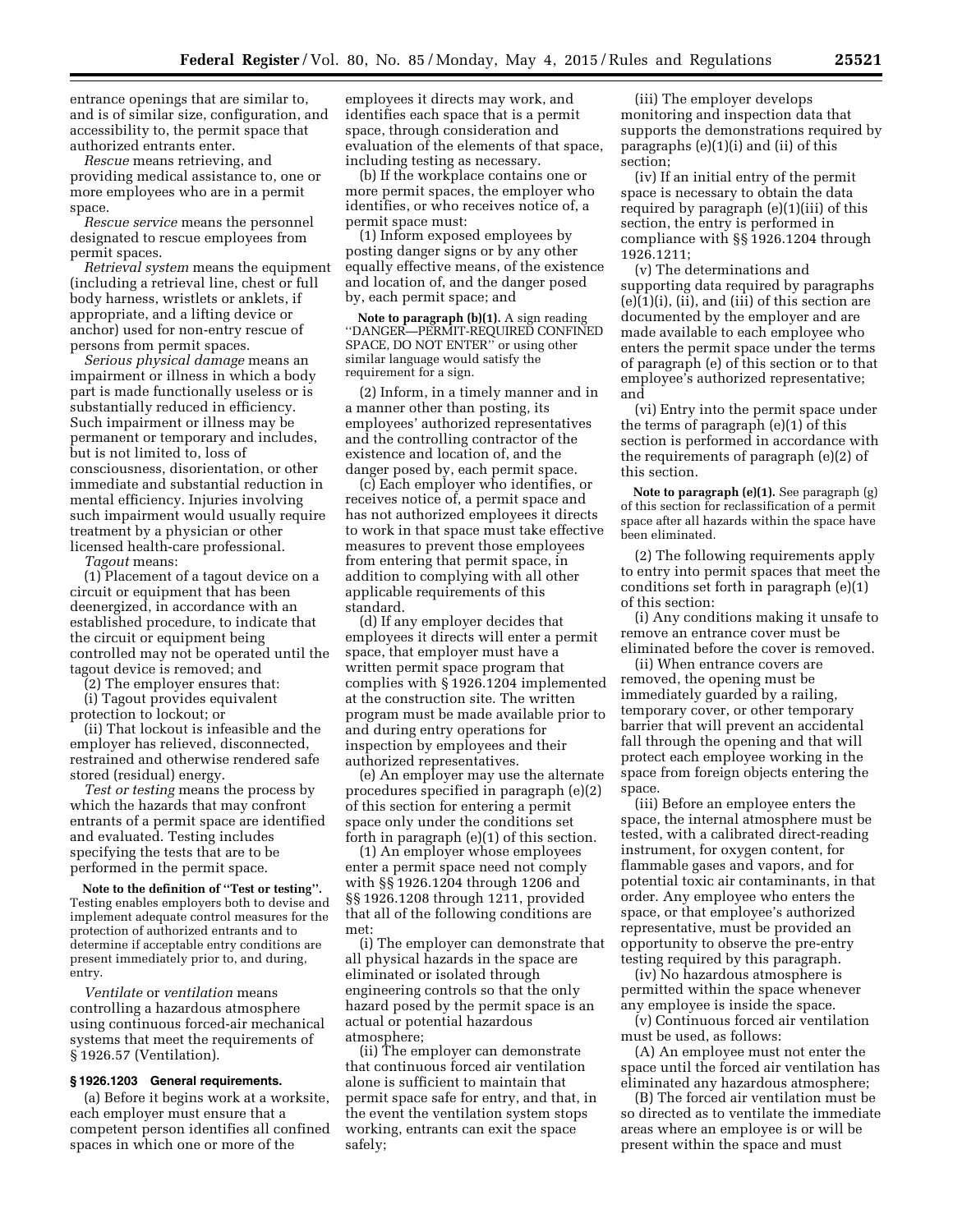continue until all employees have left the space;

(C) The air supply for the forced air ventilation must be from a clean source and must not increase the hazards in the space.

(vi) The atmosphere within the space must be continuously monitored unless the entry employer can demonstrate that equipment for continuous monitoring is not commercially available or periodic monitoring is sufficient. If continuous monitoring is used, the employer must ensure that the monitoring equipment has an alarm that will notify all entrants if a specified atmospheric threshold is achieved, or that an employee will check the monitor with sufficient frequency to ensure that entrants have adequate time to escape. If continuous monitoring is not used, periodic monitoring is required. All monitoring must ensure that the continuous forced air ventilation is preventing the accumulation of a hazardous atmosphere. Any employee who enters the space, or that employee's authorized representative, must be provided with an opportunity to observe the testing required by this paragraph (e)(2)(vi).

(vii) If a hazard is detected during entry:

(A) Each employee must leave the space immediately;

(B) The space must be evaluated to determine how the hazard developed; and

(C) The employer must implement measures to protect employees from the hazard before any subsequent entry takes place.

(viii) The employer must ensure a safe method of entering and exiting the space. If a hoisting system is used, it must be designed and manufactured for personnel hoisting; however, a job-made hoisting system is permissible if it is approved for personnel hoisting by a registered professional engineer, in writing, prior to use.

(ix) The employer must verify that the space is safe for entry and that the preentry measures required by paragraph (e)(2) of this section have been taken, through a written certification that contains the date, the location of the space, and the signature of the person providing the certification. The certification must be made before entry and must be made available to each employee entering the space or to that employee's authorized representative.

(f) When there are changes in the use or configuration of a non-permit confined space that might increase the hazards to entrants, or some indication that the initial evaluation of the space may not have been adequate, each entry employer must have a competent person reevaluate that space and, if necessary, reclassify it as a permit-required confined space.

(g) A space classified by an employer as a permit-required confined space may only be reclassified as a non-permit confined space when a competent person determines that all of the applicable requirements in paragraphs (g)(1) through (4) of this section have been met:

(1) If the permit space poses no actual or potential atmospheric hazards and if all hazards within the space are eliminated or isolated without entry into the space (unless the employer can demonstrate that doing so without entry is infeasible), the permit space may be reclassified as a non-permit confined space for as long as the non-atmospheric hazards remain eliminated or isolated;

(2) The entry employer must eliminate or isolate the hazards without entering the space, unless it can demonstrate that this is infeasible. If it is necessary to enter the permit space to eliminate or isolate hazards, such entry must be performed under §§ 1926.1204 through 1926.1211. If testing and inspection during that entry demonstrate that the hazards within the permit space have been eliminated or isolated, the permit space may be reclassified as a non-permit confined space for as long as the hazards remain eliminated or isolated;

**Note to paragraph (g)(2).** Control of atmospheric hazards through forced air ventilation does not constitute elimination or isolation of the hazards. Paragraph (e) of this section covers permit space entry where the employer can demonstrate that forced air ventilation alone will control all hazards in the space.

(3) The entry employer must document the basis for determining that all hazards in a permit space have been eliminated or isolated, through a certification that contains the date, the location of the space, and the signature of the person making the determination. The certification must be made available to each employee entering the space or to that employee's authorized representative; and

(4) If hazards arise within a permit space that has been reclassified as a non-permit space under paragraph (g) of this section, each employee in the space must exit the space. The entry employer must then reevaluate the space and reclassify it as a permit space as appropriate in accordance with all other applicable provisions of this standard.

(h) *Permit space entry communication and coordination.* (1) Before entry operations begin, the host employer must provide the following information, if it has it, to the controlling contractor:

(i) The location of each known permit space;

(ii) The hazards or potential hazards in each space or the reason it is a permit space; and

(iii) Any precautions that the host employer or any previous controlling contractor or entry employer implemented for the protection of employees in the permit space.

(2) Before entry operations begin, the controlling contractor must:

(i) Obtain the host employer's information about the permit space hazards and previous entry operations; and

(ii) Provide the following information to each entity entering a permit space and any other entity at the worksite whose activities could foreseeably result in a hazard in the permit space:

(A) The information received from the host employer;

(B) Any additional information the controlling contractor has about the subjects listed in paragraph (h)(1) of this section; and

(C) The precautions that the host employer, controlling contractor, or other entry employers implemented for the protection of employees in the permit spaces.

(3) Before entry operations begin, each entry employer must:

(i) Obtain all of the controlling contractor's information regarding permit space hazards and entry operations; and

(ii) Inform the controlling contractor of the permit space program that the entry employer will follow, including any hazards likely to be confronted or created in each permit space.

(4) The controlling contractor and entry employer(s) must coordinate entry operations when:

(i) More than one entity performs permit space entry at the same time; or

(ii) Permit space entry is performed at the same time that any activities that could foreseeably result in a hazard in the permit space are performed.

(5) After entry operations:

(i) The controlling contractor must debrief each entity that entered a permit space regarding the permit space program followed and any hazards confronted or created in the permit space(s) during entry operations;

(ii) The entry employer must inform the controlling contractor in a timely manner of the permit space program followed and of any hazards confronted or created in the permit space(s) during entry operations; and

(iii) The controlling contractor must apprise the host employer of the information exchanged with the entry entities pursuant to this subparagraph.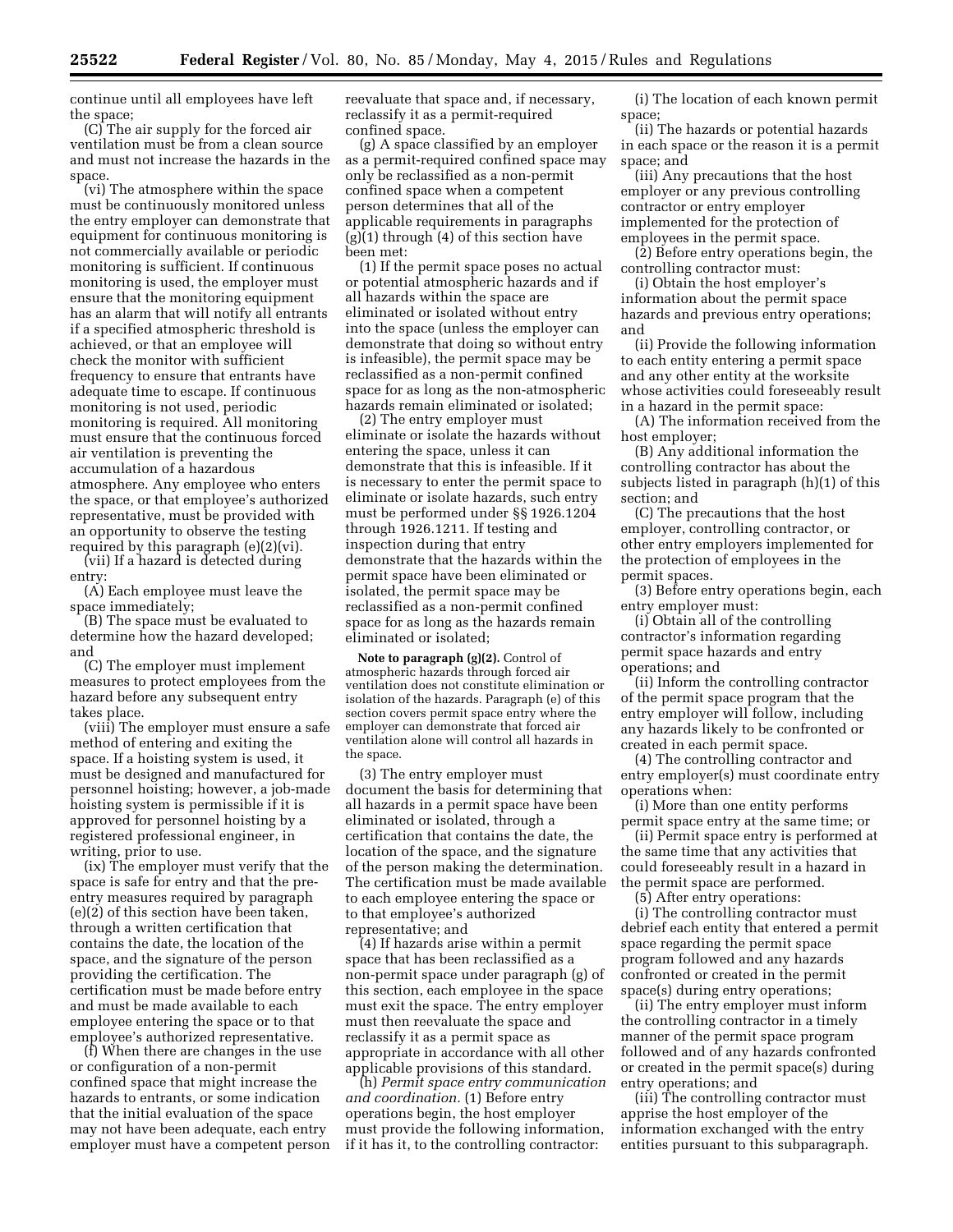**Note to paragraph (h).** Unless a host employer or controlling contractor has or will have employees in a confined space, it is not required to enter any confined space to collect the information specified in this paragraph (h).

(i) If there is no controlling contractor present at the worksite, the requirements for, and role of, controlling contactors in this section must be fulfilled by the host employer or other employer who arranges to have employees of another employer perform work that involves permit space entry.

### **§ 1926.1204 Permit-required confined space program.**

Each entry employer must:

(a) Implement the measures necessary to prevent unauthorized entry;

(b) Identify and evaluate the hazards of permit spaces before employees enter them;

(c) Develop and implement the means, procedures, and practices necessary for safe permit space entry operations, including, but not limited to, the following:

(1) Specifying acceptable entry conditions;

(2) Providing each authorized entrant or that employee's authorized representative with the opportunity to observe any monitoring or testing of permit spaces;

(3) Isolating the permit space and physical hazard(s) within the space;

(4) Purging, inerting, flushing, or ventilating the permit space as necessary to eliminate or control atmospheric hazards;

**Note to paragraph (c)(4).** When an employer is unable to reduce the atmosphere below 10 percent LFL, the employer may only enter if the employer inerts the space so as to render the entire atmosphere in the space non-combustible, and the employees use PPE to address any other atmospheric hazards (such as oxygen deficiency), and the employer eliminates or isolates all physical hazards in the space.

(5) Determining that, in the event the ventilation system stops working, the monitoring procedures will detect an increase in atmospheric hazard levels in sufficient time for the entrants to safely exit the permit space;

(6) Providing pedestrian, vehicle, or other barriers as necessary to protect entrants from external hazards;

(7) Verifying that conditions in the permit space are acceptable for entry throughout the duration of an authorized entry, and ensuring that employees are not allowed to enter into, or remain in, a permit space with a hazardous atmosphere unless the employer can demonstrate that personal protective equipment (PPE) will provide effective protection for each employee in the permit space and provides the appropriate PPE to each employee; and

(8) Eliminating any conditions (for example, high pressure) that could make it unsafe to remove an entrance cover.

(d) Provide the following equipment (specified in paragraphs (d)(1) through (9) of this section) at no cost to each employee, maintain that equipment properly, and ensure that each employee uses that equipment properly:

(1) Testing and monitoring equipment needed to comply with paragraph (e) of this section;

(2) Ventilating equipment needed to obtain acceptable entry conditions;

(3) Communications equipment necessary for compliance with §§ 1926.1208(c) and 1926.1209(e), including any necessary electronic communication equipment for attendants assessing entrants' status in multiple spaces;

(4) Personal protective equipment insofar as feasible engineering and work-practice controls do not adequately protect employees;

**Note to paragraph (d)(4).** The requirements of subpart E of this part and other PPE requirements continue to apply to the use of PPE in a permit space. For example, if employees use respirators, then the respirator requirements in § 1926.103 (Respiratory protection) must be met.

(5) Lighting equipment that meets the minimum illumination requirements in § 1926.56, that is approved for the ignitable or combustible properties of the specific gas, vapor, dust, or fiber that will be present, and that is sufficient to enable employees to see well enough to work safely and to exit the space quickly in an emergency;

(6) Barriers and shields as required by paragraph (c)(4) of this section;

(7) Equipment, such as ladders, needed for safe ingress and egress by authorized entrants;

(8) Rescue and emergency equipment needed to comply with paragraph (i) of this section, except to the extent that the equipment is provided by rescue services; and

(9) Any other equipment necessary for safe entry into, safe exit from, and rescue from, permit spaces.

(e) Evaluate permit space conditions in accordance with the following paragraphs (e)(1) through (6) of this section when entry operations are conducted:

(1) Test conditions in the permit space to determine if acceptable entry conditions exist before changes to the space's natural ventilation are made, and before entry is authorized to begin, except that, if an employer demonstrates that isolation of the space is infeasible

because the space is large or is part of a continuous system (such as a sewer), the employer must:

(i) Perform pre-entry testing to the extent feasible before entry is authorized; and,

(ii) If entry is authorized, continuously monitor entry conditions in the areas where authorized entrants are working, except that employers may use periodic monitoring in accordance with paragraph (e)(2) of this section for monitoring an atmospheric hazard if they can demonstrate that equipment for continuously monitoring that hazard is not commercially available;

(iii) Provide an early-warning system that continuously monitors for nonisolated engulfment hazards. The system must alert authorized entrants and attendants in sufficient time for the authorized entrants to safely exit the space.

(2) Continuously monitor atmospheric hazards unless the employer can demonstrate that the equipment for continuously monitoring a hazard is not commercially available or that periodic monitoring is of sufficient frequency to ensure that the atmospheric hazard is being controlled at safe levels. If continuous monitoring is not used, periodic monitoring is required with sufficient frequency to ensure that acceptable entry conditions are being maintained during the course of entry operations;

(3) When testing for atmospheric hazards, test first for oxygen, then for combustible gases and vapors, and then for toxic gases and vapors;

(4) Provide each authorized entrant or that employee's authorized representative an opportunity to observe the pre-entry and any subsequent testing or monitoring of permit spaces;

(5) Reevaluate the permit space in the presence of any authorized entrant or that employee's authorized representative who requests that the employer conduct such reevaluation because there is some indication that the evaluation of that space may not have been adequate; and

(6) Immediately provide each authorized entrant or that employee's authorized representative with the results of any testing conducted in accordance with this section.

(f) Provide at least one attendant outside the permit space into which entry is authorized for the duration of entry operations:

(1) Attendants may be assigned to more than one permit space provided the duties described in § 1926.1209 can be effectively performed for each permit space.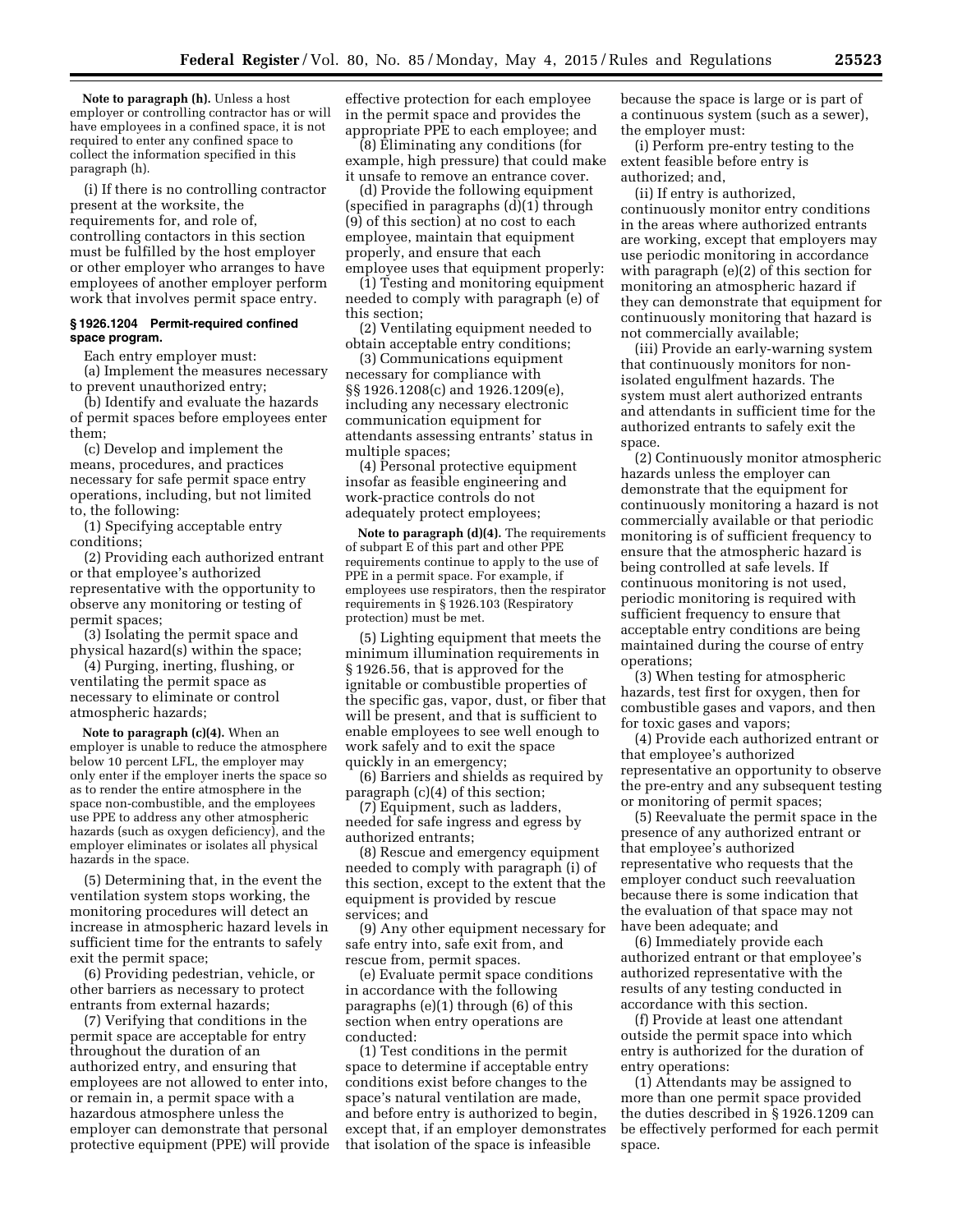(2) Attendants may be stationed at any location outside the permit space as long as the duties described in § 1926.1209 can be effectively performed for each permit space to which the attendant is assigned.

(g) If multiple spaces are to be assigned to a single attendant, include in the permit program the means and procedures to enable the attendant to respond to an emergency affecting one or more of those permit spaces without distraction from the attendant's responsibilities under § 1926.1209;

(h) Designate each person who is to have an active role (as, for example, authorized entrants, attendants, entry supervisors, or persons who test or monitor the atmosphere in a permit space) in entry operations, identify the duties of each such employee, and provide each such employee with the training required by § 1926.1207;

(i) Develop and implement procedures for summoning rescue and emergency services (including procedures for summoning emergency assistance in the event of a failed nonentry rescue), for rescuing entrants from permit spaces, for providing necessary emergency services to rescued employees, and for preventing unauthorized personnel from attempting a rescue;

(j) Develop and implement a system for the preparation, issuance, use, and cancellation of entry permits as required by this standard, including the safe termination of entry operations under both planned and emergency conditions;

(k) Develop and implement procedures to coordinate entry operations, in consultation with the controlling contractor, when employees of more than one employer are working simultaneously in a permit space or elsewhere on the worksite where their activities could, either alone or in conjunction with the activities within a permit space, foreseeably result in a hazard within the confined space, so that employees of one employer do not endanger the employees of any other employer;

(l) Develop and implement procedures (such as closing off a permit space and canceling the permit) necessary for concluding the entry after entry operations have been completed;

(m) Review entry operations when the measures taken under the permit space program may not protect employees and revise the program to correct deficiencies found to exist before subsequent entries are authorized; and

**Note to paragraph (m).** Examples of circumstances requiring the review of the permit space program include, but are not limited to: Any unauthorized entry of a permit space, the detection of a permit space hazard not covered by the permit, the detection of a condition prohibited by the permit, the occurrence of an injury or nearmiss during entry, a change in the use or configuration of a permit space, and employee complaints about the effectiveness of the program.

(n) Review the permit space program, using the canceled permits retained under § 1926.1205(f), within 1 year after each entry and revise the program as necessary to ensure that employees participating in entry operations are protected from permit space hazards.

**Note to paragraph (n).** Employers may perform a single annual review covering all entries performed during a 12-month period. If no entry is performed during a 12-month period, no review is necessary.

#### **§ 1926.1205 Permitting process.**

(a) Before entry is authorized, each entry employer must document the completion of measures required by § 1926.1204(c) by preparing an entry permit.

(b) Before entry begins, the entry supervisor identified on the permit must sign the entry permit to authorize entry.

(c) The completed permit must be made available at the time of entry to all authorized entrants or their authorized representatives, by posting it at the entry portal or by any other equally effective means, so that the entrants can confirm that pre-entry preparations have been completed.

(d) The duration of the permit may not exceed the time required to complete the assigned task or job identified on the permit in accordance with § 1926.1206(b).

(e) The entry supervisor must terminate entry and take the following action when any of the following apply:

(1) Cancel the entry permit when the entry operations covered by the entry permit have been completed; or

(2) Suspend or cancel the entry permit and fully reassess the space before allowing reentry when a condition that is not allowed under the entry permit arises in or near the permit space and that condition is temporary in nature and does not change the configuration of the space or create any new hazards within it; and

(3) Cancel the entry permit when a condition that is not allowed under the entry permit arises in or near the permit space and that condition is not covered by paragraph (e)(2) of this section.

(f) The entry employer must retain each canceled entry permit for at least 1 year to facilitate the review of the permit-required confined space program required by § 1926.1204(n). Any problems encountered during an entry operation must be noted on the pertinent permit so that appropriate revisions to the permit space program can be made.

# **§ 1926.1206 Entry permit.**

The entry permit that documents compliance with this section and authorizes entry to a permit space must identify:

- (a) The permit space to be entered;
- (b) The purpose of the entry;
- (c) The date and the authorized duration of the entry permit;

(d) The authorized entrants within the permit space, by name or by such other means (for example, through the use of rosters or tracking systems) as will enable the attendant to determine quickly and accurately, for the duration of the permit, which authorized entrants are inside the permit space;

**Note to paragraph (d).** This requirement may be met by inserting a reference on the entry permit as to the means used, such as a roster or tracking system, to keep track of the authorized entrants within the permit space.

(e) Means of detecting an increase in atmospheric hazard levels in the event the ventilation system stops working;

(f) Each person, by name, currently serving as an attendant;

(g) The individual, by name, currently serving as entry supervisor, and the signature or initials of each entry supervisor who authorizes entry;

(h) The hazards of the permit space to be entered;

(i) The measures used to isolate the permit space and to eliminate or control permit space hazards before entry;

**Note to paragraph (i).** Those measures can include, but are not limited to, the lockout or tagging of equipment and procedures for purging, inerting, ventilating, and flushing permit spaces.

(j) The acceptable entry conditions;

(k) The results of tests and monitoring performed under § 1926.1204(e), accompanied by the names or initials of the testers and by an indication of when the tests were performed;

(l) The rescue and emergency services that can be summoned and the means (such as the equipment to use and the numbers to call) for summoning those services;

(m) The communication procedures used by authorized entrants and attendants to maintain contact during the entry;

(n) Equipment, such as personal protective equipment, testing equipment, communications equipment, alarm systems, and rescue equipment, to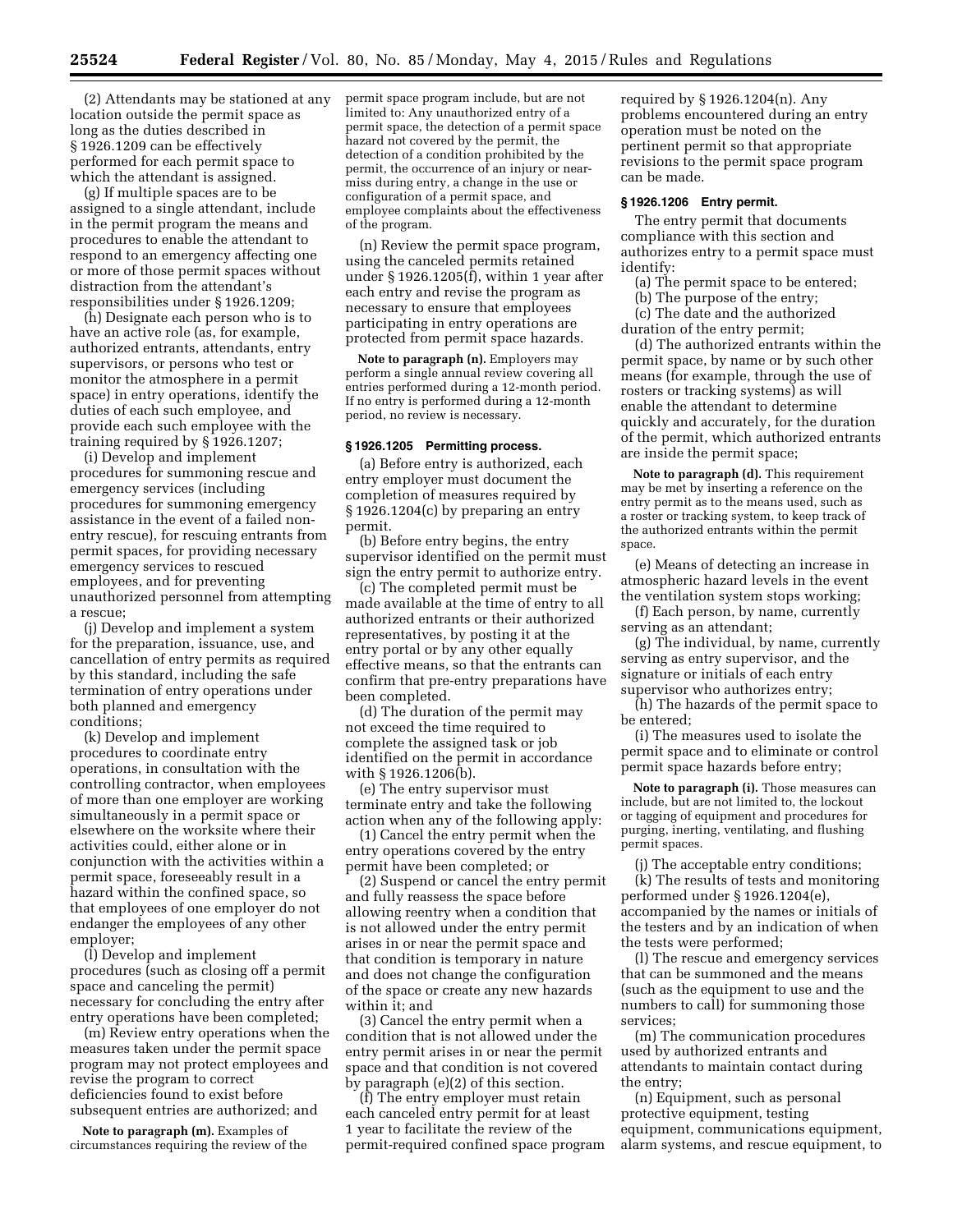be provided for compliance with this standard;

(o) Any other information necessary, given the circumstances of the particular confined space, to ensure employee safety; and

(p) Any additional permits, such as for hot work, that have been issued to authorize work in the permit space.

### **§ 1926.1207 Training.**

(a) The employer must provide training to each employee whose work is regulated by this standard, at no cost to the employee, and ensure that the employee possesses the understanding, knowledge, and skills necessary for the safe performance of the duties assigned under this standard. This training must result in an understanding of the hazards in the permit space and the methods used to isolate, control or in other ways protect employees from these hazards, and for those employees not authorized to perform entry rescues, in the dangers of attempting such rescues.

(b) Training required by this section must be provided to each affected employee:

(1) In both a language and vocabulary that the employee can understand;

(2) Before the employee is first assigned duties under this standard;

(3) Before there is a change in assigned duties;

(4) Whenever there is a change in permit space entry operations that presents a hazard about which an employee has not previously been trained; and

(5) Whenever there is any evidence of a deviation from the permit space entry procedures required by § 1926.1204(c) or there are inadequacies in the employee's knowledge or use of these procedures.

(c) The training must establish employee proficiency in the duties required by this standard and must introduce new or revised procedures, as necessary, for compliance with this standard.

(d) The employer must maintain training records to show that the training required by paragraphs (a) through (c) of this section has been accomplished. The training records must contain each employee's name, the name of the trainers, and the dates of training. The documentation must be available for inspection by employees and their authorized representatives, for the period of time the employee is employed by that employer.

#### **§ 1926.1208 Duties of authorized entrants.**

The entry employer must ensure that all authorized entrants:

(a) Are familiar with and understand the hazards that may be faced during entry, including information on the mode, signs or symptoms, and consequences of the exposure;

(b) Properly use equipment as required by § 1926.1204(d);

(c) Communicate with the attendant as necessary to enable the attendant to assess entrant status and to enable the attendant to alert entrants of the need to evacuate the space as required by § 1926.1209(f);

(d) Alert the attendant whenever:

(1) There is any warning sign or symptom of exposure to a dangerous situation; or

(2) The entrant detects a prohibited condition; and

(e) Exit from the permit space as quickly as possible whenever:

(1) An order to evacuate is given by the attendant or the entry supervisor;

(2) There is any warning sign or symptom of exposure to a dangerous situation;

(3) The entrant detects a prohibited condition; or

(4) An evacuation alarm is activated.

# **§ 1926.1209 Duties of attendants.**

The entry employer must ensure that each attendant:

(a) Is familiar with and understands the hazards that may be faced during entry, including information on the mode, signs or symptoms, and consequences of the exposure;

(b) Is aware of possible behavioral effects of hazard exposure in authorized entrants;

(c) Continuously maintains an accurate count of authorized entrants in the permit space and ensures that the means used to identify authorized entrants under § 1926.1206(d) accurately identifies who is in the permit space;

(d) Remains outside the permit space during entry operations until relieved by another attendant;

**Note to paragraph (d).** Once an attendant has been relieved by another attendant, the relieved attendant may enter a permit space to attempt a rescue when the employer's permit space program allows attendant entry for rescue and the attendant has been trained and equipped for rescue operations as required by § 1926.1211(a).

(e) Communicates with authorized entrants as necessary to assess entrant status and to alert entrants of the need to evacuate the space under § 1926.1208(e);

(f) Assesses activities and conditions inside and outside the space to determine if it is safe for entrants to remain in the space and orders the authorized entrants to evacuate the

permit space immediately under any of the following conditions:

(1) If there is a prohibited condition;

(2) If the behavioral effects of hazard exposure are apparent in an authorized entrant;

(3) If there is a situation outside the space that could endanger the authorized entrants; or

(4) If the attendant cannot effectively and safely perform all the duties required under this section;

(g) Summons rescue and other emergency services as soon as the attendant determines that authorized entrants may need assistance to escape from permit space hazards;

(h) Takes the following actions when unauthorized persons approach or enter a permit space while entry is underway:

(1) Warns the unauthorized persons that they must stay away from the permit space;

(2) Advises the unauthorized persons that they must exit immediately if they have entered the permit space; and

(3) Informs the authorized entrants and the entry supervisor if unauthorized persons have entered the permit space;

(i) Performs non-entry rescues as specified by the employer's rescue procedure; and

(j) Performs no duties that might interfere with the attendant's primary duty to assess and protect the authorized entrants.

#### **§ 1926.1210 Duties of entry supervisors.**

The entry employer must ensure that each entry supervisor:

(a) Is familiar with and understands the hazards that may be faced during entry, including information on the mode, signs or symptoms, and consequences of the exposure;

(b) Verifies, by checking that the appropriate entries have been made on the permit, that all tests specified by the permit have been conducted and that all procedures and equipment specified by the permit are in place before endorsing the permit and allowing entry to begin;

(c) Terminates the entry and cancels or suspends the permit as required by § 1926.1205(e);

(d) Verifies that rescue services are available and that the means for summoning them are operable, and that the employer will be notified as soon as the services become unavailable;

(e) Removes unauthorized individuals who enter or who attempt to enter the permit space during entry operations; and

(f) Determines, whenever responsibility for a permit space entry operation is transferred, and at intervals dictated by the hazards and operations performed within the space, that entry